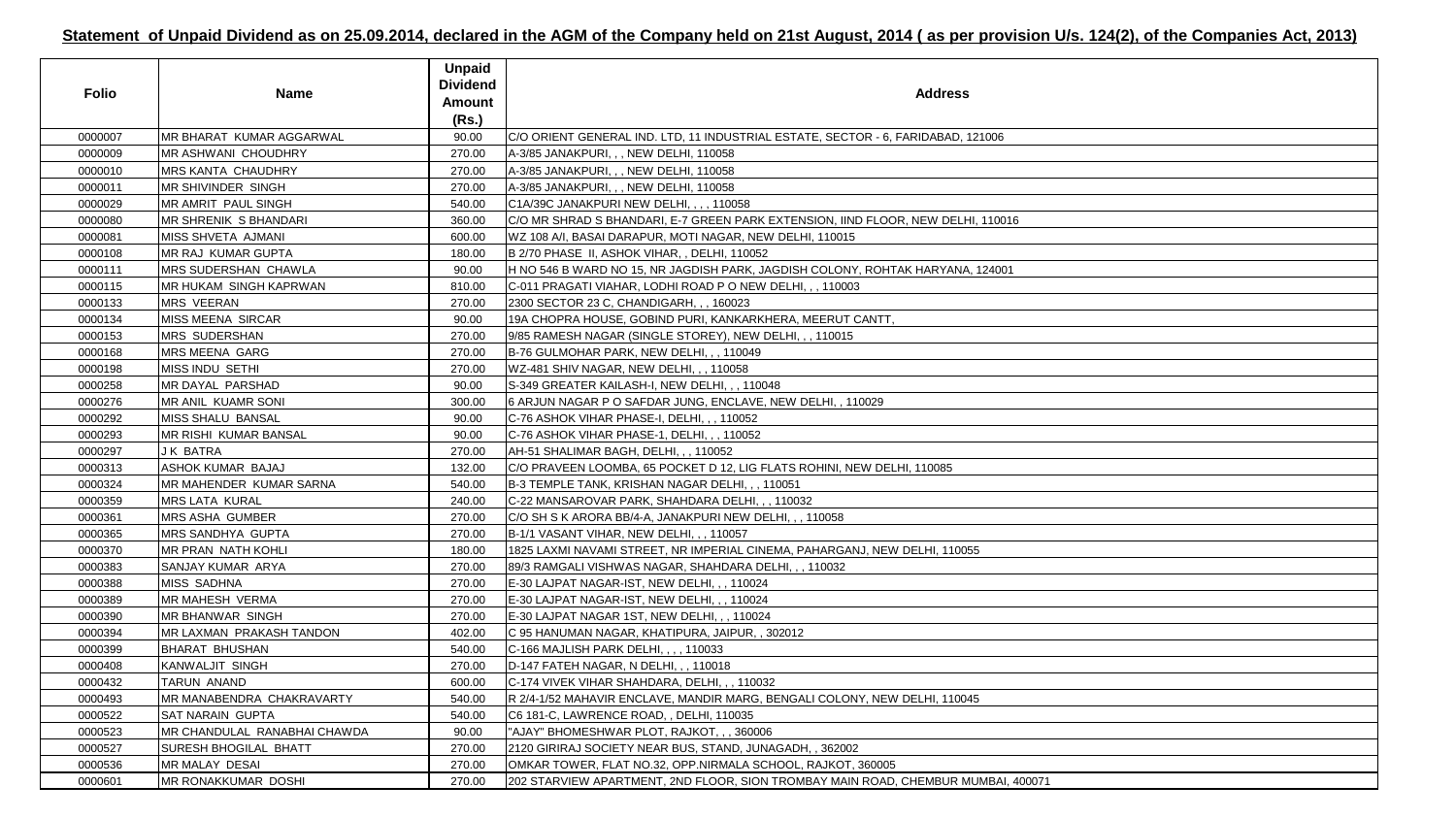|              |                                 | <b>Unpaid</b><br><b>Dividend</b> |                                                                                                                                 |
|--------------|---------------------------------|----------------------------------|---------------------------------------------------------------------------------------------------------------------------------|
| <b>Folio</b> | <b>Name</b>                     | Amount                           | <b>Address</b>                                                                                                                  |
|              |                                 | (Rs.)                            |                                                                                                                                 |
| 0000646      | MR DINKERRAY MAYARAM JOSHI      | 270.00                           | UDGAR 34/26 NEW JAGNATH PLOTS, RAJKOT, , , 360001                                                                               |
| 0000648      | MRS CHANDABEN SHAH              | 540.00                           | C/O DR P V SHAH NR DELUXE CINEMA, BEDI PARA, RAJKOT, , 360003                                                                   |
| 0000649      | MR DR PRAFULL SHAH              | 270.00                           | INR DELUXE CINEMA, BEDI PARA, RAJKOT, GUJARAT, 360003                                                                           |
| 0000654      | MR KISHOR R VARSANI             | 90.00                            | 'KALRAV', KARAN PARK STREET NO. 4, BEHIND VIDHYUT SOCIETY, RAJKOT GUJARAT, 360001                                               |
| 0000659      | CHANDAN BEN C PANDYA            | 270.00                           | C/O G C PANDYA DHORAJI, NEAR VAGHASIYA CHORA, , , 360410                                                                        |
| 0000687      | MRS JAYABEN AMIRALI BHANVADIA   | 270.00                           | C/O A K BHANVADIA SONS AZAD CHAWK, BHANVAD, , , 360510                                                                          |
| 0000743      | MR NARESH OZA                   | 180.00                           | KRISHNA 24-B, PANCHAVATI SOCIETY, RAJKOT, , 360001                                                                              |
| 0000749      | RASHMI D SOLANI                 | 600.00                           | 12 VRINDAVAN, 4 B P X ROAD, DEVIDAYAL GARDEN, MUMBAI, 400080                                                                    |
| 0000851      | MUKUND RAY JANI                 | 540.00                           | C/O STATE BANK OF SAURASHTRA, BANTVA DIST JUNAGADH, , , 362620                                                                  |
| 0000916      | <b>GULAMABBAS ALIJI</b>         | 30.00                            | T G IRON WORKS, S V P ROAD GHEEKHANIA GALI, JUNAGADH, , 362001                                                                  |
| 0000952      | RAMESH D VAISHNAV               | 540.00                           | C/O KUM KUM MADH STREET, GUNAGARH GUJARAT, , , 362001                                                                           |
| 0001014      | JASHVANTIBEN SHAH               | 270.00                           | C/O M/S PRAVIN KUMAR & CO RAJMARG, OPP SHAK MARKET UPLETA, , , 360490                                                           |
| 0001024      | MR CHANDULAL DAYARAM OZA        | 450.00                           | C/O CHHAYA PLOT WARD NO 11, NEAR MUNICIPAL OCTROI NAKA, "SHRI YOGESHAVAR KRIPA" BLDG, PORBANDAR, 360575                         |
| 0001075      | MR SURIL LAKHANI                | 540.00                           | LAKHANI BHUVAN BEHIND TOWN HALL, 14 RAGHUVIR PARA RAJKOT, , , 360001                                                            |
| 0001101      | MRS PUSHPABEN MOHANLAL CHOTALIA | 90.00                            | C/O H M LATHIA ADVOCATE 7 JAIRAJ, PLOT, OPP MEHTA NIWAS RAJKOT, , 360001                                                        |
| 0001157      | MR ASHOK ZAVER CHAND SHETH      | 270.00                           | NAVPAD, 3 GULAB NAGAR, RAIYA ROAD, RAJKOT, 360001                                                                               |
| 0001162      | MRS ASHA SABLOK                 | 540.00                           | C/O S JAGGI, A 44 ASHOK VIHAR III, , DELHI, 110052                                                                              |
| 0001163      | MRS VIDYAVANTI SABLOK           | 540.00                           | C/O S JAGGI, A 44 ASHOK VIHAR III, , DELHI, 110052                                                                              |
| 0001164      | MRS RAMABEN AMRUTLAL KHETANI    | 540.00                           | C/O ATUL & CO., SAMIR' GROUND FLOOR, OPP. JAGNATH POLICE STATION, KATHIAWAD GYMKHANA ROAD RAJKOT, 360001                        |
| 0001169      | MR PARAG NALIN MEHTA            | 810.00                           | VASANT BHUVAN BHUPENDRA ROAD, RAJKOT, , , 360001                                                                                |
| 0001230      | MISS MADHURIKA RAMNIKLAL JOSHI  | 270.00                           | RANTREE STREET PANCH HATDI, KALAVDGATE ROAD JAMNAGAR, , , 361001                                                                |
| 0001281      | MR YOGESH RAVIN CHANDRA THAKER  | 270.00                           | MANDIR CHOWK DWARKA, DIST JAMNAGAR, , , 361335                                                                                  |
| 0001287      | CHHAGANLAL GOPAL AGHERA         | 270.00                           | 101 SHREE UMA COMPLEX, NEW ARAM COLONY STREET NO 3, AIRODROME ROAD NR JAY CO-OPRT SOC, B/H H.O. BHATTS BUNGLOW JAMNAGAR, 361006 |
| 0001319      | MR VINAY SATYAMURTI PATEL       | 132.00                           | C/O J. R. PATEL, SHYAM 10 ALKAPURI, B/H R.M.C. SCHOOL, RAIYARD RAJKOT, 360001                                                   |
| 0001340      | MR SUDHIR DULERAI SANGHVI       | 270.00                           | C/O KIRCHAND SUNDERJI SANGHVI, SARDAR ROAD, PO BOX 5 MORVI GUJARAT, , 363641                                                    |
| 0001371      | JAISHREE NAVNIT SAMPAT          | 270.00                           | C/O NAVNIT STORES, NANI BAZAR GONDAL, , , 360311                                                                                |
| 0001411      | SHAILESH BHIKHALAL UNADKAT      | 270.00                           | SIJRESHVAR TRADERS, TEA MERCHANT, NEAR MOTICHAK MARKET, JUNAGADH,                                                               |
| 0001416      | MRS RAMABEN DAYALAL SHETH       | 90.00                            | C/O I R KOTHARI ANIL CHEMBER, 2ND FLOOR DHEBAR CHAWK RAJKOT, , , 360001                                                         |
| 0001420      | MR ROHIT H SHAH                 | 936.00                           | C/O. DR. VASANTBHAI H. SHAH, "NIRAV" GOVERNMENT SERVANT SOCIETY, BEHIND A.G. OFFICE, RAJKOT, 360001                             |
| 0001514      | MR MOIN YASIN KAPADIA           | 270.00                           | C/O MADHURAM PROVISION NEAR, CENTRAL, BANK DHORAJI GUJ, , 360410                                                                |
| 0001515      | MR YASIN SATTAR KAPADIA         | 270.00                           | C/O MADHURAM PROVISION NEAR, CENTRAL, BANK DHORAJI GUJ,, 360410                                                                 |
| 0001550      | MR SHIVLAL BHAI SHAH            | 270.00                           | C/O BHARAT TOOL STEEL SYNDICATE, DHEBAR ROAD RAJKOT, , , 360002                                                                 |
| 0001693      | MR RAJNIKANT NEMCHAND SHAH      | 270.00                           | 403 MAYUR MARKET OPP. RLY STN., BARDOLI, DIST- SURAT, , 394602                                                                  |
| 0001732      | MISS MITA C PATEL               | 270.00                           | [391 RAJA ROAD, AT & PO MAROLI BAZAR, , , 396436]                                                                               |
| 0001736      | <b>MR MAHESH R SHAH</b>         | 12.00                            | NO.4 PRASHANT, KHANDWALA COMPOUND, OPP AMBICA NIKETAN BUS STOP, ATHWALINES SURAT, 395007                                        |
| 0001738      | <b>MRS RASHMI PATEL</b>         | 180.00                           | 2 SUNDER ROW HOUSE, OPP SHIVA PARK, ANAND MAHEL ROAD, SURAT, 395009                                                             |
| 0001740      | KALYANJI S MOMAYA               | 270.00                           | T A 2 8 ADIPUR(KUTCH), GUJARAT, , , 370205                                                                                      |
| 0001746      | MR JAGDISH SHANKERLAL PATEL     | 270.00                           | PATELS STREET KHAMBHAT, , , , 388620                                                                                            |
| 0001777      | <b>MRS SAVITABEN KHALAJI</b>    | 540.00                           | KOLIWAD STREET POST DUMAS, DIST SURAT, , , 394550                                                                               |
| 0001817      | MR TEJKARAN MANIYAR             | 270.00                           | SARAF BAZAR, AMALNER(DIST JALGAON), , , 425401                                                                                  |
| 0001883      | MRS VARSHA YOGESH SHAH          | 540.00                           | ZANDA BAZAR, AT PO KADOD VIA BARDOTI DI SURAT, , , 394335                                                                       |
| 0001894      | RAMILA A JARIWALA               | 270.00                           | C/O CHHOTALAL MAGANLAL TAMKUWARA, M G ROAD VARSAD, , , 396001                                                                   |

| T BLDG, PORBANDAR, 360575                            |
|------------------------------------------------------|
|                                                      |
| IKHANA ROAD RAJKOT, 360001                           |
| O-OPRT SOC, B/H H.O. BHATTS BUNGLOW JAMNAGAR, 361006 |
|                                                      |
| ICE, RAJKOT, 360001                                  |
|                                                      |
| SURAT, 395007                                        |
|                                                      |
|                                                      |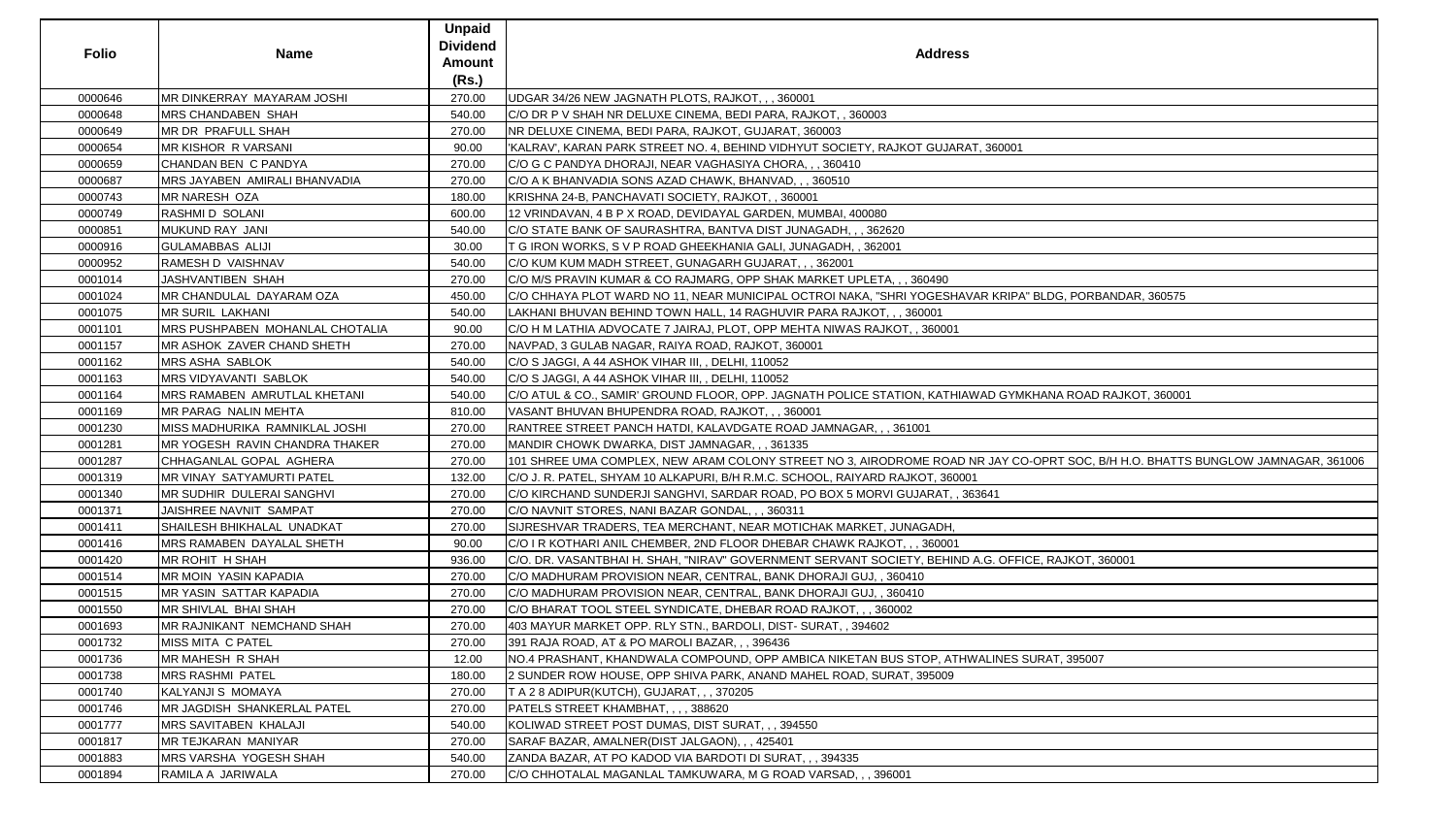| <b>Folio</b> | <b>Name</b>                    | <b>Unpaid</b><br><b>Dividend</b><br><b>Amount</b><br>(Rs.) | <b>Address</b>                                                                                              |
|--------------|--------------------------------|------------------------------------------------------------|-------------------------------------------------------------------------------------------------------------|
| 0001917      | <b>MRS KUSAM</b>               | 90.00                                                      | A-366 DEFENCE COLONY, NEW DELHI, , , 110024                                                                 |
| 0001923      | MR HIRA SINGH CHOPRA           | 360.00                                                     | 2 DOCTORS LANE NEAR GOLE MARKET, NEW DELHI, , , 110001                                                      |
| 0001941      | <b>MRS JAGMOHAN CHOPRA</b>     | 180.00                                                     | 2 DOCTORSLANE NEAR GOLEMARKET, NEW DELHI, , , 110001                                                        |
| 0001952      | <b>MR DHARAM PAL</b>           | 270.00                                                     | VISHNU DHARAM NIWAS 8/2090 DEMPIER, NAGAR, MATHURA (UP), , 281001                                           |
| 0001958      | <b>MR PARDEEP CHIBBER</b>      | 270.00                                                     | 500/12 KRISHNA COLONY, NEAR GEETA BHAWAN MANDIR, GURGAON, , 122001                                          |
| 0002005      | MRS SANDHYA SHRIKANT CHOUDHARY | 180.00                                                     | C/O S V CHOUDHARY, 374 SHANTIWAN, NEW LINK ROAD EXTN, ANDHERI WEST MUMBAI, 400053                           |
| 0002027      | <b>MRS GULSHAN RAWLA</b>       | 90.00                                                      | S-44 GROUND FLOOR GREATER, KAILASH-I, NEW DELHI, , 110048                                                   |
| 0002029      | MR MADHAV PRASAD KOTIYAL       | 270.00                                                     | A2/33 A MIG PASHCHIM VIHAR, NEW DELHI, ,, 110063                                                            |
| 0002038      | <b>MRS VASANTI PANDIT</b>      | 270.00                                                     | A2/33A MIG PASHCHIM VIHAR, NEW DELHI, , , 110063                                                            |
| 0002040      | MRS KRISHNA WANTI              | 540.00                                                     | 6B/28 RAMESH NAGAR NEW DELHI, , , , 110015                                                                  |
| 0002074      | MR DALJIT SINGH SAWHNEY        | 270.00                                                     | 377 BHAI PARMA NAND NAGAR, DELHI, ,, 110009                                                                 |
| 0002082      | MR RADHE SHYAM PAREEK          | 600.00                                                     | C/O S N PAREEK ORISSA CEMENT, LIMITED, B-45/47 CONNAUGHT PLACE, NEW DELHI, 110001                           |
| 0002085      | <b>MRS RAJINDER KAUR</b>       | 270.00                                                     | 8283 ROSHAN ARA ROAD, 10 RAM SAROOP BLDGS DELHI, , , 110007                                                 |
| 0002086      | <b>MR BALWANT SINGH</b>        | 270.00                                                     | 8283 ROSHANARA ROAD, 10 RAM SAROOP BLDGS DELHI,,, 110007                                                    |
| 0002114      | MRS CHANCHAL CHANANA           | 90.00                                                      | R 601 NEW RAJINDER NAGAR, NEW DELHI, , , 110060                                                             |
| 0002116      | <b>MR SATISH ARORA</b>         | 270.00                                                     | D-205 WEST PATEL NAGAR, NEW DELHI, , , 110008                                                               |
| 0002120      | MR AMAR NATH RATTANA           | 270.00                                                     | FLAT 1-C DDA (MIG) FLATS, RAJOURI GARDEN, NEW DELHI, , 110027                                               |
| 0002124      | <b>MRS SUDARSHAN NARANG</b>    | 1590.00                                                    | 20 BIPIN PAL ROAD, CALCUTTA, , , 700020                                                                     |
| 0002162      | <b>BODH PAL SINGH</b>          | 972.00                                                     | B-43 SOUTH ANAR KALI, DELHI, , , 110051                                                                     |
| 0002172      | MR RAMESH K GULRAJANI          | 270.00                                                     | 116 SATHI APARTMENTS, PLOT NO 18 SECTOR 9, ROHINI, DELHI, 110085                                            |
| 0002211      | <b>MISS MONIKA KANWAR</b>      | 270.00                                                     | SATGURU MEHAR, 30 ADITYA NAGAR, A B ROAD, INDORE M P, 452001                                                |
| 0002226      | <b>MR RAKESH SHARDA</b>        | 900.00                                                     | 86 SHARDA SADAN, HARIPHATAK, MHOW M P,, 453441                                                              |
| 0002251      | <b>MRS KIRAN BALA SAKUNIA</b>  | 540.00                                                     | C/O SHREE S N KHANDELWAL, 14 MIG SHOPPING CENTRE, STADIUM GROUND NANDA NAGAR, MAIN ROAD NO 1 INDORE, 452003 |
| 0002255      | MR DEVENDRA KUMAR SAKLECHA     | 90.00                                                      | B 52 SANJAY UPVAN, BH HOTEL SUHAG, M I G COLONY, INDORE, 452004                                             |
| 0002256      | <b>MRS SUNITADEVI SHARDA</b>   | 900.00                                                     | 86 SHARDA SADAN HARIPHATAK, MHOW M P, , , 453441                                                            |
| 0002263      | MRS MONA P JANI                | 270.00                                                     | 77 JOGIWADA, 2ND FLOOR NADAKHADA, BAPU BAZAR, UDAIPUR,                                                      |
| 0002264      | <b>GOPAL DAS BANSAL</b>        | 510.00                                                     | 307 VARSHA APARTMENT, 10/1/1 SOUTH TUKDGANJ, NEAR JALL AUDITORIUM, INDORE, 452001                           |
| 0002265      | <b>MR MADANLAL SHARMA</b>      | 510.00                                                     | 307 VARSHA APARTMENT, 10/1/1 SOUTH TUKOGANJ, NEAR JALL AUDITORIUM, INDORE, 452001                           |
| 0002274      | MR SAMPAT KUMAR DHOOT          | 1200.00                                                    | 5 SIYAGANJ, INDORE, , , 452007                                                                              |
| 0002279      | LAL MULCHANDANI                | 90.00                                                      | 140 BALLABH NAGAR, INDORE, ,, 452003                                                                        |
| 0002301      | <b>MR MILIND SANE</b>          | 540.00                                                     | C/O SHRI M A BAGUL, RAMESHWAR ROAD, BEHIND OLD LIC OFFICE, P.O.KHANDW, 450001                               |
| 0002321      | <b>SOM PRAKASH CHOURASIA</b>   | 270.00                                                     | 301 PANCHAVATI APPARTMENT, 9/211 YESHWANT NIWAS ROAD, INDORE, , 452003                                      |
| 0002345      | MR KAILASH CHANDRA GUPTA       | 210.00                                                     | CIVIL HOSPITAL CAMPUS, ALIRAJPUR, DIST. JHABUA, MADHYA PRADESH, 457887                                      |
| 0002365      | MRS LEENA VISHNU KOKJE         | 180.00                                                     | 201 PARK RESIDERNCY, 2/4 BAPNA COMPOUND, RACE COURSE ROAD NO.2, INDORE, 452003                              |
| 0002366      | MR VISHNU SADASHIV KOKJE       | 180.00                                                     | 201 PARK RESIDENCY, 2/4 BAPNA COMPOUND, RACE COURSE ROAD NO.2, INDORE, 452003                               |
| 0002371      | MISS POONAM ANAND              | 270.00                                                     | C/O A N ANAND, 103 CHOWK GANGA DAS, ALLAHABAD, , 211003                                                     |
| 0002375      | <b>MRS RANJANA SHEEL</b>       | 810.00                                                     | USHAKANTA NANDNAGAR PO B H U, VARANASI, , , 221005                                                          |
| 0002377      | MR DILIPKUMAR NEOTIA           | 90.00                                                      | 17 SHRI KRISHNA NAGAR SOCIETY, MEM NAGAR, SUBHASH CHOWK, AHMEDABAD, 380052                                  |
| 0002383      | PS GUPTA                       | 90.00                                                      | 4861 RAM BATIKA, 24 DARIYA GANJ, , NEW DELHI, 110002                                                        |
| 0002388      | MR KAILASH KUMAR TRIVEDI       | 540.00                                                     | B-3/250 SHIVALA, VARANASI, , , 221001                                                                       |
| 0002441      | DR MANJU GUPTA                 | 270.00                                                     | 11 KRISHNA PARK COLONY, 127 CIVIL LINES, BAREILLY, U.P., 243001                                             |
| 0002492      | MISS INDRA ABBEY               | 270.00                                                     | C/O MRS VIJAY AHUJA, VOLTAS LTD, 7/1 ASAF ALI ROAD, NEW DELHI, 110002                                       |

| 0053                                                                     |  |
|--------------------------------------------------------------------------|--|
|                                                                          |  |
|                                                                          |  |
|                                                                          |  |
|                                                                          |  |
|                                                                          |  |
|                                                                          |  |
|                                                                          |  |
|                                                                          |  |
|                                                                          |  |
|                                                                          |  |
|                                                                          |  |
| $\overline{1}$                                                           |  |
|                                                                          |  |
|                                                                          |  |
|                                                                          |  |
|                                                                          |  |
|                                                                          |  |
|                                                                          |  |
|                                                                          |  |
|                                                                          |  |
|                                                                          |  |
|                                                                          |  |
|                                                                          |  |
|                                                                          |  |
|                                                                          |  |
|                                                                          |  |
|                                                                          |  |
|                                                                          |  |
|                                                                          |  |
|                                                                          |  |
|                                                                          |  |
|                                                                          |  |
|                                                                          |  |
|                                                                          |  |
|                                                                          |  |
|                                                                          |  |
|                                                                          |  |
|                                                                          |  |
|                                                                          |  |
|                                                                          |  |
|                                                                          |  |
|                                                                          |  |
|                                                                          |  |
|                                                                          |  |
|                                                                          |  |
|                                                                          |  |
|                                                                          |  |
|                                                                          |  |
|                                                                          |  |
|                                                                          |  |
|                                                                          |  |
|                                                                          |  |
|                                                                          |  |
|                                                                          |  |
|                                                                          |  |
|                                                                          |  |
|                                                                          |  |
|                                                                          |  |
|                                                                          |  |
|                                                                          |  |
|                                                                          |  |
|                                                                          |  |
|                                                                          |  |
|                                                                          |  |
|                                                                          |  |
|                                                                          |  |
|                                                                          |  |
| AR, MAIN ROAD NO 1 INDORE, 452003<br><u>)01</u><br>001<br>$\overline{3}$ |  |
|                                                                          |  |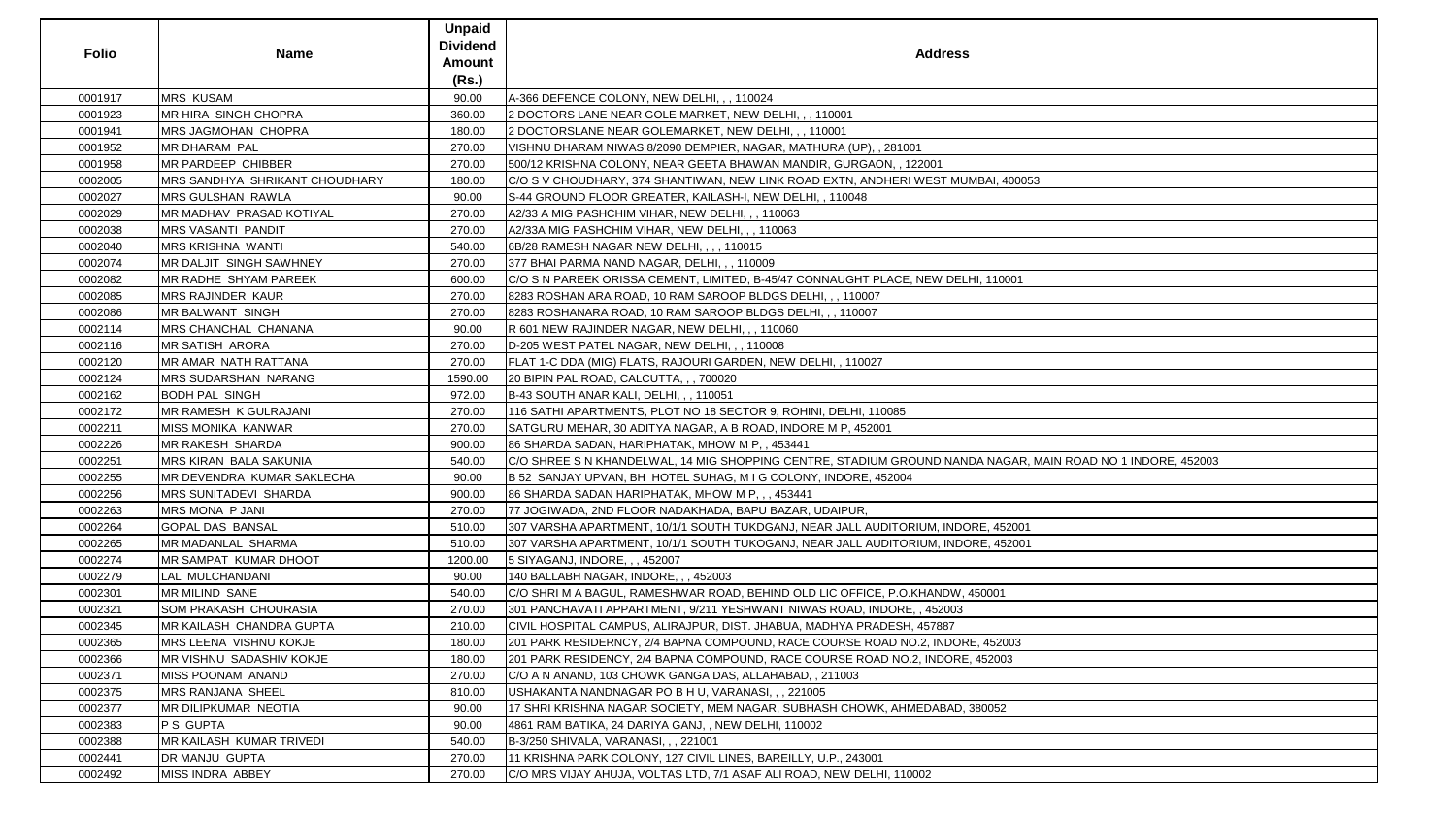| <b>Dividend</b><br><b>Folio</b><br><b>Address</b><br><b>Name</b><br><b>Amount</b><br>(Rs.)<br>MR BIBHAS RANJAN DAS<br>0002511<br>270.00<br>D-749 CHITTARANJAN PARK, NEW DELHI, , , 110019<br>MRS SHIELA JAIN<br>0002516<br>270.00<br>AJAY FORTUNE STORE, L-137/6 LAXMI NAGAR, DELHI, , 110092<br>ANAND PARKASH AGGARWAL<br>18/35 EAST PATEL NAGAR, NEW DELHI, , , 110008<br>0002536<br>180.00<br>0002539<br><b>MRS SUMAN GUPTA</b><br>270.00<br>RAKESH KUMAR RAJIVE KUMAR, MAHAVIR GANJ ALIGARH, , , 202001<br>MR R A TIBREWAL<br>1/202 KANAKIA SANSKRUTI, OPP LAWRENCE SCHOOL, THAKUR COMPLEX, KANDIVALI /W/ MUMBAI, 400101<br>0002565<br>30.00<br>0002588<br>MISS NEENA BHATIA<br>270.00<br>37 D POCKET B-W, SHALIMAR BAGH, , DELHI, 110052<br>0002591<br><b>MR V K AWASTHI</b><br>12/IV D T L COLONY, NEW KILOKARI, MAHARANI BAGH, NEW DELHI, 110014<br>270.00<br>MRS AVINASH KUMARI MAKAN<br>5/176 SUNDER VIHAR DELHI, , , , 110041<br>0002599<br>270.00<br>0002614<br>MRS VINEET MOHAN<br>30.00<br>440 LUXMIBAI NAGAR, NEW DELHI, , , 110023<br><b>MRS KUMKUM BANSAL</b><br>0002616<br>270.00<br>HOUSE NO 97/1 1ST FLOOR, SECTOR 7/A-3 BLOCK, ROHINI, DELHI, 110085<br>0002623<br>MR DES RAJ TUTEJA<br>270.00<br>C-363 GAMA-I, GREATER NOIDA, UTTAR PRADESH, , 201308<br>MR SHYAM PAL GUPTA<br>B-47 HARI NAGAR NEW DELHI, , , , 110064<br>0002647<br>270.00<br>0002649<br><b>SRI KISHAN DAGA</b><br>180.00<br>ASSAM TIMBER PRODUCTS (P) LTD, 8928/1 MULTANI DHANDA, PAHAR GANJ NEW DELHI, , 110055<br>MR MOHINDER KUMAR PRUTHI<br>0002653<br>540.00<br>765 KILLA MOHALLA ROHTAK, (HARYANA), , , 124001<br>0002662<br>MR RAJEEV KUMAR AGRAWAL<br>90.00<br>I/2085 MODERN SHAHDARA, DELHI, , , 110032<br><b>MRS RAMAN GOSWAMI</b><br>0002674<br>540.00<br>M N S S RAI (SONIPAT), HARYANA, , , 131029<br>0002675<br>LALJI PRASAD GOSWAMI<br>540.00<br>M N S S RAI (SONIPAT), HARYANA, , , 131029<br>0002687<br><b>MRS KAILASH TUTEJA</b><br>270.00<br>C-363 GAMA-I, GREATER NOIDA, UTTAR PRADESH, , 201308<br>0002696<br><b>MR HARNAM DASS</b><br>38-OLD GOBIND PURA, PARWANA ROAD, P O- KRISHNA NAGAR, DELHI, 110051<br>90.00<br>MRS NEELAM AJMANI<br>0002700<br>600.00<br>WZ 108 A/I, BASAI DARAPUR, MOTI NAGAR, NEW DELHI, 110015<br>0002706<br>MRS SUDHA SYAL<br>42.00<br>24-SOUTH PATEL NAGAR NEW DELHI, , , , 110008<br><b>SURENDER K GOEL</b><br>0002770<br>540.00<br>34 ISHWAR NAGAR, OKHLA, , NEW DELHI, 110065<br>DEVENDAR NATH CHAUDHRY<br>0002771<br>270.00<br>25/20 TILAK NAGAR NEW DELHI, , , , 110018<br><b>MUKESH KUMAR</b><br>0002787<br>270.00<br>G-130 PREET VIHAR, DELHI, , , 110092<br><b>MUKESH KAPOOR</b><br>G-130 PREET VIHAR, VIKAS MARG NEW DELHI, , , 110092<br>0002794<br>180.00<br>0002823<br>MR RAJENDER BAJAJ<br>C/O M/S KIRPAL LIGHT SOUND, C-12 SAWAN PARK DELHI, , , 110052<br>132.00<br>270.00<br>15/34 SUBHAS NAGAR, , , NEW DELHI, 110001<br>0002839<br>MR VIJAY KUMAR ARORA<br>0002854<br>MR DINESH JOHAR<br>270.00<br>F-275 NEW RAJINDER NAGAR, NEW DELHI, , , 110060<br>0002880<br>MISS RAJNI MAHAJAN<br>181 BEACH TOWER, TATA PRESS ROAD, PRABHADEVI, MUMBAI, 400018<br>450.00<br>0002917<br><b>KK CHADHA</b><br>90.00<br>27/6 SHAKTI NAGAR DELHI, , , , 110007<br>0002953<br>MR RUPENDRA KUMAR SINHA<br>37 SAHRIDAYA APARTMENTS, A/4 PASCHIM VIHAR, ROHTAK ROAD, NEW DELHI, 110063<br>270.00<br>0002956<br>MRS NEELAM GULATI<br>270.00<br>C/O VIJAY KUMAR GULATI, C-33 NFL TOWNSHIP, PANIPAT, HARYANA, 132106<br>0002970<br>MR SURESH CHAND CHADHA<br>540.00<br>9897-98 GALI PARDE WALI NAWAB GANJ, DELHI, , , 110006<br>0002971<br><b>BHUSHAN KUMAR JAIN</b><br>5800 BASTI HARPHOOL SINGH SADAR, THANA ROAD DELHI, , , 110006<br>540.00<br>0002989<br>MR CHAITANYA CHAUDHRY<br>300.00<br>S 43 FIEE, OKHLA PHASE II, , NEW DELHI, 110020<br>MR DHARM CHANDRA JAIN<br>2013-A KINARI BAZAR, DELHI, , , 110006<br>0002996<br>270.00<br>0003005<br><b>MRS RENU KOCHHAR</b><br>402.00<br>18/18 WEA KAROL BAGH, NEW DELHI, , , 110005<br>0003006<br><b>MRS KIRAN LATA KOCHAR</b><br>18/18 WEA KAROL BAGH, NEW DELHI, , , 110005<br>402.00<br>F/443 KARAMPURA SHIVAJI MARG, NEW DELHI, ,, 110015<br>0003008<br>MR RAMAN KUMAR VERMA<br>180.00<br>0003040<br>MR RAM RATNA GUPTA<br>750.00<br>628 SANJAY MARG, PATEL NAGAR, MUZAFFAR NAGAR, U P, 251001<br>0003054<br>MISS LEENA SANGHVI<br>132.00<br>H 18 MASJIT MOTH, GREATER KAILASH, PART II, NEW DELHI, 110048 |         |                          | <b>Unpaid</b> |                                             |
|-------------------------------------------------------------------------------------------------------------------------------------------------------------------------------------------------------------------------------------------------------------------------------------------------------------------------------------------------------------------------------------------------------------------------------------------------------------------------------------------------------------------------------------------------------------------------------------------------------------------------------------------------------------------------------------------------------------------------------------------------------------------------------------------------------------------------------------------------------------------------------------------------------------------------------------------------------------------------------------------------------------------------------------------------------------------------------------------------------------------------------------------------------------------------------------------------------------------------------------------------------------------------------------------------------------------------------------------------------------------------------------------------------------------------------------------------------------------------------------------------------------------------------------------------------------------------------------------------------------------------------------------------------------------------------------------------------------------------------------------------------------------------------------------------------------------------------------------------------------------------------------------------------------------------------------------------------------------------------------------------------------------------------------------------------------------------------------------------------------------------------------------------------------------------------------------------------------------------------------------------------------------------------------------------------------------------------------------------------------------------------------------------------------------------------------------------------------------------------------------------------------------------------------------------------------------------------------------------------------------------------------------------------------------------------------------------------------------------------------------------------------------------------------------------------------------------------------------------------------------------------------------------------------------------------------------------------------------------------------------------------------------------------------------------------------------------------------------------------------------------------------------------------------------------------------------------------------------------------------------------------------------------------------------------------------------------------------------------------------------------------------------------------------------------------------------------------------------------------------------------------------------------------------------------------------------------------------------------------------------------------------------------------------------------------------------------------------------------------------------------------------------------------------------------------------------------------------------------------------------------------------------------------------------------------------------------------------------------------------------------------------------------------------------------------------------------------------------------------------------------------------------------------------------------------------------------------------------------------------------------------------------------------------------------------------------------------------------------------------------------------------------------------|---------|--------------------------|---------------|---------------------------------------------|
|                                                                                                                                                                                                                                                                                                                                                                                                                                                                                                                                                                                                                                                                                                                                                                                                                                                                                                                                                                                                                                                                                                                                                                                                                                                                                                                                                                                                                                                                                                                                                                                                                                                                                                                                                                                                                                                                                                                                                                                                                                                                                                                                                                                                                                                                                                                                                                                                                                                                                                                                                                                                                                                                                                                                                                                                                                                                                                                                                                                                                                                                                                                                                                                                                                                                                                                                                                                                                                                                                                                                                                                                                                                                                                                                                                                                                                                                                                                                                                                                                                                                                                                                                                                                                                                                                                                                                                                                       |         |                          |               |                                             |
|                                                                                                                                                                                                                                                                                                                                                                                                                                                                                                                                                                                                                                                                                                                                                                                                                                                                                                                                                                                                                                                                                                                                                                                                                                                                                                                                                                                                                                                                                                                                                                                                                                                                                                                                                                                                                                                                                                                                                                                                                                                                                                                                                                                                                                                                                                                                                                                                                                                                                                                                                                                                                                                                                                                                                                                                                                                                                                                                                                                                                                                                                                                                                                                                                                                                                                                                                                                                                                                                                                                                                                                                                                                                                                                                                                                                                                                                                                                                                                                                                                                                                                                                                                                                                                                                                                                                                                                                       |         |                          |               |                                             |
|                                                                                                                                                                                                                                                                                                                                                                                                                                                                                                                                                                                                                                                                                                                                                                                                                                                                                                                                                                                                                                                                                                                                                                                                                                                                                                                                                                                                                                                                                                                                                                                                                                                                                                                                                                                                                                                                                                                                                                                                                                                                                                                                                                                                                                                                                                                                                                                                                                                                                                                                                                                                                                                                                                                                                                                                                                                                                                                                                                                                                                                                                                                                                                                                                                                                                                                                                                                                                                                                                                                                                                                                                                                                                                                                                                                                                                                                                                                                                                                                                                                                                                                                                                                                                                                                                                                                                                                                       |         |                          |               |                                             |
|                                                                                                                                                                                                                                                                                                                                                                                                                                                                                                                                                                                                                                                                                                                                                                                                                                                                                                                                                                                                                                                                                                                                                                                                                                                                                                                                                                                                                                                                                                                                                                                                                                                                                                                                                                                                                                                                                                                                                                                                                                                                                                                                                                                                                                                                                                                                                                                                                                                                                                                                                                                                                                                                                                                                                                                                                                                                                                                                                                                                                                                                                                                                                                                                                                                                                                                                                                                                                                                                                                                                                                                                                                                                                                                                                                                                                                                                                                                                                                                                                                                                                                                                                                                                                                                                                                                                                                                                       |         |                          |               |                                             |
|                                                                                                                                                                                                                                                                                                                                                                                                                                                                                                                                                                                                                                                                                                                                                                                                                                                                                                                                                                                                                                                                                                                                                                                                                                                                                                                                                                                                                                                                                                                                                                                                                                                                                                                                                                                                                                                                                                                                                                                                                                                                                                                                                                                                                                                                                                                                                                                                                                                                                                                                                                                                                                                                                                                                                                                                                                                                                                                                                                                                                                                                                                                                                                                                                                                                                                                                                                                                                                                                                                                                                                                                                                                                                                                                                                                                                                                                                                                                                                                                                                                                                                                                                                                                                                                                                                                                                                                                       |         |                          |               |                                             |
|                                                                                                                                                                                                                                                                                                                                                                                                                                                                                                                                                                                                                                                                                                                                                                                                                                                                                                                                                                                                                                                                                                                                                                                                                                                                                                                                                                                                                                                                                                                                                                                                                                                                                                                                                                                                                                                                                                                                                                                                                                                                                                                                                                                                                                                                                                                                                                                                                                                                                                                                                                                                                                                                                                                                                                                                                                                                                                                                                                                                                                                                                                                                                                                                                                                                                                                                                                                                                                                                                                                                                                                                                                                                                                                                                                                                                                                                                                                                                                                                                                                                                                                                                                                                                                                                                                                                                                                                       |         |                          |               |                                             |
|                                                                                                                                                                                                                                                                                                                                                                                                                                                                                                                                                                                                                                                                                                                                                                                                                                                                                                                                                                                                                                                                                                                                                                                                                                                                                                                                                                                                                                                                                                                                                                                                                                                                                                                                                                                                                                                                                                                                                                                                                                                                                                                                                                                                                                                                                                                                                                                                                                                                                                                                                                                                                                                                                                                                                                                                                                                                                                                                                                                                                                                                                                                                                                                                                                                                                                                                                                                                                                                                                                                                                                                                                                                                                                                                                                                                                                                                                                                                                                                                                                                                                                                                                                                                                                                                                                                                                                                                       |         |                          |               |                                             |
|                                                                                                                                                                                                                                                                                                                                                                                                                                                                                                                                                                                                                                                                                                                                                                                                                                                                                                                                                                                                                                                                                                                                                                                                                                                                                                                                                                                                                                                                                                                                                                                                                                                                                                                                                                                                                                                                                                                                                                                                                                                                                                                                                                                                                                                                                                                                                                                                                                                                                                                                                                                                                                                                                                                                                                                                                                                                                                                                                                                                                                                                                                                                                                                                                                                                                                                                                                                                                                                                                                                                                                                                                                                                                                                                                                                                                                                                                                                                                                                                                                                                                                                                                                                                                                                                                                                                                                                                       |         |                          |               |                                             |
|                                                                                                                                                                                                                                                                                                                                                                                                                                                                                                                                                                                                                                                                                                                                                                                                                                                                                                                                                                                                                                                                                                                                                                                                                                                                                                                                                                                                                                                                                                                                                                                                                                                                                                                                                                                                                                                                                                                                                                                                                                                                                                                                                                                                                                                                                                                                                                                                                                                                                                                                                                                                                                                                                                                                                                                                                                                                                                                                                                                                                                                                                                                                                                                                                                                                                                                                                                                                                                                                                                                                                                                                                                                                                                                                                                                                                                                                                                                                                                                                                                                                                                                                                                                                                                                                                                                                                                                                       |         |                          |               |                                             |
|                                                                                                                                                                                                                                                                                                                                                                                                                                                                                                                                                                                                                                                                                                                                                                                                                                                                                                                                                                                                                                                                                                                                                                                                                                                                                                                                                                                                                                                                                                                                                                                                                                                                                                                                                                                                                                                                                                                                                                                                                                                                                                                                                                                                                                                                                                                                                                                                                                                                                                                                                                                                                                                                                                                                                                                                                                                                                                                                                                                                                                                                                                                                                                                                                                                                                                                                                                                                                                                                                                                                                                                                                                                                                                                                                                                                                                                                                                                                                                                                                                                                                                                                                                                                                                                                                                                                                                                                       |         |                          |               |                                             |
|                                                                                                                                                                                                                                                                                                                                                                                                                                                                                                                                                                                                                                                                                                                                                                                                                                                                                                                                                                                                                                                                                                                                                                                                                                                                                                                                                                                                                                                                                                                                                                                                                                                                                                                                                                                                                                                                                                                                                                                                                                                                                                                                                                                                                                                                                                                                                                                                                                                                                                                                                                                                                                                                                                                                                                                                                                                                                                                                                                                                                                                                                                                                                                                                                                                                                                                                                                                                                                                                                                                                                                                                                                                                                                                                                                                                                                                                                                                                                                                                                                                                                                                                                                                                                                                                                                                                                                                                       |         |                          |               |                                             |
|                                                                                                                                                                                                                                                                                                                                                                                                                                                                                                                                                                                                                                                                                                                                                                                                                                                                                                                                                                                                                                                                                                                                                                                                                                                                                                                                                                                                                                                                                                                                                                                                                                                                                                                                                                                                                                                                                                                                                                                                                                                                                                                                                                                                                                                                                                                                                                                                                                                                                                                                                                                                                                                                                                                                                                                                                                                                                                                                                                                                                                                                                                                                                                                                                                                                                                                                                                                                                                                                                                                                                                                                                                                                                                                                                                                                                                                                                                                                                                                                                                                                                                                                                                                                                                                                                                                                                                                                       |         |                          |               |                                             |
|                                                                                                                                                                                                                                                                                                                                                                                                                                                                                                                                                                                                                                                                                                                                                                                                                                                                                                                                                                                                                                                                                                                                                                                                                                                                                                                                                                                                                                                                                                                                                                                                                                                                                                                                                                                                                                                                                                                                                                                                                                                                                                                                                                                                                                                                                                                                                                                                                                                                                                                                                                                                                                                                                                                                                                                                                                                                                                                                                                                                                                                                                                                                                                                                                                                                                                                                                                                                                                                                                                                                                                                                                                                                                                                                                                                                                                                                                                                                                                                                                                                                                                                                                                                                                                                                                                                                                                                                       |         |                          |               |                                             |
|                                                                                                                                                                                                                                                                                                                                                                                                                                                                                                                                                                                                                                                                                                                                                                                                                                                                                                                                                                                                                                                                                                                                                                                                                                                                                                                                                                                                                                                                                                                                                                                                                                                                                                                                                                                                                                                                                                                                                                                                                                                                                                                                                                                                                                                                                                                                                                                                                                                                                                                                                                                                                                                                                                                                                                                                                                                                                                                                                                                                                                                                                                                                                                                                                                                                                                                                                                                                                                                                                                                                                                                                                                                                                                                                                                                                                                                                                                                                                                                                                                                                                                                                                                                                                                                                                                                                                                                                       |         |                          |               |                                             |
|                                                                                                                                                                                                                                                                                                                                                                                                                                                                                                                                                                                                                                                                                                                                                                                                                                                                                                                                                                                                                                                                                                                                                                                                                                                                                                                                                                                                                                                                                                                                                                                                                                                                                                                                                                                                                                                                                                                                                                                                                                                                                                                                                                                                                                                                                                                                                                                                                                                                                                                                                                                                                                                                                                                                                                                                                                                                                                                                                                                                                                                                                                                                                                                                                                                                                                                                                                                                                                                                                                                                                                                                                                                                                                                                                                                                                                                                                                                                                                                                                                                                                                                                                                                                                                                                                                                                                                                                       |         |                          |               |                                             |
|                                                                                                                                                                                                                                                                                                                                                                                                                                                                                                                                                                                                                                                                                                                                                                                                                                                                                                                                                                                                                                                                                                                                                                                                                                                                                                                                                                                                                                                                                                                                                                                                                                                                                                                                                                                                                                                                                                                                                                                                                                                                                                                                                                                                                                                                                                                                                                                                                                                                                                                                                                                                                                                                                                                                                                                                                                                                                                                                                                                                                                                                                                                                                                                                                                                                                                                                                                                                                                                                                                                                                                                                                                                                                                                                                                                                                                                                                                                                                                                                                                                                                                                                                                                                                                                                                                                                                                                                       |         |                          |               |                                             |
|                                                                                                                                                                                                                                                                                                                                                                                                                                                                                                                                                                                                                                                                                                                                                                                                                                                                                                                                                                                                                                                                                                                                                                                                                                                                                                                                                                                                                                                                                                                                                                                                                                                                                                                                                                                                                                                                                                                                                                                                                                                                                                                                                                                                                                                                                                                                                                                                                                                                                                                                                                                                                                                                                                                                                                                                                                                                                                                                                                                                                                                                                                                                                                                                                                                                                                                                                                                                                                                                                                                                                                                                                                                                                                                                                                                                                                                                                                                                                                                                                                                                                                                                                                                                                                                                                                                                                                                                       |         |                          |               |                                             |
|                                                                                                                                                                                                                                                                                                                                                                                                                                                                                                                                                                                                                                                                                                                                                                                                                                                                                                                                                                                                                                                                                                                                                                                                                                                                                                                                                                                                                                                                                                                                                                                                                                                                                                                                                                                                                                                                                                                                                                                                                                                                                                                                                                                                                                                                                                                                                                                                                                                                                                                                                                                                                                                                                                                                                                                                                                                                                                                                                                                                                                                                                                                                                                                                                                                                                                                                                                                                                                                                                                                                                                                                                                                                                                                                                                                                                                                                                                                                                                                                                                                                                                                                                                                                                                                                                                                                                                                                       |         |                          |               |                                             |
|                                                                                                                                                                                                                                                                                                                                                                                                                                                                                                                                                                                                                                                                                                                                                                                                                                                                                                                                                                                                                                                                                                                                                                                                                                                                                                                                                                                                                                                                                                                                                                                                                                                                                                                                                                                                                                                                                                                                                                                                                                                                                                                                                                                                                                                                                                                                                                                                                                                                                                                                                                                                                                                                                                                                                                                                                                                                                                                                                                                                                                                                                                                                                                                                                                                                                                                                                                                                                                                                                                                                                                                                                                                                                                                                                                                                                                                                                                                                                                                                                                                                                                                                                                                                                                                                                                                                                                                                       |         |                          |               |                                             |
|                                                                                                                                                                                                                                                                                                                                                                                                                                                                                                                                                                                                                                                                                                                                                                                                                                                                                                                                                                                                                                                                                                                                                                                                                                                                                                                                                                                                                                                                                                                                                                                                                                                                                                                                                                                                                                                                                                                                                                                                                                                                                                                                                                                                                                                                                                                                                                                                                                                                                                                                                                                                                                                                                                                                                                                                                                                                                                                                                                                                                                                                                                                                                                                                                                                                                                                                                                                                                                                                                                                                                                                                                                                                                                                                                                                                                                                                                                                                                                                                                                                                                                                                                                                                                                                                                                                                                                                                       |         |                          |               |                                             |
|                                                                                                                                                                                                                                                                                                                                                                                                                                                                                                                                                                                                                                                                                                                                                                                                                                                                                                                                                                                                                                                                                                                                                                                                                                                                                                                                                                                                                                                                                                                                                                                                                                                                                                                                                                                                                                                                                                                                                                                                                                                                                                                                                                                                                                                                                                                                                                                                                                                                                                                                                                                                                                                                                                                                                                                                                                                                                                                                                                                                                                                                                                                                                                                                                                                                                                                                                                                                                                                                                                                                                                                                                                                                                                                                                                                                                                                                                                                                                                                                                                                                                                                                                                                                                                                                                                                                                                                                       |         |                          |               |                                             |
|                                                                                                                                                                                                                                                                                                                                                                                                                                                                                                                                                                                                                                                                                                                                                                                                                                                                                                                                                                                                                                                                                                                                                                                                                                                                                                                                                                                                                                                                                                                                                                                                                                                                                                                                                                                                                                                                                                                                                                                                                                                                                                                                                                                                                                                                                                                                                                                                                                                                                                                                                                                                                                                                                                                                                                                                                                                                                                                                                                                                                                                                                                                                                                                                                                                                                                                                                                                                                                                                                                                                                                                                                                                                                                                                                                                                                                                                                                                                                                                                                                                                                                                                                                                                                                                                                                                                                                                                       |         |                          |               |                                             |
|                                                                                                                                                                                                                                                                                                                                                                                                                                                                                                                                                                                                                                                                                                                                                                                                                                                                                                                                                                                                                                                                                                                                                                                                                                                                                                                                                                                                                                                                                                                                                                                                                                                                                                                                                                                                                                                                                                                                                                                                                                                                                                                                                                                                                                                                                                                                                                                                                                                                                                                                                                                                                                                                                                                                                                                                                                                                                                                                                                                                                                                                                                                                                                                                                                                                                                                                                                                                                                                                                                                                                                                                                                                                                                                                                                                                                                                                                                                                                                                                                                                                                                                                                                                                                                                                                                                                                                                                       |         |                          |               |                                             |
|                                                                                                                                                                                                                                                                                                                                                                                                                                                                                                                                                                                                                                                                                                                                                                                                                                                                                                                                                                                                                                                                                                                                                                                                                                                                                                                                                                                                                                                                                                                                                                                                                                                                                                                                                                                                                                                                                                                                                                                                                                                                                                                                                                                                                                                                                                                                                                                                                                                                                                                                                                                                                                                                                                                                                                                                                                                                                                                                                                                                                                                                                                                                                                                                                                                                                                                                                                                                                                                                                                                                                                                                                                                                                                                                                                                                                                                                                                                                                                                                                                                                                                                                                                                                                                                                                                                                                                                                       |         |                          |               |                                             |
|                                                                                                                                                                                                                                                                                                                                                                                                                                                                                                                                                                                                                                                                                                                                                                                                                                                                                                                                                                                                                                                                                                                                                                                                                                                                                                                                                                                                                                                                                                                                                                                                                                                                                                                                                                                                                                                                                                                                                                                                                                                                                                                                                                                                                                                                                                                                                                                                                                                                                                                                                                                                                                                                                                                                                                                                                                                                                                                                                                                                                                                                                                                                                                                                                                                                                                                                                                                                                                                                                                                                                                                                                                                                                                                                                                                                                                                                                                                                                                                                                                                                                                                                                                                                                                                                                                                                                                                                       |         |                          |               |                                             |
|                                                                                                                                                                                                                                                                                                                                                                                                                                                                                                                                                                                                                                                                                                                                                                                                                                                                                                                                                                                                                                                                                                                                                                                                                                                                                                                                                                                                                                                                                                                                                                                                                                                                                                                                                                                                                                                                                                                                                                                                                                                                                                                                                                                                                                                                                                                                                                                                                                                                                                                                                                                                                                                                                                                                                                                                                                                                                                                                                                                                                                                                                                                                                                                                                                                                                                                                                                                                                                                                                                                                                                                                                                                                                                                                                                                                                                                                                                                                                                                                                                                                                                                                                                                                                                                                                                                                                                                                       |         |                          |               |                                             |
|                                                                                                                                                                                                                                                                                                                                                                                                                                                                                                                                                                                                                                                                                                                                                                                                                                                                                                                                                                                                                                                                                                                                                                                                                                                                                                                                                                                                                                                                                                                                                                                                                                                                                                                                                                                                                                                                                                                                                                                                                                                                                                                                                                                                                                                                                                                                                                                                                                                                                                                                                                                                                                                                                                                                                                                                                                                                                                                                                                                                                                                                                                                                                                                                                                                                                                                                                                                                                                                                                                                                                                                                                                                                                                                                                                                                                                                                                                                                                                                                                                                                                                                                                                                                                                                                                                                                                                                                       |         |                          |               |                                             |
|                                                                                                                                                                                                                                                                                                                                                                                                                                                                                                                                                                                                                                                                                                                                                                                                                                                                                                                                                                                                                                                                                                                                                                                                                                                                                                                                                                                                                                                                                                                                                                                                                                                                                                                                                                                                                                                                                                                                                                                                                                                                                                                                                                                                                                                                                                                                                                                                                                                                                                                                                                                                                                                                                                                                                                                                                                                                                                                                                                                                                                                                                                                                                                                                                                                                                                                                                                                                                                                                                                                                                                                                                                                                                                                                                                                                                                                                                                                                                                                                                                                                                                                                                                                                                                                                                                                                                                                                       |         |                          |               |                                             |
|                                                                                                                                                                                                                                                                                                                                                                                                                                                                                                                                                                                                                                                                                                                                                                                                                                                                                                                                                                                                                                                                                                                                                                                                                                                                                                                                                                                                                                                                                                                                                                                                                                                                                                                                                                                                                                                                                                                                                                                                                                                                                                                                                                                                                                                                                                                                                                                                                                                                                                                                                                                                                                                                                                                                                                                                                                                                                                                                                                                                                                                                                                                                                                                                                                                                                                                                                                                                                                                                                                                                                                                                                                                                                                                                                                                                                                                                                                                                                                                                                                                                                                                                                                                                                                                                                                                                                                                                       |         |                          |               |                                             |
|                                                                                                                                                                                                                                                                                                                                                                                                                                                                                                                                                                                                                                                                                                                                                                                                                                                                                                                                                                                                                                                                                                                                                                                                                                                                                                                                                                                                                                                                                                                                                                                                                                                                                                                                                                                                                                                                                                                                                                                                                                                                                                                                                                                                                                                                                                                                                                                                                                                                                                                                                                                                                                                                                                                                                                                                                                                                                                                                                                                                                                                                                                                                                                                                                                                                                                                                                                                                                                                                                                                                                                                                                                                                                                                                                                                                                                                                                                                                                                                                                                                                                                                                                                                                                                                                                                                                                                                                       |         |                          |               |                                             |
|                                                                                                                                                                                                                                                                                                                                                                                                                                                                                                                                                                                                                                                                                                                                                                                                                                                                                                                                                                                                                                                                                                                                                                                                                                                                                                                                                                                                                                                                                                                                                                                                                                                                                                                                                                                                                                                                                                                                                                                                                                                                                                                                                                                                                                                                                                                                                                                                                                                                                                                                                                                                                                                                                                                                                                                                                                                                                                                                                                                                                                                                                                                                                                                                                                                                                                                                                                                                                                                                                                                                                                                                                                                                                                                                                                                                                                                                                                                                                                                                                                                                                                                                                                                                                                                                                                                                                                                                       |         |                          |               |                                             |
|                                                                                                                                                                                                                                                                                                                                                                                                                                                                                                                                                                                                                                                                                                                                                                                                                                                                                                                                                                                                                                                                                                                                                                                                                                                                                                                                                                                                                                                                                                                                                                                                                                                                                                                                                                                                                                                                                                                                                                                                                                                                                                                                                                                                                                                                                                                                                                                                                                                                                                                                                                                                                                                                                                                                                                                                                                                                                                                                                                                                                                                                                                                                                                                                                                                                                                                                                                                                                                                                                                                                                                                                                                                                                                                                                                                                                                                                                                                                                                                                                                                                                                                                                                                                                                                                                                                                                                                                       |         |                          |               |                                             |
|                                                                                                                                                                                                                                                                                                                                                                                                                                                                                                                                                                                                                                                                                                                                                                                                                                                                                                                                                                                                                                                                                                                                                                                                                                                                                                                                                                                                                                                                                                                                                                                                                                                                                                                                                                                                                                                                                                                                                                                                                                                                                                                                                                                                                                                                                                                                                                                                                                                                                                                                                                                                                                                                                                                                                                                                                                                                                                                                                                                                                                                                                                                                                                                                                                                                                                                                                                                                                                                                                                                                                                                                                                                                                                                                                                                                                                                                                                                                                                                                                                                                                                                                                                                                                                                                                                                                                                                                       |         |                          |               |                                             |
|                                                                                                                                                                                                                                                                                                                                                                                                                                                                                                                                                                                                                                                                                                                                                                                                                                                                                                                                                                                                                                                                                                                                                                                                                                                                                                                                                                                                                                                                                                                                                                                                                                                                                                                                                                                                                                                                                                                                                                                                                                                                                                                                                                                                                                                                                                                                                                                                                                                                                                                                                                                                                                                                                                                                                                                                                                                                                                                                                                                                                                                                                                                                                                                                                                                                                                                                                                                                                                                                                                                                                                                                                                                                                                                                                                                                                                                                                                                                                                                                                                                                                                                                                                                                                                                                                                                                                                                                       |         |                          |               |                                             |
|                                                                                                                                                                                                                                                                                                                                                                                                                                                                                                                                                                                                                                                                                                                                                                                                                                                                                                                                                                                                                                                                                                                                                                                                                                                                                                                                                                                                                                                                                                                                                                                                                                                                                                                                                                                                                                                                                                                                                                                                                                                                                                                                                                                                                                                                                                                                                                                                                                                                                                                                                                                                                                                                                                                                                                                                                                                                                                                                                                                                                                                                                                                                                                                                                                                                                                                                                                                                                                                                                                                                                                                                                                                                                                                                                                                                                                                                                                                                                                                                                                                                                                                                                                                                                                                                                                                                                                                                       |         |                          |               |                                             |
|                                                                                                                                                                                                                                                                                                                                                                                                                                                                                                                                                                                                                                                                                                                                                                                                                                                                                                                                                                                                                                                                                                                                                                                                                                                                                                                                                                                                                                                                                                                                                                                                                                                                                                                                                                                                                                                                                                                                                                                                                                                                                                                                                                                                                                                                                                                                                                                                                                                                                                                                                                                                                                                                                                                                                                                                                                                                                                                                                                                                                                                                                                                                                                                                                                                                                                                                                                                                                                                                                                                                                                                                                                                                                                                                                                                                                                                                                                                                                                                                                                                                                                                                                                                                                                                                                                                                                                                                       |         |                          |               |                                             |
|                                                                                                                                                                                                                                                                                                                                                                                                                                                                                                                                                                                                                                                                                                                                                                                                                                                                                                                                                                                                                                                                                                                                                                                                                                                                                                                                                                                                                                                                                                                                                                                                                                                                                                                                                                                                                                                                                                                                                                                                                                                                                                                                                                                                                                                                                                                                                                                                                                                                                                                                                                                                                                                                                                                                                                                                                                                                                                                                                                                                                                                                                                                                                                                                                                                                                                                                                                                                                                                                                                                                                                                                                                                                                                                                                                                                                                                                                                                                                                                                                                                                                                                                                                                                                                                                                                                                                                                                       |         |                          |               |                                             |
|                                                                                                                                                                                                                                                                                                                                                                                                                                                                                                                                                                                                                                                                                                                                                                                                                                                                                                                                                                                                                                                                                                                                                                                                                                                                                                                                                                                                                                                                                                                                                                                                                                                                                                                                                                                                                                                                                                                                                                                                                                                                                                                                                                                                                                                                                                                                                                                                                                                                                                                                                                                                                                                                                                                                                                                                                                                                                                                                                                                                                                                                                                                                                                                                                                                                                                                                                                                                                                                                                                                                                                                                                                                                                                                                                                                                                                                                                                                                                                                                                                                                                                                                                                                                                                                                                                                                                                                                       |         |                          |               |                                             |
|                                                                                                                                                                                                                                                                                                                                                                                                                                                                                                                                                                                                                                                                                                                                                                                                                                                                                                                                                                                                                                                                                                                                                                                                                                                                                                                                                                                                                                                                                                                                                                                                                                                                                                                                                                                                                                                                                                                                                                                                                                                                                                                                                                                                                                                                                                                                                                                                                                                                                                                                                                                                                                                                                                                                                                                                                                                                                                                                                                                                                                                                                                                                                                                                                                                                                                                                                                                                                                                                                                                                                                                                                                                                                                                                                                                                                                                                                                                                                                                                                                                                                                                                                                                                                                                                                                                                                                                                       |         |                          |               |                                             |
|                                                                                                                                                                                                                                                                                                                                                                                                                                                                                                                                                                                                                                                                                                                                                                                                                                                                                                                                                                                                                                                                                                                                                                                                                                                                                                                                                                                                                                                                                                                                                                                                                                                                                                                                                                                                                                                                                                                                                                                                                                                                                                                                                                                                                                                                                                                                                                                                                                                                                                                                                                                                                                                                                                                                                                                                                                                                                                                                                                                                                                                                                                                                                                                                                                                                                                                                                                                                                                                                                                                                                                                                                                                                                                                                                                                                                                                                                                                                                                                                                                                                                                                                                                                                                                                                                                                                                                                                       |         |                          |               |                                             |
|                                                                                                                                                                                                                                                                                                                                                                                                                                                                                                                                                                                                                                                                                                                                                                                                                                                                                                                                                                                                                                                                                                                                                                                                                                                                                                                                                                                                                                                                                                                                                                                                                                                                                                                                                                                                                                                                                                                                                                                                                                                                                                                                                                                                                                                                                                                                                                                                                                                                                                                                                                                                                                                                                                                                                                                                                                                                                                                                                                                                                                                                                                                                                                                                                                                                                                                                                                                                                                                                                                                                                                                                                                                                                                                                                                                                                                                                                                                                                                                                                                                                                                                                                                                                                                                                                                                                                                                                       |         |                          |               |                                             |
|                                                                                                                                                                                                                                                                                                                                                                                                                                                                                                                                                                                                                                                                                                                                                                                                                                                                                                                                                                                                                                                                                                                                                                                                                                                                                                                                                                                                                                                                                                                                                                                                                                                                                                                                                                                                                                                                                                                                                                                                                                                                                                                                                                                                                                                                                                                                                                                                                                                                                                                                                                                                                                                                                                                                                                                                                                                                                                                                                                                                                                                                                                                                                                                                                                                                                                                                                                                                                                                                                                                                                                                                                                                                                                                                                                                                                                                                                                                                                                                                                                                                                                                                                                                                                                                                                                                                                                                                       |         |                          |               |                                             |
|                                                                                                                                                                                                                                                                                                                                                                                                                                                                                                                                                                                                                                                                                                                                                                                                                                                                                                                                                                                                                                                                                                                                                                                                                                                                                                                                                                                                                                                                                                                                                                                                                                                                                                                                                                                                                                                                                                                                                                                                                                                                                                                                                                                                                                                                                                                                                                                                                                                                                                                                                                                                                                                                                                                                                                                                                                                                                                                                                                                                                                                                                                                                                                                                                                                                                                                                                                                                                                                                                                                                                                                                                                                                                                                                                                                                                                                                                                                                                                                                                                                                                                                                                                                                                                                                                                                                                                                                       |         |                          |               |                                             |
|                                                                                                                                                                                                                                                                                                                                                                                                                                                                                                                                                                                                                                                                                                                                                                                                                                                                                                                                                                                                                                                                                                                                                                                                                                                                                                                                                                                                                                                                                                                                                                                                                                                                                                                                                                                                                                                                                                                                                                                                                                                                                                                                                                                                                                                                                                                                                                                                                                                                                                                                                                                                                                                                                                                                                                                                                                                                                                                                                                                                                                                                                                                                                                                                                                                                                                                                                                                                                                                                                                                                                                                                                                                                                                                                                                                                                                                                                                                                                                                                                                                                                                                                                                                                                                                                                                                                                                                                       |         |                          |               |                                             |
| 90.00                                                                                                                                                                                                                                                                                                                                                                                                                                                                                                                                                                                                                                                                                                                                                                                                                                                                                                                                                                                                                                                                                                                                                                                                                                                                                                                                                                                                                                                                                                                                                                                                                                                                                                                                                                                                                                                                                                                                                                                                                                                                                                                                                                                                                                                                                                                                                                                                                                                                                                                                                                                                                                                                                                                                                                                                                                                                                                                                                                                                                                                                                                                                                                                                                                                                                                                                                                                                                                                                                                                                                                                                                                                                                                                                                                                                                                                                                                                                                                                                                                                                                                                                                                                                                                                                                                                                                                                                 | 0003071 | <b>SANJAY KUMAR GOEL</b> |               | 110 THAPAR NAGAR ST NO2, MEERUT, , , 250001 |

| dress                       |
|-----------------------------|
|                             |
| ANDIVALI /W/ MUMBAI, 400101 |
|                             |
| <b>JEW DELHI, , 110055</b>  |
|                             |
|                             |
|                             |
| HI, 110063                  |
|                             |
|                             |
|                             |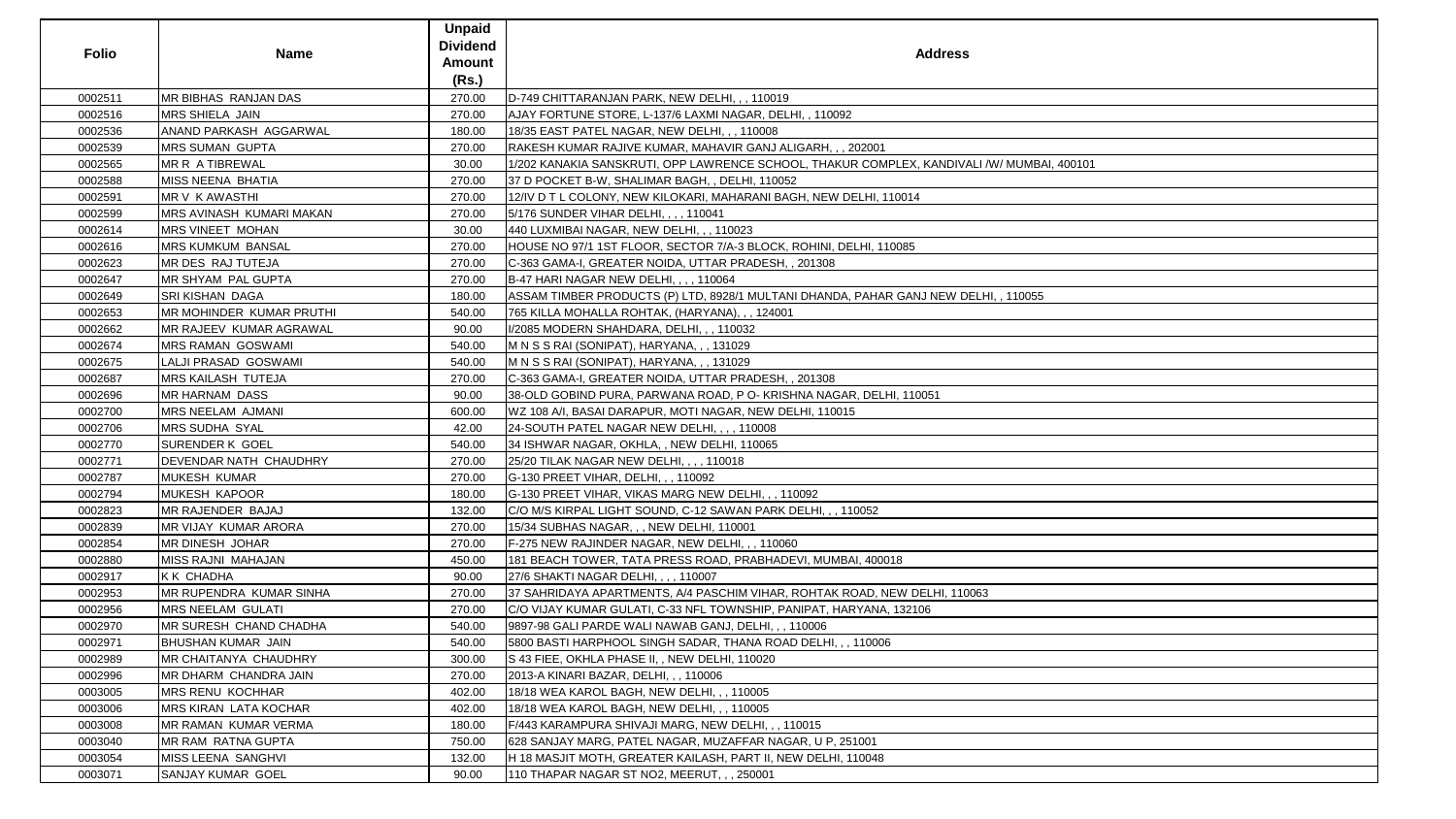| <b>Folio</b> | <b>Name</b>                       | <b>Unpaid</b><br><b>Dividend</b><br><b>Amount</b><br>(Rs.) | <b>Address</b>                                                                                  |
|--------------|-----------------------------------|------------------------------------------------------------|-------------------------------------------------------------------------------------------------|
| 0003085      | MR RAMESHWAR DASS                 | 270.00                                                     | C 2/44 ASHOK VIHAR, PHASE-II DELHI, , , 110052                                                  |
| 0003106      | MR BHAG CHAND                     | 30.00                                                      | 325/13 BISAYATI GALI, NAYA BAZAR, AJMER,, 305001                                                |
| 0003112      | MR NEELAM BHUSHAN JAIN            | 270.00                                                     | C/O ILAHI SONS 2-D KAMLANAGAR, DELHI, ,, 110007                                                 |
| 0003115      | <b>MRS TARAWATI</b>               | 42.00                                                      | C/O DR K K GUPTA, 40 NORTH AVENUE, I I T HAUZ KHAS CAMPUS, NEW DELHI, 110016                    |
| 0003116      | <b>MISS SUMITA GUPTA</b>          | 42.00                                                      | C/O DR K K GUPTA, 40 NORTH AVENUE, I I T HAUZ KHAS CAMPUS, NEW DELHI, 110016                    |
| 0003117      | <b>MR RAJAT GUPTA</b>             | 120.00                                                     | C/O DR K K GUPTA, 40 NORTH AVENUE, I I T HAUZ KHAS CAMPUS, NEW DELHI, 110016                    |
| 0003118      | MISS SEEMA GUPTA                  | 42.00                                                      | C/O DR K K GUPTA, 40 NORTH AVENUE, I I T HAUZ KHAS CAMPUS, NEW DELHI, 110016                    |
| 0003119      | <b>MISS SONU GUPTA</b>            | 270.00                                                     | C/O DR K K GUPTA, 40 NORTH AVENUE, I I T HAUZ KHAS CAMPUS, NEW DELHI, 110016                    |
| 0003130      | <b>IMR RAVINDER KUMAR GUPTA</b>   | 600.00                                                     | 4 NEW GADODIA MARKET, KHARI BAOLI DELHI, , , 110006                                             |
| 0003136      | MRS ONKAR DEVI                    | 540.00                                                     | C/O M/S RAM SAHAI CHOTEY LALL, 213 NAYA BANS DELHI, , , 110006                                  |
| 0003137      | <b>IMR RAJENDRA KUMAR GUPTA</b>   | 1080.00                                                    | C/O M/S RAM SAHAI CHOTEY LALL, 213 NAYA BANS DELHI, , , 110006                                  |
| 0003148      | <b>MR SATISH KUMAR GULATI</b>     | 540.00                                                     | H NO B R A 1/17 GAUSHALLA ROAD, SAHARANPUR, ,, 247001                                           |
| 0003181      | <b>IMR RAVINDER NATH BHARGAVA</b> | 540.00                                                     | 1653 BHAWANI PERSHAD BUILDING, DAKHNI RAISTREET N S MARG, DARYAGANJ NEW DELHI, , 110002         |
| 0003182      | <b>MR VEERENDRA BHARGAVA</b>      | 540.00                                                     | 1653 BHAWANI PERSHAD BUILDING, DAKHNI RAI STREET N S MARG, DARYA GANJ NEW DELHI, , 110002       |
| 0003184      | <b>SMT SUCHET JAIN</b>            | 540.00                                                     | 5800 BASTI HARPHOOL SINGH SADAR, THANA ROAD DELHI, , , 110006                                   |
| 0003220      | N K MAHESHWARI                    | 240.00                                                     | 1 THAKURDWARA, MUZAFFARNAGAR, , , 251002                                                        |
| 0003221      | MR VINAY MAHESHWARI               | 180.00                                                     | 1 THAKURDWARA, MUZAFFARNAGAR, , , 251002                                                        |
| 0003222      | <b>VEENA MAHESHWARI</b>           | 180.00                                                     | 1 THAKURDWARA, MUZAFFARNAGAR, , , 251002                                                        |
| 0003224      | MOHAN MUKAND SINGH                | 1200.00                                                    | RETREAT BRAR STREET, PATIALA, , , 147001                                                        |
| 0003225      | <b>MR LALIT KUMAR GUPTA</b>       | 378.00                                                     | YZ-25, SAROJINI NAGAR, , NEW DELHI, 110023                                                      |
| 0003230      | <b>MRS SUMAN LATA GUPTA</b>       | 540.00                                                     | C/O RAM PAL GUPTA, C 135 JAL VAYU VIHAR, SECTOR 21, NOIDA, 201301                               |
| 0003239      | MR GOVIND DEV                     | 270.00                                                     | C/O R J WOOD CO (P) LTD 506, SHARDA CHAMBERS, 15 NEW MARINE LINES BOMBAY, , 400020              |
| 0003242      | MR YASH PAL VIG                   | 900.00                                                     | DI/31 BACK PORTION, MODEL TOWN-II,, DELHI, 110009                                               |
| 0003243      | <b>SUNIL KUMAR JAIN</b>           | 840.00                                                     | 2 REHMAN MARKET SADAR, BAZAR DELHI, , , 110006                                                  |
| 0003249      | MR YAD RAM KILANIA                | 360.00                                                     | BD/1044 SAROJINI NAGAR NEW DELHI, , , , 110023                                                  |
| 0003282      | MR SANJEEV AGRAWAL                | 540.00                                                     | C/O M/S ANAND BROS, 8/U 35 CIVIL LINE BAREILLY, , , 243001                                      |
| 0003288      | MR MULAK RAJ MUKHI                | 900.00                                                     | 92-93MODEL TOWN(I), FATEHABAD, HARYANA,, 125050                                                 |
| 0003306      | <b>VIVEK DIKSHIT</b>              | 600.00                                                     | 478 KATRA NEEL CHANDNI CHOWK, DELHI, , , 110006                                                 |
| 0003310      | MRS SONA DEVI                     | 540.00                                                     | C/O M/S MATOO RAM SHARMA & CO 29, STOCK EXCHG, BUILDING ASAF ALI ROAD N DELHI, , 110002         |
| 0003321      | MR RAVINDRA KUMAR MITTAL          | 270.00                                                     | 274 KUNCHA GHASI RAM FATEH PURI, CHANDNI CHOWK DELHI,,, 110006                                  |
| 0003343      | <b>MR ARJUN LAL</b>               | 540.00                                                     | H NO 409/12 JACUMPURA, GURGAON (HR), , , 122001                                                 |
| 0003366      | RAMESH CHANDRA SHARMA             | 840.00                                                     | 1 JUTOGH VIEW ESTATE SUMMER HILL, SIMLA, ,, 171005                                              |
| 0003378      | <b>IMR SHIV CHARAN LAL JAIN</b>   | 1710.00                                                    | ST MARKS CHURCH, SIMLA, , , 171003                                                              |
| 0003379      | <b>AJIT KUMAR AWASTHI</b>         | 600.00                                                     | C/O MR A K AWASTHICEO, H NO.D-12FIRST FLOOR, SECTOR-I NEW SHIMLA, HIMACHAL PRADESH, 171009      |
| 0003385      | <b>AKHILESH GAUR</b>              | 270.00                                                     | NO. 552 RADID SOCIETY, SECTOR- 48-A, CHANDIGARH, , 160047                                       |
| 0003387      | SARASWATHI SURAPPA                | 270.00                                                     | NO 15 BLOCK 4, K H B COLONY, LALBAGH SIDDAPURA BANGALORE, , 560011                              |
| 0003409      | <b>IMR JAYARAM S VASUDEVIAH</b>   | 540.00                                                     | 321 10TH A MAIN III BLOCK, JAYANAGAR, BANGALORE, , 560011                                       |
| 0003427      | <b>MR M RAGHUVEER BHAT</b>        | 1200.00                                                    | 153/A III BLOCK, 6TH CROSS, THYAGARAJNAGAR, BANGALORE, 560028                                   |
| 0003439      | <b>MRS C JAYALAKSHMI</b>          | 270.00                                                     | NO 6 SAPTAGIRI NILAYA, OPP R V APTS NO 14, 16TH CROSS MAIN RD, MALLESWARAM PO BANGALORE, 560003 |
| 0003443      | MR D RAMACHANDRA RAO              | 270.00                                                     | 133 ARUNODAYA 4TH CROSS IN BLOCK, RAJAJI NAGAR, BANGALORE, , 560010                             |
| 0003451      | N BALAJI                          | 270.00                                                     | MURARI MANSION 20B/XIII BANGALORE, ROAD, BELLARY, , 583101                                      |
| 0003456      | <b>MRS KAVITA JAYKUMAR</b>        | 180.00                                                     | FLAT NO. 31 FIVE OAKS, NO. 5 INFANTRY ROAD CROSS, BANGALORE, , 560001                           |
|              |                                   |                                                            |                                                                                                 |

| II, 110002       |
|------------------|
|                  |
| HI, , 110002     |
|                  |
|                  |
|                  |
|                  |
|                  |
|                  |
|                  |
|                  |
|                  |
|                  |
|                  |
| 20               |
|                  |
|                  |
|                  |
|                  |
|                  |
|                  |
|                  |
|                  |
|                  |
|                  |
|                  |
| 110002           |
|                  |
|                  |
|                  |
|                  |
|                  |
|                  |
| DESH, 171009     |
|                  |
|                  |
|                  |
|                  |
|                  |
|                  |
|                  |
| ANGALORE, 560003 |
|                  |
|                  |
|                  |
|                  |
|                  |
|                  |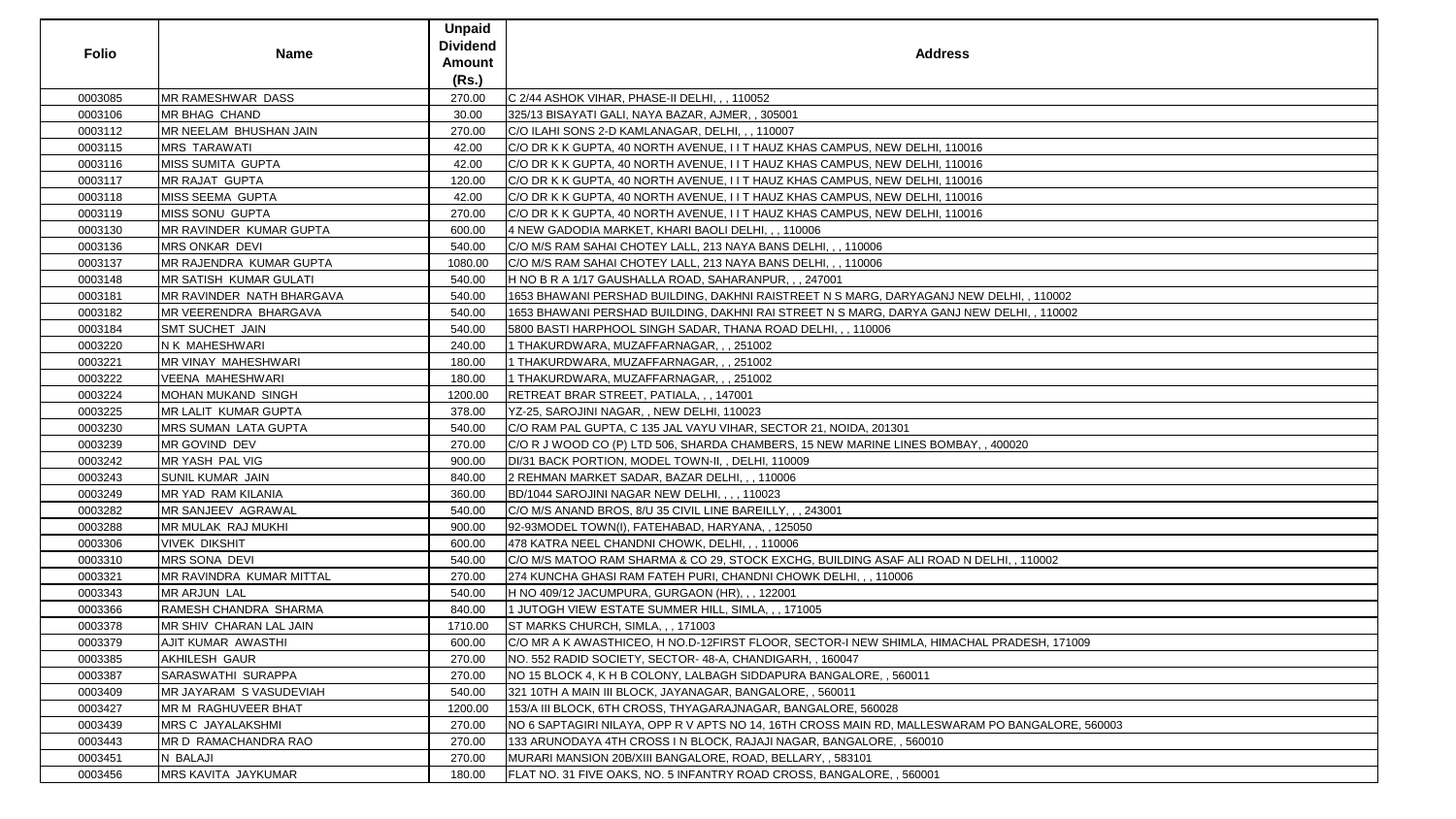| (Rs.)<br><b>B B AIYAPPA</b><br>0003457<br>132.00<br>S-OT DEPT NGEF LTD P B NO 3876, BYAPANHALLI BANGALORE, , , 560038                                              |  |
|--------------------------------------------------------------------------------------------------------------------------------------------------------------------|--|
|                                                                                                                                                                    |  |
| 0003468<br>MISS ROHINI_MACHIMALE<br>180.00<br>VIJAY MANSION, FLAT NO 306, 1ST MAIN ROAD, VIJAYANAGAR II STAGE BANGALORE, 560040                                    |  |
| 0003498<br><b>IMR S GANGADHARA AITHAL</b><br>270.00<br>154 UPSTAIRS II MAIN ROAD, CHAMARAJPET BANGALORE, , , 560018                                                |  |
| A RAJAMMA<br>810.00<br>0003514<br>488 10TH F MAIN 6TH BLOCK, RAJAJINAGAR BANGALORE, , , 560010                                                                     |  |
| 0003518<br>MR ASGAR ALI<br>180.00<br>#2 1ST CROSS, MODI GARDENSPRTC CAMP, J C NAGAR POST, BANGALORE, 560006                                                        |  |
| MISS E BIRDY WARUNNY<br>EDATHARAPA RAMBIL ESTATE, MALDARE PO S KODAUD, , , 571253<br>0003522<br>180.00                                                             |  |
| MISS E BETTY WARUNNY<br>0003523<br>810.00<br>RANI ESTATE MALDARE P O, S RODAGU KARNATAK, , , 571253                                                                |  |
| 0003531<br>MISS NEERA DEVI SHARMA<br>540.00<br>C/O FG OFFR M K SHARMA, SHANTI BHAVAN, NR SAINIK VIHAR COLONY, NAYA GAON NANDA NAGAR KUNRAGHAT, 273008              |  |
| 0003532<br>MITHILESH KUMAR SHARMA<br>540.00<br>SHANI BHARAN, NR SAINIK VIHAR COLONY, NAYA GAON NANDA NAGAR, KUNRAGHAT GORAKHPUR(U. P.), 273008                     |  |
| 0003564<br><b>MRS SARASWATI G RAO</b><br>540.00<br>81/7 I FLOOR VI MAIN ROAD, MALLESWARAM BANGALORE, , , 560055                                                    |  |
| 0003568<br><b>KRISHNAPPA SURESH</b><br>270.00<br>NO 72 III CROSS LALBAGH ROAD, BANGALORE, , , 560027                                                               |  |
| MRS GEETA R RAO<br>C/O R S RAO, FLAT NO.F6 HIMAGIRI CASTTE, 19TH C MAIN J P NAGAR, BANGALORE 78,<br>0003573<br>270.00                                              |  |
| MR A V LOKENDRA RAO<br>270.00<br>NO 140 DR D V G ROAD BASAVANAGUDI, BANGALORE, , , 560004<br>0003579                                                               |  |
| 0003593<br><b>MRS SHASHI MEHRA</b><br>270.00<br>B-13 FRIENDO COLONY /W/, MATHURA ROAD, NEW DELHI, , 110065                                                         |  |
| MR B PRABHAKAR SHETTY<br>0003594<br>684.00<br>C/O ALLANASANS PVT LTD, 26/3-2 SANKEY ROAD, BANGALORE,, 560052                                                       |  |
| <b>MISS USHA KC</b><br>0003618<br>270.00<br>SRI SATHYANARAYANA HALL AMLANE, CHICKPET CROSS BANGALORE, , , 560053                                                   |  |
| <b>MR MADAN RAJ</b><br>60.00<br>NO 23 FIRST FLOOR 5TH CROSS, AZAD NAGAR BANGALORE, , , 560018<br>0003620                                                           |  |
| 0003641<br><b>MRS SAROJ KAUSHIK</b><br>270.00<br>C-5/3 HPF STAFF QRTS, PO KUMARPATNAM (KARNATAKA), , , 581123                                                      |  |
| 0003653<br>D K MURTHY<br>270.00<br>388 14TH MAIN NEAR VIJAYANAGAR, BANGALORE, , , 560040                                                                           |  |
| <b>MR B SURESH BHANDARI</b><br>0003673<br>810.00<br>C/O MYSORE GENERAL PRODUCTS, POST BOX NO 2280, 83 INDUSTRIAL SUBURB, ASHOKPURAM SCHOOL ROAD YESWANTHPU, 560022 |  |
| 0003674<br>N V PRABAKAR<br>R.B.H.CAMPHOR WORKS NO 9, RAJARATNAM, MARKET G P STREET BANGLORE, , 560002<br>540.00                                                    |  |
| MR MOHAMMED HANEEF<br>0003680<br>540.00<br>C/O A GAFFAR A GANI, GANI MANZIL TALARA ROAD, BEHIND SOMNATH TALKIES, GARIB-E-NAWAZ COLONY, 362265                      |  |
| 0003686<br>MR H R GOPALAKRISHNA SETTY<br>378.00<br>2919 CH 1/A SHIVA JYOTHI, 1ST MAIN 5TH CROSS, SARASWATHI PURAM, MYSORE, 570009                                  |  |
| DR S KRISHNA BHATTA<br>0003691<br>540.00<br>577 SECOND CROSS HANUMANTHA NAGAR, BANGALORE, , , 560019                                                               |  |
| MR LACHHMANDAS CHHATA RAM RAHEJA<br>0003711<br>6 ANANDA NIVAS IST FLOOR KUMAR COT, LAY OUT, MADHAV NAGAR BANGAL ORE, , 560001<br>540.00                            |  |
| <b>MRS RADHA KRISHNASWAMY</b><br>0003717<br>90.00<br>288 10TH MAIN, MICO LAY OUT, BANGALORE, , 560076                                                              |  |
| 0003736<br>600.00<br>NO 1234 SOJI STREET ASHOKA, ROAD CROSS MYSORE, , , 570001<br>K N LAKSHMI DEVI                                                                 |  |
| 0003766<br>H RAHAMATULLA BAIG<br>270.00<br>15-2ND CROSS MUDDAMMA GARDEN POST, BENSON TOWN, BANGALORE, , 560046                                                     |  |
| MR KESHAVAMURTHY PORALU<br>600.00<br>0003784<br>PORALU HANUMANTHAPPA FOUNDATION, (FIRM) CLOTH MERCHANTS, CHOWKPET DAVANGERE, , 577001                              |  |
| U VASUDEVA VAIDYA<br>270.00<br>0003797<br>S/O U KALINGA VAIDYA, KAVERI KRUPA, UPPUNDA, , 576232                                                                    |  |
| P SANDHYA<br>0003803<br>90.00<br>NO-92 23RD CROSS III BLOCK EAST, JAYANAGAR BANGALORE, , , 560011                                                                  |  |
| <b>MR PARASMAL LUNKAD</b><br>270.00<br>0003812<br>LUNKAD CLOTH CORPN, BANK RD GADAG, , , 582101                                                                    |  |
| 0003813<br><b>IMR SUKHRAJ CHHOGALAL</b><br>90.00<br>BAGRECHA BUILDING 314 AVENUE ROAD, BANGALORE, , , 560002                                                       |  |
| VASANTHA KRISHNAN<br>270.00<br>D/20/5 D A D QUARTERS, SOMESWARAPURA EXTN, CAMBRIDGE LAYOUT, BANGALORE, 560008<br>0003820                                           |  |
| <b>B G RAJESH</b><br>0003836<br>540.00<br>282/B V BLOCK, 9/A MAIN ROAD 40TH CROSS JAYANAGAR, BANGALORE, , 560041                                                   |  |
| 0003851<br><b>B GOPALAIAH</b><br>540.00<br>282/B V BLOCK 40TH CROSS, JAYANAGAR BANGALORE, , , 560041                                                               |  |
| <b>MR AYAPPA NAIKAR</b><br>270.00<br>C/O RANKA U (VASTRAD COMPOUND, EXTN GADAG, , , 582101<br>0003859                                                              |  |
| RANKA UP VASTRAD COMPOUND EXTN, GADAG, , , 582101<br>0003860<br>IMR VENKAPPA CHITTARAGI<br>270.00                                                                  |  |
| SHA RUKHRAJ PRAKASH KUMAR, VAKHALGERI GADAG, , , 582101<br>0003861<br>JAVERILAL OSTWAL<br>180.00                                                                   |  |
| 0003862<br><b>MR PRAKASH LUNKAD</b><br>270.00<br>C/O RANKA U P VASTRAD COMP, BEHIND PRASAD LODGE EXTN, GADAG, , 582101                                             |  |
| <b>MR SURESH KUMAR CHOPRA</b><br>360.00<br>0003863<br>CHOPRA BROS NO-7 D S LANE, CHICKPET BANGALORE, , , 560053                                                    |  |
| 0003865<br><b>MISS MUNNI OSTWAL</b><br>PUKHRAJ PRAKASHKUMAR, VAKHALGERI GADAG, , , 582101<br>180.00                                                                |  |

| E, 560040                                |
|------------------------------------------|
|                                          |
|                                          |
|                                          |
|                                          |
|                                          |
|                                          |
|                                          |
| N NANDA NAGAR KUNRAGHAT, 273008          |
|                                          |
| T GORAKHPUR(U. P.), 273008               |
|                                          |
|                                          |
|                                          |
| 78,                                      |
|                                          |
|                                          |
|                                          |
|                                          |
|                                          |
|                                          |
|                                          |
|                                          |
|                                          |
|                                          |
| SHOKPURAM SCHOOL ROAD YESWANTHPU, 560022 |
| 60002                                    |
| RIB-E-NAWAZ COLONY, 362265               |
|                                          |
| 570009                                   |
|                                          |
| , 560001                                 |
|                                          |
|                                          |
|                                          |
|                                          |
|                                          |
| DAVANGERE, , 577001                      |
|                                          |
|                                          |
|                                          |
|                                          |
|                                          |
|                                          |
| RE, 560008                               |
|                                          |
|                                          |
|                                          |
|                                          |
|                                          |
|                                          |
|                                          |
|                                          |
|                                          |
|                                          |
|                                          |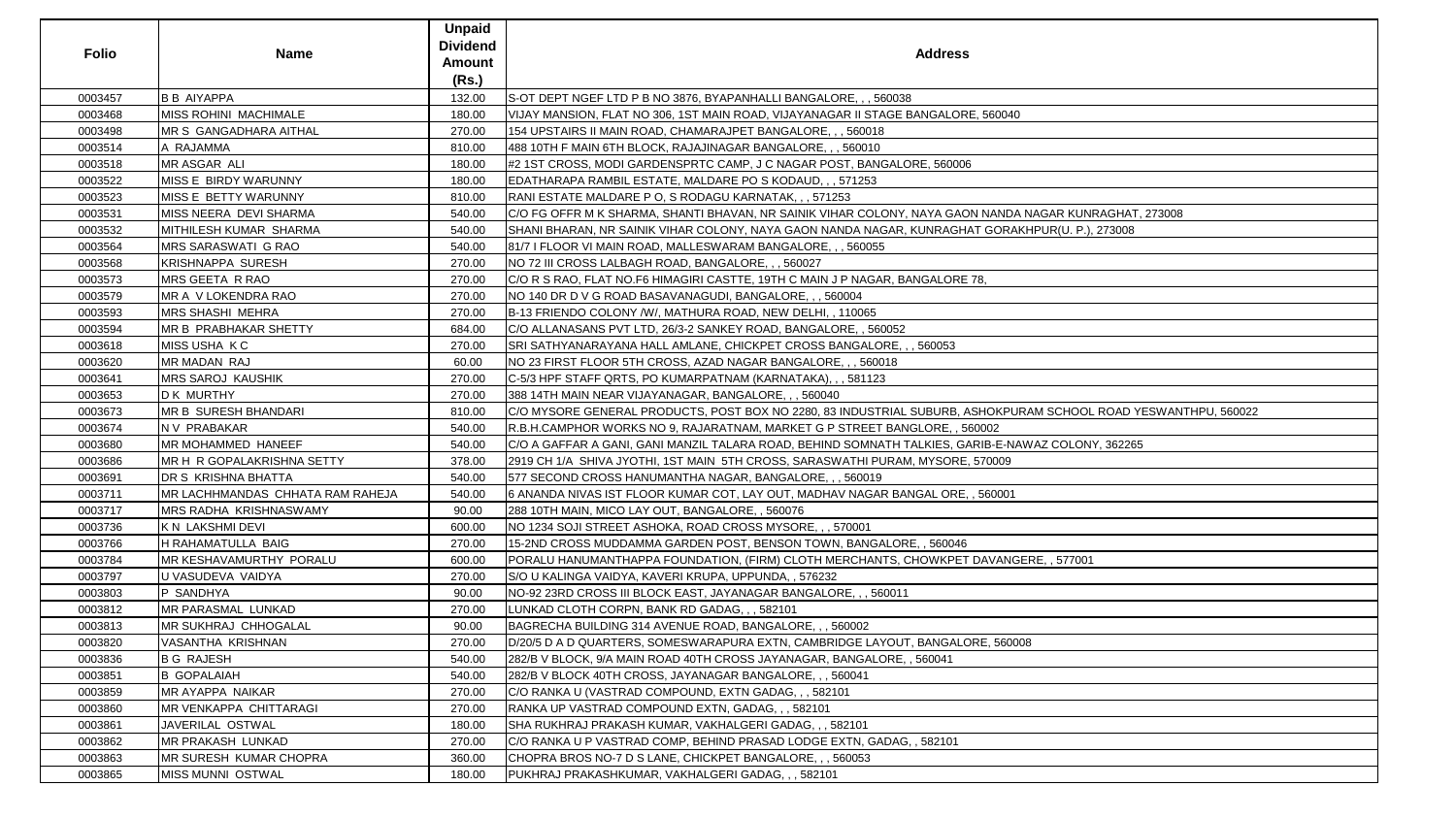| <b>Folio</b> | <b>Name</b>                  | <b>Unpaid</b><br><b>Dividend</b><br><b>Amount</b><br>(Rs.) | <b>Address</b>                                                                             |
|--------------|------------------------------|------------------------------------------------------------|--------------------------------------------------------------------------------------------|
| 0003866      | <b>SUSHILA CHOPRA</b>        | 360.00                                                     | CHOPRA BROS NO-7 D S LANE, CHICKPET BANGALORE, , , 560053                                  |
| 0003868      | MR PAWAN KUMAR RANKA         | 270.00                                                     | C/O RANKA U P(VASTRAD COMPOUND), BEHIND LODGE EXTENSION, GADAG(KARNATAKA), , 582101        |
| 0003869      | <b>IMR RUPCHAND LUNKED</b>   | 270.00                                                     | C/O RANKA U P(VASTRAD COMPOUND), BEHIND PRASAD LODGE EXTENSION, GADAG(KARNATAKA), , 582101 |
| 0003892      | <b>MRS KAMALA SWAMY</b>      | 540.00                                                     | 263 44TH CROSS 7TH MAIN 5TH BLOCK, JAYANAGAR BANGALORE, , , 560041                         |
| 0003893      | MR JAYANTH N                 | 270.00                                                     | 263 44TH CROSS 7TH MAIN 5TH BLOCK, JAYNAGAR BANGALORE, , , 560041                          |
| 0003902      | MR P V ANANDA                | 270.00                                                     | 5-AC-414 IIND BLODK, HEMUR BANASWADI ROAD, BDA LAY OUT, BANGALORE, 560043                  |
| 0003931      | M S NAGENDRA                 | 180.00                                                     | QUALITY CONTROL, K P C LIMITED, GANESHGUDI NK, , 581365                                    |
| 0003936      | <b>MR PREM FONTES</b>        | 270.00                                                     | 71/1 IIIRD CROSS, KALASPIPALYAM NEW EXTENSION, BANGALORE, , 560002                         |
| 0003943      | <b>SARASWATHI</b>            | 270.00                                                     | 388 14TH MAIN MRCR VIJAYANAGAR, BANGALORE, , , 560040                                      |
| 0003962      | <b>MR KIRTI KUMAR N SHAH</b> | 270.00                                                     | VIKAS SALES CORPORATION, 55 AVENUE ROAD BANGALORE, , , 560002                              |
| 0003965      | MRS SUDHA SHANKAR RAO KARDAK | 270.00                                                     | NO-22-A C I L COLONY H A FARM P O, SANJAY NAGAR BANGALORE, , , 560024                      |
| 0004006      | <b>MISS THARINI SUNDARAM</b> | 270.00                                                     | NO 11 ASWATH NAGAR, R M VILAS EXTN II STAGE, , BANGALORE, 560094                           |
| 0004007      | <b>MRS ISHRAT QURESHI</b>    | 270.00                                                     | NO-C2-SFB-748 AUSTIN TOWN FIRST, STAGE, BANGALORE, , 560047                                |
| 0004020      | <b>GIRIJA KUMARI SAJJALA</b> | 90.00                                                      | C/O S P PAVANAMURTY, DZ-5 ACETATE TOWN MANDYA, , , 571404                                  |
| 0004032      | MR J G LIMBARE               | 270.00                                                     | H NO.10 DHANESHWAR SOCIETY, BEHIND GITA NAGAR, DINDORI ROAD MHASRUL, NASIK, 422004         |
| 0004033      | MR SHARADA PRASAD SHINDE     | 540.00                                                     | 52 V MAIN ROAD JAYALAKSHMI PURAM, MYSORE, , , 570012                                       |
| 0004053      | V VISALAKSHI                 | 180.00                                                     | HOUSE NO HC-352, ANNA NAGAR HSG BOARD COLONY, TRICHY, CHENNAI, 620016                      |
| 0004080      | <b>MR PRABHAKAR SHETTY</b>   | 540.00                                                     | STATE BANK OF MYSORE, KADUR CHIKMAGALUR DT, KARNATAKA STATE, , 577548                      |
| 0004119      | MR SHESHA PRASAD H L         | 90.00                                                      | H V ENGG DEPT, INDIAN INSTITUTE OF SCIENCE, BANGALORE, , 560012                            |
| 0004148      | <b>MR S S KOTHARI</b>        | 270.00                                                     | C/O BANGALORE JEWELLER NO 30, C T STREET BANGALORE, , , 560002                             |
| 0004149      | <b>MR MURALIDHARA S A</b>    | 270.00                                                     | "SREE NILAYAM" NO 48 MIDDLE SCHOOL, ROAD, V V PURAM BANGALORE, , 560004                    |
| 0004181      | <b>MRS LEELA VARADARAJ</b>   | 90.00                                                      | 1018 V BLOCK RAJAJI NAGAR, BANGALORE, , , 560010                                           |
| 0004185      | R S SHANKAR PRASAD           | 540.00                                                     | 65 JAIN TEMPLE ROAD VISVESWARR, PURAM, BANGALORE, , 560004                                 |
| 0004187      | MR B S ANANTHA RAJAIAH       | 270.00                                                     | MAHAVEER JAIN TEMPLE 21 D K LANE, CHICKPET BANGALORE, , , 560053                           |
| 0004223      | <b>MR AJIT TEKCHAND</b>      | 360.00                                                     | C/O CHETNA INSTITUTE, SECTOR C, ALIGUNJ, LUCKNOW, 226002                                   |
| 0004252      | P N PANDEY                   | 270.00                                                     | 9-B KASTURBANAGAR SIGRA VARANASI, , , , 221010                                             |
| 0004332      | MRS URMIL SOOD               | 270.00                                                     | P.O. BOX NO 3540, , , NEW DELHI, 110024                                                    |
| 0004333      | <b>MR JAWAHAR SOOD</b>       | 270.00                                                     | P.O. BOX NO - 3540, , , NEW DELHI, 110024                                                  |
| 0004336      | <b>MR OM PARKASH SHARMA</b>  | 132.00                                                     | 2002-B LAL KUAN, DELHI, , , 110006                                                         |
| 0004338      | <b>MR PREM SWAROOP GUPTA</b> | 60.00                                                      | A-1 DEEENCE COLONY, NEW DELHI, , , 110024                                                  |
| 0004353      | <b>MR YOGESH GUPTA</b>       | 540.00                                                     | D 4/3 MODEL TOWN DELHI, , , , 110009                                                       |
| 0004357      | <b>MRS MADHU</b>             | 540.00                                                     | C/O LT COL ARUN KUMAR, GASTROENTERO LOGIST, ARMY HOSPITAL, DELHI CANT, 110010              |
| 0004392      | <b>AKHILESH CHITRANSHI</b>   | 600.00                                                     | C/O DR UMESH PRAKASH SAXENA, 264 GARHIYA DAMODAR DAS MARG, BAREILLY U P, , 243003          |
| 0004402      | <b>SAROJ PASSAY</b>          | 810.00                                                     | 392 SECTOR 21-B FARIDABAD, , , , 121001                                                    |
| 0004435      | MR RAKESH KUMAR LAL          | 540.00                                                     | B-84 DEFENCE COLONY, NEW DELHI, , , 110024                                                 |
| 0004472      | <b>MR SUDHIR SAINI</b>       | 540.00                                                     | HOUSE NO. 243, SECTOR - 22-A, CHANDIGARH, , 160022                                         |
| 0004500      | <b>MRS SAROJ KUMARI</b>      | 270.00                                                     | II-4 LAJPAT NAGAR-III(NEAR ALANKAR, CINEMA), NEW DELHI, , 110024                           |
| 0004515      | MR LOVELEEN KUMAR GARG       | 132.00                                                     | 60/17 RAMJAS ROAD, KAROL BAGH, NEW DELHI, , 110005                                         |
| 0004593      | RAJENDER PAL BHARGAVA        | 180.00                                                     | 595 VIKAS KUNJ, VIKAS PURI, , NEW DELHI, 110001                                            |
| 0004601      | MISS VAANI PASSEY            | 540.00                                                     | 392 SECTOR 21-B, FARIDABAD, , , 121001                                                     |
| 0004602      | <b>MRS KARABI SEN</b>        | 540.00                                                     | FLAT 6-B 6TH FLOOR, "NABA KAILASH", 55/4 BALLYGUNJ CIRCULAR ROAD, CALCUTTA, 700019         |
| 0004611      | RAJKUMARI GARG               | 540.00                                                     | 50 MOTIBAZAR, DEHRADUN, , , 248001                                                         |

| AKA), , 582101        |
|-----------------------|
| (KARNATAKA), , 582101 |
|                       |
|                       |
|                       |
|                       |
|                       |
|                       |
|                       |
|                       |
|                       |
|                       |
|                       |
|                       |
|                       |
|                       |
| SIK, 422004           |
|                       |
|                       |
|                       |
|                       |
|                       |
|                       |
|                       |
|                       |
|                       |
|                       |
|                       |
|                       |
|                       |
|                       |
|                       |
|                       |
|                       |
|                       |
|                       |
|                       |
| 10010                 |
| , 243003              |
|                       |
|                       |
|                       |
|                       |
|                       |
|                       |
|                       |
|                       |
|                       |
| 700019                |
|                       |
|                       |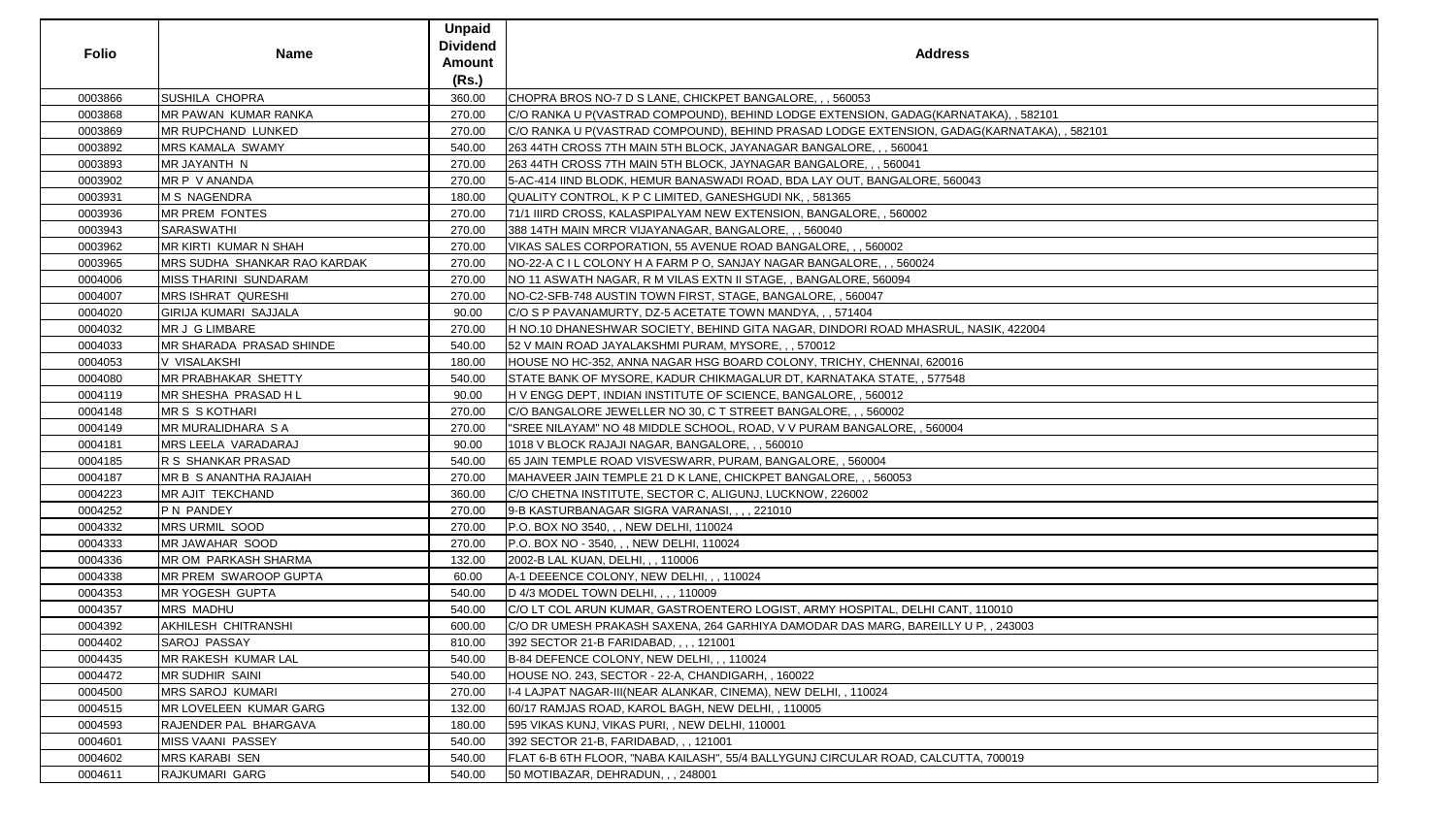| <b>Folio</b> | <b>Name</b>                       | <b>Unpaid</b><br><b>Dividend</b><br><b>Amount</b><br>(Rs.) | <b>Address</b>                                                                                                      |
|--------------|-----------------------------------|------------------------------------------------------------|---------------------------------------------------------------------------------------------------------------------|
| 0004620      | <b>JWALA PRASAD DIXIT</b>         | 270.00                                                     | C/O MV MAHENDRA KUMAR, BHIM SEN CLOTH MERCHANT, SARAN BAZAR NR GHANTA GHAR, BALLABGARH DT FARIDABAD HARYANA, 121001 |
| 0004631      | MISS HARE RAM TANDON              | 270.00                                                     | ALLAHABAD BANK CIVIL LINES BRANCH, MORADABAD, , , 244001                                                            |
| 0004633      | <b>MR SUNIL KUMAR PUNN</b>        | 270.00                                                     | 80 KRISHNA PURI, TILAK NAGAR, NEW DELHI, , 110018                                                                   |
| 0004645      | <b>IMR ISAAC MUTHIAH PONNIAH</b>  | 270.00                                                     | A6/13 VEENA APARTMENTS, ANNA NAGAR MADURAI, , , 625020                                                              |
| 0004657      | MR TILAK RAJ SONI                 | 540.00                                                     | B 106 CHINAR RETREAT, OPP MAIDAN MILL, ARERA HILLS, BHOPAL, 462011                                                  |
| 0004669      | MAJ RANBIR SINGH CHAUHAN          | 540.00                                                     | A-34 DEFENCE COLONY, AGRA, , , 282001                                                                               |
| 0004712      | <b>MRS KAMLESH ATRI</b>           | 270.00                                                     | 172 HOUSING BOARD COLONY, JHARSA ROAD GURGAON (HARYANA), , , 122001                                                 |
| 0004728      | MR KEDARNATH BHANDARKAR           | 270.00                                                     | C/O HARIDAS BHANDARKAR & SONS, GOLIKATTA BAZAR BUNDER, MANGALORE KARNATAKA, , 575001                                |
| 0004739      | <b>MRS ANITA SURI</b>             | 270.00                                                     | 92-C M I G FLATS, RAJOURI GARDEN, NEW DELHI, , 110027                                                               |
| 0004764      | <b>MRS KAMAL SETH</b>             | 270.00                                                     | C/O MR GOPAL DAS SETH (ADVOCATE), DAMPIER NAGAR MATHURA (UP), , , 281001                                            |
| 0004781      | <b>MR TRIYOGI NARAIN</b>          | 270.00                                                     | A-288 SURYA NAGAR PO CHANDAR NAGAR, GAZIABAD, , , 201011                                                            |
| 0004787      | <b>MISS ANJU BHASIN</b>           | 810.00                                                     | S-378 GREATER KAILASH-I, NEW DELHI, , , 110048                                                                      |
| 0004803      | <b>MRS RAJ KINGAR</b>             | 270.00                                                     | 51/16 OLD RAJINDER NAGAR, NEW DELHI, ,, 110060                                                                      |
| 0004836      | <b>MISS SAVITA GOEL</b>           | 750.00                                                     | 1775/53 NALWA STREET, KAROL BAGH, NEW DELHI, , 110005                                                               |
| 0004837      | MR ANIL GUPTA                     | 42.00                                                      | H-334 DDA FLATS NARAIN VIHAR, NEW DELHI, , , 110028                                                                 |
| 0004852      | <b>MISS SUJATA MADHOK</b>         | 810.00                                                     | 4/3 SHANTI NIKETAN, NEW DELHI, , , 110021                                                                           |
| 0004865      | <b>MR PRAMOD KUMAR AGGARWAL</b>   | 270.00                                                     | 25-L BLOCK, SRIGANGANAGAR RAJASTHAN, , , 335001                                                                     |
| 0004902      | <b>MR SURESH KAPUR</b>            | 270.00                                                     | KAPUR'S CLINIC, 5/113 NIRANKARI COLONY, , DELHI, 110009                                                             |
| 0004912      | <b>MR SANJAY JAIN</b>             | 270.00                                                     | A-92 CHITRANJAN PARK, NEW DELHI, , , 110019                                                                         |
| 0004931      | MR RAKESH AHUJA                   | 600.00                                                     | T-53 RAJOURI GARDEN, NEW DELHI, , , 110027                                                                          |
| 0004932      | <b>IMRS PRAKASH AHUJA</b>         | 270.00                                                     | T-53 RAJOURI GARDEN, NEW DELHI, , , 110027                                                                          |
| 0004938      | MRS RADHA MAHESHWARI              | 270.00                                                     | 44 NAVJIVAN VIHAR, , , NEW DELHI, 110017                                                                            |
| 0004940      | <b>IMR KEWAL KRISHAN PURI</b>     | 540.00                                                     | K-126 KIRTI NAGAR, NEW DELHI, , , 110015                                                                            |
| 0004962      | MRS RAJINDER KAUR                 | 270.00                                                     | 129 VINOBAPURI, LAJPAT NAGAR NEW DELHI, , , 110024                                                                  |
| 0004967      | <b>MRS SWARN KUMARI SHARMA</b>    | 270.00                                                     | 4/5174 FIRST FLOOR, KRISHAN NAGAR, KAROL BAGH, NEW DELHI, 110005                                                    |
| 0004985      | MR DEV RAJ                        | 270.00                                                     | A-1/134 JANAKPURI NEW DELHI, , , , 110058                                                                           |
| 0004993      | MR CHARAN JEET CHAWLA             | 270.00                                                     | C-8 ARYA SAMAJ ROAD ADARSH NAGAR, DELHI, , , 110033                                                                 |
| 0005009      | <b>IMRS RAMESH GALHOTRA</b>       | 270.00                                                     | 41/22 VARUN PATH, MANSAROVER, JAIPUR, , 302020                                                                      |
| 0005023      | <b>MRS RAJNI HANS</b>             | 90.00                                                      | C-57-C GANGOTRI ENCLAVE, ALAKNANDA, NEW DELHI, , 110019                                                             |
| 0005035      | MRS MALTI JOHRI                   | 270.00                                                     | 202 GULMOHAR ENCLAVE, NEW DELHI, , , 110049                                                                         |
| 0005036      | <b>MISS MADHULIKA JOHRI</b>       | 270.00                                                     | 202 GULMOHAR ENCLAVE, NEW DELHI, ,, 110049                                                                          |
| 0005083      | <b>ARJAN DAS KHURANA</b>          | 600.00                                                     | 33/10 GOVT INDUSTRIAL COLONY, CLUTTERBUCK GANJ BAREILLY, , , 243502                                                 |
| 0005147      | <b>MRS RADHA RANI</b>             | 1200.00                                                    | W/O MELA RAM R/047/15 OLD RAJINDER, NAGAR, NEW DELHI, ,                                                             |
| 0005160      | MR HARI MOHAN MAHESHWARI          | 540.00                                                     | 357 MIRCHIA TOLA, BAREILLY U P., 243003                                                                             |
| 0005174      | <b>MRS ANJULA JAIN</b>            | 1140.00                                                    | 942 SECTOR-4, URBAN ESTATE, GURGAON, HARYANA, 122001                                                                |
| 0005175      | <b>MRS INDU LATA GUPTA</b>        | 42.00                                                      | H-334 D D A FLATS NARAIN VIHAR, NEW DELHI, , , 110028                                                               |
| 0005177      | <b>MRS KAMAL BHATT</b>            | 270.00                                                     | Q NO 3 TYPE III SECTOR V, NAYA NANGAL, DT ROPAR PUNJAB, , 140126                                                    |
| 0005187      | <b>VALABDAS M KHEMANI</b>         | 540.00                                                     | 476 DOUBLE STOREY, NEW RAJINDER, NAGAR NEW DELHI, , 110060                                                          |
| 0005193      | JARNAIL SINGH MANN                | 270.00                                                     | 44 HARGOBINDPURA NEAR LYALLPUR, KHALSA, COLLAGE JALANDHAR CITY, , 144001                                            |
| 0005209      | <b>MRS MIRA JAIN</b>              | 180.00                                                     | C/O RAMESH CHAND JAIN, ENGINEERS INDIA LTD, PETROCHEMICAL DEPT PTI BLDG, 4 PARLIAMENT STREET NEW DELHI, 110001      |
| 0005220      | <b>IMR RAMESH CHANDRA SINGHAL</b> | 540.00                                                     | PRINCIPAL, CAMBRIANHALL DEHRADUN CANTT, , , 248003                                                                  |
| 0005263      | <b>IMR YOGENDRA AGARWAL</b>       | 540.00                                                     | BHARATI BHAWAN, W K ROAD MEERUT, , , 250001                                                                         |

| , BALLABGARH DT FARIDABAD HARYANA, 121001 |  |
|-------------------------------------------|--|
|                                           |  |
|                                           |  |
|                                           |  |
|                                           |  |
|                                           |  |
| , 575001                                  |  |
|                                           |  |
|                                           |  |
|                                           |  |
|                                           |  |
|                                           |  |
|                                           |  |
|                                           |  |
|                                           |  |
|                                           |  |
|                                           |  |
|                                           |  |
|                                           |  |
|                                           |  |
|                                           |  |
|                                           |  |
|                                           |  |
|                                           |  |
|                                           |  |
|                                           |  |
|                                           |  |
|                                           |  |
|                                           |  |
|                                           |  |
|                                           |  |
|                                           |  |
|                                           |  |
|                                           |  |
|                                           |  |
| AMENT STREET NEW DELHI, 110001            |  |
|                                           |  |
|                                           |  |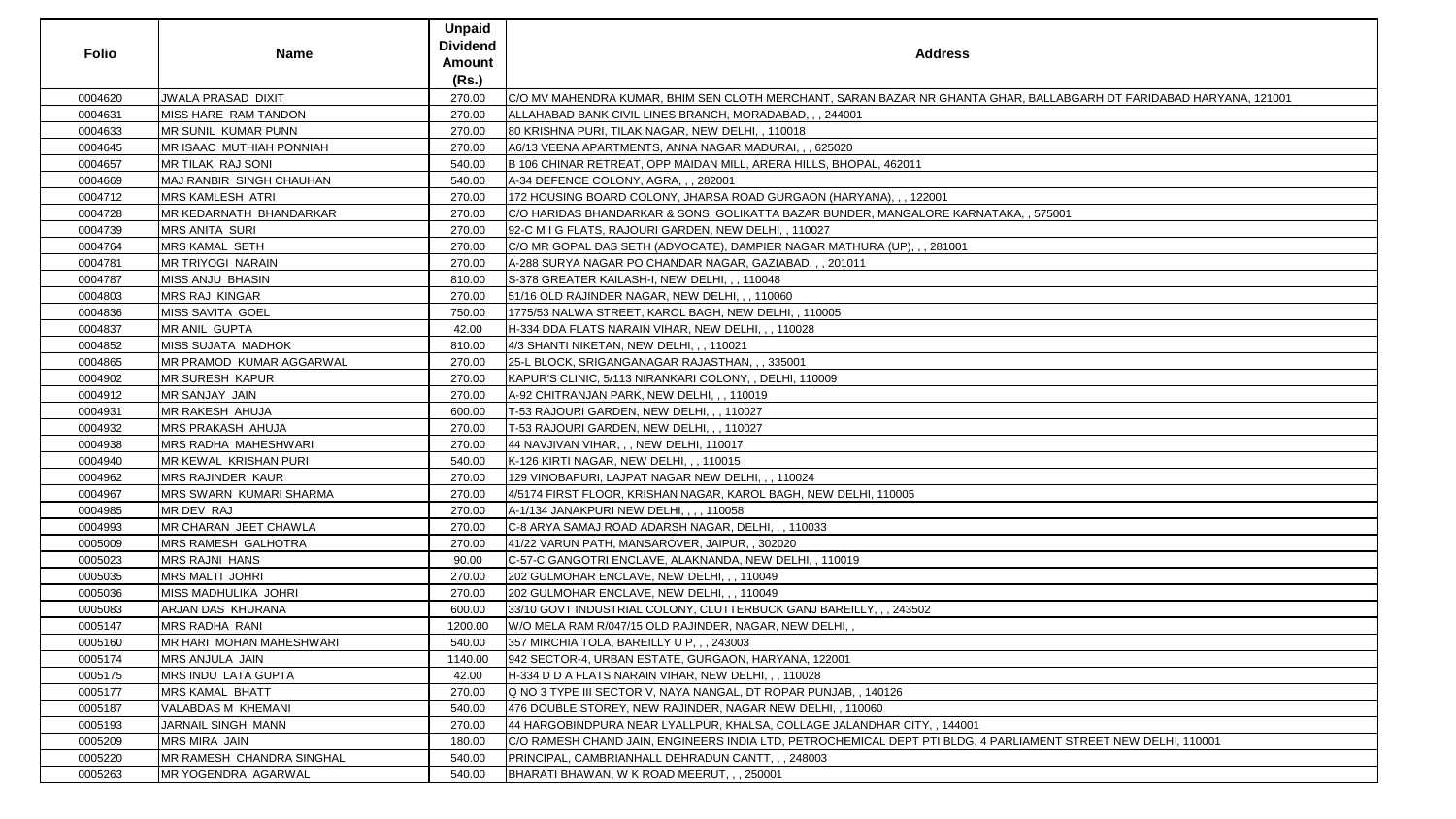| <b>Folio</b> | <b>Name</b>                    | <b>Unpaid</b><br><b>Dividend</b><br><b>Amount</b><br>(Rs.) | <b>Address</b>                                                                                   |
|--------------|--------------------------------|------------------------------------------------------------|--------------------------------------------------------------------------------------------------|
| 0005282      | MR HAMESH CHANDER SHARMA       | 270.00                                                     | 33/29 EAST PATEL NAGAR, NEW DELHI, , , 110008                                                    |
| 0005350      | <b>MRS JUGAL KISHORE SARNA</b> | 270.00                                                     | B-3 KRISHNA NAGAR, DELHI, , , 110051                                                             |
| 0005359      | <b>IMR SUDESH KUMAR KHANNA</b> | 180.00                                                     | 2E/3 JHANDEWALAN EXTENSION, NEW DELHI, , , 110055                                                |
| 0005413      | MR SUBHASH CHANDER PAHWA       | 540.00                                                     | 83 ADARSH NAGAR, JALANDHAR CITY, , PUNJAB, 144008                                                |
| 0005419      | MR ARUN KUMAR                  | 270.00                                                     | "NIKUNJ", 126 DWARKAPURI, NEAR DWARKAPURI PARK, MUZAFFARNAGAR U P, 251001                        |
| 0005420      | MR BALWANT SINGH BATHEJA       | 90.00                                                      | A-59 MALKA GANJ, DELHI, , , 110007                                                               |
| 0005423      | <b>MRS RITA RANI</b>           | 270.00                                                     | "NIKUNJ", 126 DWARKAPURI, NEAR DWARKAPURI PARK, MUZAFFARNAGAR U P, 251001                        |
| 0005439      | <b>MR SHRIKANT JAJODIA</b>     | 132.00                                                     | C/O MR V M MAITHEL, A-9/A 2ND FLOOR, GREEN PARK, NEW DELHI, 110016                               |
| 0005442      | MR JAIWANT SINGH BATHEJA       | 90.00                                                      | A-59 MALKA GANJ, DELHI, , , 110007                                                               |
| 0005446      | MISS SAMIA ANSARI              | 270.00                                                     | L 141 SECTOR 25, NOIDA, , , 201301                                                               |
| 0005457      | POONAM BHATNAGER               | 972.00                                                     | C 475 SECTOR 19, NOIDA, DT GAZIABAD, , 201301                                                    |
| 0005458      | MR PARVEEN ARYA                | 540.00                                                     | E-1 TAGORE GARDEN EXT, NEW DELHI, , , 110027                                                     |
| 0005496      | <b>BHAWNESH KUMAR UTREJA</b>   | 180.00                                                     | C/O SH C P JAIN, 1/45 H NO-145 S F S MANSAROVR, AGARWAL FARM, SANGANER BAZAR JAIPUR(RAJ), 303902 |
| 0005498      | <b>MR SURINDER SACHDEVA</b>    | 810.00                                                     | G-33 BALI NAGAR, NEW DELHI, , , 110015                                                           |
| 0005502      | MR RAJENDER KUMAR AGARWALA     | 270.00                                                     | LAXMI BHAWAN, HOUSE NO 39, INDERPRASTHA COLONY, NR BUS STAND HISAR HARYANA, 125001               |
| 0005542      | <b>MRS LAXMI D HINGORANI</b>   | 540.00                                                     | C-38 MAYFAIR GARDENS, NEW DELHI, , , 110016                                                      |
| 0005549      | NEMCHAND JAIN                  | 270.00                                                     | 84 GAJJUKATRA, SHAHDARA, , , 110032                                                              |
| 0005573      | <b>IMRS SUSHMA MITTAL</b>      | 540.00                                                     | C-2/10 ASHOK VIHAR OPPDEEP, PHASE-2 DELHI,,, 110052                                              |
| 0005579      | <b>MRS SMITA MAHESH</b>        | 270.00                                                     | 39/501 HERITAGE CITY, GURGAON, HARYANA,, 122002                                                  |
| 0005608      | <b>MRS SATYA WATI GULATI</b>   | 90.00                                                      | A 30 ASHOKA ENCLAVE, PEERA GARHI, ROHTAK ROAD, DELHI, 110041                                     |
| 0005615      | <b>MR PRADEEP GUPTA</b>        | 270.00                                                     | C/O MR M L AGGARWAL, B 7 93/1 SAFDURJUNG ENCLAVE, , NEW DELHI, 110029                            |
| 0005633      | <b>RIPDAMAN KAUR</b>           | 540.00                                                     | D-147 FATEH NAGAR, NEW DELHI, , , 110018                                                         |
| 0005648      | <b>IMR NARESH KUMAR SONI</b>   | 270.00                                                     | 8A/93 W E A KAROL BAGH, NEW DELHI, , , 110005                                                    |
| 0005658      | <b>MRS USHA GULATI</b>         | 540.00                                                     | 32-CIVIL LINES, ROORKEE, , , 247667                                                              |
| 0005681      | MRS MEENA GARG                 | 540.00                                                     | A-2/23 SHAKTI NAGAR EXTN, DELHI, , , 110052                                                      |
| 0005692      | <b>MRS VEENA SHAHI</b>         | 270.00                                                     | 2/71 ROOP NAGAR, DELHI, , , 110007                                                               |
| 0005717      | <b>MANOHAR SINGH</b>           | 180.00                                                     | 273-B MIANAWALI COLONY, GURGAON, , , 122001                                                      |
| 0005720      | <b>MRS RITU KALIA</b>          | 270.00                                                     | RB-3 INDERPURI, NEW DELHI, , , 110012                                                            |
| 0005721      | <b>MRS SAVITRI CHAUDHARY</b>   | 270.00                                                     | 2006 RANI BAGH, SHAKUR BASTI, DELHI, , 110034                                                    |
| 0005736      | <b>MRS SUSMITA BAISYA</b>      | 90.00                                                      | T 28/15 DLF QUTAB ENCLAVE, PHASE III, GURGAON HARYANA,,                                          |
| 0005753      | <b>MR SUNIL SABHARWAL</b>      | 180.00                                                     | H NO 8596 BHAR GHAR ROSHAN ARA RD, DELHI, , , 110007                                             |
| 0005763      | <b>MRS USHA KATHURIA</b>       | 1050.00                                                    | BLOCK NO 29 HOUSE NO 62 WEST PATEL, NAGAR, NEW DELHI, , 110008                                   |
| 0005776      | <b>MR VIPAN CHADHA</b>         | 540.00                                                     | BK-4(WEST), SHALIMAR BAGH, , DELHI, 110052                                                       |
| 0005801      | <b>MRS SUMAN GROVER</b>        | 270.00                                                     | C-25 JHILMIL COLONY, VIVEK VIHAR, DELHI, , 110095                                                |
| 0005805      | MR NAVEEN JAIN                 | 180.00                                                     | D-150 DEFENCE COLONY, N DELHI, , , 110024                                                        |
| 0005811      | MR DAVINDER ARORA              | 270.00                                                     | C-6 KALKAJI, NEW DELHI, , , 110019                                                               |
| 0005816      | <b>MRS POONAM JUGRAN</b>       | 270.00                                                     | 20 OLD SURVEY ROAD, DEHRADUN U P, , , 248001                                                     |
| 0005827      | <b>MRS REKHA GOYAL</b>         | 540.00                                                     | C/O ROOPALI MEDICAL CENTRE, C-4/77A YAMUNA VIHAR, , DELHI, 110053                                |
| 0005835      | <b>IMR OM PARKASH MALHOTRA</b> | 270.00                                                     | 48 H/32, SECTOR III, ROHINI, DELHI, 110085                                                       |
| 0005861      | <b>MRS PREMA ARORA</b>         | 270.00                                                     | B-130 SWASTHYA VIHAR, VIKAS MARG, , DELHI, 110092                                                |
| 0005864      | <b>MR KAILASH SHARMA</b>       | 270.00                                                     | VERTEX CORPORATION 22-A, KAMLANAGAR, DELHI, , 110007                                             |
| 0005895      | <b>MRS SATYAVATI GUPTA</b>     | 540.00                                                     | B3B/88B JANAKPURI NEW DELHI, , , , 110058                                                        |

| $\frac{1}{2}$          |  |
|------------------------|--|
|                        |  |
|                        |  |
| $\frac{1}{2}$          |  |
|                        |  |
|                        |  |
|                        |  |
|                        |  |
|                        |  |
|                        |  |
|                        |  |
| AR JAIPUR(RAJ), 303902 |  |
|                        |  |
|                        |  |
| YANA, 125001           |  |
|                        |  |
|                        |  |
|                        |  |
|                        |  |
|                        |  |
|                        |  |
|                        |  |
|                        |  |
|                        |  |
|                        |  |
|                        |  |
|                        |  |
|                        |  |
|                        |  |
|                        |  |
|                        |  |
|                        |  |
|                        |  |
|                        |  |
|                        |  |
|                        |  |
|                        |  |
|                        |  |
|                        |  |
|                        |  |
|                        |  |
|                        |  |
|                        |  |
|                        |  |
|                        |  |
|                        |  |
|                        |  |
|                        |  |
|                        |  |
|                        |  |
|                        |  |
|                        |  |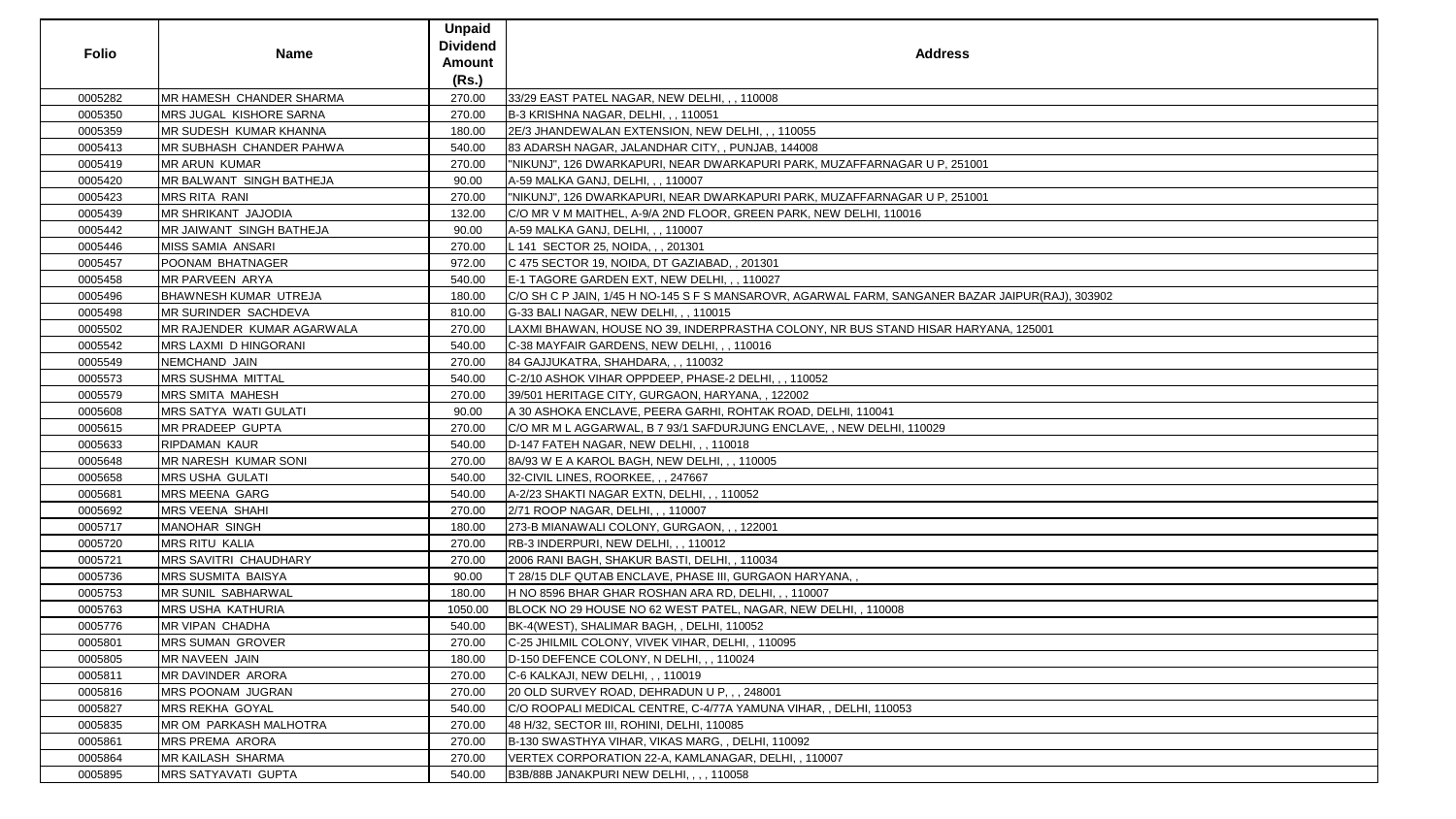| <b>Folio</b> | <b>Name</b>                   | <b>Unpaid</b><br><b>Dividend</b><br><b>Amount</b><br>(Rs.) | <b>Address</b>                                                                                        |
|--------------|-------------------------------|------------------------------------------------------------|-------------------------------------------------------------------------------------------------------|
| 0005896      | MR SURINDER KUMAR MITAL       | 540.00                                                     | A-16 NIZAMUDDIN WEST, NEW DELHI, , , 110013                                                           |
| 0005915      | MISS POONAM KUMARI JAIN       | 270.00                                                     | BA 6B ASHOK VIHAR I, DELHI, , , 110052                                                                |
| 0005923      | MISS ANJALI SARIN             | 42.00                                                      | 717 BABA KHARAK SINGH MARG, NEW DELHI, , , 110001                                                     |
| 0005924      | MR SANJAY SETH                | 300.00                                                     | E 36 SOUTH EXTN I, NEW DELHI, , , 110049                                                              |
| 0005927      | MRS UMA GOYAL                 | 90.00                                                      | C/O ARADHAN X RAY CLINIC, A 13 PANCHWATI, , DELHI, 110033                                             |
| 0005956      | MOHINDAR SINGH REKHI          | 120.00                                                     | FLAT NO 206 BRIGHTON TOWERS, SMARTH NAGAR ROAD NO 2, LOKHANDWALA COMPLEX, ANDHERI WEST MUMBAI, 400058 |
| 0005977      | MRS KRISHAN PYARI ANAND       | 540.00                                                     | C 5 KAILASH COLONY, , , NEW DELHI, 110048                                                             |
| 0006026      | MR RAM CHANDER JAIN           | 540.00                                                     | D-150 DEFENCE COLONY, NEW DELHI, , , 110024                                                           |
| 0006027      | MR SUNIL KUMAR GUPTA          | 180.00                                                     | 8652 SHYAM BHAWAN KISHAN GANJ, DELHI, , , 110006                                                      |
| 0006047      | KAILASH NARAIN SHARMA         | 360.00                                                     | N-50 GALI NO.13, BEHARI COLONY, SHAHDRA, DELHI, 110032                                                |
| 0006073      | MRS LOPAMUDRA SARKAR          | 540.00                                                     | H-1475 C R PARK, NEW DELHI, , , 110019                                                                |
| 0006084      | COL C ANAND                   | 90.00                                                      | D-270 DEFENCE COLONY, NEW DELHI, , , 110024                                                           |
| 0006088      | <b>RAMINDER SINGH KOHLI</b>   | 132.00                                                     | B-1A/85-B JANAKPURI, NEW DELHI, , , 110058                                                            |
| 0006089      | <b>MRS SUMAN BHATIA</b>       | 270.00                                                     | NO 2411 SECTOR & POCKET 2, VASANT KUNJ,, NEW DELHI, 110070                                            |
| 0006092      | MR HOSHIAR SINGH DHANKHAR     | 270.00                                                     | H 138 H AVENUE, SAROJINI NAGAR, , NEW DELHI, 110023                                                   |
| 0006119      | <b>MRS RAJNI GOYAL</b>        | 90.00                                                      | C/O PZADPUR X-RAY CLINIC, A-13 PANCHVATI, , DELHI, 110033                                             |
| 0006137      | MRS KAUSHALYA MALKANI         | 132.00                                                     | II 1005 HB COLONY, SARASWATI VIHAR, CHAKKARPUR GURGAON, HARYANA, 122001                               |
| 0006143      | NARANDER PAL SINGH            | 270.00                                                     | 2291 RAJA PARK, SHAKUR BASTI DELHI, , , 110034                                                        |
| 0006144      | SUDARSHAN KUMAR KAPUR         | 270.00                                                     | HOUSE NO 1489 1ST FLOOR, WAZIR NAGAR,, NEW DELHI, 110003                                              |
| 0006148      | <b>UMA AURORA</b>             | 270.00                                                     | C2A/16/108 JANAK PURI, NEW DELHI, , , 110058                                                          |
| 0006151      | DEVENDER KUMAR SHARMA         | 270.00                                                     | E-129 SAROTANI NAGAR, NEW DELHI, , , 110023                                                           |
| 0006154      | MRS RITA VADHERA              | 60.00                                                      | D-501 SAROJINI NAGAR, NEW DELHI, , , 110023                                                           |
| 0006166      | MR KRISHAN LAL ARORA          | 540.00                                                     | R-6 MIG FLAT PRASAD, NAGAR NEW DELHI, , , 110005                                                      |
| 0006168      | MR RAMESH KUMAR GROVER        | 270.00                                                     | H NO- 536, SECTOR-7, GURGAON, HARYANA, 122001                                                         |
| 0006171      | <b>PRABHASH CHANDRA GHOSH</b> | 540.00                                                     | FLAT NO 15 AIR FORCE SCHOOL, SUBRATO PARK DELHI CANTT, , , 110010                                     |
| 0006172      | MR SHRI KRISHAN AGGARWAL      | 270.00                                                     | C/O MR J B GUPTA, B-3/66 PHASE II, ASHOK VIHAR, DELHI, 110052                                         |
| 0006186      | <b>MR KARAN MADAN</b>         | 270.00                                                     | 111 JOR BAGH (GF), NEW DELHI, , , 110003                                                              |
| 0006193      | JOGINDER DEV RAJ MODI         | 540.00                                                     | H-17/139, SECTOR -7, ROHINI, DELHI, 110085                                                            |
| 0006198      | DR AMRIT PHOKELA              | 270.00                                                     | I/9 JANGPURA B, BEHIND RAJDOOT HOTEL, MATHURA ROAD, NEW DELHI, 110014                                 |
| 0006202      | <b>MR ROBIN SARAN VERMA</b>   | 270.00                                                     | KUSUMALAYA, ANANTAPUR, RANCHI, BIHAR, 834002                                                          |
| 0006213      | <b>S P SEHGAL</b>             | 270.00                                                     | 158 MIG FLATS, OLD PARSHAD NAGAR, , NEW DELHI, 110005                                                 |
| 0006220      | MR CHANDER PARKASH AHUJA      | 270.00                                                     | 9/6541 LANE NO I DEV NAGAR, KAROL BAGH, NEW DELHI, , 110005                                           |
| 0006227      | MRS PRAMODNI GUPTA            | 270.00                                                     | I-146 SAROJINI NAGAR, NEW DELHI, , , 110023                                                           |
| 0006229      | MRS TRIPTI MUKHERJEE          | 270.00                                                     | 9A/62 WESTERN EXTENSION AREA, KAROL BAGH, NEW DELHI, , 110005                                         |
| 0006237      | <b>MRS RANJAN KAUR</b>        | 72.00                                                      | KP-256 MAURYA ENCLAVE, PITAMPURA, DELHI, , 110034                                                     |
| 0006240      | RAM LAL VIG                   | 270.00                                                     | B-391 NEW FRIENDS COLONY, NEW DELHI, , , 110025                                                       |
| 0006260      | HEM RAJ GOEL                  | 1500.00                                                    | 2545 NAI WARA, CHAWRI BAZAR, DELHI, , 110006                                                          |
| 0006274      | MR VIJAY GOEL                 | 540.00                                                     | B-2/160 PASCHIM VIHAR, STREET NO-11 NEW DELHI, , , 110063                                             |
| 0006284      | <b>MRS JESIBAI</b>            | 540.00                                                     | III-I/30 LAJPAT NAGAR, NEW DELHI, , , 110024                                                          |
| 0006295      | MR ANIL MALHOTRA              | 810.00                                                     | ANZ GRINDLAYS BANK, B 68 GREATER KAILASH -1, , NEW DELHI, 110048                                      |
| 0006322      | MISS MADHU SANGTANI           | 270.00                                                     | 98 SAMRAT APPTT, B-11 YASUDHRA ENCLAVE, DELHI, , 110096                                               |
| 0006336      | TEK CHAND CHOPRA              | 540.00                                                     | "UTKARSH", FLAT NO 9A, NO 2 RAJ NARAIN ROAD, DELHI, 110054                                            |

| ANDHERI WEST MUMBAI, 400058 |  |
|-----------------------------|--|
|                             |  |
|                             |  |
|                             |  |
|                             |  |
|                             |  |
|                             |  |
|                             |  |
|                             |  |
|                             |  |
|                             |  |
|                             |  |
|                             |  |
|                             |  |
|                             |  |
|                             |  |
|                             |  |
|                             |  |
|                             |  |
|                             |  |
|                             |  |
|                             |  |
|                             |  |
|                             |  |
|                             |  |
|                             |  |
|                             |  |
|                             |  |
|                             |  |
|                             |  |
|                             |  |
|                             |  |
|                             |  |
|                             |  |
|                             |  |
|                             |  |
|                             |  |
|                             |  |
|                             |  |
|                             |  |
|                             |  |
|                             |  |
|                             |  |
|                             |  |
|                             |  |
|                             |  |
|                             |  |
|                             |  |
|                             |  |
|                             |  |
|                             |  |
|                             |  |
|                             |  |
|                             |  |
|                             |  |
|                             |  |
|                             |  |
|                             |  |
|                             |  |
|                             |  |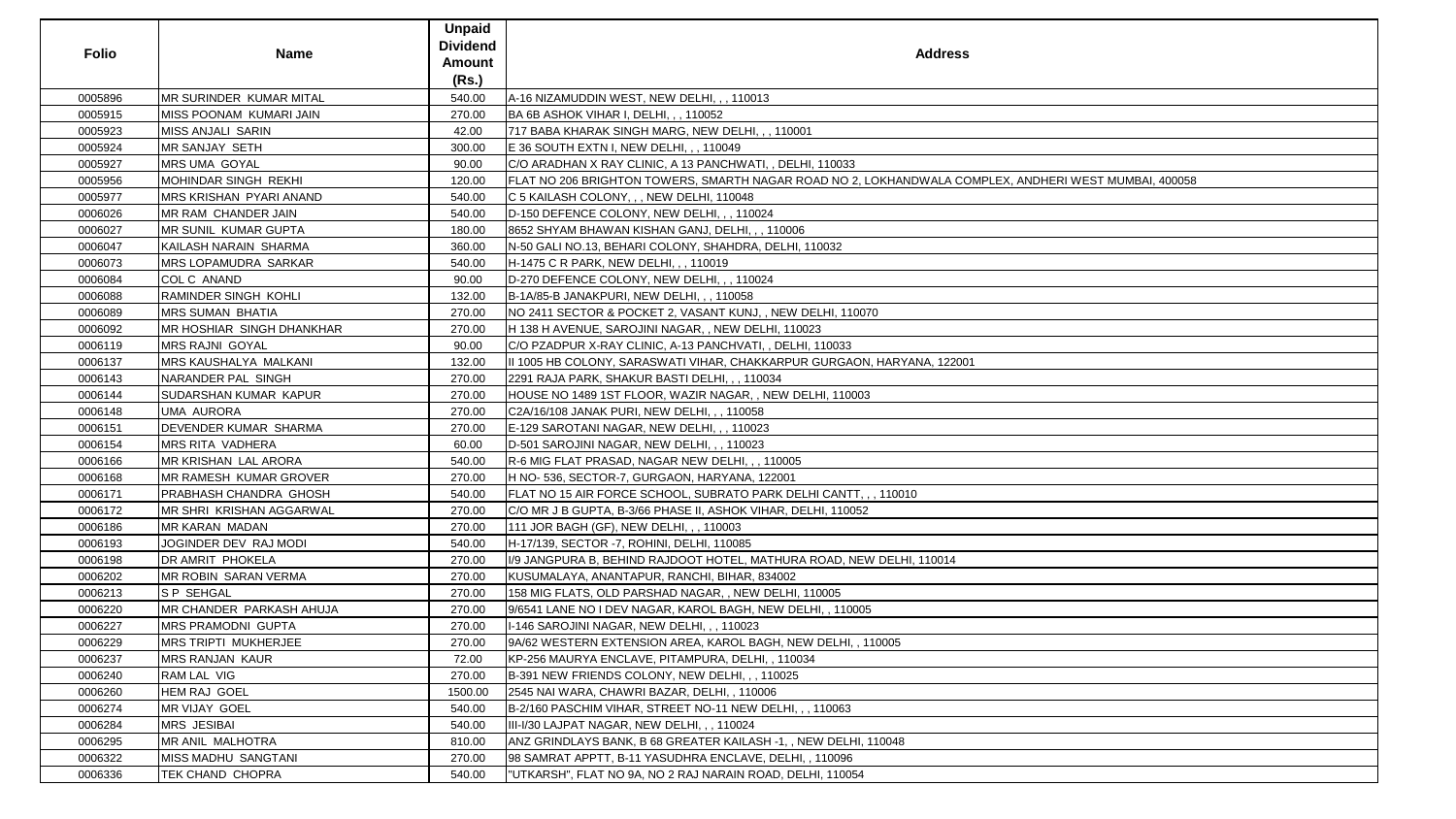| <b>DAYA RAM</b><br>0006338<br>270.00<br>9625 MULTANI DHANDA PAHAR GANJ, NEW DELHI, , , 110055<br>0006349<br><b>MRS PYUSH RANI</b><br>38 MALIYAN STREET, DEHRADUN, , , 248001<br>270.00<br>MR RAVINDER SINGH LAMBA<br>H NO 9673 ISLAM GANJ OPP AZAD, MARKET, DELHI, , 110006<br>0006362<br>1140.00<br>0006378<br>PROFESSOR IN ELECT ENGG REGIONAL, ENGG COLLEGE, KURUKSHETRA, , 132119<br>DR MUNSHI LAL CHANANA<br>540.00<br>RAKESH KUMAR<br>0006393<br>270.00<br>S/O KANTI PRASAD BAZAZ BARA BAZAR, SIKANDRABAD DISTT B SHAHR U P, , , 203205<br>MR VINEY SHANKER MATHUR<br>0006422<br>C/O SHRI B D MATHUR, 300 VASANT ENCLAVE,, NEW DELHI, 110057<br>270.00<br><b>ANIL KUMAR KALRA</b><br>0006428<br>600.00<br>A-214/2 D D AFLAT ASHOK VIHAR, PHASE-I DELHI, , , 110052<br>0006429<br><b>MR DEEPAK KUMAR MISHRA</b><br>PLOT NO 80. KESHAV NAGAR, SCHEME NO 13 ALWAR, RAJASTHAN, , 301001<br>270.00<br>0006430<br><b>MR RAVI KUMAR VIJAY</b><br>RAMESH CHAND MAHESH CHAND, BAZAZA BAZAR, ALWAR RAJASTHAN, , 301001<br>270.00<br>0006433<br>MRS RAJ RANI SAGGAR<br>540.00<br>W/O RAM JAS SAGGAR, SAGGAR NIWAS OLD HOSPITAL, KAPUTHALA(PB), , 144601<br><b>MRS PINKY SAGGAR</b><br>0006434<br>W/O A K SAGGAR, SAGGAR NIWAS OLD HOSPITAL, KAPURTHALA(PB), , 144601<br>540.00<br>0006449<br><b>VIRENDER NATH ANDLEY</b><br>13-B D D A FLATS TAMOOR NAGAR NEAR, NEW FRIENDS COLONY NEW DELHI, , , 110065<br>270.00<br><b>MR VINEET RELAN</b><br>0006466<br>90.00<br>100 NAVJEEVAN VIHAR, , , NEW DELHI, 110001<br>0006472<br><b>MRS VIDYA WANTI CHAWLA</b><br>29/29 OLD RAJINDER NAGAR, NEW DELHI, , , 110060<br>270.00<br>0006491<br>MISS AMARJEET KAUR<br>WZ 619 SHIV NAGAR EXTN, NEW DELHI, , , 110058<br>90.00<br>0006497<br><b>MISS KRISHAN KANTA</b><br>C/O SH CHANDER BHAN GUPTA, ADVOCATE EX MLC, 17 A DLF COLONY, ROHTAK, 124001<br>360.00<br><b>MRS KIRAN BAWA</b><br>0006524<br>540.00<br>C/O MR DEVRAJ BAWA CIVIL LINES, ROHTAK (HARYANA), , , 124001<br>MRS VEENA BAJAJ<br>0006542<br>540.00<br>H NO 29, JAWAHAR PARK, SAHARANPUR, , 247001<br>NARINDER KUMAR KAPOOR<br>0006548<br>540.00<br>C-79 4TH FLOOR, ANAND VIHAR, DELHI, , 110092<br>0006550<br>TRILOKI NATH MEHTANI<br>42.00<br>[51/42 PUNJABI BAGH NEW DELHI, , , , 110026<br>0006566<br>VIJAY KUMAR KHARE<br>616 BAMAN PURI, BAREILLY U P, , , 243001<br>270.00<br><b>MR BUDHRAM KISHANLAL</b><br>D 66 SECTOR 20, NOIDA U P, , , 201301<br>0006604<br>1620.00<br>0006640<br>VED PARKASH NAGPAL<br>540.00<br>379 CHINOT COLONY OPPOSITE IT I, ROHTAK, , , 124001<br><b>BISHAMBER DAYAL</b><br>0006652<br>BLOCK NO 2RA QUARTER NO 8 ORDNANCE, FACTORY MURAD NAGAR (U P), , , 201206<br>270.00<br>MR RAJ KUMAR TYAGI<br>ASSTT ENGINEER, U P JAL NIGAM NEW TEHRI TOWN, DT TEHRI GARHWAL, , 249148<br>0006662<br>270.00<br><b>MR ASHVANI KUMAR GAUR</b><br>0006692<br>34/335 TYPE II D E S U COLONY, PANKHA ROAD NEW DELHI, , , 110058<br>540.00<br>0006701<br>MR RAM AUTAR SHARMA<br>540.00<br>OPP RAMLILA GROUND, LONI TOWN, DT GHAZIABAD U P,, 201102<br>0006708<br><b>IMR BANTVAL ANANTH BHANDARKAR</b><br>C/O HARIDAS BHANDARKAR, GOLIKATTA BAZAR BUNDER, MANGALORE, KARNATAKA STATE, 575001<br>540.00<br>0006710<br>MR BHANWAR LAL KOTHARI<br>540.00<br>0006713<br>MR SHANTI LAL BHANDARI<br>600.00<br>17 NEHRU BAZAR, CHITTORGARH (RAJ), , , 312001<br><b>MRS SAVITRI AGRAWAL</b><br>0006734<br>270.00<br>PLOT NO 245 SECTOR NO 11, HIRANMAGRI, SCHEME UDAIPUR (RAJ), , 313001<br>MR C L SHUKLA<br>540.00<br>64/6 TAL FEROZ KHAN, AGRA, , , 282001<br>0006759<br>0006768<br><b>MRS MUKESH RANI</b><br>C/O DR V N ALOK, D 11/8 IIPA CAMPUS, I P ESTATE RING ROAD, DELHI, 110002<br>270.00<br>0006806<br><b>MRS GAYATRI DEVI</b><br>270.00<br>29 ASHOK NAGAR, AGRA, , , 282002<br>0006809<br><b>IMR BHUPENDRA KUMAR AGRAWAL</b><br>C/O SRI MAHESH CHANDRA AGRAWAL, H NO 6/104, BELAN GANJ AGRA, , 282004<br>270.00<br>0006810<br>MRS NEELAM CHOPRA<br>270.00<br>KOTI NO 437, SECTOR 14, SONE PAT, HARYANA, 131101<br>0006815<br><b>IMR SANTOSH MALHOTRA</b><br>76 MIG RISHI MARG, SAKAT COLONY, AGRA, , 207120<br>270.00<br>0006817<br><b>IMR SANJIV KUMAR AGARWAL</b><br>378.00<br>C/O MR P C AGARWAL, ADVOCATE BARA BAZAR SHIKOHABAD U P, , , 205135<br>0006831<br>570.00<br>IMRS ANITA KUMARI SHARMA<br>C/O A K SHARMA, SYNDICATE BANK, HATHUA MARKET, CHETGUNJ VARNASI VARANASI, 221010<br>0006836<br><b>MRS VEENA GARG</b><br>270.00<br>G M PRODUCTS INDIA, RAWAT PARA AGRA, , , 282003<br>0006838<br>MR RAM KUMAR GUPTA<br>90.00<br>1/195 CIVIL LINES, AGRA U P, , , 282002<br>DR SANTOSH SAHNI<br>0006844<br>180.00<br>142 BAJRANG NAGAR, SIKANDRA, AGRA, , 282007 | <b>Folio</b> | <b>Name</b> | <b>Unpaid</b><br><b>Dividend</b><br>Amount<br>(Rs.) | <b>Address</b>                                                                                            |
|----------------------------------------------------------------------------------------------------------------------------------------------------------------------------------------------------------------------------------------------------------------------------------------------------------------------------------------------------------------------------------------------------------------------------------------------------------------------------------------------------------------------------------------------------------------------------------------------------------------------------------------------------------------------------------------------------------------------------------------------------------------------------------------------------------------------------------------------------------------------------------------------------------------------------------------------------------------------------------------------------------------------------------------------------------------------------------------------------------------------------------------------------------------------------------------------------------------------------------------------------------------------------------------------------------------------------------------------------------------------------------------------------------------------------------------------------------------------------------------------------------------------------------------------------------------------------------------------------------------------------------------------------------------------------------------------------------------------------------------------------------------------------------------------------------------------------------------------------------------------------------------------------------------------------------------------------------------------------------------------------------------------------------------------------------------------------------------------------------------------------------------------------------------------------------------------------------------------------------------------------------------------------------------------------------------------------------------------------------------------------------------------------------------------------------------------------------------------------------------------------------------------------------------------------------------------------------------------------------------------------------------------------------------------------------------------------------------------------------------------------------------------------------------------------------------------------------------------------------------------------------------------------------------------------------------------------------------------------------------------------------------------------------------------------------------------------------------------------------------------------------------------------------------------------------------------------------------------------------------------------------------------------------------------------------------------------------------------------------------------------------------------------------------------------------------------------------------------------------------------------------------------------------------------------------------------------------------------------------------------------------------------------------------------------------------------------------------------------------------------------------------------------------------------------------------------------------------------------------------------------------------------------------------------------------------------------------------------------------------------------------------------------------------------------------------------------------------------------------------------------------------------------------------------------------------------------------------------------------------------------------------------------------------------------------------------------------------------------------------------------------------------------------------------------------------------------------------------------------------------------------------------------------------------------------------------------------------------------------------------------------------------|--------------|-------------|-----------------------------------------------------|-----------------------------------------------------------------------------------------------------------|
|                                                                                                                                                                                                                                                                                                                                                                                                                                                                                                                                                                                                                                                                                                                                                                                                                                                                                                                                                                                                                                                                                                                                                                                                                                                                                                                                                                                                                                                                                                                                                                                                                                                                                                                                                                                                                                                                                                                                                                                                                                                                                                                                                                                                                                                                                                                                                                                                                                                                                                                                                                                                                                                                                                                                                                                                                                                                                                                                                                                                                                                                                                                                                                                                                                                                                                                                                                                                                                                                                                                                                                                                                                                                                                                                                                                                                                                                                                                                                                                                                                                                                                                                                                                                                                                                                                                                                                                                                                                                                                                                                                                                                                              |              |             |                                                     |                                                                                                           |
|                                                                                                                                                                                                                                                                                                                                                                                                                                                                                                                                                                                                                                                                                                                                                                                                                                                                                                                                                                                                                                                                                                                                                                                                                                                                                                                                                                                                                                                                                                                                                                                                                                                                                                                                                                                                                                                                                                                                                                                                                                                                                                                                                                                                                                                                                                                                                                                                                                                                                                                                                                                                                                                                                                                                                                                                                                                                                                                                                                                                                                                                                                                                                                                                                                                                                                                                                                                                                                                                                                                                                                                                                                                                                                                                                                                                                                                                                                                                                                                                                                                                                                                                                                                                                                                                                                                                                                                                                                                                                                                                                                                                                                              |              |             |                                                     |                                                                                                           |
|                                                                                                                                                                                                                                                                                                                                                                                                                                                                                                                                                                                                                                                                                                                                                                                                                                                                                                                                                                                                                                                                                                                                                                                                                                                                                                                                                                                                                                                                                                                                                                                                                                                                                                                                                                                                                                                                                                                                                                                                                                                                                                                                                                                                                                                                                                                                                                                                                                                                                                                                                                                                                                                                                                                                                                                                                                                                                                                                                                                                                                                                                                                                                                                                                                                                                                                                                                                                                                                                                                                                                                                                                                                                                                                                                                                                                                                                                                                                                                                                                                                                                                                                                                                                                                                                                                                                                                                                                                                                                                                                                                                                                                              |              |             |                                                     |                                                                                                           |
|                                                                                                                                                                                                                                                                                                                                                                                                                                                                                                                                                                                                                                                                                                                                                                                                                                                                                                                                                                                                                                                                                                                                                                                                                                                                                                                                                                                                                                                                                                                                                                                                                                                                                                                                                                                                                                                                                                                                                                                                                                                                                                                                                                                                                                                                                                                                                                                                                                                                                                                                                                                                                                                                                                                                                                                                                                                                                                                                                                                                                                                                                                                                                                                                                                                                                                                                                                                                                                                                                                                                                                                                                                                                                                                                                                                                                                                                                                                                                                                                                                                                                                                                                                                                                                                                                                                                                                                                                                                                                                                                                                                                                                              |              |             |                                                     |                                                                                                           |
|                                                                                                                                                                                                                                                                                                                                                                                                                                                                                                                                                                                                                                                                                                                                                                                                                                                                                                                                                                                                                                                                                                                                                                                                                                                                                                                                                                                                                                                                                                                                                                                                                                                                                                                                                                                                                                                                                                                                                                                                                                                                                                                                                                                                                                                                                                                                                                                                                                                                                                                                                                                                                                                                                                                                                                                                                                                                                                                                                                                                                                                                                                                                                                                                                                                                                                                                                                                                                                                                                                                                                                                                                                                                                                                                                                                                                                                                                                                                                                                                                                                                                                                                                                                                                                                                                                                                                                                                                                                                                                                                                                                                                                              |              |             |                                                     |                                                                                                           |
|                                                                                                                                                                                                                                                                                                                                                                                                                                                                                                                                                                                                                                                                                                                                                                                                                                                                                                                                                                                                                                                                                                                                                                                                                                                                                                                                                                                                                                                                                                                                                                                                                                                                                                                                                                                                                                                                                                                                                                                                                                                                                                                                                                                                                                                                                                                                                                                                                                                                                                                                                                                                                                                                                                                                                                                                                                                                                                                                                                                                                                                                                                                                                                                                                                                                                                                                                                                                                                                                                                                                                                                                                                                                                                                                                                                                                                                                                                                                                                                                                                                                                                                                                                                                                                                                                                                                                                                                                                                                                                                                                                                                                                              |              |             |                                                     |                                                                                                           |
|                                                                                                                                                                                                                                                                                                                                                                                                                                                                                                                                                                                                                                                                                                                                                                                                                                                                                                                                                                                                                                                                                                                                                                                                                                                                                                                                                                                                                                                                                                                                                                                                                                                                                                                                                                                                                                                                                                                                                                                                                                                                                                                                                                                                                                                                                                                                                                                                                                                                                                                                                                                                                                                                                                                                                                                                                                                                                                                                                                                                                                                                                                                                                                                                                                                                                                                                                                                                                                                                                                                                                                                                                                                                                                                                                                                                                                                                                                                                                                                                                                                                                                                                                                                                                                                                                                                                                                                                                                                                                                                                                                                                                                              |              |             |                                                     |                                                                                                           |
|                                                                                                                                                                                                                                                                                                                                                                                                                                                                                                                                                                                                                                                                                                                                                                                                                                                                                                                                                                                                                                                                                                                                                                                                                                                                                                                                                                                                                                                                                                                                                                                                                                                                                                                                                                                                                                                                                                                                                                                                                                                                                                                                                                                                                                                                                                                                                                                                                                                                                                                                                                                                                                                                                                                                                                                                                                                                                                                                                                                                                                                                                                                                                                                                                                                                                                                                                                                                                                                                                                                                                                                                                                                                                                                                                                                                                                                                                                                                                                                                                                                                                                                                                                                                                                                                                                                                                                                                                                                                                                                                                                                                                                              |              |             |                                                     |                                                                                                           |
|                                                                                                                                                                                                                                                                                                                                                                                                                                                                                                                                                                                                                                                                                                                                                                                                                                                                                                                                                                                                                                                                                                                                                                                                                                                                                                                                                                                                                                                                                                                                                                                                                                                                                                                                                                                                                                                                                                                                                                                                                                                                                                                                                                                                                                                                                                                                                                                                                                                                                                                                                                                                                                                                                                                                                                                                                                                                                                                                                                                                                                                                                                                                                                                                                                                                                                                                                                                                                                                                                                                                                                                                                                                                                                                                                                                                                                                                                                                                                                                                                                                                                                                                                                                                                                                                                                                                                                                                                                                                                                                                                                                                                                              |              |             |                                                     |                                                                                                           |
|                                                                                                                                                                                                                                                                                                                                                                                                                                                                                                                                                                                                                                                                                                                                                                                                                                                                                                                                                                                                                                                                                                                                                                                                                                                                                                                                                                                                                                                                                                                                                                                                                                                                                                                                                                                                                                                                                                                                                                                                                                                                                                                                                                                                                                                                                                                                                                                                                                                                                                                                                                                                                                                                                                                                                                                                                                                                                                                                                                                                                                                                                                                                                                                                                                                                                                                                                                                                                                                                                                                                                                                                                                                                                                                                                                                                                                                                                                                                                                                                                                                                                                                                                                                                                                                                                                                                                                                                                                                                                                                                                                                                                                              |              |             |                                                     |                                                                                                           |
|                                                                                                                                                                                                                                                                                                                                                                                                                                                                                                                                                                                                                                                                                                                                                                                                                                                                                                                                                                                                                                                                                                                                                                                                                                                                                                                                                                                                                                                                                                                                                                                                                                                                                                                                                                                                                                                                                                                                                                                                                                                                                                                                                                                                                                                                                                                                                                                                                                                                                                                                                                                                                                                                                                                                                                                                                                                                                                                                                                                                                                                                                                                                                                                                                                                                                                                                                                                                                                                                                                                                                                                                                                                                                                                                                                                                                                                                                                                                                                                                                                                                                                                                                                                                                                                                                                                                                                                                                                                                                                                                                                                                                                              |              |             |                                                     |                                                                                                           |
|                                                                                                                                                                                                                                                                                                                                                                                                                                                                                                                                                                                                                                                                                                                                                                                                                                                                                                                                                                                                                                                                                                                                                                                                                                                                                                                                                                                                                                                                                                                                                                                                                                                                                                                                                                                                                                                                                                                                                                                                                                                                                                                                                                                                                                                                                                                                                                                                                                                                                                                                                                                                                                                                                                                                                                                                                                                                                                                                                                                                                                                                                                                                                                                                                                                                                                                                                                                                                                                                                                                                                                                                                                                                                                                                                                                                                                                                                                                                                                                                                                                                                                                                                                                                                                                                                                                                                                                                                                                                                                                                                                                                                                              |              |             |                                                     |                                                                                                           |
|                                                                                                                                                                                                                                                                                                                                                                                                                                                                                                                                                                                                                                                                                                                                                                                                                                                                                                                                                                                                                                                                                                                                                                                                                                                                                                                                                                                                                                                                                                                                                                                                                                                                                                                                                                                                                                                                                                                                                                                                                                                                                                                                                                                                                                                                                                                                                                                                                                                                                                                                                                                                                                                                                                                                                                                                                                                                                                                                                                                                                                                                                                                                                                                                                                                                                                                                                                                                                                                                                                                                                                                                                                                                                                                                                                                                                                                                                                                                                                                                                                                                                                                                                                                                                                                                                                                                                                                                                                                                                                                                                                                                                                              |              |             |                                                     |                                                                                                           |
|                                                                                                                                                                                                                                                                                                                                                                                                                                                                                                                                                                                                                                                                                                                                                                                                                                                                                                                                                                                                                                                                                                                                                                                                                                                                                                                                                                                                                                                                                                                                                                                                                                                                                                                                                                                                                                                                                                                                                                                                                                                                                                                                                                                                                                                                                                                                                                                                                                                                                                                                                                                                                                                                                                                                                                                                                                                                                                                                                                                                                                                                                                                                                                                                                                                                                                                                                                                                                                                                                                                                                                                                                                                                                                                                                                                                                                                                                                                                                                                                                                                                                                                                                                                                                                                                                                                                                                                                                                                                                                                                                                                                                                              |              |             |                                                     |                                                                                                           |
|                                                                                                                                                                                                                                                                                                                                                                                                                                                                                                                                                                                                                                                                                                                                                                                                                                                                                                                                                                                                                                                                                                                                                                                                                                                                                                                                                                                                                                                                                                                                                                                                                                                                                                                                                                                                                                                                                                                                                                                                                                                                                                                                                                                                                                                                                                                                                                                                                                                                                                                                                                                                                                                                                                                                                                                                                                                                                                                                                                                                                                                                                                                                                                                                                                                                                                                                                                                                                                                                                                                                                                                                                                                                                                                                                                                                                                                                                                                                                                                                                                                                                                                                                                                                                                                                                                                                                                                                                                                                                                                                                                                                                                              |              |             |                                                     |                                                                                                           |
|                                                                                                                                                                                                                                                                                                                                                                                                                                                                                                                                                                                                                                                                                                                                                                                                                                                                                                                                                                                                                                                                                                                                                                                                                                                                                                                                                                                                                                                                                                                                                                                                                                                                                                                                                                                                                                                                                                                                                                                                                                                                                                                                                                                                                                                                                                                                                                                                                                                                                                                                                                                                                                                                                                                                                                                                                                                                                                                                                                                                                                                                                                                                                                                                                                                                                                                                                                                                                                                                                                                                                                                                                                                                                                                                                                                                                                                                                                                                                                                                                                                                                                                                                                                                                                                                                                                                                                                                                                                                                                                                                                                                                                              |              |             |                                                     |                                                                                                           |
|                                                                                                                                                                                                                                                                                                                                                                                                                                                                                                                                                                                                                                                                                                                                                                                                                                                                                                                                                                                                                                                                                                                                                                                                                                                                                                                                                                                                                                                                                                                                                                                                                                                                                                                                                                                                                                                                                                                                                                                                                                                                                                                                                                                                                                                                                                                                                                                                                                                                                                                                                                                                                                                                                                                                                                                                                                                                                                                                                                                                                                                                                                                                                                                                                                                                                                                                                                                                                                                                                                                                                                                                                                                                                                                                                                                                                                                                                                                                                                                                                                                                                                                                                                                                                                                                                                                                                                                                                                                                                                                                                                                                                                              |              |             |                                                     |                                                                                                           |
|                                                                                                                                                                                                                                                                                                                                                                                                                                                                                                                                                                                                                                                                                                                                                                                                                                                                                                                                                                                                                                                                                                                                                                                                                                                                                                                                                                                                                                                                                                                                                                                                                                                                                                                                                                                                                                                                                                                                                                                                                                                                                                                                                                                                                                                                                                                                                                                                                                                                                                                                                                                                                                                                                                                                                                                                                                                                                                                                                                                                                                                                                                                                                                                                                                                                                                                                                                                                                                                                                                                                                                                                                                                                                                                                                                                                                                                                                                                                                                                                                                                                                                                                                                                                                                                                                                                                                                                                                                                                                                                                                                                                                                              |              |             |                                                     |                                                                                                           |
|                                                                                                                                                                                                                                                                                                                                                                                                                                                                                                                                                                                                                                                                                                                                                                                                                                                                                                                                                                                                                                                                                                                                                                                                                                                                                                                                                                                                                                                                                                                                                                                                                                                                                                                                                                                                                                                                                                                                                                                                                                                                                                                                                                                                                                                                                                                                                                                                                                                                                                                                                                                                                                                                                                                                                                                                                                                                                                                                                                                                                                                                                                                                                                                                                                                                                                                                                                                                                                                                                                                                                                                                                                                                                                                                                                                                                                                                                                                                                                                                                                                                                                                                                                                                                                                                                                                                                                                                                                                                                                                                                                                                                                              |              |             |                                                     |                                                                                                           |
|                                                                                                                                                                                                                                                                                                                                                                                                                                                                                                                                                                                                                                                                                                                                                                                                                                                                                                                                                                                                                                                                                                                                                                                                                                                                                                                                                                                                                                                                                                                                                                                                                                                                                                                                                                                                                                                                                                                                                                                                                                                                                                                                                                                                                                                                                                                                                                                                                                                                                                                                                                                                                                                                                                                                                                                                                                                                                                                                                                                                                                                                                                                                                                                                                                                                                                                                                                                                                                                                                                                                                                                                                                                                                                                                                                                                                                                                                                                                                                                                                                                                                                                                                                                                                                                                                                                                                                                                                                                                                                                                                                                                                                              |              |             |                                                     |                                                                                                           |
|                                                                                                                                                                                                                                                                                                                                                                                                                                                                                                                                                                                                                                                                                                                                                                                                                                                                                                                                                                                                                                                                                                                                                                                                                                                                                                                                                                                                                                                                                                                                                                                                                                                                                                                                                                                                                                                                                                                                                                                                                                                                                                                                                                                                                                                                                                                                                                                                                                                                                                                                                                                                                                                                                                                                                                                                                                                                                                                                                                                                                                                                                                                                                                                                                                                                                                                                                                                                                                                                                                                                                                                                                                                                                                                                                                                                                                                                                                                                                                                                                                                                                                                                                                                                                                                                                                                                                                                                                                                                                                                                                                                                                                              |              |             |                                                     |                                                                                                           |
|                                                                                                                                                                                                                                                                                                                                                                                                                                                                                                                                                                                                                                                                                                                                                                                                                                                                                                                                                                                                                                                                                                                                                                                                                                                                                                                                                                                                                                                                                                                                                                                                                                                                                                                                                                                                                                                                                                                                                                                                                                                                                                                                                                                                                                                                                                                                                                                                                                                                                                                                                                                                                                                                                                                                                                                                                                                                                                                                                                                                                                                                                                                                                                                                                                                                                                                                                                                                                                                                                                                                                                                                                                                                                                                                                                                                                                                                                                                                                                                                                                                                                                                                                                                                                                                                                                                                                                                                                                                                                                                                                                                                                                              |              |             |                                                     |                                                                                                           |
|                                                                                                                                                                                                                                                                                                                                                                                                                                                                                                                                                                                                                                                                                                                                                                                                                                                                                                                                                                                                                                                                                                                                                                                                                                                                                                                                                                                                                                                                                                                                                                                                                                                                                                                                                                                                                                                                                                                                                                                                                                                                                                                                                                                                                                                                                                                                                                                                                                                                                                                                                                                                                                                                                                                                                                                                                                                                                                                                                                                                                                                                                                                                                                                                                                                                                                                                                                                                                                                                                                                                                                                                                                                                                                                                                                                                                                                                                                                                                                                                                                                                                                                                                                                                                                                                                                                                                                                                                                                                                                                                                                                                                                              |              |             |                                                     |                                                                                                           |
|                                                                                                                                                                                                                                                                                                                                                                                                                                                                                                                                                                                                                                                                                                                                                                                                                                                                                                                                                                                                                                                                                                                                                                                                                                                                                                                                                                                                                                                                                                                                                                                                                                                                                                                                                                                                                                                                                                                                                                                                                                                                                                                                                                                                                                                                                                                                                                                                                                                                                                                                                                                                                                                                                                                                                                                                                                                                                                                                                                                                                                                                                                                                                                                                                                                                                                                                                                                                                                                                                                                                                                                                                                                                                                                                                                                                                                                                                                                                                                                                                                                                                                                                                                                                                                                                                                                                                                                                                                                                                                                                                                                                                                              |              |             |                                                     |                                                                                                           |
|                                                                                                                                                                                                                                                                                                                                                                                                                                                                                                                                                                                                                                                                                                                                                                                                                                                                                                                                                                                                                                                                                                                                                                                                                                                                                                                                                                                                                                                                                                                                                                                                                                                                                                                                                                                                                                                                                                                                                                                                                                                                                                                                                                                                                                                                                                                                                                                                                                                                                                                                                                                                                                                                                                                                                                                                                                                                                                                                                                                                                                                                                                                                                                                                                                                                                                                                                                                                                                                                                                                                                                                                                                                                                                                                                                                                                                                                                                                                                                                                                                                                                                                                                                                                                                                                                                                                                                                                                                                                                                                                                                                                                                              |              |             |                                                     |                                                                                                           |
|                                                                                                                                                                                                                                                                                                                                                                                                                                                                                                                                                                                                                                                                                                                                                                                                                                                                                                                                                                                                                                                                                                                                                                                                                                                                                                                                                                                                                                                                                                                                                                                                                                                                                                                                                                                                                                                                                                                                                                                                                                                                                                                                                                                                                                                                                                                                                                                                                                                                                                                                                                                                                                                                                                                                                                                                                                                                                                                                                                                                                                                                                                                                                                                                                                                                                                                                                                                                                                                                                                                                                                                                                                                                                                                                                                                                                                                                                                                                                                                                                                                                                                                                                                                                                                                                                                                                                                                                                                                                                                                                                                                                                                              |              |             |                                                     |                                                                                                           |
|                                                                                                                                                                                                                                                                                                                                                                                                                                                                                                                                                                                                                                                                                                                                                                                                                                                                                                                                                                                                                                                                                                                                                                                                                                                                                                                                                                                                                                                                                                                                                                                                                                                                                                                                                                                                                                                                                                                                                                                                                                                                                                                                                                                                                                                                                                                                                                                                                                                                                                                                                                                                                                                                                                                                                                                                                                                                                                                                                                                                                                                                                                                                                                                                                                                                                                                                                                                                                                                                                                                                                                                                                                                                                                                                                                                                                                                                                                                                                                                                                                                                                                                                                                                                                                                                                                                                                                                                                                                                                                                                                                                                                                              |              |             |                                                     |                                                                                                           |
|                                                                                                                                                                                                                                                                                                                                                                                                                                                                                                                                                                                                                                                                                                                                                                                                                                                                                                                                                                                                                                                                                                                                                                                                                                                                                                                                                                                                                                                                                                                                                                                                                                                                                                                                                                                                                                                                                                                                                                                                                                                                                                                                                                                                                                                                                                                                                                                                                                                                                                                                                                                                                                                                                                                                                                                                                                                                                                                                                                                                                                                                                                                                                                                                                                                                                                                                                                                                                                                                                                                                                                                                                                                                                                                                                                                                                                                                                                                                                                                                                                                                                                                                                                                                                                                                                                                                                                                                                                                                                                                                                                                                                                              |              |             |                                                     |                                                                                                           |
|                                                                                                                                                                                                                                                                                                                                                                                                                                                                                                                                                                                                                                                                                                                                                                                                                                                                                                                                                                                                                                                                                                                                                                                                                                                                                                                                                                                                                                                                                                                                                                                                                                                                                                                                                                                                                                                                                                                                                                                                                                                                                                                                                                                                                                                                                                                                                                                                                                                                                                                                                                                                                                                                                                                                                                                                                                                                                                                                                                                                                                                                                                                                                                                                                                                                                                                                                                                                                                                                                                                                                                                                                                                                                                                                                                                                                                                                                                                                                                                                                                                                                                                                                                                                                                                                                                                                                                                                                                                                                                                                                                                                                                              |              |             |                                                     | 27-28 KISHORE NAGAR EXTN SCHEME, AVARI NATA KI GALI NR LIC BLDG, KANKROLI DT RAJSAMAND, RAJASTHAN, 313324 |
|                                                                                                                                                                                                                                                                                                                                                                                                                                                                                                                                                                                                                                                                                                                                                                                                                                                                                                                                                                                                                                                                                                                                                                                                                                                                                                                                                                                                                                                                                                                                                                                                                                                                                                                                                                                                                                                                                                                                                                                                                                                                                                                                                                                                                                                                                                                                                                                                                                                                                                                                                                                                                                                                                                                                                                                                                                                                                                                                                                                                                                                                                                                                                                                                                                                                                                                                                                                                                                                                                                                                                                                                                                                                                                                                                                                                                                                                                                                                                                                                                                                                                                                                                                                                                                                                                                                                                                                                                                                                                                                                                                                                                                              |              |             |                                                     |                                                                                                           |
|                                                                                                                                                                                                                                                                                                                                                                                                                                                                                                                                                                                                                                                                                                                                                                                                                                                                                                                                                                                                                                                                                                                                                                                                                                                                                                                                                                                                                                                                                                                                                                                                                                                                                                                                                                                                                                                                                                                                                                                                                                                                                                                                                                                                                                                                                                                                                                                                                                                                                                                                                                                                                                                                                                                                                                                                                                                                                                                                                                                                                                                                                                                                                                                                                                                                                                                                                                                                                                                                                                                                                                                                                                                                                                                                                                                                                                                                                                                                                                                                                                                                                                                                                                                                                                                                                                                                                                                                                                                                                                                                                                                                                                              |              |             |                                                     |                                                                                                           |
|                                                                                                                                                                                                                                                                                                                                                                                                                                                                                                                                                                                                                                                                                                                                                                                                                                                                                                                                                                                                                                                                                                                                                                                                                                                                                                                                                                                                                                                                                                                                                                                                                                                                                                                                                                                                                                                                                                                                                                                                                                                                                                                                                                                                                                                                                                                                                                                                                                                                                                                                                                                                                                                                                                                                                                                                                                                                                                                                                                                                                                                                                                                                                                                                                                                                                                                                                                                                                                                                                                                                                                                                                                                                                                                                                                                                                                                                                                                                                                                                                                                                                                                                                                                                                                                                                                                                                                                                                                                                                                                                                                                                                                              |              |             |                                                     |                                                                                                           |
|                                                                                                                                                                                                                                                                                                                                                                                                                                                                                                                                                                                                                                                                                                                                                                                                                                                                                                                                                                                                                                                                                                                                                                                                                                                                                                                                                                                                                                                                                                                                                                                                                                                                                                                                                                                                                                                                                                                                                                                                                                                                                                                                                                                                                                                                                                                                                                                                                                                                                                                                                                                                                                                                                                                                                                                                                                                                                                                                                                                                                                                                                                                                                                                                                                                                                                                                                                                                                                                                                                                                                                                                                                                                                                                                                                                                                                                                                                                                                                                                                                                                                                                                                                                                                                                                                                                                                                                                                                                                                                                                                                                                                                              |              |             |                                                     |                                                                                                           |
|                                                                                                                                                                                                                                                                                                                                                                                                                                                                                                                                                                                                                                                                                                                                                                                                                                                                                                                                                                                                                                                                                                                                                                                                                                                                                                                                                                                                                                                                                                                                                                                                                                                                                                                                                                                                                                                                                                                                                                                                                                                                                                                                                                                                                                                                                                                                                                                                                                                                                                                                                                                                                                                                                                                                                                                                                                                                                                                                                                                                                                                                                                                                                                                                                                                                                                                                                                                                                                                                                                                                                                                                                                                                                                                                                                                                                                                                                                                                                                                                                                                                                                                                                                                                                                                                                                                                                                                                                                                                                                                                                                                                                                              |              |             |                                                     |                                                                                                           |
|                                                                                                                                                                                                                                                                                                                                                                                                                                                                                                                                                                                                                                                                                                                                                                                                                                                                                                                                                                                                                                                                                                                                                                                                                                                                                                                                                                                                                                                                                                                                                                                                                                                                                                                                                                                                                                                                                                                                                                                                                                                                                                                                                                                                                                                                                                                                                                                                                                                                                                                                                                                                                                                                                                                                                                                                                                                                                                                                                                                                                                                                                                                                                                                                                                                                                                                                                                                                                                                                                                                                                                                                                                                                                                                                                                                                                                                                                                                                                                                                                                                                                                                                                                                                                                                                                                                                                                                                                                                                                                                                                                                                                                              |              |             |                                                     |                                                                                                           |
|                                                                                                                                                                                                                                                                                                                                                                                                                                                                                                                                                                                                                                                                                                                                                                                                                                                                                                                                                                                                                                                                                                                                                                                                                                                                                                                                                                                                                                                                                                                                                                                                                                                                                                                                                                                                                                                                                                                                                                                                                                                                                                                                                                                                                                                                                                                                                                                                                                                                                                                                                                                                                                                                                                                                                                                                                                                                                                                                                                                                                                                                                                                                                                                                                                                                                                                                                                                                                                                                                                                                                                                                                                                                                                                                                                                                                                                                                                                                                                                                                                                                                                                                                                                                                                                                                                                                                                                                                                                                                                                                                                                                                                              |              |             |                                                     |                                                                                                           |
|                                                                                                                                                                                                                                                                                                                                                                                                                                                                                                                                                                                                                                                                                                                                                                                                                                                                                                                                                                                                                                                                                                                                                                                                                                                                                                                                                                                                                                                                                                                                                                                                                                                                                                                                                                                                                                                                                                                                                                                                                                                                                                                                                                                                                                                                                                                                                                                                                                                                                                                                                                                                                                                                                                                                                                                                                                                                                                                                                                                                                                                                                                                                                                                                                                                                                                                                                                                                                                                                                                                                                                                                                                                                                                                                                                                                                                                                                                                                                                                                                                                                                                                                                                                                                                                                                                                                                                                                                                                                                                                                                                                                                                              |              |             |                                                     |                                                                                                           |
|                                                                                                                                                                                                                                                                                                                                                                                                                                                                                                                                                                                                                                                                                                                                                                                                                                                                                                                                                                                                                                                                                                                                                                                                                                                                                                                                                                                                                                                                                                                                                                                                                                                                                                                                                                                                                                                                                                                                                                                                                                                                                                                                                                                                                                                                                                                                                                                                                                                                                                                                                                                                                                                                                                                                                                                                                                                                                                                                                                                                                                                                                                                                                                                                                                                                                                                                                                                                                                                                                                                                                                                                                                                                                                                                                                                                                                                                                                                                                                                                                                                                                                                                                                                                                                                                                                                                                                                                                                                                                                                                                                                                                                              |              |             |                                                     |                                                                                                           |
|                                                                                                                                                                                                                                                                                                                                                                                                                                                                                                                                                                                                                                                                                                                                                                                                                                                                                                                                                                                                                                                                                                                                                                                                                                                                                                                                                                                                                                                                                                                                                                                                                                                                                                                                                                                                                                                                                                                                                                                                                                                                                                                                                                                                                                                                                                                                                                                                                                                                                                                                                                                                                                                                                                                                                                                                                                                                                                                                                                                                                                                                                                                                                                                                                                                                                                                                                                                                                                                                                                                                                                                                                                                                                                                                                                                                                                                                                                                                                                                                                                                                                                                                                                                                                                                                                                                                                                                                                                                                                                                                                                                                                                              |              |             |                                                     |                                                                                                           |
|                                                                                                                                                                                                                                                                                                                                                                                                                                                                                                                                                                                                                                                                                                                                                                                                                                                                                                                                                                                                                                                                                                                                                                                                                                                                                                                                                                                                                                                                                                                                                                                                                                                                                                                                                                                                                                                                                                                                                                                                                                                                                                                                                                                                                                                                                                                                                                                                                                                                                                                                                                                                                                                                                                                                                                                                                                                                                                                                                                                                                                                                                                                                                                                                                                                                                                                                                                                                                                                                                                                                                                                                                                                                                                                                                                                                                                                                                                                                                                                                                                                                                                                                                                                                                                                                                                                                                                                                                                                                                                                                                                                                                                              |              |             |                                                     |                                                                                                           |
|                                                                                                                                                                                                                                                                                                                                                                                                                                                                                                                                                                                                                                                                                                                                                                                                                                                                                                                                                                                                                                                                                                                                                                                                                                                                                                                                                                                                                                                                                                                                                                                                                                                                                                                                                                                                                                                                                                                                                                                                                                                                                                                                                                                                                                                                                                                                                                                                                                                                                                                                                                                                                                                                                                                                                                                                                                                                                                                                                                                                                                                                                                                                                                                                                                                                                                                                                                                                                                                                                                                                                                                                                                                                                                                                                                                                                                                                                                                                                                                                                                                                                                                                                                                                                                                                                                                                                                                                                                                                                                                                                                                                                                              |              |             |                                                     |                                                                                                           |
|                                                                                                                                                                                                                                                                                                                                                                                                                                                                                                                                                                                                                                                                                                                                                                                                                                                                                                                                                                                                                                                                                                                                                                                                                                                                                                                                                                                                                                                                                                                                                                                                                                                                                                                                                                                                                                                                                                                                                                                                                                                                                                                                                                                                                                                                                                                                                                                                                                                                                                                                                                                                                                                                                                                                                                                                                                                                                                                                                                                                                                                                                                                                                                                                                                                                                                                                                                                                                                                                                                                                                                                                                                                                                                                                                                                                                                                                                                                                                                                                                                                                                                                                                                                                                                                                                                                                                                                                                                                                                                                                                                                                                                              |              |             |                                                     |                                                                                                           |

| 65                              |  |
|---------------------------------|--|
|                                 |  |
|                                 |  |
|                                 |  |
|                                 |  |
| $\overline{001}$                |  |
|                                 |  |
|                                 |  |
|                                 |  |
|                                 |  |
|                                 |  |
|                                 |  |
|                                 |  |
|                                 |  |
|                                 |  |
|                                 |  |
|                                 |  |
|                                 |  |
|                                 |  |
|                                 |  |
|                                 |  |
|                                 |  |
|                                 |  |
| STATE, 575001                   |  |
| DT RAJSAMAND, RAJASTHAN, 313324 |  |
|                                 |  |
|                                 |  |
|                                 |  |
|                                 |  |
|                                 |  |
|                                 |  |
|                                 |  |
|                                 |  |
|                                 |  |
|                                 |  |
|                                 |  |
|                                 |  |
|                                 |  |
| SI, 221010                      |  |
|                                 |  |
|                                 |  |
|                                 |  |
|                                 |  |
|                                 |  |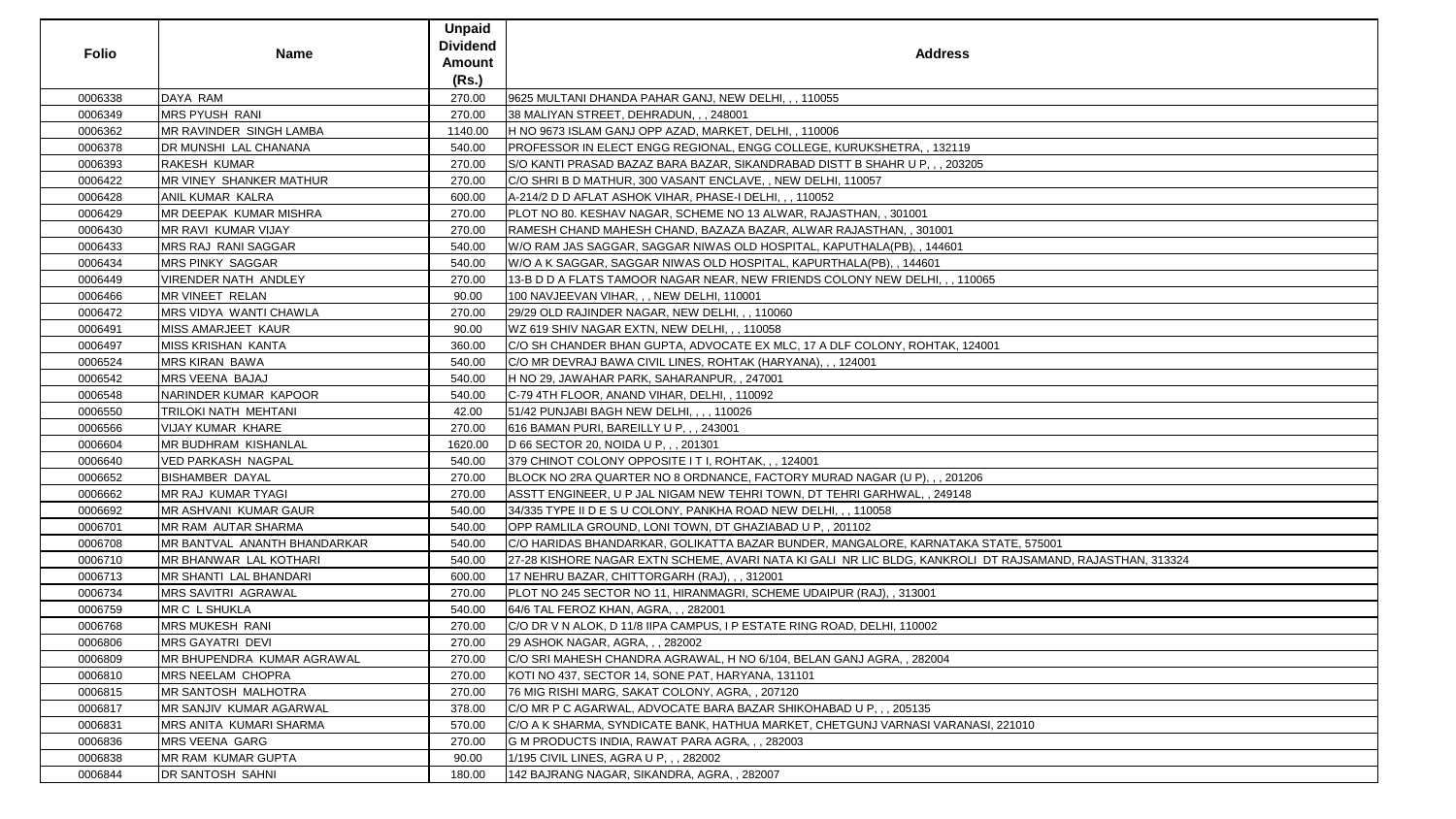| <b>Folio</b> | <b>Name</b>                | <b>Unpaid</b><br><b>Dividend</b><br><b>Amount</b> | <b>Address</b>                                                                 |
|--------------|----------------------------|---------------------------------------------------|--------------------------------------------------------------------------------|
|              |                            | (Rs.)                                             |                                                                                |
| 0006847      | HARESH CHAND BANSAL        | 270.00                                            | 9/642 MOTI KATRA ROAD, AGRA, , , 282003                                        |
| 0006848      | JAGDISH PRASHAD AGARWAL    | 270.00                                            | C/O H C BANSAL ADVOCATE, 9/642 MOTI KATRA ROAD AGRA, , , 282003                |
| 0006859      | MRS SHOBHA MAHESHWARI      | 90.00                                             | C/O ASHOK KUMAR MAHESHWARI, MANGLASHWAR STREET, JAI GAJ, ALIGARH, 202001       |
| 0006874      | CHANDRA MOHAN BAJPAI       | 330.00                                            | E-43 NEW AGRA, AGRA, , , 282005                                                |
| 0006887      | MR VINESH CHANDRA GARG     | 270.00                                            | 42 BAGH CHHINGA MAL, FIROZABAD AGRA, , , 283203                                |
| 0006909      | <b>MRS SHIBANI RAY</b>     | 180.00                                            | A-8/3 DLF CITY, PHASE-I, GURGAON, HARYANA, 122002                              |
| 0006927      | SANJAY SHRIVASTAVA         | 618.00                                            | C/O SHUBHAM COMPUTERS, PARK HOTEL, REWA ROAD, SATNA (MP), 485001               |
| 0006928      | IMR RADHEY SHYAM MISHRA    | 540.00                                            | C/O UNIVERSAL CABLES LTD, PO BIRLA VIKAS SATN (M P), , , 485005                |
| 0006946      | <b>MRS SUMAN BUDHIA</b>    | 90.00                                             | C/O RAJ HARDWARE, M S ROAD, NR GOL BUILDING, GAUHATI ASSAM, 781001             |
| 0006957      | MR BIJAY KUMAR JAJODIA     | 540.00                                            | PO SORBHOG, DIST BARPETA (ASSAM), , , 781317                                   |
| 0006976      | PRABHA GOYAL               | 270.00                                            | C/O MR S C TAYAL, 101 MAHENDRA VIHAR, BALLUPUR ROAD, DEHRADUN, 248001          |
| 0006977      | MR GURMEET SINGH           | 270.00                                            | 138-B D D A FLATS(MIG) RAJOURI, GARDEN, N DELHI, , 110027                      |
| 0006984      | <b>MR RAMESH NAGPAUL</b>   | 540.00                                            | 488 C SECTOR 15 PART 1, GURGAON, HARYANA, , 122001                             |
| 0006998      | <b>MRS SUSHMA MOHINDRA</b> | 540.00                                            | N-7/D SAKET, NEW DELHI, , , 110017                                             |
| 0007001      | MR YUDHISHTHIRA SHARMA     | 540.00                                            | C-8/496 SECTOR 8, ROHINI, (MADHUBAN CHOWK), DELHI, 110085                      |
| 0007032      | MISS PROMILA KUMARI        | 270.00                                            | JEEWAN SUDHA, SHANKAR LANE, RALLY SECTOR-12-A, PANCHKULA DT- AMBALA, 134109    |
| 0007041      | MRS PRATIBHA KAUSHIK       | 660.00                                            | 3188 SPS AGARWAL FARM, MANSAROVAR JAIPUR,,,                                    |
| 0007045      | MR K L BAJAJ               | 1200.00                                           | 3/6 SARVA PRIYA VIHAR, NEW DELHI, , , 110016                                   |
| 0007053      | MRS POONAM PURI            | 810.00                                            | PLOT NO.3, SECTOR 22, GURGAON, HARYANA, 122015                                 |
| 0007057      | <b>MR CHIRANJI LAL</b>     | 90.00                                             | N-7 GREATER KAILASH-I, STREET NO-I NEW DELHI, , , 110048                       |
| 0007059      | <b>MR DINESH KUMAR</b>     | 270.00                                            | C-101 II FLOOR, ASHOKA ENCLAVE-II, SECTOR-37 FARIDABAD, , 121003               |
| 0007082      | <b>MRS VIBHA GUPTA</b>     | 810.00                                            | C/O MADAN MOHAN GUPTA, 29 U B JAWAHAR NAGAR DELHI, , , 110007                  |
| 0007093      | MR AKHILESHWAR SAHAY       | 1428.00                                           | A 32/I SAKET, SFS FLATS, , NEW DELHI, 110017                                   |
| 0007109      | MR KIDAR NATH SETH         | 360.00                                            | NO 10 NAMDAR MANZIL, 4TH PASTA LANE, COLABA, MUMBAI, 400005                    |
| 0007142      | MR KAMAL AHUJA             | 540.00                                            | IA/52A ASHOK VIHAR PHASE-I, DELHI, , , 110052                                  |
| 0007165      | <b>MRS JYOTI KIRAN</b>     | 540.00                                            | 33/33 OLD RAJENDRA NAGAR, NEW DELHI, , , 110060                                |
| 0007189      | <b>MR OM PRAKASH</b>       | 132.00                                            | A-366 DEFENCE COLONY, NEW DELHI, , , 110024                                    |
| 0007205      | MR ASHOK THADANI           | 600.00                                            | III-I 94 LAJPAT NAGAR, NEW DELHI, , , 110024                                   |
| 0007214      | MRS USHA SOLANKI           | 30.00                                             | FARM HOUSE SADHNAGER-II PALAM, COLONY, NEW DELHI, , 110045                     |
| 0007228      | MRS ARUNIMA KUMAR          | 540.00                                            | B 126 SECTOR 30, NOIDA, , , 201303                                             |
| 0007231      | MISS SUNITA KUMARI         | 312.00                                            | IX/6501 NEHRU STREET GANDHI NAGAR, DELHI, , , 110031                           |
| 0007232      | MR BRIJ BHUSHAN ARORA      | 42.00                                             | IX/6501 NEHRU STREET GANDHI NAGAR, DELHI,,, 110031                             |
| 0007248      | <b>BALJIT SINGH SOOD</b>   | 540.00                                            | 1A/45 A ASHOK VIHAR I, DELHI, , , 110052                                       |
| 0007259      | MR ANIL KUMAR MITTAL       | 90.00                                             | B-169 RAMPRASTHA COLONY, DELHI-UP BORDER, P O CHANDRA NAGAR, GHAZIABAD, 201011 |
| 0007264      | MRS ANUPAMA LAL            | 90.00                                             | C/O ANAND VARDHAN, D-221 SECTOR-47, NOIDA, U P, 201301                         |
| 0007292      | MISS MEENA TANEJA          | 270.00                                            | K-3 KIRTI NAGAR, NEW DELHI, , , 110015                                         |
| 0007298      | MRS SURESHTA GAKHAR        | 270.00                                            | I-B-82 LAJPAT NAGAR, NEW DELHI, , , 110024                                     |
| 0007332      | MR RAMLAL KHANDUJA         | 270.00                                            | 64 ARAVALI APARTMETS, ALAKNANDA, , NEW DELHI, 110019                           |
| 0007349      | MR MAHESH NANDAN AGARWAL   | 270.00                                            | BH-534 SHALIMAR BAGH, DELHI, , , 110033                                        |
| 0007350      | MRS RAJNI AGARWAL          | 270.00                                            | BH-534 SHALIMAR BAGH, DELHI, , , 110033                                        |
| 0007374      | MRS BALJEET KOUR           | 270.00                                            | 138-B DDA FLATS (MIG) RAJOURI, GARDON NEW DELHI, , , 110027                    |
| 0007382      | JOGINDER MODI              | 540.00                                            | H-17/139, SECTOR-7, ROHINI, DELHI, 110085                                      |

| iS          |
|-------------|
|             |
| 02001       |
|             |
|             |
|             |
|             |
|             |
|             |
|             |
| 134109      |
|             |
|             |
|             |
|             |
|             |
|             |
|             |
|             |
|             |
| BAD, 201011 |
|             |
|             |
|             |
|             |
|             |
|             |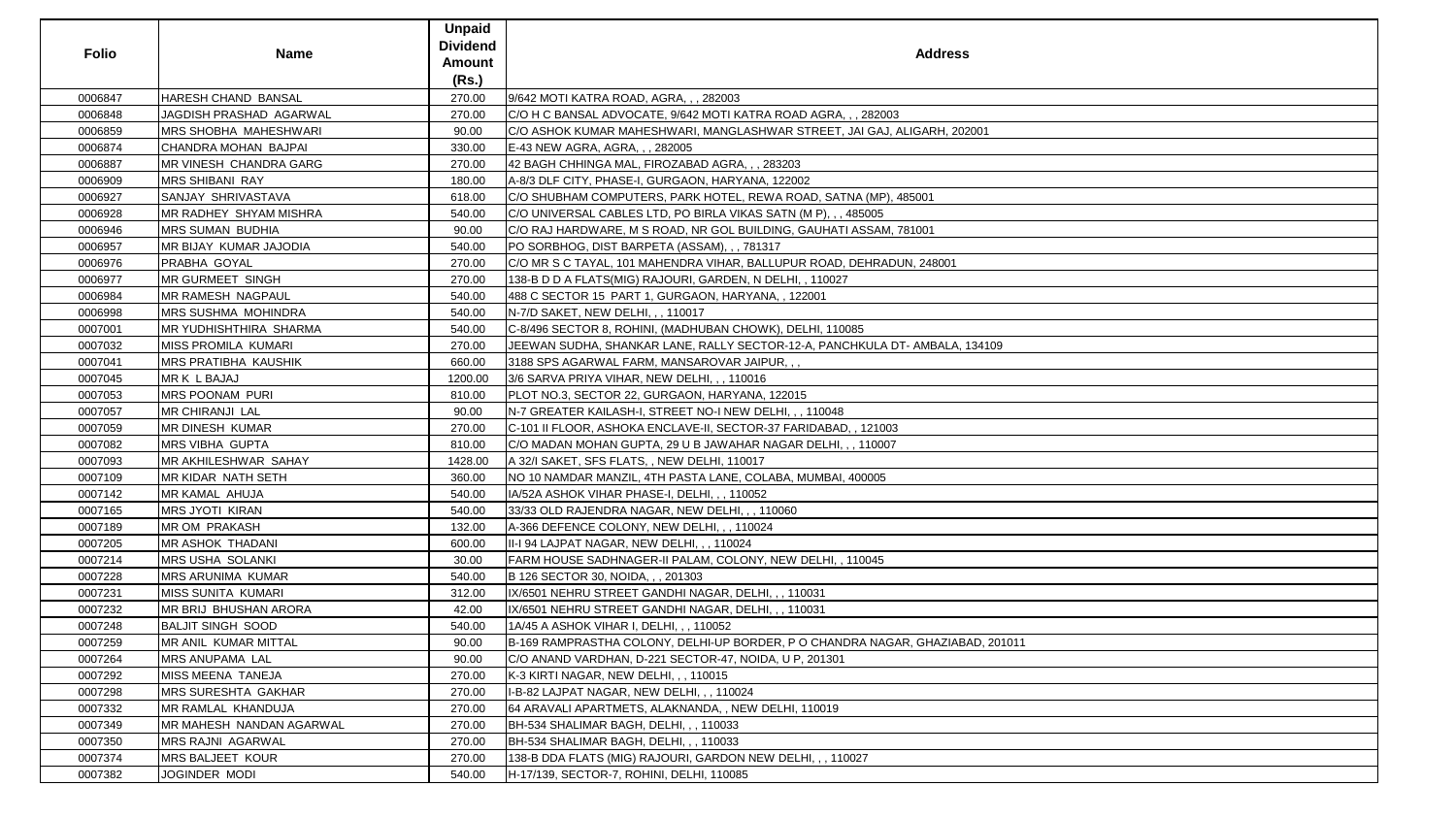| <b>Folio</b> | <b>Name</b>                      | <b>Unpaid</b><br><b>Dividend</b><br><b>Amount</b><br>(Rs.) | <b>Address</b>                                                                              |
|--------------|----------------------------------|------------------------------------------------------------|---------------------------------------------------------------------------------------------|
| 0007439      | MR ASHWANI KUMAR SHARMA          | 270.00                                                     | BLOCK 34 QRT NO 335 D E S U COLONY, PANKHA ROAD N DELHI, , , 110058                         |
| 0007448      | SHIV KUMAR BHASIN                | 270.00                                                     | B 1 612 JANAK PURI, , , NEW DELHI, 110058                                                   |
| 0007453      | MRS SNEH LATA AGGARWAL           | 132.00                                                     | C 201 IFCI STAFF COLONY, PASCHIM VIHAR, , NEW DELHI, 110063                                 |
| 0007456      | <b>NARESH GUPTA</b>              | 810.00                                                     | C/O LT COL DR R K GUPTA, 26-A CHAKROTA ROAD DEHRADUN, , , 248001                            |
| 0007458      | <b>MRO P GUPTA</b>               | 90.00                                                      | 10/17 WEST PATEL NAGAR, NEW DELHI, , , 110008                                               |
| 0007479      | <b>MRS NIRMALA DEVI</b>          | 750.00                                                     | E 41 MASJID MOTH, NEW DELHI, , , 110048                                                     |
| 0007480      | <b>MISS SAVITA</b>               | 750.00                                                     | E 41 MASJID MOTH, NEW DELHI, , , 110048                                                     |
| 0007505      | <b>GIRDHARI LAL SYAL</b>         | 540.00                                                     | IV/1/80 GOPINATH BLDG., GOPI NATH BAZAR,, DELHI CANT,                                       |
| 0007538      | MR RAM PARKASH KALRA             | 600.00                                                     | A-214/2 D D A FLAT ASHOK VIHAR, PHASE-I DELHI, , , 110052                                   |
| 0007543      | DR SATISH CHANDRA PACHAUREE      | 180.00                                                     | 1056 BABA KHARAG SINGH MARG, NEW DELHI, , , 110001                                          |
| 0007570      | <b>MISS VANDANA B R</b>          | 270.00                                                     | D 58 HAUZ KHAS, , , NEW DELHI, 110001                                                       |
| 0007585      | MR DEVENDRA KUMAR KAPOOR         | 270.00                                                     | C/O MR L R KAPOOR, H NO 26/8 BLOCK 3, GOVIND NAGAR, KANPUR, 208006                          |
| 0007650      | <b>IMR RAJINDER KUMAR DHAWAN</b> | 1200.00                                                    | 3662 BATLAN STREET MORI GATE, DELHI, , , 110006                                             |
| 0007675      | <b>MRS VINOD GUPTA</b>           | 270.00                                                     | 173 NAWALPURA, KHURJA, DISTT BULAND SHAHR, , 203131                                         |
| 0007676      | <b>MRS ANJANA GUPTA</b>          | 270.00                                                     | 173 NAWALPURA KHURJA, DISTT BULANDSHAHR UP, , , 203131                                      |
| 0007677      | <b>MRS SATYA GULATI</b>          | 270.00                                                     | C/O DR BHARAT BUSHAN GULATI, GANDHI ROAD, KHURAJ U P, , 203131                              |
| 0007678      | <b>MISS SADHANA GUPTA</b>        | 180.00                                                     | D/O SHRI P P GUPTA, Y-86 HAUZ KHAS, , , 110016                                              |
| 0007680      | <b>MR MULK RAJ</b>               | 540.00                                                     | 24/108 WEST PATEL NAGAR, NEW DELHI, , , 110008                                              |
| 0007682      | <b>MRS CHHAYA GUPTA</b>          | 600.00                                                     | LIG/C L 134, PHASE I, PALLAVAPURAM, MEERUT U P, 250110                                      |
| 0007708      | <b>KEWAL KUMAR KHANNA</b>        | 90.00                                                      | FLAT NO. 119 PLOT NO. 63, SHIVANI APARTMENT, I.P. EXTENSION, DELHI, 110092                  |
| 0007728      | <b>MR DHARAMPAL SURI</b>         | 270.00                                                     | P-96 VIJAY VIHAR, UTTAM NAGAR, , NEW DELHI, 110059                                          |
| 0007729      | <b>MRS NEELAM SURI</b>           | 270.00                                                     | P-96 VIJAY VIHAR, UTTAM NAGAR, , NEW DELHI, 110059                                          |
| 0007730      | <b>MRS SHEELA SOLANKI</b>        | 180.00                                                     | FARM HOUSE SADH NAGAR II, PALAM COLONY NEW DELHI, , , 110045                                |
| 0007734      | <b>BHIM SAIN BHANDARI</b>        | 90.00                                                      | C/O N C JAIN, C 96 EAST OF KAILASH, , NEW DELHI, 110001                                     |
| 0007740      | <b>VIJAY SHEKHAR</b>             | 270.00                                                     | 44 BAHU BALI ENCLAVE, I P EXTENSION II, , DELHI, 110092                                     |
| 0007779      | <b>MRS SHASHI BALA</b>           | 132.00                                                     | H-19/140 SECTOR-7 ROHINI, DELHI, , , 110085                                                 |
| 0007782      | <b>MR RAKESH MOHAN CHAURASIA</b> | 270.00                                                     | A-62 NAVKUNJ APARTMENTS, 87 IP EXTENTION(NEAR MOTHER DAIRY, DELHI, , 110092                 |
| 0007810      | SUDESH RANI                      | 270.00                                                     | B 30 RBI STAFF FLATS, HAUZ KHAS, , NEW DELHI, 110016                                        |
| 0007812      | MR NITIN KUMAR JAIN              | 270.00                                                     | A-30 R B I OFFICERS FLATS, HAUS KHAS, NEW DELHI, , 110016                                   |
| 0007813      | <b>MISS POONAM GUPTA</b>         | 270.00                                                     | 5527 BASTI HARPOOL SINGH SADAR, THANA ROAD, DELHI, , 110006                                 |
| 0007824      | MR PAWAN PRAKASH GUPTA           | 270.00                                                     | IA/11A ASHOK VIHAR PHASE-I, DELHI, , , 110052                                               |
| 0007825      | <b>MRS PHOOL WATI DEVI</b>       | 270.00                                                     | I A/11-ASHOK VIHAR PHASE-I, DELHI, , , 110052                                               |
| 0007845      | <b>MRS SURJIT KAUR</b>           | 270.00                                                     | II-I-77 LAJPAT NAGAR, NEW DELHI, , , 110024                                                 |
| 0007851      | <b>MR DALIP SINGH</b>            | 270.00                                                     | G 23 MANSAROVER GARDEN, NR RAMESH NAGAR, , NEW DELHI, 110015                                |
| 0007872      | <b>MRS ESHA TYAGI</b>            | 270.00                                                     | BLOCK B-14 FLAT NO 144, HIMGIRI APPARTMENTS SECTOR 34, GAUTAM BUDH NAGAR, NOIDA U P, 201301 |
| 0007886      | ANURADHA RANI                    | 270.00                                                     | C/O DR SATYA PAL SINGH 3 KHADRI, MOHALLA, DEHRADUN, , 248001                                |
| 0007952      | MISS KAMAKSHI K MURTHY IYER      | 132.00                                                     | 321 322 C 5 SECTOR 6, ROHINI, , DELHI, 110085                                               |
| 0007981      | <b>MR SADASHIV GOTHANKAR</b>     | 270.00                                                     | LOHA GARH KALGAONKAR KA WADA, DHOLIBOWA BRIDGE GWALIOR, , , 474001                          |
| 0007990      | <b>MRS MADHU KOHLI</b>           | 270.00                                                     | A 33 ASHOK VIHAR, PHASE III, , DELHI, 110052                                                |
| 0008006      | <b>SNEH LATA</b>                 | 120.00                                                     | S-541 SCHOOL BLOCK-2, STREET NO.3, SHAKARPUR, DELHI, 110092                                 |
| 0008019      | SEETHA LAKSHMI                   | 90.00                                                      | R-17 GROUND FLOOR, GREATER KAILASH PART-I, NEW DELHI, , 110048                              |
| 0008039      | <b>MRS PREM LATA SHARMA</b>      | 540.00                                                     | C/O RAM AUTAR SHARMA, LONI TOWN DT GHAZIABAD, U P, , 201101                                 |

| A U P, 201301 |  |
|---------------|--|
|               |  |
|               |  |
|               |  |
|               |  |
|               |  |
|               |  |
|               |  |
|               |  |
|               |  |
|               |  |
|               |  |
|               |  |
|               |  |
|               |  |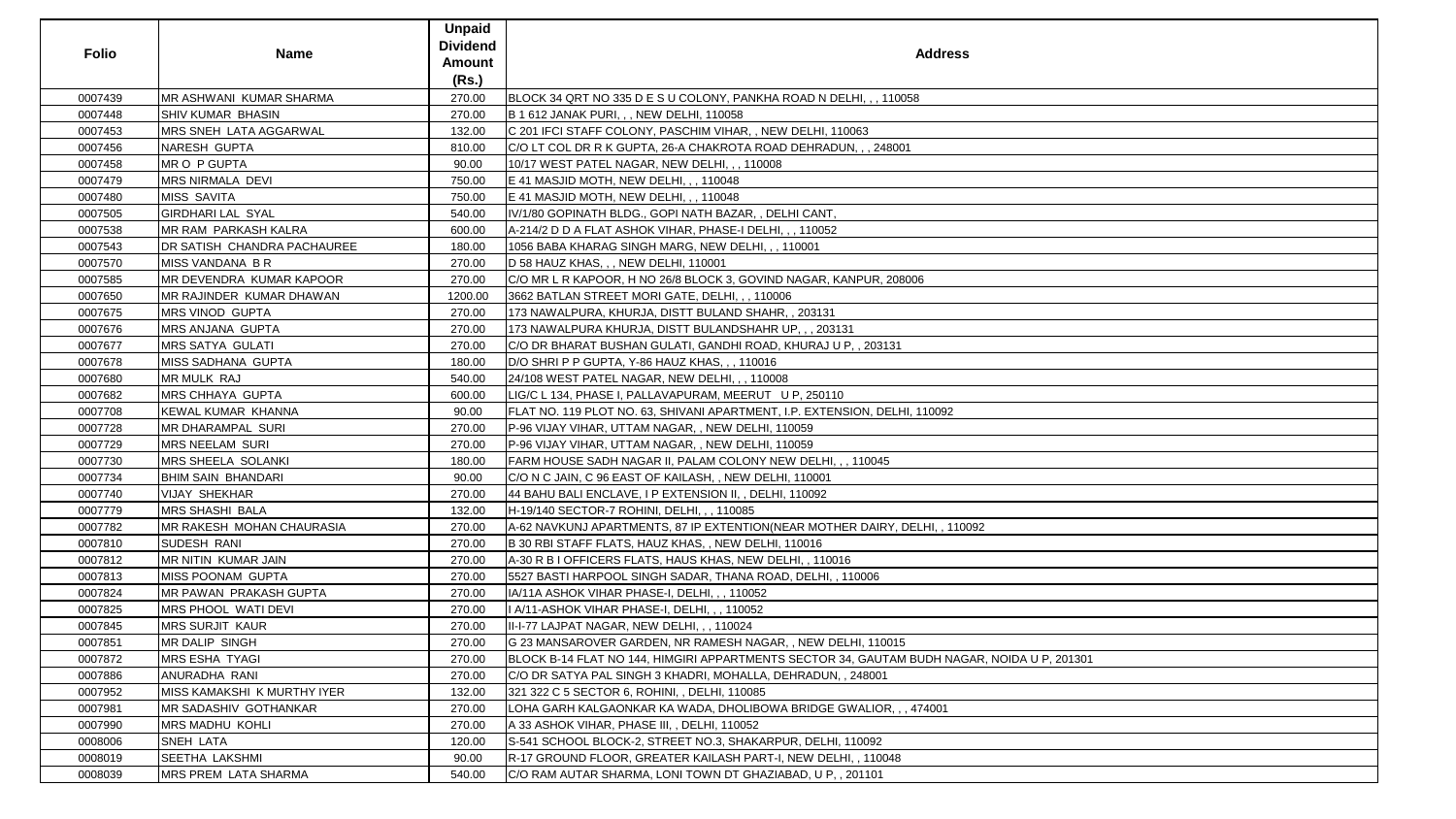| <b>Folio</b> | <b>Name</b>                              | <b>Unpaid</b><br><b>Dividend</b><br><b>Amount</b><br>(Rs.) | <b>Address</b>                                                                                            |
|--------------|------------------------------------------|------------------------------------------------------------|-----------------------------------------------------------------------------------------------------------|
| 0008046      | MRS VIJAY SETH                           | 360.00                                                     | NO 10 NAMDAR MANZIL, 4TH PASTA LANE, COLABA, MUMBAI, 400005                                               |
| 0008081      | <b>JAGAT NARAIN TRIPATI</b>              | 540.00                                                     | LECTURER, B N SDI COLLEGE CHONNIGANJ KANPUR, , , 208001                                                   |
| 0008102      | <b>MRS PUSHPA DEVI GUPTA</b>             | 270.00                                                     | C/O OM PRAKASH SHREESH KUMAR, 51/54 NAYA GANJ KANPUR, , , 208001                                          |
| 0008118      | <b>DEVI SINGH BHARGAVA</b>               | 540.00                                                     | PLOT NO 174, NIRMAN NAGAR A B, AJMER ROAD, JAIPUR, 302019                                                 |
| 0008122      | <b>D K AGARWAL</b>                       | 540.00                                                     | 117/L 4 NAVIN NAGAR, KAKADEO, KANPUR,,                                                                    |
| 0008123      | <b>MR JAGMOHAN LAL MISRA</b>             | 270.00                                                     | M/S SUKHNANDEN LAL SONS, 43/225 MESTON ROAD KANPUR, , , 208001                                            |
| 0008128      | TANUJA HOMMA GOWRISHANKER                | 540.00                                                     | 2799 "CHAMPAKA", CHAMUNDIPURAM, MYSORE, , 570004                                                          |
| 0008131      | MR TUKAN DAS                             | 90.00                                                      | E-23 SUBSTATION ROAD ARMAPORE, KANPUR, ,, 208009                                                          |
| 0008160      | <b>MRS MUSLEMA KHATUN</b>                | 600.00                                                     | C/O M H RAHMAN, 165/A OLD CIRCUITE HOUSE MORH, B/H-KANAN BAKERYJUDGES'COURT ROAD, KERANITOLAPASCHIM MIDNA |
| 0008193      | OM PARKASH                               | 270.00                                                     | 111-A/233 ASHOK NAGAR, KANPUR, , , 208012                                                                 |
| 0008202      | <b>MRS PUSHPA JAIN</b>                   | 270.00                                                     | FLAT NO 26, PANCHWATI, 8/60 ARYA NAGAR, KANPUR, 208002                                                    |
| 0008226      | MISS SEEMA JHA                           | 540.00                                                     | A-6 VIVEK CINEMA BLDG, KANPUR, , , 208001                                                                 |
| 0008232      | <b>MRS SUNITA JAIN</b>                   | 540.00                                                     | 4/II CLASSIC APARTMENTS, 113/4 SWAROOP NAGAR,, KANPUR, 208002                                             |
| 0008291      | <b>MRS SHANTI DEVI BHAGAT</b>            | 540.00                                                     | 54/7 NAYAGANJ, KANPUR, , , 208001                                                                         |
| 0008350      | MR AJEET SARAYA                          | 270.00                                                     | 7/122 SWAROOP NAGAR, KANPUR, , , 208002                                                                   |
| 0008362      | <b>MR BADRI NATH MISRA</b>               | 270.00                                                     | 15 PANKI KALAN, PANKI POWER HOUSE KANPUR, , , 208020                                                      |
| 0008363      | MADHURI MEHROTRA                         | 360.00                                                     | ONKAR BROTHERS, JHAJHARIA MARKET KANPUR,,, 208001                                                         |
| 0008367      | <b>MISS AMITA NIGAM</b>                  | 270.00                                                     | 106/124 GANDHI NAGAR KANPUR U P, , , , 208012                                                             |
| 0008370      | <b>MR RAM KRISHAN MEHRA</b>              | 270.00                                                     | 36/35 RAM MOHAN HATA, KANPUR, , , 208001                                                                  |
| 0008422      | MRS SARLA BAHRANI                        | 270.00                                                     | C/O MASTER MACHINES & SERVICES, 106/1 GANDHI NAGAR,, KANPUR, 208012                                       |
| 0008443      | MR RAMJIWAN VISHNOI                      | 270.00                                                     | PLOT NO.198, RAMPURAM SHYAM NAGAR, POST-C O D KANPUR, U P, 208013                                         |
| 0008446      | MRS QUAISAR BANOO                        | 132.00                                                     | 101/42 MUNSHI BASHIR BUILDING NEW, LINE, COLONEL GANJ KANPUR, , 208001                                    |
| 0008478      | MR VIJAY CHAWLA                          | 270.00                                                     | 113/67 SWAROOP NAGAR, KANPUR, , , 208002                                                                  |
| 0008493      | SATYA PRAKASH BAJPAI                     | 600.00                                                     | N13/36 GOVIND NAGAR, KANPUR U P, , , 208006                                                               |
| 0008517      | <b>IMR MOHAN CHANDRA KAPOOR</b>          | 540.00                                                     | 31/121 LATHI MOHAL, KANPUR, , , 208001                                                                    |
| 0008579      | <b>MR KAMAL NAIN OBEROI</b>              | 270.00                                                     | 128/765 K BLOCK KIDWAI NAGAR, KANPUR, , , 208011                                                          |
| 0008584      | <b>BABITA SETH</b>                       | 270.00                                                     | A/23 CHUNNI GANJ KANPUR, , , , 208001                                                                     |
| 0008601      | MR OM SHANKER GUPTA                      | 42.00                                                      | C P K U INTER COLLEGE MOOSA NAGAR, KANPUR, , , 209208                                                     |
| 0008602      | <b>IMR SANTOSH KUMAR GUPTA</b>           | 378.00                                                     | C/O SUDHIR TRADING COMPANY, MOOSA NAGAR KANPUR (UP), , , 209208                                           |
| 0008631      | <b>IMR ASHOK KUMAR GUPTA</b>             | 180.00                                                     | 130/532 BAKAR GANJ KANPUR, , , , 208023                                                                   |
| 0008637      | <b>MRS ANJUM SADIQ</b>                   | 540.00                                                     | C/O MR ANIL DANG, E 8/14 VASANT VIHAR, , NEW DELHI, 110057                                                |
| 0008655      | <b>G SUGUMAR</b>                         | 540.00                                                     | INO 107 STREET NO 3, TATABAD, , COIMBATORE, 641012                                                        |
| 0008656      | <b>S USHARANI</b>                        | 540.00                                                     | NO.107 STREET NO.3, TATABAD, , COIMBATORE, 641012                                                         |
| 0008687      | MR R BALASHANNUGAN                       | 270.00                                                     | 24/17 KARAVUMPALAYAN, TIRUPUR, , , 638604                                                                 |
| 0008688      | <b>IMR RAMALINGAM SOKKALINGAM</b>        | 600.00                                                     | SELVIS BLEACHING SYSTEMS, SHANMUGA NAGAR EXTENSION, 1/473-E UTARAPPAN KADU, MANIYANOOR POST SALEM, 636010 |
| 0008690      | MR P RAMAKRISHNAN                        | 270.00                                                     | 123 LAKSHMI MILLS COLONY, PAPANAIKENPALAYAM, COIMBATORE, , 641037                                         |
| 0008695      | <b>MRS KAMALA L</b>                      | 540.00                                                     | NARASINGH NIVAS, 147 T V SWAMY ROAD WEST, R S PURAM COIMBATORE, , 641002                                  |
| 0008696      | <b>MRS S ASHA</b>                        | 540.00                                                     | 81 BHASHAYAKARLU ROAD WEST, R S PURAM, COIMBATORE, , 641002                                               |
| 0008697      | <b>MRS R MAYA</b>                        | 540.00                                                     | 51 BASHIYAKARLUR ROAD (WEST), R S PURAM COIMBATORE, , , 641002                                            |
| 0008703      | C P GANAPATHY                            | 120.00                                                     | 21 TATABAD STREET NO-2, COIMBATORE, , , 641012                                                            |
| 0008724      | <b>IMR RAMAKRISHNAN LAKSHMANAN</b>       | 540.00                                                     | 7/26 RAMAKRISHNA STREET, NATTARASANKOTTAI RAMNAD DT T NADU, , , 623556                                    |
| 0008725      | <b>IMR CHENGALVARAYA CHETTY MADHALAM</b> | 540.00                                                     | INO-4 FLOWERS ROAD, ARUMBAKKAM, , CHENNAI, 600106                                                         |

| ess                                                        |
|------------------------------------------------------------|
|                                                            |
|                                                            |
| <b>SES'COURT ROAD, KERANITOLAPASCHIM MIDNAPORE, 721101</b> |
|                                                            |
|                                                            |
|                                                            |
|                                                            |
|                                                            |
|                                                            |
|                                                            |
|                                                            |
| PPAN KADU, MANIYANOOR POST SALEM, 636010                   |
| <u>41002</u>                                               |
| 56                                                         |
|                                                            |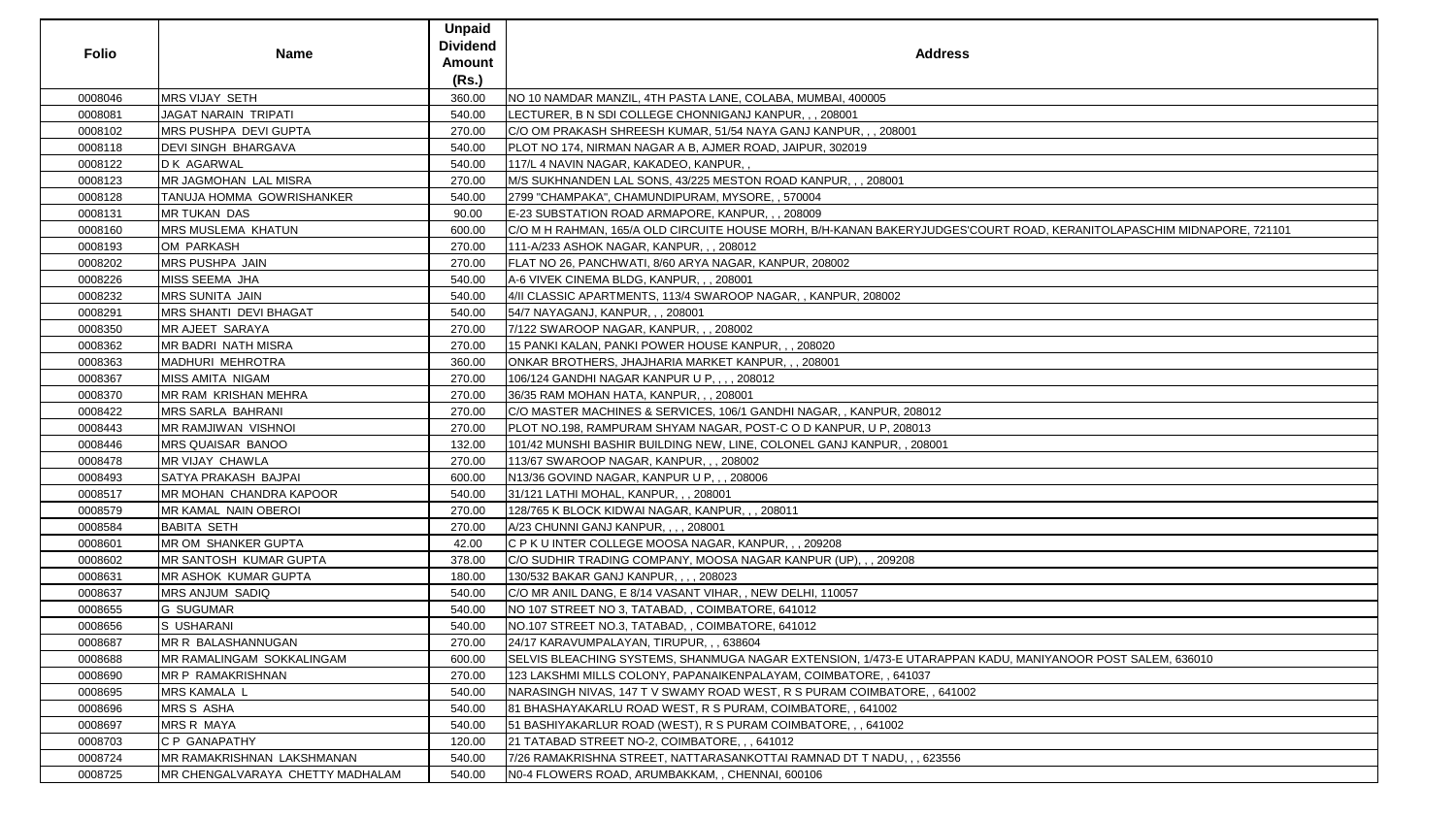| <b>Folio</b> | <b>Name</b>                                | <b>Unpaid</b><br><b>Dividend</b><br><b>Amount</b><br>(Rs.) | <b>Address</b>                                                                          |
|--------------|--------------------------------------------|------------------------------------------------------------|-----------------------------------------------------------------------------------------|
| 0008730      | NARAYANAN THATHRA RANGANATHAN              | 270.00                                                     | SARAVANA FLATS, FLAT-4A DOOR NO.30, SECOND MAIN ROADGANDHI NAGAR, ADYAR CHENNAI, 600020 |
| 0008731      | VKA ARUSWAMY                               | 270.00                                                     | 6 RAILWAY FEEDER ROAD, SULEM PO COIMBATORE, , , 641402                                  |
| 0008732      | <b>IMR NENMELI KRISHNASWAMI SRINIVASAN</b> | 270.00                                                     | APT NO 103 120, SRINIVASA VILLA, 11TH CROSS, MALLESWARAM BANGALORE, 560003              |
| 0008740      | <b>MRS R BANU</b>                          | 270.00                                                     | 24/17 KARAVUNPALAYAN, TIRUPUR, , , 638604                                               |
| 0008741      | <b>D SUBRAMANIAN</b>                       | 270.00                                                     | 55 BIGBAZAAR ST, DHARAPURAM PERIYAR, DT TAMILNADU, , 638656                             |
| 0008742      | <b>D RAJAMOHAN</b>                         | 270.00                                                     | 55 BIGBAZAAR ST DHARAPURAM, PERIYAR DT TAMILNADU, , , 638656                            |
| 0008744      | MR V RAJARAMAN                             | 270.00                                                     | 52 COX STREET, COIMBATORE, , , 641009                                                   |
| 0008750      | <b>MRS T SAROJINI</b>                      | 540.00                                                     | 58 L I C COLONY FIRST STREET, MEENAMBALPURAM MADURAI, , , 625002                        |
| 0008753      | <b>S MURALI</b>                            | 270.00                                                     | SRI MEENAKSHI, PLOT NO. 1A OLD POST OFFICE ST., S.S. COLONY, MADURAI, 625016            |
| 0008786      | MR K S GANAPATHY                           | 1200.00                                                    | 139 EAST NEW STREET TIRUNELVELI, , , , 627006                                           |
| 0008788      | MR C S RAVEENDRAN                          | 270.00                                                     | 36-37 PALAYAM COTTAH ROAD, TUTICORIN, , , 628002                                        |
| 0008790      | P DEIVANAI AMMAL                           | 378.00                                                     | 24 VELLANTHANGHIPIL LAYAR KOVIL, STREET, TIRUNELVELI TOWN, , 627006                     |
| 0008798      | <b>MRSL MUTHU</b>                          | 90.00                                                      | 109 KASTURI BAI STREET, KANDANUR, , , 623104                                            |
| 0008802      | PALLAVUR RAMASARMA RAJAGOPALAN             | 270.00                                                     | 656/G 16TH MAIN, SARASWATHIPURAM, MYSORE, , 570009                                      |
| 0008810      | M VENKATACHALAM                            | 132.00                                                     | H-29 MOUNTVIEW APARTMENT, PHASE - III, SATHUVACHARI, VELLORE (TN), 632009               |
| 0008813      | <b>SANTHA SOMASUNDARAM</b>                 | 270.00                                                     | V-34 TRIYAMBHAVA, KALAPPATTI ROAD, COIMBATORE, , 641014                                 |
| 0008816      | MR N S MURTHY                              | 270.00                                                     | NO-70 BIG KAMMALA STREET, TIRUCHY, , , 620008                                           |
| 0008863      | <b>MRS SUNDERBEN HARISH CANDRA SHAH</b>    | 270.00                                                     | POLY CLINIC STATION ROAD, PETLAD, , , 388450                                            |
| 0008883      | <b>MR NITINBHAI JASHBHAI PATEL</b>         | 270.00                                                     | SONA TEKARI P O KHAMBHOLAJ, TA ANAND (W RLY), , , 388330                                |
| 0008914      | <b>IMR RAMESHBHAI CHATURBHAI PATEL</b>     | 270.00                                                     | PARAG BUILDING, NR CHORA DESAI VAGA, NADIAD DT KHAIRA, GUJARAT, 387001                  |
| 0008962      | MANIBHAI PATEL                             | 540.00                                                     | KUSHAL, SARDAR PATEL AVENUE, B/H-MILESTONEANAND-VIDYANAGAR ROAD, ANAND, 388001          |
| 0009187      | SHREE NATH AGRAWAL                         | 450.00                                                     | C/O M/S RAJESH & COMPANY, 2900 M I ROAD, PANCH BATTI, JAIPUR, 302001                    |
| 0009266      | <b>PRAVEEN KUMAR BANSAL</b>                | 270.00                                                     | 537 BANSAL BHAWAN SUBJI MANDI, KARAULI RAJ DISTT SAWAIMADHOPUR, , , 322241              |
| 0009276      | MRS MITHLESH CHOUHAN                       | 90.00                                                      | BANK OF BARODA NEAR RAILWAY, STATION, AJMER (RAJ), , 305001                             |
| 0009288      | <b>MR SUNIL SABOO</b>                      | 600.00                                                     | C/O M/S SURYA PLASTICS (P) LTD, G-10 SHYAM NAGAR EXTENSION, JAIPUR, RAJASTHAN, 302006   |
| 0009289      | MANOJ SABOO                                | 600.00                                                     | C/O M/S SURYA PLASTICS (P) LTD, G-10 SHYAM NAGAR EXTENSION, JAIPUR, RAJASTHAN, 302006   |
| 0009330      | <b>MRS PREMKUMARI MEHTA</b>                | 378.00                                                     | MEHTA HOUSE C117 SHIVAJI MARG, TILAK NAGAR JAIPUR, , , 302004                           |
| 0009331      | <b>IMR SHEKHAR CHAND MEHTA</b>             | 270.00                                                     | MEHTA HOUSE C117 SHIVAJI MARG, TILAK NAGAR JAIPUR, , , 302004                           |
| 0009356      | MISS MADHU AGRAWAL                         | 270.00                                                     | 707 JAT KA KUWA KA RASTA, CHAND POAL BAZAR JAIPUR,,, 302001                             |
| 0009363      | <b>MR AKHIL GARG</b>                       | 270.00                                                     | D-29 AMBA BARI, JAIPUR, , , 302012                                                      |
| 0009365      | <b>MRS VINITA SHARMA</b>                   | 270.00                                                     | A-59 NOMI NAGAR, VAISHALI NAGAR GANDHI PATH, JAIPUR, , 302021                           |
| 0009371      | MR DEEPAK MEHRA                            | 270.00                                                     | P-18 SOUTH CITY 1, GURGAON, HARYANA,, 122001                                            |
| 0009391      | <b>IMR GOVIND CHAND MATHUR</b>             | 270.00                                                     | A-119 SHASTRI NAGAR, JODHPUR (RAJ), , , 342003                                          |
| 0009397      | <b>BABU LAL NYATI</b>                      | 600.00                                                     | S/O SHRI NAND KISHORE JI NYATI, PURA, MOHALLA KABUTRON KA CHOWK JODHPUR, , 342001       |
| 0009407      | TULSI RAM SUTHAR                           | 300.00                                                     | HOUSE NO 940 10TH D ROAD, SARDARPURA JODHPURA (RAJ), , , 342003                         |
| 0009437      | MISS SUNITA MAHARWAL                       | 270.00                                                     | E 42 SHASTRI NAGAR, JAIPUR, , , 302016                                                  |
| 0009498      | <b>SURAJ BHAN KHATRI</b>                   | 270.00                                                     | B 33 VIDYUT NAGAR, AJMER ROAD, JAIPUR,, 302021                                          |
| 0009512      | <b>MR VISHWANATH MAROO</b>                 | 270.00                                                     | 16 GULAB BARI, FACTORY ARIA ROAD, JHOTWARA, JAIPUR 12,                                  |
| 0009522      | <b>IMR GYAN CHAND PODDAR</b>               | 270.00                                                     | PODDAR COMPANY NAND, SADAN CHANDPOLE JAIPUR, , , 302001                                 |
| 0009575      | RADHA PIYARI BOHRA                         | 42.00                                                      | W/O MR H K BOHRA, C/O OUT SIDE BOHRA KA POL, JODHPUR,, 342001                           |
| 0009582      | <b>IMRS MOHINI BAI MOOLRAJANI</b>          | 270.00                                                     | H NO 80 KANWAR NAGAR NEAR, DHARMSHALA, JAIPUR (RAJ), , 302002                           |
| 0009590      | <b>VIMLA AIRAN</b>                         | 90.00                                                      | 2182 MOHD DUX ROAD, NAJIABAD, , , 305601                                                |

| R CHENNAI, 600020 |
|-------------------|
|                   |
| $\overline{03}$   |
|                   |
|                   |
|                   |
|                   |
|                   |
|                   |
|                   |
|                   |
|                   |
|                   |
|                   |
|                   |
|                   |
|                   |
|                   |
|                   |
|                   |
|                   |
|                   |
|                   |
|                   |
|                   |
| D, 388001         |
|                   |
|                   |
|                   |
|                   |
| HAN, 302006       |
| HAN, 302006       |
|                   |
|                   |
|                   |
|                   |
|                   |
|                   |
|                   |
|                   |
|                   |
| १, , 342001       |
|                   |
|                   |
|                   |
|                   |
|                   |
|                   |
|                   |
|                   |
|                   |
|                   |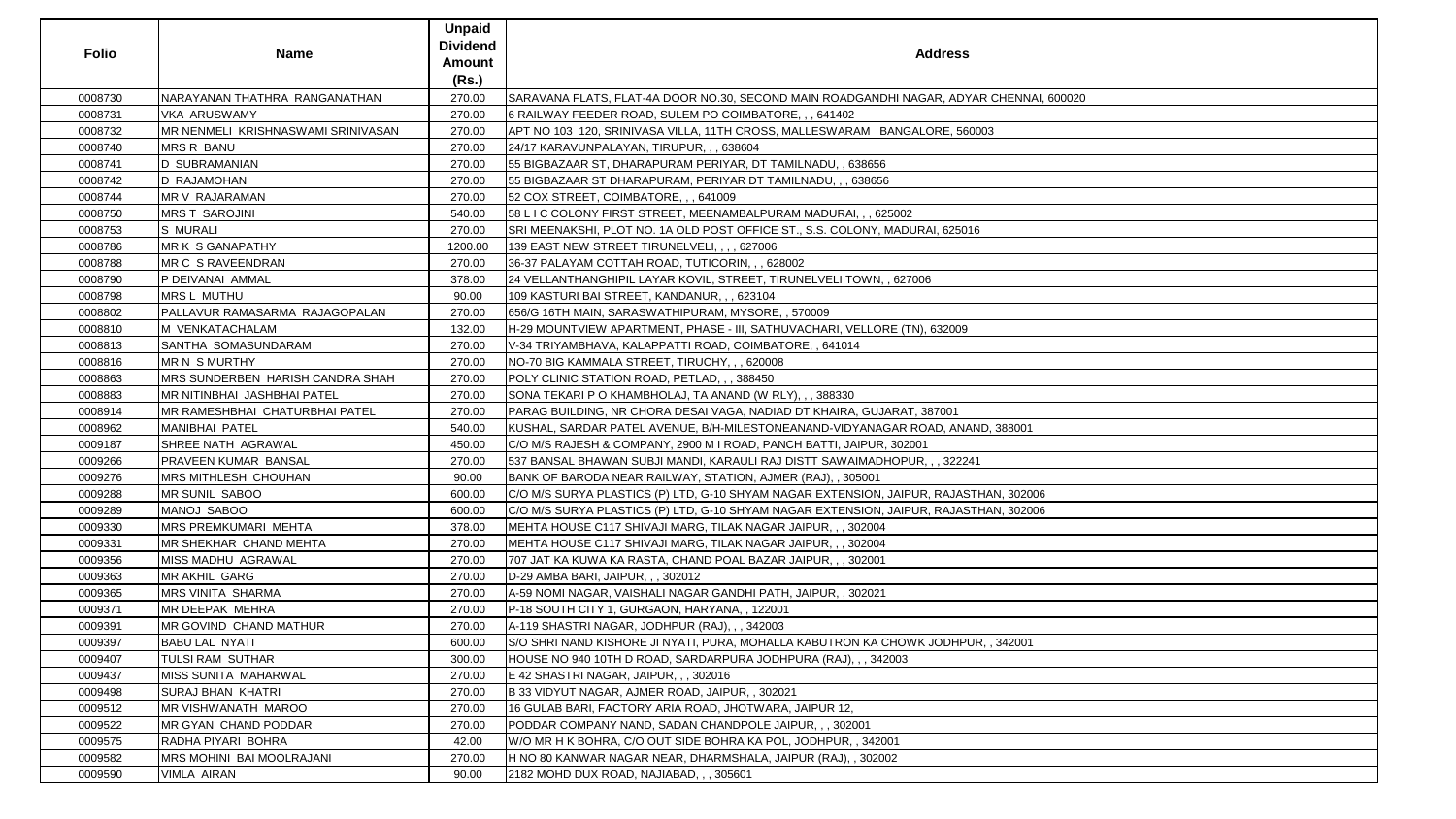| <b>Folio</b> | <b>Name</b>                   | <b>Unpaid</b><br><b>Dividend</b> | <b>Address</b>                                                                                      |
|--------------|-------------------------------|----------------------------------|-----------------------------------------------------------------------------------------------------|
|              |                               | Amount<br>(Rs.)                  |                                                                                                     |
| 0009626      | <b>MR SANJAY CHORDIA</b>      | 90.00                            | 149 ASHOK VIHAR EXTENSION, GOPALPURA BY PASS, TANK ROAD, JAIPUR, 302015                             |
| 0009635      | <b>MR JITENDAR BHANDARI</b>   | 270.00                           | DEV SADAN, D-47 DEV NAGAR, OPP GLASS FACTORY, TONK ROAD JAIPUR, 302015                              |
| 0009640      | MR HEMANT AGARWAL             | 270.00                           | B-22 JANTA COLONY, JAIPUR (RAJASTHAN), , , 302004                                                   |
| 0009646      | <b>MRS VIJAY GUPTA</b>        | 270.00                           | 10/62 MANSAROVAR, JAIPUR, , , 302020                                                                |
| 0009657      | DR MADAN MOHAN BANSAL         | 270.00                           | 23/106 SWARN PATH, MANSAROVER, JAIPUR, , 302020                                                     |
| 0009681      | <b>MISS SUDHA KARNAWATI</b>   | 270.00                           | A-3 VIJAY PATH TILAK NAGAR, JAIPUR(RAJ), , , 302004                                                 |
| 0009733      | MISS MADHU KUMARI GARG        | 270.00                           | BAJAI LAL KUNDAN LAL JAIN S NO 175, TRIPOLIA BAZAR JAIPUR, , , 302002                               |
| 0009790      | <b>MRS JYOTI DEVI MOONDRA</b> | 600.00                           | 202 BALARAMA, BANDRA KURLA COMPLEX, , MUMBAI, 400051                                                |
| 0009889      | PREM CHAND KHANDELWAL         | 180.00                           | 4407 PYMAS STREET ANAJ MANDI, JAUHARI BAZAR JAIPUR, , , 302003                                      |
| 0009973      | <b>MRS ASHA BHARGAVA</b>      | 132.00                           | C/O SHRI P D BHARGAVA C-49, BAPU NAGAR JAIPUR,,                                                     |
| 0009985      | <b>MR SUNIL JAIN</b>          | 270.00                           | 9 K98 JYOTI NAGAR, JAIPUR, , , 302005                                                               |
| 0009991      | <b>GYAN CHAND JAIN</b>        | 270.00                           | M/S ASHOK KUMAR RAKESH KUMAR, BLUE KASAL CORNER AJMER,,, 305001                                     |
| 0009997      | <b>MRS SUSHILA GUPTA</b>      | 132.00                           | A-84 SINGH BHOOMI COLONY, KHATIPURA,, JAIPUR, 302012                                                |
| 0010003      | <b>SUSHIL KUMAR JHANJARI</b>  | 540.00                           | C/O B L SHAH BANKWALA, H NO 2653 SHAH BHAWAN, RASTA GHEE WALONKA JAIPUR, , 302003                   |
| 0010004      | SUNITA JHANJARI               | 540.00                           | C/O B L SHAH BANKWALA, H NO SHAH BHAWAN, RASTA GHEEWALONKA JAIPUR, , 302003                         |
| 0010005      | PREM BOHRA                    | 540.00                           | C/O B L SHAH BANKWALA, H NO 2653 SHAH BHAWAN, RASTA GHEEWALONKA JAIPUR, , 302003                    |
| 0010037      | <b>MRS SASHI DUBEY</b>        | 90.00                            | 7 KHA 3 JAWAHAR NAGAR, JAIPUR, , , 302001                                                           |
| 0010038      | MR MAN MOHAN DUBEY            | 90.00                            | 7 KHA 3 JAWAHAR NAGAR, JAIPUR, , , 302001                                                           |
| 0010095      | <b>MISS SUSHILA SHARMA</b>    | 600.00                           | F-164 GOUTTAM MARG C SCHEME, JAIPUR (RAJ), , , 302001                                               |
| 0010117      | <b>BASHISTH NARAIN SINGH</b>  | 540.00                           | RAJ BHAWAN CIVIL LINES JAIPUR, , , , 302006                                                         |
| 0010197      | <b>MR BRIJ SUNDER SHARMA</b>  | 270.00                           | S B 170 BAPUNAGAR JAIPUR (RAJ), , , , 302004                                                        |
| 0010210      | MR AMRIT LAL JAIN             | 432.00                           | 56 NEHRU PARK, 1ST FLOOR, JODHPUR, RAJASTHAN, 342003                                                |
| 0010279      | MR KAMLESH KUMAR PANDEY       | 270.00                           | C/O D N PANDEY, 37 SURAJ NAGAR NEAR KAMA HOUSE, AJMER ROAD JAIPUR, , 302006                         |
| 0010286      | MR PRITHVI SINGH MANDLOI      | 132.00                           | SUNEL, DT JHALAWAR, RAJASTHAN, , 326513                                                             |
| 0010320      | <b>MRS ANANDI DEVI GOYAL</b>  | 540.00                           | M/S SANTOSH INDUSTRIES, IND ESTATE FALNA RAJ,,, 306116                                              |
| 0010335      | MR V VIJAYASARATHY            | 540.00                           | C/O SRI K S VENKATARAMAN, 29 ARCOT MUDALIAR STREET MADRAS, , , 600017                               |
| 0010350      | MRS HEMA SESHACHARY           | 90.00                            | 210 B X CHEQUER COURT, 4TH MAIN ROAD, KOTTURPURAM, CHENNAI, 600085                                  |
| 0010382      | MR NATHALAL MODI              | 270.00                           | POST BOX NO 200 PROGRESS APARTS-II, NO 82 PAPPAMMAL KOIL STREET, VAITHIKUPPAM PONDICHERRY, , 605012 |
| 0010384      | <b>MR SURESH K</b>            | 600.00                           | 53 ANNAJI RAO NAGAR, K K NAGAR, , CHENNAI, 600078                                                   |
| 0010388      | MRS MALATHY RAJAGOPALAN       | 270.00                           | PLOT 2130 12TH MAIN ROAD ANNA, NAGAR, MADRAS, , 600040                                              |
| 0010390      | MRS PUSHPA KISHU MIRPURI      | 180.00                           | NO.1 STERLING ROAD, 27 NIAGANA APT, 3RD FLOORNUGABBAKAM, CHENNAI, 600034                            |
| 0010394      | MRS NEELAVATHY RALLAPATI      | 540.00                           | NO 192 PYCROFTS ROAD, ROYA PETIAH MADRAS, , , 600014                                                |
| 0010466      | KABERI CHAKRAVORTY            | 90.00                            | 34 ASHOK GARH, CALCUTTA, , , 700035                                                                 |
| 0010472      | MR PAWAN KUMAR KHANDELWAL     | 270.00                           | P O NEORI VIKAS VIDYALAYA, DIST RANCHI(BIHAR), , , 835217                                           |
| 0010486      | MR SUNIL KUMAR SINHA          | 270.00                           | 113/1 LAKE TOWN, BLOCK-A, KOLKATA, , 700089                                                         |
| 0010528      | MR PARMESHWAR LAL SUTODIYA    | 216.00                           | C/O GREENLINE TEA & EXPORTS LTD, 26 CHOWRINGHEE ROAD, SUIT NO 23 2ND FLOOR, CALCUTTA, 700087        |
| 0010531      | MR BIJAY KUMAR MAWANDIA       | 180.00                           | 24/25 MOULANA ABUL KALAM AZAD ROAD, 6TH FLOOR FLAT NO 6 H, HOWRAH, WEST BENGAL, 711101              |
| 0010564      | MR PAWAN KUMAR SINGHANIA      | 270.00                           | 210 CANAL STREET, LAKE TOWN, KOLKATA, , 700048                                                      |
| 0010625      | <b>MR BISWANATH MUKHERJEE</b> | 570.00                           | PLOT NO. 150 BLOCK NO. BC, SECTOR - I, SALT LAKE BIDHAN NAGAR, KOLKATA, 700064                      |
| 0010676      | <b>MR TAPAS KUMAR SARKAR</b>  | 540.00                           | 13/4A RAMKANTA BOSE STREET, BAGHBAZAR, CALCUTTA, , 700003                                           |
| 0010736      | MRS MANA JAIN                 | 540.00                           | 67/A PALM AVENUE, CALCUTTA, , , 700019                                                              |
| 0010758      | MR ASHOK KUMAR DAMMANI        | 60.00                            | C/O RAJASTHAN CANDLE WORKS, 167 NETAJI SUBHAS ROAD, RAJA KATRA 2ND FLOOR, CALCUTTA, 700007          |

| $\overline{3}$       |  |
|----------------------|--|
|                      |  |
|                      |  |
| 3                    |  |
|                      |  |
|                      |  |
|                      |  |
|                      |  |
|                      |  |
|                      |  |
|                      |  |
|                      |  |
|                      |  |
|                      |  |
|                      |  |
|                      |  |
|                      |  |
|                      |  |
|                      |  |
|                      |  |
|                      |  |
|                      |  |
| ONDICHERRY, , 605012 |  |
|                      |  |
|                      |  |
|                      |  |
|                      |  |
|                      |  |
|                      |  |
|                      |  |
|                      |  |
|                      |  |
|                      |  |
|                      |  |
| CUTTA, 700087        |  |
| ., 711101            |  |
|                      |  |
|                      |  |
|                      |  |
|                      |  |
|                      |  |
|                      |  |
|                      |  |
| CUTTA, 700007        |  |
|                      |  |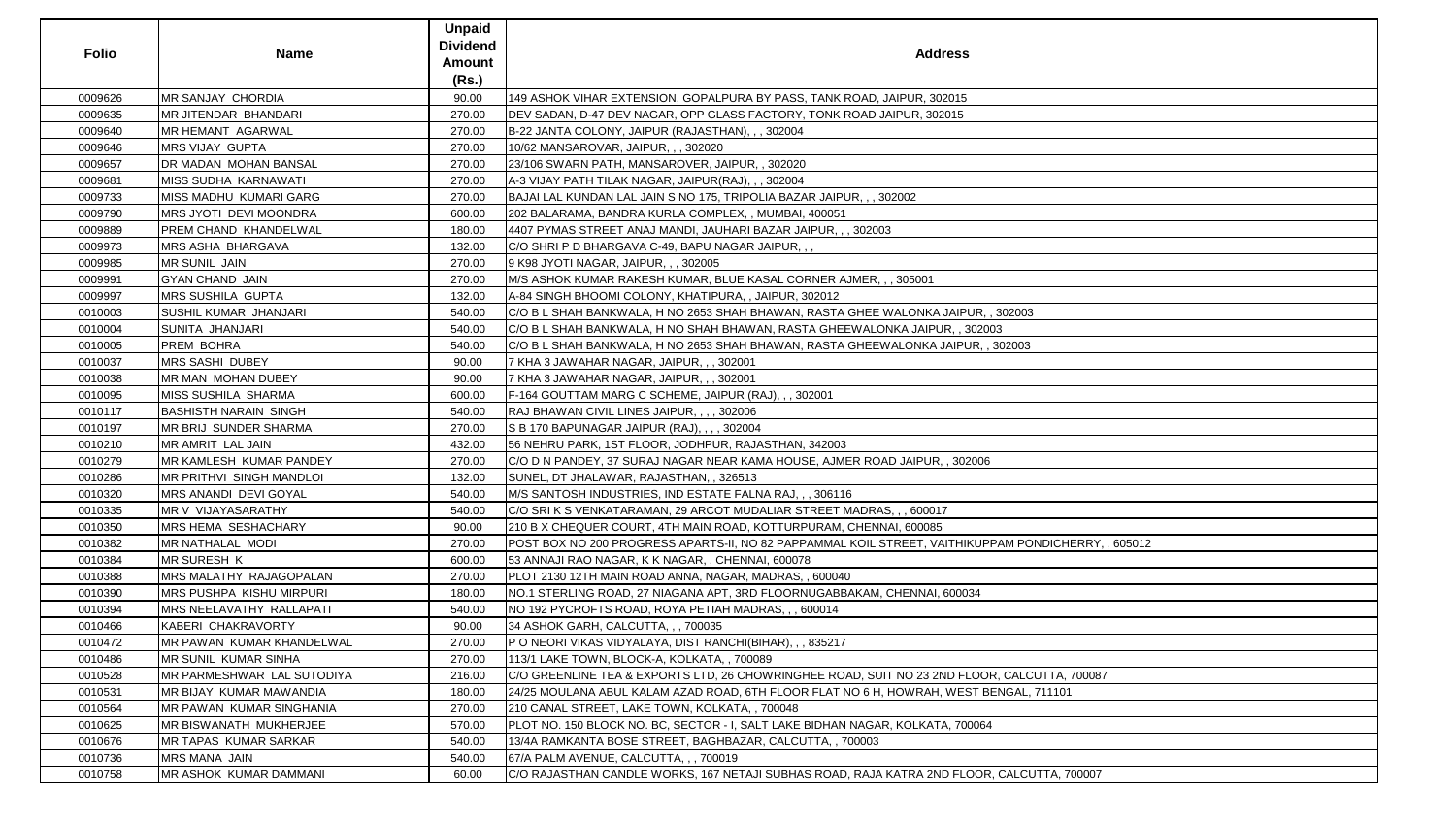| <b>Folio</b> | <b>Name</b>                    | <b>Unpaid</b><br><b>Dividend</b><br><b>Amount</b> | <b>Address</b>                                                                                    |
|--------------|--------------------------------|---------------------------------------------------|---------------------------------------------------------------------------------------------------|
|              |                                | (Rs.)                                             |                                                                                                   |
| 0010770      | MR HEMRAJ DUDHORIA             | 540.00                                            | C/O HHC LTD 7E LINDSAY STREET, CALCUTTA, , , 700087                                               |
| 0010896      | MR ADINATH SARKAR              | 540.00                                            | KOYAL VIHAR VASUNDHARA, FLAT NO. A-904, V.I.P.ROAD, P.O. AIRPORT KOLKATA, 700052                  |
| 0010934      | SUBRATA KUMAR DAS GUPTA        | 270.00                                            | 5B ABHOY GUHA ROAD, CALCUTTA, , , 700006                                                          |
| 0010982      | MRS VIDYA BHUWANIA             | 42.00                                             | AKSHAY APPARTMENT, 123 CANAL STREET 1ST FLOOR, "B" BLOCK FLAT NO.B-2 SHREE BHUMI, KOLKATA, 700048 |
| 0011038      | <b>MRS KISHORI SINGH</b>       | 270.00                                            | C/O P K SINGH, 3RD FLOOR, P 32 KSHIROD VIDYA VINOD AVENUE, CALCUTTA, 700003                       |
| 0011042      | MR SAMBHUKINKAR CHATTERJEE     | 90.00                                             | 12/2 RAMKRISHANA ACHARYA LANE, SALKIA, HOWRAH, , 711106                                           |
| 0011094      | MR RAJESH SHARMA               | 270.00                                            | 6F VENUS APARTMENTS, 9 MAY FAIR ROAD CALCUTTA, , , 700019                                         |
| 0011102      | <b>MR ABDUR RASHID</b>         | 798.00                                            | 53 TALTOLA LANE, CALCUTTA, , , 700016                                                             |
| 0011108      | MRS CHANDANA BISWAS            | 270.00                                            | 26-S EAST ROAD, JADAVPUR, , CALCUTTA, 700032                                                      |
| 0011123      | MR NIRANJAN MAJUMDER           | 270.00                                            | F 123 AWHO (SENA BIHAR), ST THOMAS TOWN, KAMMANHALLI MAIN ROAD, BANGALORE, 560084                 |
| 0011169      | MR AJIT KUMAR SINGH            | 540.00                                            | 75 G BLOCK, GOVIND NAGAR, KANPUR U P,, 208006                                                     |
| 0011184      | MR PURUSHOTTAM LAL AGARWAL     | 90.00                                             | 16-L MONDAL TEMPLE LANE, CALCUTTA, ,, 700053                                                      |
| 0011198      | <b>MRS S KALYANI</b>           | 270.00                                            | 203 SHIVA KRUPA, 6-3-864/2 BEGUMPET, HYDERABAD, , 500016                                          |
| 0011201      | MRS GITA CHATTERJEE            | 600.00                                            | 8 DEODAR STREET, CALCUTTA, , , 700019                                                             |
| 0011206      | MR SUSANTA KUMAR BHATTACHARJEE | 540.00                                            | FLAT NO H/4 PUSPASHREE COOP HSG SOC, LIMITED, DH ROAD P O BARISHA, CALCUTTA, 700008               |
| 0011207      | MR KALIKINKAR GHOSH            | 270.00                                            | 11 RAMANATH PAUL ROAD, KIDDERPORE, CALCUTTA, , 700023                                             |
| 0011211      | <b>MRS RUPA TIWARI</b>         | 180.00                                            | C/O B N TIWARI, COAL VIHAR VARDHMAN, UPPER BURDWAN COMPOUND, RANCHI BIHAR, 834001                 |
| 0011252      | <b>BISWANATH CHATTERJEE</b>    | 600.00                                            | 64/3K RAJA RAMMOHAN ROY ROAD, ( BIREN ROY ROAD EAST ), BEHALA EAST PARK, KOLKATA, 700008          |
| 0011266      | <b>MRS MADHU DAR</b>           | 270.00                                            | 467 BLOCK K NEW ALIPORE, CALCUTTA, , , 700053                                                     |
| 0011320      | MR KALLOL KUMAR PAUL           | 966.00                                            | FLAT NO.1402, TRISHUL TOWER, KAUSHAMBIDIST-GHAZIABAD, U P, 201010                                 |
| 0011348      | MR PARSHOTAM LAL BAJAJ         | 180.00                                            | 1C/29 NEW ROHTAK ROAD, NEW DELHI, , , 110005                                                      |
| 0011371      | MR RANJIT KUMAR MAJUMDAR       | 1200.00                                           | FLAT NO 4 W NIRALA NIKETAN, FD 215 SALT LAKE SECTOR 3, , CALCUTTA, 700091                         |
| 0011386      | MR BISWANATH SARKAR            | 1200.00                                           | 12-H SABJIBAGAN LANE IST FLOOR, CHETLA CALCUTTA, , , 700027                                       |
| 0011401      | <b>MR MANASH KAHALI</b>        | 672.00                                            | 38/Q MAHARAJA TAGORE ROAD, DHAKURIA, , CALCUTTA, 700031                                           |
| 0011410      | <b>MRS USHA AGARWALA</b>       | 600.00                                            | ASSOCIATED MICA CORP KATCHERY ROAD, PO DIST GIRIDIH BIHAR, , , 815301                             |
| 0011432      | <b>MRS MEENA SINHA</b>         | 540.00                                            | P 8 DIAMOND PARK, P.O. JOKA, DIST 24 PARGANAS(S), WEST BENGAL, 743512                             |
| 0011433      | <b>BISWAJEET SINGH</b>         | 540.00                                            | B-3/1 DIAMOND PARK, JOKAOPP.ST.MERY SCHOOL, KOLKATA, , 700104                                     |
| 0011441      | MR KANTARAO BENDAPUDY          | 540.00                                            | 8 45 13/1 VIDYA NAGAR COLONY, OLD CBI OFFICE ROAD, VISAKHAPATNAM, , 530017                        |
| 0011448      | MR LAXMI NARAYAN SANYAL        | 270.00                                            | 14/A GARIAHAT ROAD SOUTH IST FLOOR, CALCUTTA (DHAKURIA), , , 700031                               |
| 0011482      | MRS SUMITRA GAGGAR             | 402.00                                            | C/O MR SANJAY GAGGAR, CEMENT BUNGALOW, A 399 PAREEK COLLEGE ROAD, BANI PARK UAIPUR, 302006        |
| 0011508      | MRS MRIDULA MAJUMDAR           | 540.00                                            | MARK HOUSE, 120 BALLYGUNGE GARDENS CALCUTTA, , , 700029                                           |
| 0011526      | MRS USHA DEVI SUREKHA          | 270.00                                            | FLAT NO.11-B11TH FLOOR, BUILDING NO.4MEGHRATH APPARTMENT, BHATAR ROAD, SURAT, 395007              |
| 0011528      | MRS SULOCHANA BIYANI           | 270.00                                            | C/O BEARING TRADING COMPANY, 138 CANNING STREET, , , 700001                                       |
| 0011538      | MR SUMITRA DEVI SINGHANIA      | 270.00                                            | 109 P N MALIA ROAD, POST & P.S: RANIGANJ, DIST-BURDWAN, WEST BENGAL, 713347                       |
| 0011539      | MRS LALITA MISHRA              | 90.00                                             | SAKET APARTMENT F-10, 5 DR. S P MUKHERJEE ROAD, DUMDUM CANTT, KOLKATA, 700028                     |
| 0011568      | TALESHWAR SHARMA               | 540.00                                            | SECTOR IC QR NO 472, BOKARO STEEL CITY, JHARKHAND, , 827001                                       |
| 0011578      | MR SURESH MOHAN THAKUR         | 420.00                                            | ANANDGARH PALACE, SURYA MOHAN THAKUR ROAD, BHAGALPUR BIHAR, , 812001                              |
| 0011605      | NEETA JAIN                     | 270.00                                            | 13/D D N GHOSE ROAD, FLAT NO 4 NIL KOTHI CALCUTTA, , , 700025                                     |
| 0011657      | MR HIRALAL LAKHOTIA            | 270.00                                            | 1/4 BOWALI MONDAL ROAD, CALCUTTA, , , 700026                                                      |
| 0011678      | MR ALOK KUMAR DAS              | 570.00                                            | 3A BRINDA BON PAL LANE, CALCUTTA, , , 700003                                                      |
| 0011712      | MR VIJAY KUMAR AGARWAL         | 540.00                                            | C/O M/S SATISH & COMPANY, 113A MANOHAR DAS CHOWK CALCUTTA, , , 700007                             |
| 0011744      | MR ASHIM ROY CHOWDHURY         | 450.00                                            | 29B BALLYGUNGE CIRCULAR ROAD, CALCUTTA, , , 700019                                                |
|              |                                |                                                   |                                                                                                   |

| MI, KOLKATA, 700048   |
|-----------------------|
|                       |
|                       |
|                       |
|                       |
|                       |
|                       |
|                       |
| 0084                  |
|                       |
|                       |
|                       |
|                       |
|                       |
|                       |
|                       |
| 0008                  |
|                       |
| 34001                 |
|                       |
| TA, 700008            |
|                       |
|                       |
|                       |
|                       |
|                       |
|                       |
|                       |
|                       |
|                       |
|                       |
|                       |
|                       |
|                       |
|                       |
|                       |
|                       |
| <b>UAIPUR, 302006</b> |
|                       |
|                       |
| T, 395007             |
|                       |
|                       |
|                       |
|                       |
|                       |
|                       |
|                       |
|                       |
|                       |
|                       |
|                       |
|                       |
|                       |
|                       |
|                       |
|                       |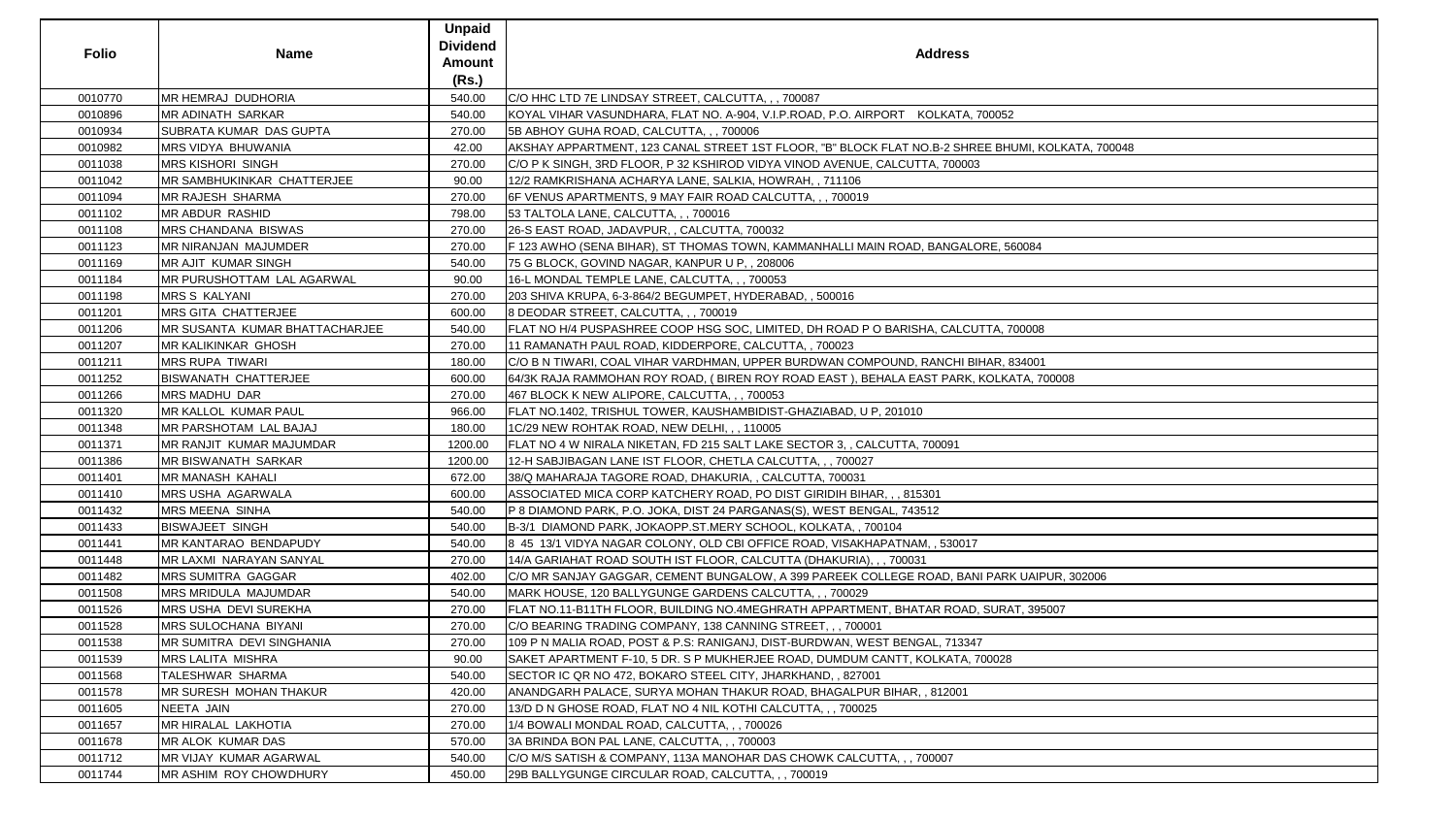| <b>Folio</b> | <b>Name</b>                           | <b>Unpaid</b><br><b>Dividend</b><br><b>Amount</b><br>(Rs.) | <b>Address</b>                                                                                    |
|--------------|---------------------------------------|------------------------------------------------------------|---------------------------------------------------------------------------------------------------|
| 0011751      | AXON INDIA PRIVATE LIMITED            | 180.00                                                     | 57/1 BALLY GUNJ CIRCULAR ROAD, , , CALCUTTA, 700019                                               |
| 0011782      | <b>MRS BHARATI DAS</b>                | 570.00                                                     | 3-A BRINDA BONPAL LANE, CALCUTTA, , , 700003                                                      |
| 0011826      | MR GOVIND PRASAD JAISWAL              | 270.00                                                     | 218 SHIVAM APARTMENT, SAIDPUR CANAL ROAD, PATNA, BIHAR, 800004                                    |
| 0011827      | <b>MR GAJENDRA CHOUDHARY</b>          | 270.00                                                     | C/O SRI RAGHAVA CHOUDHARY AT & P O, PAROO, DISTT MUZAFFARPUR BIHAR, , 843112                      |
| 0011926      | <b>MR SUBHAS CH MAJUMDER</b>          | 270.00                                                     | 9 PANCHANAN TALA ROAD PO BALLY, DT HOWRAH W BENGAL, , , 711201                                    |
| 0011945      | MR ANIL KUMAR GUPTA                   | 180.00                                                     | 12 RAJENDRA CHATTERJEE ROAD, P O ALAMBAZAR CALCUTTA, , , 700035                                   |
| 0011948      | MRS MANJU JAIN                        | 270.00                                                     | 19/B BHABANANDA ROAD, CALCUTTA, , , 700026                                                        |
| 0011988      | <b>MRS SHYAMALI DAS</b>               | 90.00                                                      | C/O GAUTAM GAUTAM 55 CANNING, STREET, MEHTA BUILDING CALCUTTA, , 700001                           |
| 0012027      | MR SAJAL KUMAR DAS                    | 270.00                                                     | 21/C/3 PRINCE BAKTIAR SHAH ROAD, TOLLYGUNJE CALCUTTA, , , 700064                                  |
| 0012028      | MR SUNDARLAL BOTHRA                   | 270.00                                                     | C/O MADAN JUTE SUPPLY, 20 MULLICK STREET CALCUTTA, , , 700007                                     |
| 0012045      | MR LOON KARAN JHAWAR                  | 90.00                                                      | 859 MARSHALL HOUSE, 33/1 NETAJI SUBHAS ROAD CALCUTTA, , , 700001                                  |
| 0012097      | <b>SATYA RANJANRAY</b>                | 540.00                                                     | 57 RAJA NABAKRISHNA STREET, , , CALCUTTA, 700005                                                  |
| 0012100      | <b>IMR VENKATA SUBBARAO MURUKUTLA</b> | 540.00                                                     | SFA I 214, AUTO NAGAR, , VISAKHAPAT, 530012                                                       |
| 0012102      | <b>MR HARISH K JAISWAL</b>            | 540.00                                                     | 78/1 CHINTAMONI DEY ROAD, HOWRAH, ,, 711101                                                       |
| 0012107      | <b>MR DURYODHAN SAHOO</b>             | 270.00                                                     | QTR NO.G/127, H A L TOWNSHIP, SUNABEDA-2DIST-KORAPUT, ORISSA, 763002                              |
| 0012149      | <b>MR SIBDAS ADHYA</b>                | 900.00                                                     | 4 BLACQUIRE SQUARE, CALCUTTA, , , 700006                                                          |
| 0012150      | <b>MRS JHARNA MANDAL</b>              | 540.00                                                     | P 14 C I T ROAD, ENTALLY, , CALCUTTA, 700014                                                      |
| 0012153      | <b>MR PARTHA SARATHI PAUL</b>         | 540.00                                                     | JAYANTI, 6 A N SAHA ROAD, CALCUTTA, , 700048                                                      |
| 0012164      | MR PAWAN KUMAR KHAITAN                | 180.00                                                     | 12 LOUDAN STREET FLAT NO 3E, CALCUTTA, , , 700017                                                 |
| 0012175      | <b>SHYAM SUNDER BAGARIA</b>           | 810.00                                                     | NEAR SATYA NARAYAN MANDIR LAL, BAZAR JHARIA (DHANBAD), , , 828111                                 |
| 0012181      | MR JODH RAJ LADDHA                    | 540.00                                                     | EVEREST HOUSE, 8TH FLOOR, 46C JAWAHARLAL NEHRU ROAD, KOLKATA, 700071                              |
| 0012183      | MR PYARELAL GUPTA                     | 540.00                                                     | 81F BECHU CHATTERJEE STREET, CALCUTTA, , , 700009                                                 |
| 0012229      | <b>MRS PRITIBALA H AJMERA</b>         | 810.00                                                     | 12 MANGOR LANE 2ND FLOOR, CALCUTTA, , , 700001                                                    |
| 0012245      | VIJOY KUMAR AGARWAL                   | 270.00                                                     | STATION ROAD, DURGAPUR, , , 713201                                                                |
| 0012284      | MRS SANDHYA SARKAR                    | 840.00                                                     | B2/223 KALYANI P O KALYANI DT, NADIA, , , 741235                                                  |
| 0012306      | <b>MDHAMED SAJID</b>                  | 270.00                                                     | 12 HARIN BARI 2ND LANE (THANA, GALI), CALCUTTA, , 700073                                          |
| 0012330      | MR ARUN KUMAR CHAMARIA                | 270.00                                                     | 161 BLOCK-A, BANGUR AVENUE, KOLKATA, , 700055                                                     |
| 0012334      | <b>MR SAYEED AHMED</b>                | 180.00                                                     | 29 ELLIOT ROAD FLAT NO4, CALCUTTA, , , 700016                                                     |
| 0012343      | SUNDER KUMAR AGARWAL                  | 540.00                                                     | C/O THE WESTERN CLOTH STORES, 29/1/30 ARMENIA ST, , , 700001                                      |
| 0012354      | <b>MR SOMESH CHANDRA SEN</b>          | 90.00                                                      | 33A CHANDRA NATH CHATTERJEE STREET, CALCUTTA, ,, 700025                                           |
| 0012359      | <b>MRS SANTI SEN</b>                  | 90.00                                                      | 33A CHANDRA NATH CHATTERJEE STREET, CALCUTTA, , , 700025                                          |
| 0012379      | <b>BAJRANG LAL NAHATA</b>             | 270.00                                                     | ASPEN RESIDENCY, FLOT NO 209_52-10-32, RESPUVANI_PALACE, VISAKHAPATTNAM, 530013                   |
| 0012382      | <b>MR SIBA PROSAD SARKAR</b>          | 270.00                                                     | NIMTOLLA SIDING STREET PO SHYAM, NAGAR, DIST 24 PARGANAS, , 743127                                |
| 0012383      | MR JAYANTA KUMAR SARKAR               | 270.00                                                     | NIMTOLLA SIDING STREET P O SHYAM, NAGAR, DIST 24 PARGANAS, , 743127                               |
| 0012434      | MISS MANISHA KHETAN                   | 90.00                                                      | C/O P 68B C I T ROAD BLOCK 2, SCHEME 7M CALCUTTA, , , 700054                                      |
| 0012457      | <b>MR GULAB MENGHANI</b>              | 90.00                                                      | C/O ARGO ENGINEERING SYSTEMS PVT LT, 99 C P COLONY, MORAR GWALIOR, , 474006                       |
| 0012462      | <b>BINITA RANI AGRAWAL</b>            | 900.00                                                     | C/O SRI H V DEO NAI BAZAR, NEAR ZUMMA MASZID MUZAFFARPUR, , , 842001                              |
| 0012471      | <b>MRS UMA BAJORIA</b>                | 486.00                                                     | C/O A. K. BAJORIA, FLAT NO.C-403SURVEY NO.48-2A & 2B, SPRING BLOOM APARTMENTSHIRKE ROAD, B.T. KAI |
| 0012547      | <b>MRS MANORAMA JAIN</b>              | 540.00                                                     | N221 JAL VAYU VIHAR, SECTOR 25, NOIDA, , 410210                                                   |
| 0012552      | <b>SURENDRA NATH DARBARI</b>          | 540.00                                                     | 66 LUKERGANJ, ALLAHABAD, U P, , 211001                                                            |
| 0012584      | <b>MRS KAMLA THAKUR</b>               | 270.00                                                     | C/O AMAN TEXTILE, THANA ROAD, P O LUMDING, DT NOWGONG ASSAM, 782447                               |
| 0012610      | NEERA ARORA                           | 270.00                                                     | GOODLUCK APARTMENT, GUPTESHWAR ROAD, NR B K SINGH KA BAGICHA, JABALPUR M P, 482001                |

| 112                                         |
|---------------------------------------------|
|                                             |
|                                             |
|                                             |
|                                             |
|                                             |
|                                             |
|                                             |
|                                             |
|                                             |
|                                             |
|                                             |
|                                             |
|                                             |
|                                             |
|                                             |
|                                             |
|                                             |
|                                             |
|                                             |
|                                             |
|                                             |
|                                             |
|                                             |
|                                             |
|                                             |
|                                             |
|                                             |
|                                             |
|                                             |
|                                             |
|                                             |
|                                             |
|                                             |
|                                             |
|                                             |
| 530013                                      |
|                                             |
|                                             |
|                                             |
|                                             |
| $\overline{06}$                             |
|                                             |
| TSHIRKE ROAD, B.T. KAWADE ROAD PUNE, 411001 |
|                                             |
|                                             |
|                                             |
|                                             |
| R M P, 482001                               |
|                                             |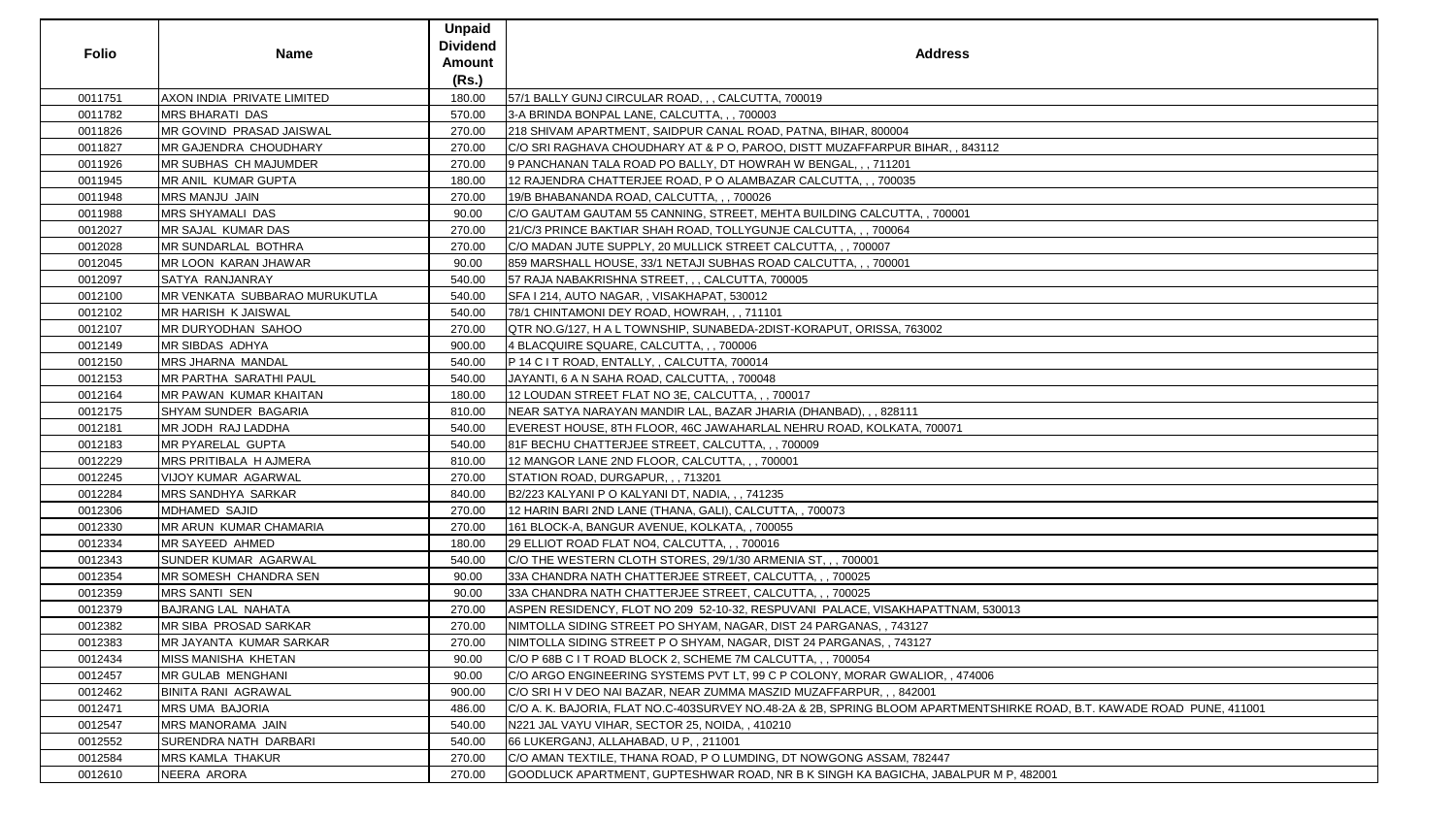| <b>Folio</b> | <b>Name</b>                          | <b>Unpaid</b><br><b>Dividend</b><br><b>Amount</b><br>(Rs.) | <b>Address</b>                                                                                   |
|--------------|--------------------------------------|------------------------------------------------------------|--------------------------------------------------------------------------------------------------|
| 0012633      | JAYSUKH MOHANLAL PADIA               | 600.00                                                     | FLAT NO 403, SHIV PARVATI A, SHIV SHAKTI (RAHEJA) COMPLEX, PATREE POOL KALYAN WEST, 421301       |
| 0012636      | <b>MRS VIDYAVATI SHRIVASTAVA</b>     | 270.00                                                     | KHAPARDE GARDENS, AMRAVATI, , , 444601                                                           |
| 0012643      | <b>MRS SHAKUN LAHEJA</b>             | 270.00                                                     | 4/6 VALI APARTMENTS KATUL ROAD, CHHAONI, , , 440013                                              |
| 0012650      | IMR PANKAJ KUMAR KAMDAR              | 270.00                                                     | C/O R K TEXTILES SADAR ROAD, SARANGARH DIST RAIGARH (MP), , , 496445                             |
| 0012658      | MR SUNAY KUMAR JAIN                  | 270.00                                                     | M 13 YESHWANTNAGAR, NAGPUR, , , 440010                                                           |
| 0012660      | <b>DILIP SHANKAR RAO DAOO</b>        | 270.00                                                     | FLAT F 2 FIRST FLOOR, ADWAIT APPARTMENTS, NR PARANJPE SCHOOL, 19 SHRADDANAND PETH NAGPUR, 440010 |
| 0012665      | MR ARUN KUMAR D VAIDYA               | 270.00                                                     | AVENUE A QUARETER 7/B, SECTOR 7, BHILAI NAGAR DT DURG, M P, 490006                               |
| 0012702      | PURSHOTTAM SHARMA                    | 270.00                                                     | C/O LOONKARAN AND COMPANY, GUDIYARI RAIPUR, , , 492009                                           |
| 0012737      | KRISHNA DAULAT RAUT                  | 540.00                                                     | 5 PATHAN LAYOUTSAMVHAJI NAGAR, BHAMTI PARSODI RING ROAD, NAGPUR, , 440022                        |
| 0012752      | <b>MR RAJAN TUKARAM GADAM</b>        | 540.00                                                     | PLOT NO.36, SAHAYADRI FLATS.SHIVAJI NAGAR, CEMENT ROAD, NAGPUR, 440010                           |
| 0012759      | IMOHANLAL TIKAMDAS KANDHARI          | 540.00                                                     | C/O TIKAM DAS SONS ITWARI BAZAR, NAGPUR, , , 440002                                              |
| 0012767      | MRS DAMLE MANGAL DATTATRAYA          | 540.00                                                     | 85 CANAL ROAD RAMDAS PETH NAGPUR,  440010                                                        |
| 0012790      | MR CHANDRAMOULESWARARAO LAVU         | 540.00                                                     | B/14 PLDQ TOWNSHIP PURNAPANI PO, VIA ROURKELA, ORISSA, , 770035                                  |
| 0012797      | MRS RASHILA BHARAT JAEN              | 540.00                                                     | JAWAHAR ROAD POST PAROLA, TA PAROLA, DIST JALGON, , 425111                                       |
| 0012801      | <b>MRS MALTI SINHA</b>               | 270.00                                                     | 1C/2K/1L KALINDIPURAM, PO DHUMANGANJ, ALLAHABAD U P,,                                            |
| 0012862      | <b>MRS GIRIJA PANCHAPAKESAN</b>      | 180.00                                                     | SYNDICATE BANK, GARDEN VIEW PLOT NO 55, VALLABHBAGH LANE GHATKOPAR, EAST MUMBAI, 400000          |
| 0012868      | <b>MR KIRAN INDRU HINGORANI</b>      | 210.00                                                     | 14 BLOOMING HEIGHTS 4 PALI HILL, BANDRA, BOMBAY, , 400050                                        |
| 0012869      | <b>MR INDRU BHAGWANDAS HINGORANI</b> | 210.00                                                     | 14 BLOOMING HEIGHTS 4 PALI HILL, BANDRA, BOMBAY, , 400050                                        |
| 0012890      | MRS SONAL GIRISH JARIWALA            | 120.00                                                     | BIHARI BAUG ROOM NO 56, 4TH FLOOR 3RD BHOIWADA, BOMBAY,, 400002                                  |
| 0012893      | <b>MR SHARAD BHANSALI</b>            | 600.00                                                     | 603/A MAYUR BUILDING, SODAWALA LANE, BORIVALI (W), MUMBAI, 400092                                |
| 0012917      | MR RAMESH KUMAR SHINGANI             | 540.00                                                     | 9-PALMYRA CO-OP HSG SC LTD 593, 21ST ROAD BANDRA, BOMBAY, , 400050                               |
| 0012949      | MR NARAYAN PRADHAN                   | 270.00                                                     | 4 ANAMIKA BLDG NO 13, GUL MOHAR CROSS RD NO 10, J V P D SCHEME, BOMBAY, 400049                   |
| 0012950      | <b>MRS KAMAL PRADHAN</b>             | 270.00                                                     | 4 ANAMIKA BLDG NO 13, GUL MOHAR X RD NO 10, J P V D SCHEME, MUMBAI, 400049                       |
| 0012952      | <b>SHIRISH ASARAM SAMDANI</b>        | 270.00                                                     | KIRTI BLDG PANDARIBA, AURANGABAD, , , 431001                                                     |
| 0012962      | <b>MR BHIKHALAL G SHETH</b>          | 270.00                                                     | 4 RATAN ABAD TUKARAM JAVJI RD, , , MUMBAI, 400007                                                |
| 0012970      | MR DWARKADAS NARAINDAS               | 180.00                                                     | 27 ALKA 5TH FLOOR, "B" ROAD CHURCHGATE, 40 MARINE DRIVE, MUMBAI, 400020                          |
| 0012980      | MRS VEENA TIKAM GEHANI               | 540.00                                                     | 202/18 ROOP MAHAL R A KIDWAI RD, WADALA, , MUMBAI, 400031                                        |
| 0012992      | <b>MISS KETTY BAJAN</b>              | 180.00                                                     | ROOM NO 9 1ST FLOOR, JER BUILDING, KHETWADI 6TH LANE, MUMBAI, 400004                             |
| 0012996      | <b>MRS MANESHA MEHTA</b>             | 270.00                                                     | C-17-5 JEEVAN BIMA NAGAR, BORIVLI WEST,, MUMBAI, 400103                                          |
| 0013009      | MR ISHWARLAL KALYANJI TRIVEDI        | 540.00                                                     | MUKTA BLDG FLAT 35 PERU BAUG, AAREY RD GOREGAON E, , MUMBAI, 400063                              |
| 0013039      | <b>MR SUNAS M JHAVERI</b>            | 540.00                                                     | PAMIR 6TH FLR 260 WALKESHWAR, , , MUMBAI, 400006                                                 |
| 0013045      | MR NAZIMUDDIN NAKHAWA                | 540.00                                                     | 46/50 B ROGHAY BLDG 40 4TH FLR, CLARE ROAD BYCULLA, , MUMBAI, 400098                             |
| 0013061      | MRS RUKHSHANA NOORALLAH HOODA        | 180.00                                                     | C-29 RACHANA APARTMENTS, V P RD ANDHERI W, , MUMBAI, 400058                                      |
| 0013062      | MR MIRZA ISMAIL HOODA                | 180.00                                                     | B-28 ISMAILIABAD HSG SOC, V P RD ANDHERI WEST, , MUMBAI, 400058                                  |
| 0013080      | <b>MR KANTILAL DUNGARJI JOSHI</b>    | 270.00                                                     | 4/41 A-1 APARTMENTS, 270 WALKESHWAR RD,, MUMBAI, 400005                                          |
| 0013084      | SONAL DOLATRAI MITHANI               | 180.00                                                     | 15 SUKH SADAN 2ND FLR, CAMA LANE GHATKOPAR, , MUMBAI, 400086                                     |
| 0013129      | <b>MRS PANI BAI H SOLANKI</b>        | 12.00                                                      | A-504 GIRIVIHAR DARSON, 5TH FLOOR, MUSAKILEDAR STRRET, JUCOBCIRCLE MUMBAI, 400011                |
| 0013139      | MR S MOHAN KRISHNAN                  | 90.00                                                      | NO 15 LAVANYA, SECTOR 6, CHADDANAGAR, CHEMBUR,                                                   |
| 0013157      | MR MUKESH G MEHTA                    | 270.00                                                     | 6 LEELA VILLA NG ACHARYA MARG, CHEMBUR, , MUMBAI, 400071                                         |
| 0013160      | MRS MANJULA MAHENDRA SHAH            | 270.00                                                     | 302/A PANCHRATNA, NEAR ROXY CINEMA, , MUMBAI, 400004                                             |
| 0013165      | <b>BIPIN NARENDRALAL GANDHI</b>      | 90.00                                                      | DR RAJABALI PATEL ROAD, RAJNEELAM FLAT 407,, MUMBAI, 400026                                      |
| 0013187      | MADHAVDAS GONDALIA                   | 600.00                                                     | 149/51 NEW CHAREN ROAD, PRATHANA SAMAJ, BOMBAY, , 400004                                         |

| SS                           |
|------------------------------|
|                              |
|                              |
| KALYAN WEST, 421301          |
|                              |
|                              |
|                              |
|                              |
| ADDANAND PETH NAGPUR, 440010 |
|                              |
|                              |
| 40022                        |
| $\mathsf{O}$                 |
|                              |
|                              |
|                              |
|                              |
|                              |
| , EAST MUMBAI, 400000        |
|                              |
|                              |
|                              |
|                              |
|                              |
| Y, 400049                    |
| 49                           |
|                              |
|                              |
| 0                            |
|                              |
|                              |
|                              |
|                              |
|                              |
|                              |
|                              |
|                              |
|                              |
|                              |
|                              |
| UMBAI, 400011                |
|                              |
|                              |
|                              |
|                              |
|                              |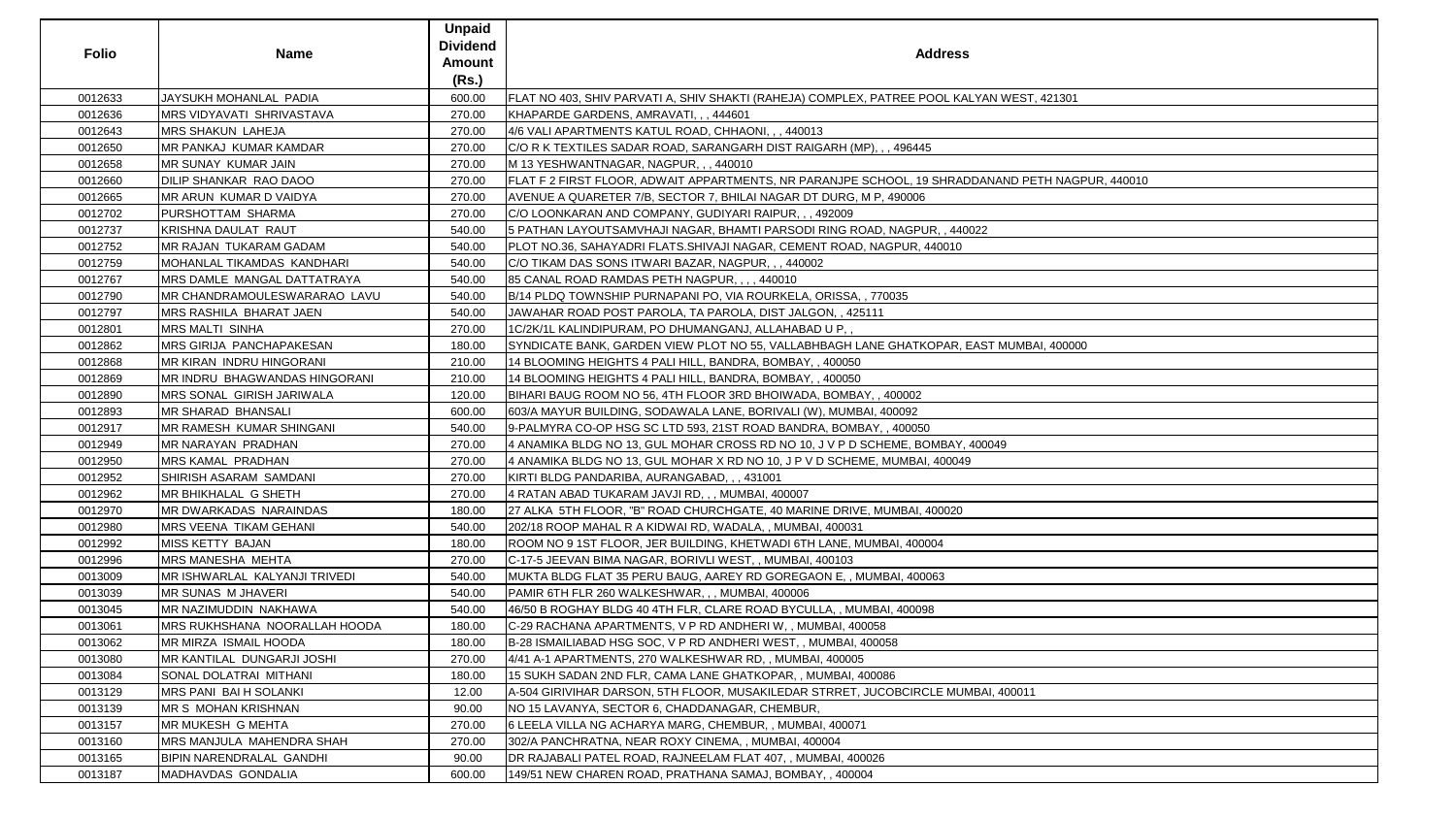|              |                                        | <b>Unpaid</b>   |                                                                                                      |
|--------------|----------------------------------------|-----------------|------------------------------------------------------------------------------------------------------|
| <b>Folio</b> |                                        | <b>Dividend</b> | <b>Address</b>                                                                                       |
|              | <b>Name</b>                            | <b>Amount</b>   |                                                                                                      |
|              |                                        | (Rs.)           |                                                                                                      |
| 0013209      | VENKATESWARLU DAMARLA                  | 600.00          | QR NO 335, C G S COLONY, SECTOR C, BHANDUP (E) MUMBAI, 400078                                        |
| 0013223      | MR OM PRAKASH GHOSH                    | 540.00          | SUDHAMA COTTAGE, 11/1 SINDHI SOCIETY, CHEMBUR, MUMBAI, 400071                                        |
| 0013259      | MR NATWARLAL PITAMBERDAS SONI          | 270.00          | 22 SECOND FLOOR, RITANIKETAN, TELIGALLI ANDHERI (E), MUMBAI, 400069                                  |
| 0013267      | <b>MR MULSHANKER M PANDYA</b>          | 270.00          | CORONATION BLDG, 1ST FLOOR, 47 V P ROAD, C P TANK MUMBAI, 400004                                     |
| 0013268      | <b>MISS DEEPTI AGARWAL</b>             | 180.00          | E-4 TRIVENI, 66 WALKESHWAR RD,, MUMBAI, 400006                                                       |
| 0013280      | MR MADHUSUDAN D CHIKHALE               | 180.00          | 38 BORA BAZAR ROAD, 3RD FLOOR,, MUMBAI, 400001                                                       |
| 0013282      | <b>MISS BINDU SARAF</b>                | 90.00           | D NO 45-32-13, GORAKSHNA PETA, NEAR SWATI MUTYAM, GROUND FLOOR RAJAHMUNDR, 533103                    |
| 0013296      | MR JAYANTILAL CHIMANLAL SHAH           | 540.00          | C/O M/S DHANERA METAL SUPPLY, CORPORATION, 59 KIKA STREET, MUMBAI, 400004                            |
| 0013318      | MR SANJAY KANWAR                       | 540.00          | THE PUNJAB SAW MILLS, POST BOX NO 30, YAMUNA NAGAR, , 135001                                         |
| 0013319      | <b>MRS HASUMATI J SHAH</b>             | 270.00          | 32 VITHALDAS ROAD, 8 DEVKARAN MANSION, 3RD FLOOR BLOCK NO-50, MUMBAI, 400002                         |
| 0013326      | <b>MR DILIP DANI</b>                   | 270.00          | COOVERJEE & CO, 388 SHEIKH MEMON STREET, MANGALDAS MARKET, MUMBAI, 400002                            |
| 0013327      | <b>IMR FELIX JOSEPH MACHADO</b>        | 270.00          | 4B SWEET HOME, 12 PATI ROAD, BANDRA, MUMBAI, 400050                                                  |
| 0013328      | <b>MRS MALTI VIJAYSHINH</b>            | 270.00          | 32-36 SHAM SETH STREET, ZAVERI BAZAR, , MUMBAI, 400002                                               |
| 0013333      | MRS SARLA C SHAH                       | 90.00           | 503 WOOD STOCK, YOGI HILLS, OFF BAL RAJESHWAR ROAD, MULUND (W) MUMBAI, 400080                        |
| 0013334      | MR PRADIP B SANGHVI                    | 90.00           | 503 WOOD STOCK, YOGI HILLS, OFF. BAL RAJESHWAR ROAD, MULUND (W) MUMBAI, 400080                       |
| 0013338      | MR SURENDRA GANDA                      | 180.00          | A2/10-BHADRAN NAGAR SV ROAD, MALAD W,, MUMBAI, 400064                                                |
| 0013362      | <b>IMRS HANSABEN PRAKASH MEHTA</b>     | 270.00          | A-5/6 NAGINDAS MANSION 3RD FLOOR, 57/61 J.S.S ROAD OPERA HOUSE, MUMBAI, , 400004                     |
| 0013409      | <b>IMR GURUDAS KASHINATH NARVEKAR</b>  | 600.00          | 302 KHUSHBOO APARTMENT, NEAR SHRI SWAMI SAMARTH KENDRA, BHUSAR ALI KALWA, THANE, 400605              |
| 0013418      | <b>MR RITESH BEOTRA</b>                | 60.00           | B-14 SHASTRI NAGAR, JODHPUR, RAJASTHAN, , 342003                                                     |
| 0013423      | <b>IMRS DIPTIBEN KISHORE RUPAREL</b>   | 540.00          | C/O RUPAREL BROTHERS, 80 A DATTARAM LAD MARG, OPP HAKOBA MILLS, KALACHOWKI MUMBAI, 400033            |
| 0013425      | MISS PRAMILA MEHTA                     | 270.00          | C/O SH SUMER MAL PATWA F C A, 18 JALAM VILLA, PAOTA B ROAD, JODHPUR, 342006                          |
| 0013435      | MISS BHAVNA GADHECHA                   | 42.00           | 23 PUSHPAMANI ZAVER ROAD, MULUND WEST, , MUMBAI, 400080                                              |
| 0013447      | MURALI MANOHAR AGARWAL                 | 270.00          | M/S AVI GEMS, 20 PRASAD CHAMBERS, GROUND FLOOR TATA ROAD, OPERA HOUSE MUMBAI, 400004                 |
| 0013476      | <b>MISS SUHASINI B ARYA</b>            | 270.00          | 105 B WING, 'VRIDDHI', KALYAN COMPLEX YARI ROAD, VERSOVA ANDHARI(WEST) MUMBAI, 400061                |
| 0013481      | MRS GEETA N AHUJA                      | 240.00          | C/O KANTA A BHATIA 158 SUNDEEP, 10TH ROAD KHAR, , MUMBAI, 400052                                     |
| 0013489      | <b>MR SUNDEEP AVARSEKAR</b>            | 540.00          | 4 ALPINE, J B MATA MARG, AMBOLI ANDHERI WEST, MUMBAI, 400058                                         |
| 0013513      | <b>MRS RENU KAPUR</b>                  | 270.00          | 505 GEMINI DIVYA PARK, MALVANI, MARVE ROAD, MALAD (W) MUMBAI, 400095                                 |
| 0013590      | <b>IMR SANTARAM YESU PATANKAR</b>      | 540.00          | C/O SWASTIK TARPAULINS MFG CO, 66-68 DONTAD STREET, , MUMBAI, 400009                                 |
| 0013592      | <b>MR MINAAZ DOSSA</b>                 | 180.00          | C/O M S DOSSA & CO, 156 SHERIFF DEVJI STREET, CHAKLA, MUMBAI, 400003                                 |
| 0013593      | <b>MRS ZARINA DOSSA</b>                | 180.00          | C/O M S DOSSA & CO, 156 SHERIFF DEVJI STREET, CHAKLA, MUMBAI, 400003                                 |
| 0013631      | <b>MISS PARUL VRAJALAL SHAH</b>        | 270.00          | 20 JAY GUN SAGAR, 90 FEET ROAD, 57 GARODIA NAGAR, GHATKOPAR EAST MUMBAI, 400077                      |
| 0013643      | <b>MR DOMBAYA SALIAN</b>               | 270.00          | SHREE NIVAS ROOM NO 2 KOHTWADI, SANTACRUZ WEST, , MUMBAI, 400054                                     |
| 0013686      | MRS PUSHPA TANWAR                      | 270.00          | 9/454 SARDAR NAGAR NO1, SION-KOLIWADA,, MUMBAI, 400022                                               |
| 0013726      | MR DAMODARAN RAMASWAMI                 | 540.00          | 4TH BLDG NOOTAN NAGAR, TARUNER ROAD, BANDRA, MUMBAI, 400050                                          |
| 0013781      | <b>DR ARVIND VASUDEVA DAVE</b>         | 600.00          | C/O DR V B DAVE, NO 1 TWIN BUNGLOW PRATAP NAGAR, SHAHNOOR WADI ROAD, OSMANPURA AURANGABAD MS, 431005 |
| 0013782      | <b>NAVIN SAVLA</b>                     | 270.00          | B-44 PALAN SOJPAR BLDG, S K BOLE ROAD, DADAR, MUMBAI, 400028                                         |
| 0013789      | <b>S RAJESWARI</b>                     | 540.00          | 19 GODDANAGARAM ROAD, GUDIYATTAM, , , 632602                                                         |
| 0013825      | <b>IMR VENKATESWARA RAO KOMARAVOLU</b> | 180.00          | HOUSE NO 41 2 11, POST OFFICE ROAD, KRISHNA LANKA, VIJAYAWADA A P, 520013                            |
| 0013839      | <b>MR MADHAV DIXIT</b>                 | 270.00          | ADITYA PLOT NO 9, DEEP SAROWAR COLONY, DEOKAR PANAND, NR JUNA VASHI NAKA KOLHAPUR,                   |
| 0013840      | MR DILEEP DIXIT                        | 270.00          | ADITYA PLOT NO 9, DEEP SAROWAR COLONY, DEOKAR PANAND, NR JUNA VASHI NAKA KOLHAPUR,                   |
| 0013850      | MR RAMBAHADUR BHATHAGAR BHATNAGAR      | 270.00          | 906/15 CIVIL LINES, SEVA RAM OIL MILLS COMPOUND, JHANSI, , 284001                                    |
| 0013863      | <b>BAGODI PRABHAKAR</b>                | 270.00          | C/O B VEERATHA AND CO, INCOME TAX & SALES TAX CONSULTANTS, GANGAVATI, DT RAICHUR KARNATAKA, 583227   |

| VDR, 533103                   |
|-------------------------------|
|                               |
|                               |
| 02                            |
| $\overline{2}$                |
|                               |
|                               |
|                               |
| 0080                          |
| 00080                         |
|                               |
| 0004                          |
| <b>WA, THANE, 400605</b>      |
|                               |
| WKI MUMBAI, 400033            |
|                               |
|                               |
| 1UMBAI, 400004                |
| 1BAI, 400061                  |
|                               |
|                               |
|                               |
|                               |
|                               |
|                               |
|                               |
| 400077                        |
|                               |
|                               |
|                               |
| MANPURA AURANGABAD MS, 431005 |
|                               |
|                               |
|                               |
|                               |
| <u>A KOLHAPUR,</u>            |
| A KOLHAPUR,                   |
|                               |
| RAICHUR KARNATAKA, 583227     |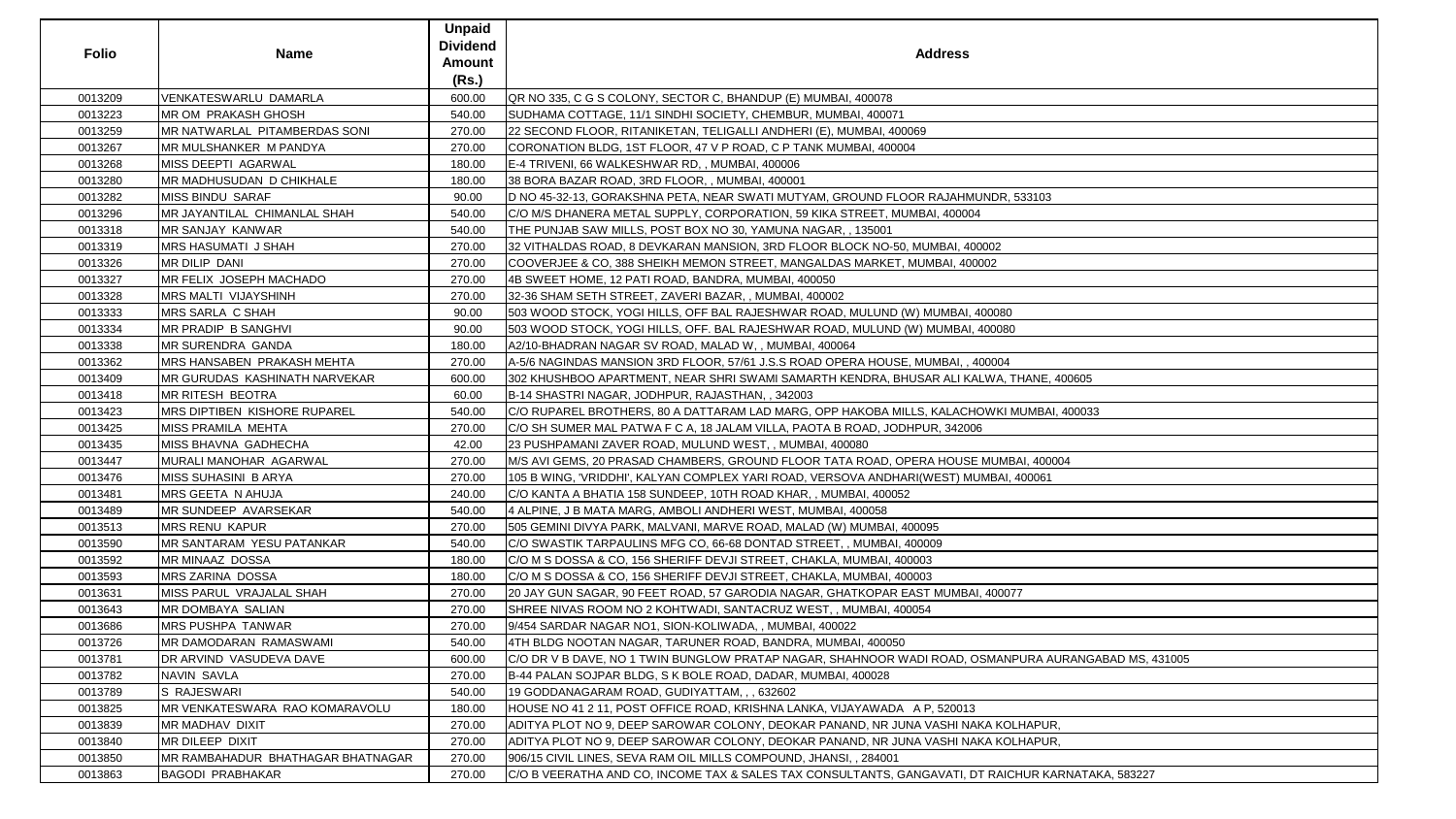| <b>Folio</b> | <b>Name</b>                                | <b>Unpaid</b><br><b>Dividend</b><br>Amount<br>(Rs.) | <b>Address</b>                                                                                      |
|--------------|--------------------------------------------|-----------------------------------------------------|-----------------------------------------------------------------------------------------------------|
| 0013865      | <b>PROBIR KUMAR DAS</b>                    | 270.00                                              | C/O MR M N DAS DAS & CO, ASHOK RAJ PATH, PATNA,, 800004                                             |
| 0013868      | <b>MRS KASTURI MALVIYA</b>                 | 90.00                                               | C/O DR H K MALVIYA, KHADPABANDH, PONDA, GOA, 403401                                                 |
| 0013875      | RAMBHADO ATMARAM PAWAR                     | 756.00                                              | A-81 ALKAPURI, BHOPAL, , , 462024                                                                   |
| 0013876      | MR RAJENDRAKUMAR TRIBHUVANDAS JAIN         | 540.00                                              | JAWAHAR ROAD PAROLA, JALGAON, , , 425111                                                            |
| 0013879      | <b>GANESH SURAJMAL NATHANI</b>             | 600.00                                              | C/O ASHA TALKIES, NANDURA, , , 443404                                                               |
| 0013882      | HABIBULLAKHAN PATHAN NASRULLAKHAN          | 1800.00                                             | D1 6 701/702 YAMUNA NAGAR, OPP MILLAT NAGAR, OSHIWARA ANDHERI (W), MUMBAI, 400053                   |
| 0013924      | <b>IMRS SHWETA RAMAKANT GAWAS</b>          | 270.00                                              | D-5 CENTRAL EXCISE & CUSTOMS QTRS, KATRAK ROAD, WADALA(WEST), , 400031                              |
| 0013926      | <b>IMR KISHINCHAND BULCHAND MAHTANI</b>    | 270.00                                              | 45-46 CANDY CASTLE 2ND FLOOR, OPP TELEPHONE BHAWAN, COLABA, MUMBAI, 400005                          |
| 0013997      | MR RAMNIKLAL ANANDJI KOTHARI               | 270.00                                              | M/S RUPAREL BROTHERS, 80-A DATTARAM LAD MARG, OPP HAKOBA MILLSKALACHOWKI, MUMBAI, 400033            |
| 0013999      | MR ADIVENDRA JIVAJI KULKARNI               | 270.00                                              | KISHOR NIWAS 2ND FLOOR, R NO 3 LAXMIBAI, DOMBIVALI EAST, BOMBIVLI EAST,                             |
| 0014054      | <b>IMR SURESH KUMAR ROONGTA</b>            | 42.00                                               | A-204 KALPATRU CLASSIC, CHINCHOLI BUNDER ROAD, OPP SEKHSARIA INDL ESTATE, MALAD(WEST MUMBAI, 400064 |
| 0014073      | MR SANJEEV KAMALIA                         | 270.00                                              | 33 OLD HANUMAN GALI, IST CROSS LANE, , MUMBAI, 400002                                               |
| 0014080      | <b>SANJJANBEN RAMABHAI PATEL</b>           | 270.00                                              | ROOM NO 203, ABHAY APT A, NARAYAN NAGAR ROAD, BHAYANDAR WEST, 401101                                |
| 0014098      | <b>MRS RAJALAXMI M NATARAJAN</b>           | 540.00                                              | B/5 KARNATAK SCTY BLDG, MOGUL LANE, MAHIM, MUMBAI, 400016                                           |
| 0014104      | <b>MRS MADHUMATI D DESAI</b>               | 540.00                                              | 14/219 ADARSH NAGAR, PRABHADEVI, , MUMBAI, 400025                                                   |
| 0014110      | <b>MRS VIJAYLAXMI KAMATH</b>               | 540.00                                              | H MAITHRI GARDEN, COMPLEX LOTUS, 504 A WING POKHARAN ROAD 2, THANE, 400604                          |
| 0014137      | TARA BIPIN MEHTA                           | 180.00                                              | C/O POPATLAL H SHAH, T-2 BLOCK DALAL ESTATE, LAMINGTON ROAD, MUMBAI, 400008                         |
| 0014138      | JIGNESH BIPIN MEHTA                        | 180.00                                              | C/O POPATLAL H SHAH, T-2 BLOCK DALAL ESTATE, LAMINGTON ROAD, MUMBAI, 400008                         |
| 0014179      | <b>IMR PRAFULCHANDRA J VADGAMA</b>         | 540.00                                              | 145 B PRASHANT BLOCK NO 3, S V ROAD ARVIND COLONY, VILE PARLE (WEST), MUMBAI, 400046                |
| 0014225      | <b>IMRS SUNIL SOMNATH PRABHUDESAI</b>      | 270.00                                              | C/O DR. S.G. PRABHUDESAI, ANASUYA NIWAS, NR. KUDCHADKARS HOSPITAL, NAVELIM ROAD MARGAO GOA, 403601  |
| 0014273      | MISS TANUJA KAMBLAKAR KUHKARNI             | 180.00                                              | ASHIRWAD 0-13, RH 5 SECTOR 7, VASHI, NEW BOMBAY, 400703                                             |
| 0014280      | <b>IMR NAVROZE RUSTOMJI DEBOO</b>          | 270.00                                              | B.S. PANTHAKY BAUG, KAPADIA BUILDING NO.21, 2ND FLOOR ROOM NO. 5, ANDHERI EAST MUMBAI, 400069       |
| 0014289      | <b>MRS MALATHI RAJASEKHARAN</b>            | 540.00                                              | 101/12 OM APARTMENTS, MEDAVAKKAM TANK ROAD, KILPAUK, CHENNAI, 600010                                |
| 0014302      | MRS HARCHARAN BEDI                         | 90.00                                               | 404 EMBASSY CHS X 15, SHASTRI NAGAR, OFF J P ROAD, ANDHERI W MUMBAI, 400053                         |
| 0014315      | <b>IMRS MONA LACHU MIRPURI</b>             | 540.00                                              | 9 SEA VIAW BUILDING, 14 TH A ROAD, KHAR, MUMBAI, 400052                                             |
| 0014438      | <b>MR VIJAY KUMAR MALAUNA</b>              | 600.00                                              | HILL SIDE, 6 A CARMICHAEL ROAD, , MUMBAI, 400026                                                    |
| 0014443      | MR MOOKIAH CHELLIAH                        | 600.00                                              | HILL SIDE, 6 A DHANUKAR MARG, , MUMBAI, 400026                                                      |
| 0014446      | MISS VANITA SRIVASTAVA                     | 600.00                                              | HILL SIDE, 6 A DHANUKAR MARG, , MUMBAI, 400026                                                      |
| 0014457      | <b>MRS SUREKHA SONI</b>                    | 600.00                                              | C/O D R PODDAR, 111A MAHATMA GANDHI ROAD, CURRIMJEE BUILDING FORT, MUMBAI, 400001                   |
| 0014458      | <b>MRS LALITA SONI</b>                     | 600.00                                              | HILL SIDE, 6 A CARMICHAEL ROAD, , MUMBAI, 400026                                                    |
| 0014459      | <b>MRS SUSHILA SRIVASTAVA</b>              | 600.00                                              | HILL SIDE, 6 A CARMICHAEL ROAD, , MUMBAI, 400026                                                    |
| 0014460      | <b>MISS VIJAYA MEHTA</b>                   | 600.00                                              | HILL SIDE, 6 A DHANUKAR MART, , MUMBAI, 400026                                                      |
| 0014482      | <b>KHERAJ FARIA</b>                        | 270.00                                              | 20-B PALAN SOJPAL BLDG, 37-S K BOLE ROAD, , MUMBAI, 400028                                          |
| 0014494      | <b>IDR VYANKATESH SADASHEO CHINCHOLKAR</b> | 540.00                                              | A 17/18 SANTOSH COOP HSG SOC LTD, NEAR MAKHAMALI TALAO, THANE, , 400601                             |
| 0014496      | MRS MADHU DILIP LAD                        | 270.00                                              | 341 LILA NIWAS CHANDAWARKAR ROAD, MATUNGA, BOMBAY, , 400019                                         |
| 0014506      | DIANA PHIROZE BHATHENA                     | 540.00                                              | 3/11 WADIA BAUG, PAREL RANK ROAD, , MUMBAI, 400033                                                  |
| 0014518      | <b>IMRS SHARDA SUNDERLAL SHAH</b>          | 270.00                                              | LINKWAY 3RD FLOOR FLAT NO 301 PLOT, NO 397, 14TH ROAD KHAR, MUMBAI, 400052                          |
| 0014519      | <b>IMRS INA ABHAY SHAH</b>                 | 90.00                                               | LINKWAY 3RD FLOOR FLAT NO 301 PLOT, NO 397, 14TH ROAD KHAR, MUMBAI, 400052                          |
| 0014531      | <b>IMR GHEESALAL HASTIMAL SONIGARA</b>     | 540.00                                              | 2/12 RAJENDRA PARK, STATION ROAD, GOREGAON WEST, MUMBAI, 400062                                     |
| 0014541      | <b>MRS KALAVATHI GIRISH MEHTA</b>          | 270.00                                              | 2/33 YOGA YOG CO OP, HOUSING SOCIETY, P M ROAD, VILE PARLE (EAST) MUMBAI, 400057                    |
| 0014557      | MR MOHAN D CHIMANJI                        | 270.00                                              | 427/6 SHYAM KRIPA, CORNER OF 33RD & 15TH ROAD, KHAR, MUMBAI, 400052                                 |
| 0014558      | MR MAHANPRAKASH D CHIMANJI                 | 270.00                                              | 427/6 SHYAM KRIPA, CORNER OF 33RD & 15TH ROAD, KHAR, MUMBAI, 400052                                 |
|              |                                            |                                                     |                                                                                                     |

| NI, 400053                   |
|------------------------------|
|                              |
| 005                          |
|                              |
| WKI, MUMBAI, 400033          |
|                              |
| F, MALAD(WEST MUMBAI, 400064 |
|                              |
|                              |
|                              |
|                              |
|                              |
| 04                           |
|                              |
| $\overline{08}$              |
| $\overline{08}$              |
| 18AI, 400046                 |
|                              |
| IM ROAD MARGAO GOA, 403601   |
|                              |
| EAST MUMBAI, 400069          |
|                              |
|                              |
| 3                            |
|                              |
|                              |
|                              |
|                              |
|                              |
| 3AI, 400001                  |
|                              |
|                              |
|                              |
|                              |
|                              |
|                              |
|                              |
|                              |
|                              |
|                              |
|                              |
|                              |
|                              |
| 00057                        |
|                              |
|                              |
|                              |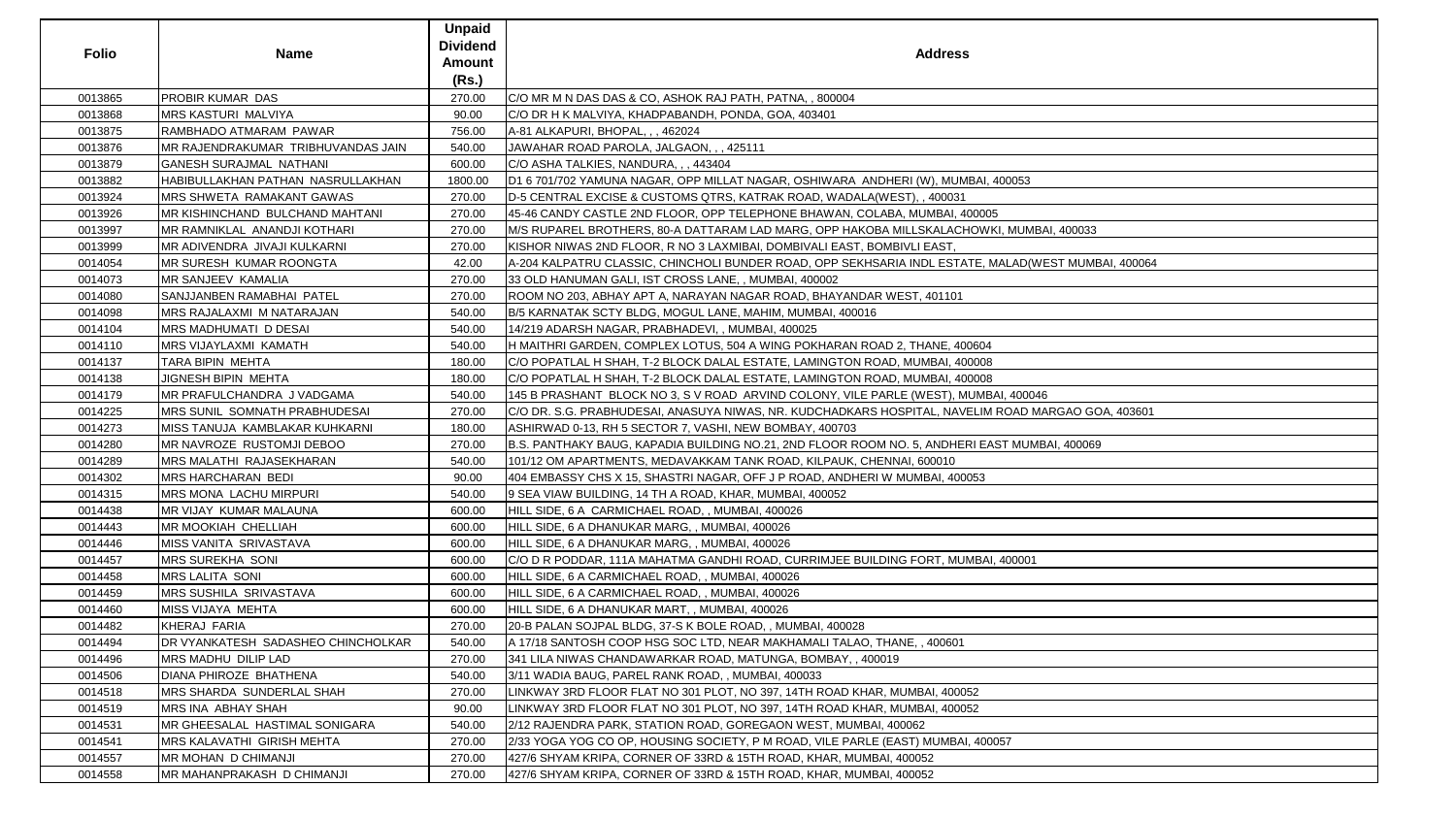| <b>Folio</b> | <b>Name</b>                         | <b>Unpaid</b><br><b>Dividend</b><br>Amount<br>(Rs.) | <b>Address</b>                                                                                                             |
|--------------|-------------------------------------|-----------------------------------------------------|----------------------------------------------------------------------------------------------------------------------------|
| 0014562      | <b>MRS CHANDRAKANT NAR</b>          | 450.00                                              | NIRMAN PARK, RAJMATA JIJABAI MARGPUMP HOUSE, ANDHERI (E), MUMBAI, 400093                                                   |
| 0014566      | MR AZIZ ZAVERI                      | 180.00                                              | 701 PETER APARTMENTS, DR PETER DIAS ROAD, HILL ROAD, BANDRA, 400050                                                        |
| 0014568      | MISS BULBUL SHARMA                  | 270.00                                              | E 16 R H IV, SECTOR 6 VASHI, , NEW DELHI, 110703                                                                           |
| 0014670      | MR RABIZ NASIR FODA                 | 270.00                                              | LOGE BONHEUR 253-D CHOTTANI CROSS, ROAD MAHIM, , MUMBAI, 400016                                                            |
| 0014672      | <b>GOVIND HEMRAJANI</b>             | 270.00                                              | C/4 NEW LAXMI CHAYA BLDG, PLOT NO 62/63 T P S VI SANTACRUZ *, WEST BOMBAY, , 400054                                        |
| 0014727      | MR RONALD REGO                      | 540.00                                              | 25/388 SARDAR NAGAR NO-4, SION KOLIWADA,, MUMBAI, 400037                                                                   |
| 0014730      | MR KALYANJI S GANATRA               | 270.00                                              | C24/25MIRANI NAGAR GANESH GAWDE, ROAD, MULUND W, MUMBAI, 400080                                                            |
| 0014736      | MRS KUNDANBEN SHARADKUMAR SHAH      | 270.00                                              | 146DR VIEGASSTREET KRISHANA BHUWAN, 3RD FLOOR,, MUMBAI, 400002                                                             |
| 0014737      | MR RAJARAM RAGHUNATH PATIL          | 540.00                                              | 1001 "SAVOY" RAHEJA GARDENS, TEEN HATNAKA, OPP. TIPTOP PLAZA, , 400604                                                     |
| 0014761      | MRS SHAKUNTALA KAPADIA              | 540.00                                              | 7/87JAWAHAR NAGAR, GOREGAON WEST, BOMBAY, BOMBAY 400062, 400062                                                            |
| 0014777      | SMT NALINIBAI M DIWAN               | 270.00                                              | 1 MANGALDHAM CO-OP HOUSING, SOCIETY LTD, VISHNU NAGAR, , 421202                                                            |
| 0014787      | RAJESH SANATKUMAR NANAVATY          | 540.00                                              | 608 B JAYESH PAT CHANDAWARKAR ROAD, BORIVLI W, , MUMBAI, 400092                                                            |
| 0014802      | PAWAN KUMAR VATSYAYAN               | 540.00                                              | FLAT NO.C/803 TYPE-V1, AAYAKAR VIHAR, VEJALPUR, AHMEDABAD, 380051                                                          |
| 0014804      | MR VINAY PARELKAR                   | 540.00                                              | SUNDEEP PLOT NO 158, 10TH ROAD KHAR, , MUMBAI, 400052                                                                      |
| 0014817      | MR PUUSHOTTAM PAPRUNIA              | 90.00                                               | L-3/10 LAXMI RAMANA CO.OP HOUSING, SOCIETY LTD, BANGUR NAGAR, GOREGAON(WEST) MUMBAI, 400090                                |
| 0014827      | MR HASMUKH P                        | 540.00                                              | 204 AMRUT BLDG 2ND FLOOR, PORBUNDERWALLA COMPLEX S N ROAD, OPP TAMBE NAGAR MULUND W MUMBAI, , 400080                       |
| 0014843      | KISHORI SHROFF                      | 270.00                                              | 24/20 KUMBHUR TUKADA, GOVERDHAN NIVAS, 2ND FLOOR, GIRGAUM MUMBAI, 400004                                                   |
| 0014873      | MR KISHINCHAND DINGOMAL RAMCHANDANI | 360.00                                              | 3/1229 NAVJIVAN SOCIETY, LAMINGTON ROAD, , MUMBAI, 400008                                                                  |
| 0014933      | MRS NAGA SURYA KUMARI YALAMARTY     | 540.00                                              | DOOR NO 10-3-168, V L PURAM, RAJAHMUNDRY, EAST GODAVARI DIST.(A.P.), 533103                                                |
| 0014966      | MR BHIMSINGH MANSINGH MOREY         | 270.00                                              | J D C C BANK COLONY PLOT NO 5B, JALGAON, , , 425001                                                                        |
| 0014972      | <b>VEERENDRA KHIMJI SHAH</b>        | 360.00                                              | GOVARDHAN BHWAN, FLAT NO.7N S ROAD NO.12A, 4 JAI HIND SOCIETYJUHU SCHEME, VILEPARLE(W)MUMBAI, 400049                       |
| 0014980      | <b>SK SKUSHWAHA</b>                 | 90.00                                               | SINGH DWAR 277/17 BALRAMPUR RAJ, COLONY, AISH BAGH ROAD LKO, , 226004                                                      |
| 0014993      | CHARAN PRASAD NAYYAR                | 270.00                                              | 3/46 SECTOR V, RAJENDRA NAGAR, SAHIBABAD, GHAZIABAD, 201005                                                                |
| 0015012      | VIJAI KUMAR AGARWAL                 | 540.00                                              | VIJAIBHAWAN CHHAWNI BAZAR, BAHRAICH UP, , , 271801                                                                         |
| 0015017      | <b>MR JAI PRAKASH</b>               | 540.00                                              | B 162/A NIRALA NAGAR, LUCKNOW, ,, 226020                                                                                   |
| 0015037      | MR KRISHAN PRAKASH MATHUR           | 270.00                                              | 5. PANCHWATI COLONY, KAMTA. CHINHUT, LUCKNOW (U P), , 227105                                                               |
| 0015039      | DEEPNARAIN PODDAR                   | 270.00                                              | C/O SATYANARAIN PODDAR, G P VARMA LEN MUNDHICAK, PO & DT BHAGALPUR, BIHAR, 812001                                          |
| 0015041      | RAJEEV YADAVA                       | 540.00                                              | CANTT GEN HOSPITAL CAMPUS, SADAR LUCKNOW, , , 226002                                                                       |
| 0015045      | CAPT PRABIR KUMAR SANYAL            | 270.00                                              | COL MS, HQ 21 CORPS, C/O 56 A P O,,                                                                                        |
| 0015067      | RAJEEV KUMAR KEDIA                  | 270.00                                              | RAJEEV TRADING COMPANY, MALVIYA ROAD DEORIA, , , 274001                                                                    |
| 0015091      | MR SAURABH AGRAWAL                  | 810.00                                              | C/O SHRI V K AGARWAL, 25/2 CANAL COLONY, UDAIGANJ, LUCKNOW UP, 226001                                                      |
| 0015092      | MRS VANDNA AGRAWAL                  | 810.00                                              | C/O SRI V K AGARWAL, 25/2 CANAL COLONY, UDAIGANJ, LUCKNOW UP, 226001                                                       |
| 0015093      | MRS GEETA GOENKA                    | 270.00                                              | C/O SHAKTI MEDICINE TRADERS, NAYA BAZAR, SIWAN, , 841226                                                                   |
| 0015095      | SANJAI SRIVASTAVA                   | 270.00                                              | 13 BAZAR JHAU LAL NEAR RAM PRASAD, PARK, LUCKNOW (U P), , 226018                                                           |
| 0015116      | SARVESH KUMAR SINGH KUSHWAHA        | 270.00                                              | 277/17 BALRAMPUR ESTATE COLONY, AISH BAGH, ROAD LUCKNOW,, 226004                                                           |
| 0015117      | SARVESH KUMAR SINGH KUSHWAHA        | 270.00                                              | SINGH DWAR 277/17 BALRAMPUR ESTATE, COLONY, AISH BAGH RD LUCKNOW, , 226004                                                 |
| 0015118      | YADURAJ SINGH                       | 270.00                                              | COMDT RTD BALRAMPUR RAJ COLONY, AISH BAGH ROAD LUCKNOW, , , 226004                                                         |
| 0015119      | YADURAJ SINGH                       | 270.00                                              | COMDT RTD BALRAMPUR RAJ COLONY, AISH BAGH ROAD LUCKNOW, , , 226004                                                         |
| 0015128      | MISS JAGDAMBA MAHESHWARI            | 270.00                                              | C/O RAJENDRA MAHESHWARI, PO PAYAGPURI BAHRAICH U P,,, 271871                                                               |
| 0015187      | <b>MRS SUNITA CHHIBBER</b>          | 90.00                                               | C/O BRIG VINOD CHHIBBER DDGMI(B), DIRECTORATE GENERAL OF MILITARY, INTELLIGENCE SENA BHAWAN, ARMY HQ DHQ NEW DELHI, 110011 |
| 0015207      | RAJ DEEPAK                          | 270.00                                              | SECTOR G BI-135 ALIGANJ HOUSING, SCHEME, LUCKNOW, , 226020                                                                 |
| 0015208      | SMT MITHLESH SRIVASTAVA             | 270.00                                              | W/O SHRI R S SRIVASTAVA, HOUSE NO.57/82 GHA, B/H-HUSSAIN GANJTHANA, OPP AINABIBI KA PARKLUCKNOW,                           |
|              |                                     |                                                     |                                                                                                                            |

| ess                                                                     |
|-------------------------------------------------------------------------|
| 0093                                                                    |
|                                                                         |
|                                                                         |
| BAY, , 400054                                                           |
|                                                                         |
|                                                                         |
|                                                                         |
|                                                                         |
|                                                                         |
| <b>AON(WEST) MUMBAI, 400090</b><br>AMBE NAGAR MULUND W MUMBAI, , 400080 |
| 400004                                                                  |
| 3103                                                                    |
| CHEME, VILEPARLE(W)MUMBAI, 400049                                       |
|                                                                         |
|                                                                         |
|                                                                         |
| R, BIHAR, 812001                                                        |
|                                                                         |
|                                                                         |
|                                                                         |
|                                                                         |
|                                                                         |
| , 226004                                                                |
|                                                                         |
| ITELLIGENCE SENA BHAWAN, ARMY HQ DHQ NEW DELHI, 110011                  |
| PP AINABIBI KA PARKLUCKNOW,                                             |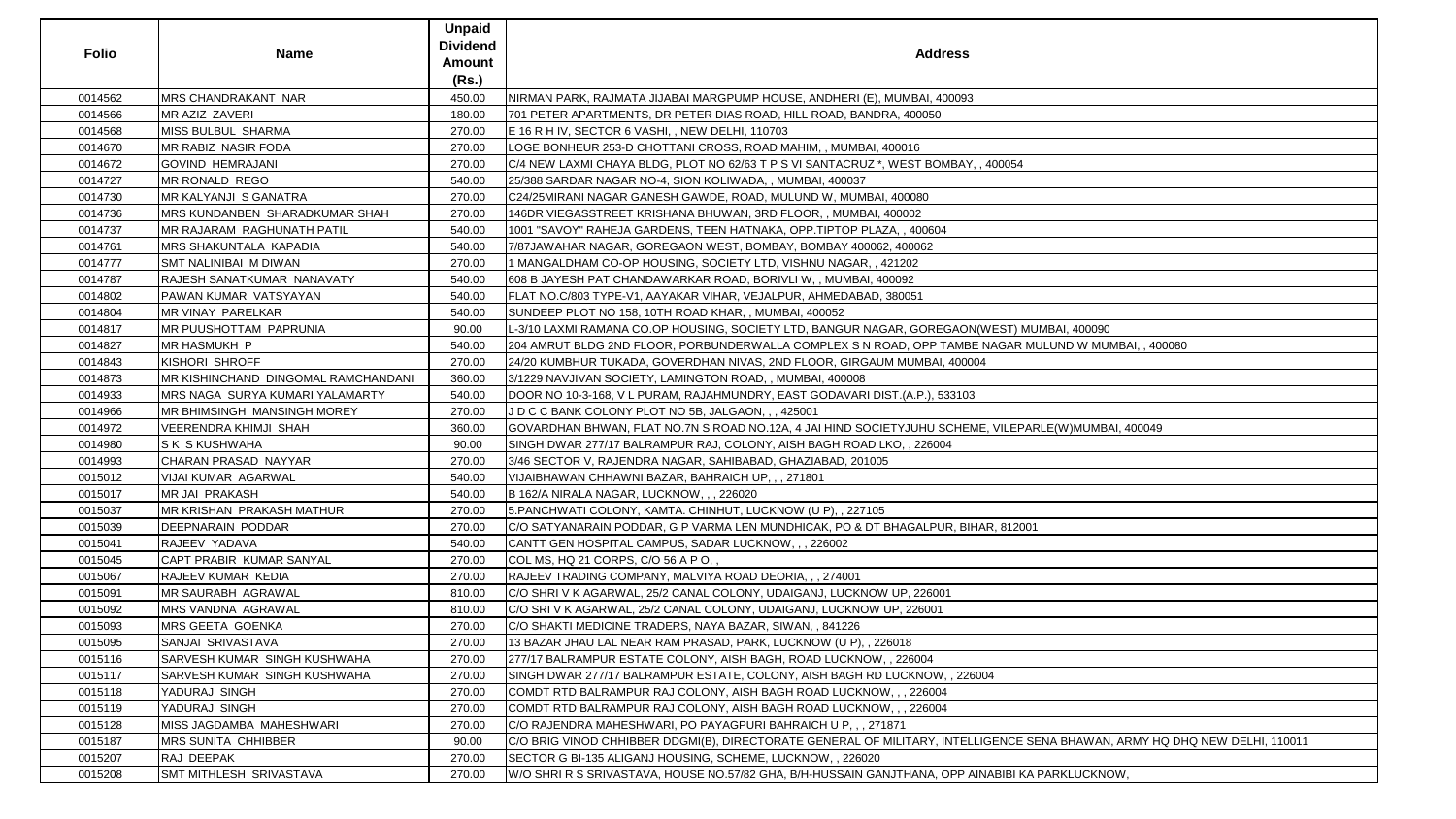| <b>Folio</b> | <b>Name</b>                        | <b>Unpaid</b><br><b>Dividend</b><br>Amount<br>(Rs.) | <b>Address</b>                                                                                     |
|--------------|------------------------------------|-----------------------------------------------------|----------------------------------------------------------------------------------------------------|
| 0015211      | <b>MRS SHABNAM DEMBLA</b>          | 270.00                                              | 28 ASHOK MARG LUCKNOW UP, , , , 226001                                                             |
| 0015213      | DR OM PRAKASH SHARMA               | 540.00                                              | MEDICAL OFFICER, DISTRICT JAIL, LUCKNOW, , 226001                                                  |
| 0015238      | RAVI KUMAR P                       | 270.00                                              | RAVI BHAVAN, FRIEND'S LANE, THOTTAKATTUKARA.P.O, ALWAYE ERNAKULAM, 683108                          |
| 0015242      | K R PARAMESWARAN NAIR              | 540.00                                              | RAVIBHAVAN THOTTAKKATTUKARA, ALWAYE KERALA, , , 683108                                             |
| 0015264      | MRS IDA VINCENT                    | 270.00                                              | 34/1824 KALARIKAL HOUSE, ELAMKULAM COCHIN, , , 682020                                              |
| 0015265      | <b>MR N RAMASWAMY</b>              | 540.00                                              | SREE PURAM MARKET ROAD, PERUMBAVOOR, , , 683542                                                    |
| 0015270      | MR K R RAGHAVA PRABHU              | 270.00                                              | XXVIII/3535(2894 OLD), 'SWATHI'CHILAVANNUR ROAD, KADAVANTHRA P.O. ERNAKULAM, KOCHI KERALA, 682020  |
| 0015287      | MRS JAYA OMPRAKASH KAKWANI         | 540.00                                              | 17/4 PRABHU NIWAS R A KIDWAI RD, WADALA BOMBAY, , , 400031                                         |
| 0015293      | JOHN T K                           | 270.00                                              | THE EKEVEETTIL EDAVANAKAD PO, ERNA KULAM (DIST) KERALA, , , 682502                                 |
| 0015308      | MISS USHA MARY DANIEL              | 840.00                                              | PUTHUSARIL, VIA. PERUMBAVOOR, TRIKKALATHOOR.P.O, KERALA, 683557                                    |
| 0015315      | MR P I DANIEL                      | 1020.00                                             | PUTHUSARIL, TRIKKALATHOOR. P.O, VIA. PERUMBAVOOR, KERALA, 683557                                   |
| 0015326      | MRS LISA GEORGE                    | 360.00                                              | C/O DR GEORGE JOHN CHETTUPUZHA, HOUSE EASTERN BAZAR TRICHUR, , , 680001                            |
| 0015330      | MR D GANAPATHYIYER                 | 270.00                                              | OPP SAMUHAMADOM K K MADOM, N PARUR, , , 683513                                                     |
| 0015331      | MR SUBRAMANIA BHAT C H             | 270.00                                              | SYNDICATE BANK P B NO 1, TELLICHERRY, , , 670101                                                   |
| 0015336      | MR MK JACOB MANGALY                | 600.00                                              | MANGALY HOUSE MOOKKANNUR(P O), KERALA, , , 683577                                                  |
| 0015337      | MR REMA BALAKRISHNAN               | 540.00                                              | PARVATHI NIVAS DIWANS ROAD, COCHIN, , , 682016                                                     |
| 0015351      | MRS PADMAVATHY KAIMAL              | 270.00                                              | PRASANTHI ARANGATH ROAD ERNAKULAM, COCHIN, , , 682018                                              |
| 0015357      | MR SIVAPRASAD THAMPURAN            | 360.00                                              | EDOOP PLACE NORTH TRIPUNI THURA PO, ERNAKULAM DIST KERALA, , , 682301                              |
| 0015364      | MRS KAVERI KESAVAN A V             | 270.00                                              | 19/1087 MEENU CHALAPPURAM, CALICUT KERALA, , , 673002                                              |
| 0015369      | MR PRAVIN R SATA                   | 270.00                                              | B 303 MANEK APPARTMENT, 9/12 JAGANATH, NR JAGNATH TAMPLE, RAJKOT, 360001                           |
| 0015374      | MR MALLIKARJUN SADASHIV KHERADKAR  | 270.00                                              | 1609-E 6TH LANE NEAR MILK CENTRE, RAJARAMPURI, KOLHAPUR (MAHARASHTRA), , 416008                    |
| 0015375      | MRS SADHANA DAUNERIA               | 270.00                                              | C/O SHRI R K DAUNERIA, SECTOR B/11 SHAHPURA, BHOPAL, , 462016                                      |
| 0015385      | VIJAY KUMAR JASRAJ JAIN            | 600.00                                              | S NO 48/2 SANAP BLDG, B/H LALCHAND AGENCY, CHANDANNAGAR NAGAR ROAD, PUNE, 411014                   |
| 0015386      | MRS SOU SUSMITA SADANAND KOKIL     | 90.00                                               | 839 MAIN ROAD KARMALA, DIST SOLAPUR (MAH), , , 413203                                              |
| 0015388      | MRS VAISHALI VASUDEO DESHPANDE     | 540.00                                              | PAVAN CO-OP HOUS SOC BLDG NO M-7, BLOCK NO-201, GOKHALE NAGAR PUNE, , 411016                       |
| 0015397      | MRS SITADEVI MRIG                  | 450.00                                              | 15 A/323 FARIDABAD, HARYANA, , ,                                                                   |
| 0015398      | MR GURUDITTARAM MRIG               | 450.00                                              | 15 A/323 FARIDABAD, HARYANA, , ,                                                                   |
| 0015401      | MR KRISHANA RHUCHANDRA GOKHALE     | 270.00                                              | 271/3 SHRADHA, SHRIDHAR NAGAR, CHINCHWAD, PUNE, 411033                                             |
| 0015402      | MR DEEPAK SUMITRA BENEGAL          | 270.00                                              | 16 SUYOJANA SOCIETY KOREGAEN PARK, PUNE, ,, 411001                                                 |
| 0015411      | MR SUDAM BABURAO WAGHMARE          | 270.00                                              | MUNICIPAL COLONY NO 10/20-A, BHAWANI PETH, PUNE, , 411002                                          |
| 0015451      | RAJENDRAKUMAR SANGHAVI             | 540.00                                              | 951 RAVIWAR PETH POONA, , , , 411002                                                               |
| 0015458      | SUDHAKAR ONKAR PATIL               | 270.00                                              | 14 VISHNU BAUG CO-OP HSG SOCIETY, CHATUSHRINGI ROAD PUNE, , , 411016                               |
| 0015466      | MR MURLIDHAR DAGADUSHEH UPLENCHWAR | 270.00                                              | ATREYA HOUSING SOCIETY PLOT NO 9, GOKHALE NAGAR ROAD, MODEL COLONY POST, SHIVAJINAGAR PUNE, 411016 |
| 0015486      | MR SHRIDHAR BEDEKAR                | 180.00                                              | VELENASHWAR 28 KALANAGAR, DHANKWADI SATARA ROAD PUNE,,, 411043                                     |
| 0015488      | MR K N PRABHU                      | 90.00                                               | PRABHU NILAYA, RAILWAY STATION ROAD, PADIL, PUTTUR KARNATAKA, 574201                               |
| 0015489      | K VITTALDAS PRABHU                 | 90.00                                               | SYNDICATE BANK, UPPINANGADY, KARNATAKA STATE, , 574241                                             |
| 0015494      | MR RAVINDRA EKNATH AMRITKAR        | 252.00                                              | [E11 PRL QUARTERS, VIKRAMNAGAR, AMBLI BOPAL ROAD, AHMEDABAD, 380058                                |
| 0015495      | MRS SHOBHA RAVINDRA AMRITKAR       | 420.00                                              | E11 PRL QUARTERS, VIKRAMNAGAR, AMBLI BOPAL ROAD, AHMEDABAD, 380058                                 |
| 0015502      | MR SANJAY VASANT SARAF             | 540.00                                              | 2218 PRASAD CHANDRA SHEKHER CHAWK, SANGAMNER, DIST A NAGAR SANGAMNER, , 422605                     |
| 0015503      | MR HARISH BHOSLE                   | 540.00                                              | S SHRIPANI, 1161/11 SHIAJI NAGAR PUNE, , , 411005                                                  |
| 0015506      | RAJLAXMI BHOSLE                    | 540.00                                              | 5 SHRIPAVI 1161/11 SHIVAJI NAGAR, PUNE, ,, 411005                                                  |
| 0015533      | MR BALASAHEB KALE                  | 270.00                                              | AT PETH TAL AMBEGAON, DIST PUNE, ,, 410512                                                         |

| $\frac{8}{2}$                 |
|-------------------------------|
|                               |
|                               |
|                               |
|                               |
| M, KOCHI KERALA, 682020       |
|                               |
|                               |
|                               |
|                               |
|                               |
|                               |
|                               |
|                               |
|                               |
|                               |
|                               |
|                               |
|                               |
|                               |
|                               |
|                               |
| 416008                        |
|                               |
| NE, 411014                    |
|                               |
|                               |
| <u>1016</u>                   |
|                               |
|                               |
|                               |
|                               |
|                               |
|                               |
|                               |
|                               |
| ST, SHIVAJINAGAR PUNE, 411016 |
|                               |
|                               |
|                               |
|                               |
|                               |
|                               |
|                               |
| R, , 422605                   |
|                               |
|                               |
|                               |
|                               |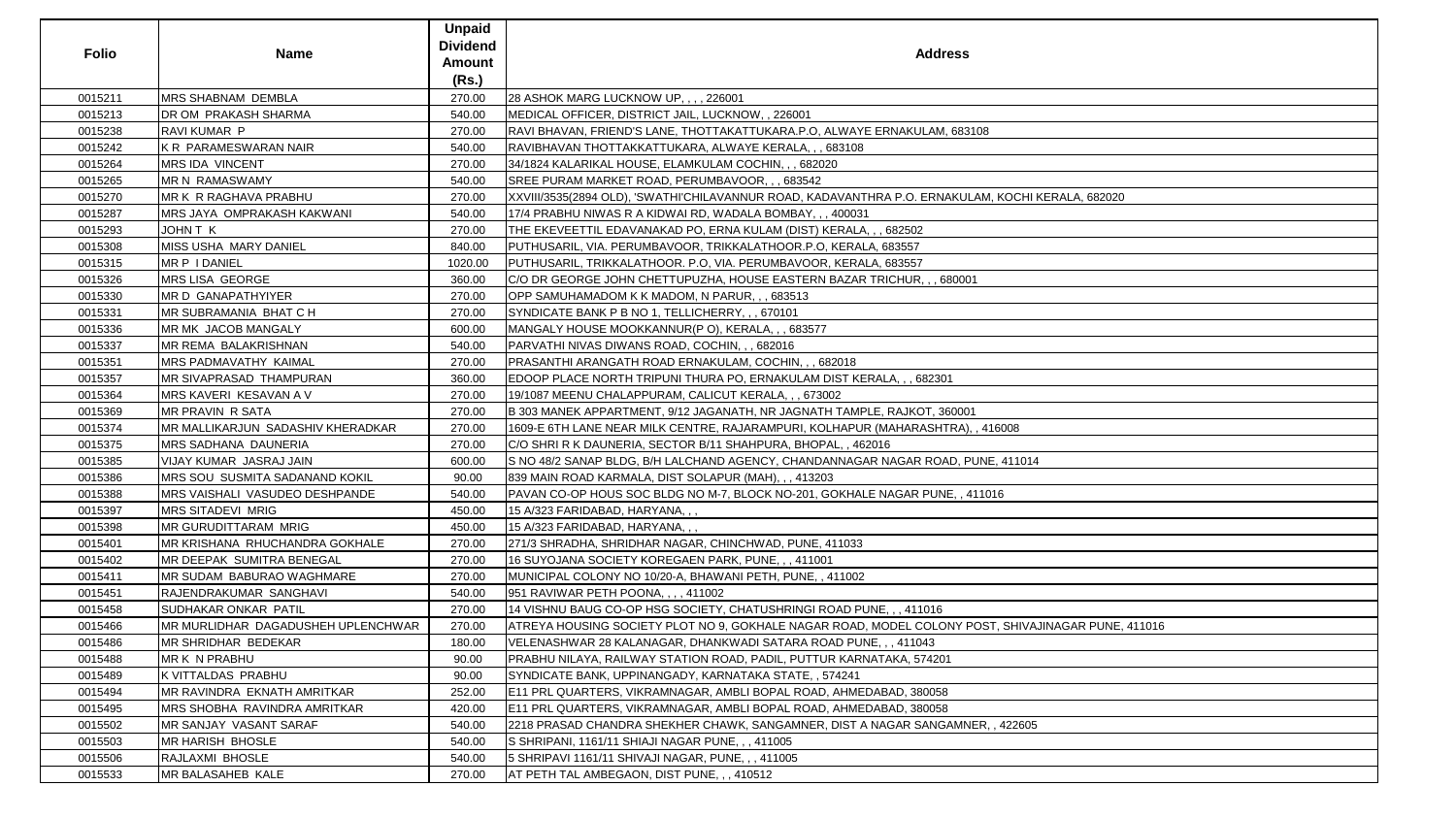| <b>Folio</b> | <b>Name</b>                        | <b>Unpaid</b><br><b>Dividend</b> | <b>Address</b>                                                                                |
|--------------|------------------------------------|----------------------------------|-----------------------------------------------------------------------------------------------|
|              |                                    | <b>Amount</b><br>(Rs.)           |                                                                                               |
| 0015536      | MR DHANANJAY KHURJEKAR             | 540.00                           | OMKAR, 14 SEVANAND HSG SOCIETY, SANTNAGAR, PUNE, 411009                                       |
| 0015554      | MR VITHALRAO MAHADEO DAREKAR       | 270.00                           | 106 MANGALWAR HARI KROPA PUNE, , , , 411011                                                   |
| 0015564      | <b>MRS SABINA SANGHVI</b>          | 540.00                           | 80/2 BANER ROAD, AVNDH PUNE, , , 411007                                                       |
| 0015570      | MRS INGLE MADHUKAR NARAYAN         | 270.00                           | 31 RASTA PETH, PUNE, , , 411011                                                               |
| 0015571      | <b>MRS USHA RAMANDAS NEWASKAR</b>  | 270.00                           | 3555 NEWASKAR BUILDING MANIK CHOWK, AHMEDNAGAR, ,, 414001                                     |
| 0015593      | <b>DIPTI RANJAN MOHAPATRA</b>      | 90.00                            | SONALI, PLOT NO 168 DOOR 29-33-67, MADHAVDHARA LAYOUT, VISHAKHAPATNAM, 530018                 |
| 0015606      | MR PANDIT JAWALE                   | 270.00                           | 4/39 NETAJI NAGAR WANORIE, , , , 411040                                                       |
| 0015620      | MR JAYDEEP JAYANTI SHAH            | 270.00                           | MASTER HANDLERS PVT LTD, PLOT NO 17 OF 17/1 B, KOTHRUD INDUSTRIAL ESTATE, POONA, 411029       |
| 0015621      | MRS SUVERNA JAYDEEP SHAH           | 270.00                           | MASTER HANDLERS PVT LTD, PLOT NO 17 OF 17/1 B, KOTHRUD INDUSTRIAL ESTATE, POONA, 411029       |
| 0015635      | <b>MRS MADHUWANTI GODBOLE</b>      | 540.00                           | 12/B/2 PASCHIMA NAGARI, KARVE NAGAR, PUNE, , 411052                                           |
| 0015639      | <b>MR BABGONDA BALGONDA PATIL</b>  | 810.00                           | APRAZ PLOT NO-4 OPP MARKET YARD, BUS STOP, SANGLI, , 416416                                   |
| 0015657      | MR ANIL MOTILAL LODHA              | 270.00                           | 694/41/2 ADARSHNAGAR BIBVEWADI, PUNE, SATARA ROAD PUNE, , 411037                              |
| 0015688      | <b>MRS NISHIGANDHA VIJAY SATHE</b> | 270.00                           | NIRMAL 425/55 TMV COLONY, GULTEKDI PUNE, , , 411037                                           |
| 0015710      | <b>MR SANAT CHOWDHURY</b>          | 540.00                           | "AHSIRWAD", 29 B LAKMANYA COLONY ROAD, PUNE,, 411038                                          |
| 0015716      | STEPHEN NICHOLAS FALLEIRO          | 270.00                           | 58 ST PATRICKS TOWN, PUNE, ,, 411013                                                          |
| 0015719      | <b>CECIL LLOYD FALLEIRO</b>        | 600.00                           | 58 ST PATRICKS TOWN, PUNE, , , 411013                                                         |
| 0015738      | <b>MRS MOHINI LAXMANDAS BHATIA</b> | 270.00                           | 652 GURUWAR PETH 2ND FLOOR, PUNE, ,, 411002                                                   |
| 0015809      | <b>IMRS USHA KRISHNA GOKHALE</b>   | 180.00                           | 271/3 SHRADHA, SHRIDHAR NAGAR CHINCHWAD, PUNE,, 411033                                        |
| 0015816      | SANGITA MAHENDRA OSWAL             | 540.00                           | 1756 SHUKRAWARPETH, NEAR JAIN TEMPLE, PUNE, , 411002                                          |
| 0015822      | MR RAVINDRA BONAGIR                | 600.00                           | C/O P S LAVALEKAR, 456 SHIVAJI NAGAR, POONA, \$OONA, 411005                                   |
| 0015858      | MR DEEPAK HARISHCHANDRA PANCHAL    | 270.00                           | 1363 KASBA PETH, PUNE, , , 411011                                                             |
| 0015862      | <b>MRS ANUPAMA PETHE</b>           | 270.00                           | 4 DAYANAND APTS, 6 NAVRAJASTHAN CO OP HSG SOC, SENAPATI BAPAT ROAD, PUNE, 411016              |
| 0015864      | <b>MRS JASOTA VASWANI</b>          | 270.00                           | 33-MIRA SOCIETY SALISBURY PARK, POONA, , , 411001                                             |
| 0015869      | MRS NIRANJANA MANIAR               | 270.00                           | 605 GURUWAR PETH, POONA, , , 411042                                                           |
| 0015870      | <b>MR HIRO VASWANI</b>             | 180.00                           | 33 MIRA SOCIETY SALISBURY PARK, POONA, ,, 411001                                              |
| 0015879      | MR MADHUKAR KESHAV LELE            | 270.00                           | 3 SAVITRI APARTMENTS, PLOT 70 CTS 47/19, ERANDAWANA, ABHINAV VIDYALAYA PATH, 411004           |
| 0015896      | <b>MR CHANDBHAI SHAIKH</b>         | 180.00                           | AT PO CIKHALI, TAL HAWELI, DT POONA, , 411001                                                 |
| 0015899      | <b>MR VIJAY PORWAL</b>             | 90.00                            | 157/6 MUKUND NAGAR, `UTTAKARSH' BANGLOW, PUNE,, 411037                                        |
| 0015914      | <b>DEVENDRA MUNHET</b>             | 270.00                           | KANEKAR PATTERN WORKS, NR JARIMARI TEMPLE, ANDHERI KURLA ROAD, MUMBAI, 400072                 |
| 0015979      | <b>MRS GOURI SEAL</b>              | 186.00                           | 44 SIKDARPARA STREET, CALCUTTA, , , 700070                                                    |
| 0015982      | <b>MRS ARUNA RUPAREL</b>           | 90.00                            | DEVADEEP, P 184 BLOCK B, LAKE TOWN, CALCUTTA, 700089                                          |
| 0015984      | MISS REENA REETA MINZ              | 540.00                           | C/O MR CHRISTOPHER MINZ RETIRED, MAGISTRATE, PEACE ROAD, LALPUR RANCHI, 834001                |
| 0016045      | ASHOK KUMAR JAIN                   | 180.00                           | S/O. SHRI MAN MOHAN CHAND JAIN, 543 DAFTARIYON KA MOHALLA, KHAPTA, MOTI CHOWK JODHPUR, 342001 |
| 0016055      | MR K NARAYAN KAMATH                | 90.00                            | PHILLIPS CARBON BLACK LTD, DURGAPUR, W BENGAL, , 713201                                       |
| 0016073      | <b>MR ATINDRA NATH CHUNDER</b>     | 270.00                           | 5A ALIPORE PARK PLACE, CALCUTTA, ,, 700027                                                    |
| 0016096      | <b>MISS RENU RANI</b>              | 540.00                           | 222 JODHPURN PARK, ASAWARI, , CALCUTTA, 700068                                                |
| 0016097      | <b>IMR TILAK KUMAR BOSE</b>        | 540.00                           | 3 ASHOK ROAD, CALCUTTA, , , 700027                                                            |
| 0016099      | <b>MRS SUDHA MODI</b>              | 540.00                           | 18 KALI KRISHNA TAGORE STREET, KOLKATA, , , 700007                                            |
| 0016106      | <b>BINA GHOSH</b>                  | 270.00                           | GD-12 SECTOR III, SLAT LAKE CITY, BIDHAN NAGAR, CALCUTTA, 700091                              |
| 0016141      | <b>MRS BANDANA MUKHERJEE</b>       | 900.00                           | FLAT NO.1001 & 1002 SANKALP III, GOREGAON-MULUND LINK ROAD, MALAD-EAST, MUMBAI, 400097        |
| 0016144      | NILKANTA BHAKAT                    | 540.00                           | 70 KSHETRA MITRA LANE SALKIA, HOWRAH, ,, 711106                                               |
| 0016160      | MR GURU PRATAP SINGH KWATRA        | 540.00                           | 201 BLDG 2, NEW SONAL LINK IND EST, LINK ROADMALAD(W), MUMBAI, 400064                         |

| 30018                |
|----------------------|
|                      |
| POONA, 411029        |
|                      |
| POONA, 411029        |
|                      |
|                      |
|                      |
|                      |
|                      |
|                      |
|                      |
|                      |
|                      |
|                      |
|                      |
|                      |
|                      |
|                      |
|                      |
| E, 411016            |
|                      |
|                      |
|                      |
|                      |
| TH, 411004           |
|                      |
|                      |
| 400072               |
|                      |
|                      |
|                      |
| 834001               |
| HOWK JODHPUR, 342001 |
|                      |
|                      |
|                      |
|                      |
|                      |
|                      |
|                      |
|                      |
| MBAI, 400097         |
|                      |
|                      |
|                      |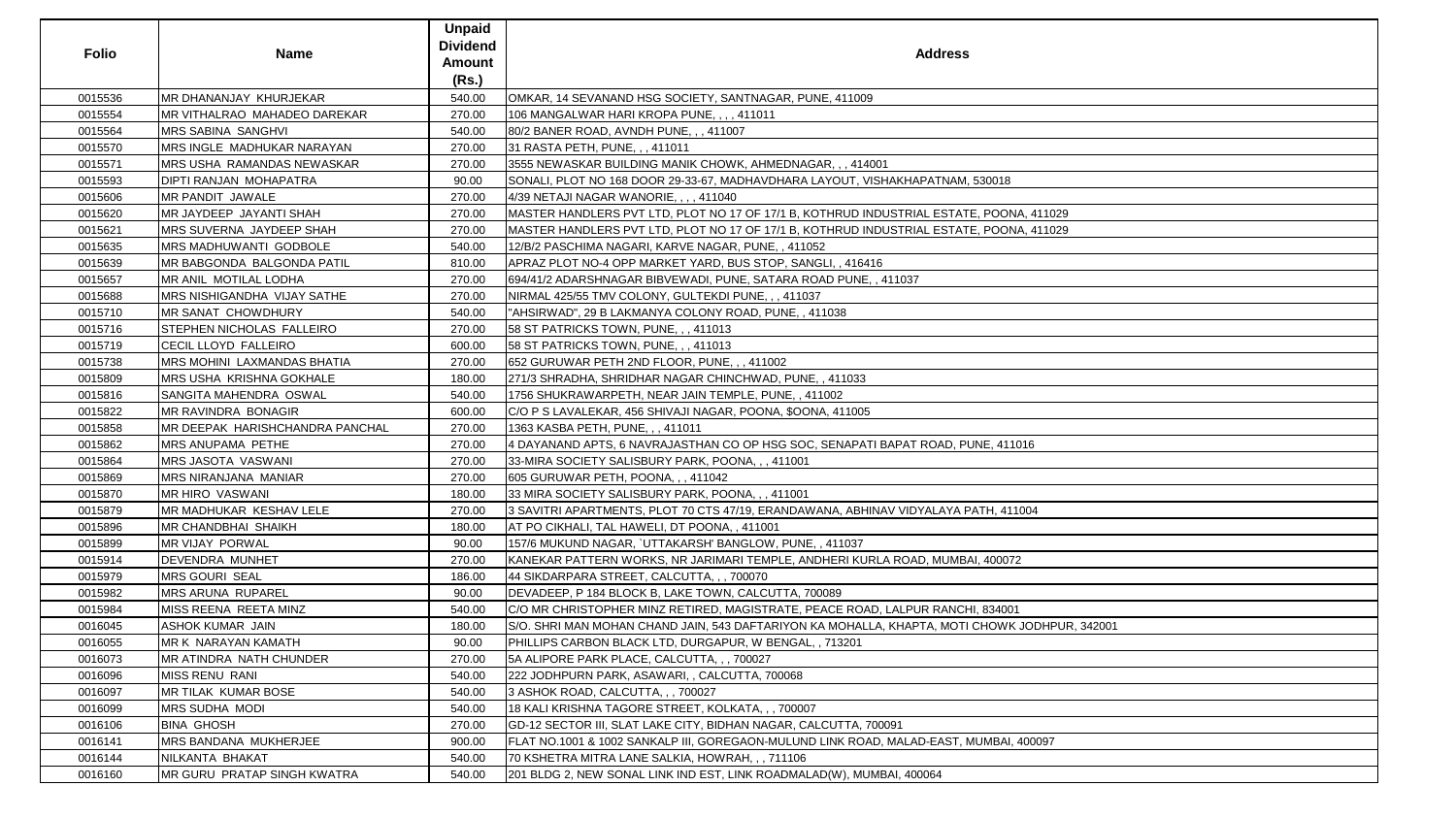| <b>Folio</b> | <b>Name</b>                           | <b>Unpaid</b><br><b>Dividend</b><br><b>Amount</b><br>(Rs.) | <b>Address</b>                                                                                                  |
|--------------|---------------------------------------|------------------------------------------------------------|-----------------------------------------------------------------------------------------------------------------|
| 0016229      | MR VENKITESWARA ANANDA PADMANABHA IYE | 540.00                                                     | FLAT NO 702 SHASHIKIRON APARTMENTS, NO 9 18TH CROSS, MALLESWARAM, BANGALORE, 560055                             |
| 0016232      | MR MANNALAL NEVATIA                   | 540.00                                                     | C/O MANNALAL NEVATIA & SONS, 149 MAHATMA GANDHI ROAD CALCUTTA, , , 700007                                       |
| 0016302      | MRS KRISHNA DEY                       | 540.00                                                     | MATRI SMRITI B 11/170 KALYANI DIST, NADIA, WEST BENGAL INDIA, , 741235                                          |
| 0016328      | MR TAPAS BOSE                         | 270.00                                                     | VILL MADHAB PUR, P O MAHISH REKHA, HOWRAH,, 711001                                                              |
| 0016357      | PRADEEP KUMAR GUPTA                   | 540.00                                                     | KRISHNA MADICAL HALL, KACHAHRI ROAD, BEGUSARAI,, 851101                                                         |
| 0016375      | MR HULAS CHAND DUGAR                  | 600.00                                                     | MAHABIR SALES TRADNIGN CO, 109/1/F GIRISH GHOSE ROAD, BELURMATH, HOWRAH, 711202                                 |
| 0016435      | <b>MRS SAVITRI NARASIMHAM</b>         | 540.00                                                     | FLAT NO 2 FIRST FLOOR, 71 A SULTAN ALAM ROAD, , CALCUTTA, 700033                                                |
| 0016446      | MR SUNIL KUMAR DE                     | 90.00                                                      | 5 BHUBAN DHAR LANE, CALCUTTA, , , 700012                                                                        |
| 0016463      | <b>MRS KUSUM LATA SHAH</b>            | 600.00                                                     | 2/C HARI SABHA STREET, KHIDDERPORE, CALCUTTA W B,, 700023                                                       |
| 0016464      | MR CHANDAN SHAHA                      | 600.00                                                     | 2/C HARI SABHA STREET, KHIDDERPORE, CALCUTTA W B,, 700023                                                       |
| 0016535      | MR KESHAV SHARAN VERMA                | 540.00                                                     | H NO 333 BLOCK G, POCKET NO 30 SECTOR 3, ROHINI, DELHI, 110085                                                  |
| 0016560      | MR PARESH NATH MOOKERJEE              | 270.00                                                     | NO 14 PREO NATH MALLIK ROAD, CALCUTTA, , , 700025                                                               |
| 0016563      | MRS ANJALI NANDY                      | 180.00                                                     | RUPLAL NANDY ROAD, CHANDAN NAGAR W BENGAL, , , 712136                                                           |
| 0016578      | MR SASANKA SEKHAR NUNDY               | 180.00                                                     | RUPLAL NUNDY ROAD CHANDAN NAGAR, DIST HOOGHLY WEST BENGAL, , , 712136                                           |
| 0016600      | MISS SUPRIYA LAHIRI                   | 1200.00                                                    | 2 SENHATI BEHALA, CALCUTTA, , , 700034                                                                          |
| 0016649      | MRS KANTA DEVI HOLANI                 | 120.00                                                     | C/O G S HOLAI AND CO, P 36 INDIA EXCHANGE PLACE, 1ST FLOOR, CALCUTTA, 700001                                    |
| 0016718      | MR RAJESH KUMAR THAPAR                | 540.00                                                     | POCKET A FLAT 2 A, SUKHDEV VIHAR, , NEW DELHI, 110025                                                           |
| 0016719      | MRS SANTOSH THAPAR                    | 540.00                                                     | POCKET-A FLAT 2A, SUKHDEV VIHAR, , NEW DELHI, 110025                                                            |
| 0016772      | <b>DALIA CHATTERJI</b>                | 756.00                                                     | FLAT NO D/5 CLUSTER-VIII, PURBACHAL HOUSING ESTATE, SECTOR-III SALT LAKE CALCUTTA, , 700097                     |
| 0016827      | MR PALLAB KUMAR BOSE                  | 360.00                                                     | ABODH BHABAN BAR MANIKPUR, PO DISTT MLDNAPUR WB, , , 721101                                                     |
| 0016829      | <b>MRS KRISHNA GUPTA</b>              | 540.00                                                     | 40 STRAND ROAD 1ST FLOOR R NO 30, CALCUTTA, , , 700001                                                          |
| 0016837      | <b>MRS ARUNA GUPTA</b>                | 60.00                                                      | FLAT NO.G-1, PLOT NO. AG -193-B/1, TALBAGAN RABINDRAPALLY, KESTOPUR  KOLKATA, 700101                            |
| 0016880      | <b>MRS MITA ROY</b>                   | 180.00                                                     | C/O S ROY B E PUMPS (P) LTD, 4 H B B D BAG EAST, CALCUTTA, , 700001                                             |
| 0016907      | MR UTTAM KUMAR GUPTA                  | 270.00                                                     | 3HARI DAS BANERJEE LANE, PO BALLY, DIST HOWRAH, , 711201                                                        |
| 0016955      | <b>BHANWAR LAL PUROHIT</b>            | 270.00                                                     | 67/C BALRAM DEY STREET, CALCUTTA, , , 700006                                                                    |
| 0016976      | MR RAMESH KUMAR GUPTA                 | 270.00                                                     | 57 DIAMOND HARBOUR ROAD, IDEAL TOWER BLOCK- B, FLAT NO. 7D 7TH FLOOR, KOLKATA, 700023                           |
| 0017007      | NAND LAL GUPTA                        | 270.00                                                     | M/S GUPTA ELECTRIC & ENGINEERING, CO, MAIN ROAD RANCHI, , 834001                                                |
| 0017009      | <b>MR SUNIL SINGH</b>                 | 180.00                                                     | IC/O DR S N SINGH 11 MEDICAL, QUARTER, PATNA MEDICAL COLLEGE HOSPITAL, PATNA, 800004                            |
| 0017010      | <b>MRS CHANDRAWATI SINGH</b>          | 180.00                                                     | CO DR S N SINGH 11 MEDICAL, QUARTER, PATNA MEDICAL COLLEGE HOSPITAL, PATNA, 800004                              |
| 0017023      | MR RANESH CHANDRA SINHA               | 270.00                                                     | CE-171 BIDHAN NAGAR, CALCUTTA, , , 700064                                                                       |
| 0017059      | MISS MILLY CHATTERJEE                 | 270.00                                                     | C/O PROF ASHIS MUMAR CHETTERJEE, INDIAN INSTITUTE OF MANAGEMENT CAL, JOKA DIAMOND HARBOUR ROAD, KOLKATA, 700104 |
| 0017067      | MR MADANLAL MITTAL                    | 600.00                                                     | C/O M/S PRAKASH ENTERPRISES, KACHERY ROAD, ROURKELA, ORISSA, 769012                                             |
| 0017083      | JOYDEV MUKHERJEE                      | 486.00                                                     | 30 RAMMOHAN MUKHERJEE LANE, SIBPUR HOWRAH, , , 711102                                                           |
| 0017115      | MAKHANLAL JOSHI                       | 270.00                                                     | 31 SIR HARIRAM GOENKA STREET, , , CALCUTTA, 700007                                                              |
| 0017130      | MRS RADHA DEBI SINGHANIA              | 270.00                                                     | E/5/16 SUNDAR NAGAR, S V ROAD, MALAD WEST, MUMBAI, 400064                                                       |
| 0017202      | PHOOL DEVI BINNANI                    | 180.00                                                     | C/O SHIV PRAKASH COMPANY, 113 MANOHAR DAS KATRA, CALCUTTA, , 700007                                             |
| 0017209      | <b>MRS MONIKA ROY</b>                 | 180.00                                                     | C/O GOBINDA CHANDRA ROY, VILL PAHARIPUR, PO & DIST MIDNAPUR, , 721101                                           |
| 0017214      | MRS VIMLA MARUVADA                    | 90.00                                                      | 24-5/16 MYTRI NIWAS, FLAT NO 102 VIMLA DEVI NAGAR, MALKAJGIRI HYDERABAD, , 500047                               |
| 0017240      | <b>MR VINAMRA GOENKA</b>              | 600.00                                                     | 29 INDRA BISWAS ROAD, CALCUTTA, , , 700037                                                                      |
| 0017249      | <b>MRS LAKHI RAWAT</b>                | 180.00                                                     | P 22/4 WAR MEMORIAL ENCLAVE, KANPUR CANTT, , , 208001                                                           |
| 0017265      | KAILASH KUMAR MISHRA                  | 270.00                                                     | MALAXMI TRANSPORT CO, 161/1 M G ROAD, 2ND FLOOR R NO 45, CALCUTTA, 700007                                       |
| 0017277      | MRS RAJ KUMARI MOHTA                  | 270.00                                                     | 32 PRASSANO KUMAR TAGORE STREET, CALCUTTA, , , 700006                                                           |
|              |                                       |                                                            |                                                                                                                 |

| 560055                            |
|-----------------------------------|
|                                   |
|                                   |
|                                   |
|                                   |
|                                   |
|                                   |
|                                   |
|                                   |
|                                   |
|                                   |
|                                   |
|                                   |
|                                   |
|                                   |
|                                   |
|                                   |
|                                   |
|                                   |
| , 700097                          |
|                                   |
|                                   |
| $\overline{01}$                   |
|                                   |
|                                   |
|                                   |
| '00023                            |
|                                   |
| 004                               |
| 004                               |
|                                   |
| OND HARBOUR ROAD, KOLKATA, 700104 |
|                                   |
|                                   |
|                                   |
|                                   |
|                                   |
|                                   |
|                                   |
|                                   |
|                                   |
|                                   |
|                                   |
|                                   |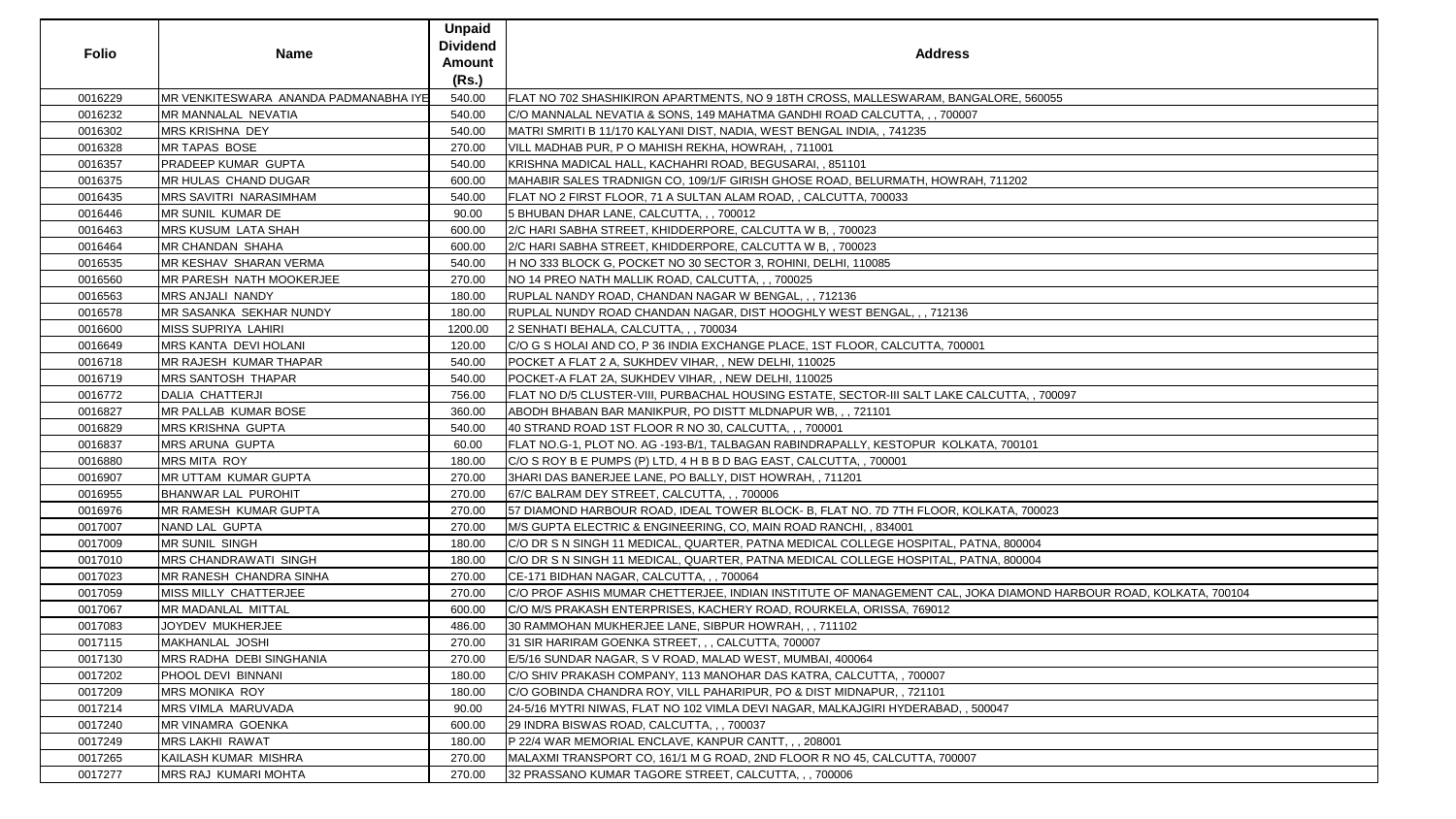| <b>Folio</b> | <b>Name</b>                      | <b>Unpaid</b><br><b>Dividend</b><br><b>Amount</b><br>(Rs.) | <b>Address</b>                                                                   |
|--------------|----------------------------------|------------------------------------------------------------|----------------------------------------------------------------------------------|
| 0017300      | <b>MRS USHA SARAF</b>            | 270.00                                                     | 1 DR M N GHOSH ROAD, PO RANIGANJ DIST BURDWAN, WEST BENGAL, , 713347             |
| 0017302      | <b>MR BISHNU KUMAR SARAFF</b>    | 270.00                                                     | 1 DR M N GHOSH ROAD, PO RANIGANJ DIST BURDWAN, WEST BENGAL, , 713347             |
| 0017307      | <b>MISS KAVITA CHOUDHURY</b>     | 60.00                                                      | C/O MAHESH NANGALIA, AMAR JYOTI FLAT NO 6 B, 10 BELVEDERE ROAD, CALCUTTA, 700027 |
| 0017319      | <b>MRS SHANTI DEVI MAROO</b>     | 870.00                                                     | C/O SANJAY KUMAR SRIGOPAL, 14 NOORMAL LOHIA LANE, CALCUTTA, , 700007             |
| 0017387      | <b>MR LALIT MOHAN DAGA</b>       | 1200.00                                                    | C/O SHREE GANESH TEXTILES, 16 PAGEYA PUTTY ST, OUT SIDE, CALCUTTA, 700007        |
| 0017391      | <b>KARTICK CHANDRA TAH</b>       | 540.00                                                     | NUTAN GANJ, BURDWAN W B, , , 713102                                              |
| 0017424      | MR DEBABRATA CHATTERJEE          | 540.00                                                     | 21/A GOLAP SASTRI LANE, CALCUTTA, ,, 700014                                      |
| 0017438      | MR NAWARATAN MAL BORAD           | 270.00                                                     | C/O DHANRAJ KISHANLAL & CO, 160 JAMUNALAL BAJAJ STREET, CALCUTTA, , 700007       |
| 0017439      | <b>MRS CHHIMCHARI DEVI BORAD</b> | 270.00                                                     | C/O DHANRAJ KISHANLAL & CO, 160 JAMUNALAL BAJAJ STREET, CALCUTTA, , 700007       |
| 0017455      | <b>MRS JOGINDER KAUR</b>         | 540.00                                                     | 13/252 KRISHAN NAGAR COLLEGE ROAD, OPP G M COLLEGE, JAMMU (TAWI) J K, , 180001   |
| 0017470      | <b>MR SUBRATA MISRA</b>          | 270.00                                                     | P 794 LAKE TOWN, CALCUTTA, , , 700089                                            |
| 0017473      | <b>MRS SHYAMA AGARWALLA</b>      | 360.00                                                     | 39 SATISH CHANDRA GHOSH LANE, P O SERMPORE DIST HOOGHLY, , ,                     |
| 0017496      | <b>MISS JOYOTI DAS</b>           | 300.00                                                     | 28 MADAMOHAN TOLLA STREET, , , CALCUTTA, 700005                                  |
| 0017523      | <b>MANISH GHOSH</b>              | 270.00                                                     | GD-12 SECTOR-III, SALT LAKE CITY, BIDHAN NAGAR, CALCUTTA, 700091                 |
| 0017539      | <b>MISS BANIBRATA CHATTERJEE</b> | 540.00                                                     | AE-629 SECTOR-1, SALT LAKE CITY, KOLKATA,, 700064                                |
| 0017546      | <b>MR SHAMBHU NATH KEDIA</b>     | 180.00                                                     | C/O P K GUTGUTIA, PRITAM APT, 43 DOBSON ROAD 5TH FLOOR, FLAT NO 3 HOWRAH, 711101 |
| 0017547      | <b>REKHA DASGUPTA</b>            | 270.00                                                     | C/O MRS SULEKHA DUTTA, 22 LAXMI DUTTA LANE, PO BAGHBAZAR, CALCUTTA, 700003       |
| 0017618      | <b>MR AJIT SHAW</b>              | 6.00                                                       | 2-A JOGIPARA BYE LANE, CALCUTTA, , , 700006                                      |
| 0017620      | <b>MRS GITA DEVI JAISWAL</b>     | 114.00                                                     | C/O BABURAM JAISWAL, 2-A JOGIPARABYE LANE, ,, 700006                             |
| 0017621      | MR BABU RAM JAISWAL              | 348.00                                                     | 192 VIVEKANANDA ROAD, CALCUTTA, , , 700006                                       |
| 0017625      | <b>KAMLESH</b>                   | 270.00                                                     | C/O R R STEEL INDUSTRIES, 440 OVERLOCK ROAD, MILLER GANJ, LUDHIANA,              |
| 0017631      | <b>MR RAM RATTAN SHARMA</b>      | 270.00                                                     | H NO123/4 TRIKUTE NAGAR, JAMMU, ,, 180012                                        |
| 0017654      | DR PARDUMAN KUMAR SHARMA         | 270.00                                                     | 135 E OFFICERS COLONY, CIVIL LINES, BHUPENDRA ROAD, PATIALA, 147001              |
| 0017656      | <b>GURDEV SINGH THIND</b>        | 270.00                                                     | VILL GEORGE PUR, P O MERRY PUR, DIST KAPURTHALA PUNJAB, , 144620                 |
| 0017679      | <b>MR NIRMALA JAIN</b>           | 756.00                                                     | C/O SUNGRACE KNITTERS, CHOWK BHAGE LALARI, PURANA BAZAR, LUDHIANA, 141008        |
| 0017692      | NAVNEET BHATIA                   | 270.00                                                     | 52/3 MODEL TOWN, AMRITSAR, ,, 143001                                             |
| 0017699      | <b>MRS ANU LAMBA</b>             | 540.00                                                     | B XIX 469 SANGAT ROAD, CIVIL LINES LUDHIANA, , , 141001                          |
| 0017729      | <b>MRS SATINDAR KAUR</b>         | 270.00                                                     | C 25, GURU NANAK DEV UNIVERSITY, AMRITSAR, , 143005                              |
| 0017749      | <b>MR BIKRAMJIT SINGH</b>        | 630.00                                                     | PANJAB KAUR BUILDINGS, AKALSAR ROAD MOGA PB, , , 142001                          |
| 0017802      | <b>MISS POONAM TRAMA</b>         | 150.00                                                     | H NO.39 SECTOR-6, PANCHKULA, HARYANA,, 134109                                    |
| 0017815      | <b>MRS ASHARANI OBEROI</b>       | 270.00                                                     | 257/4 VIJ NAGAR, HOSHIARPUR ROAD, JALLANDAR CITY, PUNJAB,                        |
| 0017824      | <b>SUDESH SAINI</b>              | 180.00                                                     | HOUSE NO 1159 SECTOR 18C, CHANDIGARH, , , 160018                                 |
| 0017832      | SATISH KUMAR SHARMA              | 330.00                                                     | HOUSE NO 2822, SECTOR 38-C, CHANDIGARH, 160036                                   |
| 0017857      | <b>MR KOMAL KUMAR BHATIA</b>     | 270.00                                                     | 2162 CHOWK CHABUTRA, AMRITSAR, ,, 143001                                         |
| 0017865      | <b>MRS MANJU JAIN</b>            | 540.00                                                     | C/O JAIN HOMOEO PHARMACY, BAZAR BHERON, JALANDHAR,, 144001                       |
| 0017872      | <b>MR VIJAY KRISHAN PARTAP</b>   | 270.00                                                     | COLLEGE HOUSE, BBK DAV COLLEGE OF WOMEN, LAWRENCE ROAD AMRITSAR, PUNJAB,         |
| 0017873      | <b>MRS JUNESH KACKRIA</b>        | 270.00                                                     | PROF IN ENGLISH, HANS RAJ MAHILA MAHA VIDYALAYA, JALANDHAR, , 144001             |
| 0017917      | MR M D SHARMA                    | 90.00                                                      | 25 MAN SAHIA COLONY, PATIALA, , ,                                                |
| 0017919      | <b>MRS SARLA ALIPURIA</b>        | 270.00                                                     | 87 NEW LAL BAGH COLONY, PATIALA, , , 147001                                      |
| 0017928      | LALIT KUMAR LALJIT               | 270.00                                                     | M/S LALIT KUMAR GUPTA SONS, DANA MANDI PHAGWARA, , , 144401                      |
| 0017935      | <b>MRS RESHMA KAKKAR</b>         | 270.00                                                     | 107-C MODEL TOWN, PATIALA, , ,                                                   |
| 0017937      | MR PYARE LAL SHARMA              | 270.00                                                     | HOUSE NO 19 D, MOHALLA MASHOBRA, KASAULI, , 171007                               |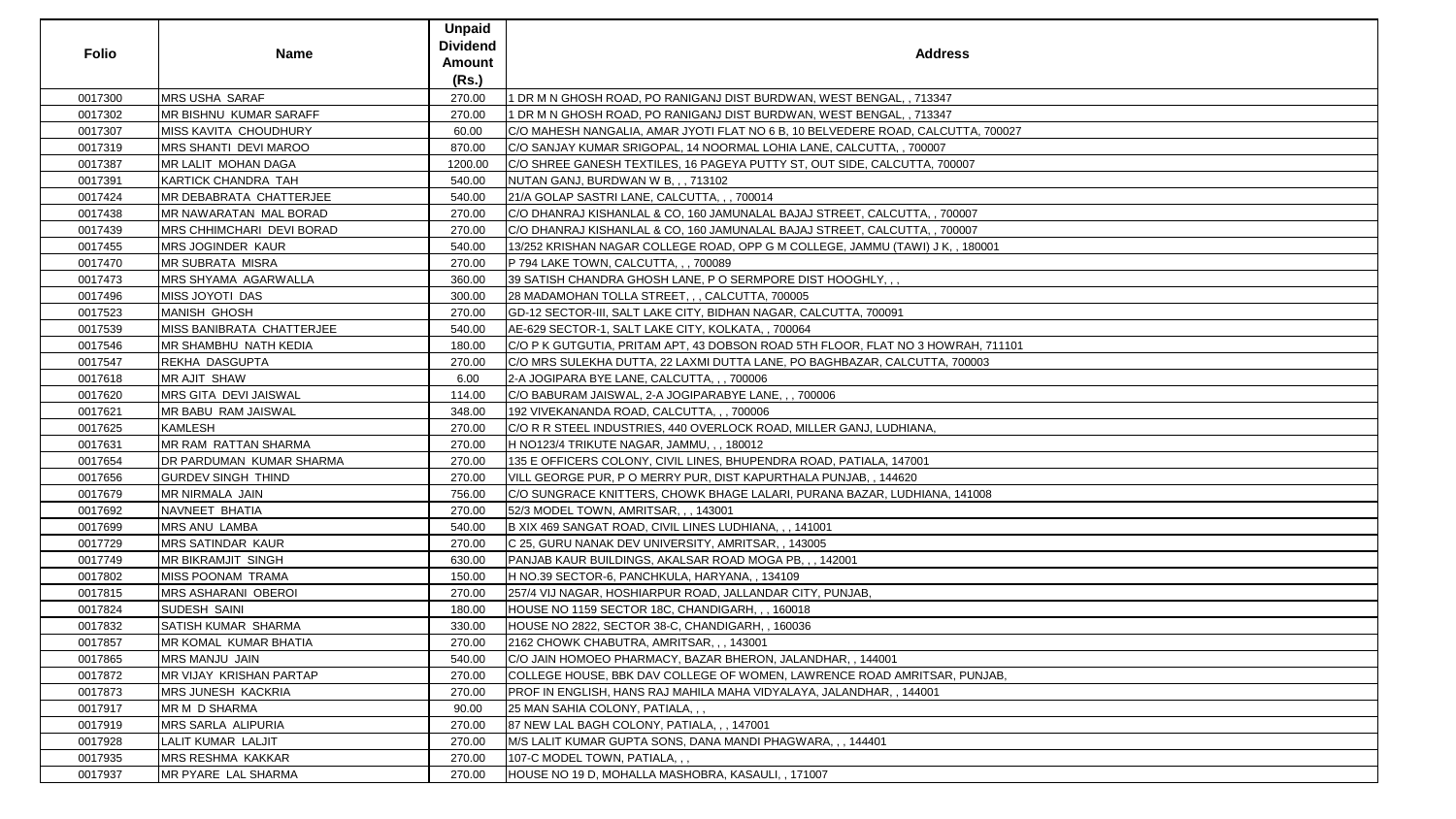| <b>Folio</b> | <b>Name</b>                      | Unpaid<br><b>Dividend</b><br><b>Amount</b><br>(Rs.) | <b>Address</b>                                                                                               |
|--------------|----------------------------------|-----------------------------------------------------|--------------------------------------------------------------------------------------------------------------|
| 0017949      | MRS MANORMA RANI TANGRI          | 270.00                                              | C/O NEW BANK OF INDIA, REGIONAL OFFICE, AMAN PLACE OPP NEW BUS STAND, LUDHIANA, 141001                       |
| 0018014      | MR SANJAY SEHGAL                 | 540.00                                              | C/O DR. J.L. SEHGAL, A-I.ICAR RESIDENTIAL COMPLEX, BAJAJ NAGAR, NAGPUR, 440010                               |
| 0018017      | <b>HARASH KUMAR</b>              | 540.00                                              | H NO 974/34 B 23 RAM NAGAR, SAMRALA ROAD, LUDHIANA,, 141008                                                  |
| 0018025      | KOMAL KUMAR JAIN                 | 600.00                                              | DEPTT OF ECONOMICS & SOCIOLOGY, PUNJAB AGRICULTURAL UNIVERSITY, LUDHIANA, , 141004                           |
| 0018037      | <b>MRS HARSH BALA</b>            | 540.00                                              | EVERSHIRE ENTERPRISES, GILL ROAD, MILLER GANJ, LUDHIANA, 141003                                              |
| 0018039      | <b>MRS INDU UMMAT</b>            | 540.00                                              | 3062/10 RANJEET NAGAR, , , NEW DELHI, 110008                                                                 |
| 0018064      | MR ASHOAK KUMAR AGGARWAL         | 90.00                                               | M/S JAPN FOUNDRY MCHINES, G T ROAD BTALA, , , 143505                                                         |
| 0018071      | MR VASISHTH BRIJ BHUSHAN         | 540.00                                              | 618 SECTOR 8, PANCHKALA DISTT AMBALA, , , 134109                                                             |
| 0018104      | <b>RUCHI MANCHANDA</b>           | 270.00                                              | C/O MANCHANDA NAD COMPANY C A, RAILWAY ROAD PHAGWARA, , , 144401                                             |
| 0018114      | <b>BALKISHAN MALIK</b>           | 360.00                                              | 640 SECTOR II B, CHANDIGARH, , , 160011                                                                      |
| 0018117      | <b>MR JITENDRA SHARMA</b>        | 270.00                                              | 20 GREEN PARK COLONY, JALANDHAR CITY, , , 144001                                                             |
| 0018132      | <b>MR SATPAUL MAINI</b>          | 270.00                                              | H. NO.363 HOUSING BOARD COLONY, FIROZEPORE CITY, , , 152002                                                  |
| 0018155      | <b>MONIKA</b>                    | 270.00                                              | C/O R R STEEL INDUSTRIES, 440 OVERLOCK ROAD, MILLER GANJ, LUDHIANA,                                          |
| 0018159      | <b>MR PREM SAGAR</b>             | 270.00                                              | CHIRANJI LAL SONS, IQBAL GANJ ROAD LUDHIANA, , , 141008                                                      |
| 0018164      | <b>MR LEKH RAM</b>               | 90.00                                               | C/O LACCHMAN DASS & SONS, KARYANA MERCHANT, RAILWAY ROAD, DORAHA MANDI, 141420                               |
| 0018178      | SARDARI LAL                      | 270.00                                              | 1/51 AGGAR NAGAR, FEROZPUR ROAD, LUDIANA, , 152001                                                           |
| 0018188      | <b>MISS MANJIT KAUR</b>          | 1200.00                                             | C/O S S PERIWAL, 23 SAT KARTAR NAGAR, JALANDHAR CITY, , 144003                                               |
| 0018225      | OM PRAKASH SHARMA                | 90.00                                               | 1468 SECTOR 35 B, CHANDIGARH, , , 160001                                                                     |
| 0018285      | BHUVANESWARALAKSHMI GADDE        | 270.00                                              | LECTURER MONTESSORI MAHILA COLLEGE, OF EDUCATION, PUNNAMMATOTA VIJAYAWADA, , 520010                          |
| 0018287      | LAVA KUMAR SUDHAPALLI            | 270.00                                              | 304 NANAK TOWERS, NEW POST OFFICE ROAD, BHIM GANJ MANDI KOTA, RAJASTHAN, 324002                              |
| 0018295      | <b>SMT NALINI V DESAI</b>        | 540.00                                              | SAI SHREE, NO 179  AMS  LAYOUT, VIDYARANYAPURA, BANGALOREKARNATAKA, 560097                                   |
| 0018316      | MR MOOSTHIALA LAKSHMAN RAO       | 600.00                                              | 1 1 100 RASTRAPATHI ROAD, SECUNDERABAD, , , 500003                                                           |
| 0018317      | MRS VIMLA AMRITH RAO             | 810.00                                              | BLOCK NO-8 FLAT NO-14, NEW KRUPA COMPLEX, SAFILGUDA, SECUNDERABAD A P, 500047                                |
| 0018321      | MR GOVIND DASS BOOB              | 540.00                                              | 21 7 204, CHARKAMAN HYDERABAD, , , 500002                                                                    |
| 0018324      | SHAMSUNDER RAO GANGAKHEDKAR      | 270.00                                              | HOUSE NO 1 8 519 CHIKADPALLY, HYDERABAD, , , 500020                                                          |
| 0018333      | KARUNAKAR MAJJITHI               | 270.00                                              | MAJTITHI RAGHAVULU 3 3 597, GENERAL BAZAR SECUNDERABAD, , , 500003                                           |
| 0018346      | MRS M VIJAYALAKSHMI              | 600.00                                              | 1 1 100 RASTRAPATHI ROAD, SECUNDERABAD, , , 500003                                                           |
| 0018355      | MR VENKATESWARA RAO MULPURY      | 810.00                                              | M V RAO 302 BRINDAVAN APTS N H, ROAD, RED HILLS HYDERABAD, , 500004                                          |
| 0018357      | MISS A VIDYA RAO                 | 810.00                                              | BLOCK NO-8 FLAT NO-14, NEW KRUPA COMPLEX, WEST ANAND BAGH, SAFILGUDA, 500047                                 |
| 0018363      | <b>MRS PRANA HAKIM</b>           | 180.00                                              | 51 TIRUMALA APARTMENTS, 16-1-27/B JAYANAGAR, SAIDABAD, HYDERABAD, 500659                                     |
| 0018364      | MR NASARA RAO PINAPALA           | 210.00                                              | RENUKA NURSING HOME ELURU RD, GUDIYADA KRISHNA DIST, , , 521301                                              |
| 0018366      | MR SUBRAMANIAM PABBISETTY        | 540.00                                              | FLAT NO G A ASVINI AANCHAL, NEW NO-8 (OLD NO-22), EAST MAIN ROAD, GOPAL PADDY COLONY CHENNAI, 600082         |
| 0018376      | VENKATA RAMA SUBRAHMANYAM POPURI | 270.00                                              | H NO.12-92 ALASAPURI VARI VEEDHI, NEAR VENU GOPALA SWAMY TEMPLE, JAGGAYYAPETKRISHNA DIST, A P, 521175        |
| 0018379      | <b>MR M FAROOQ RAHMAN</b>        | 180.00                                              | 10-2-347/7, ASIFNAGAR, HYDERABAD, , 500028                                                                   |
| 0018382      | MORALIDHAR RAO KOLLI             | 270.00                                              | C/O MASTER EK SPRITUAL & SERVICE MISSION, OPP. FILTER HOUSE WESTERN COLONY, SRISAILAM DAM EAST, A.P., 518102 |
| 0018383      | PRASD SBVSSK KASTURI             | 972.00                                              | 2-2-647/86/1, CENTRAL EXCISE COLONY, BAGH AMBERPET, HYDERABAD, 500013                                        |
| 0018406      | MR JAIPRAKASH LAHOTI             | 540.00                                              | C/O SHAM RAO KULKARNI, H NO 3 1 136 MOTI MARKET, ESAMIABAZAR HYDERABAD A P, , 500027                         |
| 0018424      | MR NARSINGH DASS BOOB            | 810.00                                              | 21-7-204 CHARKAMAN, HYDERABAD, , , 500002                                                                    |
| 0018442      | <b>MR RAMANANDAM KOTHA</b>       | 270.00                                              | MANAGER (CREDIT), ANDHRA BANK REGIONAL OFFICE, KOSURIVARI STREET, EAST GODAVARI DIST KAKINADA, 533001        |
| 0018448      | <b>MRS SAROJANI K</b>            | 540.00                                              | H NO B/110, MADHURA NAGAR, HYDERABAD, , 500038                                                               |
| 0018478      | SUKHDHAM DATTATRY                | 270.00                                              | PLOT NO 40, INDRAPURI RAILWAY COLONY, WEST MARREDPALLY, SECUNDERABAD A P, 500026                             |
| 0018522      | MRS SATYAVATHI KAWADALA          | 270.00                                              | K SATYAUATHI 2-1-513/8/1, NALLAKUNTA, HYDERABAD, , 500044                                                    |

| , 141001                       |
|--------------------------------|
|                                |
|                                |
| 1004                           |
|                                |
|                                |
|                                |
|                                |
|                                |
|                                |
|                                |
|                                |
|                                |
|                                |
|                                |
| 20                             |
|                                |
|                                |
|                                |
| $\lambda$ , , 520010           |
| $\overline{2}$                 |
|                                |
|                                |
|                                |
|                                |
|                                |
|                                |
|                                |
|                                |
|                                |
|                                |
|                                |
| OLONY CHENNAI, 600082          |
| (RISHNA DIST, A P, 521175)     |
|                                |
| ISAILAM DAM EAST, A.P., 518102 |
|                                |
| 027                            |
|                                |
| ARI DIST KAKINADA, 533001      |
|                                |
| 0026                           |
|                                |
|                                |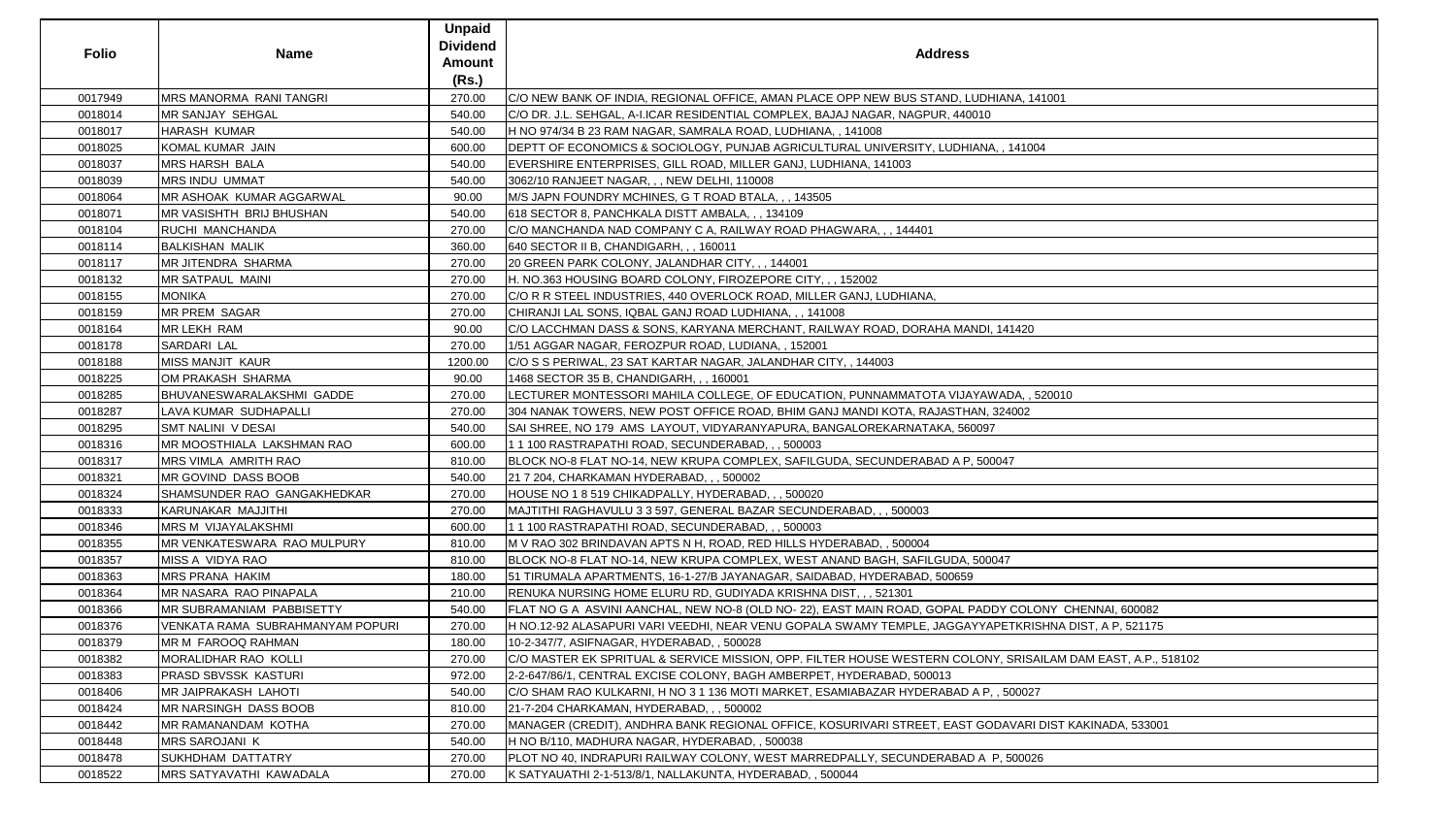| <b>Folio</b> | Name                             | <b>Unpaid</b><br><b>Dividend</b><br>Amount | <b>Address</b>                                                                                                         |
|--------------|----------------------------------|--------------------------------------------|------------------------------------------------------------------------------------------------------------------------|
|              |                                  | (Rs.)                                      |                                                                                                                        |
| 0018523      | MRS LEELAVATHI NEMANI            | 270.00                                     | C/O COL N SUDHAKAR, 78 VAYUPURI PO SAINIKPURI, SECUNDRABAD, , 500594                                                   |
| 0018535      | <b>MRS KIRAN BAI JAKHOTIA</b>    | 180.00                                     | 3-3-197 SHANKER GUNJ, PEDDAPALLI, , , 505172                                                                           |
| 0018559      | MR PALAPARTY RAMA CHANDRA MURTHY | 42.00                                      | H NO 2-2-1137/8/6 NEW NALLA KURTA, HYDERABAD, , , 500044                                                               |
| 0018611      | MISS SUDHA K                     | 540.00                                     |                                                                                                                        |
| 0018646      | MR THOLT GOPAL REDDY             | 540.00                                     | H NO 185 BOWENPALLY, SECUNDERABAD, ANDHRA PRADESH, , 500011                                                            |
| 0018656      | MISS REKHA AGARAWAL              | 42.00                                      | 19    5    9163 BAHADURPURA COLONY, OPP PLAY GROUND, HYDERABAD, , 500264                                               |
| 0018716      | <b>MRS KALAVATHI KAPUGANTI</b>   | 270.00                                     | M/S RAJA & CO, VULLU VEEDHI VIZIANAGARM, , , 331201                                                                    |
| 0018745      | <b>MRS B SARADA DEV</b>          | 600.00                                     | PLOT NO 65, MARUTHI NAGAR, ECIL P.O., HYDERABAD, 500762                                                                |
| 0018764      | S KALPANA                        | 810.00                                     | FLAT NO 506 PADMAJA PLAZA, BLDG #10-2-279, PLOT NO 252 WEST MARREDPALLY, SECUNDERABAD, 500026                          |
| 0018765      | S KARTIK                         | 810.00                                     | FLAT NO 506 PADMAJA PLAZA, BLDG #10-2-279, PLOT NO 252 WEST MARREDPALLY, SECUNDERABAD, 500026                          |
| 0018892      | SAROJA KOTA                      | 540.00                                     | BANK ROAD KANDUKUR, PRAKASAM DIST A P STATE, , , 523105                                                                |
| 0018906      | MR POORNA CHANDRA RAO KATHE      | 60.00                                      | COMPANY SECRETARY, 8-3-976/105 SRINAGAR COLONY, HYDERABAD, , 500873                                                    |
| 0018911      | MRS ANGOORI DEVI AGARWAL         | 180.00                                     | 106 NEW AGRICULTURE COLONY, NAYABAZAR, , CUTTACK(OR, 753004                                                            |
| 0018912      | <b>MR DINESH AGARWAL</b>         | 90.00                                      | 106 NEW AGRICULTURE COLONY, NAYABAZAR, , CUTTACK(OR, 753004                                                            |
| 0018921      | MR HANUMANULU GADEPALLI          | 270.00                                     | OPPOSITE POST OFFICE, ATTILI W G M AP, , , 534134                                                                      |
| 0018946      | <b>MR KESHAN DHANPAL</b>         | 270.00                                     | DHANPAL KISHAN AND CO, 7-1-58 GODOWN ROAD, NIZAMABAD, , 503001                                                         |
| 0018966      | RAMALINGAIAH PULIGILLA           | 270.00                                     | BACHANNAPET, WARANGAL AP, , , 506221                                                                                   |
| 0018967      | MRS SHANTHI RAGHAVENDRANI        | 270.00                                     | 12-2-709/C/144 PADMANABHA NAGAR, HUMAYUNNAGAR PO HYDERABAD, , , 500028                                                 |
| 0018975      | <b>MRS KAMALA MUTYALA</b>        | 270.00                                     | H NO 1-2-234/13/30 ARAVIND NAGAR, DOMALGUDA, HYDERABAD, , 500029                                                       |
| 0018976      | MR VENKATA RATHANAM SETTY        | 180.00                                     | SUPERINTENDENT RETIRED, NSSO 20-36 GANDHI BAZAR, ANANTAPURA, AP, 515005                                                |
| 0018978      | KAMLA MITTAL                     | 540.00                                     | 1-2-214/6 GAGAN MAHAL ROAD, HYDERABAD, , , 500029                                                                      |
| 0018992      | MR NAWAL KISHORE DHAWAN          | 90.00                                      | SR MANAGER (QUARRY), CEMENT CORPN OF INDIA LTD, TANDUR CEMENT PROJECT, CCI TANDUR RANGAREDDY DT A P, 501158            |
| 0019039      | MR T P RADHA KRISHNAN            | 600.00                                     | 275 S N CHETTY STREET, ROYAPURAM MADRAS, , , 600013                                                                    |
| 0019078      | MR NAMICKAM G THULASINATH        | 270.00                                     | 81 R P ROAD NEHRU NAGAR, MADRAS, , , 600044                                                                            |
| 0019080      | <b>R RAMESH</b>                  | 90.00                                      | 8 PEUMAL KOIL ST, JINDIVANAM, , , 604001                                                                               |
| 0019093      | MRS PUSHPA BHATIA                | 360.00                                     | M 57 ANNA NAGAR EAST, , , CHENNAI, 600102                                                                              |
| 0019099      | DR LAKSHMI NADELLA M D           | 540.00                                     | C/O P V NAGARAJAN GRN SANNIDHANAM, FLAT-CNEXT AYYAPPAN TEMPLE, SRI MADHAVAN NAIR ROAD, MAHALINGA PURAM CHENNAI, 600034 |
| 0019103      | MRS PREETHA CANADY               | 270.00                                     | 15 POONTHOTTAM STREET, PAZHAVAN THANGAL, MADRAS, , 600114                                                              |
| 0019116      | MR M K RAJASEKARAN               | 540.00                                     | NO 11 NARAYANA MUDALI STREET, 1ST FLOOR, SOWCARPET, CHENNAI, 600079                                                    |
| 0019131      | MR DEEPAK R PATEL                | 270.00                                     | INO 9 GANDHI AVENUE, GANGADHEESWAR KOIL STREET, PURASUWALKAM, CHENNAI, 600084                                          |
| 0019163      | <b>MR N CHANDRAN</b>             | 270.00                                     | PLOT NO 45 ELANGO NAGAR IST CROSS, ST, VIRUGAN BAKKAN MADRAS, , 600092                                                 |
| 0019208      | <b>MRS KIRIT KUMAR K SHAH</b>    | 90.00                                      | 114 PURUSAIWALKKAM HIGH ROAD, 401 B PRINCE MANOR, KELLYS, CHENNAI, 600010                                              |
| 0019250      | <b>MISS N DHARMI KAWAR</b>       | 90.00                                      | 8 MAHAVEER COLONY, E V K SAMPATH ROAD, VEPERY, CHENNAI, 600007                                                         |
| 0019251      | <b>MR NEMICHAND KOTHARI</b>      | 42.00                                      | 8 MAHAVEER COLONY, E V K SAMPATH ROAD, VEPERY, CHENNAI, 600007                                                         |
| 0019254      | <b>G RAJENDRAN</b>               | 540.00                                     | 9 THOLA SINGAM ST, MADRAS, , , 600079                                                                                  |
| 0019260      | BHAGYAVANTI VINAYCHANDRA SHAH    | 90.00                                      | INO 51 NAMBULTER ST, MADRAS 600079                                                                                     |
| 0019266      | <b>MR SURESH M KOTHARI</b>       | 270.00                                     | SHANTI NILAYAM, 88 5TH CROSS ROAD, M K B NAGAR, CHENNAI, 600039                                                        |
| 0019282      | SURESH BABU TANGUTUR             | 270.00                                     | PIGMY AGENT SYNDICATE BANK, PRODDATUR AP, , , 516360                                                                   |
| 0019339      | <b>HIREN SHAH</b>                | 132.00                                     | 407-A BRIDGE VIEW, 16 HANSRAJ LANE, BYCULLA / E/ MUMBAI,, 400027                                                       |
| 0019360      | <b>MR BHARAT PATEL</b>           | 132.00                                     | 9 KIRTI KUNJ LIBERTY GARDEN, MALAD WEST BOMBAY, , , 400064                                                             |
| 0019362      | MR INAYAT AHMED BAGDADI          | 30.00                                      | B/21 RAMESHWAR S V ROAD, SANTACRUZ WEST BOMBAY, , , 400054                                                             |
| 0019384      | MR NATVERLAL JAGJIVANDAS PATADIA | 270.00                                     | NATVER NAGAR 3RD ROAD KIRAN HIRAN, BLDG, JOGESH WERI E BOMBAY, , 400060                                                |
|              |                                  |                                            |                                                                                                                        |

| , SECUNDERABAD, 500026                             |
|----------------------------------------------------|
| , SECUNDERABAD, 500026                             |
|                                                    |
|                                                    |
|                                                    |
|                                                    |
|                                                    |
|                                                    |
|                                                    |
|                                                    |
| 5                                                  |
|                                                    |
| CT, CCI TANDUR RANGAREDDY DT A P, 501158           |
|                                                    |
|                                                    |
|                                                    |
|                                                    |
| ADHAVAN NAIR ROAD, MAHALINGA PURAM CHENNAI, 600034 |
|                                                    |
|                                                    |
| JAI, 600084                                        |
|                                                    |
| 10 <sub>1</sub>                                    |
|                                                    |
|                                                    |
|                                                    |
|                                                    |
|                                                    |
|                                                    |
|                                                    |
|                                                    |
| )                                                  |
|                                                    |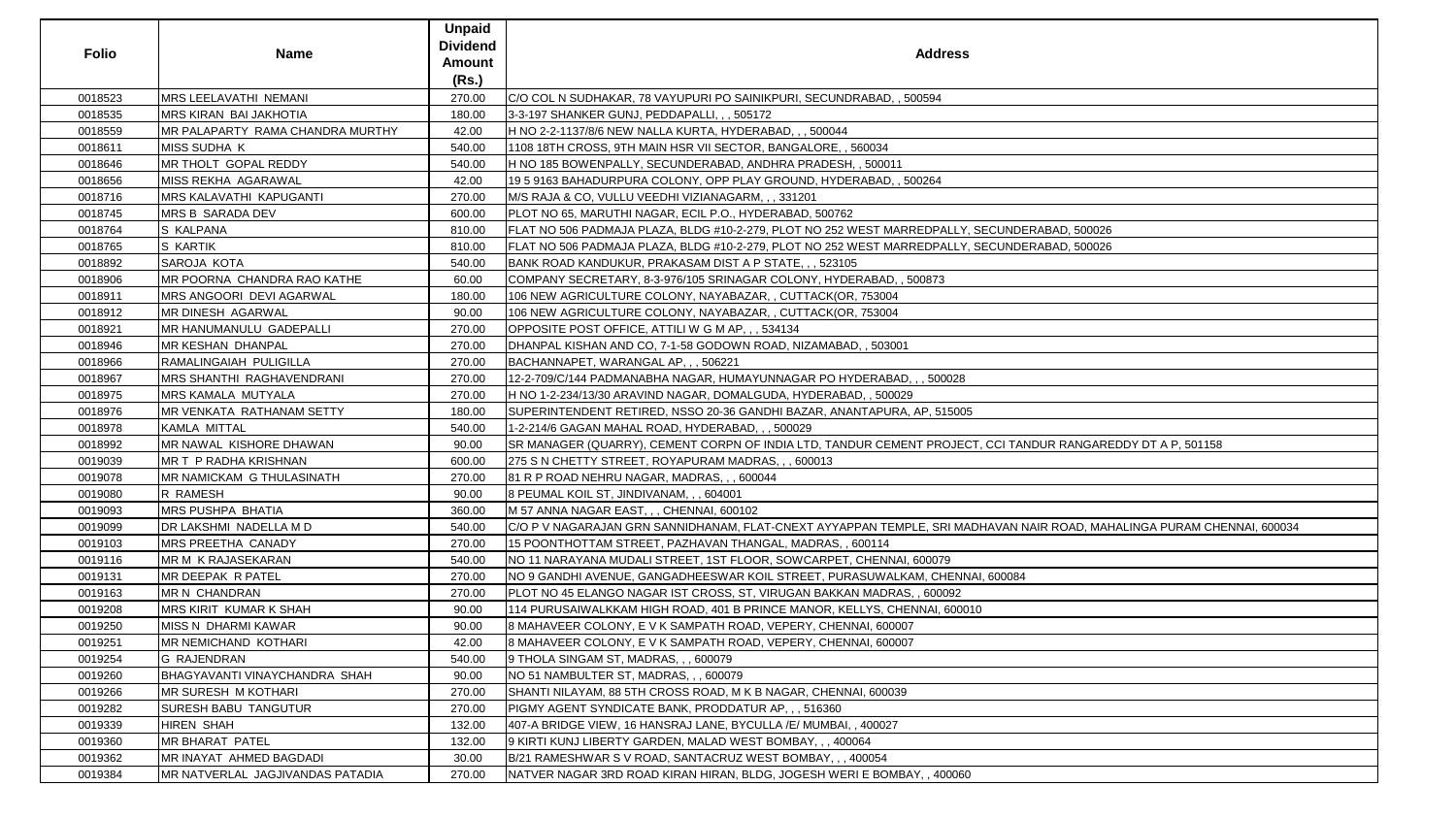| <b>Folio</b> | <b>Name</b>                        | <b>Unpaid</b><br><b>Dividend</b><br>Amount<br>(Rs.) | <b>Address</b>                                                                                                    |
|--------------|------------------------------------|-----------------------------------------------------|-------------------------------------------------------------------------------------------------------------------|
| 0019411      | <b>MR AMRITLAL SHAH</b>            | 270.00                                              | 8TH KHETWADI LANE R K BLDG NO 3, ROOM NO 11 1ST FLOOR BOMBAY, , , 400004                                          |
| 0019412      | <b>MISS RITA SHAH</b>              | 270.00                                              | 8TH KHETWADI LANE R K BLDG NO 3, ROOM NO 11 1ST FLOOR BOMBAY, , , 400004                                          |
| 0019413      | <b>MRS PADMA SHAH</b>              | 270.00                                              | 8TH KHETWADI LANE R K BLDG NO 3, ROOM NO 11 1ST FLOOR BOMBAY, , , 400004                                          |
| 0019414      | <b>MRS PADMA SHAH</b>              | 270.00                                              | 8TH KHETWADI LANE R K BLDG NO 3, ROOM NO 11 1ST FLOOR BOMBAY, , , 400004                                          |
| 0019415      | <b>MR AMRITLAL SHAH</b>            | 1200.00                                             | 8TH KHETWADI LANE R K BLDG NO 3, ROOM NO 11 FIRST FLOOR BOMBAY, , , 400004                                        |
| 0019420      | MR NARESH CHADNRA POPATLAL SOLANKI | 540.00                                              | 28 2ND BHOIWADA LANE, BHULESHWAR ROAD 3RD FLOOR, , , 400002                                                       |
| 0019422      | MISS JYOTSNA POPATLAL SOLANKI      | 270.00                                              | 28 2ND BHOIWADA LANE, BHULESHWAR ROAD 3RD FLOOR, , , 400002                                                       |
| 0019433      | <b>BALMUKUND CHUNILAL SHAH</b>     | 540.00                                              | C/O SHAH JAYANTILAL RAMANLAL & CO, 48 KANSARA CHAWL BOMBAY, , , 400002                                            |
| 0019444      | RAKESH SAXENA                      | 90.00                                               | FLAT NO 9 SEALAND 41 CUFFE PARADE, BOMBAY, , , 400005                                                             |
| 0019463      | MR SURYAKANT DATTATRAYA GORE       | 270.00                                              | FLAT NO. 604 NITYANAND CHS LTD., A-2/14 YASHODHAM, OPP. DINDOSHI BUS DEPOT, GOREGAON (EAST)  MUMBAI, 400063       |
| 0019494      | RAJENDRA V PATKI                   | 90.00                                               | 3/26 LAXMI BLDG DR JAWLE RD, DADAR BOMBAY, , , 400028                                                             |
| 0019495      | MR RAGHUVANSH S MATHUR             | 270.00                                              | 14 SONI CHS, PLOT NO 43 SECTOR 29, VASHI, NEW BOMBAY, 400705                                                      |
| 0019561      | MR K GHANASHYAM KUDVA              | 270.00                                              | 23/2 KHANBHAI BLDG, AGARKAR ROAD, DOMBIVLI E, DIST THANE, 421201                                                  |
| 0019586      | MRS SARYUDA SHREEKANT DESAI        | 150.00                                              | UPHAAR BLDG, FLAT NO 5 SECOND FLOOR, SIRI ROAD, BOMBAY, 400006                                                    |
| 0019608      | <b>MR ARUN NIKAM</b>               | 810.00                                              | 18 SADHANA SOC, PLOT NO 82/83 T P S 6, RELIEF ROAD, DAULATRAO NAGAR SANTACRUZ W MUMBAI, 400054                    |
| 0019624      | <b>SATI GOBINDRAM HIRA</b>         | 360.00                                              | 33 BELLE VIES, 85 WARDEN ROAD, BOMBAY,, 400036                                                                    |
| 0019625      | MR BHAILAL TOKARSHI SHAH           | 270.00                                              | MOHOR APARTMENT CO-OP HSG SOC LTD, 5TH FLOOR BLOCK NO 502, PENKAR WADI BABHAI, L T ROAD BORIVLI(W) MUMBAI, 400092 |
| 0019629      | MR KIRIT KUMAR GIRDHARLAL MUNI     | 180.00                                              | 404 B SURAJ APPTT, S V ROAD, OPP N L HIGH SCHOOL, MALAD WEST MUMBAI, 400064                                       |
| 0019680      | <b>MRS LILABAI MULRAJ</b>          | 540.00                                              | A/26 BINA APARTMENTS, M V ROAD, ANDHERI EAST, BOMBAY, 400069                                                      |
| 0019681      | <b>MRS HAWABAI AHMEDSHINGRE</b>    | 30.00                                               | B/21 RAMESHWAR, S V ROAD, SANTACRUZ WEST, BOMBAY, 400054                                                          |
| 0019700      | MR SALIM AHMED BAGDADI             | 90.00                                               | B-21 RAMESHWAR S V ROAD, SANTACRUZ W, BOMBAY, , 400054                                                            |
| 0019727      | MR KEITH D SOUZA                   | 600.00                                              | B-301 LAXMAN APARTMENTS, LINK ROAD I C COLONY, BORIVLI (W), MUMBAI, 400103                                        |
| 0019747      | MRS SUNITA WAMAN TILAK             | 540.00                                              | 8 PRAHLAD MANSION 4TH ROAD, TILAK NAGAR M G ROAD, GOREGAON, , 400062                                              |
| 0019752      | <b>MR MULRAJ SHAMJI</b>            | 270.00                                              | A/26 BINA APARTMENTS, M V ROAD, ANDHERI EAST, BOMBAY, 400069                                                      |
| 0019793      | MR RAJENDRA DWARKADAS KAPADIA      | 270.00                                              | C/O M/S R H MORARJI 657 MADHAVRAI, GULLY, M J MARKET, BOMBAY, 400002                                              |
| 0019803      | MR MAHINDER H MENGHRAJANI          | 270.00                                              | 135/7 USHA SADAN GARODIA NAGAR, GHATKOPAR E, BOMBAY, , 400077                                                     |
| 0019807      | MR RADHESHYAM NARSARIA             | 270.00                                              | SHRINIWAS HOUSE RANI SATI MARG, MALAD EAST, , MUMBAI, 400064                                                      |
| 0019815      | MR PRADUMAN RATILAL CHOKHAWALA     | 270.00                                              | B/92 PALAN SOJPAL BLDG, R B C K BOLE ROAD, BOMBAY, , 400028                                                       |
| 0019822      | MR RAMESHWAR LAL R BANGUR          | 180.00                                              | C/O S N INVESTMENT CONSULTANTS, 93/95 2ND FLOOR BAJARIA CHAMBERS, BAZARGATE STREET FORT, MUMBAI, 400001           |
| 0019825      | MR MUKTILAL HARGOVANDAS PAREKH     | 270.00                                              | 303 PARASHANT APTS:PLOT NO 730 S V, ROAD, BORIVALI W BOMBAY, , 400092                                             |
| 0019833      | MR SAKALCHAND FULCHAND SHAH        | 180.00                                              | 24 B MISTRY PALACE, TRIMURTHNY ROAD, CHUNABHATTI, MUMBAI, 400022                                                  |
| 0019879      | MR HARIHARAN RAMACHANDRAN          | 90.00                                               | C/O CAPT.S P SHASTRY, J-4 DATTAGURU COOP HSG SOCIETY, DEONAR, MUMBAI, 400088                                      |
| 0019892      | MISS LILAVANTI SHAH                | 270.00                                              | B-9 ANAMIKA BLDG, M V ROAD, ANDHERI EAST, BOMBAY, 400069                                                          |
| 0019924      | JAVERBAI SHAMJI                    | 810.00                                              | A/26 BINA APARTMENTS, M V ROAD, ANDHERI EAST, BOMBAY, 400069                                                      |
| 0019925      | DR MANJU NAROTAM ASHER             | 540.00                                              | A/26 BINA APARTMENTS, M V ROAD, ANDHERI EAST, BOMBAY, 400069                                                      |
| 0019981      | MRS RITA KAUSHIK SHETHNA           | 600.00                                              | 31 SHYAM APPT, SHIMPOLI ROAD, BORIVLI W BOMBAY, , 400092                                                          |
| 0020012      | MR SUNIL DESHPANDE                 | 540.00                                              | K 46 RHI SECTOR VII, VASHI, NEW BOMBAY, , 400703                                                                  |
| 0020033      | <b>MR MUKUND MEHTA</b>             | 180.00                                              | 5/1 NEW SAMP NIWAS, M G ROAD, GHATKOPAR, BOMBAY, 400086                                                           |
| 0020059      | MR NAND LAL SONI                   | 270.00                                              | 401 HARSHI HERITAGE, PLOT NO.101, KHARGAR, NAVI MUMBAI, 410210                                                    |
| 0020068      | <b>MRS SUSHAMA SURESH NAIK</b>     | 540.00                                              | SHARYEWATI CO OP HOUSING SOC, FLAT NO 1, BEHIND SAMADHAN, LINKING RD EXT, 400054                                  |
| 0020088      | MR BALENDRA K CLERK                | 270.00                                              | MANDWINI POLE, CAMBAY, , , 388620                                                                                 |
| 0020120      | <b>MRS VIMLABEN C PAREKH</b>       | 270.00                                              | 8 SHANKAR SADAN, 65 R A KIDWAI RD, MATUNGA, BOMBAY, 400019                                                        |

| SOREGAON (EAST) MUMBAI, 400063             |
|--------------------------------------------|
|                                            |
|                                            |
|                                            |
|                                            |
|                                            |
|                                            |
|                                            |
| UZ W MUMBAI, 400054                        |
|                                            |
|                                            |
|                                            |
| BABHAI, L T ROAD BORIVLI(W) MUMBAI, 400092 |
|                                            |
|                                            |
|                                            |
|                                            |
|                                            |
|                                            |
|                                            |
|                                            |
|                                            |
|                                            |
|                                            |
|                                            |
|                                            |
|                                            |
|                                            |
|                                            |
|                                            |
|                                            |
| TE STREET FORT, MUMBAI, 400001             |
|                                            |
|                                            |
|                                            |
|                                            |
| 88                                         |
|                                            |
|                                            |
|                                            |
|                                            |
|                                            |
|                                            |
|                                            |
|                                            |
|                                            |
|                                            |
|                                            |
|                                            |
| 400054                                     |
|                                            |
|                                            |
|                                            |
|                                            |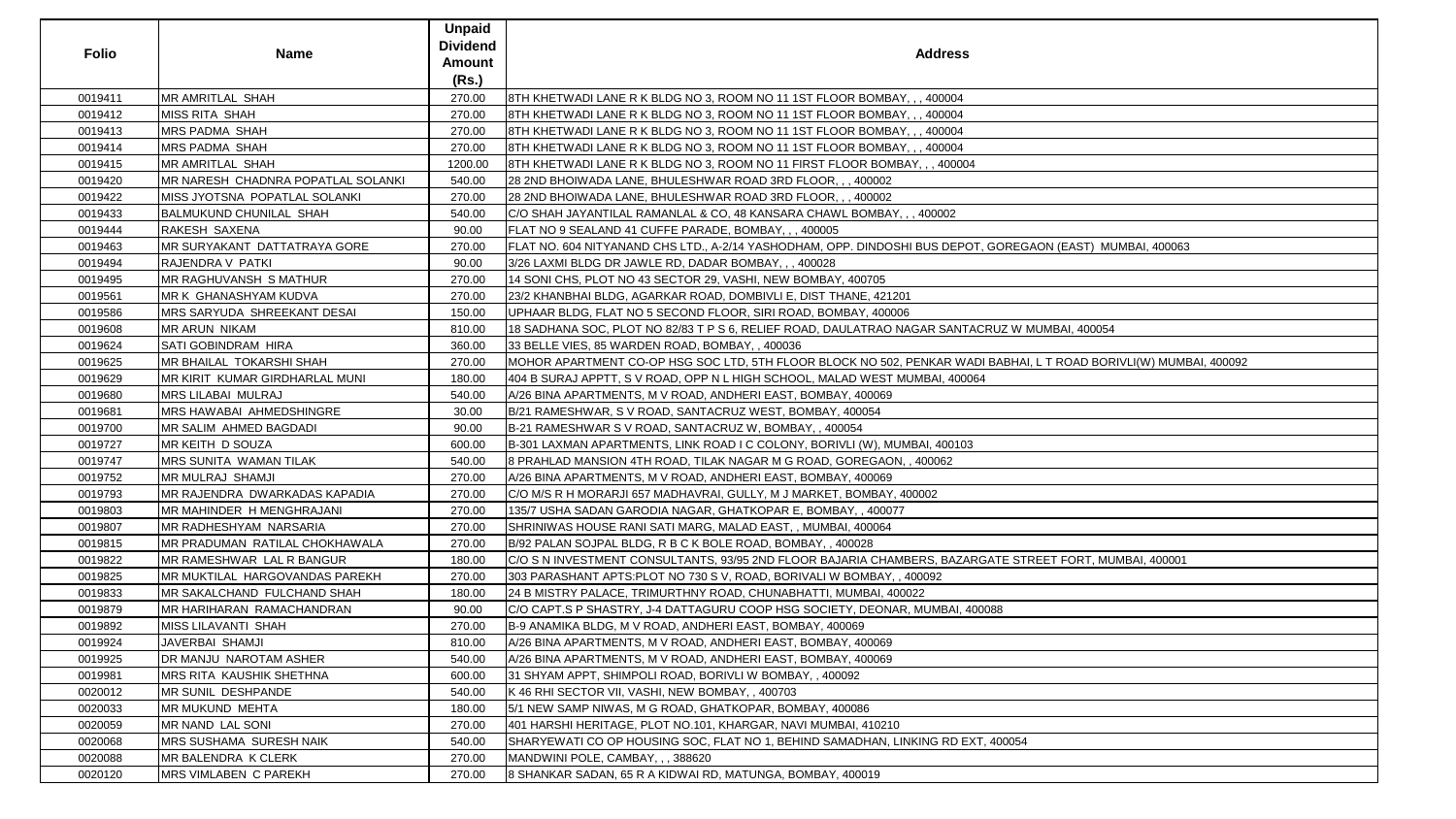| <b>Folio</b> | <b>Name</b>                         | <b>Unpaid</b><br><b>Dividend</b><br>Amount<br>(Rs.) | <b>Address</b>                                                                                                               |
|--------------|-------------------------------------|-----------------------------------------------------|------------------------------------------------------------------------------------------------------------------------------|
| 0020135      | SWAPNIL GIRISHCHANDRA DUBEY         | 120.00                                              | B-1803 ASTER TOWER, FILM CITY ROAD, MALAD EAST, MUMBAI, 400097                                                               |
| 0020162      | NIMESH VINODRBI KAPASI              | 600.00                                              | 269/9 RATAN SION EAST ROAD, SION BOMBAY, , , 400022                                                                          |
| 0020231      | MRS SUJATA B DEULKAR                | 270.00                                              | SANTHOK MANSION NO 1, 2ND FLOOR R NO 54, MAZAGAON, BOMBAY, 400010                                                            |
| 0020242      | RAMANLAL JESHANKER TRIVEDI          | 270.00                                              | TRIVEI BUILDING 2 V P ROAD, VILE PARLE WEST, BOMBAY, , 400056                                                                |
| 0020257      | MR KAMALKISHOR BRIJAWALLABH KASAT   | 270.00                                              | 406 GAUTAM APARTMENT NARSING LANE, S V ROAD, MALAD WEST, BOMBAY, 400064                                                      |
| 0020261      | MISS SHOBHA  RAMAKANT KAMAT         | 540.00                                              | F/12 SHANTI MOGAL LANE, MAHIM, BOMBAY, , 400016                                                                              |
| 0020307      | <b>MRS RANJAN NATWARLAL SONI</b>    | 270.00                                              | 23 SECOND FLOOR, RITANIKETAN TELIGALLY, ANDHERI EAST, BOMBAY, 400069                                                         |
| 0020346      | SUNDER SANTDAS MOTIANI              | 486.00                                              | 15 MY MOTHER SOCIETY, R C MARG, CHEMBUR, BOMBAY, 400074                                                                      |
| 0020354      | MISS TARAMATI NARAYAN MISTRY        | 90.00                                               | 5/29 DATTATRAY BLDG, 34 T J ROAD BOMBAY, , , 400007                                                                          |
| 0020355      | MR NARAYAN ZAVER MISTRY             | 90.00                                               | 5/29 DATTATRAY BLDG, 34 T J ROAD BOMBAY, , , 400007                                                                          |
| 0020359      | MRS KAMLABEN NAVINCHANDRA MEHTA     | 540.00                                              | C/O NUMEHTA SARDAR PATEL ROAD, NEAR ADANABAZAR CUTCH, MANDVI GUJ, , 370465                                                   |
| 0020368      | <b>MRS MANI P PATEL</b>             | 270.00                                              | DOCTOR BUILDING, GROUND FLOOR FLAT NO 4, BHARUCHA BAUG S. V. ROAD, ANDHERI (W) MUMBAI, 400058                                |
| 0020370      | MR VIJAYKUMAR DATTATRAY DEVEKAR     | 270.00                                              | C/202 SILVER BELLS, L M ROAD, NAVAGAON DALUSAR (W), MUMBAI, 400068                                                           |
| 0020459      | NARENDAR C AMBANI                   | 810.00                                              | 17/49 ASHIRWAD BUILDING, ROAD NO. 2, SION WEST, MUMBAI, 400022                                                               |
| 0020465      | MR MADHUSUDAN PANDYA                | 540.00                                              | BLOCK E/23 3RD FLOOR, BHANGWADI, KALBADEVI ROAD, MUMBAI, 400002                                                              |
| 0020488      | MR KETAN AMRATLAL MEHTA             | 270.00                                              | 405 SADHNA BUILDING, 97 AMARSHI ROAD, MALAD W, BOMBAY, 400064                                                                |
| 0020568      | MRS ASHA NARENDRA JOSHI             | 1200.00                                             | IST FLOOR RATAN NIVAS, 109 DADYSETH AGIARI LANE, BOMBAY, , 400002                                                            |
| 0020584      | MR RAMCHHODDAS NARAYAN CHAUDA       | 810.00                                              | RANCHHODDAS CO, 1 DEVKINANDAN, SION TROMBAY ROAD, CHEMBUR BOMBAY, 400071                                                     |
| 0020622      | MR LAXMI CHAND GUPTA                | 540.00                                              | 503 BHASKARA, HOMI BHABHA RD, COLABA BOMBAY, , 400005                                                                        |
| 0020671      | PANKAJBHAI DOLATBHAI SHAH           | 90.00                                               | D A SHAH SONS, 816 STOCK EXCH TOWER, DALAL ST FORT, BOMBAY, 400023                                                           |
| 0020686      | JASWANT KUMAR BANERJEE              | 810.00                                              | A 8 AJINKAYA APARTMENTSS, TAGORE ROAD, SANTACRUZ (W) BOMBAY, , 400054                                                        |
| 0020707      | MR DHIRAJBEN MANAHARLAL SHAH        | 60.00                                               | "JAY PARAS" PLOT 52, BLOCK 5 GARODIYA NAGAR, GHATKOPAR (EAST), MUMBAI, 400077                                                |
| 0020726      | MRS SUSHILADEVI KOTHARI             | 270.00                                              | JOSHI WADI SAMADHAN L TROAD, MULUND EAST BOMBAY, , , 400081                                                                  |
| 0020727      | MRS SADHANA R KOTHARI               | 630.00                                              | 1ST FLOOR JOSHI WADI SAMADHAN BLDG, LT ROAD MULUND EAST BOMBAY, , , 400081                                                   |
| 0020740      | <b>MRS JAYASHREE SOMKANT KARNIK</b> | 270.00                                              | FLAT NO.2GROUND FLOOR, SAIPRASADGANESH NAGAR, KULGAON-BADLAPUR(W), THANE, 421503                                             |
| 0020770      | TEHMURAS RATANSHAH KHAMBHATA        | 270.00                                              | ADAM MAHAL 1ST FLOOR B BLOCK, 147 TARDEO ROAD, BOMBAY, , 400034                                                              |
| 0020794      | MR ISHWERLAL JAGJIVANDAS PATADIA    | 180.00                                              | NATVA NAGAR 3RD ROAD KIRAN HIRAN, B/S, FLAT NO 7 JOGESHWERI (E) BMBAY, , 400060                                              |
| 0020812      | <b>MRS SALAMMA PAPPACHAN</b>        | 378.00                                              | FLAT NO 6 KAVERI 1ST FLOOR, DATTAMANDIR ROAD, DAHANUKKAR WADI, KANDIVALI WEST MUMBAI, 400067                                 |
| 0020830      | MRS HARSHA PATEL                    | 120.00                                              | 19/18 BECON SOCIETY, AZAD ROAD, VILE PARLE (E), MUMBAI, 400057                                                               |
| 0020835      | DR CHHOTALAL KANTILAL DAVE          | 540.00                                              | 154/2 JAIN SOCIETY, SION (WEST), , MUMBAI, 400022                                                                            |
| 0020836      | MRS PUSHPA CHHOTALAL DAVE           | 90.00                                               | 154/2 JAIN SOCIETY, SION (WEST), , MUMBAI, 400022                                                                            |
| 0020864      | PUSHPA KALYANJI SOLANKI             | 540.00                                              | MANI VILLA 18 AZAD NAGAR SCTY, N S ROAD NO 1 JUHU SCHEME, VILE PARLE W BOMBAY, , 400056                                      |
| 0020866      | <b>MRS LAXMI AMBOLI</b>             | 180.00                                              | B/17 C RLY STAFF QUARTERS, VIDYAVIHAR (EAST) BOMBAY, ,, 400077                                                               |
| 0020889      | MISS BHARTI MURARILAL SHAH          | 270.00                                              | IMEGH APT, B-WING FLAT NO 603/604, L T RD FACTORY LANE CORNER, BORIVLI (W) MUMBAI, 400092                                    |
| 0020917      | MRS VATSALA GANESAN                 | 270.00                                              | [45/12-A SENTHIL ANDAVAR STREET, VADAPALANI, CHENNAI, , 600026                                                               |
| 0020998      | MR RAJNISH DUGGAL                   | 540.00                                              | 2 BELLA VISTA PALI HILL, BANDRA (W), MUMBAI, , 400050                                                                        |
| 0021075      | <b>MRS GUNVANTI HARILAL SHAH</b>    | 270.00                                              | PANCHRATNA COOP HSG SOC LTD, BLDG NO 4-B 1ST FLOOR FLAT 101/183, DAMODAR PARK LB SHASTRI MARG, GHATKOPAR WEST MUMBAI, 400086 |
| 0021094      | MRS SUSHILA SHAH                    | 540.00                                              | VASANTS, 1 GOPAL BHAVAN, KHED GALI DADAR, MUMBAI, 400025                                                                     |
| 0021097      | MR SHAILESH RAMCHANDRA DEODHAR      | 270.00                                              | 21 MOUNT ABU, ANUSHAKTI NAGAR, MUMBAI,, 400094                                                                               |
| 0021119      | MR BHANJI NENSHI LALAN              | 270.00                                              | COTTON GREEN MORDEN BLDG, ROOM NO 38 3RD FLR SIWRI, , MUMBAI, 400015                                                         |
| 0021156      | <b>BHARAT DWARKADAS PAREKH</b>      | 540.00                                              | 10/B NARAYAN NIVAS ROKADIA LANE, S V P ROAD BORIVLI W BOMBAY, , , 400092                                                     |
| 0021175      | <b>BIPINCHANDRA MEHTA</b>           | 90.00                                               | 402/B SWAPNA DEEP, SWAPNA NAGAR NR MODEL TOWN, BEHIND VEENA NAGAR, BALRAJESHWAR ROAD MULUND(W) MUMBAI, 400080                |

| MUMBAI, 400058                                  |
|-------------------------------------------------|
|                                                 |
|                                                 |
|                                                 |
|                                                 |
|                                                 |
|                                                 |
|                                                 |
|                                                 |
|                                                 |
|                                                 |
|                                                 |
| 421503                                          |
|                                                 |
| <b>TMUMBAI, 400067</b>                          |
|                                                 |
|                                                 |
|                                                 |
| 400056                                          |
|                                                 |
| , 400092                                        |
|                                                 |
| (LB SHASTRI MARG, GHATKOPAR WEST MUMBAI, 400086 |
|                                                 |
|                                                 |
|                                                 |
|                                                 |
| SHWAR ROAD MULUND(W) MUMBAI, 400080             |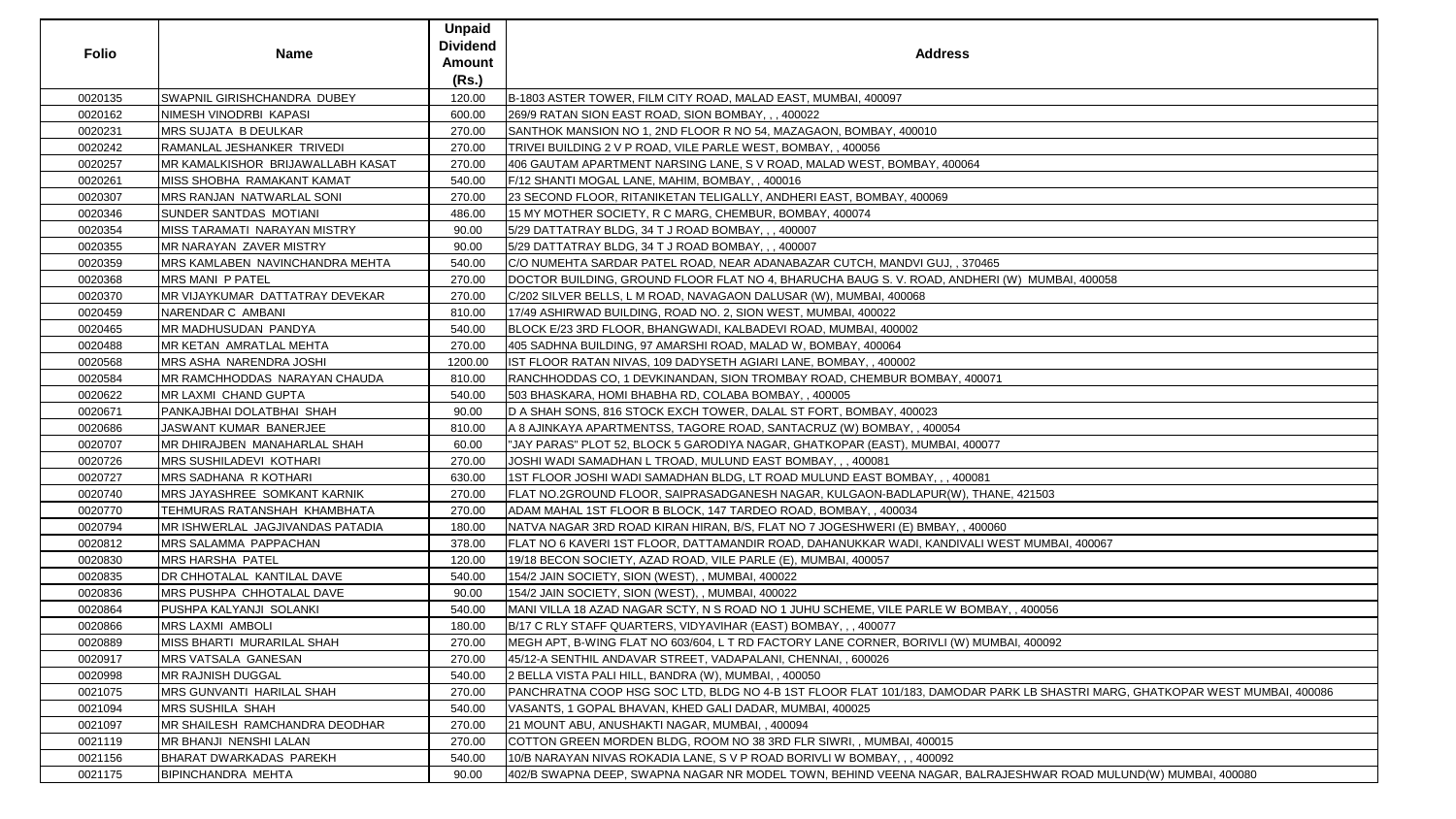| <b>Folio</b> | <b>Name</b>                         | <b>Unpaid</b><br><b>Dividend</b><br><b>Amount</b><br>(Rs.) | <b>Address</b>                                                                                         |
|--------------|-------------------------------------|------------------------------------------------------------|--------------------------------------------------------------------------------------------------------|
| 0021192      | MR GIRISH MITHABHAI VAKIL           | 540.00                                                     | C-30 ULTRA CO OP HSG SOCIETY, LT DILIP GUPTE ROAD, SHIVAJI PARK BOMBAY, , 400016                       |
| 0021226      | MR ULHAS JAIWANT NAIK               | 270.00                                                     | B/18 MILI COOP HSG SOCIETY OPP, SHREE CINEMA, LT DILIP GUPTE MARG MAHIM BOMBAY, , 400016               |
| 0021227      | MR SHABBIR KURBANHUSAIN JALIWALA    | 810.00                                                     | C/O ZENITH IRON WORKS, 310 KALBADEVI ROAD BOMBAY, , , 400002                                           |
| 0021239      | MISS ILA SEVANTILAL SHAH            | 240.00                                                     | D-49 SARVODAYA NAGAR, PANJRAPOLE ROAD,, MUMBAI, 400004                                                 |
| 0021261      | MR ABHAYKUMAR ANRAJI CHOPRA         | 270.00                                                     | C/O BHARAT KUMAR ANRAJ & CO, 26/28 DR M B VELEKAR ROAD, 3RD FLOOR BOMBAY, , 400002                     |
| 0021302      | ASHOK LALCHAND MEHTA                | 1458.00                                                    | C/O KISHORE LALCHAND MEHTA, PLOT NO 9 BLOCK 15 B WING, KASTUR MAHAL, SION WEST MUMBAI, 400022          |
| 0021334      | DR CHANDERMOHAN ASRANI              | 270.00                                                     | 2/20 GOLDEN VALLEY KALONA, SANTACRUZ E BOMBAY, , , 400098                                              |
| 0021378      | <b>MRS R SRINIVASAN</b>             | 90.00                                                      | C/O PROF T K SRINIVASAN, 7N HD RAJA STREET, OFF ELDAMS ROAD, CHENNAI, 600018                           |
| 0021380      | MRS RUPA SHAILESH DOSHI             | 132.00                                                     | 199/B GUJARAT SOCIETY, G KESHAV KUNJ, SION BOMBAY, , 400022                                            |
| 0021388      | MRS VANDAN UDAYKUMAR BAKSHI         | 540.00                                                     | 22 RAILWAY LINES, SOLAPUR, ,, 413001                                                                   |
| 0021401      | MR DILIP RANGNEKAR                  | 270.00                                                     | B/10 PANKAJ 3RD FLOOR, OPP JOGANI INDUSTRIAL ESTATE, DR W S MATKAR MARG, DADAR MUMBAI, 400028          |
| 0021423      | MRS NIRMALA PAWASKAR                | 270.00                                                     | 21 MANUBER MANSION, DR BABA SAHEB AMBEDKAR RD, DADAR BOMBAY, , 400014                                  |
| 0021429      | MISS KARISHNA SHASHIKANT MEHTA      | 810.00                                                     | 222/A SAMUEL STREET, 2/15 TULSI BHUVAN, BOMBAY, , 400003                                               |
| 0021455      | <b>MR DEEPAK H GADIA</b>            | 540.00                                                     | BANGLOW NO 144, KANTA KUNJ, NR SWAMI VIVEKANAND SCHOOL, RSC 16  GORAI PART I  GORAI BORIVALI (, 400092 |
| 0021462      | MR KETAN SOBHA CHAND SHAH           | 360.00                                                     | 303 MEGH RATAN 3RD FLOOR, DERASAR LANE TILAK ROAD, GHATKOPAR EAST, MUMBAI, 400077                      |
| 0021505      | MR ALUMMUTIL KURIEN MATHEW          | 270.00                                                     | L1/C/301 POWAI PARK, HIGH STREET, HIRANANDANI GARDENS, POWAI MUMBAI, 400076                            |
| 0021517      | MR ARJAN MENGHRAJ BHATIA            | 240.00                                                     | 158 SUNDEEP SOCIETY, 10TH ROAD KHAN BOMBAY, , , 400052                                                 |
| 0021562      | MISS ASHA BHAGWANDAS TALEREJA       | 90.00                                                      | 25/26-A FLAT 501 MANISH NAGAR, 4 BUNGLOW, ANDHERI (W), BOMBAY, 400058                                  |
| 0021586      | MRS ANITHA RAMESH NAIR              | 180.00                                                     | BUILDING 114 FLAT 3357, PANT NAGAR, GHATKOPAR E, BOMBAY, 400075                                        |
| 0021598      | MRS NIRMALA SADASHIV VESVIKAR       | 540.00                                                     | JEEVAN NAGAR CO OP HSG SOCIETY LTD, B 2 BLOCK NO 5, MITHAGAR ROAD, MULUND EAST, 400081                 |
| 0021652      | MR JOSEPH QUIRINO ST ANNE           | 1500.00                                                    | 37 SHIRIN UPPER COLABA, BOMBAY, ,, 400005                                                              |
| 0021665      | MR DOSHI PARAG CHANDRAKANT          | 540.00                                                     | 10/450 B MAHILA ASHRAM ROAD, CHANCHAL NIWAS, MATUNGA, BOMBAY, 400019                                   |
| 0021666      | DOSHI SURYABEN CHANDRAKANT          | 540.00                                                     | 10/450 B MAHILA ASHRAM ROAD, CHANCHAL NIWAS, MATUNGA, BOMBAY, 400019                                   |
| 0021671      | MR RAMCHANDRA KRISHNAJI BHIDE       | 540.00                                                     | B/18 LIBERTY GARDEN CROSS ROAD NO, 4, ANKUR SOCIETY, MALAD WEST, 400064                                |
| 0021686      | MRS USHA JASWANTLAL MEHTA           | 540.00                                                     | 6 MOTI SAGAR KELUSKAR RD SOUTH, DADAR SHIVAJI PARK, BOMBAY, , 400028                                   |
| 0021687      | DR JASWANTLAL GOKULDAS METHA        | 540.00                                                     | 6 MOTI SAGAR KELUSKAR RD SOUTH, DADAR SHIVAJI PARK, BOMBAY, , 400028                                   |
| 0021727      | MR BHAGWAN JANARDAN KULKARNI        | 600.00                                                     | 10 MATURUCHHAYA ABHINAVA NAGAR, BORIVALI E BOMBAY, , , 400066                                          |
| 0021738      | MR BRIJAWALLABH RAMAJIVAN KASAT     | 270.00                                                     | 406 GAUTAM APARTMENT NARARING LANE, S V ROAD MALAD W BOMBAY, , , 400064                                |
| 0021788      | <b>MRS MANHARBEN TRIVEDI</b>        | 810.00                                                     | 17 NIRMALA NIWAS 2091 DR B S, AMBEDKAR ROAD, MATUNGA BOMBAY, , 400019                                  |
| 0021823      | MR DHIRAJ KANCHANLAL RANDERIA       | 270.00                                                     | 13 CHEWAL WADI, KOLBHAT LANE, BOMBAY, , 400002                                                         |
| 0021839      | MR VIMAL G MODI                     | 600.00                                                     | 43 GIRIRAJ RAJAWADI, GHATKOPAR, BOMBAY,, 400077                                                        |
| 0021888      | SUNITA ASHOK BHALERAO               | 90.00                                                      | 33 ISH BHUVAN 3RD FLOOR, SHIV MANDIR ROAD, RAMNAGAR, DOMBIVLI, 421201                                  |
| 0021896      | MR BHAGWANDAS S TALREJA             | 90.00                                                      | BLDG NO 25/26A FLAT 501 MANISH, NAGAR, FOUR BUNGLOWS ANDHERI W, BOMBAY, 400058                         |
| 0021914      | MISS HARSHA DAHYA LAL MEHTA         | 180.00                                                     | 51 NEPEAN SEA ROAD, 44 JALDARSHAN 4TH FLOOR, BOMBAY, , 400036                                          |
| 0021919      | MR NARESH JAYANTILAL SHAH           | 270.00                                                     | SHAKTI BHUVAN, 3RD FLOOR IST FLANK ROAD, CHINCH BUNDER, BOMBAY, 400009                                 |
| 0021937      | MR VINOD J VASA                     | 30.00                                                      | D 8 JAY VIJAY 1ST FLOOR L T ROAD, BORIVLI WEST, BOMBAY, , 400092                                       |
| 0021966      | MR RAGHUNATH PALKAR                 | 540.00                                                     | 31 DWARKA BLOCK SHASHRI HALL, TARDEO GRANT ROAD, BOMBAY, , 400007                                      |
| 0021970      | MRS GITA MUKESH SHAH                | 540.00                                                     | 98 CUFFE PARADE 8 SUNITA 2ND FLOOR, U D SOMANI MARG, BOMBAY, , 400005                                  |
| 0021974      | <b>MRS SUSHILA MAHESHWARI</b>       | 540.00                                                     | M/S MAHESHWARI BROTHERS, 912/A PRASAD CHAMBRES, OPERA HOUSE, MUMBAI, 400004                            |
| 0022001      | MR APPASAHEB MALLAPPA ZOND          | 270.00                                                     | SHANTA POHE FACTORY, AT PO GADHINGLAJ, DT KOLHAPUR, , 416001                                           |
| 0022012      | MR MOHD IQBAL MOHD HUSSAIN SOUDAGAR | 270.00                                                     | NAKARATS STREET, DIST KAIRA, GUJARAT, , 388620                                                         |
| 0022020      | MISS ARCHANA KAPADIA                | 540.00                                                     | 9 ALEXANDRA ROAD, GAMDEVI, BOMBAY, , 400007                                                            |

| )16                          |
|------------------------------|
| IBAY, , 400016               |
|                              |
|                              |
|                              |
| ,400002                      |
| <b>NEST MUMBAI, 400022</b>   |
|                              |
|                              |
|                              |
|                              |
|                              |
| ADAR MUMBAI, 400028          |
|                              |
|                              |
|                              |
| T   GORAI BORIVALI (, 400092 |
|                              |
| AI, 400077                   |
|                              |
|                              |
|                              |
|                              |
|                              |
| EAST, 400081                 |
|                              |
|                              |
|                              |
|                              |
|                              |
|                              |
|                              |
|                              |
|                              |
|                              |
|                              |
|                              |
|                              |
|                              |
|                              |
| 00058                        |
|                              |
|                              |
|                              |
|                              |
|                              |
|                              |
|                              |
| 0004                         |
|                              |
|                              |
|                              |
|                              |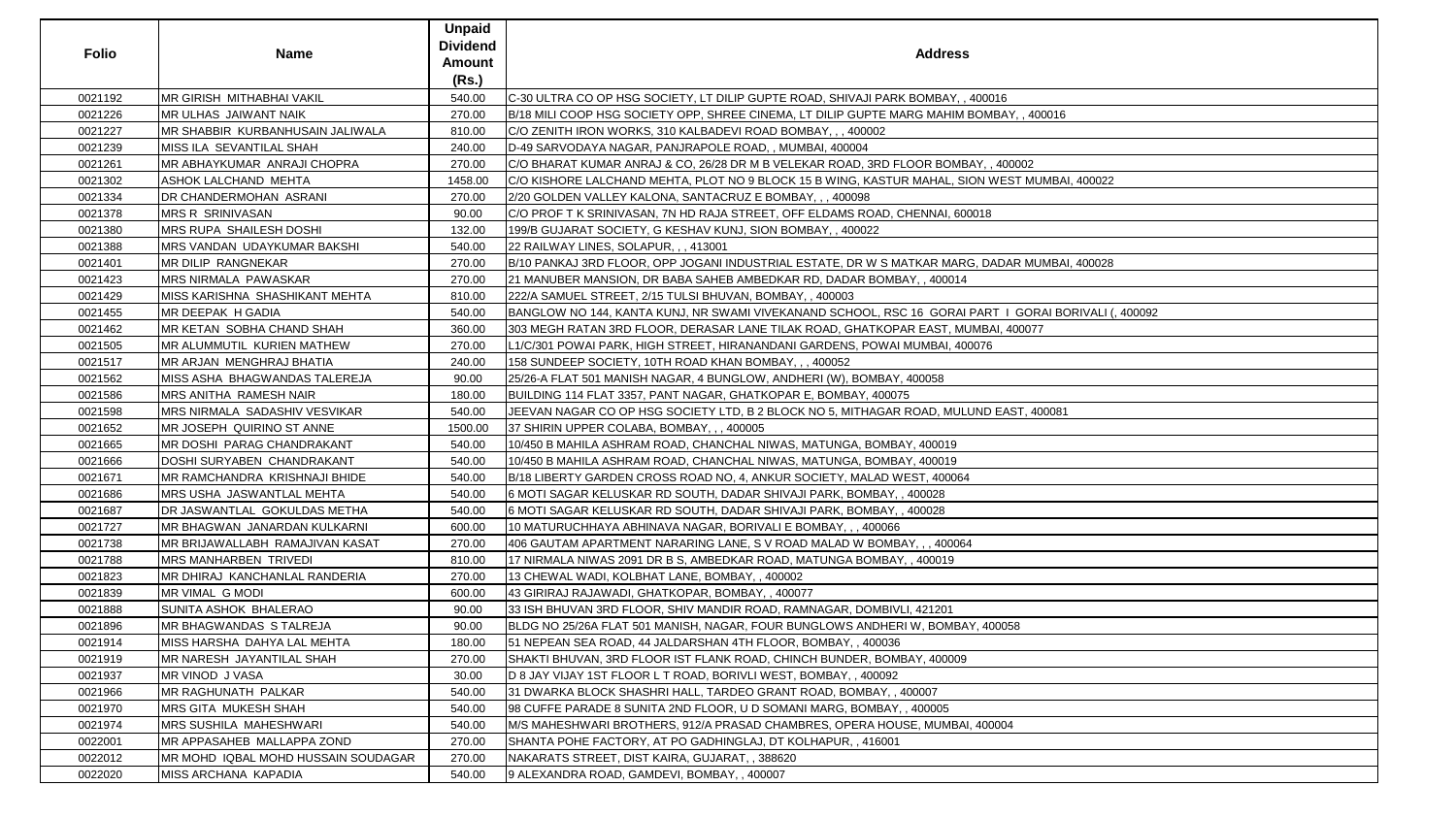| <b>Folio</b> | <b>Name</b>                           | <b>Unpaid</b><br><b>Dividend</b><br>Amount | <b>Address</b>                                                                                                                |
|--------------|---------------------------------------|--------------------------------------------|-------------------------------------------------------------------------------------------------------------------------------|
|              |                                       | (Rs.)                                      |                                                                                                                               |
| 0022021      | <b>MISS MAYURI KAPADIA</b>            | 540.00                                     | 9 ALEXANDRA ROAD, GAMDEVI, BOMBAY,, 400007                                                                                    |
| 0022027      | <b>MR MUKESH SHAH</b>                 | 270.00                                     | 1162/4512 NAIDU COLONY, PANTNAGAR, GHATKOPAR EAST, MUMBAI, 400075                                                             |
| 0022041      | MR RAJESHKUMAR RATILAL MEHTA          | 270.00                                     | C/O SHAILESH M VORA, MILKWAY COOP HSG SOC LTD, B 304 NEW PREMKUNJ 3RD FLOOR, BHADRUN NAGAR LANE NO 1 MALAD WEST MUMBA, 400064 |
| 0022054      | MRS MADHUKANTA VASANTRAI PANDYA       | 270.00                                     | RAHEJA ESTATEPARK SIDE II, B/1202 KULUP WADI, ROAD NO- 1 BORIVALI (E), MUMBAI, 400066                                         |
| 0022071      | MR VIRENDRA JAYANTILAL BHUTA          | 270.00                                     | 603 MINAL TOWER 6TH FLOOR, OPP.JAIN NURSING HOME, OLD NAGARDAS ROADANDHERI(E), MUMBAI, 400069                                 |
| 0022108      | <b>MRS MINAXI BHAMRE</b>              | 360.00                                     | AT POST TALI NIPHUD DIST NASIK, GADAKARI CHAL, DATTAMANDIR, , 422303                                                          |
| 0022134      | MR HARESH LAXMIDAS DEVANI             | 270.00                                     | 21/9 SHANTI NAGAR, ARTHUR ROAD, JACOB CIRCLE BOMBAY, , 400011                                                                 |
| 0022135      | MR RAJENDRA PARSOTAMDAS RAJKOTIA      | 270.00                                     | 102/A DAVID VILLA, DR GOVINDRAO DALVI ROAD, OFF JAYWANT SWANT ROAD, DAHISAR (W) MUMBAI, 400068                                |
| 0022139      | SAHA ANSUYABEN RAVINBHAI              | 90.00                                      | DOLAT INVESTMENT LTD 816 STOCK, EXCH, TOWER DALAL FORT BOMBAY, , 400023                                                       |
| 0022160      | <b>MRS SMITA PHATERPEKAR</b>          | 600.00                                     | RUBY MANSION 4 FLOOR, 9 V K V NAIK MARG, , , 400036                                                                           |
| 0022162      | MR ADIL MONOCHER COOPER               | 132.00                                     | T/5 DALAL ESTATE 2ND FLOOR, LAMINGTON, RD BOMBAY CENTRAL BOMBAY, , 400008                                                     |
| 0022164      | <b>MR RANGNATH BAGRODIA</b>           | 90.00                                      | C/O M/S SARAF MOTOR CO (P) LTD, 35 CHITRANJAN AVENUE, , CALCUTTA, 700012                                                      |
| 0022213      | MRS SHARADHA VASANT RATNAPARKHI       | 270.00                                     | 4/16 GOREGAONKAR LANE, GIRGAUM, , MUMBAI, 400004                                                                              |
| 0022215      | <b>MR KUMAR MANGTANI</b>              | 270.00                                     | 15 KAILASH PLOT NO 28, SAHAKAR NAGAR, DHAKE COLONY, ANDHERI(WEST) MUMBAI, 400058                                              |
| 0022343      | MILIND M KORDAY                       | 270.00                                     | 18 KAKADWADI 4TH FLOOR, V P RD GIRGAUM BOMBAY, , , 400004                                                                     |
| 0022352      | MRS HANIFA HOOSENI CHINWALLA          | 540.00                                     | C/O CHINWALLA CLINIC & COMM.CENTRE, POONAWALLA MANSION (GROUND FLOOR), 118 PAKMODIA STREET, MUMBAI, 400003                    |
| 0022377      | MRS SHRIDHAR M SHETTY                 | 42.00                                      | 52 GULAB MAHAL ARTHUR ROAD, TARDEO BOMBAY, ,, 400034                                                                          |
| 0022387      | JAYANT NAGINDAS SANGHAVI              | 540.00                                     | UDAY KAMLA NEHRU CROSS ROAD-2, KANDIVALEE (WEST) BOMBAY, , , 400067                                                           |
| 0022458      | MR PIYUSH B JAIN                      | 840.00                                     | F-15 "SWAPN VILLA", SHASWAT TENEMENTNR.JAI VISHAL SOCIETY, DAHEJ BY PASS ROADBHARUCH, GUJARAT, 392001                         |
| 0022463      | <b>MR HARIHARAN KHOKAR</b>            | 360.00                                     | FLAT 174 BUILDING 9 SECTOR 7, ANTOPHILL BOMBAY, , , 400037                                                                    |
| 0022526      | <b>MR PRAKASH PATANKAR</b>            | 702.00                                     | KARNIK S BUNGLOW RAMBAUG LANE NO-5, OPP, JANATA SAHAKARI BANK KALYAN, , 421314                                                |
| 0022527      | <b>MR SUDHAKAR PATANKAR</b>           | 702.00                                     | KARNIK S BUNGLOW RAMBAUG LANE NO-5, OPP, JANATA SAHAKARI DANK KALYAN, , 421304                                                |
| 0022534      | <b>MRS VAISHALI N MODI</b>            | 540.00                                     | GLOBAL OPPORTUNITIES, C-106 1ST FLOOR TIMES SQUARE, C G ROADNAVRANGPUR, AHMEDABAD, 380009                                     |
| 0022571      | MR PADMAKANTH TALWAR                  | 540.00                                     | RUDRAYA DR NEHATE'S BUNGLOW, NR VAN VAIBHAV COLONY, OFF WADALA PATHARDI ROAD, CIDCO POST NASIK, 422009                        |
| 0022580      | MR MADHUKAR NARAYANRAO BHASKARE       | 180.00                                     | BLOCK NO 301 3RD FLOOR VITTHALDHA, BH. TITWALA RAILWAY STATION QTRS(E), AT & PO MANDA DT THANE, , 421605                      |
| 0022628      | MISS KIRTIDA RAMESHCHANDRA TOWA       | 42.00                                      | LILA NIVAS BLOCK NO 8, CHANDAVARKAR CROSS LANE, MATUNGA C R, MUMBAI, 400019                                                   |
| 0022640      | MR MUNEER ASHRAFI                     | 270.00                                     | ANU D-48 3RD FLOOR SUBWAY ROAD, SANTACRUZ WEST BOMBAY, , , 400054                                                             |
| 0022655      | MRS LALITHA VENKITACHALAM             | 180.00                                     | 2/446 GHANSHYAM BAUG, DR AMBEDKAR ROAD, MATUNGA,, 400019                                                                      |
| 0022658      | MR JAGADEESH KULKARNI                 | 600.00                                     | UNITED BANK OF INDIA, 148 DIAMOND HARBOUR ROAD, THAKURPUKUR, KOLKATA, 700063                                                  |
| 0022679      | KRISHEN MOTIRAM ADVANI                | 1200.00                                    | 20 WESTERN INDIA HOUSE, SIR P M ROAD, BOMBAY, , 400001                                                                        |
| 0022689      | MR SUDHIR JAYANTILAL SHAH             | 270.00                                     | 233/6090 PANTNAGAR, NAIDU COLONY, GROUND FLOOR GHATKOPAR(E), MUMBAI, 400075                                                   |
| 0022715      | <b>IMR YUSUF TAIYABALI CONTRACTOR</b> | 90.00                                      | 96 DHABOO STREET 4TH FLOOR, BOMBAY, ,, 400003                                                                                 |
| 0022763      | <b>IMR MOHOMEDUSUFKHAN PATHAN</b>     | 270.00                                     | 503 DHARTI CO-OP HSG SOC LTD, PICNIC COTTAGE VERSOVA, ANDHERI (W), MUMBAI, 400061                                             |
| 0022780      | <b>IMRS AISHABI N BANGDIWALLA</b>     | 540.00                                     | NEW CHAPPRA BLDG FLAT NO 4 1ST FLR, TURNER ROAD, OPP BANDRA LAKE, BANDRA (W) MUMBAI, 400050                                   |
| 0022811      | MISS HARSHA NAGINDAS SANGHAVI         | 540.00                                     | UDAY KAMLA NEHRU CROSS ROAD, KANDIVALAE WEST, BOMBAY, , 400067                                                                |
| 0022842      | <b>MRS MARY IMMACULATE PINTO</b>      | 270.00                                     | EC/6 NAV MONICA MANIPADA, KALINA BOMBAY, ,, 400098                                                                            |
| 0022844      | <b>MRS SHAKILA PATHAN</b>             | 270.00                                     | 503 DHARTI CO-OP HSG SOC LTD, PICNIC COTTAGE VERSOVA, ANDHERI (W), MUMBAI, 400061                                             |
| 0022888      | <b>DR THOMAS FRANCIS MACEDO</b>       | 540.00                                     | FINLAY HOUSE, PLOT 128 SUPARIBAUG, PAREL, MUMBAI, 400012                                                                      |
| 0022925      | N V ANIL                              | 90.00                                      | C 610 RAJ UMANG II SHIV VALLABH RD, ASHOKVAN BORIVILI EAST, MUMBAI, , 400068                                                  |
| 0022929      | <b>IMR KAMAL KISHOR GULATI</b>        | 270.00                                     | FLAT 301 BLDG A-M/B-WING, GOKULDHAM GOREGAON E, BOMBAY, , 400063                                                              |
| 0022936      | MR IQABAL MIYA                        | 540.00                                     | C/O MR MOHD MIYA CONTRACTOR, 5-B-18 VIGYAN NAGAR, KOTA (RAJASTHAN), , 324005                                                  |
| 0022959      | KANAIYALAL CHATRABHUJ BHATT           | 270.00                                     | 5/41 PRAGTI SOCIETY, NEAR PANCHOLIA SCHOOL, MAHAVIR NAGARKANDIVLI(W), MUMBAI, 400067                                          |

| ress                                                                 |
|----------------------------------------------------------------------|
|                                                                      |
|                                                                      |
|                                                                      |
| J 3RD FLOOR, BHADRUN NAGAR LANE NO 1 MALAD WEST MUMBA, 400064        |
| MUMBAI, 400066                                                       |
| OADANDHERI(E), MUMBAI, 400069                                        |
|                                                                      |
| D, DAHISAR (W) MUMBAI, 400068                                        |
| 400023                                                               |
|                                                                      |
| , 400008                                                             |
| 0012                                                                 |
|                                                                      |
| MUMBAI, 400058                                                       |
|                                                                      |
| FLOOR), 118 PAKMODIA STREET, MUMBAI, 400003                          |
|                                                                      |
| 7                                                                    |
| PASS ROADBHARUCH, GUJARAT, 392001                                    |
|                                                                      |
| LYAN, , 421314                                                       |
| LYAN, , 421304                                                       |
| ANGPUR, AHMEDABAD, 380009<br>PATHARDI ROAD, CIDCO POST NASIK, 422009 |
| RS(E), AT & PO MANDA DT THANE, , 421605                              |
| MBAI, 400019                                                         |
|                                                                      |
|                                                                      |
| KATA, 700063                                                         |
|                                                                      |
| <b>JBAI, 400075</b>                                                  |
|                                                                      |
| <b>MUMBAI, 400061</b>                                                |
| E, BANDRA (W) MUMBAI, 400050                                         |
|                                                                      |
|                                                                      |
| MUMBAI, 400061                                                       |
|                                                                      |
| 400068                                                               |
| V), , 324005                                                         |
| (W), MUMBAI, 400067                                                  |
|                                                                      |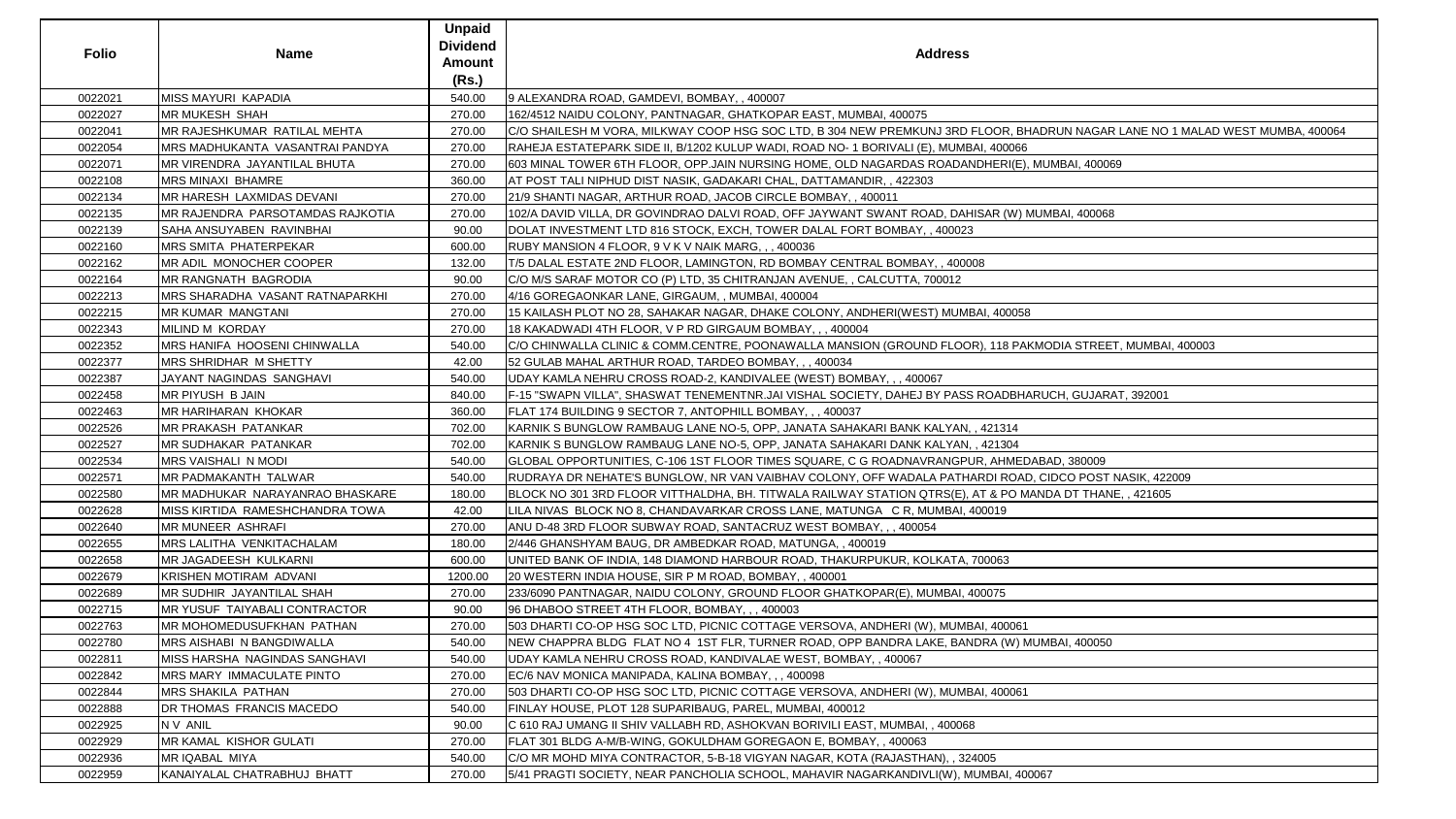| <b>Folio</b> | <b>Name</b>                      | <b>Unpaid</b><br><b>Dividend</b><br><b>Amount</b> | <b>Address</b>                                                                                                                  |
|--------------|----------------------------------|---------------------------------------------------|---------------------------------------------------------------------------------------------------------------------------------|
|              |                                  | (Rs.)                                             |                                                                                                                                 |
| 0022984      | MRS RATAN YUSUFALI DIVASLI       | 270.00                                            | 21 SAIFEE JUBILEE ST, ASMA MANZIL 1ST FLOOR, ROOM NO 4, , 400003                                                                |
| 0022999      | MR VIRENDRA HARIDAS PAREKH       | 540.00                                            | MATRUCHHAYA 333 N P MARG, VILEPARLE (E) BOMBAY, ,, 400057                                                                       |
| 0023002      | <b>MRS LAKSHMI SANKARAN</b>      | 270.00                                            | A/14/2 SHREE RAM NAGAR, ANDHERI WEST, ,, 400058                                                                                 |
| 0023039      | MRS URMILA VIJAYKUMAR DAVALIA    | 1152.00                                           | GORDHANDAS KHETSI BLDG, KAJURIA RD, BOMBAY, , 400067                                                                            |
| 0023046      | MRS REITA BAGGA                  | 540.00                                            | 55 AVINASH 7 BUNGLOWS ANDHERI(W), BOMBAY, ,, 400058                                                                             |
| 0023069      | MRS GEETA SRIVASTAVA             | 90.00                                             | 5 A DIVYASMEET EAST WEST ROAD 2, JUHU, VILE PARLE SCHEME BOMBAY, , 400049                                                       |
| 0023073      | MRS LATA M THACKER               | 540.00                                            | 154/B SHIV ENCLAVE, SINDHI SOCIETY, HEMUKALANI MARG, CHEMBUR MUMBAI, 400071                                                     |
| 0023112      | MR ASHOK R SHAH                  | 120.00                                            | 708 SUPARSHAV, SARVODAY NAGAR, NAHUR ROAD, MULUND (W) MUMBAI, 400080                                                            |
| 0023144      | MR FIROZ ABDEALI CHHATRIWALA     | 90.00                                             | 96 DHABOO STREET 4TH FLOOR, BOMBAY, ,, 400003                                                                                   |
| 0023145      | MISS MEHFUZA ABDEALI CHHATRIWALA | 90.00                                             | 96 DHABOO STREET 4TH FLOOR, BOMBAY, ,, 400003                                                                                   |
| 0023165      | MISS SHEELA DAHYALAL SHAH        | 270.00                                            | 22-30 PRINCESS STREET, 2-7 MULCHAND MENSION BOMBAY, ,, 400002                                                                   |
| 0023232      | MR RAJENDRA KRISHNAJI BADLE      | 300.00                                            | KRISHNA SMRUTI AT AND POST NERAL, TAL KARJAT DIST RAIGADHA, , , 410101                                                          |
| 0023235      | <b>MR UMIYASHANKER</b>           | 90.00                                             | ROOM NO 5 JAGDISH NIVAS DEVI DAYAL, ROAD PANCH RASTA, MULUND W BOMBAY, , 400080                                                 |
| 0023245      | MAHESH CHAND SHARDA              | 300.00                                            | C/4 FLAT NO 18 BANGUR NAGAR, GOREGAON (WEST), BOMBAY, , 400090                                                                  |
| 0023269      | MR HARESH PAREKH                 | 810.00                                            | 23 RAM NIVAS 226/227 SION (EAST), BOMBAY, ,, 400022                                                                             |
| 0023292      | MISS TSAI YUN YI                 | 540.00                                            | 36 K VILLA BOMBAY POONA ROAD, THANE, ,, 400601                                                                                  |
| 0023315      | MRS MARIAMMA LUCKOSE             | 270.00                                            | D/2 TOLARAM APPARTMENTS, CHEMBUE COLONY, , MUMBAI, 400074                                                                       |
| 0023316      | MR MATHEW ITTY PANICKER          | 270.00                                            | ARDESHIR B CURSETJEE & SONS LTD, GROUND FLOOR MACKINNON MACKENZIE, BLDG 4SHOORJI VALLABHDAS MARG, BALLARD ESTATE MUMBAI, 400038 |
| 0023324      | MRS KANAK VINODRAY DAVE          | 216.00                                            | 106 MIDDLE CLASS HOUSING SOCIETY, PANVEL DIST RAIGAD, , , 410206                                                                |
| 0023366      | <b>BHAGWANDAS MURARKA</b>        | 540.00                                            | 301 VAIKUNTH, UPPER GOVIND NAGAR, MALAD(E), MUMBAI, 400097                                                                      |
| 0023444      | MRS SHARDABEN VADILAL PARI       | 270.00                                            | J-1/10 BHADRAN NAGAR, MALAD WEST BOMBAY, ,, 400064                                                                              |
| 0023465      | MR MINOO HODIWALLA               | 972.00                                            | 18 RAGHAVJI ROAD AUGUST KRANTI, MARG, CUMBALLA HILL BOMBAY, , 400036                                                            |
| 0023478      | MR BHARAT CHADDA                 | 270.00                                            | 8 RIVERVIEW APTS, 9 3RD AVENUE BOAD CLUB ROAD, CHENNAI, , 600028                                                                |
| 0023568      | MR NAVINCHANDRA KESHAVLAL SHAH   | 1200.00                                           | 4 HARISH KUNJ STATION ROAD, BHANDUP BOMBAY, , , 400078                                                                          |
| 0023569      | MR JITENDRA NAVINCHANDRA KAMDAR  | 540.00                                            | 4 HARISH KUNJ STATION ROAD, BHANDUP BOMBAY, ,, 400078                                                                           |
| 0023598      | SUDHAKER VINAYAK NIGUDKER        | 2400.00                                           | D 28 KAHAKASHA COMPLEX, PHASE II KOHE FIZA, BHOPAL, M P, 462001                                                                 |
| 0023682      | MR AJAY H VADHWA                 | 90.00                                             | 15 MODERN SOCIETY, C/O Y THAKKAR TAMBENAGAR, MULUND WEST, MUMBAI, 400080                                                        |
| 0023706      | DILIP KUMAR JAIN                 | 540.00                                            | S/O VIMAL CHAND JAIN KATARIYA, OPP VINOD BHAVAN JHALRAPATAN, , , 326023                                                         |
| 0023750      | MR ABDULKADAR PAYAK              | 270.00                                            | A-404 FATEH SAGAR COMPLEX, FATEHGUNJ, BARODA, , 390002                                                                          |
| 0023765      | MR UMESH GHANSHAM THAKER         | 42.00                                             | LILA NIVAS BLOCK NO 8, CHANDAVARKAR CROSS LANE, MATUNGA CR MUMBAI, , 400019                                                     |
| 0023780      | MR SITARAM TANGIRALA             | 270.00                                            | F-17SATGURU APTS, NEAR HOTEL ROYAL INN, AGRA ROAD, THANE MUMBAI, 400601                                                         |
| 0023782      | NEGUIB KACHWALLA                 | 540.00                                            | BOMBAY MERCANTILE BANK BLDG., 3RD FLOOR, 78 MOHAMMED ALI ROAD, MUMBAI, 400003                                                   |
| 0023793      | ABDUL KHUMAN                     | 540.00                                            | ASHOK KUMAR PANACHAD BLDG, VALABBHAI RD, VILE PARLE WEST BOMBAY, , 400056                                                       |
| 0023800      | DAYAWATI SHARMA                  | 180.00                                            | C/O DR ANAND SHARMA, PROF. (FIN. & ACCOUNTS), NATIONAL INSTITUTE OF FIN MGT, SECTOR 48 PALI RD FARIDABAD, 121001                |
| 0023817      | MR PRAKASH ISRANI                | 90.00                                             | BK NO 618 ROOM NO 8 O T SECTION, ULHASNAGAR, ,, 421002                                                                          |
| 0023821      | MISS YASMIN HOMI PANTHAKI        | 270.00                                            | 599 KUKA HOUSE 1ST FLOOR, J S ROAD BOMBAY, ,, 400002                                                                            |
| 0024072      | PRATAPSINH VED                   | 270.00                                            | 398 D KALBADEVI ROAD, 3RD FLOOR BOMBAY, ,, 400002                                                                               |
| 0024073      | MR SHANTIKUMAR KAPADIA           | 270.00                                            | C/O P D VED 398 D KALBADEVI RD, 3RD FLOOR BOMBAY, , , 400002                                                                    |
| 0024231      | <b>BHUPENDRA MAFATLAL SHAH</b>   | 90.00                                             | 93 C V P ROAD VILE PARLE (WEST), BOMBAY, ,, 400056                                                                              |
| 0024279      | MR BHUPENDRA ASHOKKUMAR SHAH     | 270.00                                            | 203 AKASH DEEP2ND FLOOR, OPP.RAM BHAWAN, STATION ROAD, BHAYANDER(W), 401101                                                     |
| 0024295      | DEVYANI ISHVARLAL SHETH          | 600.00                                            | A 1504 GANGOTRI, DAHANUKAR WADI, MAHAVIR NAGAR, KANDIVALI (WEST) MUMBAI, 400067                                                 |
| 0024309      | ANJA A HARISH UDESHI             | 600.00                                            | 2 RAM BHUVAN NO 2, JIVDAYA LANE, GHATKOPAR WEST, MUMBAI, 400086                                                                 |

| $\overline{0}$                                       |  |
|------------------------------------------------------|--|
|                                                      |  |
|                                                      |  |
|                                                      |  |
|                                                      |  |
|                                                      |  |
|                                                      |  |
| OORJI VALLABHDAS MARG, BALLARD ESTATE MUMBAI, 400038 |  |
|                                                      |  |
|                                                      |  |
|                                                      |  |
|                                                      |  |
|                                                      |  |
|                                                      |  |
|                                                      |  |
|                                                      |  |
|                                                      |  |
|                                                      |  |
|                                                      |  |
|                                                      |  |
|                                                      |  |
|                                                      |  |
|                                                      |  |
|                                                      |  |
|                                                      |  |
|                                                      |  |
|                                                      |  |
|                                                      |  |
|                                                      |  |
|                                                      |  |
| TOR 48 PALI RD FARIDABAD, 121001                     |  |
|                                                      |  |
|                                                      |  |
|                                                      |  |
|                                                      |  |
|                                                      |  |
|                                                      |  |
|                                                      |  |
|                                                      |  |
|                                                      |  |
|                                                      |  |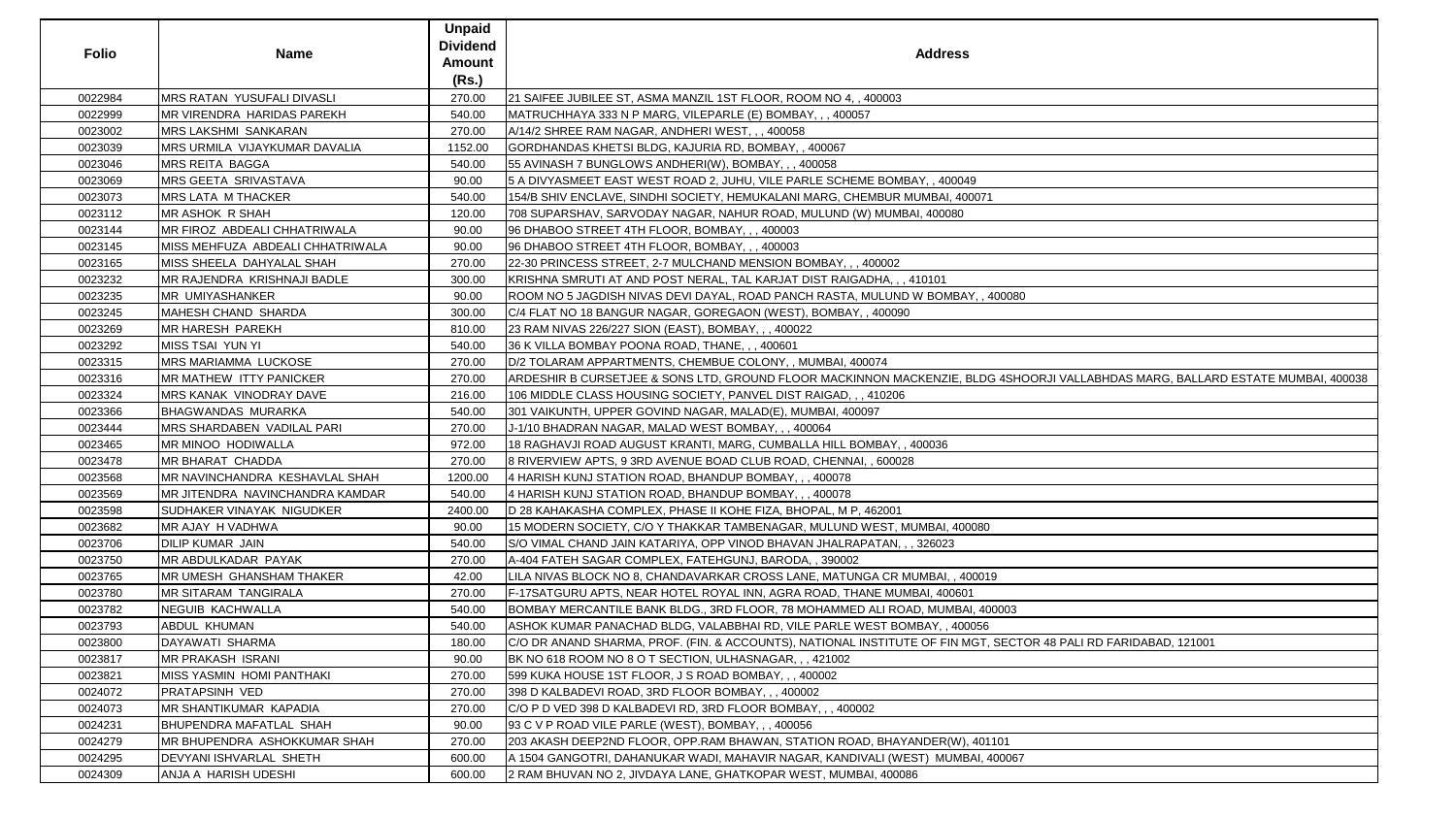| Folio   | <b>Name</b>                       | <b>Unpaid</b><br><b>Dividend</b><br>Amount | <b>Address</b>                                                                                                               |
|---------|-----------------------------------|--------------------------------------------|------------------------------------------------------------------------------------------------------------------------------|
|         |                                   | (Rs.)                                      |                                                                                                                              |
| 0024322 | MR HASHMUKHLAL DOSHI              | 60.00                                      | 94/A PAREKHWADI 4TH FLOOR, 202 V P ROAD BOMBAY, ,, 400004                                                                    |
| 0024358 | KANAKPRABHA DURLABHRAM JANI       | 540.00                                     | 6 KRUPALU BLDG 1ST FLOOR, SODAWALA LANE, BORIWALI (W), MUMBAI, 400092                                                        |
| 0024362 | MR BIPINBHAI BABULAL SHAH         | 270.00                                     | 87 WALKESHWAR ROAD JAY BHAGWAN 2ND, FLOOR, FLAT NO 7 BOMBAY, , 400006                                                        |
| 0024388 | MRS SUNANDA GANESH MARATHE        | 540.00                                     | 4A/142 BHAKTIYOGA, SOCIETY VAZIRA NAKA, BORIVALI WEST BOMBAY, , 400092                                                       |
| 0024394 | MRS ASMITA VASANT DAVE            | 600.00                                     | 37 LOK JEEVAN SOCIETY, MANIYASA, MANINAGAR, AHMEDABAD, 380008                                                                |
| 0024497 | MRS MEENA S JARIWALA              | 270.00                                     | 2ND FLOOR 49 DESAI COTTAGE, BLOCK-NO-6 DR. B.M. ROUT ROAD, SHIVAJI PARK, DADAR MUMBAI, 400028                                |
| 0024515 | MR MOHAMMMED HIRANI               | 270.00                                     | ANTRIKSH 2ND FLOOR 63 BAZAR ROAD, BANDRA W BOMBAY, , , 400050                                                                |
| 0024526 | MR PRAVESH SACHDEV                | 270.00                                     | PARVESH NIWAS BHATTI PABA ROAD, BHANDUP BOMBAY, ,, 400078                                                                    |
| 0024558 | MR SHERIAR BEHRAM SHAW            | 540.00                                     | B/10 SHAPUR BAUG, VITHALBHAI PATEL ROAD BOMBAY, , , 400004                                                                   |
| 0024587 | MR BHARAT SHAH                    | 360.00                                     | 13/108 CCI COLONY, UNNAT NAGAR, 4 M G ROAD GOREGAON (W), MUMBAI, 400062                                                      |
| 0024605 | MR AMRITLAL KESHAVLAL SHAH        | 270.00                                     | 1005 JEEVAN VIHAR 5 MANAV MANDIR, ROAD, WALKESHWAR BOMBAY, , 400006                                                          |
| 0024609 | MR SALIM PATHAN                   | 270.00                                     | 503 DHARTI CO-OP HSG SOC LTD, PICNIC COTTAGE VERSOVA, ANDHERI (W), MUMBAI, 400061                                            |
| 0024631 | MR SUSHIL JAIN                    | 540.00                                     | F/8 TRIVENI 66 WALKESHWAR ROAD, BOMBAY, ,, 400006                                                                            |
| 0024638 | MR NAVROZE TALATI                 | 900.00                                     | 187 LAMINGTON ROAD, BOMBAY, , , 400007                                                                                       |
| 0024644 | MRS PRISCA MAGDALEAN MACHADO      | 540.00                                     | 4B SWEET HOME FIRST FLOOR, 12 PALI ROAD BANDRA BOMBAY, ,, 400050                                                             |
| 0024684 | MR ASHOK KUMAR DOKANIA            | 540.00                                     | 3 VRAJ KUNJ V P ROAD, VILE PARLE(WEST)BOM, , , 400056                                                                        |
| 0024688 | MRS RADHIKA HIRANI                | 600.00                                     | H NO 136 BLDG 7 CUSTOMS QTS, MATUNGA FIVE GARDENS BOMBAY, , , 400019                                                         |
| 0024694 | MR GIRIDHAR ISOLA                 | 540.00                                     | F-101 ROYAL ASTER, GREAT EASTERN GARDENS, LBS MARG KANJURMARG (W), MUMBAI, 400078                                            |
| 0024702 | <b>MRS MALINI SHAH</b>            | 360.00                                     | ASHOK RAJ B-2 3RD FLOOR S V ROAD, GOREGAON (W) BOMBAY, , , 400062                                                            |
| 0024723 | MR KISHORE MANSUKHANI             | 180.00                                     | 202 SIND COOP HSG SOC LTD, SANDHU VASWANI NAGAR, AUNDH, PUNE, 411007                                                         |
| 0024727 | MR MUDUMBI PADMANABHAN            | 180.00                                     | FLAT 113B 1ST FL ANAND JUHU LANE, GOVT HSG SOCIETY JUHU LANE, ANDHERI (W) BOMBAY, , 400058                                   |
| 0024730 | MRS V RUKMANI MANIAN              | 270.00                                     | FLAT 7CHARKOP JEEVAN MANGAL CHS, PLOT 233 RDP 5SECTOR III, PART II BABA AMBEDKAR ROAD, CHARKOP KANDIVILI WEST MUMBAI, 400067 |
| 0024732 | MR NAVAROZE SORABJI               | 600.00                                     | ABDEALY CHAMBERS 5TH FLOOR, 187 LAMINGTON ROAD, , , 400007                                                                   |
| 0024733 | MISS JUNE ROBERTS                 | 270.00                                     | FLAT NO 4426, BLDG NO 121 SECTOR NO 7, C G S QUARTERS, MUMBAI, 400037                                                        |
| 0024736 | MR SURESH JAISINGH                | 540.00                                     | C/O SANEJA A-18 INDRALOK GARODIA *, NAGAR GHATKOPAR E BOMBAY, , , 400077                                                     |
| 0024756 | MRS RADHA JANARDANAN NAMBIAR      | 600.00                                     | B 2/204 MANMANDIR SURAKSHA, C H SOCITY, NAHUR GAV ROADMULUND (W), MUMBAI, 400080                                             |
| 0024770 | MR T V JOSEPH                     | 270.00                                     | THOMMITHAZHE, PALAPRA VENGATHANAM P.O, KOTTAYAM, KERALA, 686512                                                              |
| 0024776 | MR SUNIL LACHMANDAS GAJA          | 378.00                                     | 91 TANTANPURA STREET, 1ST FLOOR BOMBAY, , , 400009                                                                           |
| 0024777 | MR SESHADRI KRISHNASWAMY IYER     | 600.00                                     | SUBHADRA CO OP HOUSING SOCIETY LTD, DWARAKHA BLDG FLAT NO 8 GHATKOPER, BOMBAY, , 400086                                      |
| 0024804 | MR SNEHAL KRISHNAKANT SHAH        | 180.00                                     | E 1 BHARAT NAGAR 4TH FLOOR, 342 GRANT ROAD BOMBAY, , , 400007                                                                |
| 0024847 | MR KANAIYALAL L MONANI            | 540.00                                     | 82 DADI SHETH AGIARY LANE, 3RD FLOOR BOMBAY, ,, 400002                                                                       |
| 0024848 | MRS BHANUMATI K MONANI            | 540.00                                     | 82 DADI SHETH AGIARY LANE, 3RD FLOOR BOMBAY, ,, 400002                                                                       |
| 0024854 | <b>MISS KISHORI SHROFF</b>        | 270.00                                     | 24 KUMBHAR TUKDA GOVERDHAN NIWAS, 2ND FLOOR GIRGAUM BOMBAY, , , 400004                                                       |
| 0024894 | MRS HANSA MAJITHIA                | 90.00                                      | 29 GOPAL BHUVAN, 199 PRINCESS STREET, , MUMBAI, 400002                                                                       |
| 0024901 | SAKINA AZIZ RANGWALA              | 180.00                                     | 149 P D MELLO ROAD, SAI NIVAS 2ND FLOOR, ROOM NO 34 BOMBAY, , 400001                                                         |
| 0024902 | MUFADDAL AZIZ RANGWALA            | 180.00                                     | 149 P D MELLO ROAD, SAI NIVAS 2ND FLOOR, ROOM NO 34 BOMBAY, , 400001                                                         |
| 0024919 | MISS PREETI BHAVANJI THAKKAR      | 90.00                                      | 341/8 CHANDAVARKAR CROSS LANE, MATUNGA C R BOMBAY, , , 400019                                                                |
| 0024934 | MRS PUSHPAVATI RATILAL CHOKHAWALA | 540.00                                     | B/92 PALAN SOJPAL BLDG R B C K, BOLE ROAD, BOMBAY, , 400028                                                                  |
| 0024943 | MR CHUNILAL SAGARMAL JAIN         | 270.00                                     | 50/60 GORAKSHA CHAWL SECOND FLOOR, FANASWAPI BOMBAY, , , 400002                                                              |
| 0024982 | MR SHRIKRISHNA MOHILE             | 540.00                                     | 4 BATTERY HOUSE BHULABHAI DESAI, ROAD, BOMBAY, , 400026                                                                      |
| 0025041 | MR IQBAL BIKANERI                 | 600.00                                     | 39 JIJIBHOY DADABHOY LANE 5TH, FLOOR, HANDLOOM HOUSE FORT BOMBAY, , 400001                                                   |
| 0025053 | MR JOSEPH PICARDO                 | 270.00                                     | NO 6 PAMPA HOUSE, JAWAHAR NAGAR, GOREGAON WEST, MUMBAI, 400062                                                               |

| JMBAI, 400028                                                                   |  |
|---------------------------------------------------------------------------------|--|
|                                                                                 |  |
|                                                                                 |  |
|                                                                                 |  |
|                                                                                 |  |
|                                                                                 |  |
|                                                                                 |  |
|                                                                                 |  |
|                                                                                 |  |
|                                                                                 |  |
|                                                                                 |  |
|                                                                                 |  |
|                                                                                 |  |
|                                                                                 |  |
|                                                                                 |  |
|                                                                                 |  |
|                                                                                 |  |
| 078                                                                             |  |
|                                                                                 |  |
|                                                                                 |  |
|                                                                                 |  |
|                                                                                 |  |
|                                                                                 |  |
|                                                                                 |  |
|                                                                                 |  |
|                                                                                 |  |
|                                                                                 |  |
|                                                                                 |  |
|                                                                                 |  |
|                                                                                 |  |
|                                                                                 |  |
|                                                                                 |  |
|                                                                                 |  |
|                                                                                 |  |
|                                                                                 |  |
|                                                                                 |  |
|                                                                                 |  |
|                                                                                 |  |
|                                                                                 |  |
|                                                                                 |  |
|                                                                                 |  |
|                                                                                 |  |
|                                                                                 |  |
|                                                                                 |  |
|                                                                                 |  |
|                                                                                 |  |
|                                                                                 |  |
|                                                                                 |  |
|                                                                                 |  |
|                                                                                 |  |
|                                                                                 |  |
| Y, , 400058<br>ROAD, CHARKOP KANDIVILI WEST MUMBAI, 400067<br>0<br>AY, , 400086 |  |
|                                                                                 |  |
|                                                                                 |  |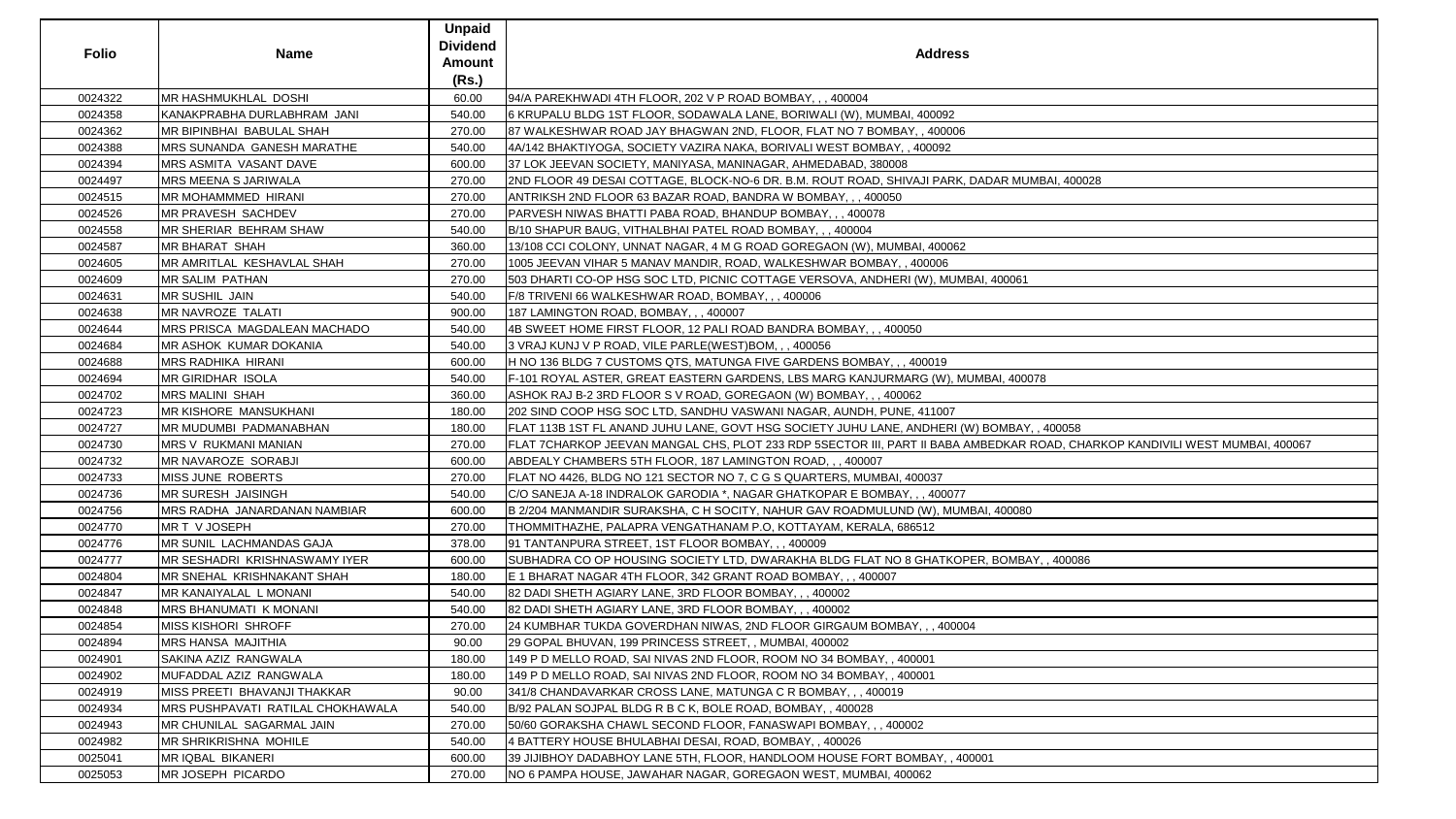| <b>Folio</b> | <b>Name</b>                     | <b>Unpaid</b><br><b>Dividend</b><br><b>Amount</b><br>(Rs.) | <b>Address</b>                                                                                                                        |
|--------------|---------------------------------|------------------------------------------------------------|---------------------------------------------------------------------------------------------------------------------------------------|
| 0025070      | MRS SNEHALATA KAMAT             | 540.00                                                     | 54 SANDHYAVANDAN 18 BANDRA, RECLAMATION, BANDRA (WEST) BOMBAY, , 400050                                                               |
| 0025081      | MR SURESH KHEMCHAND MANGATANI   | 270.00                                                     | PLOT NO.466 ROSE QUEEN BLDG, FLAT NO.302 15TH ROAD, KHAR(W), MUMBAI, 400052                                                           |
| 0025099      | DR MUKUND GARJBA                | 270.00                                                     | 78/619 MOTILAL NAGAR NO 1, GOREGAON (W) BOMBAY, , , 400062                                                                            |
| 0025133      | MR YOGESH MEHTA                 | 132.00                                                     | 106 PADMA SOCIETY S V ROAD, VILE PARLE (W) BOMBAY, , , 400056                                                                         |
| 0025145      | MR JEROME GOMES                 | 270.00                                                     | "BELIZA" 2 ST FRANCIS AVENUE, SANTACRUZ WEST BOMBAY, ,, 400054                                                                        |
| 0025149      | MR GOMES ROY                    | 270.00                                                     | "BELIZA" 2 ST FRANCIS AVENUE, SANTACRUZ WEST BOMBAY, , , 400054                                                                       |
| 0025150      | MR GOMES MARIO                  | 270.00                                                     | "BELIZA" 2 ST FRANCIS AVENUE, SANTACRUZ WEST BOMBAY, , , 400054                                                                       |
| 0025186      | <b>MRS FLORIE TAVARES</b>       | 42.00                                                      | 27 ABDUL KADER MANZIL OP, PORTUGUESE, CHURCH DADAR BOMBAY, , 400028                                                                   |
| 0025240      | KISHOR LALIT CHANDRA DESAI      | 540.00                                                     | LIJJAT GODAVARI COOP HSG SOCIETY, E/16 3RD FLOOR, M G ROAD KANDIVALI VILLAGE, KANDIVALI WEST MUMBAI, 400067                           |
| 0025255      | MR ASHOK KUMAR SHARMA           | 180.00                                                     | 33 RAJIV APARTMENTS, ZIG ZAG ROAD, PALI HILL BANDRA, BOMBAY, 400050                                                                   |
| 0025284      | MR MAJUNATH VENKATESH PAI       | 270.00                                                     | 62 DAR UL MULUK PANDITA RAMABAI, ROAD BOMBAY, , , 400007                                                                              |
| 0025328      | MR SURESH KAMTIKAR ANANTRAO     | 270.00                                                     | AKHAND JYOTI CO SOC, FLAT NO 1 8-3 PLOT NO 162, 2 D P 7 CHARKOP KANDIVALI (W), MUMBAI, 400067                                         |
| 0025347      | MOHESHWAR YADAV MHATRE          | 540.00                                                     | 25 JIVAN PRABHA SOCIETY, CHANDAVARKAR, RD BORIVLI WEST BOMBAY, 400092                                                                 |
| 0025349      | MRS SAVITA AGRAWAL              | 180.00                                                     | C 413/414 RADIUM APARTMENT, SHREYAS COLONY GOREGAON EAST, , MUMBAI, 400063                                                            |
| 0025375      | MR HARI KRISHAN HIRANI          | 270.00                                                     | H NO 136 BLDG 7 GOVT QTS, MATUNGA FIVE GARDENS BOMBAY, ,, 400019                                                                      |
| 0025410      | N RADHA KRISHNAN                | 180.00                                                     | 103-A MISTRY APARTMENTS P P ROAD, ANDHERI EAST BOMBAY, , , 400069                                                                     |
| 0025415      | MR RAMGOPAL SARAF               | 270.00                                                     | A/3 RADHA SADAN, VINAYAK NAGAR, BHAYENDER WEST, DT THANA, 400601                                                                      |
| 0025418      | <b>MANOHAR SINGH</b>            | 540.00                                                     | 2/10 MUNICIPAL STAFF QRTS, 113 DR A B RD WORLI BOMBAY, ,, 400018                                                                      |
| 0025431      | MR KHANMIRSAHEB NABISAHEB MARUF | 540.00                                                     | 58 AMINA MANSION MADHV DAS PASTA, ROAD, DADAR BOMBAY,, 400014                                                                         |
| 0025447      | MISS RITA CHHOTALAL MODY        | 90.00                                                      | E-319 UPENDRA NAGAR Y R TAWADE, MARG, DAHISAR EAST BOMBAY, , 400068                                                                   |
| 0025483      | <b>UDAY SHIVA GAJINKAR</b>      | 270.00                                                     | 6 ANMOL 13TH ROAD, KHAR (WEST) GUMKHANA, MUMBAI,, 400052                                                                              |
| 0025484      | MRS KAVITA MANOHAR LAL GAJA     | 378.00                                                     | 91 TAN TANPURA STREET, 1ST FLOOR BOMBAY, ,, 400009                                                                                    |
| 0025491      | MR PRASANNAVADAN VYAS           | 270.00                                                     |                                                                                                                                       |
|              |                                 |                                                            | 3 B HUNS SOCIETY DAUDBAUG, ANDHERI W BOMBAY, , , 400058                                                                               |
| 0025501      | MRS SHOBHA BOLMAL               | 600.00                                                     | C/O UMESH BOLMAL C A, 436 PATIL GALLI BELGAUM, , , 590001                                                                             |
| 0025516      | MR SARAB NARAIN KAPUR           | 540.00                                                     | MITRA KUNJ 4TH FLOOR 16 PEDDER, ROAD, BOMBAY,, 400026                                                                                 |
| 0025535      | MAGANLAL BHANABHAI SARAIYA      | 270.00                                                     | 198 SHRI RAM KRISHNA KUTIR BABHAI, L T ROAD, BORIVLI WEST BOMBAY, , 400092                                                            |
| 0025561      | MRS JAMNABAI KAPADIA            | 600.00                                                     | MULJI JETHA BLDG 3RD FL, 99 VITHALWADI BOMBAY, , , 400002                                                                             |
| 0025574      | MR BABU A SHAIKH                | 180.00                                                     | UZMA B SHAIKH, C/O KUSUM YUSUF, 54/8 SAGAR TARANG, 81/83 BHULABHAI DESAI RD MUMBAI, 400036                                            |
| 0025577      | MRS UZMA BABU SHAIKH            | 360.00                                                     | C/O KUSUM YUSUF, 54/5 SAGAR TARANG, 81/83 BHULABHAI DESAI ROAD, MUMBAI, 400036                                                        |
| 0025587      | MRS HOOR ABICHANDANI            | 810.00                                                     | 64 ANJALI BEHIND RADIO CLUB, COLABA BOMBAY, ,, 400005                                                                                 |
| 0025592      | MR PARASMAL CHUNILAL JAIN       | 270.00                                                     | 50/60 GORAKSHA CHAWL, SECOND FLOOR, FANASWADI, MUMBAI, 400002                                                                         |
| 0025597      | MRS DIPTY DINESH PRABHU         | 180.00                                                     | C/O N P PRABHU, SHANTPRABHA SOCIETY, A/8 AOREY ROAD, GOREGAON (EAST) MUMBAI, 400063                                                   |
| 0025598      | MR DINESH NARSINHA PRABHU       | 300.00                                                     | C/O N P PRABHU, SHANTPRABHA SOCIETY, A/8 AOREY ROAD, GOREGAON (EAST) MUMBAI, 400063                                                   |
| 0025612      | <b>MRS SUMAN R SAPTE</b>        | 270.00                                                     | D/4B SAMRUDDHI, OFF B S ROAD, DADAR, MUMBAI, 400028                                                                                   |
| 0025658      | <b>MRS NIRMAL GODWANI</b>       | 1110.00                                                    | 3 SAGAR-MANDIR SHIVAJI-PARK, , , MUMBAI, 400016                                                                                       |
| 0025659      | MR RAM GODWANI                  | 1800.00                                                    | 3 SAGAR MANDIR SHIVAJI-PARK, BOMBAY, ,, 400016                                                                                        |
| 0025670      | MRS SHARDA MADHUSUDAN GHIA      | 540.00                                                     | PLOT NO 53 JAIHIND SOC, N S ROAD NO 10 J V P D SCHEME, JUHU, MUMBAI, 400049                                                           |
| 0025686      | MRS RUKSHAMANI HARIDAS SHAH     | 270.00                                                     | B/WING 501/502 SEA SHELL, 3RD CROSS ROADOPP HIGH POINT RESTAURANT, LOKHANDWALA MARKET ROADSWAMI SAMARTH NA, ANDHERI(W) MUMBAI, 400053 |
| 0025687      | MRS RUKSHAMANI HARIDAS SHAH     | 270.00                                                     | B/WING 501/502 SEA SHELL, 3RD CROSS ROADOPP HIGH POINT RESTAURANT, LOKHANDWALA MARKET ROADSWAMI SAMARTH NA, ANDHERI(W) MUMBAI, 400053 |
| 0025688      | MRS PUSHPA ADVIRKAR             | 540.00                                                     | 20A/34 MANISH NAGAR, JAYPRAKASH NARAYAN MARG, BUNGLOW, ANDHERI MUMBAI, 400058                                                         |
| 0025702      | MR NITIN VITHALDAS KUNDLIA      | 540.00                                                     | 10 PREM SAGAR OPP POST OFFICE, LINKING ROAD, SANTACRUZ WEST, MUMBAI, 400054                                                           |
| 0025705      | MRS RUPA BHANSALI               | 270.00                                                     | 49/A QUITEN MATSYSLEI, DOORCHESTOR, 202 ANTWERP, BELGIUM,                                                                             |

| NDIVALI WEST MUMBAI, 400067                                             |  |
|-------------------------------------------------------------------------|--|
|                                                                         |  |
|                                                                         |  |
|                                                                         |  |
| 3AI, 400067                                                             |  |
|                                                                         |  |
|                                                                         |  |
|                                                                         |  |
|                                                                         |  |
|                                                                         |  |
|                                                                         |  |
|                                                                         |  |
|                                                                         |  |
|                                                                         |  |
|                                                                         |  |
|                                                                         |  |
|                                                                         |  |
|                                                                         |  |
|                                                                         |  |
|                                                                         |  |
|                                                                         |  |
|                                                                         |  |
|                                                                         |  |
|                                                                         |  |
|                                                                         |  |
| 3AI, 400036                                                             |  |
|                                                                         |  |
|                                                                         |  |
|                                                                         |  |
|                                                                         |  |
| 00063                                                                   |  |
| 00063                                                                   |  |
|                                                                         |  |
|                                                                         |  |
|                                                                         |  |
|                                                                         |  |
|                                                                         |  |
| LA MARKET ROADSWAMI SAMARTH NA, ANDHERI(W) MUMBAI, 40 <mark>0</mark> 05 |  |
|                                                                         |  |
| LA MARKET ROADSWAMI SAMARTH NA, ANDHERI(W) MUMBAI, 40005                |  |
| 3                                                                       |  |
|                                                                         |  |
|                                                                         |  |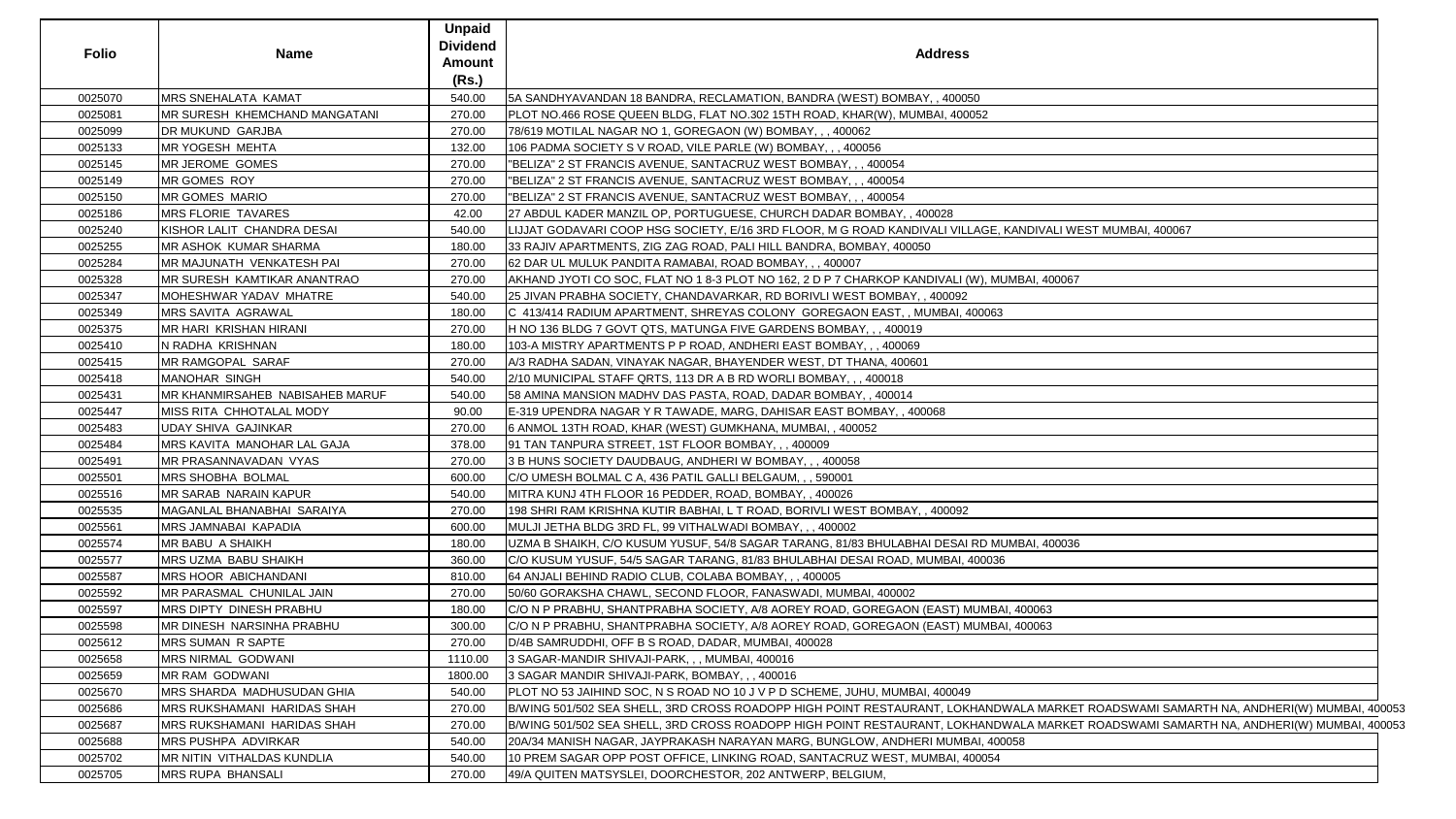| <b>Folio</b> | <b>Name</b>                         | <b>Unpaid</b><br><b>Dividend</b><br><b>Amount</b><br>(Rs.) | <b>Address</b>                                                                                              |
|--------------|-------------------------------------|------------------------------------------------------------|-------------------------------------------------------------------------------------------------------------|
| 0025708      | <b>MRS KOKILA MAHENDRA SHAH</b>     | 360.00                                                     | SIDAT MANSION 2ND FLOOR, ROOM NO 20, 257 A KHOTACHIWADI, VP ROAD MUMBAI, 400004                             |
| 0025717      | MR BALVANT RAJARAM AVASARE          | 270.00                                                     | G-15 ANANDVAN PHASE - 2, 6/3 VYANKATPURA PETH, NEAR MANGALWAR TALE, SATARA DIST. SATARA MAHARASHTRA, 415000 |
| 0025722      | MR RAMCHANDRA ACHYUT BANDODKAR      | 270.00                                                     | JAGRITI BLOCK NO 15, 141 SENAPATI BAPAT MARG, MATUNGA B B, MUMBAI, 400016                                   |
| 0025759      | DHYANESHWAR SHANKER DHARMASTMAL     | 270.00                                                     | A 2 ATANDRA, NO 15 TIRUMALAI PILLAI ROAD, T NAGAR, CHENNAI, 600017                                          |
| 0025763      | MRS HARSHADA THAKOR SHAH            | 90.00                                                      | HASTI RAJ D/56 BAPUBHAI VASI ROAD, VILE PARLE (WEST) BOMBAY, , , 400056                                     |
| 0025764      | MRS NIRMALA RAMESHCHANDRA SHAH      | 90.00                                                      | HASTI RAJ D/56 BAPUBHAI VASI ROAD, VILE PARLE (WEST) BOMBAY, , , 400056                                     |
| 0025779      | MRS SULOCHANA DAMODAR PEDNEKAR      | 270.00                                                     | 23 KATRAK ROAD WADALA, BOMBAY, ,, 400031                                                                    |
| 0026103      | <b>MRS SETH NIRMALABEN</b>          | 270.00                                                     | C/O MRS NIRMALA KUMARPAL, SAGAR VILLAS, CHOWPATTY, MUMBAI, 400007                                           |
| 0026128      | <b>MISS MANIAR HS</b>               | 90.00                                                      | CHANDAN NIWAS BAJAJ ROAD, VILE-PARLE (W) BOMBAY, , , 400056                                                 |
| 0026129      | <b>MISS HEENA MANIAR</b>            | 90.00                                                      | CHANDAN NIWAS BAJAJ ROAD, VILE-PARLE (W) BOMBAY, , , 400056                                                 |
| 0026130      | MISS HEENARANI S MANIAR             | 180.00                                                     | CHANDAN NIWAS BAJAJ ROAD, VILE-PARLE (W) BOMBAY, , , 400056                                                 |
| 0026140      | <b>MR SHAH JAYANTEESETH</b>         | 90.00                                                      | CHANDAN NIWAS BAJAJ ROAD, VILE PARLE WEST BOMBAY, , , 400056                                                |
| 0026141      | <b>MR SHAH JAYANTILALJI C</b>       | 90.00                                                      | CHANDAN NIWAS BAJAJ ROAD, VILE PARLE WEST BOMBAY, , , 400056                                                |
| 0026153      | <b>MRS NIRMALARANI J SHAH</b>       | 90.00                                                      | CHANDAN NIWAS BAJAJ ROAD, VILEPARLE (W) BOMBAY, , , 400056                                                  |
| 0026154      | <b>MRS SHAH NEERMALA JAYANTILAL</b> | 90.00                                                      | CHANDAN NIWAS BAJAJ ROAD, VILEPARLE (W) BOMBAY, , , 400056                                                  |
| 0026247      | <b>MR ARJUN BAJAJ</b>               | 180.00                                                     | ∫C/O PUSHPA AHUJA, B 10 6 1ST FLOOR, ROOM NO 2 SECTOR NO 15, VASHI NAVI MUMBA,                              |
| 0026304      | MRS NIRANJANA J DESAI               | 90.00                                                      | 309 VEENA VIHAR, 17 A FLANK ROAD, SION, MUMBAI, 400022                                                      |
| 0026376      | MR NARANDAS VITHALDAS VORA          | 90.00                                                      | 9/13 RATANSY CHAPSY MARG, GORDHANDAS THACKERSY BLDG, 2ND FLOOR, MUMBAI, 400002                              |
| 0027344      | MR KIRIT MANHARLAL SHRIMANKAR       | 180.00                                                     | 6 BALASADAN APARTMENT 10/E V P, ROAD, SANTACRUZ WEST BOMBAY, , 400054                                       |
| 0027345      | <b>MRS NELL GOMES</b>               | 600.00                                                     | IC/O MRS ALICE GOMES, B/84 MADHUGIRI, SION  TROMBAY ROAD, CHEMBUR MUMBAI, 400071                            |
| 0027366      | <b>MR RAJENDRA HASIJA</b>           | 180.00                                                     | F1/301 SUNDERVAN NR SHASTRI NAGAR, LOKHANDWALA ROAD FOUR BUNGLOWS, ANDHERI WEST, MUMBAI, 400058             |
| 0027367      | LATA HASIJA                         | 180.00                                                     | F1/301 SUNDERVAN NR SHASTRI NAGAR, LOKHANDWALA ROAD, FOUR BUNGALOWS, ANDHERI WEST MUMBAI, 400058            |
| 0027378      | MR HOSANGERUCHSHAH ENGINEER         | 510.00                                                     | ARSIWALLA BUILDING 1ST FLOOR FLAT, NO 20, 61 N P MARG COLABA BOMBAY, , 400005                               |
| 0027396      | MRS CHHABALBAI CHHAGANLAL VORA      | 540.00                                                     | 302 HARGANGA MAHAL ANNEXE, KHODADAD CIRCLE BOMBAY, , , 400014                                               |
| 0027440      | <b>MRS INDIRA KISHOR PAREKH</b>     | 540.00                                                     | 23 SADASHIV LANE VORA BUILDING, 4TH FLOOR ROOM NO 12 BOMBAY, , , 400004                                     |
| 0027457      | <b>SWAMY THIPPERUDRAPPA GOWDA</b>   | 90.00                                                      | C-18 JEEVAN BAHAR, 21ST ROAD CHEMBUR BOMBAY, ,, 400071                                                      |
| 0027473      | HARSHKUMAR SHAHANE                  | 270.00                                                     | TASHKENT BUILDING, SHREYAS COLONY, GOREGAON BOMBAY, , 400063                                                |
| 0027490      | MRS GEETA G DADLANEY                | 270.00                                                     | A-11 SHIVKUMAR SOCIETY, 167-G PLAYGROUND CROSS ROAD NO 2, VILEPARLE EAST BOMBAY, , 400057                   |
| 0027504      | <b>MRS FIROZA TEJANI</b>            | 270.00                                                     | SALSETTE PARSIS ASSOCIATION COLONY, B-5 Q NO 5 GROUND FLOOR, PUMP HOUSE ANDHERI(E) MUMBAI, , 400093         |
| 0027571      | MR SHABBIR HATIM TANKIWALA          | 270.00                                                     | PARSEE CHAWL IIF1 RO NO 41, PAKMODIA ST BOMBAY, , , 400003                                                  |
| 0027579      | <b>MR VILAS CHINTAMAN MODAK</b>     | 270.00                                                     | DAMLE WADI CHITTARANJAN ROAD, VILE PARLE EAST BOMBAY, , , 400057                                            |
| 0027580      | MR YASHWANTRAO KRISHNAJI KHUTALE    | 1200.00                                                    | 124 SADASHIV PETH, SATARA, , , 415002                                                                       |
| 0027585      | MRS FILOMENA C DSOUZA               | 810.00                                                     | LA TERRACE APPT GROUND FLOOR, PLOT E-9 LA CAMPALA COLONY, PANJIM GOA, , 403001                              |
| 0027592      | <b>MR UTTAM NARCINV BENE</b>        | 270.00                                                     | SAFALLYA TOLEMBAND AQUEM ALTO, MARGAO SALCETE GOA, , , 403601                                               |
| 0027606      | LACHHMI GODHWANI                    | 90.00                                                      | PLOT NO 9 SINDHI COLONY, BANI PARK, , JAIPUR, 302016                                                        |
| 0027625      | MRS DRAUPADI J MANDHWANI            | 252.00                                                     | AMMI BHAVAN, C-673/1345 NETAJI TOWN, ULHASNAGAR,, 421004                                                    |
| 0027654      | RAMA DEVI BAGRI                     | 270.00                                                     | 31-B ATLAS APTS, 11 HARKNESS ROAD, BOMBAY, , 400006                                                         |
| 0027667      | MR JAYSUKHLAL ZAVERCHAND DASANI     | 132.00                                                     | C/O ROOM NO 1 MANGATRAM COLONY, L B S MARG BHANDUP, , MUMBAI, 400078                                        |
| 0027736      | <b>MRS KSHAMA JAGDISH SHAH</b>      | 1200.00                                                    | F-24 YOJANA TILAK NAGAR, S V PATEL ROAD BOMBAY, , , 400004                                                  |
| 0027921      | MR KALIDAS J DALVI                  | 132.00                                                     | C/O 302 VEENA VIHAR, 17 A FLANK ROAD, SION BOMBAY, , 400022                                                 |
| 0028256      | <b>MRS LAXMI R JAIN</b>             | 312.00                                                     | 202 KRISHNA KUNJ S B ROAD MATUNGA, (W) BOMBAY, , , 400016                                                   |
| 0028274      | <b>SHASHANK SHAH</b>                | 810.00                                                     | SYNTEX CORPORATION, 213 TULSIANI CHAMBERS, NARIMAN POINT, MUMBAI, 400021                                    |
|              |                                     |                                                            |                                                                                                             |

| dress                                                         |
|---------------------------------------------------------------|
|                                                               |
|                                                               |
| MUMBAI, 400004<br>LE, SATARA DIST. SATARA MAHARASHTRA, 415000 |
| 400016                                                        |
|                                                               |
| 6                                                             |
| 6                                                             |
|                                                               |
|                                                               |
|                                                               |
|                                                               |
|                                                               |
|                                                               |
|                                                               |
|                                                               |
|                                                               |
| AVI MUMBA,                                                    |
|                                                               |
| R, MUMBAI, 400002                                             |
| 0054                                                          |
| MUMBAI, 400071                                                |
| LOWS, ANDHERI WEST, MUMBAI, 400058                            |
| ALOWS, ANDHERI WEST MUMBAI, 400058                            |
| Y, , 400005                                                   |
|                                                               |
| 0004                                                          |
|                                                               |
|                                                               |
| RLE EAST BOMBAY, , 400057                                     |
| P HOUSE ANDHERI(E) MUMBAI, , 400093                           |
|                                                               |
|                                                               |
|                                                               |
| 1 GOA, , 403001                                               |
|                                                               |
|                                                               |
|                                                               |
|                                                               |
| 078                                                           |
|                                                               |
|                                                               |
|                                                               |
| ,400021                                                       |
|                                                               |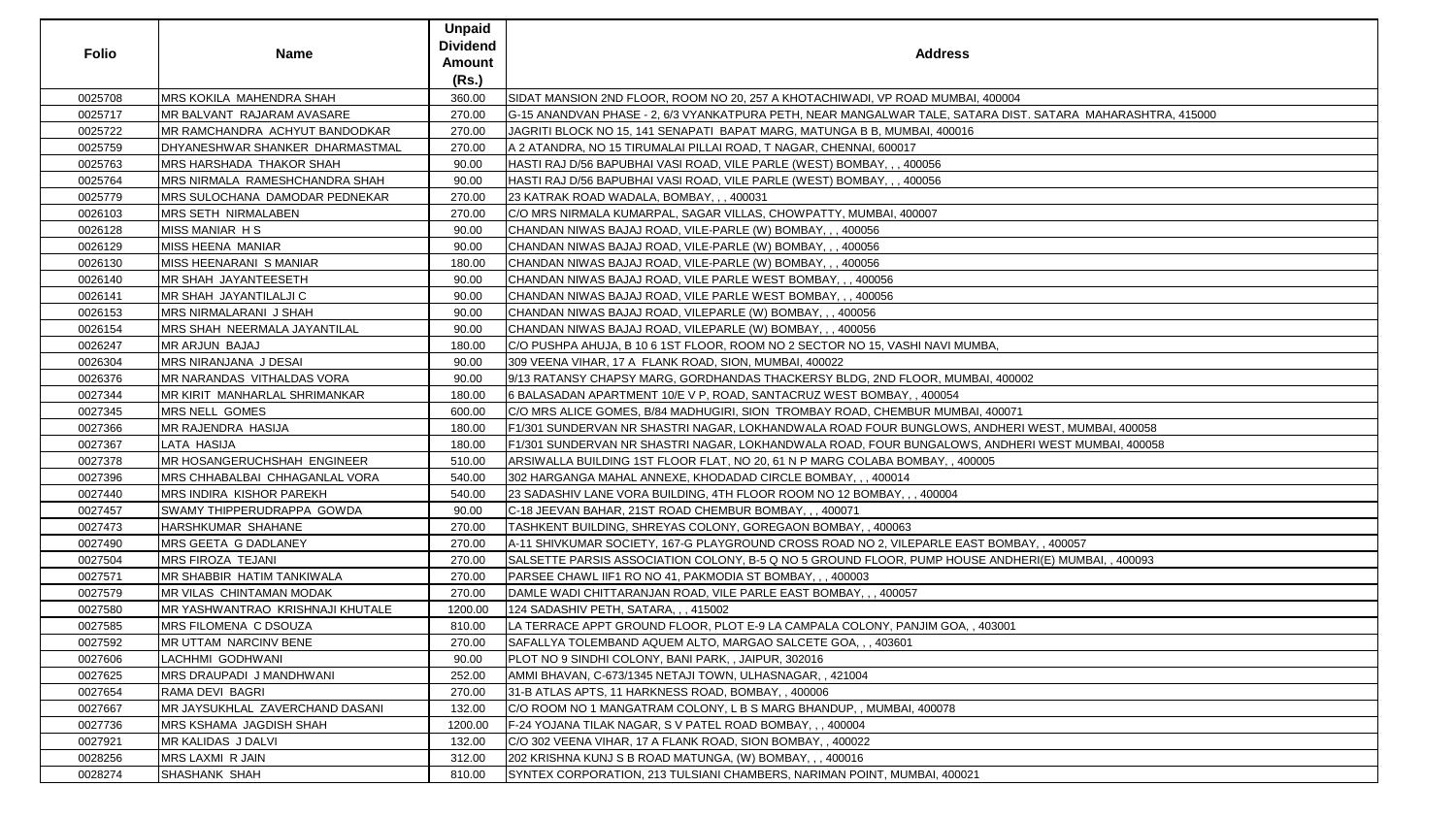| <b>Folio</b> | <b>Name</b>                                | <b>Unpaid</b><br><b>Dividend</b><br><b>Amount</b><br>(Rs.) | <b>Address</b>                                                                                              |
|--------------|--------------------------------------------|------------------------------------------------------------|-------------------------------------------------------------------------------------------------------------|
| 0028295      | <b>IMR AZIZ MOHAMMEDBHOY KOTHARI</b>       | 900.00                                                     | 88-90 FAKHRI MANZIL 4TH FLOOR, ABDUL REHMAN STREET BOMBAY, , , 400003                                       |
| 0028328      | <b>MR VIREN A SHAH</b>                     | 90.00                                                      | 78-11 MARINE DRIVE 1ST FLOOR, F ROAD BOMBAY, , , 400020                                                     |
| 0028388      | MISS LILA THADANI                          | 540.00                                                     | 64 ANJALI BEHIND RADIO CLUB, COLABA BOMBAY, , , 400005                                                      |
| 0028526      | <b>MR SAMIRBHAI SHAH</b>                   | 186.00                                                     | 48/15/E VENUS APTS WORLI SEA, LANE BOMBAY, ,, 400018                                                        |
| 0028527      | <b>IMR SANDEEP MADHUKAR SHETYE</b>         | 90.00                                                      | 41/45 NIRMAL NIVAS NO-2 AUGUST, KRANTI MARG BOMBAY, , , 400036                                              |
| 0028529      | <b>IMR MADHUSUDAN RAMCHANDRA KOTWAL</b>    | 540.00                                                     | C/25 GANESH PRASAD SLEATER ROAD, BOMBAY, ,, 400007                                                          |
| 0028596      | <b>IMRS VIMLA NAGINDAS SONAVARIA</b>       | 540.00                                                     | RADHA KUNJ 7TH FLORR ROOM NO-701, NEAR BADAL BIJALEE CINEMA, MANMALA TANK ROAD MAHIM, MUMBAI, 400016        |
| 0028597      | <b>IMR HARSHAD NAGINDAS SONAVARIA</b>      | 270.00                                                     | RADHA KUNJ 7TH FLOOR ROOM NO-701, NEAR BADAL BIJALEE CINEMA, MANMALA TANK ROAD MAHIM, MUMBAI, 400016        |
| 0028612      | <b>PREM NATH AGGARWAL</b>                  | 270.00                                                     | 96 BHAJI PALA LANE, , , , 400003                                                                            |
| 0028635      | MRS PRABHA JAYANTILAL DOSHI                | 90.00                                                      | C/O JAYANTILAL M DOSHI, 13 SHRIPAL APPT B WING, 1ST FLOOR TAKHATESWAR ROAD, BHAVNAGAR, 364002               |
| 0028692      | <b>IMISS SHASHIKALA SHANKAR WALAVALKAR</b> | 540.00                                                     | TAYSHETE HOSPITAL AT KANKAULI, DIST SINDHUDURG MAHARASTRA, , , 416602                                       |
| 0028702      | <b>MR NARENDRA MANSUKHLAL SHAH</b>         | 180.00                                                     | 18/322 3RD FLOOR, B P T QUARTERS TEJAS NAGAR, REYNOLD ROAD WADALA EAST, MUMBAI, 400037                      |
| 0028791      | LALEETA G KOTHARI                          | 270.00                                                     | 2 THAKAR NIWAS R H B ROAD, MULUND (W) BOMBAY, , , 400080                                                    |
| 0028829      | MRS GEETHA JANARDHANAN                     | 270.00                                                     | ASIRWAD, ELEMAKKARA, COCHIN, KERALA, 682026                                                                 |
| 0028851      | SHARDABEN ASHABHAI PATEL                   | 180.00                                                     | BIJEN KUNJ 26 PATEL COLONY, SIDHARATH ROAD BARODA, , , 390001                                               |
| 0028890      | <b>CHITRA PARIKH</b>                       | 270.00                                                     | 1/B SHRI SHAKTI SOCIETY, B/H AVISHKAR COMPLEX, OLD PADRA ROAD, BARODA, 390015                               |
| 0029143      | <b>ARPITA SHETH</b>                        | 90.00                                                      | 11 IOC NAGAR, P O VIDYUTNAGAR, OLD PADRA ROAD, BARODA GUJARAT, 390015                                       |
| 0029220      | MR SUNIL S PATIL                           | 270.00                                                     | 24 SANDHYANAGAR VISHVAMITRI, ROAD VADODARA, , , 390011                                                      |
| 0029232      | <b>MRS MALA HARSHAD PARIKH</b>             | 90.00                                                      | SURYA PRAKASH CONSULTANCY SERVICES, A/5 JANAKPURI FLAT, MEMNAGAR, AHMEDABAD, 380052                         |
| 0029242      | MRS RAMILABEN SONI                         | 540.00                                                     | SANT NIKETAN 2ND FLOOR OPP JUBILE, GARDEN, PRABHAT STUDIO'S LANE BARODA, , 390001                           |
| 0029278      | <b>IMR BHARAT KUMAR T CHOKSHI</b>          | 540.00                                                     | LEVA STREET AHMEDABADI POLE, BARODA, , , 390001                                                             |
| 0029308      | MR DHIREN SHAH                             | 132.00                                                     | 9 SHRIJI RAY SOCIETY, BEHIND KUVARESHWAR SOC, NR SHASTRI VIDYALAYA, HARNI ROAD BARODA, 390022               |
| 0029329      | KAILESHBEN PARIKH                          | 270.00                                                     | 5 GOPI NATH NAGAR, BEHIND FARM, VASNU ROAD, VADODARA, 390015                                                |
| 0029374      | <b>ANITA GANGULI</b>                       | 540.00                                                     | C/O SAKET SOCIETY, ABHILASHA CHAR RASTA, NEW SAMA ROAD, VADODARA, 390008                                    |
| 0029430      | <b>PADMA BEN A MODI</b>                    | 270.00                                                     | C/O HARISHANDAS B SHAH, 74 RAJ RATNA SOCIETY, NR POLO GROUND, BAGI KHANA BARODA, 390001                     |
| 0029441      | <b>DINESH MANEKLAL SHAH</b>                | 270.00                                                     | C/O M A SHAH, JAGMAL'S POLE, HOLY CHAKLA BANK RD, BARODA, 390001                                            |
| 0029501      | <b>IMR NAGINBHAI M PANCHAL</b>             | 270.00                                                     | 69 ARPITAPARK, OPP USHA NAGAR, NEAR ESIC HOSPITAL, GOTRI ROAD BARODA, 390021                                |
| 0029512      | SATISH CHANDRA BALKRUSHNA MEHTA            | 180.00                                                     | 42/502 NAVAJIVAN SOCIETY AJWA ROAD, VADODARA, , , 390019                                                    |
| 0029518      | BHARATI RASHMIKANT SHAH                    | 270.00                                                     | BAJWADA DHOLIKUI BARODA W RLY, , , , 390001                                                                 |
| 0029525      | VASANTLAL AMBALAL GANDHI                   | 270.00                                                     | B/1003 PADA POLE CHAKALA, BROACH, GUJARAT, , 392001                                                         |
| 0029540      | <b>SHEELA D PARIKH</b>                     | 270.00                                                     | IC/O GORINDLAL P SHAH ZADE WADA, WADIWADI, RAOPURA BARODA, , 390001                                         |
| 0029563      | <b>MRS KUNJLATA CHANGOIWALA</b>            | 90.00                                                      | A-16 HITESHNAGAR SOCIETY, BHARUCH, ,, 392001                                                                |
| 0029612      | <b>IMRS SANDYA PRABHAKAR PARIKH</b>        | 300.00                                                     | 11 ROKADNATH SOCIETY, RACE COURSE, BARODA, , 390007                                                         |
| 0029616      | <b>DR KANTILAL CHATURBHAI PATEL</b>        | 270.00                                                     | COMMUNITY HEALTH CENTRE, CHHANI, DT BARODA, GUJARAT, 391740                                                 |
| 0029620      | <b>MISS RITA VASAIWALA</b>                 | 270.00                                                     | 4 A KAILASHPARK, OPP T B HOSPITAL, GOTRI ROAD, VADODARA, 390021                                             |
| 0029659      | <b>IMR HARSHADRAY BAPALAL DHRUVA</b>       | 270.00                                                     | 21 PATEL SOCIETY, SHRIJI KUNJ BROACH, , , 392002                                                            |
| 0029664      | <b>MRS ABHA NARIA</b>                      | 270.00                                                     | CHANRAVILLA SFI, ATMAJYOTI ASHRAM ROAD, RACE COURSE, BARODA, 390007                                         |
| 0029720      | <b>IMRS SARLA MOHANI PANDIT</b>            | 240.00                                                     | VIJAY SADAN ATTMA RAM ROAD, KARELI BAUG BARODA, , , 390018                                                  |
| 0029721      | CHANDULAL MANGALDAS SHAH                   | 540.00                                                     | B/75 VRAJ RAJ, RACE COURSE INDL CO OP HSG SOC, ATMA JYOTI ASHRAM ROAD, OPP RAMESHWAR MAHADEV BARODA, 390007 |
| 0029727      | <b>IMR PURUSHOTTAM PATEL</b>               | 270.00                                                     | P J PATEL 8/2 ARUNODAYA SOCIETY, BARODA, , , 390005                                                         |
| 0029882      | MRS INDRA BHARATSINH PARMAR                | 600.00                                                     | 13-A CHANDRAVILA SOCIETY, MANJALPUR BARODA, , , 390011                                                      |
| 0029934      | <b>IMR JASWANT KUMAR N JAISWAL</b>         | 540.00                                                     | ESQUIRE PHOTOGRAPHER, 2 A SUHASH SOCIETY, OPP L B SHASTRI SCHOOL, HARRY ROAD BARODA, 390006                 |

| ress                                     |
|------------------------------------------|
|                                          |
|                                          |
|                                          |
|                                          |
|                                          |
|                                          |
|                                          |
| ALA TANK ROAD MAHIM, MUMBAI, 400016      |
| ALA TANK ROAD MAHIM, MUMBAI, 400016      |
| AR ROAD, BHAVNAGAR, 364002               |
| 02                                       |
| EAST, MUMBAI, 400037                     |
|                                          |
|                                          |
|                                          |
| DA, 390015                               |
| 15                                       |
| R, AHMEDABAD, 380052                     |
| ARODA, , 390001                          |
|                                          |
| HARNI ROAD BARODA, 390022                |
|                                          |
| 390008                                   |
| KHANA BARODA, 390001                     |
| DA, 390021                               |
|                                          |
|                                          |
|                                          |
|                                          |
|                                          |
|                                          |
|                                          |
|                                          |
| $\overline{7}$                           |
|                                          |
| AD, OPP RAMESHWAR MAHADEV BARODA, 390007 |
|                                          |
|                                          |
| HARRY ROAD BARODA, 390006                |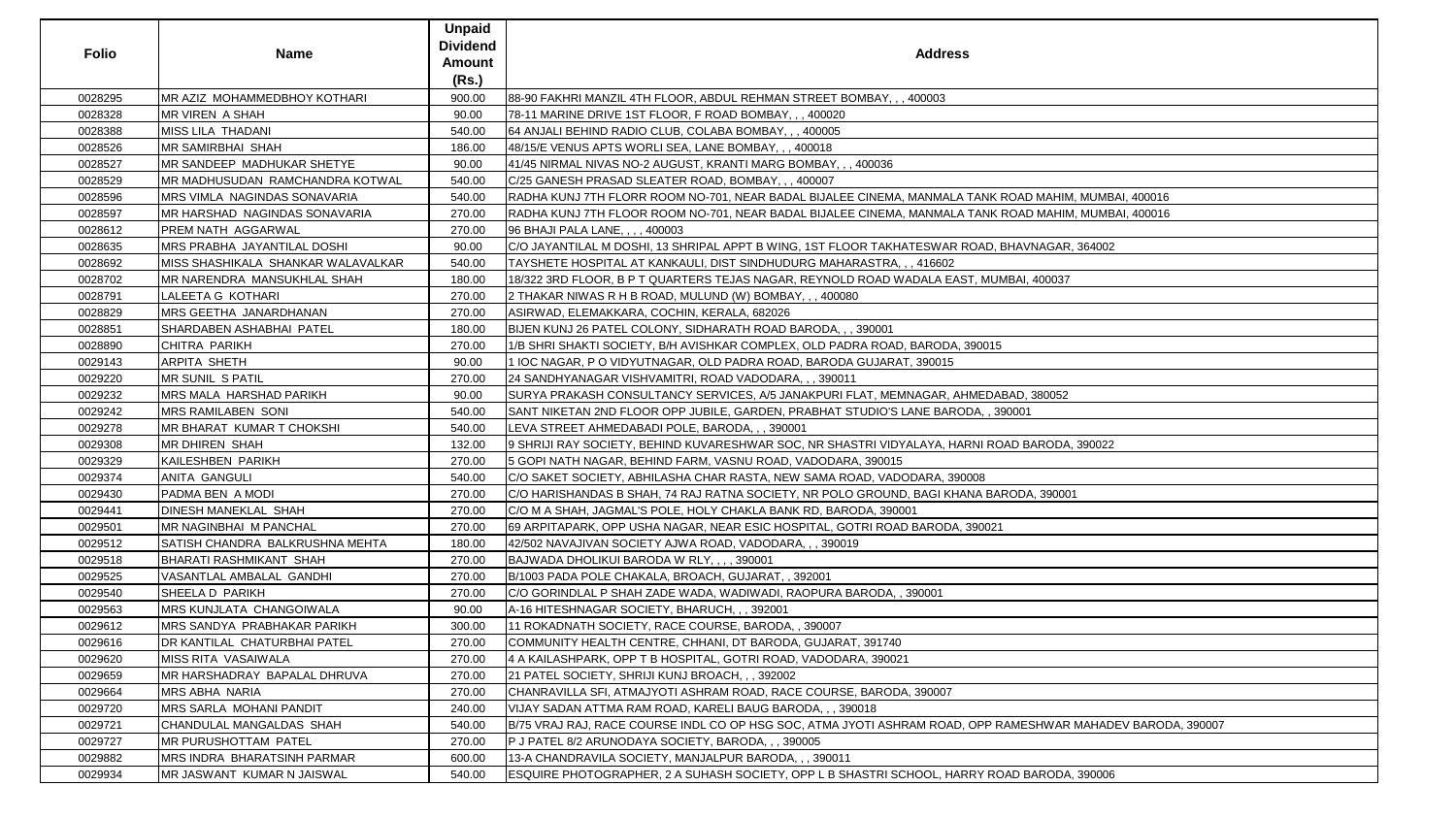| <b>Folio</b> | <b>Name</b>                          | <b>Unpaid</b><br><b>Dividend</b><br><b>Amount</b><br>(Rs.) | <b>Address</b>                                                                                               |
|--------------|--------------------------------------|------------------------------------------------------------|--------------------------------------------------------------------------------------------------------------|
| 0029945      | <b>MRS HASUMATI VINUBHAI DESAI</b>   | 270.00                                                     | 17 GAUTAM NAGAR SOCIETY RACE, COURSE, BARODA, , 390007                                                       |
| 0029948      | MR DILIP KUMAR MULJIBHAI TRIVEDI     | 270.00                                                     | ROOM 11 LOKHANDWABAS BUILDING 3RD, FLOOR BESIDE BARODA, HOSPITAL SAYAJIGANJBARODA, , 390005                  |
| 0029950      | HARSHAD RASIKLAL PARIKH              | 90.00                                                      | SURAYA PRAKASH CONSULTANCY SERVICE, A/5 JANAKPURI FLAT, MEMNAGAR, AHMEDABAD, 380052                          |
| 0029953      | DIPTI J ADHVARYU                     | 30.00                                                      | KANBIWAD PALACE ROAD, BARODA, , , 390001                                                                     |
| 0029972      | KANTILAL CHHAGANBHAI JOSHI           | 270.00                                                     | AKSHAR, OPP SANT KRUPA SOCIETY, PIPLAG ROAD, NADIAD, 387001                                                  |
| 0029973      | UMA KANTILAL JOSHI                   | 270.00                                                     | AKSHAR, OPP SANT KRUPA SOCIETY, PIPLAG ROAD, NADIAD, 387001                                                  |
| 0030040      | <b>MRS SUDHA JEJURKAR</b>            | 270.00                                                     | JYOGESHWAR KRUPA SOC NEAR KABIR, MANDIR MANJAL PUR BARODA, , , 390011                                        |
| 0030141      | <b>MRS KOKILABEN PATEL</b>           | 90.00                                                      | C/O RAMESHBHAI S PATEL, 98-C VISHVAMITRI TOWNSHIP, OPP.GUJARAT TRAKTARVISHVAMITRI MANJALPU, VADODARA, 390011 |
| 0030148      | DR SUSHILA BHANUBHAI PATEL           | 540.00                                                     | 60/A MANGAL JYOT SOCIETY, KARELI BAUG BARODA, , , 390018                                                     |
| 0030247      | MISS KETKI RASIKILAL CHOKSHI         | 132.00                                                     | CHOKSHI POLE UMRETH, DIST KHEDA GUJARAT, , , 388220                                                          |
| 0030248      | MRS RASIKLAL CHIMANLAL CHOKSHI       | 30.00                                                      | CHOKSHI POLE UMRETH, DIST KHEDA GUJARAT, , , 388220                                                          |
| 0030249      | <b>MRS INDUMATI RASIKLAL CHOKSHI</b> | 540.00                                                     | CHOKSHI POLE UMRETH, DIST KHEDA GUJARAT, , , 388220                                                          |
| 0030269      | MR PANKAJ KANAIYALAL PATEL           | 270.00                                                     | 4 KRISHNANAGAR SOCIETY, VILLAGE MAGODI, DIST GANDHINAGAR, GUJARAT, 382355                                    |
| 0030414      | MR KISHAN KANJIBHAI PARMAR           | 132.00                                                     | 23 JAIN SOCIETY, ELISBRIDGE AHMEDABAD, , , 380006                                                            |
| 0030513      | <b>TUSHARKANT K PATEL</b>            | 270.00                                                     | 4 KRISHNANAGAR SOCIETY, VILL MAGODI, DT GANDHINAGAR, GUJARAT, 382355                                         |
| 0030514      | MR KANIYALAL N PATEL                 | 270.00                                                     | 4 KRISHNANAGAR SOCIETY, VILL MAGODI, DT GANDHINAGAR, GUJARAT, 382355                                         |
| 0030524      | <b>RAJENDRA SHAH</b>                 | 360.00                                                     | 289/C MANEKBAUG SOCIETY, B/H MANEKBAUG HALL, AMBAWADI AHMEDABAD, , 380001                                    |
| 0030543      | SOLANKI SHANTABEN JAYANTILAL         | 270.00                                                     | KENNEDY POLE HAJIBUILDING OPP R C, HIGH, SCHOOL SHANPUR AHMEDABAD, , 380001                                  |
| 0030555      | KMRS BHAVANA MEHTA                   | 270.00                                                     | FLAT NO 13 SHRI RAMJINI SHERI, KHADIA GATE AHMEDABAD, , , 380001                                             |
| 0030601      | MRS MADHUBEN RAMESH CHANDRA SOLANKI  | 270.00                                                     | 4 SAI KRIPA APPARTMENT GYAN MANDIR, SOCIETY VASANA AHMEDABAD, , , 382000                                     |
| 0030609      | NIRMALA PATEL                        | 42.00                                                      | MADHUVAN, NEAR HIRABAUG CROSSING, SANGAM PARK AMBAWADI, AHMEDABAD, 380015                                    |
| 0030627      | DAYALDAS BHATIA                      | 270.00                                                     | ELECT ENGINEER, "ANJU SADAN", 9-GURU RAMDAS SOCIETY, NEAR AMBER CINEMA AHMEDABAD, 380024                     |
| 0030628      | MRS KIRANBEN DHIRENBHAI SHAH         | 270.00                                                     | 3340/KHADAYATA'S KHADKI ANTIAWAD, NANI BHAGOL PRANTIJ, , , 383205                                            |
| 0030734      | JOTTARAM ISHWARBHAI PATEL            | 180.00                                                     | SHREE GAGRUTI VIDYALAYA, PILUDRA, AT & PO PILUDRA, TA DARM,                                                  |
| 0030757      | <b>MRS HEMLATA NAVNIT PATEL</b>      | 270.00                                                     | C/O DR N C PATEL, 32 NANDANVAN SOC, BH. RLY STN FARAMJI ROAD, VADODARA, 390005                               |
| 0030813      | <b>ANVAR GULAB SOLANKI</b>           | 840.00                                                     | KALUPUR PANCH PATTI TIMBAPOLE, HOUSE NO 997, AHMEDABAD, , 380001                                             |
| 0030852      | MRS HASUBEN YASHVANT LAL MISTRI      | 90.00                                                      | A/2 PRANAV APARTMENTS, NR SHREYAS FOUNDATION, OPP SHREYAS APARTMENTS, AMBAWADI AHMEDABAD, 380015             |
| 0030884      | MR NILESHKUMAR MAHENDRABHAI CHOKSHI  | 270.00                                                     | BLOCK NO 8/95 NETAJI NAGAR, NR MEGHANI NGR, POST NEW CIVIL HOSPITAL, AHMEDABAD, 380016                       |
| 0030922      | <b>PATEL DINESH KUMAR BHAGVANDAS</b> | 90.00                                                      | CLOTH MERCHANT KAPAD BAZAR DIST, MAHESANA, POST YADNAGAR(NG), 384355                                         |
| 0031033      | <b>MR ARVINDBHAI RATILAL SHROFF</b>  | 270.00                                                     | H NO 185 GHASHIRAMS STREET, SARANGPUR, (GUJRAT) AHMEDABAD, , 380001                                          |
| 0031060      | MISS PANCHAL ASHABEN A               | 270.00                                                     | SHASHWAT BUILIDNG 403, NR. INDER RESIDENCY, ELLISBRIDGE, AHMEDABAD, 380006                                   |
| 0031061      | MISS VARSHA A PANCHAL                | 270.00                                                     | SHASHWAT BUILDING 403, NR. INDER RESIDENCY, ELLISBRIDGE, AHMEDABAD, 380006                                   |
| 0031062      | MISS ASHABALA A PANCHAL              | 270.00                                                     | SHASHWAT BUILDING 403, NR. INDER RESIDENCY, ELLISBRIDGE, AHMEDABAD, 380006                                   |
| 0031063      | MRS PANCHAL VARSHABEN M              | 270.00                                                     | SHASHWAT BUILDING 403, NR. INDER RESIDENCY, ELLISBRIDGE, AHMEDABAD, 380006                                   |
| 0031064      | MR MAHESHLAL J PANCHAL               | 270.00                                                     | SHASHWAT 403, NR. INDER RESIDENCY, ELLISBRIDGE, AHMEDABAD, 380006                                            |
| 0031065      | MR PANCHAL DINESHLAL J               | 270.00                                                     | SHASHWAT BUILDING 403, NR INDER RESIDENCY, ELLISBRIDGE, AHMEDABAD, 380006                                    |
| 0031074      | MUKESH J PANCHAL                     | 270.00                                                     | SHASHWAT BUILDING 403, NR. INDER RESIDENCY, ELLISBRIDGE, AHMEDABAD, 380006                                   |
| 0031075      | MISS CHANDRIKA J PANCHAL             | 270.00                                                     | SHASHWAT BUILDING 403, NR. INDER RESIDENCY, ELLISBRIDGE, AHMEDABAD, 380006                                   |
| 0031076      | MISS DINABAI J PANCHAL               | 270.00                                                     | SHASHWAT BUILDING 403, NR. INDER RESIDENCY, ELLISBRIDGE, AHMEDABAD, 380006                                   |
| 0031084      | <b>MISS DINA J PANCHAL</b>           | 270.00                                                     | SHASHWAT BUILDING 403, NR. INDER RESIDENCY, ELLISBRIDGE, AHMEDABAD, 380006                                   |
| 0031085      | MISS ASHA A PANCHAL                  | 270.00                                                     | SHASHWAT BUILDING 403, NR. INDER RESIDENCY, ELLISBRIDGE, AHMEDABAD, 380006                                   |
| 0031086      | MISS PANCHAL DINABEN J               | 270.00                                                     | SHASHWAT BUILDING 403, NR. INDER RESIDENCY, ELLISBRIDGE, AHMEDABAD, 380006                                   |

| BARODA, , 390005                |
|---------------------------------|
| 0,380052                        |
|                                 |
|                                 |
|                                 |
|                                 |
| ITRI MANJALPU, VADODARA, 390011 |
|                                 |
|                                 |
|                                 |
|                                 |
|                                 |
|                                 |
|                                 |
|                                 |
|                                 |
|                                 |
|                                 |
|                                 |
|                                 |
| ABAD, 380024                    |
|                                 |
|                                 |
|                                 |
|                                 |
|                                 |
| WADI AHMEDABAD, 380015          |
| , 380016                        |
|                                 |
|                                 |
|                                 |
|                                 |
|                                 |
|                                 |
|                                 |
|                                 |
|                                 |
|                                 |
|                                 |
|                                 |
|                                 |
|                                 |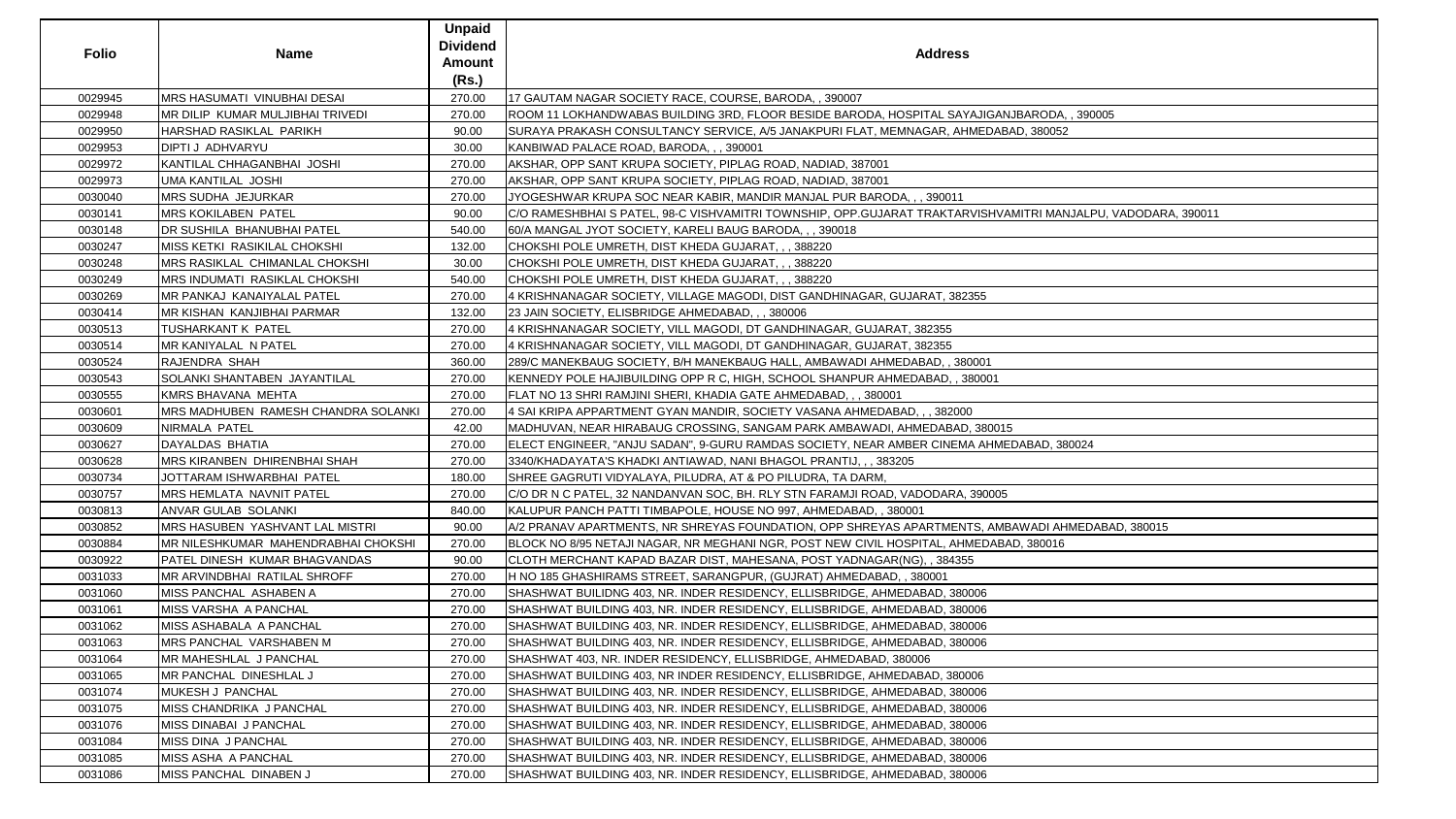| <b>Folio</b> | <b>Name</b>                     | <b>Unpaid</b><br><b>Dividend</b><br>Amount | <b>Address</b>                                                                                             |
|--------------|---------------------------------|--------------------------------------------|------------------------------------------------------------------------------------------------------------|
|              |                                 | (Rs.)                                      |                                                                                                            |
| 0031098      | <b>MR GOKALDAS MEHTA</b>        | 270.00                                     | FLAT NO 13 SHRI RAMJINI SHERI, KHADIA GATE AHMEDABAD, , , 380001                                           |
| 0031101      | MISS PARUL V MEHTA              | 180.00                                     | 6/B RAGHUNATH PARK NAVAWADEJ, , , , 380013                                                                 |
| 0031179      | CHANDRIKA DIXIT                 | 270.00                                     | 19-B MUNICIPAL SERVANTS SOCIETY, KANKARIA AHMEDABAD, , , 380022                                            |
| 0031202      | MR KIRAN KUMAR S SHAH           | 600.00                                     | C/O PRAKASH S SHAH 1594 RATAN, KHADKI, DHANASUTAR'S POLE KALUPUR, AHMEDABAD, 380001                        |
| 0031279      | RAMBHAI PATEL                   | 540.00                                     | RAMNIWAS 1 KHANPUR ROAD, AHMEDABAD, , , 380001                                                             |
| 0031323      | NATUBHAI PATEL                  | 540.00                                     | RAM NIVAS NO 1, KHANPUR AHMEDABAD, , , 380001                                                              |
| 0031327      | <b>VIJAYKUMAR SHAH</b>          | 540.00                                     | 2/16 KANKARIA MUNICIPAL OFFICERS, FLAT, KANKARIA AHMEDABAD, , 380022                                       |
| 0031339      | VAMANRAI JOSHI                  | 540.00                                     | VAHITRAM, JUBELI GAYATRI PLOT, MAHARAJ BAY ROAD, P O BOKHIRA PORBANDAR, 360579                             |
| 0031360      | <b>DR VITHALDAS SHAH</b>        | 540.00                                     | B-1-9 RAGHO ROOL SOCIETY NEAR, RAILWAY CROSSING, SHAHIBAG AHMEDABAD, , 380004                              |
| 0031363      | SURVAKANT SHANKERLAL SHAH       | 540.00                                     | C/O PRABHUDAS 13 PATWARI 96 PASI, MALSOCIETY AHMEDABAD, , , 380006                                         |
| 0031380      | <b>VIDHADHAR RUNOTTA</b>        | 540.00                                     | 6DHARNIDHAR SOCIETY VIKASH GRUH, PALDI AHMEDABAD, , , 380007                                               |
| 0031393      | MISS GUNVANTI C PATEL           | 540.00                                     | 93/2 MOTI SALVIVAD, SARASPUR AHMEDABAD, , , 380018                                                         |
| 0031395      | KAMLABEN PATEL                  | 810.00                                     | RAMNIWAS 1 KHANPUR ROAD, AHMEDABAD, , , 380001                                                             |
| 0031396      | KALPANA PATEL                   | 810.00                                     | RAMNIWAS 1 KHANPUR ROAD, AHMEDABAD, , , 380001                                                             |
| 0031399      | MRS GUNVANTI JAGANNATH PATEL    | 810.00                                     | 93/2 MOTI SALVIVAD SARASPUR, AHMEDABAD, , , 380018                                                         |
| 0031434      | VASIBAI MANWANI                 | 270.00                                     | D B2/N/25, GANDHIDHOM KUTCH, , , 370201                                                                    |
| 0031457      | <b>MR VALJI KANJI PATEL</b>     | 180.00                                     | C/O MULRAJ MOTIRAM & COMPANY, BUNDER ROAD, KUTCH MANDVI GUJARAT, , 370465                                  |
| 0031464      | MISS SATINDER SACHDEVA          | 270.00                                     | WZ 25 GALI NO 9, GURU NANAK NAGAR, PO TILAK NAGAR, NEW DELHI, 110018                                       |
| 0031482      | <b>MRS PADMA JAIN</b>           | 270.00                                     | A 15 MILAP APARTMENT, OPP RANAKPUR SOCIETY, SHAHIBAUG, AHMEDABAD, 380004                                   |
| 0031486      | MISS MEENABEN HASMUKHLAL MEHTA  | 378.00                                     | C/O H D MEHTA 13 PATEL SOMNATH, PARK CO OP HO SOC, OPP UMESH NAGAR MEHANI NAGARASARWA, , 380016            |
| 0031493      | MR HASMUKHLAL DHANJIBHAI MEHTA  | 378.00                                     | 13 PATEL SOMNATH PARK CO-OP, HOUSING SOC LTD, OPP UMESH NAGAR MEGHANI NAGAR ROAD, ASARWA AHMEDABAD, 380016 |
| 0031510      | MR KANAIYALAL N PATEL           | 180.00                                     | B-1 NEW ARPANA FLATS BIHD PALDI, BUS STOP, PALDI AHMEDABAD, , 380007                                       |
| 0031549      | MRS NEELAM R CHAWLA             | 90.00                                      | 13B NIRANKAR SOCIETY 4 BUNGLOWS, BHAIRAVNATH RD AHMEDABAD,,                                                |
| 0031587      | <b>MRS R KAMAKSHI</b>           | 540.00                                     | 8 SECOND STREET, DR RADHAKRISHNAN ROAD, MYLAPORE, CHENNAI, 600004                                          |
| 0031591      | R JAYARAM                       | 180.00                                     | 600011 6 CARPENTER STREET, (UP STAIRS), SEMBIAM PERAMBUR, CHENNAI, 600011                                  |
| 0031593      | MER N RAMASWAMY                 | 540.00                                     | NO.4 52ND AVENUE, DAE TOWNSHIP, KALPAKKAM, , 603102                                                        |
| 0031606      | SUNDERLAL KHURANA               | 540.00                                     | A-54 VASANT MARG, VASANT VIHAR, NEW DELHI, , 110057                                                        |
| 0031609      | KADIYALAYA RAMCHANDRA           | 270.00                                     | 104 VEPERY HIGH ROAD, MADRAS, , , 600007                                                                   |
| 0031631      | MISS K V CHELLAM                | 270.00                                     | 13 KRISHNAMURTHY STREET, WEST MAMBALAM, , CHENNAI, 600033                                                  |
| 0031685      | MR R VASUDEVAN                  | 270.00                                     | 45/D M I G FLAT 20TH AVENUE, K K NAGAR MADRAS, , , 600078                                                  |
| 0031701      | I K SANTHOSH KUMAR              | 540.00                                     | 131 PURASAIWALKAM HIGH ROAD, KELLYS MADRAS, , , 600010                                                     |
| 0031722      | UPAASANA USHA HOLDINGS LTD      | 90.00                                      | 79 POES GARDEN, , , CHENNAI, 600086                                                                        |
| 0031777      | MRS BUVANESWARI SETHUNA RAYANAN | 270.00                                     | 591 12TH A CROSS ST 8TH MAIN, J P NAGAR STAGE 2, BANGALORE, , 560078                                       |
| 0031778      | MRS VIJAYA LAKSHMI GOPAL        | 270.00                                     | MIG NO.835, BHEL MIG COLONY, NALAGANDLA, HYDERABAD, 500133                                                 |
| 0031793      | MR M S BASKARAN                 | 270.00                                     | 1050 5TH MAIN ROAD, D BLOCK II STATE, RAJAJINAGAR, BANGALORE, 560010                                       |
| 0031794      | PERURU RAJYA LAKSHMI            | 270.00                                     | 12/897 OLD HOSPITAL ROAD, NELLORE, , , 524001                                                              |
| 0031820      | <b>MR UTTAM S DAS</b>           | 270.00                                     | 103 SUPATH APARTMENTS, NR VIJAY CHAR RASTA, UNIVERSITY CAMPUS, AHMEDABAD, 380009                           |
| 0031873      | <b>MR UMESH PATEL</b>           | 270.00                                     | C/O ARUNBHAI S PATEL, B 21 RANGTARANG FLAT, NR AKASHDEEP TOWER, SHREYAS RAILWAY XING AMBAWADI, 380015      |
| 0031916      | <b>MR VIJAY MANUBHAI VYAS</b>   | 270.00                                     | 84 TAPOVAN SOCIETY S M ROAD, AMBAWADI, AHMEDABAD, , 380015                                                 |
| 0031933      | MR YOGESH PATEL                 | 270.00                                     | 3/12 MANICIPAL STAFF QUARTERS, BEHIND LAL BUNGLOW, ELLISBRIDGE AHMEDABAD, , 380006                         |
| 0031952      | MRS ANANDBEN DILUSINH JHALA     | 270.00                                     | 14 GHANSHYAM SOCIETY, OPP MOTI KAKA'S CHALI, V V NAGAR ANAND, DT KHEDA GUJARAT, 388120                     |
| 0031955      | MISS MEENA DAHYABHI PATEL       | 270.00                                     | BUNGLOW NO 29 SOMESHWAR COMPLEX-II, JODHPUR CHAR RASTA, SATTELITE ROAD, AHMEDABAD, 380015                  |

| 80001                                                |  |
|------------------------------------------------------|--|
|                                                      |  |
|                                                      |  |
|                                                      |  |
|                                                      |  |
|                                                      |  |
|                                                      |  |
|                                                      |  |
|                                                      |  |
|                                                      |  |
|                                                      |  |
|                                                      |  |
|                                                      |  |
|                                                      |  |
|                                                      |  |
|                                                      |  |
|                                                      |  |
|                                                      |  |
|                                                      |  |
|                                                      |  |
|                                                      |  |
|                                                      |  |
|                                                      |  |
|                                                      |  |
|                                                      |  |
| ARASARWA, , 380016<br>ROAD, ASARWA AHMEDABAD, 380016 |  |
|                                                      |  |
|                                                      |  |
|                                                      |  |
|                                                      |  |
|                                                      |  |
|                                                      |  |
|                                                      |  |
|                                                      |  |
|                                                      |  |
|                                                      |  |
|                                                      |  |
|                                                      |  |
|                                                      |  |
|                                                      |  |
|                                                      |  |
|                                                      |  |
|                                                      |  |
|                                                      |  |
|                                                      |  |
|                                                      |  |
|                                                      |  |
|                                                      |  |
| 09                                                   |  |
|                                                      |  |
|                                                      |  |
|                                                      |  |
| <u>AY XING AMBAWADI, 380015</u><br>06                |  |
| 388120                                               |  |
| EDABAD, 380015                                       |  |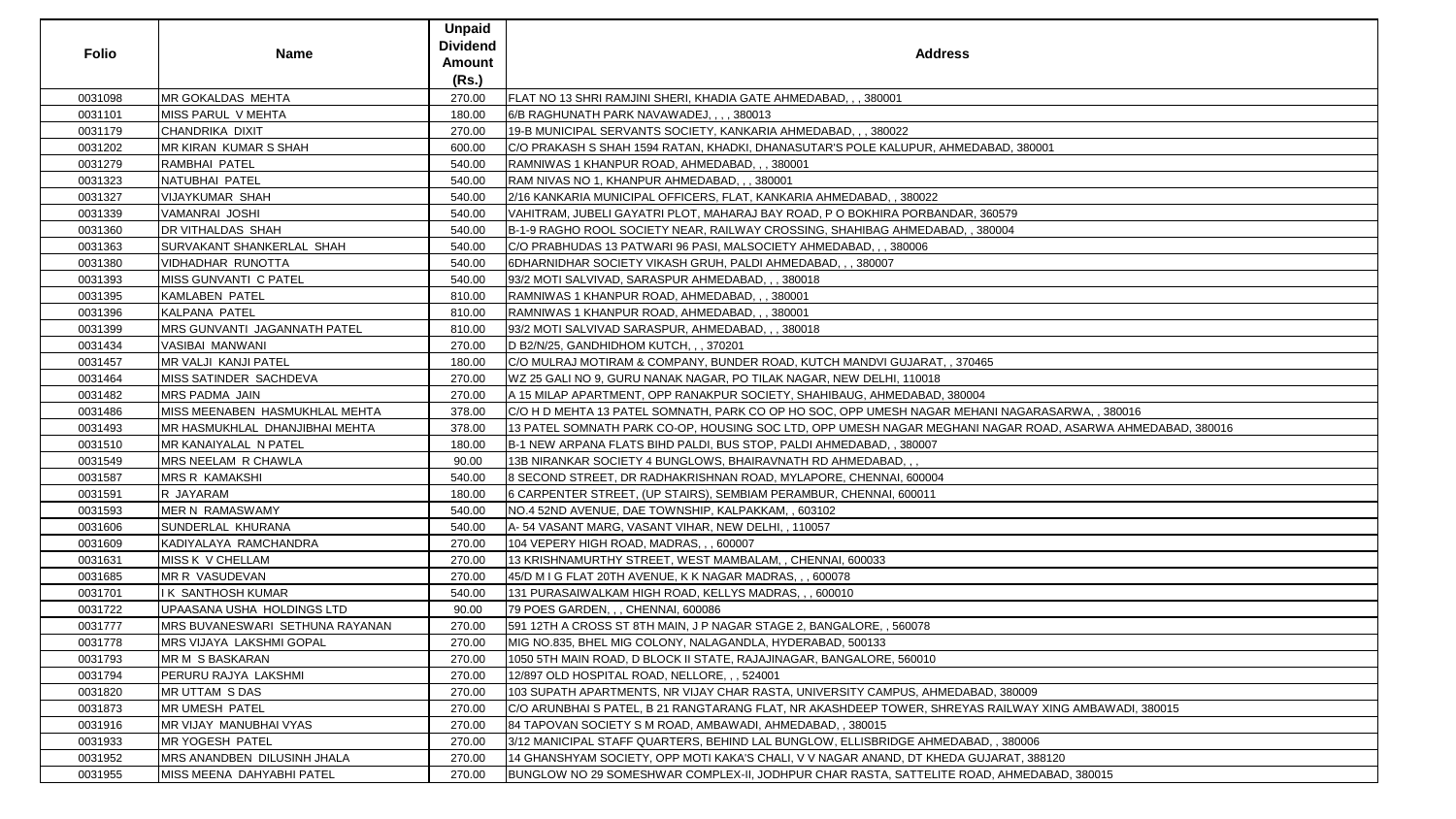| <b>Folio</b> | <b>Name</b>                                 | <b>Unpaid</b><br><b>Dividend</b><br>Amount<br>(Rs.) | <b>Address</b>                                                                                                |
|--------------|---------------------------------------------|-----------------------------------------------------|---------------------------------------------------------------------------------------------------------------|
| 0031975      | <b>IMISS BAKULA CHIMANLAL KHAMAR</b>        | 270.00                                              | C P CHAMBERS, OPP NAVRANG SCHOOL, AHMEDABAD, , 380014                                                         |
| 0032034      | PRAFULBHAI AMBALAL PANCHASARA               | 540.00                                              | 27 UMA TENAMENTS, JAGATPUR ROAD, CHANDLODIA, AHMEDABAD, 382481                                                |
| 0032068      | SHARDABEN URAJLAL SHAH                      | 810.00                                              | 12 MALLINATH SOCIETY N G SHANTIVAN, BUS STOP NARAYAN NAGAR ROAD, PALDI AHMEDABAD, , 380007                    |
| 0032082      | <b>IMR PRAFULBHAI MANIBHAI DESAI</b>        | 270.00                                              | 6 AMBICA BHUVAN, B/H-SHITAL CINEMA, DAKOR ROAD, NADIAD, 387001                                                |
| 0032094      | <b>MRS MANORAMA SHAH</b>                    | 90.00                                               | 59 PRERNA TIRTH VIBHAG-I, NEAR PRERNA TIRTH TEMPLE, JODHPUR SATELLITE ROAD, AHMEDABAD, 380015                 |
| 0032112      | SURENDRA BHAI DHAYABHAI PATEL               | 270.00                                              | 640 PUNIT POLE WADIGAM, DAREAPUR AHMEDABAD, , , 380001                                                        |
| 0032129      | CHANDRAPRASAD SEVAK                         | 270.00                                              | 25 JUBILI PARK COOP HOSI SOCIETY, VATRA ROAD, MANINAGAR AHMEDABAD, , 380008                                   |
| 0032146      | <b>SOMABHAI PATEL</b>                       | 270.00                                              | 9 SANSKAR BHARTI SOCIETY GHATLODIA, ROAD, NARANPURA AHMADABAD, , 380013                                       |
| 0032150      | <b>IMRS KSHAMA ACHINT TRIVEDI</b>           | 270.00                                              | 6/6 SAHAYOG APARTMENTS NEAR, KESHAVNAGAR, AHMEDABAD, , 380027                                                 |
| 0032179      | <b>IMR DUSHYANTBHAI SHUBLA</b>              | 270.00                                              | 2 VISHWABHARATI SOCIETY SARDAR, PATEL NAGAR AHMEDABAD, , , 380006                                             |
| 0032196      | <b>MRS RAKSHABEN PATEL</b>                  | 270.00                                              | C/O P J PATEL, 21 VASANT VIHAR TWINS, OPP VASTRAPUR WATER TANK, BH. SHABARI FLATS VASTAPURGAM AMDAVAD, 380015 |
| 0032228      | <b>MR RASHMIKANT SHAH</b>                   | 270.00                                              | 6 SNEH JYOT, 40 VALLABHNAGAR SOCIETY, JUHU SCHEME ROAD NO 3, OPP COOPER HOSPITAL,                             |
| 0032311      | ASHVINKUMAR RAMSHANKER UPADHYAY             | 270.00                                              | 11/129 NILAM APPARTMENTS, NIKOL ROAD, BAPUNAGAR, AHMEDABAD, 380024                                            |
| 0032340      | RUKHIBEN POPATLAL PATEL                     | 270.00                                              | 1 NANDUPRASAD MAHADEVIA SOC, OPPSANGHAVI HIGH, SCHOOL NARANPURA AHMEDABAD, , 380013                           |
| 0032341      | <b>IMRS BHAVANA BHASKAR PATEL</b>           | 180.00                                              | 10 HIRABAUG AMBAWADI, AHMEDABAD, , , 380006                                                                   |
| 0032389      | PRAVINKUMAR AMRITLAL PARMAR                 | 216.00                                              | 5 MAHATMA GANDHI KUNJ SOCIETY, BHUDARPURA, ROAD ELLIS BRIDGE AHMEDABAD, , 380075                              |
| 0032403      | RAJESH KUMAR JAYANTILAL SHAH                | 270.00                                              | 306-D SHRI NAGAR SOCIETY, MAHAVIRNAGAR AREA, HIMATNAGAR, DIST SABARKANTHA (N.G), 383001                       |
| 0032406      | MISS NALINI G PATEL                         | 90.00                                               | NANDINI 12 INKILAB STREET, GULBAI TEKRA AHMEDABAD, , , 380013                                                 |
| 0032408      | MANDAKINI PARIKH                            | 90.00                                               | NANDINI 12 INKILAB STREET, GULBAI TEKRA AHMEDABAD, , , 380015                                                 |
| 0032416      | <b>IMR SURESH KUMAR ASHARAM BHAI PUJARA</b> | 270.00                                              | 37/B SHARDA SOCIETY, OPP. JAYDEEP TOWER, VASNA, AHMEDABAD, 380007                                             |
| 0032459      | <b>MRS LILAVATI K CHAUHAN</b>               | 540.00                                              | 17A SHRINATH APPTS MANINAGAR EAST, AHMEDABAD, , , 380008                                                      |
| 0032481      | <b>MISS KAMINI G PATEL</b>                  | 180.00                                              | NANDINI 12 INKILAB STREET, GULBAI TEKRA, AHMEDABAD, , 380015                                                  |
| 0032483      | MISS VINA DEODATTA DAVE                     | 540.00                                              | 601-B SIXTH FLOOR, PANCHDHARA PLAZA, NR OCEAN PARK NEHRUNAGAR, SURENDRA MANGALDAS RD AHMEDABAD, 380015        |
| 0032519      | MR AMRITLAL CHHAJER                         | 312.00                                              | OPP-SANI APTT., BANK OF INDIA LANE, SUBHANPURA, VADODARA, 390023                                              |
| 0032520      | <b>MRS INDRAKALA CHHAJER</b>                | 42.00                                               | AMRUT OPP SANI APPTT, BANK OF INDIA LANE, SUBHANPURA RACE COURSE, VADODARA, 390007                            |
| 0032529      | <b>SAROJ CHHOTALAL GANDHI</b>               | 270.00                                              | B-5 PADAMPRABHU SOCIETY JYOSAR, PARK, NARAYAN NAGAR ROAD AHMEDABAD, , 380007                                  |
| 0032535      | MRS TILOTTAMA S PANDYA                      | 270.00                                              | 6-A ANAND DHARA FLAT NAVARANGPURA, SIX ROADS AHMEDABAD, , , 380009                                            |
| 0032553      | LILAVATI MEHTA                              | 42.00                                               | C/O MR DINESH CHANDRA MEHTA, 5 VATSALYA ANJARI SOCIETY, 5 NEHRU NAGAR, RAIYA ROAD RAJKOT,                     |
| 0032560      | HARIBEN KISHANCHAND WASWANI                 | 180.00                                              | OUT SIDE ANTISARIA GATE KAPADWANJ, , , , 387620                                                               |
| 0032564      | MISS MINA RASIKLAL PANDYA                   | 270.00                                              | C/O SHRENIK TRIKAMLAL SHAH, 1211 LAXMINARAYANS, POLE RAJAMEHTAS POLE KALUPUR, , 380001                        |
| 0032575      | KANTILAL PANACHAND GANDHI                   | 270.00                                              | AT & PO BHILODA DIST SABERKANTHA, GUJARATE STATE, , , 383245                                                  |
| 0032617      | <b>IMISS MANISHA TRILOKNATH DAVE</b>        | 300.00                                              | 2-2 NAGARWADA OPP APASARA, PORBANDAR, ,, 360575                                                               |
| 0032678      | <b>IMR RAJESH VYAS</b>                      | 300.00                                              | C/O MAHENDRA K VYAS, 5 HARIHAR SOCIETY, BH CIVIL GEN HOSPITAL ROAD, VISNAGAR NG MEHSANA, 384315               |
| 0032705      | JAYANTILAL KARSANDAS CHRISTIAN              | 90.00                                               | PARNKUNJ SOCIETY, BIBHAG 3 R/H NO-6, BEHIND UMESHNAGAR SOCIETY, MEGHANINAGAR AHMEDABAD, 380016                |
| 0032793      | <b>MADHUBEN SHAMBHUPRASAD PATEL</b>         | 270.00                                              | UMIA MATA TEMPLE, MANGAL GIRDHAR DEHLA ASARAWA, AHMEDABAD, , 380016                                           |
| 0032823      | <b>IMR SHAUNAK MUZUMDAR</b>                 | 270.00                                              | 11 & 12 KANCHAN FLATS, 11 MOTINAGAR SOC, NR MAHALAXMI CHAR RASTA, PALDI, 380007                               |
| 0032871      | <b>RASMIK SHAH</b>                          | 90.00                                               | C/O HASMUKH M SHAH, 13/156 JAWAHAR NAGAR, BH INDIRANAGAR, NR A E C COMPANYAMRAIWADI AHMEDABAD, 380026         |
| 0032881      | MR PIYUSH ARUNBHAI JOSHI                    | 270.00                                              | 5 DEVYANI SOCIETY NEAR OLD RLY, CROSSING, MANINAGAR AHMEDABAD, , 380008                                       |
| 0032905      | <b>IMR JITENDRA KANTILAL BAROT</b>          | 132.00                                              | RAXA NOVELTY STORE, STATION ROAD, MEHSANA N G, , 384001                                                       |
| 0032918      | JAYESH KUMAR K BAROT                        | 132.00                                              | RAXA NOVELTY STORE, STATION ROAD MEHSANA, , , 384001                                                          |
| 0032962      | <b>MRS NAYANABEN PATHAK</b>                 | 180.00                                              | NATHA MUKHINUFALIYU RAIBENNA, MAKANMA KHOKHRAMAHEMDAVAD, AHMEDABAD, , 380008                                  |
| 0032972      | <b>MRS AARTI THACKER</b>                    | 270.00                                              | 71/3A PURNA DAS ROAD, CALCUTTA, , , 700029                                                                    |

| 3AD, , 380007                   |
|---------------------------------|
|                                 |
| EDABAD, 380015                  |
|                                 |
|                                 |
|                                 |
|                                 |
| VASTAPURGAM AMDAVAD, 380015     |
| ΆL,                             |
|                                 |
| , 380013                        |
| 75                              |
| i), 383001                      |
|                                 |
|                                 |
|                                 |
|                                 |
| GALDAS RD AHMEDABAD, 380015     |
|                                 |
| 0007                            |
|                                 |
|                                 |
| AD RAJKOT,                      |
| 380001                          |
|                                 |
|                                 |
| MEHSANA, 384315                 |
| HMEDABAD, 380016                |
|                                 |
|                                 |
| <b>NIWADI AHMEDABAD, 380026</b> |
|                                 |
|                                 |
| 8                               |
|                                 |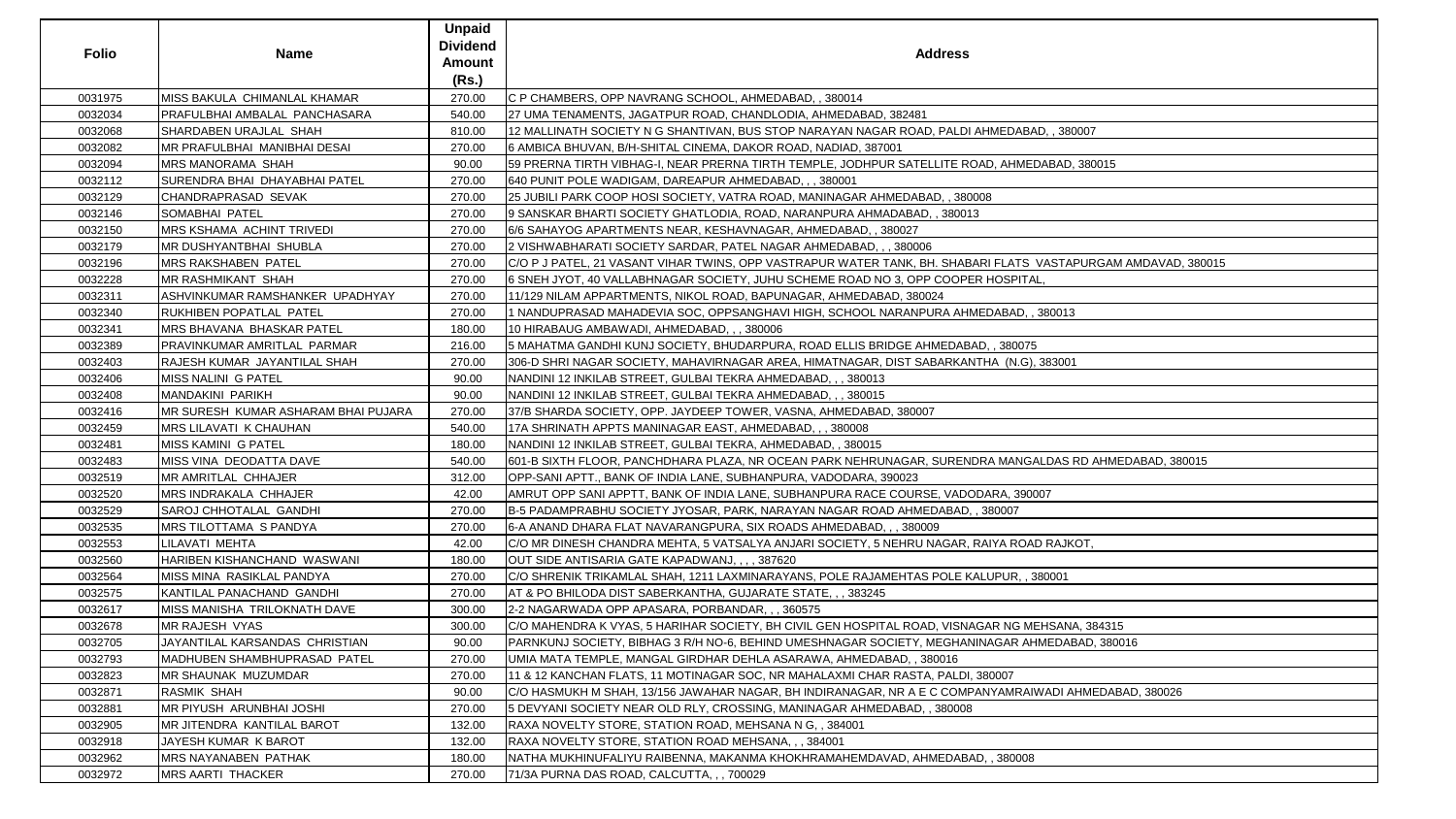| <b>Folio</b> | <b>Name</b>                         | <b>Unpaid</b><br><b>Dividend</b><br><b>Amount</b><br>(Rs.) | <b>Address</b>                                                                                     |
|--------------|-------------------------------------|------------------------------------------------------------|----------------------------------------------------------------------------------------------------|
| 0032983      | <b>MR MAHENDRARAI NAIK</b>          | 270.00                                                     | 81/486 VIJAY NAGAR NEARN PURA, AHMEDABAD, , , 380013                                               |
| 0032996      | MISS PURNIMA VAIDYA                 | 270.00                                                     | 10/3/A SHREEGIBAY SOCIETY, NEAR NAVRANG PURA, POLICE CHOWKEY, NAVRANG PURA AHMEDABAD, 380009       |
| 0033054      | MR SATISH BRAHMBHATT                | 270.00                                                     | B-8 RAJHANS SOCIETY ELLIS BRIDGE, AHMEDABAD, , , 380006                                            |
| 0033072      | MRS SHARDA HASMUKH SHAH             | 42.00                                                      | C/O K C SHAH 5 VIRKUNJ SOCIETY, NAVJIVAN AHMEDABAD, , , 380014                                     |
| 0033082      | PRATIKSHA SHRIKANT ZAVERI           | 270.00                                                     | ZAVERI PARK BHAI KAKA NAGAR, THALTEJ TEKRA, AHMEDABAD, , 380001                                    |
| 0033272      | CHAMPA KESHRICHAND SHAH             | 132.00                                                     | 238/2849 SATYAM APARTMENT (GHB), SOLA ROAD, NARANPURA, AHMEDABAD, 380013                           |
| 0033280      | MR GOPAL DASS BOHRA                 | 270.00                                                     | SR LECTURER IN COMMERCE, GOVT COLLEGE PALI (RAJ), , , 306401                                       |
| 0033291      | NIMISHABEN TALAI                    | 270.00                                                     | 2/A RUSHIKESH APARTMENT, BHARAT COLONY, SARDAR PATEL COLONYNARANPURA, AHMEDABAD, 380013            |
| 0033300      | MR GIRISHKUMAR PATEL                | 270.00                                                     | PLOT NO 494/2, BANASKANTHA SOCIETY, SECTOR 28, GANDHINAGAR GUJARAT, 382028                         |
| 0033310      | <b>GITA JADUNATH PANDYA</b>         | 90.00                                                      | C/O K N SHELAT 'SHIVAM', 7 SATKAR SOCIETY, OPP NIHARIKA B'LOWS NR AZAD SOC, AHMEDABAD, 380015      |
| 0033337      | REVABHAI PATEL                      | 270.00                                                     | 8 LAXMI NAGAR SOCIETY, PATAN (NG), , , 384265                                                      |
| 0033338      | ARVIND KUMAR RAVAL                  | 132.00                                                     | 7 LAXMI NAGAR SOCIETY, AT & PO PATAN NG, , , 384265                                                |
| 0033369      | <b>MR SUDHIRKUMAR S PARIKH</b>      | 270.00                                                     | 15 ANURADHA SOCIETY NEAR MALAV, TALAO, JIVRAJ PARK AHMEDABAD, , 380051                             |
| 0033370      | <b>MR BHUPENDRA B SHAH</b>          | 270.00                                                     | E-60 RAMESHWAR FLATS, NEAR FATEHPURA GARDEN, PALDI, AHMEDABAD, 380007                              |
| 0033373      | JAYABEN PREMCHAND KAMDAR            | 270.00                                                     | 72 LOVANYA SOCVASNA, , , AHMEDABAD, 380007                                                         |
| 0033416      | MRS JASHVIDYA RAMAKANT TRIPATHI     | 270.00                                                     | 22 MAHADEVNAGAR STADIUM ROAD, NAVJIVAN AHMEDABAD, , , 380014                                       |
| 0033428      | MR AMRITLAL BHIKHABHAI PARKHI       | 6.00                                                       | 5 MAHATMA GANDHI KUNJ SOCIETY, BHUDAR PUR, ROAD ELLISBRIDGE AHMEDABAD, , 380015                    |
| 0033471      | MR BAKUL KANTILAL SHAH              | 270.00                                                     | 17 PANNA PARK SOCIETY NAVRANGPURA, AHMEDABAD, , , 380009                                           |
| 0033476      | MR PANCHAL DINESH J                 | 270.00                                                     | SHASHWAT BUILDING 403, NR. INDER RESIDENCY, ELLISBRIDGE, AHMEDABAD, 380006                         |
| 0033478      | <b>MR DINESHBHAI J PANCHAL</b>      | 270.00                                                     | SHASHWAT BUILDING 403, NR. INDER RESIDENCY, ELLISBRIDGE, AHMEDABAD, 380006                         |
| 0033479      | MRS PANCHAL VARSHA M                | 270.00                                                     | SHASHWAT BUILDING 403, NR. INDER RESIDENCY, ELLISBRIDGE, AHMEDABAD, 380006                         |
| 0033480      | MISS ASHABEN A PANCHAL              | 270.00                                                     | SHASHWAT BUILDING 403, NR. INDER RESIDENCY, ELLISBRIDGE, AHMEDABAD, 380006                         |
| 0033481      | MISS PANCHAL ASHA A                 | 270.00                                                     | SHASHWAT BUILDING 403, NR. INDER RESIDENCY, ELLISBRIDGE, AHMEDABAD, 380006                         |
| 0033490      | <b>MRS SUMATI JOSHI</b>             | 660.00                                                     | CHINMAY, 17 BHAKTI NAGAR SOCY VEJALPUR, AHMEDABAD, , 380051                                        |
| 0033496      | TUSHAR VRHJLAL MESWANI              | 270.00                                                     | AVADH, OPP MILLANPARK BUNGLOWS, NEHRUPARK, VASTRAPUR AHMEDABNAD, 380015                            |
| 0033497      | DIPAK BALDEVBHAI PATEL              | 270.00                                                     | 1 ANKUR SOCIETY PART 2, NARANPURA AHMEDABAD, , , 380013                                            |
| 0033498      | <b>BALDEVBHAI KALIDAS PATEL</b>     | 270.00                                                     | 1 ANKUR SOCIETY PART 2, NARANPURA AHMEDABAD, , , 380013                                            |
| 0033534      | BHUPENDRA PORWAL                    | 270.00                                                     | 15 CHINTAMANI SOCIETY, RAMNAGAR SABARMATI, , , 380005                                              |
| 0033581      | <b>MRS KALA TRIVEDI</b>             | 540.00                                                     | 11 SHAKAR SOCIETY I, NARANPUR, AHMEDABAD, GUJARAT, 380013                                          |
| 0033594      | MR SATYANARAYAN BIYANI              | 1200.00                                                    | 12 AVANTI APPARTMENT, B/H-CORE HOUSENR.PARIMAL CROSSING, AMBAWADIPO-ELLISBRIDGE, AHMEDABAD, 380006 |
| 0033633      | <b>MRS MOHANA R PILLAI</b>          | 270.00                                                     | "RAGAM" 41 SUBHASH NAGAR, KAITHAVANA HOUSING COLONY, ALAPPUZHA, KERALA, 688003                     |
| 0033642      | <b>MRS USHA DAVE</b>                | 900.00                                                     | SMRUTI 8 VISHRAM PARK SOCIETY, VASNA AHMEDABAD, , , 380007                                         |
| 0033643      | MR MADAN DAVE                       | 600.00                                                     | SMRUTI 8 VISHRAM PARK SOCIETY, VASNA, AHMEDABAD, , 380007                                          |
| 0033648      | <b>MISS TARLIKA SHUKLA</b>          | 420.00                                                     | 1597 SHRIRAMJINI SHERI KHADIA, AHMEDABAD, , , 380001                                               |
| 0033649      | MISS RAJNIKA SHUKLA                 | 600.00                                                     | 1597 SHRIRAMJINISHERI KHADIA, AHMEDABAD, , , 380001                                                |
| 0033650      | MISS DAKSHA SHUKLA                  | 600.00                                                     | 1597 SHRIRAM JINI SHERI KHADIA, AHMEDABAD, , , 380001                                              |
| 0033659      | MR SHAH KIRIT S                     | 132.00                                                     | C/O SHANTILAL DIPCHAND RATANPOLE, HATHIKHANA AHMEDABAD, , , 380001                                 |
| 0033681      | MR RAVJIBHAI BHAGAWANBHAI BHESANIYA | 540.00                                                     | 68 HOUSING BOARD SECTOR 30, SARVODAY NAGAR, , GANDHINAGA, 382030                                   |
| 0033696      | <b>MRS NIRUBEN PATEL</b>            | 540.00                                                     | 1A PALIADNAGAR ST XAVIER'S SCHOOL, ROAD, NARANPURA AHMEDABAD, , 380013                             |
| 0033697      | JAGDISH PANDIT                      | 540.00                                                     | 1632 SEVKANI WADI KHADIA, AHMEDABAD, , , 380001                                                    |
| 0033698      | MR BIJAL ASHOKKUMAR SHAH            | 540.00                                                     | B NO 56 KUNDANTENAMENTSVIBHAG-3, B/D P T, QRTS VASNA AHMEDABAD, , 380007                           |
| 0033701      | CHIMANLAL MADANI                    | 180.00                                                     | JIVRAJ PARK, 8 VISHVA REKHA SOCIETY, , AHMEDABAD, 380051                                           |

| FURA AHMEDABAD, 380009         |
|--------------------------------|
|                                |
|                                |
|                                |
|                                |
| 13                             |
|                                |
| RA, AHMEDABAD, 380013          |
| 2028                           |
| C, AHMEDABAD, 380015           |
|                                |
|                                |
|                                |
|                                |
|                                |
|                                |
|                                |
|                                |
| D, , 380015                    |
|                                |
| 006                            |
| 006                            |
| 006                            |
| 006                            |
|                                |
| 006                            |
|                                |
| 80015                          |
|                                |
|                                |
|                                |
|                                |
|                                |
| ELLISBRIDGE, AHMEDABAD, 380006 |
| LA, 688003                     |
|                                |
|                                |
|                                |
|                                |
|                                |
|                                |
|                                |
|                                |
|                                |
|                                |
|                                |
|                                |
|                                |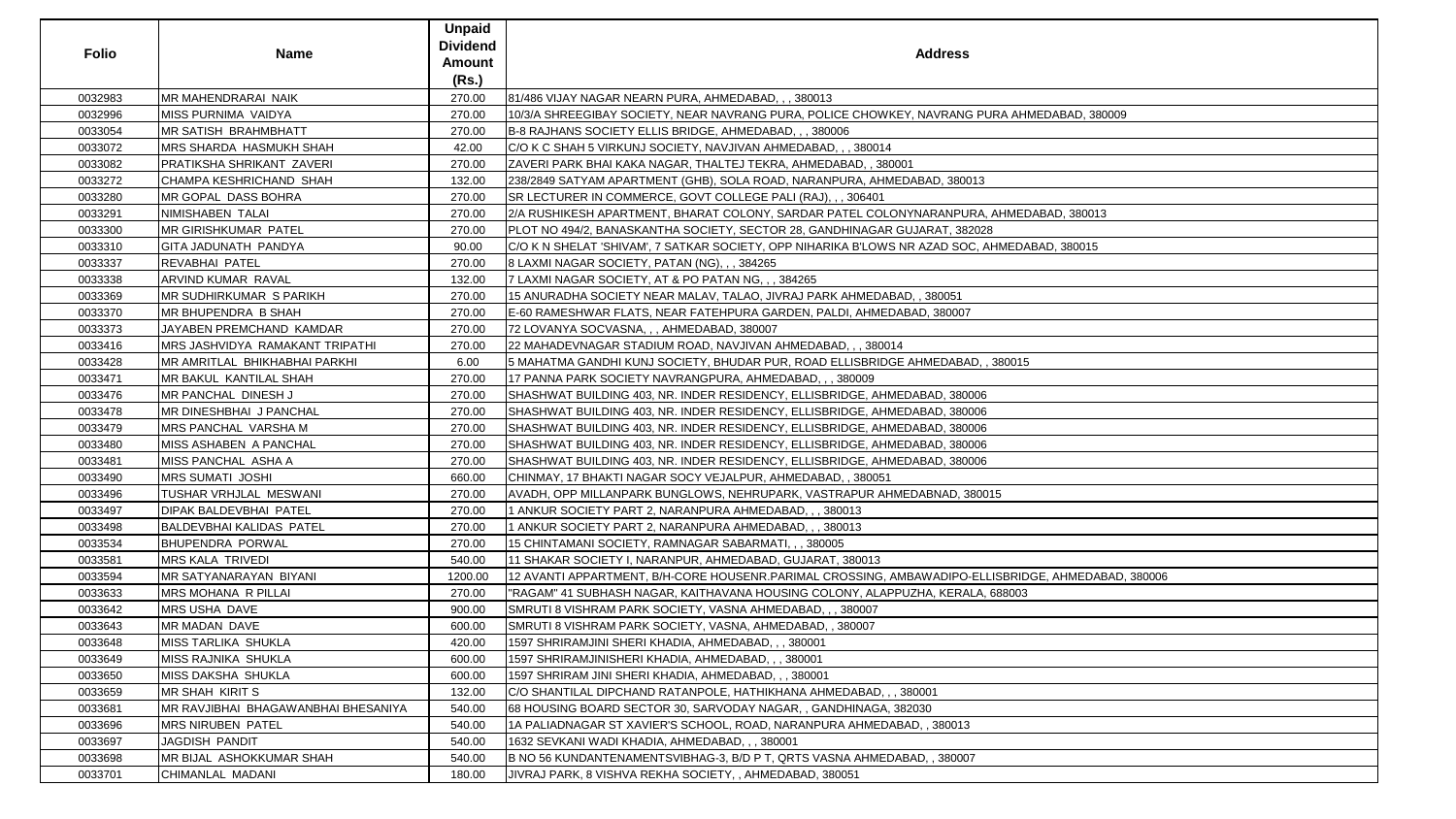| <b>Folio</b> | <b>Name</b>                             | <b>Unpaid</b><br><b>Dividend</b><br>Amount<br>(Rs.) | <b>Address</b>                                                                                            |
|--------------|-----------------------------------------|-----------------------------------------------------|-----------------------------------------------------------------------------------------------------------|
| 0033732      | MR ASHOKKUMAR JESHINGBHAI SHAH          | 540.00                                              | B NO 56 KUNDAN TENAMENTS VIBHAAG-3, B/D, P T QURTS VASNA AHMEDABAD, , 380007                              |
| 0033741      | CAPT DEBENDRARAJ A GURUNG               | 540.00                                              | HQ COMMANDER WORKS ENGINEERS, BONGDUBI P O, DT DARJEELING WEST BENGAL, , 734424                           |
| 0033760      | MISS SUDHABEN KANTILAL MEHTA            | 60.00                                               | C/O KANTILAL CHATRABHUJ VAKIL, KHAISTREET PIRCHHHALLA, BHAVNAGAR, , 364001                                |
| 0033773      | <b>BALKISHAN AGARWAL</b>                | 360.00                                              | C/O VISHAKHA PRINTERY 40 IST FLOOR, ADVANI, MARKET O/5 DELHI GATE AHMEDABAD, , 380004                     |
| 0033802      | <b>MR MAYANK SHAH</b>                   | 270.00                                              | SINGH NIWAS B 3/41, JANTA COLONY, JOGESHWARI EAST, MUMBAI, 400060                                         |
| 0033805      | <b>MISS YAMINI SHAH</b>                 | 180.00                                              | 9 NIYOJAN NAGAR SOCIETY, AMBAWADI, OPP MANEKBAG HALL AHMEDABAD, , 380015                                  |
| 0033825      | MITESH LALANI                           | 270.00                                              | SHREEJI AP, FULWADI HIL DRIVE, BHAVNAGAR, GUJARAT, 364002                                                 |
| 0033910      | MRS JUDITH GONSALVES                    | 90.00                                               | A/4 BENMAR RAJARAM WADI OFF HILL, ROAD, BANDRA, BOMBAY, 400050                                            |
| 0033928      | <b>MRS VILMA SOARES</b>                 | 540.00                                              | 3 SHANTI NIVAS, M D S MARG, CHEMBUR, MUMBAI, 400071                                                       |
| 0033955      | <b>MRS PRABHA NATARAJAN</b>             | 1860.00                                             | B-3/47 SAFDARGANJ ENCLAVE, , , NEW DELHI, 110029                                                          |
| 0033965      | <b>MR SRINIVASAN SAMPATH</b>            | 540.00                                              | SRI SAI NIVAS, CHEMBAGASSERY, , TRIVANDRUM, 695008                                                        |
| 0033967      | <b>SATISH JAIN</b>                      | 270.00                                              | SUSHMA PRESS, SATNA MP, , , 485001                                                                        |
| 0033979      | <b>SHARAD SAMANT</b>                    | 540.00                                              | 21 SAHYADRI SOCIETY JERBAI WADIA, ROAD, PAREL BOMBAY, , 400012                                            |
| 0033980      | VIMLA JAIN                              | 540.00                                              | C/O O P JAIN, INSIDE KISHAN GARH KOTHI, JAIPUR ROAD, AJMER RAJASTHAN, 305001                              |
| 0033981      | MR RAVI PRAKASH TAYAL                   | 540.00                                              | CHIEF MANAGER (PREMISES), STATE BANK OF BIKANER & JAIPUR, HEAD OFFICE TILAK MARG, C SCHEME JAIPUR, 302005 |
| 0033982      | <b>MRS USHA THAKAR</b>                  | 180.00                                              | 6 VRINDAVAN, SBI OFFICERS COP SOC, 68 MAIN AVENUE, SANTA CRUZ WEST MUMBAI, 400054                         |
| 0033991      | <b>MRS VIMLA BADER</b>                  | 270.00                                              | C/O S L BADER 158 SUBHASH NAGAR, BHILWARA RAJ, ,, 311001                                                  |
| 0033998      | <b>MRS ARTI RUDRAJI SARDESAI</b>        | 540.00                                              | B 1/3 KUMAR MAHANT RD (EXT) VILE, PARLE (EAST), BOMBAY, , 400057                                          |
| 0034010      | <b>MR DILIP MANGLANI</b>                | 270.00                                              | 403 ASIT APTS KANE ROAD BAND STAND, BANDRA BOMBAY, , , 400050                                             |
| 0034012      | <b>MRS SULOCHANA NAVINCHANDRA SHETH</b> | 210.00                                              | 200 SAMEER 2ND FLOOR FLAT NO 13, SCHEME 6 ROAD NO 16 SION (E), BOMBAY, , 400022                           |
| 0034055      | <b>MISS SHEILAJA SHAH</b>               | 150.00                                              | 601 PLEASANT PLACE, NARAYAN DABHOLKAR RD BOMBAY, , , 400006                                               |
| 0034060      | MRS VEENA JUNEJA                        | 180.00                                              | 7 MOONLIGHT 158 MAH KARVE ROAD, BOMBAY, , , 400020                                                        |
| 0034061      | <b>MRS SUSHILA SRIVASTAVA</b>           | 180.00                                              | FLAT NO 6 TULSI MAHAL, RAGHAVJI ROAD, CUMBALA HILL, MUMBAI, 400026                                        |
| 0034062      | PREM MOHAN SRIVASTAVA                   | 180.00                                              | 6 TULSI MAHAL, RAGHAVJI ROAD, CUMBALLA HILL, MUMBAI, 400036                                               |
| 0034069      | <b>MISS SUMAN SRIVASTAVA</b>            | 450.00                                              | 16TH FLOOR, CENTRAL WING, "NIRMAL", NARIMAN POINT MUMBAI, 400021                                          |
| 0034083      | <b>MRS SAKUNTALA SETHURATHANAN</b>      | 900.00                                              | C-139 SARVODYA ENCLAVE, , , NEW DELHI, 110017                                                             |
| 0034086      | MR ARVIND CHANDRA                       | 900.00                                              | 183 POCKET D, MAYUR VIHAR PHASE II, , DELHI, 110091                                                       |
| 0034100      | <b>MRS BIMLESH BANSAL</b>               | 270.00                                              | RH 2 MANAVSTHAL, GOKULDHAM, GOREGAON EAST, MUMBAI, 400063                                                 |
| 0034101      | <b>MISS KALA PANT</b>                   | 270.00                                              | 28 SHIVTIRTH NO 1, B DESAI ROAD BOMBAY, , , 400026                                                        |
| 0034102      | <b>MRS SUGANDHA JOHAR</b>               | 270.00                                              | C/O M N KANE, 1/1 HIGHWAY ROSE, 92 DIXIT ROAD EXTN, VILE PARLE EAST MUMBAI, 400057                        |
| 0034109      | <b>MR ARJAN ADVANI</b>                  | 540.00                                              | 38 SUNITA OPP COLABA POST OFFICE, COLABA BOMBAY, , , 400005                                               |
| 0034111      | <b>MR VIJAYANAND GUDIHAL</b>            | 90.00                                               | 13 ICICI APARTMENTS MISTRY APTS, COMPOUND OFF PARSI PANCHAYAT, ROAD ANDHERI EAST BOMBAY, , 400069         |
| 0034115      | <b>MR KIRAN UDAY SINGH</b>              | 270.00                                              | 201 VISHWALAXMI, M A ROAD, ANDHERI WEST, MUMBAI, 400058                                                   |
| 0034123      | MR P M MOHAMMED                         | 540.00                                              | 101 NATIONAL HERITAGE, S.R.M. ROAD, KOCHI, KERALA, 68201                                                  |
| 0034144      | <b>MR P KANNAN</b>                      | 540.00                                              | SHRI CHARAN, BUNGALOW NO 70, BHARAT TIRTHA COOP HSG SOC., SION TROMBAY ROAD CHEMBUR MUMBAI, 400071        |
| 0034159      | <b>MR RANAKRISHNARAO T</b>              | 132.00                                              | W/O LATE T R K RAO, GANDHI NAGAR 1ST LANE, AT/PO- BERHAMPURDIST-GANJAM, ORISSA, 760001                    |
| 0034161      | <b>MR PRALHAD PATIL</b>                 | 1200.00                                             | SURAJ CO-OP HSG SOC LTD, PLOT NO 14 DATAR COLONY, BHANDUP (E) MUMBAI, , 400042                            |
| 0034195      | <b>MRS SUNITA SHANKAR</b>               | 180.00                                              | 52/C BALLYGUNGE CIRCULAR ROAD, CALCUTTA INDIA, , , 700019                                                 |
| 0034197      | <b>MR V G THOMAS</b>                    | 270.00                                              | GITANJALI APPARTMENTS, FLAT NO G 1 GITANJALI, HAL 3RD STAGE, BANGALORE, 560075                            |
| 0034218      | <b>MR MUKESH KUMAR GUPTA</b>            | 90.00                                               | 113 "KRATAGYA" NAYAGAON CO HSG SOC, NAYAGAON, JABALPUR, M P, 482008                                       |
| 0034220      | <b>MR VIVEK SINGH</b>                   | 2700.00                                             | KAMLA NIWAS, BORING CANAL ROAD, PATNA, , 800001                                                           |
| 0034232      | <b>MR SUDESH MOHAN SHARMA</b>           | 120.00                                              | HOUSE NO 1123, SECTOR-21, GURGAON, HARYANA, 122016                                                        |

| 4424                        |
|-----------------------------|
|                             |
| 80004                       |
|                             |
|                             |
|                             |
|                             |
|                             |
|                             |
|                             |
|                             |
|                             |
|                             |
|                             |
|                             |
|                             |
|                             |
|                             |
| RG, C SCHEME JAIPUR, 302005 |
| 354                         |
|                             |
|                             |
|                             |
|                             |
|                             |
|                             |
|                             |
|                             |
|                             |
|                             |
|                             |
|                             |
|                             |
|                             |
|                             |
|                             |
|                             |
|                             |
|                             |
|                             |
|                             |
|                             |
| EAST BOMBAY, , 400069       |
|                             |
|                             |
|                             |
| CHEMBUR MUMBAI, 400071      |
|                             |
| A, 760001                   |
|                             |
|                             |
|                             |
|                             |
|                             |
|                             |
|                             |
|                             |
|                             |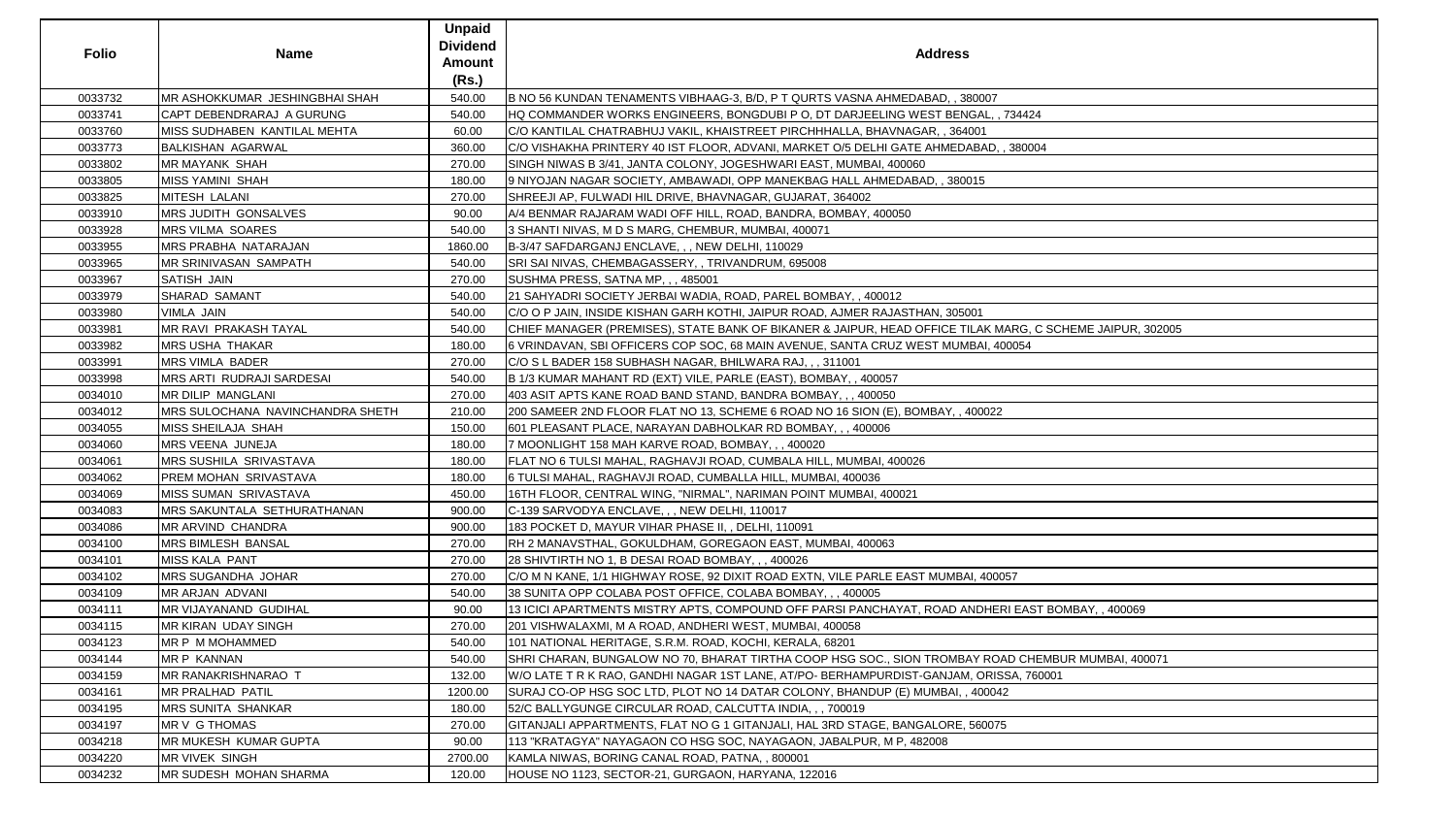| <b>Folio</b> | <b>Name</b>                           | <b>Unpaid</b><br>Dividend<br><b>Amount</b><br>(Rs.) | <b>Address</b>                                                                                                        |
|--------------|---------------------------------------|-----------------------------------------------------|-----------------------------------------------------------------------------------------------------------------------|
| 0034326      | <b>MR GIRDHARI LAL VERMA</b>          | 1458.00                                             | SATNA CEMENT WORKS, PO BIRLA VIKAS SATNA (MP), , , 485005                                                             |
| 0034368      | <b>MR RAMNARAIN JHA</b>               | 1560.00                                             | CO SHRI PREM NARAYAN JHA, JHOUSAGARHI, RAGHUNATH ROAD, B DEOGHAR DEOGHAR B, 814112                                    |
| 0034369      | <b>IMR SATYA PRAKASH SINHA</b>        | 270.00                                              | SATNA CEMENT WORKS TYPE SEC BIRLA, VIKAS, SATNA (MP), , 485005                                                        |
| 0034400      | <b>SRINIWAS W RAO</b>                 | 270.00                                              | 1-12-4A BALGHAT COMPOUND, STATION ROAD GULBANGA KARNATAKA, , , 585102                                                 |
| 0034440      | KARAMVEER PAREKH                      | 222.00                                              | SATNA CEMENT WORKS PO BIRLA VIKAS, SATNA (MP), , , 485005                                                             |
| 0034497      | MR DAUDAYAL MAHESHWARI                | 540.00                                              | 848 CIRCULAR ROAD, NAYA GUNJ, HATHRAS (UP), ,                                                                         |
| 0034516      | MR VIJAY KUMAR HAMIRWASIA             | 1200.00                                             | 571 N BLOCK, 2ND FLOOR, NEW ALIPORE, CALCUTTA, 700053                                                                 |
| 0034645      | <b>IMR MAKHANLAL CHAKRABORTY</b>      | 810.00                                              | A 15 RAKSHA PURAM LAD PUR, RAIPUR ROAD RAIPUR, DEHRADUN, , 248008                                                     |
| 0034680      | <b>B K KHATOR</b>                     | 210.00                                              | BIRLA CEMENT WORKS, D-19 PO CHITTORGARH RAJASTHAN,,, 312021                                                           |
| 0034686      | MR B L JAT                            | 360.00                                              | BIRLA CEMENT WORKS Q NO C-16, CHITTORGARH RAJASTHAN, , , 312021                                                       |
| 0034688      | MR P J DAVE                           | 600.00                                              | CHANDPOLE BHUTANADI, JODHPUR, RAJASTHAN,,                                                                             |
| 0034704      | <b>DIVA KANT DAS</b>                  | 540.00                                              | Q NO EM-11/3 BIRLA CEMENT WORKS, PO CEMENT FACTORY CHITTORGARH RAJ,,, 312021                                          |
| 0034707      | MR DAULAT SINGH CHOPRA                | 810.00                                              | Q NO E-15/1 BIRLA CEMENT WORKS, PO CEMENT FACTORY CHITTORGARH RAJ,,, 312021                                           |
| 0034708      | <b>IMR SHYAM SUNDER SHARMA</b>        | 540.00                                              | 649-A BAPU NAGAR, BHILWARA, RAJASTHAN, , 311001                                                                       |
| 0034757      | RAJENDRA SINGH SHEKHAWAT              | 810.00                                              | C/O BIRLA CEMENT WORKS, IDAR ROAD, NEAR RLY CROSING, HIMATNAGAR, 383001                                               |
| 0034810      | MR AMIYA KUMAR BANERJEE               | 540.00                                              | 13/16A BISWESWAR BANERJEE LANE, HOWRAH, WEST BENGAL, , 711001                                                         |
| 0034827      | MR MONOTOSH KUMAR SUR                 | 540.00                                              | C/O BIRLA JUTE MILLS, PO BIRLAPUR 24 PARGANAS W B, , , 743318                                                         |
| 0034830      | MR SHYAMALKUMAR PATRA                 | 540.00                                              | OR NO B-13 PO BIRLAPUR, DIST 24 PARGANAS(W B), , , 743318                                                             |
| 0034855      | MR SHYAMAL KANTI CHAKRABORTY          | 210.00                                              | LOKENATH BHAVAN, SHREEPUR MADHYAMGRAM BAZAR, 24 PGS N, , 733298                                                       |
| 0034882      | <b>MR NIRUPAM MITRA</b>               | 810.00                                              | BIRLA CARBIDE & GASES, PO BIRLAPUR DIST 24 PARGANAS W B, , , 743318                                                   |
| 0034910      | <b>MR GORDHAN DAS MAHESHWARI</b>      | 600.00                                              | 176 RAJIV NAGAR, GURGAON, HARYANA, , 122001                                                                           |
| 0034929      | <b>IMR KAMALESH KUMAR SHRIVASTAVA</b> | 900.00                                              | 212 MAHADEV NAGAR, RAM NAGARAI ROAD, JAGATPURA JAIPUR, RAJASTHAN, 302025                                              |
| 0034938      | MR BHUT NATH DEY                      | 810.00                                              | BIRLA JUTE MILLS, PO BIRLAPUR(24 PARGANAS)W B, , , 743318                                                             |
| 0034952      | MR SAMIR KUMAR DE                     | 810.00                                              | COLLEGE PALLY, PO SEWLI TELINIPARA, DIST 24 PGS(N), , 700121                                                          |
| 0034955      | <b>MR RAMJATAN SINGH</b>              | 810.00                                              | C/O BIRLA JUTE MILL PO BIRLAPUR, 24 PARGANAS, , , 743318                                                              |
| 0034958      | SHYAM SUNDER SHARMA                   | 810.00                                              | BIRLA JUTE MILLS(STORE DEPT), PO BIRLA PUR 24 PGS, , , 743318                                                         |
| 0035046      | MR HIRALAL KIRADOO                    | 12.00                                               | C/O BIRLA JUTE IND LTD UNIT, BIRLA JUTE MILLS, 9/1 R N MUKHERJEE ROAD, CALCUT TA, 700001                              |
| 0035081      | <b>SHALIG RAM DADHEECH</b>            | 180.00                                              | IC/O BIRLA JUTE MILLS, 9/1 R N MUKHERJEE ROAD, CALCUTTA, , 700001                                                     |
| 0035083      | MR CHAKRADHAR DAS                     | 810.00                                              | DEFFODILS SCHOOL, PANDA SARAI PO LAHERIA SARAI, DT DARBHANGA BIHAR,, 846001                                           |
| 0035114      | <b>MR SAROJ KUMAR MUKHERJEE</b>       | 90.00                                               | 72/1 BISWESWAR BANERJEE LANE, HOWRAH, , , 711101                                                                      |
| 0035181      | <b>MR BISHWANATH KASERA</b>           | 900.00                                              | 6 B ACHARYA JAGADISH CH. BOSE ROAD, , , CALCUTTA, 700017                                                              |
| 0035201      | JAINARAYAN SHARMA                     | 270.00                                              | C/O SHRI KAUSHAL KUMAR SHARMA, 1557 TRI NAGAR GALI NO 110, GANESH PURA NEW DELHI, , 110035                            |
| 0035299      | RAKESH KUMAR MALANI                   | 18.00                                               | M/S R S MALANI PRIVATE LTD, 3 COMMERCIAL BUILDINGS, 23 NETAJI SUBHAS ROAD, CALCUTTA, 700001                           |
| 0035340      | <b>SMT ANNAMMA DANIEL</b>             | 810.00                                              | TRIKKALATHOOR P O, PERUMBAVOOR KERALA, , , 683557                                                                     |
| 0035465      | <b>MR SHOMENDRA NARAIN ROY</b>        | 540.00                                              | A-62 SUDARSHAN CHS, PLOT NO 38 SECTIR-17, VASHI, NAVI MUMBAI, 400705                                                  |
| 0035477      | <b>SMT SUDHA MOHAN</b>                | 270.00                                              | A-62 NAVKUNJ APARTMENTS, 87 IP EXTENTION (NEAR MOTHER DAIRY), DELHI, , 110092                                         |
| 0035478      | SHRI NAMESH MOHAN CHAURASIA           | 270.00                                              | A-62 NAVKUNJ APARTMENTS, 87 IP EXTENTION(NEAR MOTHER DAIRY, DILHI, , 110092                                           |
| 0035496      | KUM SUPRIYA DANGI                     | 270.00                                              | C/O DANGI JAIN & CO, 2 INDIA EXCHANGE PLACE, 1ST FLOOR ROOM NO 1, CALCUTTA, 700001                                    |
| 0035563      | <b>SMT SANTOSH BHATIA</b>             | 270.00                                              | C/O NEELAM BHATIA & CO, F 16 1ST FLOOR PNB, PREET VIHAR VIKAS MARG, NEW DELHI, 110092                                 |
| 0035569      | <b>SMT SUJATA ARVIND PHADKE</b>       | 270.00                                              | 45 BUDHWAR PETH GANPATI CHOWK, LAXMI ROAD PUNE, , , 411002                                                            |
| 0035604      | <b>SMT PRATIMA SATISH DIWADKAR</b>    | 120.00                                              | D-39 NEW VINAYA, OPP VNIVERSITY CAMPUS, MANI PADA VILLAGE ROAD, SANTA CRUZ EAST, 400098                               |
| 0035606      | <b>SMT MINAXI PATEL</b>               | 360.00                                              | C/O MANIBHAI PATEL, B-4 ASHOK NAGAR CO-HOUSING SOC-4, OPP. LIONS HALL, UTKARSH VIDYALAY ROAD RACECOURSE VADOD, 390007 |

| GHAR B, 814112                              |
|---------------------------------------------|
|                                             |
|                                             |
|                                             |
|                                             |
|                                             |
|                                             |
|                                             |
|                                             |
|                                             |
|                                             |
|                                             |
|                                             |
| 312021                                      |
|                                             |
| 2021                                        |
|                                             |
|                                             |
|                                             |
|                                             |
|                                             |
|                                             |
|                                             |
|                                             |
|                                             |
|                                             |
|                                             |
| 5                                           |
|                                             |
|                                             |
|                                             |
|                                             |
|                                             |
|                                             |
| TA, 700001                                  |
|                                             |
| 001                                         |
|                                             |
|                                             |
|                                             |
| EW DELHI, , 110035                          |
|                                             |
| CALCUTTA, 700001                            |
|                                             |
|                                             |
|                                             |
| $\overline{92}$                             |
|                                             |
| ,700001                                     |
|                                             |
| LHI, 110092                                 |
|                                             |
| JZ EAST, 400098                             |
|                                             |
| ARSH VIDYALAY ROAD RACECOURSE VADOD, 390007 |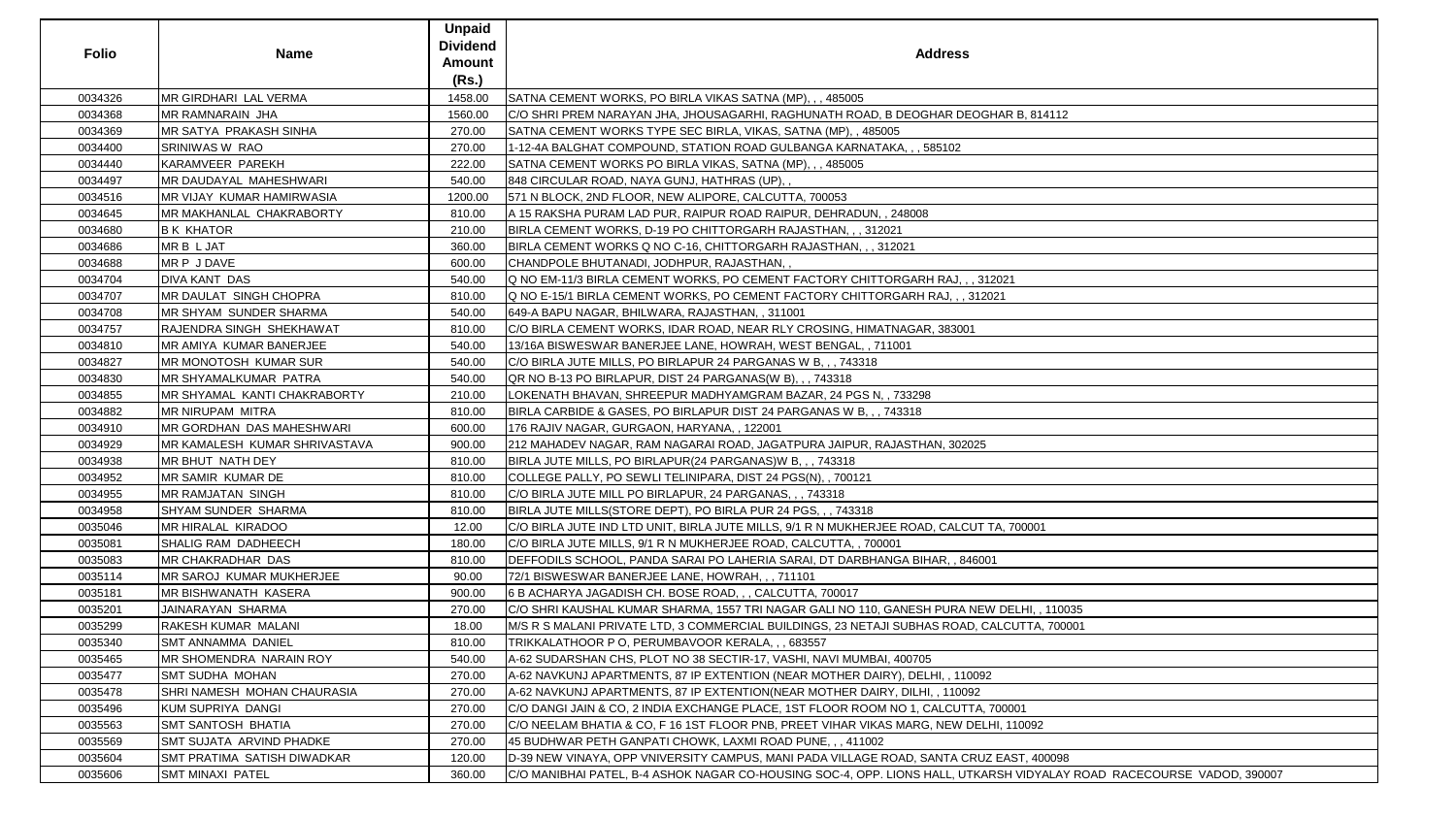| <b>Folio</b> | <b>Name</b>                            | <b>Unpaid</b><br><b>Dividend</b><br><b>Amount</b><br>(Rs.) | <b>Address</b>                                                                               |
|--------------|----------------------------------------|------------------------------------------------------------|----------------------------------------------------------------------------------------------|
| 0035618      | SHRI SUBHASH MADHUSUDAN LANJEKAR       | 180.00                                                     | 25 DATTA BHUVAN, RAM-MANDIR ROAD, VILE-PARLE EAST, BOMBAY, 400057                            |
| 0035640      | <b>SHAKUN SHYAM LAHEJA</b>             | 270.00                                                     | 4/6 VALI APARTMENTS, KATOL ROAD CHHAONI NAGPUR M S, , , 440013                               |
| 0035666      | <b>MR RAKESH MEHANDRU</b>              | 270.00                                                     | NK 189 BAZAR CHARAT SINGH, NEAR IMAM NASIR, JALANDHAR CITY, , 144001                         |
| 0035684      | <b>SHRI MADANLAL</b>                   | 180.00                                                     | C/O MADAN ENTERPRISES, 62/4 NARAYANA MUDALI STREET, MADRAS, , 600079                         |
| 0035687      | MR SURYAKANT GANESH PONKSHE            | 270.00                                                     | FLAT NO 101 BULDING NO 6, SUKUR PARK, OLD BOMBAY POONA ROAD KALWA, DT THANE MAHARASHTRA, 40  |
| 0035774      | H RADHAKRISHNA KAMATH                  | 270.00                                                     | MERCHANT, MARKET ROAD, KUNDAPURA, , 576201                                                   |
| 0035813      | <b>SMT ARUNA GUPTA</b>                 | 60.00                                                      | FLAT NO. G-1, PLOT NO. AG - 193-B/1, TALBAGAN RABINDRAPALLY, KESTOPUR KOLKATA, 700101        |
| 0035820      | <b>SMT M J PINTO</b>                   | 1800.00                                                    | 26 DENING ROAD, JABALPUR, , , 482001                                                         |
| 0035821      | <b>SMT I D CUNHA</b>                   | 2100.00                                                    | C/O BRIG TA D'CUNHA DDG OS (OPS AD), DIRECTORATE GEL OF ORD SERVICE, MAST GENERAL OF ORD BRA |
| 0035826      | SHRI HUKAM CHAND KALRA                 | 132.00                                                     | 11/10 SOUTERGANJ, KANPUR, U P., 208001                                                       |
| 0035839      | MR J L PAHWA                           | 30.00                                                      | B 131 AMAR COLONY, LAJPAT NAGAR IV, , NEW DELHI, 110024                                      |
| 0035845      | <b>SMT SUKLA CHATTERJEE</b>            | 36.00                                                      | D 24/7 GOVT HOUSING ESTATE, P O SAPUIPARA BALLY HOWRAH, , , 711201                           |
| 0035876      | <b>DR KRISHAN LAL CHOPRA</b>           | 1350.00                                                    | 216 WESTERN KUTCHARY ROAD, RAJ RANI BHAWAN, MEERUT, , 250002                                 |
| 0035901      | <b>ARIF MOHAMMED</b>                   | 30.00                                                      | C/O M I SURIA, MEMMONWARD WARD NO.4/5, SURIA MANZIL, PORBANDAR, 360575                       |
| 0035942      | <b>MR AMRITLAL B SHAH</b>              | 1200.00                                                    | 8 KHETWADI, R K BUILDING NO 3, 1ST FLOOR ROOM NO 11, BOMBAY, 400004                          |
| 0035950      | SHRI ASHOK KUMAR AHUJA                 | 180.00                                                     | F B/18 LAJPAT NAGAR, P O SAHIBABAD, DT GHAZIABAD, , 201005                                   |
| 0036042      | <b>MR GOVIND SHARMA</b>                | 270.00                                                     | D-113 SECTOR-26, NOIDA, , , 201301                                                           |
| 0036048      | <b>MRS USHA KHERA</b>                  | 540.00                                                     | C/O SUDERSHAN KUMAR KHERA, 151/V KATRA MIT SINGH, AMRITSAR PUNJAB, , 143001                  |
| 0036073      | SMT SOVA ROY                           | 1080.00                                                    | C/O SREE SREE ISWAR LUXMI, NARAYAN GEW TRUST, 3 OUTRAM STREET, CALCUTTA, 700017              |
| 0036233      | MR RADHE SHYAM SAHA                    | 342.00                                                     | 3/2A KRISHNA MULLICK LANE, BELGACHIA CALCUTTA,,, 700037                                      |
| 0036248      | <b>MRS CHAYA DEVI</b>                  | 270.00                                                     | C/O MANIK CHAND BOMBAYBALA, CHADI GALAI PAKHI SARAFA BAZAR, HINDAUN CITY RAJASTHAN, , 322230 |
| 0036294      | KUM DINAZ PHIROZE DHONDY               | 180.00                                                     | 102 VATCHA GANDHI MEMORIAL BLDG NO.2, VATCHAGA GANDHI MARG, OFF HUGHES ROAD, MUMBAI, 400007  |
| 0036338      | <b>SMT SHASHI JAIN</b>                 | 270.00                                                     | C/O SUSHMA PRESS, SATNA M P, , , 485001                                                      |
| 0036343      | MR SOMENDRA NARAIN ROY                 | 540.00                                                     | A-62 SUDARSHAN CHS, PLOT NO 38 SECTIR-17, VASHI, NAVI MUMBAI, 400705                         |
| 0050014      | MRS KAMAL SIVARAMKRISHNAN IYER         | 270.00                                                     | 102 ARCH APTS, VIDYA MANDIR MARG, MISQUITTA NAGAR, DAHISAR(E) MUMBAI, 400068                 |
| 0050071      | MR JEMI BEHRAMJI JIJINA                | 108.00                                                     | GANDHI MANSION, 1ST FLOOR WADIA STREET, TARDEO BOMBAY, , 400034                              |
| 0050105      | SMT RAJYA LAKSHMI ANDAL KANNEGOLLA     | 90.00                                                      | C/O KRISHNA RAO KANNEGOLLA, CHARTERED ACCOUNTANT, EASTERN STREET, ELURU,                     |
| 0050206      | <b>MRS TARABEN JAYENDRAKUMAR PATEL</b> | 270.00                                                     | 63 SHANTIKUNJ SOCIETY, BAKROL VADTAL ROAD, AT AND PO BAKROL, TAL ANAND DT KHEDA, 388315      |
| 0050208      | <b>MRS PANNA RAXIT SHAH</b>            | 90.00                                                      | 264/1 GUSAPAREKHS POLE, MANEKCHOWK, AHMEDABAD, , 380001                                      |
| 0050215      | SHRI CHOKSHI NARESHKUMAR RAMANLAL      | 42.00                                                      | SHARE BROKER, 10 GUJARAT COTTON HALL, MANEKCHOWK AHMEDABAD, ,                                |
| 0050257      | SHRI INDER LAL UPPAL                   | 270.00                                                     | 965 SECTOR 21 C, FARIDABAD, , , 121003                                                       |
| 0050307      | SHRI SANJAY BANSAL                     | 270.00                                                     | KESRI KUNJ, 498/17 NEW UPKAR NAGAR, CIVIL LINES, LUDHIANA,                                   |
| 0050327      | MRS H C ASHA                           | 270.00                                                     | GOPALA KRISHNA NILAYA, MISSION COMPOUND, SHIMOGA,, 577201                                    |
| 0050335      | KUM SRILATA SUBRAMANYAN                | 1140.00                                                    | 22 ANNAPOORNA BLDG, EASTERN EXPRESS HIGHWAY, NEAR POSTAL COLONY BUS STOP, CHEMBURMUMBA       |
| 0050341      | SHRI ANUJ ANANTRAI SHETH               | 90.00                                                      | C/O MILAN R PAREKH, 314 VEENA VIHAR, 17-A FLANK ROAD, SION BOMBAY, 400022                    |
| 0050356      | <b>SM SATPAL MADAAN</b>                | 132.00                                                     | EH-171 CIVIL LINES, JALANDHAR CITY, , ,                                                      |
| 0050359      | <b>MISS T RAJ KUMARI</b>               | 1944.00                                                    | A 3/205 EKTA GARDENS, 9 PATPAR GANJ, MOTHER DIARY ROAD, DELHI, 110092                        |
| 0050360      | <b>MISS T NAGA LAKSHMI</b>             | 1944.00                                                    | A 3/205 EKTA GARDENS, 9 PATPAR GANJ, MOTHER DAIRY ROAD, DELHI, 110092                        |
| 0050365      | MR PRAHALAD DAS BANGUR                 | 270.00                                                     | 46 CHHOTA SARAFA, UJJAIN : M P>, , , 456006                                                  |
| 0050366      | MRS CHANDRAKANTA NAVNITLAL JHAVERI     | 540.00                                                     | SULTANPURA CHEMICAL ENGINEER, ADHYARO NI POLE, BARODA, , 390001                              |
| 0050379      | MR M K SINGHAL                         | 132.00                                                     | SAGAR INVESTMENT, SUBHASH BAZAR, MEERUT CITY,,                                               |
| 0050393      | <b>SH HARCHARN DASS</b>                | 90.00                                                      | B-11-798 BACK PHURWAHY BAZAR, BARNAL,,,                                                      |
|              |                                        |                                                            |                                                                                              |

MAHARASHTRA, 400605

## ERAL OF ORD BRANCH, ARMY HQ DHQ PO NEW DELHI, 110011

CHEMBURMUMBAI, 400071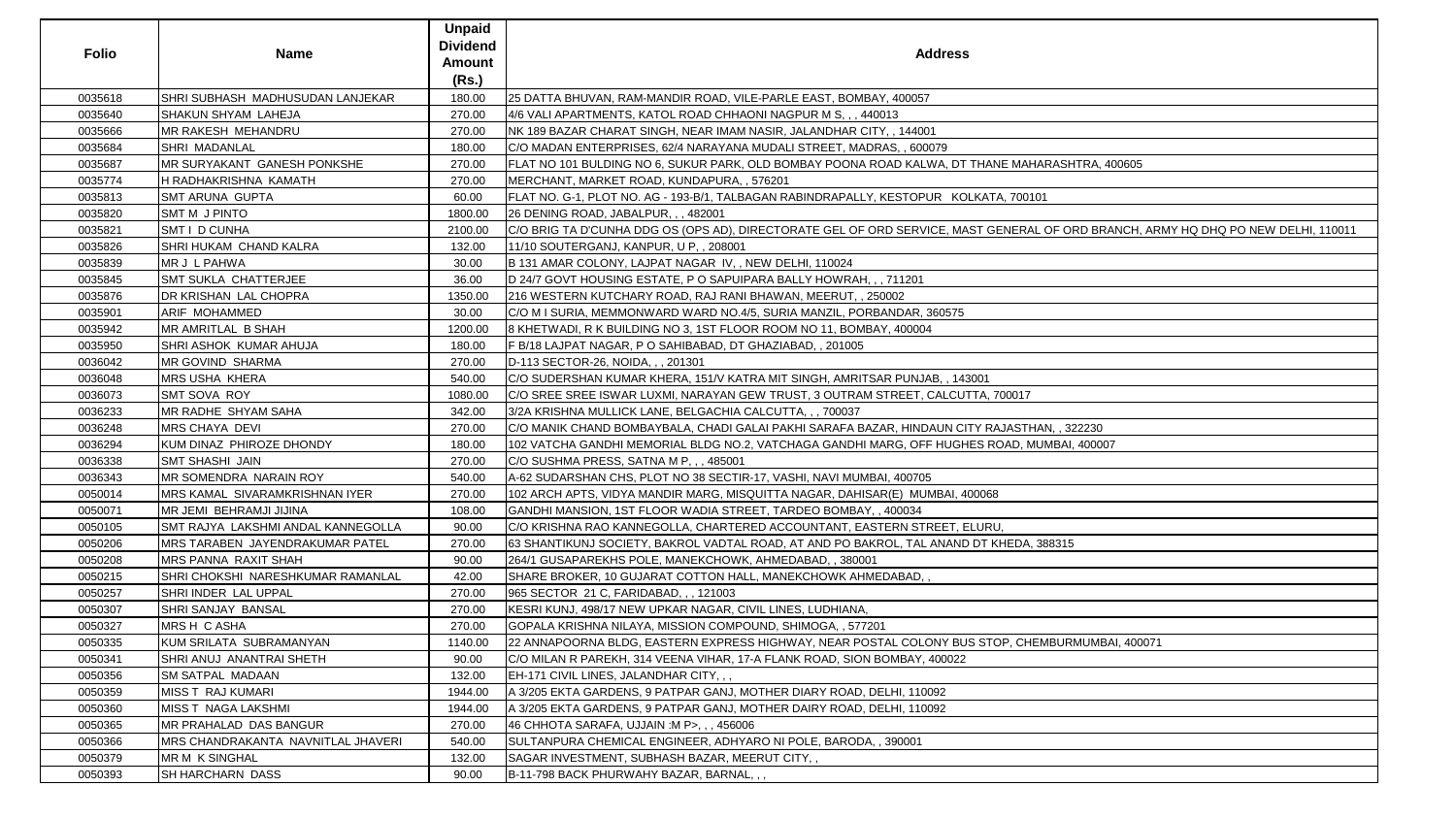| <b>Folio</b> | <b>Name</b>                                  | <b>Unpaid</b><br><b>Dividend</b><br><b>Amount</b><br>(Rs.) | <b>Address</b>                                                                                 |
|--------------|----------------------------------------------|------------------------------------------------------------|------------------------------------------------------------------------------------------------|
| 0050421      | <b>IMRS MADHUBEN CHANDRAKANTBHAI THAKKAR</b> | 90.00                                                      | 2 A NEHA APARTMENT, R C DUTT ROAD, BARODA, , 390005                                            |
| 0050434      | <b>SHRI BHANWAR LAL SHAH</b>                 | 270.00                                                     | B L SHAH BANKWADA, H NO 2653 SHAH BHAWAN, RASTA GHEE WALONKA, JAIPUR, 302005                   |
| 0050468      | <b>SHRI PRABHAS RANJAN PAUL</b>              | 300.00                                                     | 3/3B SHAHNAGAR ROAD, CALCUTTA, , , 700026                                                      |
| 0050472      | <b>IMR ASHOK NYALCHAND DOSHI</b>             | 1080.00                                                    | BOMBAY MATCHING CENTRE, NEW GHEE KANTA ROAD, RAJKOT, , 360001                                  |
| 0050501      | <b>SMT SUNEETA BANDA</b>                     | 900.00                                                     | 107 TARUNDEEP MARKET, 502 INDUSTRIAL AREA B, MILLER GAJ, LUDHIANA,                             |
| 0050502      | <b>SHRI AJAY KUMAR GUPTA</b>                 | 270.00                                                     | M/S AJAY IRON & ALLOY INDUSTRIES, OLD INDUSTRIAL AREA, CHITTORGARH :RAJ>,, 312001              |
| 0050505      | <b>MR KULBIR SINGH</b>                       | 180.00                                                     | 436-R MODEL TOWN, LUDHIANA, , LUDHIANA, 146002                                                 |
| 0050517      | <b>SHRI DWARKADAS JHURIYA</b>                | 90.00                                                      | 109 COMMERCE HOUSE, 140 NAGINDAS MASTER RD, FORT BOMBAY, , 400023                              |
| 0050525      | <b>SANJIV GUPTA</b>                          | 390.00                                                     | 10/17 WEST PATEL NAGAR, NEW DELHI, , , 110008                                                  |
| 0050530      | SHRI PANDURANG NARAYAN PATHAK                | 270.00                                                     | 310 SOMWAR PETH, LAXMI NIWAS, PUNE,, 411011                                                    |
| 0050533      | <b>SHRIK GANESAN</b>                         | 270.00                                                     | NO 2 BIRDS ROAD, CANTONMENT TIRUCHY, , , 620001                                                |
| 0050545      | SHRI BABULAL CHANABHAI GAJERA                | 132.00                                                     | AJAY, 19 JALARAM SOCIETY, JUNAGADH, , 362001                                                   |
| 0050551      | MRS RAJ COWN                                 | 330.00                                                     | C/O.MAYOR SALUJA & CO, 3/12 ASAF ALI ROAD, , NEW DELHI, 110002                                 |
| 0050554      | <b>MRS PURNI DEVI</b>                        | 180.00                                                     | HOUSE NO-471, SECTOR- 16, PANCHKULA, HARYANA,                                                  |
| 0050611      | KUM MEERA CHAKRABORTY                        | 540.00                                                     | FLAT NO.17B PKT A-12, VAISHALI APARTMENTS, KALKAJI EXTN., NEW DELHI, 110019                    |
| 0050631      | MR YOGESH BABULAL MEHTA                      | 540.00                                                     | 106 PADMA SOCIETY, S V ROAD VILE PARLE : WEST>, BOMBAY, , 400056                               |
| 0050649      | <b>SHRI NAVIN KELA</b>                       | 1080.00                                                    | SARFA BAZAR, GWALIOR M P, , , 474001                                                           |
| 0050664      | <b>MR BHUPENDRA VASUDEV DIXIT</b>            | 270.00                                                     | 1 NOOTAN SOCIETY, BHAIKAKA MARG, VALLABH VIDYANAGAR, GUJARAT, 388120                           |
| 0050673      | MR JAYANTILAL SHANKARLAL DIXIT               | 270.00                                                     | C/O B 1 DIXIT, GANESH SADAN, BUILDING NO 662/1, SECTOR 23, 382023                              |
| 0050683      | <b>IMR SHANKAR KUMAR DOKANIA</b>             | 132.00                                                     | 1A BASAK BAGAN LANE, GROUND FLOOR, , CALCUTTA, 700006                                          |
| 0050684      | <b>DR BHARAT RAM AGARWAL</b>                 | 180.00                                                     | HOUSE NO H 39/6, DLF QUTAB ENCLAVE PHASE I, P O CHAKKARPUR, GURGAON (H, 122001                 |
| 0050710      | KUM PRITI GUPTA                              | 270.00                                                     | 113/172 SWAROOP NAGAR, KANPUR, , , 208002                                                      |
| 0050773      | SHRI BALDEV KRISHAN SHARMA                   | 12.00                                                      | C/O SHRI R K SHARMA, DIVISIONAL FOREST OFFICER, SHIVAJI NAGAR, GURGAON, 122001                 |
| 0050781      | <b>SMT KUSUM JAYANTILAL MEHTA</b>            | 90.00                                                      | T/2 SETELITE COMPLEX, NR PREMCHAND NAGAR ROAD, SETELITE, AHMEDABAD, 380015                     |
| 0050798      | <b>MR SHASHI KANT KAMANI</b>                 | 132.00                                                     | 33 CHINTAMONI DEY ROAD, FLAT NO E/2, HOWRAH W B,, 711101                                       |
| 0050865      | <b>SRI ARUN KEJRIWAL</b>                     | 180.00                                                     | ATMARAM KEJRIWAL, 25/32A VISHWAMBHAR HOUSE, KARACHI KHANA, KANPUR, 208001                      |
| 0050919      | SHRI VISHNU KUMAR BHANDARI                   | 300.00                                                     | SUJATA DATA PRODUCTS PRIVATE LTD, 42A SHAKESPEARE SARANI, , CALCUTTA, 700071                   |
| 0050923      | <b>SHRI ARUN KUMAR JHANWAR</b>               | 18.00                                                      | C/O ASHOK JHAWAR & CO, 1 E SATYAM CHAMBERS, 46 D RAFI AHMED KIDWAI ROAD, CALCUTTA, 700016      |
| 0050925      | <b>SMT USHA RANI</b>                         | 270.00                                                     | W/O SHRI BALDEV KAPOOR, 45-C MOTI NAGAR, LUDHIANA,, 141009                                     |
| 0050974      | <b>IMR RAM CHANDRA DEY</b>                   | 54.00                                                      | TEMATHA NEAR JYOTI CINEMA, P O CHANDERNAGAR DT HOOGHLY, , ,                                    |
| 0050985      | <b>SHRI ARUN KUMAR</b>                       | 600.00                                                     | 15 CHANDER NAGAR MARKET, ALAMBAGH LUCKNOW, ,, 226005                                           |
| 0051000      | <b>SH ANAND SAROOP BANSAL</b>                | 720.00                                                     | MANOHAR LAL BANSAL & CO, 315 PRATAP CHAMBERS, GURUDWARA ROADKAROL BAGH, NEW DELHI, 110005      |
| 0051007      | <b>SHRI VISHWESHWAR MADHAV RASTE</b>         | 90.00                                                      | RICO, 53 A BUDHWAR PETH, NEAR KAKAKUA MANSION, PUNE, 411002                                    |
| 0051014      | <b>MR AMAL KUMAR BOSE</b>                    | 402.00                                                     | P-79 LAKE ROAD, CALCUTTA, , , 700029                                                           |
| 0051052      | MISS PIMMI SARDANA                           | 1350.00                                                    | 172 SECTOR 37, NOIDA, UTTAR PRADESH, , 201303                                                  |
| 0051076      | SHRI DANPAT NAHATA                           | 270.00                                                     | C/O RAIL HOUSE, 3/1 MANGO LANE GROUND FLOOR, CALCUTTA, , 700001                                |
| 0051102      | <b>IMR SHOMENDRA NARAIN ROY</b>              | 540.00                                                     | A-62 SUDARSHAN CHS, PLOT NO 38 SECTIR-17, VASHI, NAVI MUMBAI, 400705                           |
| 0051111      | <b>SHRI RAVINDRA KASHIKAR</b>                | 12.00                                                      | LAST FLAT 1ST FLOOR, D N GOGGI BUILDING, ARVINDNAGAR OLD HUBLI, HUBLI KARNATAKA, 580024        |
| 0051138      | <b>SHRI RAGHAVACHARI NARASIMHAN</b>          | 270.00                                                     | 203 SARAT BOSE ROAD, (3RD FLOOR), , CALCUTTA, 700029                                           |
| 0051150      | IMR NAVINCHANDRA NATWARLAL BHAGWATI          | 2700.00                                                    | C/O BHAGWATI & ASSOCIATES, 294 PERIN NARIMAN ROAD, HAROON HOUSE 4TH FLOOR, FORT BOMBAY, 400001 |
| 0051151      | <b>IMRS NALINI NAVINCHANDRA BHAGWATI</b>     | 2700.00                                                    | C/O BHAGWATI & ASSOCIATES, 294 PERIN NARIMAN ROAD, HAROON HOUSE 4TH FLOOR, FORT BOMBAY, 400001 |
| 0051156      | SHRI PAWAN KUMAR PARAS RAMPURIA              | 606.00                                                     | 11 SIRHARI RAM GOENKA STREET, 2ND FLOOR CALCUTTA, , , 700007                                   |

| 005                          |  |
|------------------------------|--|
|                              |  |
|                              |  |
|                              |  |
|                              |  |
| 12001                        |  |
|                              |  |
|                              |  |
|                              |  |
|                              |  |
|                              |  |
|                              |  |
|                              |  |
|                              |  |
|                              |  |
|                              |  |
|                              |  |
|                              |  |
|                              |  |
|                              |  |
|                              |  |
|                              |  |
|                              |  |
|                              |  |
|                              |  |
| 001                          |  |
|                              |  |
| $\overline{01}$              |  |
| $\overline{5}$               |  |
|                              |  |
|                              |  |
| 1                            |  |
| 71                           |  |
|                              |  |
| ALCUTTA, 700016              |  |
|                              |  |
|                              |  |
|                              |  |
|                              |  |
| <b>IH, NEW DELHI, 110005</b> |  |
|                              |  |
|                              |  |
|                              |  |
|                              |  |
|                              |  |
|                              |  |
| NATAKA, 580024               |  |
|                              |  |
|                              |  |
| R, FORT BOMBAY, 400001       |  |
| R, FORT BOMBAY, 400001       |  |
|                              |  |
|                              |  |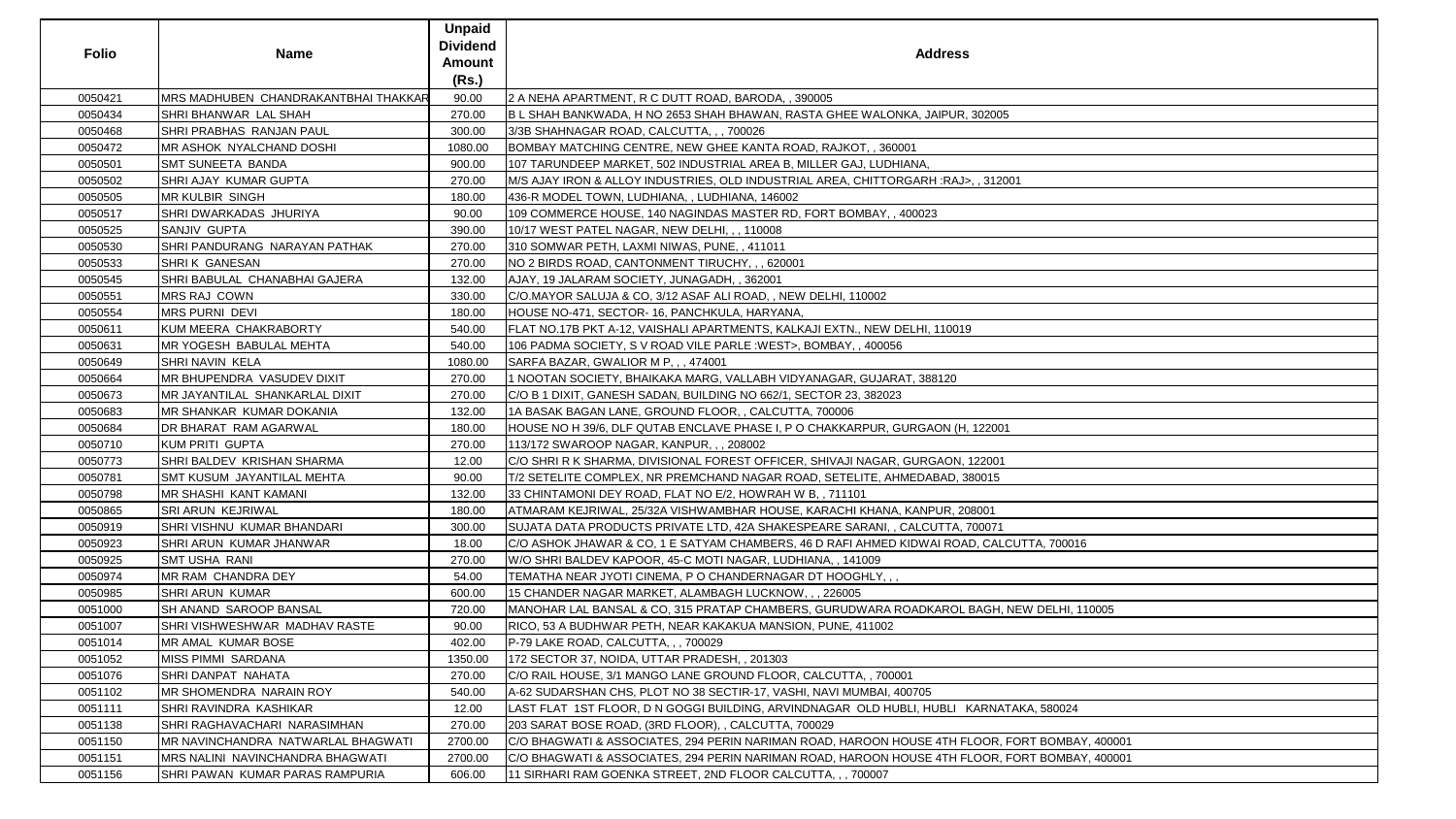| 0051187<br>MISS KANINIKA BHATNAGAR<br>270.00<br>10/558 KAVERI PATH, MANSAROVAR, JAIPUR, RAJASTHAN, 302020<br>0051222<br><b>SMT SUNDAR KAWAR</b><br>30.00<br>8 MAHAVEER COLONY, E V K SAMPATH ROAD, VEPERY, CHENNAI, 600007<br>0051233<br>MR MAOJI DEOJI DIWANI<br>132.00<br>M/S BHARAT TIMBER MERCHANTS, TILAK ROAD AHMEDNAGAR,,, 414001<br>0051269<br>SUBAL CHANDRA BHAR<br>270.00<br>P-192 BLOCK-C BANGUR AVENUE, CALCUTTA, ,, 700055<br>SRIR N SINGH<br>0051283<br>18.00<br>18 PEARY DAS LANE, CALCUTTA, , , 700006<br>SRI SHIB NARAYAN BASAK<br>0051324<br>108.00<br>1 RAM PAL LANE, P O HATKHOLA CALCUTTA, , , 700005<br><b>MR SUMAN WALIA</b><br>517-C MODEL TOWN, JALANDHAR CITY, ,,<br>0051339<br>330.00<br>0051368<br>MR SUNDERDAS KALYANJI KANKAL<br>SHARE & STOCK BROKER, KAMA BUILDING 4TH FLOOR, DALAL STREET BOMBAY, , 400023<br>270.00<br>0051399<br>SHRI UMA PROSAD CHAKRAVARTI<br>900.00<br>6B MIDDLETON STREET, FLAT NO 12, 6TH FLOOR, CALCUTTA, 700016<br>0051430<br><b>SMT SUDHA SHARMA</b><br>222.00<br>551 BLOCK NO. N, NEW ALIPORE, , CALCUTTA, 700053<br>0051451<br>SHRI ATTUL DASS SHAH<br>C/O NATIONAL MEDICAL STORES, FOUNTAIN, AGRA, , 282003<br>6.00<br>0051476<br>SHRI SHAILENDRA KUMAR SHAH<br>42.00<br>SHANTI KUNJ, B-9 RADHA KRISHNA PURAM, B/H- LITTLE FLOWER SCHOOLLAL DANTH, HALDWANINAINITAL U K, 263139<br>0051489<br>SHRIM NARASIMHAN<br>36.00<br>S-14/2 GUMURMATH HSG. ESTATE, P.O SARANGABAD, BUDGE BUDGE, WEST BENGAL,<br>0051581<br>SHRI GOLOKNATH PYNE<br>6.00<br>20 RETU SARKAR LANE, , , CALCUTTA, 700073<br><b>MRS GITA SINHA</b><br>0051605<br>18.00<br>C/O SUNIL KUMAR SINHA, 113/1 LAKE TOWN, BLOCK-A, KOLKATA, 700089<br>0051690<br>MR. SANJIV KUMAR JAIN<br>C/O SURESH CHAND JAIN, 254 BANMALI BANERJEE ROAD, HARIDEVPUR, CALCUTTA, 700082<br>90.00<br>MR. YASINBEG PIRBEG MIRZA<br>0051716<br>132.00<br>C/O SHRIRAM FINANCE, 162/C MANGLAM SOCIETY, AHMEDABAD, , 380050<br>0051732<br>MR. PRAKASH CHAND LODHA<br>C-26 RAJA PARK, JAIPUR, ,,<br>600.00<br><b>MISS KAKALI RANA</b><br>162.00<br>5/1/2 KSHETRA BANEYA LANE, P.O. SHIBPUR, HOWRAH, , 711102<br>0051751<br>MR. PRAVINCHANDRA PRABHUDAS MODI<br>0051764<br>54.00<br>7/2729 BORDI STREET, SAIYEDPURA, SURAT, , 395003<br>0051779<br>MR. INDULAL AMTHALAL GANDHI<br>90.00<br>SHARES & STOCK BROKER, OPP. AMBAJI TEMPLE, GHADIALI POLE, BARODA GUJRAT, 390001<br>MR. PRIYABRATA KUMAR BASAK<br>0051793<br>525A RABINDRA SARANI, , , CALCUTTA, 700003<br>36.00<br>MR. SUBHRANSU RATH<br>0051801<br>42.00<br>42 EAST ASHOK NAGAR, , , BHUBANESWA, 751009<br>MR. VISHWARAJ RANJITSINH CHUDASAMA<br>0051816<br>A/7 NEEL TERRACE SOC, FATEHGANJ, BARODA, , 390002<br>270.00<br>MR. SAMARENDRA NARAYAN BASAK<br>24.00<br>0051819<br>1 RAM PAL LANE, P.O. HATKHOLA, , CALCUTTA, 700005<br>0051822<br>MR. G K VITTAL RAO<br>C/O SHRI VENKATESWARA TRADERS, HOUSE NO. 24-28/2-32, DURGAPURAM,,<br>132.00<br>NO.4 3RD CROSS, MANJUNATHA LAYOUT, MARATHAHALLI, BANGALORE, 560037<br>0051825<br>MRS. SUNDARAMBAL RAJU<br>90.00<br>0051829<br>MRS. RAJINDER MACHRA<br>901 GALACTICA, LOHANDWALA COMPLEX, ANDHERI (WEST), MUMBAI, 400053<br>270.00<br>0051830<br>MISS PURNIMA BHAKKAMBHAI VAIDYA<br>90.00<br>10/3/A SHREEJI BAGH SOC, NR NAVRANG PURA, NAVRANG PURA, AHMEDABAD, 380009<br>0051837<br>MR. NAGESH VASU NAIK<br>132.00<br>6/14 SITARAM NIWAS(A), VALLABH BAUG LANE, GARODIA NAGAR, GHATKOPAR(E) MUMBAI, 400075<br>MR. ARUN BHUSAN MUKHERJEE<br>0051853<br>840.00<br>77D HARISH CHATTERJEE STREET, , , CALCUTTA, 700025<br>MRS. RAMANI THOMAS<br>1002 ORCHID, HIRANANDANI MEADOWS, THANE(W), MUMBAI, 400610<br>0051858<br>360.00<br>0051868<br>MR. DILIP KUMAR SETT<br>6.00<br>458 (205A) RAJA RAMMOHAN ROY ROAD, "GREEN PARK" PS BARISHA, KOLKATA, , 700008<br>MR. SAMIR AUDDY<br>17 G.C. DHAR LANE, , , CALCUTTA, 700001<br>0051879<br>36.00<br>0051905<br>MR. NIRMALENDU DATTA<br>SAMARPALLI, KRISHNAPUR, , CALCUTTA, 700059<br>12.00<br>0051925<br>MRS. GAYATRI BANERJEE<br>17/G DOVER TERRACE(TOP FLOOR), P.O. BALLYGUNGE, , CALCUTTA, 700019<br>6.00<br>0051926<br>MR. AMIT BANERJEE<br>6.00<br>17/G DOVER TERRACE(TOP FLOOR), P.O. BALLYGUNGE, , CALCUTTA, 700019<br>MR. AUROBINDO BANERJEE<br>17/G DOVER TERRACE(TOP FLOOR), P.O. BALLYGUNGE, , CALCUTTA, 700019<br>0051927<br>6.00<br>0051929<br>MR. DHAVAL BHASKER TALATI<br>324.00<br>301 AVNI SAGAR 3RD FLOOR, DADABHAI CROSS ROAD NO.2, VILE PARLE(W), MUMBAI, 400056<br>0051971<br>MR. RANAJIT GHOSE<br>132.00<br>32 SRI GOPAL MALLICK LANE, , , CALCUTTA, 700012<br>0051979<br>MR. GOPAL CHANDRA DEY<br>6/3G PANBAGAN LANE, , , CALCUTTA, 700014<br>24.00<br>D-7/2 JALNIDHI CO-OP. SOCIETY LTD., BANGUR NAGAR, GOREGAON WEST, MUMBAI, 400090<br>0051986<br>MR. NAVAL M KHANNA<br>270.00 | <b>Folio</b> | <b>Name</b> | <b>Unpaid</b><br><b>Dividend</b><br><b>Amount</b><br>(Rs.) | <b>Address</b> |
|------------------------------------------------------------------------------------------------------------------------------------------------------------------------------------------------------------------------------------------------------------------------------------------------------------------------------------------------------------------------------------------------------------------------------------------------------------------------------------------------------------------------------------------------------------------------------------------------------------------------------------------------------------------------------------------------------------------------------------------------------------------------------------------------------------------------------------------------------------------------------------------------------------------------------------------------------------------------------------------------------------------------------------------------------------------------------------------------------------------------------------------------------------------------------------------------------------------------------------------------------------------------------------------------------------------------------------------------------------------------------------------------------------------------------------------------------------------------------------------------------------------------------------------------------------------------------------------------------------------------------------------------------------------------------------------------------------------------------------------------------------------------------------------------------------------------------------------------------------------------------------------------------------------------------------------------------------------------------------------------------------------------------------------------------------------------------------------------------------------------------------------------------------------------------------------------------------------------------------------------------------------------------------------------------------------------------------------------------------------------------------------------------------------------------------------------------------------------------------------------------------------------------------------------------------------------------------------------------------------------------------------------------------------------------------------------------------------------------------------------------------------------------------------------------------------------------------------------------------------------------------------------------------------------------------------------------------------------------------------------------------------------------------------------------------------------------------------------------------------------------------------------------------------------------------------------------------------------------------------------------------------------------------------------------------------------------------------------------------------------------------------------------------------------------------------------------------------------------------------------------------------------------------------------------------------------------------------------------------------------------------------------------------------------------------------------------------------------------------------------------------------------------------------------------------------------------------------------------------------------------------------------------------------------------------------------------------------------------------------------------------------------------------------------------------------------------------------------------------------------------------------------------------------------------------------------------------------------------------------------------------------------------------------------------------------------------------------------------------------------------------------------------------------------------------------------------------------------------------------------------------------------------------------------------------------------------------------------------------------------------------------------------------------------------------------------------------------------------------------------------------------|--------------|-------------|------------------------------------------------------------|----------------|
|                                                                                                                                                                                                                                                                                                                                                                                                                                                                                                                                                                                                                                                                                                                                                                                                                                                                                                                                                                                                                                                                                                                                                                                                                                                                                                                                                                                                                                                                                                                                                                                                                                                                                                                                                                                                                                                                                                                                                                                                                                                                                                                                                                                                                                                                                                                                                                                                                                                                                                                                                                                                                                                                                                                                                                                                                                                                                                                                                                                                                                                                                                                                                                                                                                                                                                                                                                                                                                                                                                                                                                                                                                                                                                                                                                                                                                                                                                                                                                                                                                                                                                                                                                                                                                                                                                                                                                                                                                                                                                                                                                                                                                                                                                                                                                  |              |             |                                                            |                |
|                                                                                                                                                                                                                                                                                                                                                                                                                                                                                                                                                                                                                                                                                                                                                                                                                                                                                                                                                                                                                                                                                                                                                                                                                                                                                                                                                                                                                                                                                                                                                                                                                                                                                                                                                                                                                                                                                                                                                                                                                                                                                                                                                                                                                                                                                                                                                                                                                                                                                                                                                                                                                                                                                                                                                                                                                                                                                                                                                                                                                                                                                                                                                                                                                                                                                                                                                                                                                                                                                                                                                                                                                                                                                                                                                                                                                                                                                                                                                                                                                                                                                                                                                                                                                                                                                                                                                                                                                                                                                                                                                                                                                                                                                                                                                                  |              |             |                                                            |                |
|                                                                                                                                                                                                                                                                                                                                                                                                                                                                                                                                                                                                                                                                                                                                                                                                                                                                                                                                                                                                                                                                                                                                                                                                                                                                                                                                                                                                                                                                                                                                                                                                                                                                                                                                                                                                                                                                                                                                                                                                                                                                                                                                                                                                                                                                                                                                                                                                                                                                                                                                                                                                                                                                                                                                                                                                                                                                                                                                                                                                                                                                                                                                                                                                                                                                                                                                                                                                                                                                                                                                                                                                                                                                                                                                                                                                                                                                                                                                                                                                                                                                                                                                                                                                                                                                                                                                                                                                                                                                                                                                                                                                                                                                                                                                                                  |              |             |                                                            |                |
|                                                                                                                                                                                                                                                                                                                                                                                                                                                                                                                                                                                                                                                                                                                                                                                                                                                                                                                                                                                                                                                                                                                                                                                                                                                                                                                                                                                                                                                                                                                                                                                                                                                                                                                                                                                                                                                                                                                                                                                                                                                                                                                                                                                                                                                                                                                                                                                                                                                                                                                                                                                                                                                                                                                                                                                                                                                                                                                                                                                                                                                                                                                                                                                                                                                                                                                                                                                                                                                                                                                                                                                                                                                                                                                                                                                                                                                                                                                                                                                                                                                                                                                                                                                                                                                                                                                                                                                                                                                                                                                                                                                                                                                                                                                                                                  |              |             |                                                            |                |
|                                                                                                                                                                                                                                                                                                                                                                                                                                                                                                                                                                                                                                                                                                                                                                                                                                                                                                                                                                                                                                                                                                                                                                                                                                                                                                                                                                                                                                                                                                                                                                                                                                                                                                                                                                                                                                                                                                                                                                                                                                                                                                                                                                                                                                                                                                                                                                                                                                                                                                                                                                                                                                                                                                                                                                                                                                                                                                                                                                                                                                                                                                                                                                                                                                                                                                                                                                                                                                                                                                                                                                                                                                                                                                                                                                                                                                                                                                                                                                                                                                                                                                                                                                                                                                                                                                                                                                                                                                                                                                                                                                                                                                                                                                                                                                  |              |             |                                                            |                |
|                                                                                                                                                                                                                                                                                                                                                                                                                                                                                                                                                                                                                                                                                                                                                                                                                                                                                                                                                                                                                                                                                                                                                                                                                                                                                                                                                                                                                                                                                                                                                                                                                                                                                                                                                                                                                                                                                                                                                                                                                                                                                                                                                                                                                                                                                                                                                                                                                                                                                                                                                                                                                                                                                                                                                                                                                                                                                                                                                                                                                                                                                                                                                                                                                                                                                                                                                                                                                                                                                                                                                                                                                                                                                                                                                                                                                                                                                                                                                                                                                                                                                                                                                                                                                                                                                                                                                                                                                                                                                                                                                                                                                                                                                                                                                                  |              |             |                                                            |                |
|                                                                                                                                                                                                                                                                                                                                                                                                                                                                                                                                                                                                                                                                                                                                                                                                                                                                                                                                                                                                                                                                                                                                                                                                                                                                                                                                                                                                                                                                                                                                                                                                                                                                                                                                                                                                                                                                                                                                                                                                                                                                                                                                                                                                                                                                                                                                                                                                                                                                                                                                                                                                                                                                                                                                                                                                                                                                                                                                                                                                                                                                                                                                                                                                                                                                                                                                                                                                                                                                                                                                                                                                                                                                                                                                                                                                                                                                                                                                                                                                                                                                                                                                                                                                                                                                                                                                                                                                                                                                                                                                                                                                                                                                                                                                                                  |              |             |                                                            |                |
|                                                                                                                                                                                                                                                                                                                                                                                                                                                                                                                                                                                                                                                                                                                                                                                                                                                                                                                                                                                                                                                                                                                                                                                                                                                                                                                                                                                                                                                                                                                                                                                                                                                                                                                                                                                                                                                                                                                                                                                                                                                                                                                                                                                                                                                                                                                                                                                                                                                                                                                                                                                                                                                                                                                                                                                                                                                                                                                                                                                                                                                                                                                                                                                                                                                                                                                                                                                                                                                                                                                                                                                                                                                                                                                                                                                                                                                                                                                                                                                                                                                                                                                                                                                                                                                                                                                                                                                                                                                                                                                                                                                                                                                                                                                                                                  |              |             |                                                            |                |
|                                                                                                                                                                                                                                                                                                                                                                                                                                                                                                                                                                                                                                                                                                                                                                                                                                                                                                                                                                                                                                                                                                                                                                                                                                                                                                                                                                                                                                                                                                                                                                                                                                                                                                                                                                                                                                                                                                                                                                                                                                                                                                                                                                                                                                                                                                                                                                                                                                                                                                                                                                                                                                                                                                                                                                                                                                                                                                                                                                                                                                                                                                                                                                                                                                                                                                                                                                                                                                                                                                                                                                                                                                                                                                                                                                                                                                                                                                                                                                                                                                                                                                                                                                                                                                                                                                                                                                                                                                                                                                                                                                                                                                                                                                                                                                  |              |             |                                                            |                |
|                                                                                                                                                                                                                                                                                                                                                                                                                                                                                                                                                                                                                                                                                                                                                                                                                                                                                                                                                                                                                                                                                                                                                                                                                                                                                                                                                                                                                                                                                                                                                                                                                                                                                                                                                                                                                                                                                                                                                                                                                                                                                                                                                                                                                                                                                                                                                                                                                                                                                                                                                                                                                                                                                                                                                                                                                                                                                                                                                                                                                                                                                                                                                                                                                                                                                                                                                                                                                                                                                                                                                                                                                                                                                                                                                                                                                                                                                                                                                                                                                                                                                                                                                                                                                                                                                                                                                                                                                                                                                                                                                                                                                                                                                                                                                                  |              |             |                                                            |                |
|                                                                                                                                                                                                                                                                                                                                                                                                                                                                                                                                                                                                                                                                                                                                                                                                                                                                                                                                                                                                                                                                                                                                                                                                                                                                                                                                                                                                                                                                                                                                                                                                                                                                                                                                                                                                                                                                                                                                                                                                                                                                                                                                                                                                                                                                                                                                                                                                                                                                                                                                                                                                                                                                                                                                                                                                                                                                                                                                                                                                                                                                                                                                                                                                                                                                                                                                                                                                                                                                                                                                                                                                                                                                                                                                                                                                                                                                                                                                                                                                                                                                                                                                                                                                                                                                                                                                                                                                                                                                                                                                                                                                                                                                                                                                                                  |              |             |                                                            |                |
|                                                                                                                                                                                                                                                                                                                                                                                                                                                                                                                                                                                                                                                                                                                                                                                                                                                                                                                                                                                                                                                                                                                                                                                                                                                                                                                                                                                                                                                                                                                                                                                                                                                                                                                                                                                                                                                                                                                                                                                                                                                                                                                                                                                                                                                                                                                                                                                                                                                                                                                                                                                                                                                                                                                                                                                                                                                                                                                                                                                                                                                                                                                                                                                                                                                                                                                                                                                                                                                                                                                                                                                                                                                                                                                                                                                                                                                                                                                                                                                                                                                                                                                                                                                                                                                                                                                                                                                                                                                                                                                                                                                                                                                                                                                                                                  |              |             |                                                            |                |
|                                                                                                                                                                                                                                                                                                                                                                                                                                                                                                                                                                                                                                                                                                                                                                                                                                                                                                                                                                                                                                                                                                                                                                                                                                                                                                                                                                                                                                                                                                                                                                                                                                                                                                                                                                                                                                                                                                                                                                                                                                                                                                                                                                                                                                                                                                                                                                                                                                                                                                                                                                                                                                                                                                                                                                                                                                                                                                                                                                                                                                                                                                                                                                                                                                                                                                                                                                                                                                                                                                                                                                                                                                                                                                                                                                                                                                                                                                                                                                                                                                                                                                                                                                                                                                                                                                                                                                                                                                                                                                                                                                                                                                                                                                                                                                  |              |             |                                                            |                |
|                                                                                                                                                                                                                                                                                                                                                                                                                                                                                                                                                                                                                                                                                                                                                                                                                                                                                                                                                                                                                                                                                                                                                                                                                                                                                                                                                                                                                                                                                                                                                                                                                                                                                                                                                                                                                                                                                                                                                                                                                                                                                                                                                                                                                                                                                                                                                                                                                                                                                                                                                                                                                                                                                                                                                                                                                                                                                                                                                                                                                                                                                                                                                                                                                                                                                                                                                                                                                                                                                                                                                                                                                                                                                                                                                                                                                                                                                                                                                                                                                                                                                                                                                                                                                                                                                                                                                                                                                                                                                                                                                                                                                                                                                                                                                                  |              |             |                                                            |                |
|                                                                                                                                                                                                                                                                                                                                                                                                                                                                                                                                                                                                                                                                                                                                                                                                                                                                                                                                                                                                                                                                                                                                                                                                                                                                                                                                                                                                                                                                                                                                                                                                                                                                                                                                                                                                                                                                                                                                                                                                                                                                                                                                                                                                                                                                                                                                                                                                                                                                                                                                                                                                                                                                                                                                                                                                                                                                                                                                                                                                                                                                                                                                                                                                                                                                                                                                                                                                                                                                                                                                                                                                                                                                                                                                                                                                                                                                                                                                                                                                                                                                                                                                                                                                                                                                                                                                                                                                                                                                                                                                                                                                                                                                                                                                                                  |              |             |                                                            |                |
|                                                                                                                                                                                                                                                                                                                                                                                                                                                                                                                                                                                                                                                                                                                                                                                                                                                                                                                                                                                                                                                                                                                                                                                                                                                                                                                                                                                                                                                                                                                                                                                                                                                                                                                                                                                                                                                                                                                                                                                                                                                                                                                                                                                                                                                                                                                                                                                                                                                                                                                                                                                                                                                                                                                                                                                                                                                                                                                                                                                                                                                                                                                                                                                                                                                                                                                                                                                                                                                                                                                                                                                                                                                                                                                                                                                                                                                                                                                                                                                                                                                                                                                                                                                                                                                                                                                                                                                                                                                                                                                                                                                                                                                                                                                                                                  |              |             |                                                            |                |
|                                                                                                                                                                                                                                                                                                                                                                                                                                                                                                                                                                                                                                                                                                                                                                                                                                                                                                                                                                                                                                                                                                                                                                                                                                                                                                                                                                                                                                                                                                                                                                                                                                                                                                                                                                                                                                                                                                                                                                                                                                                                                                                                                                                                                                                                                                                                                                                                                                                                                                                                                                                                                                                                                                                                                                                                                                                                                                                                                                                                                                                                                                                                                                                                                                                                                                                                                                                                                                                                                                                                                                                                                                                                                                                                                                                                                                                                                                                                                                                                                                                                                                                                                                                                                                                                                                                                                                                                                                                                                                                                                                                                                                                                                                                                                                  |              |             |                                                            |                |
|                                                                                                                                                                                                                                                                                                                                                                                                                                                                                                                                                                                                                                                                                                                                                                                                                                                                                                                                                                                                                                                                                                                                                                                                                                                                                                                                                                                                                                                                                                                                                                                                                                                                                                                                                                                                                                                                                                                                                                                                                                                                                                                                                                                                                                                                                                                                                                                                                                                                                                                                                                                                                                                                                                                                                                                                                                                                                                                                                                                                                                                                                                                                                                                                                                                                                                                                                                                                                                                                                                                                                                                                                                                                                                                                                                                                                                                                                                                                                                                                                                                                                                                                                                                                                                                                                                                                                                                                                                                                                                                                                                                                                                                                                                                                                                  |              |             |                                                            |                |
|                                                                                                                                                                                                                                                                                                                                                                                                                                                                                                                                                                                                                                                                                                                                                                                                                                                                                                                                                                                                                                                                                                                                                                                                                                                                                                                                                                                                                                                                                                                                                                                                                                                                                                                                                                                                                                                                                                                                                                                                                                                                                                                                                                                                                                                                                                                                                                                                                                                                                                                                                                                                                                                                                                                                                                                                                                                                                                                                                                                                                                                                                                                                                                                                                                                                                                                                                                                                                                                                                                                                                                                                                                                                                                                                                                                                                                                                                                                                                                                                                                                                                                                                                                                                                                                                                                                                                                                                                                                                                                                                                                                                                                                                                                                                                                  |              |             |                                                            |                |
|                                                                                                                                                                                                                                                                                                                                                                                                                                                                                                                                                                                                                                                                                                                                                                                                                                                                                                                                                                                                                                                                                                                                                                                                                                                                                                                                                                                                                                                                                                                                                                                                                                                                                                                                                                                                                                                                                                                                                                                                                                                                                                                                                                                                                                                                                                                                                                                                                                                                                                                                                                                                                                                                                                                                                                                                                                                                                                                                                                                                                                                                                                                                                                                                                                                                                                                                                                                                                                                                                                                                                                                                                                                                                                                                                                                                                                                                                                                                                                                                                                                                                                                                                                                                                                                                                                                                                                                                                                                                                                                                                                                                                                                                                                                                                                  |              |             |                                                            |                |
|                                                                                                                                                                                                                                                                                                                                                                                                                                                                                                                                                                                                                                                                                                                                                                                                                                                                                                                                                                                                                                                                                                                                                                                                                                                                                                                                                                                                                                                                                                                                                                                                                                                                                                                                                                                                                                                                                                                                                                                                                                                                                                                                                                                                                                                                                                                                                                                                                                                                                                                                                                                                                                                                                                                                                                                                                                                                                                                                                                                                                                                                                                                                                                                                                                                                                                                                                                                                                                                                                                                                                                                                                                                                                                                                                                                                                                                                                                                                                                                                                                                                                                                                                                                                                                                                                                                                                                                                                                                                                                                                                                                                                                                                                                                                                                  |              |             |                                                            |                |
|                                                                                                                                                                                                                                                                                                                                                                                                                                                                                                                                                                                                                                                                                                                                                                                                                                                                                                                                                                                                                                                                                                                                                                                                                                                                                                                                                                                                                                                                                                                                                                                                                                                                                                                                                                                                                                                                                                                                                                                                                                                                                                                                                                                                                                                                                                                                                                                                                                                                                                                                                                                                                                                                                                                                                                                                                                                                                                                                                                                                                                                                                                                                                                                                                                                                                                                                                                                                                                                                                                                                                                                                                                                                                                                                                                                                                                                                                                                                                                                                                                                                                                                                                                                                                                                                                                                                                                                                                                                                                                                                                                                                                                                                                                                                                                  |              |             |                                                            |                |
|                                                                                                                                                                                                                                                                                                                                                                                                                                                                                                                                                                                                                                                                                                                                                                                                                                                                                                                                                                                                                                                                                                                                                                                                                                                                                                                                                                                                                                                                                                                                                                                                                                                                                                                                                                                                                                                                                                                                                                                                                                                                                                                                                                                                                                                                                                                                                                                                                                                                                                                                                                                                                                                                                                                                                                                                                                                                                                                                                                                                                                                                                                                                                                                                                                                                                                                                                                                                                                                                                                                                                                                                                                                                                                                                                                                                                                                                                                                                                                                                                                                                                                                                                                                                                                                                                                                                                                                                                                                                                                                                                                                                                                                                                                                                                                  |              |             |                                                            |                |
|                                                                                                                                                                                                                                                                                                                                                                                                                                                                                                                                                                                                                                                                                                                                                                                                                                                                                                                                                                                                                                                                                                                                                                                                                                                                                                                                                                                                                                                                                                                                                                                                                                                                                                                                                                                                                                                                                                                                                                                                                                                                                                                                                                                                                                                                                                                                                                                                                                                                                                                                                                                                                                                                                                                                                                                                                                                                                                                                                                                                                                                                                                                                                                                                                                                                                                                                                                                                                                                                                                                                                                                                                                                                                                                                                                                                                                                                                                                                                                                                                                                                                                                                                                                                                                                                                                                                                                                                                                                                                                                                                                                                                                                                                                                                                                  |              |             |                                                            |                |
|                                                                                                                                                                                                                                                                                                                                                                                                                                                                                                                                                                                                                                                                                                                                                                                                                                                                                                                                                                                                                                                                                                                                                                                                                                                                                                                                                                                                                                                                                                                                                                                                                                                                                                                                                                                                                                                                                                                                                                                                                                                                                                                                                                                                                                                                                                                                                                                                                                                                                                                                                                                                                                                                                                                                                                                                                                                                                                                                                                                                                                                                                                                                                                                                                                                                                                                                                                                                                                                                                                                                                                                                                                                                                                                                                                                                                                                                                                                                                                                                                                                                                                                                                                                                                                                                                                                                                                                                                                                                                                                                                                                                                                                                                                                                                                  |              |             |                                                            |                |
|                                                                                                                                                                                                                                                                                                                                                                                                                                                                                                                                                                                                                                                                                                                                                                                                                                                                                                                                                                                                                                                                                                                                                                                                                                                                                                                                                                                                                                                                                                                                                                                                                                                                                                                                                                                                                                                                                                                                                                                                                                                                                                                                                                                                                                                                                                                                                                                                                                                                                                                                                                                                                                                                                                                                                                                                                                                                                                                                                                                                                                                                                                                                                                                                                                                                                                                                                                                                                                                                                                                                                                                                                                                                                                                                                                                                                                                                                                                                                                                                                                                                                                                                                                                                                                                                                                                                                                                                                                                                                                                                                                                                                                                                                                                                                                  |              |             |                                                            |                |
|                                                                                                                                                                                                                                                                                                                                                                                                                                                                                                                                                                                                                                                                                                                                                                                                                                                                                                                                                                                                                                                                                                                                                                                                                                                                                                                                                                                                                                                                                                                                                                                                                                                                                                                                                                                                                                                                                                                                                                                                                                                                                                                                                                                                                                                                                                                                                                                                                                                                                                                                                                                                                                                                                                                                                                                                                                                                                                                                                                                                                                                                                                                                                                                                                                                                                                                                                                                                                                                                                                                                                                                                                                                                                                                                                                                                                                                                                                                                                                                                                                                                                                                                                                                                                                                                                                                                                                                                                                                                                                                                                                                                                                                                                                                                                                  |              |             |                                                            |                |
|                                                                                                                                                                                                                                                                                                                                                                                                                                                                                                                                                                                                                                                                                                                                                                                                                                                                                                                                                                                                                                                                                                                                                                                                                                                                                                                                                                                                                                                                                                                                                                                                                                                                                                                                                                                                                                                                                                                                                                                                                                                                                                                                                                                                                                                                                                                                                                                                                                                                                                                                                                                                                                                                                                                                                                                                                                                                                                                                                                                                                                                                                                                                                                                                                                                                                                                                                                                                                                                                                                                                                                                                                                                                                                                                                                                                                                                                                                                                                                                                                                                                                                                                                                                                                                                                                                                                                                                                                                                                                                                                                                                                                                                                                                                                                                  |              |             |                                                            |                |
|                                                                                                                                                                                                                                                                                                                                                                                                                                                                                                                                                                                                                                                                                                                                                                                                                                                                                                                                                                                                                                                                                                                                                                                                                                                                                                                                                                                                                                                                                                                                                                                                                                                                                                                                                                                                                                                                                                                                                                                                                                                                                                                                                                                                                                                                                                                                                                                                                                                                                                                                                                                                                                                                                                                                                                                                                                                                                                                                                                                                                                                                                                                                                                                                                                                                                                                                                                                                                                                                                                                                                                                                                                                                                                                                                                                                                                                                                                                                                                                                                                                                                                                                                                                                                                                                                                                                                                                                                                                                                                                                                                                                                                                                                                                                                                  |              |             |                                                            |                |
|                                                                                                                                                                                                                                                                                                                                                                                                                                                                                                                                                                                                                                                                                                                                                                                                                                                                                                                                                                                                                                                                                                                                                                                                                                                                                                                                                                                                                                                                                                                                                                                                                                                                                                                                                                                                                                                                                                                                                                                                                                                                                                                                                                                                                                                                                                                                                                                                                                                                                                                                                                                                                                                                                                                                                                                                                                                                                                                                                                                                                                                                                                                                                                                                                                                                                                                                                                                                                                                                                                                                                                                                                                                                                                                                                                                                                                                                                                                                                                                                                                                                                                                                                                                                                                                                                                                                                                                                                                                                                                                                                                                                                                                                                                                                                                  |              |             |                                                            |                |
|                                                                                                                                                                                                                                                                                                                                                                                                                                                                                                                                                                                                                                                                                                                                                                                                                                                                                                                                                                                                                                                                                                                                                                                                                                                                                                                                                                                                                                                                                                                                                                                                                                                                                                                                                                                                                                                                                                                                                                                                                                                                                                                                                                                                                                                                                                                                                                                                                                                                                                                                                                                                                                                                                                                                                                                                                                                                                                                                                                                                                                                                                                                                                                                                                                                                                                                                                                                                                                                                                                                                                                                                                                                                                                                                                                                                                                                                                                                                                                                                                                                                                                                                                                                                                                                                                                                                                                                                                                                                                                                                                                                                                                                                                                                                                                  |              |             |                                                            |                |
|                                                                                                                                                                                                                                                                                                                                                                                                                                                                                                                                                                                                                                                                                                                                                                                                                                                                                                                                                                                                                                                                                                                                                                                                                                                                                                                                                                                                                                                                                                                                                                                                                                                                                                                                                                                                                                                                                                                                                                                                                                                                                                                                                                                                                                                                                                                                                                                                                                                                                                                                                                                                                                                                                                                                                                                                                                                                                                                                                                                                                                                                                                                                                                                                                                                                                                                                                                                                                                                                                                                                                                                                                                                                                                                                                                                                                                                                                                                                                                                                                                                                                                                                                                                                                                                                                                                                                                                                                                                                                                                                                                                                                                                                                                                                                                  |              |             |                                                            |                |
|                                                                                                                                                                                                                                                                                                                                                                                                                                                                                                                                                                                                                                                                                                                                                                                                                                                                                                                                                                                                                                                                                                                                                                                                                                                                                                                                                                                                                                                                                                                                                                                                                                                                                                                                                                                                                                                                                                                                                                                                                                                                                                                                                                                                                                                                                                                                                                                                                                                                                                                                                                                                                                                                                                                                                                                                                                                                                                                                                                                                                                                                                                                                                                                                                                                                                                                                                                                                                                                                                                                                                                                                                                                                                                                                                                                                                                                                                                                                                                                                                                                                                                                                                                                                                                                                                                                                                                                                                                                                                                                                                                                                                                                                                                                                                                  |              |             |                                                            |                |
|                                                                                                                                                                                                                                                                                                                                                                                                                                                                                                                                                                                                                                                                                                                                                                                                                                                                                                                                                                                                                                                                                                                                                                                                                                                                                                                                                                                                                                                                                                                                                                                                                                                                                                                                                                                                                                                                                                                                                                                                                                                                                                                                                                                                                                                                                                                                                                                                                                                                                                                                                                                                                                                                                                                                                                                                                                                                                                                                                                                                                                                                                                                                                                                                                                                                                                                                                                                                                                                                                                                                                                                                                                                                                                                                                                                                                                                                                                                                                                                                                                                                                                                                                                                                                                                                                                                                                                                                                                                                                                                                                                                                                                                                                                                                                                  |              |             |                                                            |                |
|                                                                                                                                                                                                                                                                                                                                                                                                                                                                                                                                                                                                                                                                                                                                                                                                                                                                                                                                                                                                                                                                                                                                                                                                                                                                                                                                                                                                                                                                                                                                                                                                                                                                                                                                                                                                                                                                                                                                                                                                                                                                                                                                                                                                                                                                                                                                                                                                                                                                                                                                                                                                                                                                                                                                                                                                                                                                                                                                                                                                                                                                                                                                                                                                                                                                                                                                                                                                                                                                                                                                                                                                                                                                                                                                                                                                                                                                                                                                                                                                                                                                                                                                                                                                                                                                                                                                                                                                                                                                                                                                                                                                                                                                                                                                                                  |              |             |                                                            |                |
|                                                                                                                                                                                                                                                                                                                                                                                                                                                                                                                                                                                                                                                                                                                                                                                                                                                                                                                                                                                                                                                                                                                                                                                                                                                                                                                                                                                                                                                                                                                                                                                                                                                                                                                                                                                                                                                                                                                                                                                                                                                                                                                                                                                                                                                                                                                                                                                                                                                                                                                                                                                                                                                                                                                                                                                                                                                                                                                                                                                                                                                                                                                                                                                                                                                                                                                                                                                                                                                                                                                                                                                                                                                                                                                                                                                                                                                                                                                                                                                                                                                                                                                                                                                                                                                                                                                                                                                                                                                                                                                                                                                                                                                                                                                                                                  |              |             |                                                            |                |
|                                                                                                                                                                                                                                                                                                                                                                                                                                                                                                                                                                                                                                                                                                                                                                                                                                                                                                                                                                                                                                                                                                                                                                                                                                                                                                                                                                                                                                                                                                                                                                                                                                                                                                                                                                                                                                                                                                                                                                                                                                                                                                                                                                                                                                                                                                                                                                                                                                                                                                                                                                                                                                                                                                                                                                                                                                                                                                                                                                                                                                                                                                                                                                                                                                                                                                                                                                                                                                                                                                                                                                                                                                                                                                                                                                                                                                                                                                                                                                                                                                                                                                                                                                                                                                                                                                                                                                                                                                                                                                                                                                                                                                                                                                                                                                  |              |             |                                                            |                |
|                                                                                                                                                                                                                                                                                                                                                                                                                                                                                                                                                                                                                                                                                                                                                                                                                                                                                                                                                                                                                                                                                                                                                                                                                                                                                                                                                                                                                                                                                                                                                                                                                                                                                                                                                                                                                                                                                                                                                                                                                                                                                                                                                                                                                                                                                                                                                                                                                                                                                                                                                                                                                                                                                                                                                                                                                                                                                                                                                                                                                                                                                                                                                                                                                                                                                                                                                                                                                                                                                                                                                                                                                                                                                                                                                                                                                                                                                                                                                                                                                                                                                                                                                                                                                                                                                                                                                                                                                                                                                                                                                                                                                                                                                                                                                                  |              |             |                                                            |                |
|                                                                                                                                                                                                                                                                                                                                                                                                                                                                                                                                                                                                                                                                                                                                                                                                                                                                                                                                                                                                                                                                                                                                                                                                                                                                                                                                                                                                                                                                                                                                                                                                                                                                                                                                                                                                                                                                                                                                                                                                                                                                                                                                                                                                                                                                                                                                                                                                                                                                                                                                                                                                                                                                                                                                                                                                                                                                                                                                                                                                                                                                                                                                                                                                                                                                                                                                                                                                                                                                                                                                                                                                                                                                                                                                                                                                                                                                                                                                                                                                                                                                                                                                                                                                                                                                                                                                                                                                                                                                                                                                                                                                                                                                                                                                                                  |              |             |                                                            |                |
|                                                                                                                                                                                                                                                                                                                                                                                                                                                                                                                                                                                                                                                                                                                                                                                                                                                                                                                                                                                                                                                                                                                                                                                                                                                                                                                                                                                                                                                                                                                                                                                                                                                                                                                                                                                                                                                                                                                                                                                                                                                                                                                                                                                                                                                                                                                                                                                                                                                                                                                                                                                                                                                                                                                                                                                                                                                                                                                                                                                                                                                                                                                                                                                                                                                                                                                                                                                                                                                                                                                                                                                                                                                                                                                                                                                                                                                                                                                                                                                                                                                                                                                                                                                                                                                                                                                                                                                                                                                                                                                                                                                                                                                                                                                                                                  |              |             |                                                            |                |
|                                                                                                                                                                                                                                                                                                                                                                                                                                                                                                                                                                                                                                                                                                                                                                                                                                                                                                                                                                                                                                                                                                                                                                                                                                                                                                                                                                                                                                                                                                                                                                                                                                                                                                                                                                                                                                                                                                                                                                                                                                                                                                                                                                                                                                                                                                                                                                                                                                                                                                                                                                                                                                                                                                                                                                                                                                                                                                                                                                                                                                                                                                                                                                                                                                                                                                                                                                                                                                                                                                                                                                                                                                                                                                                                                                                                                                                                                                                                                                                                                                                                                                                                                                                                                                                                                                                                                                                                                                                                                                                                                                                                                                                                                                                                                                  |              |             |                                                            |                |
|                                                                                                                                                                                                                                                                                                                                                                                                                                                                                                                                                                                                                                                                                                                                                                                                                                                                                                                                                                                                                                                                                                                                                                                                                                                                                                                                                                                                                                                                                                                                                                                                                                                                                                                                                                                                                                                                                                                                                                                                                                                                                                                                                                                                                                                                                                                                                                                                                                                                                                                                                                                                                                                                                                                                                                                                                                                                                                                                                                                                                                                                                                                                                                                                                                                                                                                                                                                                                                                                                                                                                                                                                                                                                                                                                                                                                                                                                                                                                                                                                                                                                                                                                                                                                                                                                                                                                                                                                                                                                                                                                                                                                                                                                                                                                                  |              |             |                                                            |                |

| 23                                  |
|-------------------------------------|
|                                     |
|                                     |
|                                     |
|                                     |
|                                     |
| <u>HALDWANINAINITAL U K, 263139</u> |
|                                     |
|                                     |
|                                     |
|                                     |
|                                     |
| 00082                               |
|                                     |
|                                     |
|                                     |
|                                     |
|                                     |
|                                     |
| 390001                              |
|                                     |
|                                     |
|                                     |
|                                     |
|                                     |
|                                     |
|                                     |
|                                     |
|                                     |
|                                     |
|                                     |
|                                     |
| BAI, 400075                         |
|                                     |
|                                     |
|                                     |
| $\frac{1}{8}$                       |
|                                     |
|                                     |
|                                     |
|                                     |
|                                     |
|                                     |
|                                     |
|                                     |
| 400056                              |
|                                     |
|                                     |
|                                     |
|                                     |
| 00090                               |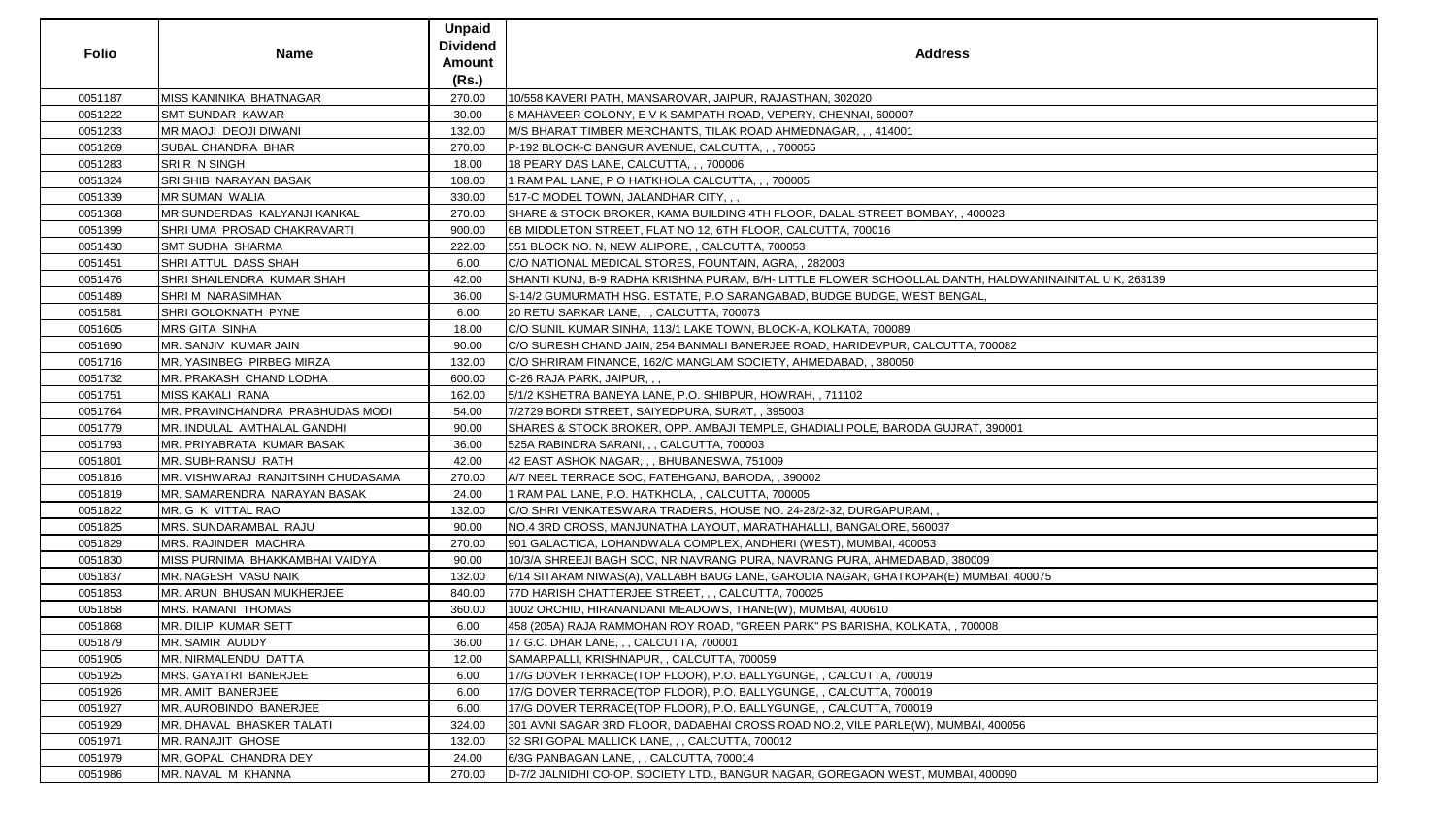| <b>Folio</b> | <b>Name</b>                             | <b>Unpaid</b><br><b>Dividend</b><br>Amount<br>(Rs.) | <b>Address</b>                                                                                             |
|--------------|-----------------------------------------|-----------------------------------------------------|------------------------------------------------------------------------------------------------------------|
| 0052018      | MR. TULSI KUMAR JAIN                    | 6.00                                                | C/O M/S SURENDRA KUMAR JAIN, 113B MANOHAR DAS KATRA, , CALCUTTA, 700007                                    |
| 0052084      | MR. KALYANBHAI MAYABHAI                 | 180.00                                              | 705 SARKAR I, OPP GANDHIGRAM RLY STN, AHMEDABAD, , 380009                                                  |
| 0052111      | MR. PRAFULKUMAR D SHAH                  | 600.00                                              | 292/5H BHANU JYOTI, L NALOO ROAD, MATUNGA (CR), MUMBAI, 400019                                             |
| 0052118      | MR. KAZA BHIMESWARA RAO                 | 270.00                                              | 667 FIRST FLOOR 4TH CROSS, MAHALAXMI LAYOUT, , BANGALORE, 560086                                           |
| 0052123      | MRS. PANNA RANI GOSWAMI                 | 54.00                                               | 64 SUBHAS NAGAR ROAD, DUM DUM CANTONMENT, , CALCUTTA, 700065                                               |
| 0052145      | <b>MRS TARADEVI R BAHETI</b>            | 780.00                                              | C/O SUNIL TOSHNIWAL, F-5/6 L I G RISHI NAGAR, UJJAIN, M P, 456010                                          |
| 0052189      | MRS. SARADABEN MANUBHAI DESAI           | 810.00                                              | 306 USHANAGAR, SARDAR VALLABHBHAI PATEL ROAD, BORIVLI (WEST), MUMBAI, 400092                               |
| 0052198      | <b>MRS. MANJULA SHAH</b>                | 540.00                                              | SINGH NIWAS B 3/41, JANTA COLONY, JOGESHWARI EAST, MUMBAI, 400060                                          |
| 0052208      | MR. RATNAKAR ANANT BAKARE               | 540.00                                              | FLAT NO 303, UMA BUILDING, 499 RASTA PETH, PUNE, 411011                                                    |
| 0052210      | <b>MRS. NIRMLA RAMKISHIN MANSUKHANI</b> | 450.00                                              | 18 ASUDA KUTIR, 245 WATER FIELD ROAD, BANDRA, MUMBAI, 400050                                               |
| 0052221      | MR MAYANK NAVNITLAL SHAH                | 270.00                                              | 250 AMRAKUNJ SOCIETY, OPP GURUKUL DRIVE IN ROAD, AHMEDABAD, , 380052                                       |
| 0052229      | MRS KUSUM BHUPAL SAMBHUSHETE            | 90.00                                               | 4/12 SACHIN SOCIETY, MITHAGAR ROAD MULAND (E), , MUMBAI, 400081                                            |
| 0052253      | MR RAJKUMAR OMKARNATH MAHAUR            | 132.00                                              | 6/139 SONERIYA BLOCKS, BEHIND SHRI AMRUTA MILLS LTD., RAKHIAL ROAD, AHMEDABAD, 380024                      |
| 0052270      | <b>MR CHINMOY DAS</b>                   | 90.00                                               | C/O SHRI CHIRA RANJAN DAS, NEAR SUBHAS CLUB, P O NABAPALLI BARASAT, DIST 24 PARAGANS(N), 743203            |
| 0052278      | <b>MR RADHE SHYAM SINGHANIA</b>         | 1800.00                                             | C/O BALABUX SINGHANIA & SON, 1/1 POLLOCK STREET, P B NO. 407, CALCUTTA, 700001                             |
| 0052283      | MR SUNIL TODI                           | 6.00                                                | 112 BAITHAK KHANA ROAD, , , CALCUTTA, 700009                                                               |
| 0052327      | MRS JAMEELA M LUKMANI                   | 600.00                                              | 211-B JOLLY MAKER APTS, 1 CUFFE PARADE COLABA, , MUMBAI, 400005                                            |
| 0052333      | MR GULAB CHAND JAIN                     | 6.00                                                | C/O M K BAID, 17/1 BON BEHARI BOSE ROAD, SANDHYA BAZAR, HOWRAH, 711101                                     |
| 0052346      | <b>MRS KIRAN TAPURIAH</b>               | 390.00                                              | 25NEW VINDYANCHAL GHS, PLOT NO.41SECTOR 13, ROHININEW DELHI, , 110085                                      |
| 0052350      | <b>MR RUPAYAN MAJUMDAR</b>              | 270.00                                              | FLAT NO 2 B, DEBOJYOTI APARTMENTS, 27 B SOUTHEND PARK, CALCUTTA, 700029                                    |
| 0052366      | MR SHAMAL PAL CHOWDHURI                 | 18.00                                               | 41/3 RABINDRA NATH TAGORE ROAD, DAKSHINESWAR, , CALCUTTA, 700076                                           |
| 0052367      | <b>MRS SUMITA KUNDU</b>                 | 102.00                                              | 38/5 BACHASPATI PARA ROAD, DAKSHINESWAR, , CALCUTTA, 700076                                                |
| 0052368      | MR SOUMYENDRA NARAYON KUNDU             | 180.00                                              | 38/5 BACHASPATI PARA ROAD, DAKSHINESWAR, , CALCUTTA, 700076                                                |
| 0052407      | MR JITENDRA NANALAL SHAH                | 72.00                                               | 7 ALOK APT, (NEAR VRINDAVAN VIHAR SOCIETY), NEW VIKAS GRAH ROAD, PALDI AHMEDABAD, 380007                   |
| 0052410      | MRS DEVYANI B MEHTA                     | 210.00                                              | 601/2 UMIA BAUG, NANDA PATKAR ROAD, NEHRU ROAD VILE PARLE (E), MUMBAI, 400057                              |
| 0052457      | <b>MRS PHYLLIS FERNANDES</b>            | 540.00                                              | B-1/2 NAU SANRAKSHAN CO-OP, HSG.SOCIETY, LIBERTY GARDEN, MALAD WEST MUMBAI, 400064                         |
| 0052502      | MRS SHAKUNTALA DEVI RATHI               | 36.00                                               | BLOCK 21/4, 9 B T ROAD, P O BELGHARIA, CALCUTTA, 700056                                                    |
| 0052510      | MR BALKRISHNA JALAN                     | 900.00                                              | 2/2 SALKIA SCHOOL ROAD, HOWRAH, ,, 711101                                                                  |
| 0052513      | MR KARTICK CHANDRA MUKHERJEE            | 21762.00                                            | ADMINISTRATOR TO THE, ESTATE OF MARTHACREET, P-789 LAKE TOWN BLOCK-A, CALCUTTA, 700089                     |
| 0052519      | MR RAJENDRA KUMAR JAIN                  | 270.00                                              | SUKHSADAN KALYAN NAGAR, JALORE(RAJ), , , 343001                                                            |
| 0052521      | MRS CHANDANBEN TRIKAMLAL PATEL          | 270.00                                              | R 32 NEHRU ENCLAVE, OPP PARAS CINEMA, , NEW DELHI, 110019                                                  |
| 0052527      | MRS TARA WATI KHANNA                    | 270.00                                              | L 302 ANUPAM APARTMENTS, EAST ARJUN NAGAR, 4 C B D SHAHDARA, DELHI, 110032                                 |
| 0052531      | MR PRADEEP KUMAR BAGARIA                | 72.00                                               | MOHINI APPARTMENT, FLAT NO 202 2ND FLOOR, NORTH BLOCK, 10 DR ABANI DUTTA ROAD SALKIA HO, 711106            |
| 0052545      | <b>MRD THOMAS</b>                       | 132.00                                              | D-6 SHANTI FLATS APPU MUDULAI ST, MYLAPORE, , CHENNAI, 600004                                              |
| 0052562      | MR PRAKASH KUMAR SETHIA                 | 6.00                                                | 41 ELGIN ROAD, 3B NEEL KAMAL, , CALCUTTA, 700020                                                           |
| 0052567      | MR ASOKE MUKHERJEE                      | 54.00                                               | 26/A JATIN DAS ROAD, , , CALCUTTA, 700029                                                                  |
| 0052569      | MRS HASUMATI PANALAL DOSHI              | 270.00                                              | 3 BHUPENDRA NIWAS, JITENDRA ROAD MALAD EAST, , MUMBAI, 400097                                              |
| 0052629      | <b>MRS NAYNA NITIN SHAH</b>             | 270.00                                              | 5 RAJU APARTMENTS, NEAR HARI PARK TENAMENTS, OPP KALPATARU SOCIETY, ANKUR ROAD NARANPURA AHMEDABAD, 380013 |
| 0052661      | CITI BANK N A                           | 600.00                                              | 9 BRABOURNE ROAD, , , CALCUTTA, 700001                                                                     |
| 0052713      | <b>MRS M MEENAMBIKA</b>                 | 270.00                                              | 21 TEPPAKULAM STREET, POLLACHI, TAMILNADU, , 642001                                                        |
| 0052749      | MR NILESH JAYANTILAL SHAH               | 540.00                                              | 3/3 HIGHWAY ROSE C H S LTD, 92 DIXIT ROAD VILE-PARLE(EAST), , MUMBAI, 400057                               |
| 0052759      | MR TEHMURAS RATANSHAH KHAMBHATA         | 4686.00                                             | ADAM MAHAL 1ST FLOOR B-BLOCK, 147 TARDEO ROAD, , MUMBAI, 400034                                            |

| 80024                          |
|--------------------------------|
| <b>SANS(N), 743203</b>         |
|                                |
|                                |
|                                |
|                                |
|                                |
|                                |
|                                |
|                                |
|                                |
|                                |
|                                |
|                                |
| D, 380007                      |
|                                |
| 064                            |
|                                |
|                                |
|                                |
| A, 700089                      |
|                                |
|                                |
|                                |
|                                |
| ALKIA HO, 711106               |
|                                |
|                                |
|                                |
|                                |
|                                |
| AD NARANPURA AHMEDABAD, 380013 |
|                                |
|                                |
|                                |
|                                |
|                                |
|                                |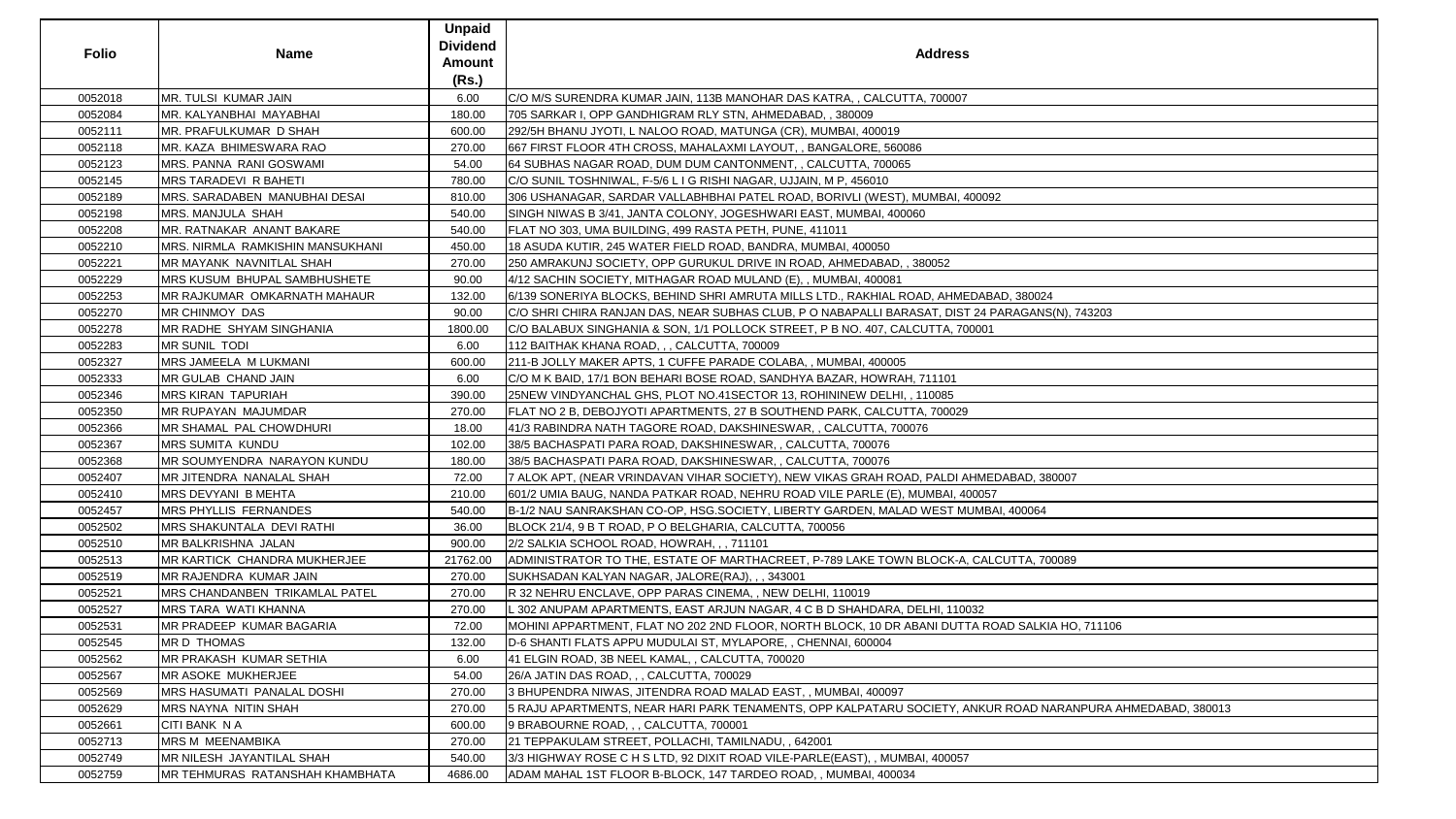| <b>Folio</b> | <b>Name</b>                                 | <b>Unpaid</b><br><b>Dividend</b><br><b>Amount</b><br>(Rs.) | <b>Address</b>                                                                                |
|--------------|---------------------------------------------|------------------------------------------------------------|-----------------------------------------------------------------------------------------------|
| 0052762      | MR JOYDEB RANA                              | 144.00                                                     | 31/1-R BEADON ROW, P O BEADON STREET, , CALCUTTA, 700006                                      |
| 0052766      | <b>MR SAMARENDRA NARAYAN BASAK</b>          | 54.00                                                      | 1 RAM PAL LANE, P O HATKHOLA, , CALCUTTA, 700005                                              |
| 0052780      | <b>MRS JASUMATI J SHAH</b>                  | 270.00                                                     | C/O JHAVERCHAND DAYALAL, OPP CAFE REAL M G ROAD, POST BOX NO 95, PANAJI GOA, 403001           |
| 0052803      | IMR TEHMURAS RATANSHAH KHAMBHATA            | 6426.00                                                    | ADAM MAHAL, IST FLOOR B BLOCK, 147 TARDEO ROAD, MUMBAI, 400034                                |
| 0052838      | <b>MR KANAI LAL DAS</b>                     | 54.00                                                      | E-249 BAISHNABGHATA PATULI TOWNSHIP, , , CALCUTTA, 700084                                     |
| 0052842      | <b>MRS ANUPMA MAYOR</b>                     | 180.00                                                     | 1402 ATS GREENS VILLAGE, SECTOR 93A, NOIDA, U.P, 201304                                       |
| 0052865      | <b>MISS AINDRILA CHOWDHURY</b>              | 36.00                                                      | 21/1 SOUTH SINTHEE ROAD, P O SINTHEE, , CALCUTTA, 700050                                      |
| 0052876      | <b>MR PRAHALAD R THAKAR</b>                 | 42.00                                                      | V-7/02 ASHOKVAN, SHIVALABH ROAD, NEAR HIGHWAY, BORIVLI (EAST) MUMBAI, 400066                  |
| 0052885      | <b>MRS RAJLAKSHMI DAS</b>                   | 42.00                                                      | E-249 BAISHNABGHATA PATULI TOWNSHIP, , , CALCUTTA, 700084                                     |
| 0052932      | MR AJIT BHAICHAND MUCHHALA                  | 48.00                                                      | 791 DR BHULABHAI DESAI ROAD, B-SHEELA APARTMENTS 2ND FLOOR, MAHALAXMI, MUMBAI, 400026         |
| 0052944      | MR R SADANANDA SHENOY                       | 270.00                                                     | IV/974 NORTH CHERLAL, COCHIN, , , 682002                                                      |
| 0052969      | <b>MR RAMESH GOEL</b>                       | 12.00                                                      | JAIN STORES, D-2/1 MODEL TOWN - 3, , DELHI, 110009                                            |
| 0053004      | <b>IMR MAHESH SUNDERDAS ASWANI</b>          | 90.00                                                      | "ISH KRIPA" PLOT NO-617, 14TH ROAD KHAR, , MUMBAI, 400052                                     |
| 0053016      | <b>IMISS SHAHEEN MOHAMMEDYUSUF SARESHWA</b> | 270.00                                                     | FLAT NO 17 2ND FLOOR, CRESCENT HOUSE, SUIGARA NI POLE, PANCHKUVA AHMEDABAD, 380001            |
| 0053027      | <b>IMRS BAKULA CHIMANLAL KHAMAR</b>         | 270.00                                                     | C P CHAMBERS, OPP NAVRANG SCHOOL, NAVRANGPURA, AHMEDABAD, 380014                              |
| 0053028      | <b>MRS DAMJI</b>                            | 180.00                                                     | C/O M W SURVE, 235/9184 KANAMWAR NAGAR 2, VIKHROLI (E), MUMBAI, 400083                        |
| 0053049      | <b>MR SUNDERDAS KALYANJI KANKAL</b>         | 270.00                                                     | SHARE & STOCK BROKER, KAMA BUILDING 4TH FLOOR, DALAL STREET, MUMBAI, 400023                   |
| 0053067      | <b>MRS ASHA MURARIBHAI DESAI</b>            | 540.00                                                     | ADHYAPAK MITRA, MANDAL SOCIETY, "ANAND DHARA" DR V S ROAD, POST POLYTECHNIC AHMEDABAD, 380015 |
| 0053098      | MR RAMDEO AGRAWAL                           | 6.00                                                       | 401-B NATWAR CHAMBERS, 94 NAGINDAS MASTER ROAD, FORT, MUMBAI, 400023                          |
| 0053102      | MR ANIL TEJPAL                              | 270.00                                                     | 25 CD ADARSH NAGAR, ALAMBAGH, LUCKNOW, , 226005                                               |
| 0053103      | <b>MISS K J SETHNA</b>                      | 14694.00                                                   | CHANDRA MAHAL, 241 SHAMALDAS GANDHI MARG, , MUMBAI, 400002                                    |
| 0053104      | MR F J SETHNA                               | 14694.00                                                   | CHANDRA MAHAL, 241 SHAMALDAS GANDHI MARG,, MUMBAI, 400002                                     |
| 0053115      | MR ASHOK KUMAR GARG                         | 42.00                                                      | BIRLA JUTE & IND LTD, SHARE DEPT, 9/1 R N MUKHERJEE ROAD, CALCUTTA, 700001                    |
| 0053127      | MRS NALINI RAMAKRISHNA KATRE                | 540.00                                                     | 1 B NO 7 KASTURI ESTATE 11 STREET, POES GARDEN, , CHENNAI, 600086                             |
| 0053135      | <b>MR SUDHAKAR GABBETA</b>                  | 132.00                                                     | NO-2-4-93 NEHRU PARK ROAD, P O JANGAON, DIST WARANGALSA(A. P.), , 506167                      |
| 0053157      | <b>MR JUGAL KISHOR DAGA</b>                 | 36.00                                                      | DEEP JYOTI APARTMENT, 638 DUM DUM PARK ROAD, FLAT NO. 402 4TH FLOOR, KLKATA, 700055           |
| 0053244      | <b>MRS VIMALA</b>                           | 540.00                                                     | 166 UPSTAIRS, GANDHI BAZZAR CIRCLE, BASAVANGUDI, BANGALORE, 560004                            |
| 0053254      | <b>MR LACHAMAN TIKAMDAS KUKREJA</b>         | 540.00                                                     | 144 SITARAM PODDAR ROAD, VIDYA BHAVAN 6TH FLOOR, , MUMBAI, 400002                             |
| 0053371      | MR JAYANTILAL JAIN                          | 90.00                                                      | C/O MUKESH ENTERPRISES, 108 B.R. MARKET, O.K. ROAD, BANGALORE, 560002                         |
| 0053409      | MISS SHEROO ARDESHIR CHOKSEY                | 1800.00                                                    | 79/81 MEHER MANSION, 2ND FLOOR, CHANDANWADI DHOBITALAO, MUMBAI, 400002                        |
| 0053455      | MR DEEPAK MEHNDIRATTA                       | 540.00                                                     | B-12 EAST OF KAILASH, , , NEW DELHI, 110065                                                   |
| 0053467      | <b>MRS K PADMAVATHI</b>                     | 132.00                                                     | C/O K SRINIVASAN, GG-III/49 DDA FLATS, VIKAS PURI, NEW DELHI, 110018                          |
| 0053471      | <b>MR KAMAL NAIK</b>                        | 42.00                                                      | 14 PROFESSORS QUARTERS, NEW CIVIL HOSPITAL CAMPUS, , AHMEDABAD, 380016                        |
| 0053511      | <b>IMR JHAMAT UTAMCHAND MANSUKHANI</b>      | 18.00                                                      | 416 PRATAP BHAWAN, 5 BAHADUR SHAH ZAFAR MARG, , NEW DELHI, 110002                             |
| 0053536      | <b>MRS MANGALA THEPADIA</b>                 | 42.00                                                      | 208 PRATAP GANJ MARG, ALIRAJPUR, , JHABUA (M., 457887                                         |
| 0053562      | <b>MR SUREKHA S DOSHI</b>                   | 600.00                                                     | KESHWAJEE CHAMBER, 3RD FLOOR, 3A POLLOCK STREET, KOLKATA, 700001                              |
| 0053586      | MR RENU DEVI KHEMKA                         | 12.00                                                      | M/S THAKUR PRASAD KHEMKA, P O BARHIYA DIST MUNGER, BIHAR, , 811302                            |
| 0053690      | <b>MRS DEVAKI BHAGWAN ADVANI</b>            | 540.00                                                     | 9/9 DIVYANG BLDG, 5 BHAGAT SINGH ROAD, COLABA, MUMBAI, 400005                                 |
| 0053749      | <b>MRS SHAKUNTLA DEVI</b>                   | 270.00                                                     | 128 SECTOR-29 (A W H O), ARUN VIHAR, NOIDA (U P), , 201303                                    |
| 0053790      | MR NEMI CHAND VIJAYRAJ KOTHARI              | 30.00                                                      | NO-8 MAHAVEER COLONY, E V K SAMPATH ROAD, VEPERY, CHENNAI, 600007                             |
| 0053795      | <b>MRS RAJANI GARG</b>                      | 6.00                                                       | C/O ASHOK GARG, BIRLA JUTE & IND LTD, SHARE DEPT, 9/1 R N MUKHERJEE ROAD CALCUTTA, 700001     |
| 0053852      | MRS JAVERI PUSHPA SUNDERLAL                 | 480.00                                                     | 8/85 J K BLDG, GAMDEVI, , MUMBAI, 400007                                                      |

| dress                                |
|--------------------------------------|
|                                      |
|                                      |
| <b>PANAJI GOA, 403001</b>            |
|                                      |
|                                      |
|                                      |
| AI, 400066                           |
|                                      |
| LAXMI, MUMBAI, 400026                |
|                                      |
|                                      |
|                                      |
| AHMEDABAD, 380001                    |
| 14                                   |
| 33                                   |
| BAI, 400023                          |
| POLYTECHNIC AHMEDABAD, 380015<br>023 |
|                                      |
|                                      |
|                                      |
| 700001                               |
|                                      |
| 167                                  |
| R, KLKATA, 700055                    |
|                                      |
|                                      |
| 02                                   |
| 100002                               |
|                                      |
|                                      |
| 880016                               |
|                                      |
|                                      |
|                                      |
|                                      |
|                                      |
|                                      |
| ROA <u>D CALCUTTA, 700001</u>        |
|                                      |
|                                      |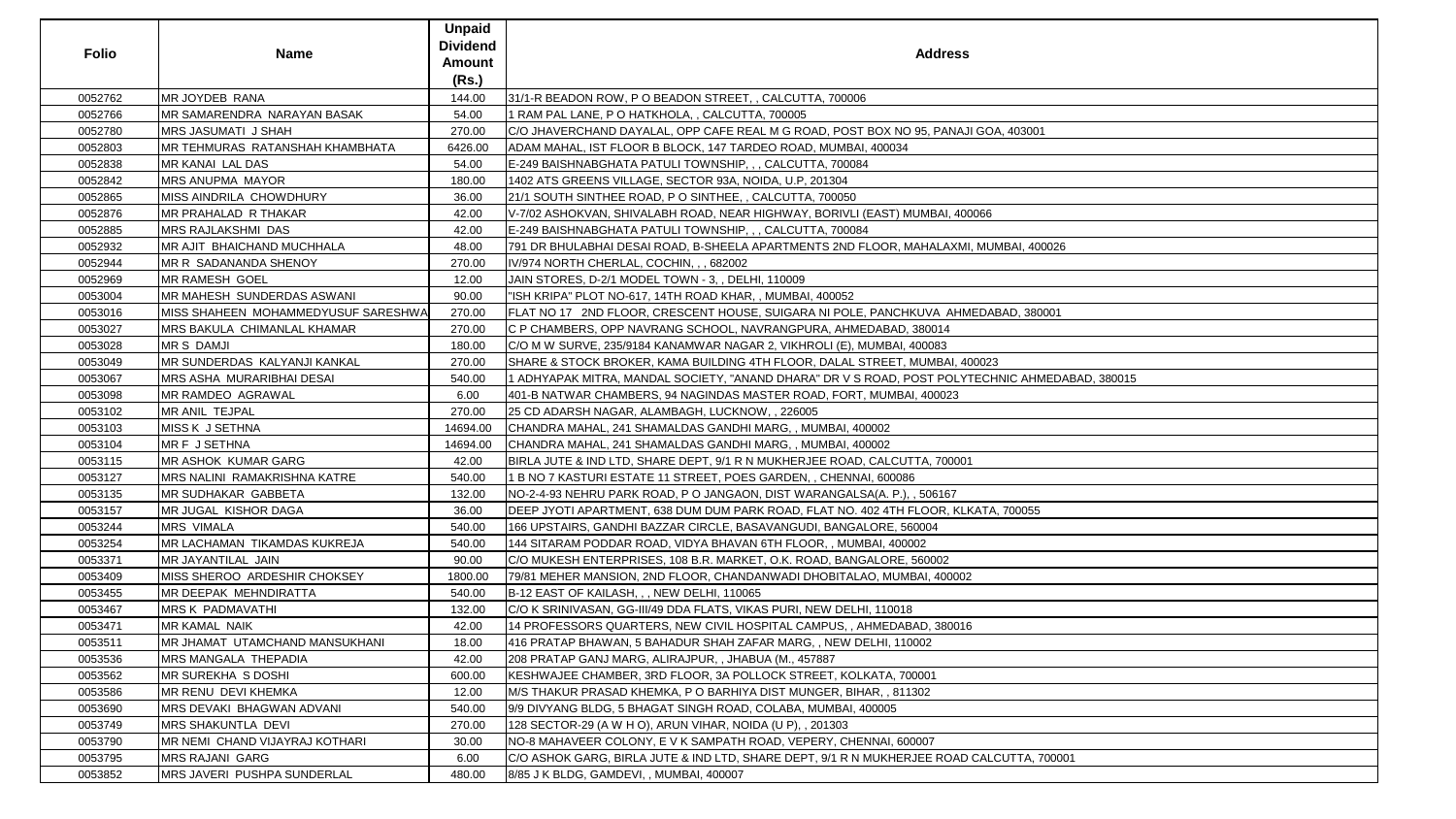| 0053885<br>MR JAINENDER JAIN<br>270.00<br>E-62 FOCAL POINT, LUDHIANA, , ,<br>0053916<br>MR ADITYA KUMAR SHARMA<br>132.00<br>3/1484 JANAKPURI, , , SAHARANPUR, 247001<br>0053926<br>MR MUKUND JAYANAND UPADHYAY<br>900.00<br>12 JITENDRA PARK, PALDI, AHMEDABAD, , 380007<br>MR PAHARI LAL ROY<br>27/5 A SURYA SEN STREET, , , CALCUTTA, 700009<br>0053955<br>96.00<br>0053991<br><b>MR BIJAY KUMAR SHARMA</b><br>72.00<br>C/O MR H K SHARMA, 265 AVAS VIKAS COLONY, RAJPUR ROAD JAKHAN, DEHARADUN, 248009<br>MRS PALLAVIBEN MAHENDRAKUMAR VYAS<br>300.00<br>C/O MAHENDRA K VYAS, 5 HARIHAR SOCIETY, B/H CIVIL GEN HOSPITAL ROAD, VISHAGAR MG DT MEHSANA, 384315 <br>0053998<br>0054021<br>MR MAHESH AMRATLAL KADHI<br>132.00<br>PRANLAL GIRDHARLAL SHETH, JAWAHAR NAGAR, JADOW NIWAS SHOP NO. 7, GHATKOPAR (WEST) MUMBAI, 400086 <br>0054027<br>MR MANJUNATH VENKATESH PAI<br>180.00<br>62 DAR-UL-MULUK, PANDITA RAMABAI ROAD, , MUMBAI, 400007<br>0054045<br>MR ARUP CHAKRABORTY<br>12.00<br>11/A K G BOSE SARANI, P.O.- K G BOSE SARANI, , CALCUTTA, 700085<br>0054068<br>MR DHAN RAJ KARWA<br>12.00<br>1 NATHER BAGAN STREET, , , CALCUTTA, 700005<br>MR HEMENDRAKUMAR VINODCHANDRA SHAH<br>0054108<br>180.00<br>91/16A DARIYA MAHAL, 80 NEPEANSEA ROAD, , MUMBAI, 400006<br><b>MRS SARALA DEVI SARNATH</b><br>C/O GAYATRI DEVI, "NAYANTARA", D-II-7/70/26, 5TH B CROSS KODICKAL P.O. ASHOKNAGAR, 575006<br>0054109<br>270.00<br>0054120<br><b>MR HARSHAD RATILAL SHAH</b><br>18.00<br>'NAVKAR' T-25/A, SHANTINAGAR SOCIETY, USMANPURA ASHRAM ROAD, AHMEDABAD, 380013<br>0054145<br><b>MRS LALITA CHOUDHURY</b><br>6.00<br>2 LAL BAZAR STREET, ROOM - 311, , CALCUTTA, 700001<br>0054152<br>MRS MEHEROO GANESH UDYAWAR<br>AWABAI MANSION, 2ND FLOOR, 15 HENRY ROAD, APOLLO RECLAMATION MUMBAI, 400039<br>204.00<br>0054154<br><b>CITI BANK NA</b><br>9 BRABOURNE ROAD, , , CALCUTTA, 700001<br>1200.00<br>0054155<br><b>CITI BANK NA</b><br>9 BRABOURNE ROAD, , , CALCUTTA, 700001<br>150.00<br>6.00<br>0054181<br><b>MR ARUN SULTANIA</b><br>C/O DHUNSERI TEA & IND LTD, DHUNSERI HOUSE, 4 A WOODBURN PARK, CALCUTTA, 700020<br>0054192<br><b>MR RAMESH KUMAR</b><br>132.00<br>RAINBOW INTERNATIONAL, 33-34 KUMBARPET, 2ND FLOOR, BANGALORE, 560002<br>0054199<br><b>MRS SAROJ DEVI KISHORE PURIA</b><br>144.00<br>P-282A C I T ROAD, SCHEME NO IVM, , CALCUTTA, 700054<br>MRS JHARNA ROY<br>0054208<br>96.00<br>27/5A SURYA SEN STREET, , , CALCUTTA, 700009<br>0054212<br><b>MRS RAMA SATISH MASTER</b><br>A 3 CHITRAKOOT PARK, NR VAHANVATI MATAJI TEMPLE, OPP ANAND BAL WADI, AMARKUNJ ROAD VADODARA, 390007 <br>1350.00<br>MRS CHARULATA NIRANJAN PARIKH<br>0054303<br>1980.00<br>42 UDAY NAGAR, AJWA ROAD, BARODA, , 390019<br><b>MR RAJU SAHA</b><br>C/O SHAH BHAVAN, 44/4 DURGAPORE LANE, ALIPORE, CALCUTTA, 700027<br>0054310<br>180.00<br>MRS MADHUKANTA RAMANLAL SHAH<br>90.00<br>B/7 SUMUKH APPARTMENT, OPP PATEL SOCIETY, VALLABHWADI, MANINAGAR AHMEDABAD, 380008<br>0054327<br>MISS BHAVNA RAMANLAL SHAH<br>0054328<br>B/7 SUMUKH APPARTMENT, OPP PATEL SOCIETY, VALLABHWADI MANINAGAR, AHMEDABAD, 380008<br>90.00<br>0054366<br>540.00<br>MRS SAROJBEN GULABCHAND SHAH<br>202/5534 AMAR JYOT "A", OPP ODEAN CINEMA, NEW PANT NAGAR, GHATKOPAR(E) MUMBAI, 400075<br>0054410<br>MRS SARASWATI VASUDEO KARVIR<br>540.00<br>7 CHAYA CO-OP HSG SOCIETY, SAGARMAL, KOLHAPUR, , 416003<br>0054416<br><b>MR MOHAN SANKAR SADHU</b><br>54.00<br>P-2 SUNRAWARDY AVENUE, , , CALCUTTA, 700017<br>0054483<br>MR SAMEER NOWAL<br>816.00<br>H NO 514, SECTOR - 7, , PANCHKULA, 134108<br>0054497<br><b>MR SHIV SHANKER</b><br>12.00<br>C/O SREE SATYA STEELS, 5-5-11/4 RANIGUNJ,, SECUNDRABA, 500003<br>0054524<br><b>MRS JANKI SIRUMAL BHOPANI</b><br>90.00<br>C/O ADVOCATE GURDAS TULSANI, 23 HEMU KALANI SOCEITY, PIMPRI COLONY, PUNE, 411017<br>0054525<br>MRS ASHA MULCHANDANI<br>C/O ADV GURDAS TULSANI, 23 HEMU KALANI SOCIETY, PIMPRI COLONY, PUNE, 411017<br>90.00<br>MR K K BAKSHI<br>11 SOUTH PATEL NAGAR, , , NEWDELHI, 110008<br>0054559<br>90.00<br>MRS VEENA SOOD<br>0054587<br>600.00<br>237 SUD SADAN, MOHALLA GARHI GATE, HOSHIARPUR, , 146001<br>0054593<br>MR NATWAR LAL MUSADDI<br>24.00<br>C/O INDER CHAND ANIL KUMAR, 201/B MAHATMA GANDHI ROAD, (NEW SADA-SUKA KATRA), CALCUTTA, 700007<br>MR RAM RATAN SONTHALIA<br>378.00<br>'MONICA' 5TH FLOOR, 9B LORD SINHA ROAD,, CALCUTTA, 700071<br>0054608<br>MRS ARUN BALA TANDAN<br>0054618<br>12.00<br>4351 MADAN MOHAN STREET, 4-C DARJAGANJ, , NEW DELHI, 110002<br>42.00<br>M/S HARYANA TRADING COMPANY, 131 COTTON STREET, IST FLOOR ROOM NO-11, CALCUTTA, 700007<br>0054627<br>MR SURESH KUMAR AGARWALA<br>0054692<br><b>MR GIRDHARI SINGHVI</b><br>30.00<br>E/41-42 SHRAVASTI, OPP.INORBIT MALL, GOREGAON MALAD LINK ROAD, MALAD(W) MUMBAI, 400064<br>MR BIKASH CHANDRA BANERJEE<br>0054699<br>21/2 BINODE BEHARI HALDER LANE, SIBPUR, HOWRAH,, 711102<br>30.00<br><b>MR ASHWIN RATHI</b><br>0054920<br>PLOT NO. 584, "RANI ILLAM" 1ST FLOOR, WEST 4TH STREET, K.K. NAGAR  MADURAI  TAMILNADU, 625020<br>270.00 | <b>Folio</b> | <b>Name</b> | <b>Unpaid</b><br><b>Dividend</b><br>Amount<br>(Rs.) | <b>Address</b> |
|-------------------------------------------------------------------------------------------------------------------------------------------------------------------------------------------------------------------------------------------------------------------------------------------------------------------------------------------------------------------------------------------------------------------------------------------------------------------------------------------------------------------------------------------------------------------------------------------------------------------------------------------------------------------------------------------------------------------------------------------------------------------------------------------------------------------------------------------------------------------------------------------------------------------------------------------------------------------------------------------------------------------------------------------------------------------------------------------------------------------------------------------------------------------------------------------------------------------------------------------------------------------------------------------------------------------------------------------------------------------------------------------------------------------------------------------------------------------------------------------------------------------------------------------------------------------------------------------------------------------------------------------------------------------------------------------------------------------------------------------------------------------------------------------------------------------------------------------------------------------------------------------------------------------------------------------------------------------------------------------------------------------------------------------------------------------------------------------------------------------------------------------------------------------------------------------------------------------------------------------------------------------------------------------------------------------------------------------------------------------------------------------------------------------------------------------------------------------------------------------------------------------------------------------------------------------------------------------------------------------------------------------------------------------------------------------------------------------------------------------------------------------------------------------------------------------------------------------------------------------------------------------------------------------------------------------------------------------------------------------------------------------------------------------------------------------------------------------------------------------------------------------------------------------------------------------------------------------------------------------------------------------------------------------------------------------------------------------------------------------------------------------------------------------------------------------------------------------------------------------------------------------------------------------------------------------------------------------------------------------------------------------------------------------------------------------------------------------------------------------------------------------------------------------------------------------------------------------------------------------------------------------------------------------------------------------------------------------------------------------------------------------------------------------------------------------------------------------------------------------------------------------------------------------------------------------------------------------------------------------------------------------------------------------------------------------------------------------------------------------------------------------------------------------------------------------------------------------------------------------------------------------------------------------------------------------------------------------------------------------------------------------------------------------------------------------------------------------------------------------------------------------------------------------------------------------------------------------------------------------------------------------------------------------------------------------------------------------------------------------------------------------------------------------------------------------------------------------------|--------------|-------------|-----------------------------------------------------|----------------|
|                                                                                                                                                                                                                                                                                                                                                                                                                                                                                                                                                                                                                                                                                                                                                                                                                                                                                                                                                                                                                                                                                                                                                                                                                                                                                                                                                                                                                                                                                                                                                                                                                                                                                                                                                                                                                                                                                                                                                                                                                                                                                                                                                                                                                                                                                                                                                                                                                                                                                                                                                                                                                                                                                                                                                                                                                                                                                                                                                                                                                                                                                                                                                                                                                                                                                                                                                                                                                                                                                                                                                                                                                                                                                                                                                                                                                                                                                                                                                                                                                                                                                                                                                                                                                                                                                                                                                                                                                                                                                                                                                                                                                                                                                                                                                                                                                                                                                                                                                                                                                                                                                                 |              |             |                                                     |                |
|                                                                                                                                                                                                                                                                                                                                                                                                                                                                                                                                                                                                                                                                                                                                                                                                                                                                                                                                                                                                                                                                                                                                                                                                                                                                                                                                                                                                                                                                                                                                                                                                                                                                                                                                                                                                                                                                                                                                                                                                                                                                                                                                                                                                                                                                                                                                                                                                                                                                                                                                                                                                                                                                                                                                                                                                                                                                                                                                                                                                                                                                                                                                                                                                                                                                                                                                                                                                                                                                                                                                                                                                                                                                                                                                                                                                                                                                                                                                                                                                                                                                                                                                                                                                                                                                                                                                                                                                                                                                                                                                                                                                                                                                                                                                                                                                                                                                                                                                                                                                                                                                                                 |              |             |                                                     |                |
|                                                                                                                                                                                                                                                                                                                                                                                                                                                                                                                                                                                                                                                                                                                                                                                                                                                                                                                                                                                                                                                                                                                                                                                                                                                                                                                                                                                                                                                                                                                                                                                                                                                                                                                                                                                                                                                                                                                                                                                                                                                                                                                                                                                                                                                                                                                                                                                                                                                                                                                                                                                                                                                                                                                                                                                                                                                                                                                                                                                                                                                                                                                                                                                                                                                                                                                                                                                                                                                                                                                                                                                                                                                                                                                                                                                                                                                                                                                                                                                                                                                                                                                                                                                                                                                                                                                                                                                                                                                                                                                                                                                                                                                                                                                                                                                                                                                                                                                                                                                                                                                                                                 |              |             |                                                     |                |
|                                                                                                                                                                                                                                                                                                                                                                                                                                                                                                                                                                                                                                                                                                                                                                                                                                                                                                                                                                                                                                                                                                                                                                                                                                                                                                                                                                                                                                                                                                                                                                                                                                                                                                                                                                                                                                                                                                                                                                                                                                                                                                                                                                                                                                                                                                                                                                                                                                                                                                                                                                                                                                                                                                                                                                                                                                                                                                                                                                                                                                                                                                                                                                                                                                                                                                                                                                                                                                                                                                                                                                                                                                                                                                                                                                                                                                                                                                                                                                                                                                                                                                                                                                                                                                                                                                                                                                                                                                                                                                                                                                                                                                                                                                                                                                                                                                                                                                                                                                                                                                                                                                 |              |             |                                                     |                |
|                                                                                                                                                                                                                                                                                                                                                                                                                                                                                                                                                                                                                                                                                                                                                                                                                                                                                                                                                                                                                                                                                                                                                                                                                                                                                                                                                                                                                                                                                                                                                                                                                                                                                                                                                                                                                                                                                                                                                                                                                                                                                                                                                                                                                                                                                                                                                                                                                                                                                                                                                                                                                                                                                                                                                                                                                                                                                                                                                                                                                                                                                                                                                                                                                                                                                                                                                                                                                                                                                                                                                                                                                                                                                                                                                                                                                                                                                                                                                                                                                                                                                                                                                                                                                                                                                                                                                                                                                                                                                                                                                                                                                                                                                                                                                                                                                                                                                                                                                                                                                                                                                                 |              |             |                                                     |                |
|                                                                                                                                                                                                                                                                                                                                                                                                                                                                                                                                                                                                                                                                                                                                                                                                                                                                                                                                                                                                                                                                                                                                                                                                                                                                                                                                                                                                                                                                                                                                                                                                                                                                                                                                                                                                                                                                                                                                                                                                                                                                                                                                                                                                                                                                                                                                                                                                                                                                                                                                                                                                                                                                                                                                                                                                                                                                                                                                                                                                                                                                                                                                                                                                                                                                                                                                                                                                                                                                                                                                                                                                                                                                                                                                                                                                                                                                                                                                                                                                                                                                                                                                                                                                                                                                                                                                                                                                                                                                                                                                                                                                                                                                                                                                                                                                                                                                                                                                                                                                                                                                                                 |              |             |                                                     |                |
|                                                                                                                                                                                                                                                                                                                                                                                                                                                                                                                                                                                                                                                                                                                                                                                                                                                                                                                                                                                                                                                                                                                                                                                                                                                                                                                                                                                                                                                                                                                                                                                                                                                                                                                                                                                                                                                                                                                                                                                                                                                                                                                                                                                                                                                                                                                                                                                                                                                                                                                                                                                                                                                                                                                                                                                                                                                                                                                                                                                                                                                                                                                                                                                                                                                                                                                                                                                                                                                                                                                                                                                                                                                                                                                                                                                                                                                                                                                                                                                                                                                                                                                                                                                                                                                                                                                                                                                                                                                                                                                                                                                                                                                                                                                                                                                                                                                                                                                                                                                                                                                                                                 |              |             |                                                     |                |
|                                                                                                                                                                                                                                                                                                                                                                                                                                                                                                                                                                                                                                                                                                                                                                                                                                                                                                                                                                                                                                                                                                                                                                                                                                                                                                                                                                                                                                                                                                                                                                                                                                                                                                                                                                                                                                                                                                                                                                                                                                                                                                                                                                                                                                                                                                                                                                                                                                                                                                                                                                                                                                                                                                                                                                                                                                                                                                                                                                                                                                                                                                                                                                                                                                                                                                                                                                                                                                                                                                                                                                                                                                                                                                                                                                                                                                                                                                                                                                                                                                                                                                                                                                                                                                                                                                                                                                                                                                                                                                                                                                                                                                                                                                                                                                                                                                                                                                                                                                                                                                                                                                 |              |             |                                                     |                |
|                                                                                                                                                                                                                                                                                                                                                                                                                                                                                                                                                                                                                                                                                                                                                                                                                                                                                                                                                                                                                                                                                                                                                                                                                                                                                                                                                                                                                                                                                                                                                                                                                                                                                                                                                                                                                                                                                                                                                                                                                                                                                                                                                                                                                                                                                                                                                                                                                                                                                                                                                                                                                                                                                                                                                                                                                                                                                                                                                                                                                                                                                                                                                                                                                                                                                                                                                                                                                                                                                                                                                                                                                                                                                                                                                                                                                                                                                                                                                                                                                                                                                                                                                                                                                                                                                                                                                                                                                                                                                                                                                                                                                                                                                                                                                                                                                                                                                                                                                                                                                                                                                                 |              |             |                                                     |                |
|                                                                                                                                                                                                                                                                                                                                                                                                                                                                                                                                                                                                                                                                                                                                                                                                                                                                                                                                                                                                                                                                                                                                                                                                                                                                                                                                                                                                                                                                                                                                                                                                                                                                                                                                                                                                                                                                                                                                                                                                                                                                                                                                                                                                                                                                                                                                                                                                                                                                                                                                                                                                                                                                                                                                                                                                                                                                                                                                                                                                                                                                                                                                                                                                                                                                                                                                                                                                                                                                                                                                                                                                                                                                                                                                                                                                                                                                                                                                                                                                                                                                                                                                                                                                                                                                                                                                                                                                                                                                                                                                                                                                                                                                                                                                                                                                                                                                                                                                                                                                                                                                                                 |              |             |                                                     |                |
|                                                                                                                                                                                                                                                                                                                                                                                                                                                                                                                                                                                                                                                                                                                                                                                                                                                                                                                                                                                                                                                                                                                                                                                                                                                                                                                                                                                                                                                                                                                                                                                                                                                                                                                                                                                                                                                                                                                                                                                                                                                                                                                                                                                                                                                                                                                                                                                                                                                                                                                                                                                                                                                                                                                                                                                                                                                                                                                                                                                                                                                                                                                                                                                                                                                                                                                                                                                                                                                                                                                                                                                                                                                                                                                                                                                                                                                                                                                                                                                                                                                                                                                                                                                                                                                                                                                                                                                                                                                                                                                                                                                                                                                                                                                                                                                                                                                                                                                                                                                                                                                                                                 |              |             |                                                     |                |
|                                                                                                                                                                                                                                                                                                                                                                                                                                                                                                                                                                                                                                                                                                                                                                                                                                                                                                                                                                                                                                                                                                                                                                                                                                                                                                                                                                                                                                                                                                                                                                                                                                                                                                                                                                                                                                                                                                                                                                                                                                                                                                                                                                                                                                                                                                                                                                                                                                                                                                                                                                                                                                                                                                                                                                                                                                                                                                                                                                                                                                                                                                                                                                                                                                                                                                                                                                                                                                                                                                                                                                                                                                                                                                                                                                                                                                                                                                                                                                                                                                                                                                                                                                                                                                                                                                                                                                                                                                                                                                                                                                                                                                                                                                                                                                                                                                                                                                                                                                                                                                                                                                 |              |             |                                                     |                |
|                                                                                                                                                                                                                                                                                                                                                                                                                                                                                                                                                                                                                                                                                                                                                                                                                                                                                                                                                                                                                                                                                                                                                                                                                                                                                                                                                                                                                                                                                                                                                                                                                                                                                                                                                                                                                                                                                                                                                                                                                                                                                                                                                                                                                                                                                                                                                                                                                                                                                                                                                                                                                                                                                                                                                                                                                                                                                                                                                                                                                                                                                                                                                                                                                                                                                                                                                                                                                                                                                                                                                                                                                                                                                                                                                                                                                                                                                                                                                                                                                                                                                                                                                                                                                                                                                                                                                                                                                                                                                                                                                                                                                                                                                                                                                                                                                                                                                                                                                                                                                                                                                                 |              |             |                                                     |                |
|                                                                                                                                                                                                                                                                                                                                                                                                                                                                                                                                                                                                                                                                                                                                                                                                                                                                                                                                                                                                                                                                                                                                                                                                                                                                                                                                                                                                                                                                                                                                                                                                                                                                                                                                                                                                                                                                                                                                                                                                                                                                                                                                                                                                                                                                                                                                                                                                                                                                                                                                                                                                                                                                                                                                                                                                                                                                                                                                                                                                                                                                                                                                                                                                                                                                                                                                                                                                                                                                                                                                                                                                                                                                                                                                                                                                                                                                                                                                                                                                                                                                                                                                                                                                                                                                                                                                                                                                                                                                                                                                                                                                                                                                                                                                                                                                                                                                                                                                                                                                                                                                                                 |              |             |                                                     |                |
|                                                                                                                                                                                                                                                                                                                                                                                                                                                                                                                                                                                                                                                                                                                                                                                                                                                                                                                                                                                                                                                                                                                                                                                                                                                                                                                                                                                                                                                                                                                                                                                                                                                                                                                                                                                                                                                                                                                                                                                                                                                                                                                                                                                                                                                                                                                                                                                                                                                                                                                                                                                                                                                                                                                                                                                                                                                                                                                                                                                                                                                                                                                                                                                                                                                                                                                                                                                                                                                                                                                                                                                                                                                                                                                                                                                                                                                                                                                                                                                                                                                                                                                                                                                                                                                                                                                                                                                                                                                                                                                                                                                                                                                                                                                                                                                                                                                                                                                                                                                                                                                                                                 |              |             |                                                     |                |
|                                                                                                                                                                                                                                                                                                                                                                                                                                                                                                                                                                                                                                                                                                                                                                                                                                                                                                                                                                                                                                                                                                                                                                                                                                                                                                                                                                                                                                                                                                                                                                                                                                                                                                                                                                                                                                                                                                                                                                                                                                                                                                                                                                                                                                                                                                                                                                                                                                                                                                                                                                                                                                                                                                                                                                                                                                                                                                                                                                                                                                                                                                                                                                                                                                                                                                                                                                                                                                                                                                                                                                                                                                                                                                                                                                                                                                                                                                                                                                                                                                                                                                                                                                                                                                                                                                                                                                                                                                                                                                                                                                                                                                                                                                                                                                                                                                                                                                                                                                                                                                                                                                 |              |             |                                                     |                |
|                                                                                                                                                                                                                                                                                                                                                                                                                                                                                                                                                                                                                                                                                                                                                                                                                                                                                                                                                                                                                                                                                                                                                                                                                                                                                                                                                                                                                                                                                                                                                                                                                                                                                                                                                                                                                                                                                                                                                                                                                                                                                                                                                                                                                                                                                                                                                                                                                                                                                                                                                                                                                                                                                                                                                                                                                                                                                                                                                                                                                                                                                                                                                                                                                                                                                                                                                                                                                                                                                                                                                                                                                                                                                                                                                                                                                                                                                                                                                                                                                                                                                                                                                                                                                                                                                                                                                                                                                                                                                                                                                                                                                                                                                                                                                                                                                                                                                                                                                                                                                                                                                                 |              |             |                                                     |                |
|                                                                                                                                                                                                                                                                                                                                                                                                                                                                                                                                                                                                                                                                                                                                                                                                                                                                                                                                                                                                                                                                                                                                                                                                                                                                                                                                                                                                                                                                                                                                                                                                                                                                                                                                                                                                                                                                                                                                                                                                                                                                                                                                                                                                                                                                                                                                                                                                                                                                                                                                                                                                                                                                                                                                                                                                                                                                                                                                                                                                                                                                                                                                                                                                                                                                                                                                                                                                                                                                                                                                                                                                                                                                                                                                                                                                                                                                                                                                                                                                                                                                                                                                                                                                                                                                                                                                                                                                                                                                                                                                                                                                                                                                                                                                                                                                                                                                                                                                                                                                                                                                                                 |              |             |                                                     |                |
|                                                                                                                                                                                                                                                                                                                                                                                                                                                                                                                                                                                                                                                                                                                                                                                                                                                                                                                                                                                                                                                                                                                                                                                                                                                                                                                                                                                                                                                                                                                                                                                                                                                                                                                                                                                                                                                                                                                                                                                                                                                                                                                                                                                                                                                                                                                                                                                                                                                                                                                                                                                                                                                                                                                                                                                                                                                                                                                                                                                                                                                                                                                                                                                                                                                                                                                                                                                                                                                                                                                                                                                                                                                                                                                                                                                                                                                                                                                                                                                                                                                                                                                                                                                                                                                                                                                                                                                                                                                                                                                                                                                                                                                                                                                                                                                                                                                                                                                                                                                                                                                                                                 |              |             |                                                     |                |
|                                                                                                                                                                                                                                                                                                                                                                                                                                                                                                                                                                                                                                                                                                                                                                                                                                                                                                                                                                                                                                                                                                                                                                                                                                                                                                                                                                                                                                                                                                                                                                                                                                                                                                                                                                                                                                                                                                                                                                                                                                                                                                                                                                                                                                                                                                                                                                                                                                                                                                                                                                                                                                                                                                                                                                                                                                                                                                                                                                                                                                                                                                                                                                                                                                                                                                                                                                                                                                                                                                                                                                                                                                                                                                                                                                                                                                                                                                                                                                                                                                                                                                                                                                                                                                                                                                                                                                                                                                                                                                                                                                                                                                                                                                                                                                                                                                                                                                                                                                                                                                                                                                 |              |             |                                                     |                |
|                                                                                                                                                                                                                                                                                                                                                                                                                                                                                                                                                                                                                                                                                                                                                                                                                                                                                                                                                                                                                                                                                                                                                                                                                                                                                                                                                                                                                                                                                                                                                                                                                                                                                                                                                                                                                                                                                                                                                                                                                                                                                                                                                                                                                                                                                                                                                                                                                                                                                                                                                                                                                                                                                                                                                                                                                                                                                                                                                                                                                                                                                                                                                                                                                                                                                                                                                                                                                                                                                                                                                                                                                                                                                                                                                                                                                                                                                                                                                                                                                                                                                                                                                                                                                                                                                                                                                                                                                                                                                                                                                                                                                                                                                                                                                                                                                                                                                                                                                                                                                                                                                                 |              |             |                                                     |                |
|                                                                                                                                                                                                                                                                                                                                                                                                                                                                                                                                                                                                                                                                                                                                                                                                                                                                                                                                                                                                                                                                                                                                                                                                                                                                                                                                                                                                                                                                                                                                                                                                                                                                                                                                                                                                                                                                                                                                                                                                                                                                                                                                                                                                                                                                                                                                                                                                                                                                                                                                                                                                                                                                                                                                                                                                                                                                                                                                                                                                                                                                                                                                                                                                                                                                                                                                                                                                                                                                                                                                                                                                                                                                                                                                                                                                                                                                                                                                                                                                                                                                                                                                                                                                                                                                                                                                                                                                                                                                                                                                                                                                                                                                                                                                                                                                                                                                                                                                                                                                                                                                                                 |              |             |                                                     |                |
|                                                                                                                                                                                                                                                                                                                                                                                                                                                                                                                                                                                                                                                                                                                                                                                                                                                                                                                                                                                                                                                                                                                                                                                                                                                                                                                                                                                                                                                                                                                                                                                                                                                                                                                                                                                                                                                                                                                                                                                                                                                                                                                                                                                                                                                                                                                                                                                                                                                                                                                                                                                                                                                                                                                                                                                                                                                                                                                                                                                                                                                                                                                                                                                                                                                                                                                                                                                                                                                                                                                                                                                                                                                                                                                                                                                                                                                                                                                                                                                                                                                                                                                                                                                                                                                                                                                                                                                                                                                                                                                                                                                                                                                                                                                                                                                                                                                                                                                                                                                                                                                                                                 |              |             |                                                     |                |
|                                                                                                                                                                                                                                                                                                                                                                                                                                                                                                                                                                                                                                                                                                                                                                                                                                                                                                                                                                                                                                                                                                                                                                                                                                                                                                                                                                                                                                                                                                                                                                                                                                                                                                                                                                                                                                                                                                                                                                                                                                                                                                                                                                                                                                                                                                                                                                                                                                                                                                                                                                                                                                                                                                                                                                                                                                                                                                                                                                                                                                                                                                                                                                                                                                                                                                                                                                                                                                                                                                                                                                                                                                                                                                                                                                                                                                                                                                                                                                                                                                                                                                                                                                                                                                                                                                                                                                                                                                                                                                                                                                                                                                                                                                                                                                                                                                                                                                                                                                                                                                                                                                 |              |             |                                                     |                |
|                                                                                                                                                                                                                                                                                                                                                                                                                                                                                                                                                                                                                                                                                                                                                                                                                                                                                                                                                                                                                                                                                                                                                                                                                                                                                                                                                                                                                                                                                                                                                                                                                                                                                                                                                                                                                                                                                                                                                                                                                                                                                                                                                                                                                                                                                                                                                                                                                                                                                                                                                                                                                                                                                                                                                                                                                                                                                                                                                                                                                                                                                                                                                                                                                                                                                                                                                                                                                                                                                                                                                                                                                                                                                                                                                                                                                                                                                                                                                                                                                                                                                                                                                                                                                                                                                                                                                                                                                                                                                                                                                                                                                                                                                                                                                                                                                                                                                                                                                                                                                                                                                                 |              |             |                                                     |                |
|                                                                                                                                                                                                                                                                                                                                                                                                                                                                                                                                                                                                                                                                                                                                                                                                                                                                                                                                                                                                                                                                                                                                                                                                                                                                                                                                                                                                                                                                                                                                                                                                                                                                                                                                                                                                                                                                                                                                                                                                                                                                                                                                                                                                                                                                                                                                                                                                                                                                                                                                                                                                                                                                                                                                                                                                                                                                                                                                                                                                                                                                                                                                                                                                                                                                                                                                                                                                                                                                                                                                                                                                                                                                                                                                                                                                                                                                                                                                                                                                                                                                                                                                                                                                                                                                                                                                                                                                                                                                                                                                                                                                                                                                                                                                                                                                                                                                                                                                                                                                                                                                                                 |              |             |                                                     |                |
|                                                                                                                                                                                                                                                                                                                                                                                                                                                                                                                                                                                                                                                                                                                                                                                                                                                                                                                                                                                                                                                                                                                                                                                                                                                                                                                                                                                                                                                                                                                                                                                                                                                                                                                                                                                                                                                                                                                                                                                                                                                                                                                                                                                                                                                                                                                                                                                                                                                                                                                                                                                                                                                                                                                                                                                                                                                                                                                                                                                                                                                                                                                                                                                                                                                                                                                                                                                                                                                                                                                                                                                                                                                                                                                                                                                                                                                                                                                                                                                                                                                                                                                                                                                                                                                                                                                                                                                                                                                                                                                                                                                                                                                                                                                                                                                                                                                                                                                                                                                                                                                                                                 |              |             |                                                     |                |
|                                                                                                                                                                                                                                                                                                                                                                                                                                                                                                                                                                                                                                                                                                                                                                                                                                                                                                                                                                                                                                                                                                                                                                                                                                                                                                                                                                                                                                                                                                                                                                                                                                                                                                                                                                                                                                                                                                                                                                                                                                                                                                                                                                                                                                                                                                                                                                                                                                                                                                                                                                                                                                                                                                                                                                                                                                                                                                                                                                                                                                                                                                                                                                                                                                                                                                                                                                                                                                                                                                                                                                                                                                                                                                                                                                                                                                                                                                                                                                                                                                                                                                                                                                                                                                                                                                                                                                                                                                                                                                                                                                                                                                                                                                                                                                                                                                                                                                                                                                                                                                                                                                 |              |             |                                                     |                |
|                                                                                                                                                                                                                                                                                                                                                                                                                                                                                                                                                                                                                                                                                                                                                                                                                                                                                                                                                                                                                                                                                                                                                                                                                                                                                                                                                                                                                                                                                                                                                                                                                                                                                                                                                                                                                                                                                                                                                                                                                                                                                                                                                                                                                                                                                                                                                                                                                                                                                                                                                                                                                                                                                                                                                                                                                                                                                                                                                                                                                                                                                                                                                                                                                                                                                                                                                                                                                                                                                                                                                                                                                                                                                                                                                                                                                                                                                                                                                                                                                                                                                                                                                                                                                                                                                                                                                                                                                                                                                                                                                                                                                                                                                                                                                                                                                                                                                                                                                                                                                                                                                                 |              |             |                                                     |                |
|                                                                                                                                                                                                                                                                                                                                                                                                                                                                                                                                                                                                                                                                                                                                                                                                                                                                                                                                                                                                                                                                                                                                                                                                                                                                                                                                                                                                                                                                                                                                                                                                                                                                                                                                                                                                                                                                                                                                                                                                                                                                                                                                                                                                                                                                                                                                                                                                                                                                                                                                                                                                                                                                                                                                                                                                                                                                                                                                                                                                                                                                                                                                                                                                                                                                                                                                                                                                                                                                                                                                                                                                                                                                                                                                                                                                                                                                                                                                                                                                                                                                                                                                                                                                                                                                                                                                                                                                                                                                                                                                                                                                                                                                                                                                                                                                                                                                                                                                                                                                                                                                                                 |              |             |                                                     |                |
|                                                                                                                                                                                                                                                                                                                                                                                                                                                                                                                                                                                                                                                                                                                                                                                                                                                                                                                                                                                                                                                                                                                                                                                                                                                                                                                                                                                                                                                                                                                                                                                                                                                                                                                                                                                                                                                                                                                                                                                                                                                                                                                                                                                                                                                                                                                                                                                                                                                                                                                                                                                                                                                                                                                                                                                                                                                                                                                                                                                                                                                                                                                                                                                                                                                                                                                                                                                                                                                                                                                                                                                                                                                                                                                                                                                                                                                                                                                                                                                                                                                                                                                                                                                                                                                                                                                                                                                                                                                                                                                                                                                                                                                                                                                                                                                                                                                                                                                                                                                                                                                                                                 |              |             |                                                     |                |
|                                                                                                                                                                                                                                                                                                                                                                                                                                                                                                                                                                                                                                                                                                                                                                                                                                                                                                                                                                                                                                                                                                                                                                                                                                                                                                                                                                                                                                                                                                                                                                                                                                                                                                                                                                                                                                                                                                                                                                                                                                                                                                                                                                                                                                                                                                                                                                                                                                                                                                                                                                                                                                                                                                                                                                                                                                                                                                                                                                                                                                                                                                                                                                                                                                                                                                                                                                                                                                                                                                                                                                                                                                                                                                                                                                                                                                                                                                                                                                                                                                                                                                                                                                                                                                                                                                                                                                                                                                                                                                                                                                                                                                                                                                                                                                                                                                                                                                                                                                                                                                                                                                 |              |             |                                                     |                |
|                                                                                                                                                                                                                                                                                                                                                                                                                                                                                                                                                                                                                                                                                                                                                                                                                                                                                                                                                                                                                                                                                                                                                                                                                                                                                                                                                                                                                                                                                                                                                                                                                                                                                                                                                                                                                                                                                                                                                                                                                                                                                                                                                                                                                                                                                                                                                                                                                                                                                                                                                                                                                                                                                                                                                                                                                                                                                                                                                                                                                                                                                                                                                                                                                                                                                                                                                                                                                                                                                                                                                                                                                                                                                                                                                                                                                                                                                                                                                                                                                                                                                                                                                                                                                                                                                                                                                                                                                                                                                                                                                                                                                                                                                                                                                                                                                                                                                                                                                                                                                                                                                                 |              |             |                                                     |                |
|                                                                                                                                                                                                                                                                                                                                                                                                                                                                                                                                                                                                                                                                                                                                                                                                                                                                                                                                                                                                                                                                                                                                                                                                                                                                                                                                                                                                                                                                                                                                                                                                                                                                                                                                                                                                                                                                                                                                                                                                                                                                                                                                                                                                                                                                                                                                                                                                                                                                                                                                                                                                                                                                                                                                                                                                                                                                                                                                                                                                                                                                                                                                                                                                                                                                                                                                                                                                                                                                                                                                                                                                                                                                                                                                                                                                                                                                                                                                                                                                                                                                                                                                                                                                                                                                                                                                                                                                                                                                                                                                                                                                                                                                                                                                                                                                                                                                                                                                                                                                                                                                                                 |              |             |                                                     |                |
|                                                                                                                                                                                                                                                                                                                                                                                                                                                                                                                                                                                                                                                                                                                                                                                                                                                                                                                                                                                                                                                                                                                                                                                                                                                                                                                                                                                                                                                                                                                                                                                                                                                                                                                                                                                                                                                                                                                                                                                                                                                                                                                                                                                                                                                                                                                                                                                                                                                                                                                                                                                                                                                                                                                                                                                                                                                                                                                                                                                                                                                                                                                                                                                                                                                                                                                                                                                                                                                                                                                                                                                                                                                                                                                                                                                                                                                                                                                                                                                                                                                                                                                                                                                                                                                                                                                                                                                                                                                                                                                                                                                                                                                                                                                                                                                                                                                                                                                                                                                                                                                                                                 |              |             |                                                     |                |
|                                                                                                                                                                                                                                                                                                                                                                                                                                                                                                                                                                                                                                                                                                                                                                                                                                                                                                                                                                                                                                                                                                                                                                                                                                                                                                                                                                                                                                                                                                                                                                                                                                                                                                                                                                                                                                                                                                                                                                                                                                                                                                                                                                                                                                                                                                                                                                                                                                                                                                                                                                                                                                                                                                                                                                                                                                                                                                                                                                                                                                                                                                                                                                                                                                                                                                                                                                                                                                                                                                                                                                                                                                                                                                                                                                                                                                                                                                                                                                                                                                                                                                                                                                                                                                                                                                                                                                                                                                                                                                                                                                                                                                                                                                                                                                                                                                                                                                                                                                                                                                                                                                 |              |             |                                                     |                |
|                                                                                                                                                                                                                                                                                                                                                                                                                                                                                                                                                                                                                                                                                                                                                                                                                                                                                                                                                                                                                                                                                                                                                                                                                                                                                                                                                                                                                                                                                                                                                                                                                                                                                                                                                                                                                                                                                                                                                                                                                                                                                                                                                                                                                                                                                                                                                                                                                                                                                                                                                                                                                                                                                                                                                                                                                                                                                                                                                                                                                                                                                                                                                                                                                                                                                                                                                                                                                                                                                                                                                                                                                                                                                                                                                                                                                                                                                                                                                                                                                                                                                                                                                                                                                                                                                                                                                                                                                                                                                                                                                                                                                                                                                                                                                                                                                                                                                                                                                                                                                                                                                                 |              |             |                                                     |                |
|                                                                                                                                                                                                                                                                                                                                                                                                                                                                                                                                                                                                                                                                                                                                                                                                                                                                                                                                                                                                                                                                                                                                                                                                                                                                                                                                                                                                                                                                                                                                                                                                                                                                                                                                                                                                                                                                                                                                                                                                                                                                                                                                                                                                                                                                                                                                                                                                                                                                                                                                                                                                                                                                                                                                                                                                                                                                                                                                                                                                                                                                                                                                                                                                                                                                                                                                                                                                                                                                                                                                                                                                                                                                                                                                                                                                                                                                                                                                                                                                                                                                                                                                                                                                                                                                                                                                                                                                                                                                                                                                                                                                                                                                                                                                                                                                                                                                                                                                                                                                                                                                                                 |              |             |                                                     |                |
|                                                                                                                                                                                                                                                                                                                                                                                                                                                                                                                                                                                                                                                                                                                                                                                                                                                                                                                                                                                                                                                                                                                                                                                                                                                                                                                                                                                                                                                                                                                                                                                                                                                                                                                                                                                                                                                                                                                                                                                                                                                                                                                                                                                                                                                                                                                                                                                                                                                                                                                                                                                                                                                                                                                                                                                                                                                                                                                                                                                                                                                                                                                                                                                                                                                                                                                                                                                                                                                                                                                                                                                                                                                                                                                                                                                                                                                                                                                                                                                                                                                                                                                                                                                                                                                                                                                                                                                                                                                                                                                                                                                                                                                                                                                                                                                                                                                                                                                                                                                                                                                                                                 |              |             |                                                     |                |
|                                                                                                                                                                                                                                                                                                                                                                                                                                                                                                                                                                                                                                                                                                                                                                                                                                                                                                                                                                                                                                                                                                                                                                                                                                                                                                                                                                                                                                                                                                                                                                                                                                                                                                                                                                                                                                                                                                                                                                                                                                                                                                                                                                                                                                                                                                                                                                                                                                                                                                                                                                                                                                                                                                                                                                                                                                                                                                                                                                                                                                                                                                                                                                                                                                                                                                                                                                                                                                                                                                                                                                                                                                                                                                                                                                                                                                                                                                                                                                                                                                                                                                                                                                                                                                                                                                                                                                                                                                                                                                                                                                                                                                                                                                                                                                                                                                                                                                                                                                                                                                                                                                 |              |             |                                                     |                |
|                                                                                                                                                                                                                                                                                                                                                                                                                                                                                                                                                                                                                                                                                                                                                                                                                                                                                                                                                                                                                                                                                                                                                                                                                                                                                                                                                                                                                                                                                                                                                                                                                                                                                                                                                                                                                                                                                                                                                                                                                                                                                                                                                                                                                                                                                                                                                                                                                                                                                                                                                                                                                                                                                                                                                                                                                                                                                                                                                                                                                                                                                                                                                                                                                                                                                                                                                                                                                                                                                                                                                                                                                                                                                                                                                                                                                                                                                                                                                                                                                                                                                                                                                                                                                                                                                                                                                                                                                                                                                                                                                                                                                                                                                                                                                                                                                                                                                                                                                                                                                                                                                                 |              |             |                                                     |                |
|                                                                                                                                                                                                                                                                                                                                                                                                                                                                                                                                                                                                                                                                                                                                                                                                                                                                                                                                                                                                                                                                                                                                                                                                                                                                                                                                                                                                                                                                                                                                                                                                                                                                                                                                                                                                                                                                                                                                                                                                                                                                                                                                                                                                                                                                                                                                                                                                                                                                                                                                                                                                                                                                                                                                                                                                                                                                                                                                                                                                                                                                                                                                                                                                                                                                                                                                                                                                                                                                                                                                                                                                                                                                                                                                                                                                                                                                                                                                                                                                                                                                                                                                                                                                                                                                                                                                                                                                                                                                                                                                                                                                                                                                                                                                                                                                                                                                                                                                                                                                                                                                                                 |              |             |                                                     |                |

| 9                           |
|-----------------------------|
| <u>G DT MEHSANA, 384315</u> |
| (WEST) MUMBAI, 400086       |
|                             |
|                             |
|                             |
|                             |
| 575006                      |
| $\frac{3}{2}$               |
|                             |
|                             |
|                             |
|                             |
|                             |
|                             |
|                             |
|                             |
| ROAD VADODARA, 390007       |
|                             |
|                             |
| 380008                      |
| 380008<br>400075            |
|                             |
|                             |
|                             |
|                             |
| 7                           |
|                             |
|                             |
|                             |
| CALCUTTA, 700007            |
|                             |
|                             |
| TA, 700007                  |
| 400064                      |
|                             |
| ADU, 625020                 |
|                             |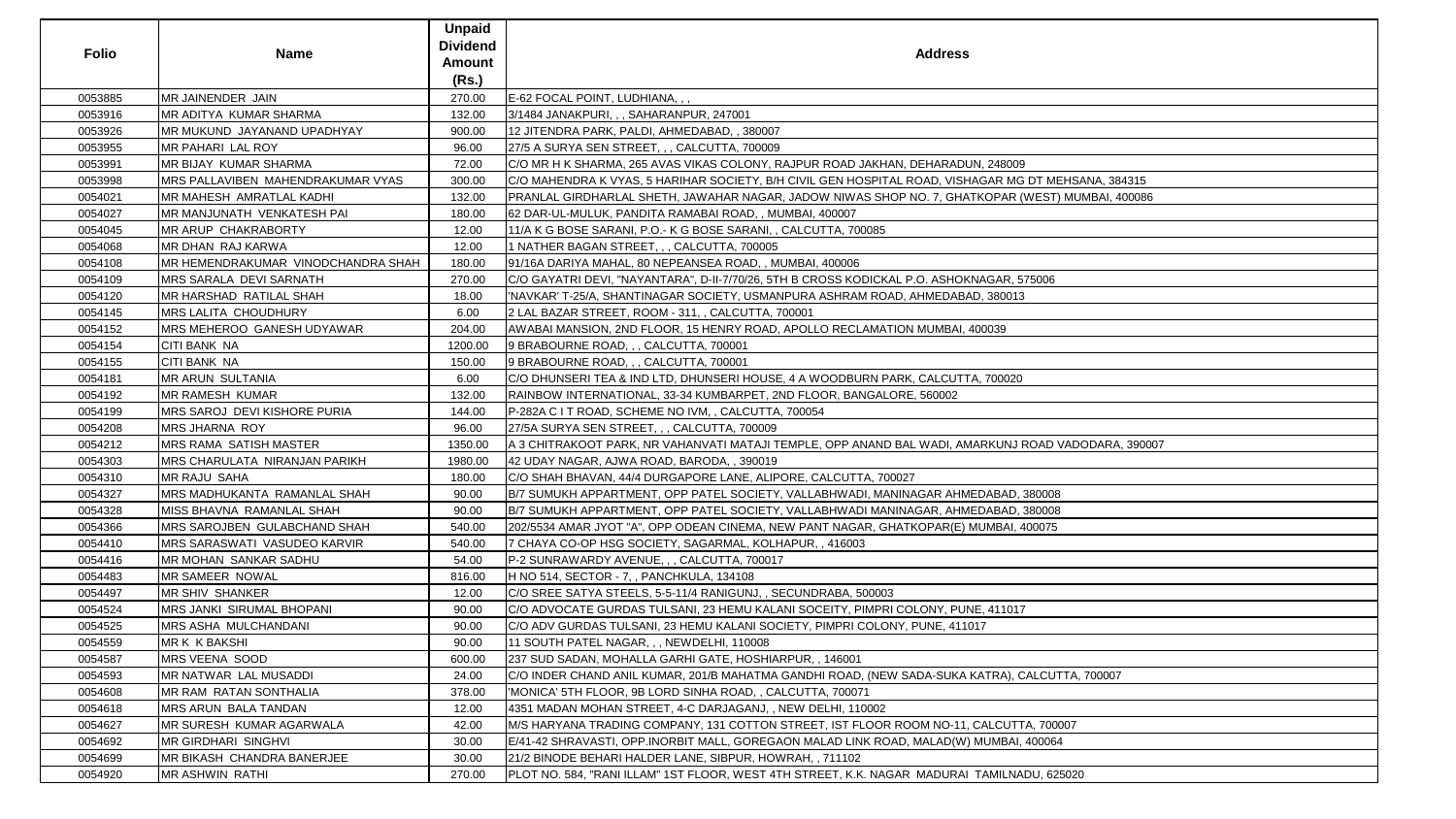| <b>Folio</b> | <b>Name</b>                     | <b>Unpaid</b><br><b>Dividend</b><br><b>Amount</b> | <b>Address</b>                                                                                       |
|--------------|---------------------------------|---------------------------------------------------|------------------------------------------------------------------------------------------------------|
|              |                                 | (Rs.)                                             |                                                                                                      |
| 0054929      | MR K S P ESWAR                  | 600.00                                            | MR SUNDAR IYER, 903 STOCK EXCHANGE TOWER, DALAL STREET FORT, MUMBAI, 400023                          |
| 0054998      | MRS LILABEN H JAIN              | 30.00                                             | B-15 SAMARPAN, DAULAT NAGAR ROAD NO 3, BORIVLI (EAST), MUMBAI, 400066                                |
| 0055103      | MR PRABHUDAS KANJI KHETANI      | 240.00                                            | 1 VISHWAKARMA KUNJ, IST MAMLATDAR WADI, MALAD(W), BOMBAY, 400064                                     |
| 0055128      | MR MAHESH KUMAR THAKKER         | 600.00                                            | 297 SAMUEL STREET, VADGADI GROUND FLOOR, , MUMBAI, 400003                                            |
| 0055146      | MR M UDHAYAKUMAR                | 900.00                                            | 51 BACHELOR'S HOSTEL, BEML NAGAR, KOLAR GOLD FIELDS, KARNATAKA, 563115                               |
| 0055151      | MR T A RAJU                     | 300.00                                            | 303 SHASHI KIRON APTS., 18TH CROSS, MALLESWARAM, BANGALORE, 560055                                   |
| 0055158      | MRS KUNDANBEN K PAREKH          | 270.00                                            | LALJI PUNSHI WADI, 1ST FLOOR, DRASHAR LANE, GHATKOPAR(E) MUMBAI, 400077                              |
| 0055171      | MR HASTIMAL B SOLANKI           | 42.00                                             | 70-74 KESHAVRAO KHADEY MARG., SALKRIPA SHOP NO-4, JACOB CIRCLE, MUMBAI, 400011                       |
| 0055261      | MR VISHAL PORWAL                | 30.00                                             | 1 BADA MUTHO KA BAS, PALI-MARWAR, , , 306401                                                         |
| 0055324      | MR PRABHUDAS KANJI KHETANI      | 360.00                                            | VISHVAKARMA KUNJ, 1ST MAMLATDAR WADI, MALAD(WEST), MUMBAI, 400064                                    |
| 0055328      | MR RAJIV MITTAL                 | 6.00                                              | BJ 91 WEST, SHALIMAR BAGH, , DELHI, 110052                                                           |
| 0055334      | <b>MR MANOJ SHANKAR</b>         | 270.00                                            | L-2/118A DDA FLATS, KALKAJI, , NEW DELHI, 110002                                                     |
| 0055337      | MRS URMILA DATTATRAYA INAMDAR   | 270.00                                            | A-303 CHETNA KUNJ SOC, CHINCHOLI BUNDER ROAD, MALAD WEST, MUMBAI, 400064                             |
| 0055371      | MRS DEEPA S SHAH                | 1200.00                                           | 17 CHANDANBALA, 2ND FLOOR M G ROAD, VILE PARLE(E), MUMBAI, 700057                                    |
| 0055384      | MRS LINA NITIN PARIKH           | 300.00                                            | VARSHA' OPP PETIT HALL, NEPEANSEA ROAD, , MUMBAI, 400006                                             |
| 0055431      | MR ADITYA VIKRAM SABOO          | 1500.00                                           | 16/1 LORD SINHA ROAD, , , CALCUTTA, 700071                                                           |
| 0055450      | <b>MRS G PEREIRA</b>            | 900.00                                            | 187 DOUBLE ROAD, BINNANANGALA II STAGE, INDIRANAGAR, BANGALORE, 560038                               |
| 0055510      | MR DHIRAJ KARIA                 | 270.00                                            | MATRU CHHAYA, BEHIND JANTA SOCIETY, RAJKOT, , 360001                                                 |
| 0055526      | MR ARVIND RASTOGI               | 750.00                                            | C/O MIDLANDS, 14/122 THE MALL, KANPUR, , 208001                                                      |
| 0055535      | <b>MRS KRISHNA GUSANI</b>       | 12.00                                             | 7 DEVENDRA GHOSH ROAD, 1ST FLOOR, P O BHOWANIPORE, CALCUTTA, 700025                                  |
| 0055556      | MRS NIYATI SUNIL PARIKH         | 132.00                                            | FLAT NO 38 PRABHAT, 8TH FLOOR, 76 BHULABHAI DESAI MARG, NEXT TO AMERICAN CONSULATE MUMBAI, 400026    |
| 0055560      | MR DILIP J SHAH                 | 300.00                                            | 302/A WHITE ARCH, MATHURADAS ROADNR.VANZA WADI, KANDIVALI(W), MUMBAI, 400067                         |
| 0055620      | MR M_MEENAKSHI SUNDARAM         | 600.00                                            | C/O DR.V K MEHTA, 257/9 AMRAKUNJ EXTENSION, NEAR ATMA JYOTHI ASHRAM, RACE COURSEVADODARAGUJ, 390023  |
| 0055625      | MRS MALTI VIJAYSHINH            | 270.00                                            | 32/36 SHAM SHETH STREET, ZAVERI BAZAR,, MUMBAI, 400002                                               |
| 0055631      | MR GOPIKISHAN SHARMA            | 6.00                                              | C/O KOTHARI WELFARE INST, 8 INDIA EXCHANGE PLACE, 7TH FLOOR, CALCUTTA, 700001                        |
| 0055639      | MRS SUDESH GOYAL                | 42.00                                             | 159/13 EXT URBAN ESTATE, KARNAL, HARYANA, , 132001                                                   |
| 0055641      | MR MANOJ KUMAR JAIN             | 6.00                                              | C/O M C JAIN, CALEDONIAN JUTE & IND LTD, P O BUDGE BUDGE, 24 PARAGANA WEST BENGA, 743319             |
| 0055652      | MRS RUKMA HASHU GIDWANI         | 1080.00                                           | B 25 SHANTI KUNJ, OPP G P O, PUNE, 411001                                                            |
| 0055664      | MRS KESHAR DEVI                 | 588.00                                            | P-10 HOWRAH BRIDGE APP ROAD, , , CALCUTTA, 700001                                                    |
| 0055723      | MR PRAKASH CHAND NAHATA         | 12.00                                             | C/O PRAKASH NAHATA, 6 LYONS RANGE GROUND FLOOR, FORTUNE CHAMBER ROOM NO-4, CALCUTTA, 700001          |
| 0055728      | MR KONCHADY GOPALKRISHNA SHENOY | 180.00                                            | 14-B ZAVER MAHAL, 66 MARINE DRIVE, , MUMBAI, 400020                                                  |
| 0055729      | MRS SHOBHA RANI AGRAWAL         | 300.00                                            | 1115 MALVIYA NAGAR, KALYANI DEVI, ALLAHABAD, , 211003                                                |
| 0055762      | MRS SHARMILA P RAJE             | 600.00                                            | W - 704 SACRED HEART TOWN, E-30 SACRED HEART TOWN, WANOWRIE, PUNE, 411040                            |
| 0055813      | MR SHIV SHANKER                 | 12.00                                             | 5 140 FATHENAGAR, HYDERABAD, , , 500018                                                              |
| 0055859      | MR SRIRANGAM VENU               | 300.00                                            | HO NO-1-1-65 BANK STREET, P O JANAGAON, DIST WARANGAL, , 506167                                      |
| 0055927      | MR SAM HOMI BENGALI             | 300.00                                            | SHREE SWAMI KRUPA CO-OP HSG SOC LTD, 35/A-6 MANISH NAGAR 4, 4-BUNGLOWS ANDHERI(WEST), MUMBAI, 400058 |
| 0055946      | MRS SEEMA SAINI                 | 42.00                                             | KOTHI NO 333 PHASE I, SAS NAGAR MOHALI, PUNJAB,, 160055                                              |
| 0055948      | MR ASHOK M MANDEVIA             | 300.00                                            | 2ND FLOOR SONAWALLA BLDG, 65 B S MARG FORT, , MUMBAI, 400023                                         |
| 0055951      | MR BHUPATLAL SARDA              | 300.00                                            | D-504 SHIV SHAKTI COMPLEX, S V ROAD, DAHISAR(E), MUMBAI, 400068                                      |
| 0055952      | MRS G A ASSADI                  | 1800.00                                           | 'BOLAR HOUSE', YEMMEKERE CROSS ROAD, BOLAR MANGALORE, ,                                              |
| 0055955      | MR BIPIN DALICHAND SHAH         | 300.00                                            | 37 MAHAVIR NAGAR, FACTORY LANE FIRST FLOOR, BORIVLI(W), MUMBAI, 400092                               |
| 0055963      | MRS ANNUPAMMA SKUMAR            | 300.00                                            | 6/160 SAGAR CO-OP HSG SOCIETY, (BEHIND RAHEJA DIABETIC CENTRE), MAHIM, MUMBAI, 400016                |

| ATE MUMBAI, 400026      |
|-------------------------|
|                         |
|                         |
| SEVADODARAGUJ, 390023   |
|                         |
|                         |
|                         |
|                         |
|                         |
| <u>,</u> 743319         |
|                         |
|                         |
|                         |
| CALCUTTA, 700001        |
|                         |
|                         |
|                         |
|                         |
|                         |
|                         |
|                         |
| I(WEST), MUMBAI, 400058 |
|                         |
|                         |
|                         |
|                         |
|                         |
|                         |
|                         |
| 0016                    |
|                         |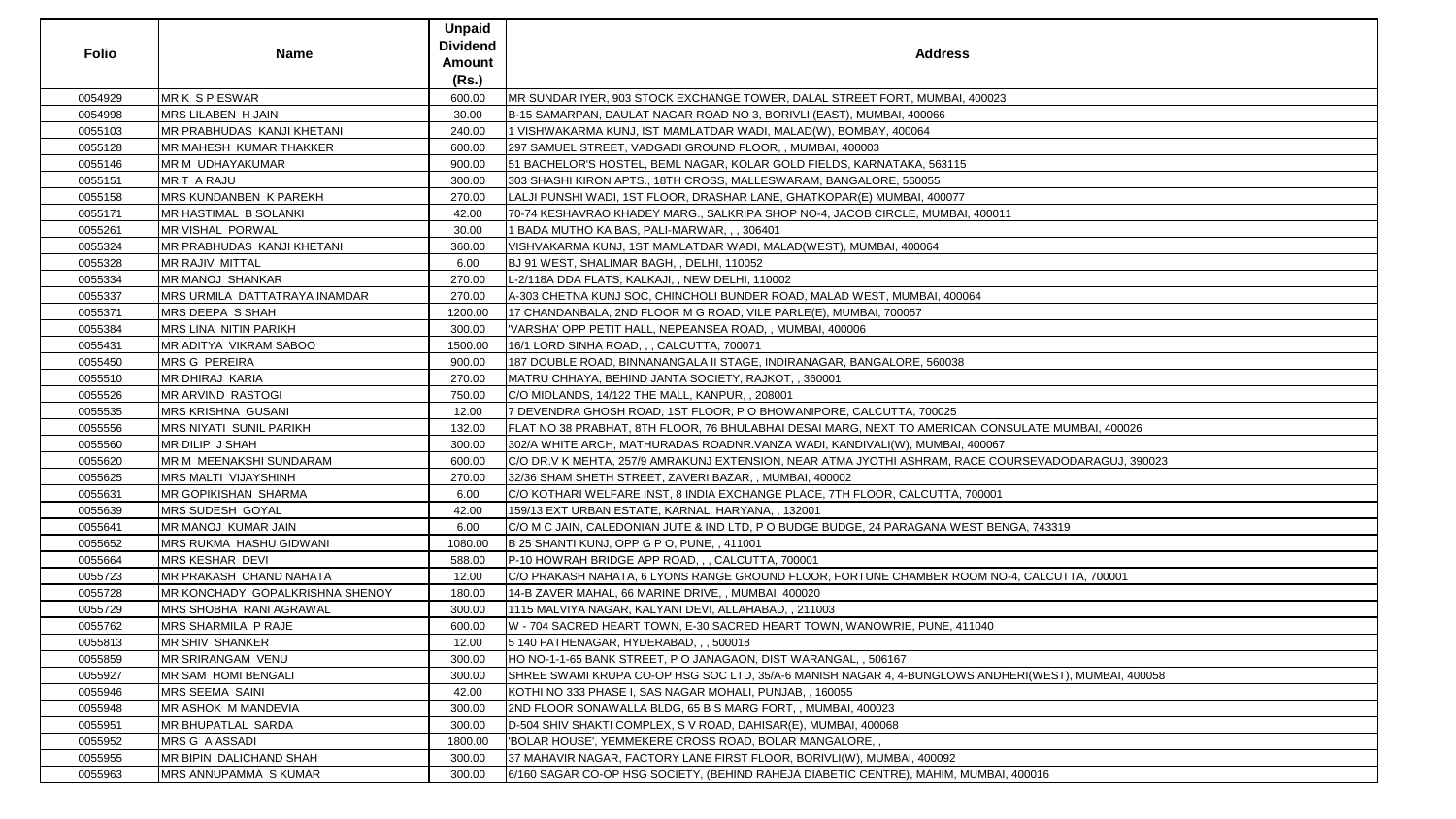| <b>Folio</b> | <b>Name</b>                       | <b>Unpaid</b><br><b>Dividend</b><br><b>Amount</b><br>(Rs.) | <b>Address</b>                                                                                |
|--------------|-----------------------------------|------------------------------------------------------------|-----------------------------------------------------------------------------------------------|
| 0055996      | <b>MRS NAHEED BAZMI BHARADWAJ</b> | 900.00                                                     | INO 9 BASANT GARDENS, ST ROAD, CHEMBUR, MUMBAI, 400071                                        |
| 0056021      | <b>MRS KANCHAN NANDA</b>          | 150.00                                                     | 2 AIR INDIA APARTMENTS, 61 B PALI HILL, , MUMBAI, 400050                                      |
| 0056022      | <b>IMR RAJENDRA KUMAR NANDA</b>   | 150.00                                                     | 2 AIR INDIA APARTMENTS, 61 B PALI HILL,, MUMBAI, 400050                                       |
| 0056057      | <b>BANK OF INDIA</b>              | 1200.00                                                    | 4TH FLOOR STOCK EXCHANGE TOWERS, DALAL STREET, MUMBAI, , 400023                               |
| 0056096      | <b>MISS KAVITA SAMPAT</b>         | 270.00                                                     | C/O GALAXY TRAVELS, NANABHAI MANSION 4TH FLOOR, SIR P M ROAD, MUMBAI, 400001                  |
| 0056110      | <b>MR SANJIV BHAMBRI</b>          | 2100.00                                                    | III FLOOR "SUN BEAM", 18/6 R A KIDWAI ROAD, WADALA, MUMBAI, 400031                            |
| 0056116      | <b>MRS LEELAWATI CHHAJED</b>      | 42.00                                                      | MOHAN MEDICAL STORE, P B 22, ATP SATANA, DT NASIK, 423301                                     |
| 0056136      | <b>MR KISHAN MAWANDIA</b>         | 540.00                                                     | 24/25 MOULANA ABUL KALAM AZAD ROAD, FLAT 6', HOWRAH, , 711101                                 |
| 0056205      | <b>MR BHASKAR GHOSE</b>           | 300.00                                                     | FLAT J-2 10TH FLOOR, CUFFE CASTLE, CUFFE PARADE, MUMBAI, 400005                               |
| 0056217      | <b>MR SHARAD MAHESHWARI</b>       | 1332.00                                                    | 44 NAV JIVAN VIHAR, , , NEW DELHI, 100017                                                     |
| 0056219      | <b>MR NITIN K KULKARNI</b>        | 150.00                                                     | PH-V 0-13 SECTOR-7, VASHI, , NEW BOMBAY, 400703                                               |
| 0056234      | MR RAM R DAGA                     | 90.00                                                      | DERA SHAH KUTIR, ROAD NO 7, RAJENDRA NAGAR, PATNA, 800016                                     |
| 0056260      | MR SEJAL S SHAH                   | 300.00                                                     | RAJESHWAR APPT IST FLOOR, NANPURA, SURAT, , 395001                                            |
| 0056281      | MISS VARSHA MANHARLAL KOTAK       | 1800.00                                                    | 18 JETHABHAI BLDG, SECOND FLOOR NO 16, BOMANJI PETIT ROAD, MUMBAI, 400036                     |
| 0056282      | <b>MRS MINA MITRA</b>             | 450.00                                                     | FLAT NO 4 PLOT 11-B NEW NO 25, 1ST SEA WARD RD VALMINI NAGAR, THIRUVANMIYUR CHENNAI, , 600041 |
| 0056296      | <b>MR KEKIN R SHAH</b>            | 300.00                                                     | B-21 BHAGWATI SCTY LINKING ROAD, SANTACRUZ,, MUMBAI, 400054                                   |
| 0056307      | <b>MRS RITU</b>                   | 234.00                                                     | C 242 MAYA PURI, PHASE II, , NEW DELHI, 110064                                                |
| 0056400      | <b>IMRS HARSHALA P GHORPADE</b>   | 300.00                                                     | 141 S B M COLONY, ANAND NAGAR, BANGALORE, , 560035                                            |
| 0056447      | <b>IMRS SWARAN LATA PURI</b>      | 540.00                                                     | 222 JODHPUR PARK, , , CALCUTTA, 700068                                                        |
| 0056503      | MRS ALOKA RANI MANNA              | 12.00                                                      | 120/1A SWINHOE LANE, KASBA, , CALCUTTA, 700042                                                |
| 0056509      | <b>MR SUKDEV ADITYA</b>           | 60.00                                                      | SHITALPUR, P O RAMCHANDRAPUR, VIA BAGNAN, DIST HOWRAH W B,                                    |
| 0056545      | MISS NEERAJ SETHI                 | 132.00                                                     | BANJI HOUSE, GHEE WALO KA RASTA, JOHRI BAZAR, JAIPUR,                                         |
| 0056553      | <b>MRS ZAHEDA PARVEEN</b>         | 6.00                                                       | 154/1D LINTON STREET, FLAT NO 3B, CALCUTTA, , 700014                                          |
| 0056575      | <b>MR BHARAT NARENDRA PANDE</b>   | 90.00                                                      | 9/26 DIVYANG BLDG, 3RD FLOOR, COLABA, MUMBAI, 400005                                          |
| 0056583      | MISS APARNA ASHOK BANSAL(MINOR)   | 540.00                                                     | MILAP DARSHAN C H S LTD, PLOT NO RM-12 ROAD NO 5, RESIDENTIAL AREA MIDC, DOMBIVLI, 421203     |
| 0056598      | <b>MR NARENDRA P RANADE</b>       | 300.00                                                     | FLAT NO.2358 SECTOR-D, POCKET-2 DDA FLATS, VASANT KUNJ, NEW DELHI, 110070                     |
| 0056601      | MR DEEPAK P SHAH                  | 900.00                                                     | 12 SWEET CO-OP HSG SOCIETY LTD, PLOT NO 6 MOGUL LANE, MAHIM, MUMBAI, 400016                   |
| 0056604      | <b>IMRS KAVITA YOGESH DOSSA</b>   | 270.00                                                     | C/O GALAXY TRAVELS, 5/6 HERMES COMPLEX, DHOLE PATIL ROAD, PUNE, 411001                        |
| 0056661      | <b>MAST RAJNISH JAIN</b>          | 132.00                                                     | C/O JAGDISH PERSHAD, A-6 HAUZ KHAS, , NEW DELHI, 110016                                       |
| 0056756      | <b>MRS ARUNA NEGANDHI</b>         | 300.00                                                     | A-16 CLIFTON SOCIETY, BIRLA LANE, JUHU TARA ROAD, VILE PARLE (WEST) MUMBAI, 400049            |
| 0056760      | <b>MR JAGDISH L SHAH</b>          | 300.00                                                     | 4 GARDEN VIEW, 756 MANCHERJI JOSHI ROAD, OPP PARSI COLONY, DADAR CITY MUMBAI, 400014          |
| 0056903      | MR JOSEPH EDWARD D'LEMOS          | 900.00                                                     | 13 REST HOUSE, BANGALORE, , , 560001                                                          |
| 0056905      | <b>MR AMRITLAL CHHAJER</b>        | 624.00                                                     | AMRUT OPP SANI APPT, BANK OF INDIA LANE, SUBHANPURA RACE COURSE, VADODARA, 390007             |
| 0056909      | MRS FARIDA Y TAMBAWALA            | 900.00                                                     | SAKINA MANSION 3RD FLOOR, OLIVER ROAD, APOLLO RECLAMATION, MUMBAI, 400039                     |
| 0056953      | <b>DR ACHINTYA PRAMANIK</b>       | 900.00                                                     | C/O MR S DEB ROY, PURBACHAL MAIN ROAD, HALTU, CALCUTTA, 700078                                |
| 0056958      | <b>IMRS SAVITRIBEN N KOTHARI</b>  | 600.00                                                     | MAHESH N KOTHARI 461, SHARE BROKER, 717 STOCK EXCHANGE TOWER, DALAL STREET MUMBAI, 400023     |
| 0056962      | IMRS KALAVANTI DHIRAJLAL SHETH    | 270.00                                                     | 267 ENTERPRISE APP 26TH FLOOR, BLOCK NO 7 TARDEO, FORJETT HILL ROAD, MUMBAI, 400036           |
| 0057032      | <b>IMR KIRIT BABULAL SHAH</b>     | 900.00                                                     | [501 SHRIRAM JAIRAM C.H.S LTD, 94 S V ROAD, KANDIVALI (WEST), MUMBAI,                         |
| 0057058      | <b>MRS ROSHAN FAROKH DELKHAH</b>  | 300.00                                                     | JASMINE LODGE 1ST FLOOR, 82 NEPEAN SEA ROAD,, MUMBAI, 400006                                  |
| 0057080      | <b>MR AJAY KUMAR BHAGAT</b>       | 90.00                                                      | M O SONARDANGAL, PO-CHIRKUNDA, DIST DHANBAD, BIHAR, 828202                                    |
| 0057100      | <b>CANARA BANK</b>                | 6600.00                                                    | ORIENT HOUSE, 2ND FLOOR ADI MARZABAN PATH, BALLARD ESTATE, MUMBAI, 400038                     |
| 0057101      | <b>MR BALMUKUND BAGRI</b>         | 300.00                                                     | 53 SION WEST, SHAKTHI BHAWAN, , MUMBAI, 400022                                                |

| ENNAI, , 600041 |  |
|-----------------|--|
|                 |  |
|                 |  |
|                 |  |
|                 |  |
|                 |  |
|                 |  |
|                 |  |
|                 |  |
|                 |  |
|                 |  |
|                 |  |
|                 |  |
|                 |  |
|                 |  |
|                 |  |
|                 |  |
| LI, 421203      |  |
|                 |  |
|                 |  |
|                 |  |
|                 |  |
|                 |  |
|                 |  |
| $\overline{9}$  |  |
|                 |  |
| 400014          |  |
|                 |  |
|                 |  |
| 90007           |  |
|                 |  |
|                 |  |
|                 |  |
| MUMBAI, 400023  |  |
|                 |  |
| 0036            |  |
|                 |  |
|                 |  |
|                 |  |
|                 |  |
|                 |  |
|                 |  |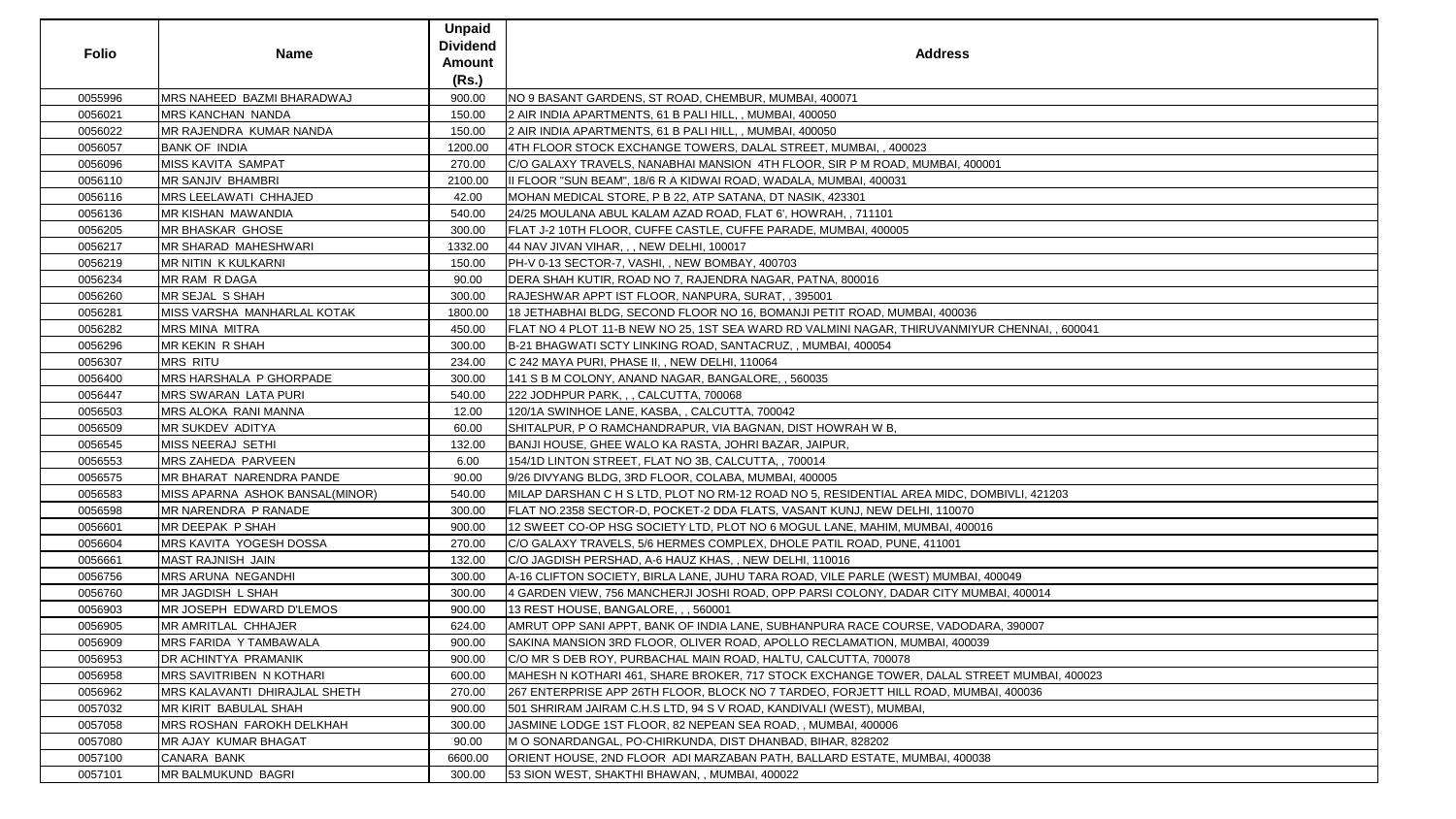| <b>Folio</b> | <b>Name</b>                           | <b>Unpaid</b><br><b>Dividend</b><br><b>Amount</b><br>(Rs.) | <b>Address</b>                                                                                          |
|--------------|---------------------------------------|------------------------------------------------------------|---------------------------------------------------------------------------------------------------------|
| 0057118      | M/S TRAMBAKAM FINANCE CO PVT LTD      | 600.00                                                     | SHOP NO 56 HATHUA MARKET, LAHURABIR, VARANASI (U P), , 221010                                           |
| 0057129      | <b>MR SANTOSH KUMAR GOENKA</b>        | 900.00                                                     | NAR NARAIN SANTOSH KUMAR & BROS, 55/57 SARIKA HOTAL BUILDING, KAHOO KOTHI, KANPUR, 208001               |
| 0057138      | <b>MRS PRAMILA GUPTA</b>              | 90.00                                                      | FLAT NO C 21 PLOT NO 37, SHUBHAM APARTMENT, PATPAN GANG I P EXTENSION, DELHI, 110092                    |
| 0057145      | MR TATINENI GANGA DHARA RAMA KOTESWAR | 300.00                                                     | H NO 10-141/1 R K PURAM, SAROOR NAGAR POST, HYDERABAD, , 500035                                         |
| 0057188      | MR AMRIT LAL CHHAJER                  | 282.00                                                     | AMRUT OPP SANI APTT, BANK OF INDIA LANE, SUBHANPURA, VADODARA, 390023                                   |
| 0057350      | MR PANDURANG GOPALKRISHNA KAMATH      | 180.00                                                     | B-4 SHREE SARASWATI SOCIETY, CHEMBUR-GOVANDI ROAD, CHEMBUR, MUMBAI, 400071                              |
| 0057361      | M/S PUNJAB NATIONAL BANK              | 1170.00                                                    | 31 C R AVENUE, , , CALCUTTA, 700012                                                                     |
| 0057397      | <b>MRS KOMAL GOENKA</b>               | 144.00                                                     | C/O BIMAL TRADING CORPORATION, 22 STRAND ROAD, 2ND FLOOR, CALCUTTA, 700001                              |
| 0057402      | MR RAMESH PARAKH                      | 300.00                                                     | MR H C PARAKH, 4-B SELECTION APARTMENTS, NR RAJ COLONY USMANPURA, AHMEDABAD, 380013                     |
| 0057407      | MR ARUN KUMAR AGRAWAL                 | 300.00                                                     | 45 AJAY NILAYAN, NAGESHWAR COLONY, EAST BIORING ROAD, PATNA, 800001                                     |
| 0057439      | MR BRIJMOHAN DHANUKA                  | 18.00                                                      | 24 SHIV THAKUR LANE, , , CALCUTTA, 700007                                                               |
| 0057456      | <b>MR A MASUD</b>                     | 54.00                                                      | 103 G T ROAD, P O & DIST - BURDWAN, WEST BENGAL, , 713101                                               |
| 0057465      | MR SHASHANK JAYRAM KARVE              | 180.00                                                     | 189 SHUKRAWAR PETH, PUNE, , , 411002                                                                    |
| 0057481      | <b>MRS SAVITRI TEJSINGH JAYASWAL</b>  | 270.00                                                     | SOMJI BLDG 2ND FLR ROOM NO 5, 184/98 DR M MAHIMTORA MARG, , MUMBAI, 400004                              |
| 0057530      | MRS NIRMALA MULJI NAGDA               | 132.00                                                     | D/814 SUNDERDHAM -II CO-OPERATIVE, HOUSING SOCIETY, RAMBAUGH LANE, S.V. ROADBORIVALI (W) MUMBAI, 400092 |
| 0057544      | MR ARUN KEJRIWAL                      | 90.00                                                      | C/O ATMARAM KEJRIWAL & CO, 25/32A KARACHI KHANA, KANPUR, , 208001                                       |
| 0057576      | DR M SETHURAMAN                       | 900.00                                                     | NO-6 FIRST CROSS ROAD, R A PURAM, , CHENNAI, 600028                                                     |
| 0057587      | MR DILEEP AGRAWAL                     | 300.00                                                     | C/O SH R C AGRAWAL, 112 KOTHI KATRA TEK CHAND, ETAWAH, , 206001                                         |
| 0057644      | MRS RASHMI M KHEMANI                  | 42.00                                                      | C/O HI INVESTMENT SERVICE CENTRE, 5 SHIV NIWAS RAJAWADI, GHATKOPAR EAST, MUMBAI, 400077                 |
| 0057652      | MRS USHA SURESHBHAI BAROT             | 480.00                                                     | AT VASNA RATHOD, TG DEHGAM DT, AHMEDABAD, , 382305                                                      |
| 0057657      | <b>MR R SURESH KUMAR</b>              | 132.00                                                     | 16 P P V KOIL STREET, MYLAPORE, , CHENNAI, 600004                                                       |
| 0057669      | MRS RAMA SATISH PATEL                 | 300.00                                                     | 63 NARAYAN BAUG, LINKING ROAD, SANTACRUZ, MUMBAI, 400054                                                |
| 0057671      | MRS DAKSHA ARUN PATEL                 | 300.00                                                     | 63 NARAYAN BAUG, LINKING ROAD, SANTACRUZ, MUMBAI, 400054                                                |
| 0057676      | MR SHREE CHAND SONI                   | 42.00                                                      | 'KAMAL-KUNJ' FLAT NO-F6, 15/2-C CHETLA ROAD, 5TH FLOOR, CALCUTTA, 700027                                |
| 0057682      | <b>MR RAKESH KUMAR</b>                | 630.00                                                     | C/O SATYA NARAIN PODDAR, 678 KATRA HIRA LAL, NAI SARAK CHANDNI CHOWK, DELHI, 110006                     |
| 0057697      | MR SURENDRA KUMAR CHOWDHARY           | 300.00                                                     | HARSH NIWAS, HINDI BAZAR, GORAKHPUR, (UP),                                                              |
| 0057707      | MR MEEM AHMED                         | 900.00                                                     | C/O MR D L DUTT, 12 KAPALITOLA LANE, , CALCUTTA, 700012                                                 |
| 0057717      | MRS ANITA JHUNJHUNWALA                | 12.00                                                      | 23A NETAJI SUBHAS ROAD, 5TH FLOOR ROOM NO 8, , CALCUTTA, 700001                                         |
| 0057744      | <b>MRS ARUNA BHOR</b>                 | 132.00                                                     | 1E1/4 UTTARPARA HOUSING ESTATE, 88B G.T. ROAD, BHADRAKALI P.O., DIST HOOGHLY WEST BENGAL, 712232        |
| 0057745      | MR SATINATH BHOR                      | 132.00                                                     | 1E1/4 UTTARPARA HOUSING ESTATE, 88B G.T. ROAD, BHADRAKALI P.O., DIST HOOGHLY, 712232                    |
| 0057754      | MRS ARUNA DINESH BHATT                | 810.00                                                     | C/46 HASTIRAJ, BAPUBHAI VASHI ROAD, VILLE PARLE WEST, MUMBAI, 400056                                    |
| 0057760      | MRS NIRMALA SHARMA                    | 132.00                                                     | ROOM NO 607 (6TH FLOOR), 4 FAIRLIE PLACE, KOLKATA, , 700001                                             |
| 0057824      | M/S PUNJAB NATIONAL BANK              | 270.00                                                     | 31 CHITARANJAN AVENUE, , , CALCUTTA, 700012                                                             |
| 0057825      | <b>MRS MAYADEVI NAIR</b>              | 300.00                                                     | 35/1 ULSOOR ROAD, BANGALORE, , , 560042                                                                 |
| 0057826      | MRS KRISHNA DEVI PUROHIT              | 6.00                                                       | C/O ASHA TRADING CO, MUNDHRA KA CHOWK, BIKANER(RAJASTHAN),                                              |
| 0057832      | MR TRILOK CHAND JAIN                  | 1200.00                                                    | TRIMURTI APARTMENTS, 139 DAKHINDARI ROAD, , CALCUTTA, 700048                                            |
| 0057842      | MR VINOD KUMAR GUPTA                  | 270.00                                                     | 1251 SECTOR 12, R K PURAM, , NEW DELHI, 110022                                                          |
| 0057863      | <b>MR IRFAN RAZACK</b>                | 2520.00                                                    | 93/F NANDIDURGA ROAD, BANGALORE, , , 560046                                                             |
| 0057865      | <b>MR JOSEPH EDWARD D'LEMOS</b>       | 600.00                                                     | 13 REST HOUSE CRESCENT, BANGALORE, , , 560001                                                           |
| 0057871      | IMR MURLIDHAR BAJAJ                   | 300.00                                                     | SHRI VENKATESHWAR PRESS BLDG, 7TH KHETWADI,, MUMBAI, 400001                                             |
| 0057878      | MAST RAJEEV KUMAR JALAN               | 24.00                                                      | C/O SHREE SANJEEV TEXTILES, STATION ROAD, P O BOX NO 21, P O GIRIDIH, 815301                            |
| 0057879      | MAST SANJEEV KUMAR JALAN              | 24.00                                                      | SRI SANJEEV TEXTILES, STATION ROAD, P O BOX NO 21, P O GIRIDIH, 815301                                  |

| KANPUR, 208001               |
|------------------------------|
| II, 110092                   |
|                              |
|                              |
|                              |
| 71                           |
|                              |
|                              |
| <b>BAD, 380013</b>           |
|                              |
|                              |
|                              |
|                              |
|                              |
| DBORIVALI (W) MUMBAI, 400092 |
|                              |
|                              |
|                              |
| JMBAI, 400077                |
|                              |
|                              |
|                              |
|                              |
|                              |
| 110006                       |
|                              |
|                              |
|                              |
| WEST BENGAL, 712232          |
| , 712232                     |
|                              |
|                              |
|                              |
|                              |
|                              |
|                              |
|                              |
|                              |
|                              |
|                              |
|                              |
|                              |
|                              |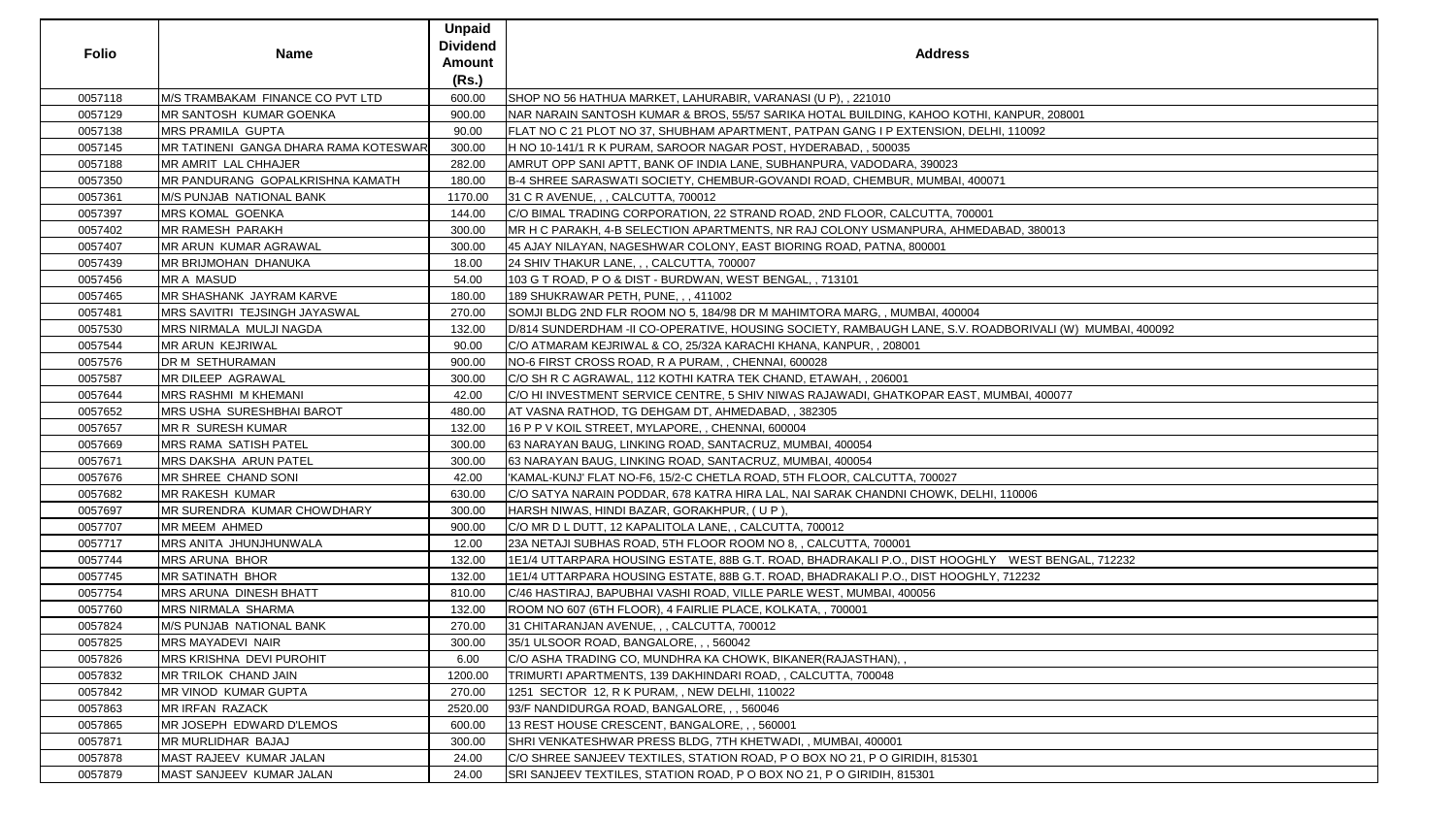| 0057913<br><b>MR ATUL V DHAYAGUDE</b><br>600.00<br>237 SIND COLONY, AUNDH, PUNE, 411007<br>0057953<br><b>IMRS KAMLA CHATURBEDI</b><br>600.00<br>C/O RAVINDRA CHATURVEDI, B-100 SHAHPURA, BHOPAL,, 462016<br>0057955<br>MR KANTILAL ZUMBERLAL GUGALE<br>3443 KHISTAGALI, AHMEDNAGAR, ,, 414001<br>162.00<br><b>MR RANJIT SINGH</b><br>0057968<br>300.00<br>24 DASHARATH KUNJ(A), ARJUN NAGAR, AGRA, , 282001<br>MR DEVRATAN JAJU<br>0057971<br>90.00<br>NO 37 BARNBAY ROAD, FLAT NO 9 KILPAUK, , CHENNAI, 600010<br>MR ANIL KUMAR SHARMA<br>0057973<br>174.00<br>ROOM NO 607(6TH FLOOR), 4 FAIRLIE PLACE, KOLKATA,, 700001<br>MRS ANJANA JHAVERI<br>BLOCK 7 4TH FLOOR, NAGINDAS MANSION, 59-61 GIRGAON ROAD, MUMBAI, 400004<br>0057992<br>300.00<br>0058008<br><b>IMRS A SUBADRABAI</b><br>900.00<br>C/O A KRISHNA BHAT, T D SANNIDHI ROAD, COCHIN, , 688035<br>0058018<br><b>MR MALATHY SHANKAR</b><br>16A-154-HAMSIKA, GARODIYA NAGAR, GHATKOPAR (EAST), MUMBAI, 400071<br>300.00<br>0058045<br><b>MRS ILABEN A SHAH</b><br>42.00<br>49 JAWAHAR NAGAR 6TH ROAD, MADHUKUNJ 2ND FLOOR, GOREGAON(W), MUMBAI, 400062<br>0058049<br>MR GAUTAM KEDIA<br>600.00<br>34 MAHESHWARI MANSION, 34 LAXMIBAI JAG MOHAN DAS MARG, , MUMBAI, 400026<br><b>MR RAVI MANDOVARA</b><br>C/O SADASHIV HARI WAD, 5 J 2ND DUBASH LANE, V P ROAD GIRGAUM, MUMBAI, 400004<br>0058073<br>480.00<br>900.00<br>0058075<br><b>IMR S VENKATARAMAN</b><br>S 53 35TH CROSS STREET, BESANT NAGAR, , CHENNAI, 600090<br>MR MUKESH R MEHTA<br>0058097<br>300.00<br>S5 VAYJAYANTHI APPARTMENTS, 2ND FLOOR MADHUVAN NAIR ROAD, CHALAPURAM, CALICUT, 673002<br>0058148<br>JAYA N SHAH<br>300.00<br>38 PATRAKAR NAGAR, BANDRA (EAST), , MUMBAI, 400051<br><b>MR RATAN KUMAR GUPTA</b><br>0058154<br>600.00<br>C/O SHRI KASHINATHJI PODDAR, 15A GOUR MOHAN MUKHERJEE STREET, NEAR SIMLA STREET, CALCUTTA, 700006<br>MRS SUSHILA CHANDRAKANT PATANKAR<br>0058162<br>9/20 CHANDRA NIVAS, SION COLONY ROAD, SION, MUMBAI, 400021<br>540.00<br><b>MR NIRMAL ROY</b><br>0058258<br>6.00<br>C/O B K TIWARY, 122B C R AVENUE, , CALCUTTA, 700073<br>0058260<br><b>MRS SITA KAJARIA</b><br>C/O SUSHIL KR KAJARIA, 2 MULLICK STREET, 2ND FLOOR R NO 39, CALCUTTA, 700007<br>300.00<br>MRS NIRMALA DEVI CHINTALURI<br>0058278<br>300.00<br>C/O CVS SAMBASIVA RAO, THE LAKSHMI VILAS BANK LTD, BANK STREET, HYDERABAD, 500195<br>0058304<br><b>IMRS KAMLA MEHROTRA</b><br>654.00<br>65 STATE BANK COLONY, G T ROAD, , DELHI, 110033<br>MR SUSHIL KUMAR AGARWAL<br>0058327<br>C/O PRABHU DAYAL AGARWAL, NR.LIC COLONYWARD NO.9, OPP.SHIV MANDIRPO.&DIST-SINGRAULI, SINGRAULI, 486889<br>300.00<br>MR N BHAKTANJA NEEYULU<br>0058332<br>30.00<br>C/O KOTA PRASAD, KANDUKUR, PRAKASHAM DIST (A.P.), , 523105<br>0058333<br><b>MR SUBRATA CHATTERJEE</b><br>13/22 MOHANLAL BAHALWALA ROAD, PO BALLY, DIST HOWRAH, , 711201<br>24.00<br><b>MR SAMIR TULI</b><br>300.00<br>0058351<br>13 PARISHRAM APARTMENTS, 76 VISHWAS COLONY, ALKAPURI, BARODA, 390005<br>MR JAVERI SUNDERLAL HIRACHAND<br>0058373<br>8/85 J K BLDG, GAMDEVI, , MUMBAI, 400007<br>612.00<br>0058381<br>MRS DOLAT SOHRAB ADAJANIA<br>6.00<br>4-A MALABAR APTS, OFF NAPEAN ROAD, NEAR NAPEAN SEA ROAD, MUMBAI, 400036<br>0058405<br>MR NADIR RAMZANALI KESHWANI<br>300.00<br>0058421<br>MRS DINOO DARIUS KHAMBATTA<br>300.00<br>7-SAI MANZIL, 18 ALTAMOUNT ROAD, , MUMBAI, 400026<br>0058431<br>MR UMESH D SHETH<br>132.00<br>267 ENTERPRISE APARTMENTS, 26TH FLOOR BLOCK NO-7, TARDED FORJUTT HILL ROAD, MUMBAI, 400036<br><b>MR SANJIV BHAMBRI</b><br>0058477<br>540.00<br>III FLOOR "SUN-BEAM", 18/6 R A KIDWAI ROAD, WADALA, MUMBAI, 400031<br><b>MR KOLLIPARA ANASUYA</b><br>0058480<br>300.00<br>C/O B K GUPTA, OPP BUS STAND P.B.NO 330, VIJAYAWADA, , 520002<br>0058531<br><b>IMR M CHACKO GEORGE</b><br>PAZHAVELIL HOUSE, THALASSERY, THIRUMOOLAPURAM P O, TIRUVALLA, 689115<br>90.00<br>0058540<br>MRS JESSIE AGNES GRACIAS<br>FLAT NO 2, ASHIANA COOP HSG SOC, 13 RANWAR OFF WARODA ROAD, BANDRA MUMBAI, 400050<br>270.00<br>0058546<br>MRS NITA JAGDISHBHAI PATEL<br>900.00<br>RANIPURA, TA JHAGADIA, DIST BHARUCH, , 393110<br>0058554<br>MR MANILAL LALJI SHAH<br>300.00<br>0058605<br>MR PRAVA RANJAN PATNAIK<br>FALCON HOUSE 1ST FLOOR, A/22 CUTTACK ROAD, BHUBANESWAR, , 751006<br>90.00<br>MR DAHYABHAI DALSARAM PATEL<br>0058608<br>90.00<br>11 BHARAT APPARTMENT, CHUNIBHAI COLONY KANKARIA, AHMEDABAD, , 380022<br>0058632<br><b>IMR RADHE SHYAM SAHA</b><br>354.00<br>3/2A KRISHNA MULLICK LANE, BELGACHIA, , CALCUTTA, 700037<br>MISS ASHA BHAGWANDAS TALREJA<br>BLDG NO-25/26 FLAT NO-501, MANISH NAGAR FOUR, FOUR BUNGLOWS, ANDHERI(WEST) MUMBAI, 400058<br>0058640<br>180.00<br>0058646<br>MRS UMA RANI PYNE<br>12.00<br>20 RATU SARKER LANE, , , CALCUTTA, 700073 | <b>Folio</b> | <b>Name</b>   | <b>Unpaid</b><br><b>Dividend</b><br><b>Amount</b><br>(Rs.) | <b>Address</b>                                                                                         |
|-------------------------------------------------------------------------------------------------------------------------------------------------------------------------------------------------------------------------------------------------------------------------------------------------------------------------------------------------------------------------------------------------------------------------------------------------------------------------------------------------------------------------------------------------------------------------------------------------------------------------------------------------------------------------------------------------------------------------------------------------------------------------------------------------------------------------------------------------------------------------------------------------------------------------------------------------------------------------------------------------------------------------------------------------------------------------------------------------------------------------------------------------------------------------------------------------------------------------------------------------------------------------------------------------------------------------------------------------------------------------------------------------------------------------------------------------------------------------------------------------------------------------------------------------------------------------------------------------------------------------------------------------------------------------------------------------------------------------------------------------------------------------------------------------------------------------------------------------------------------------------------------------------------------------------------------------------------------------------------------------------------------------------------------------------------------------------------------------------------------------------------------------------------------------------------------------------------------------------------------------------------------------------------------------------------------------------------------------------------------------------------------------------------------------------------------------------------------------------------------------------------------------------------------------------------------------------------------------------------------------------------------------------------------------------------------------------------------------------------------------------------------------------------------------------------------------------------------------------------------------------------------------------------------------------------------------------------------------------------------------------------------------------------------------------------------------------------------------------------------------------------------------------------------------------------------------------------------------------------------------------------------------------------------------------------------------------------------------------------------------------------------------------------------------------------------------------------------------------------------------------------------------------------------------------------------------------------------------------------------------------------------------------------------------------------------------------------------------------------------------------------------------------------------------------------------------------------------------------------------------------------------------------------------------------------------------------------------------------------------------------------------------------------------------------------------------------------------------------------------------------------------------------------------------------------------------------------------------------------------------------------------------------------------------------------------------------------------------------------------------------------------------------------------------------------------------------------------------------------------------------------------------------------------------------------------------------------------------------------------------------------------------------------------------------------------------------------------------------------------------------------------------------------------------------|--------------|---------------|------------------------------------------------------------|--------------------------------------------------------------------------------------------------------|
|                                                                                                                                                                                                                                                                                                                                                                                                                                                                                                                                                                                                                                                                                                                                                                                                                                                                                                                                                                                                                                                                                                                                                                                                                                                                                                                                                                                                                                                                                                                                                                                                                                                                                                                                                                                                                                                                                                                                                                                                                                                                                                                                                                                                                                                                                                                                                                                                                                                                                                                                                                                                                                                                                                                                                                                                                                                                                                                                                                                                                                                                                                                                                                                                                                                                                                                                                                                                                                                                                                                                                                                                                                                                                                                                                                                                                                                                                                                                                                                                                                                                                                                                                                                                                                                                                                                                                                                                                                                                                                                                                                                                                                                                                                                                                                                                       |              |               |                                                            |                                                                                                        |
|                                                                                                                                                                                                                                                                                                                                                                                                                                                                                                                                                                                                                                                                                                                                                                                                                                                                                                                                                                                                                                                                                                                                                                                                                                                                                                                                                                                                                                                                                                                                                                                                                                                                                                                                                                                                                                                                                                                                                                                                                                                                                                                                                                                                                                                                                                                                                                                                                                                                                                                                                                                                                                                                                                                                                                                                                                                                                                                                                                                                                                                                                                                                                                                                                                                                                                                                                                                                                                                                                                                                                                                                                                                                                                                                                                                                                                                                                                                                                                                                                                                                                                                                                                                                                                                                                                                                                                                                                                                                                                                                                                                                                                                                                                                                                                                                       |              |               |                                                            |                                                                                                        |
|                                                                                                                                                                                                                                                                                                                                                                                                                                                                                                                                                                                                                                                                                                                                                                                                                                                                                                                                                                                                                                                                                                                                                                                                                                                                                                                                                                                                                                                                                                                                                                                                                                                                                                                                                                                                                                                                                                                                                                                                                                                                                                                                                                                                                                                                                                                                                                                                                                                                                                                                                                                                                                                                                                                                                                                                                                                                                                                                                                                                                                                                                                                                                                                                                                                                                                                                                                                                                                                                                                                                                                                                                                                                                                                                                                                                                                                                                                                                                                                                                                                                                                                                                                                                                                                                                                                                                                                                                                                                                                                                                                                                                                                                                                                                                                                                       |              |               |                                                            |                                                                                                        |
|                                                                                                                                                                                                                                                                                                                                                                                                                                                                                                                                                                                                                                                                                                                                                                                                                                                                                                                                                                                                                                                                                                                                                                                                                                                                                                                                                                                                                                                                                                                                                                                                                                                                                                                                                                                                                                                                                                                                                                                                                                                                                                                                                                                                                                                                                                                                                                                                                                                                                                                                                                                                                                                                                                                                                                                                                                                                                                                                                                                                                                                                                                                                                                                                                                                                                                                                                                                                                                                                                                                                                                                                                                                                                                                                                                                                                                                                                                                                                                                                                                                                                                                                                                                                                                                                                                                                                                                                                                                                                                                                                                                                                                                                                                                                                                                                       |              |               |                                                            |                                                                                                        |
|                                                                                                                                                                                                                                                                                                                                                                                                                                                                                                                                                                                                                                                                                                                                                                                                                                                                                                                                                                                                                                                                                                                                                                                                                                                                                                                                                                                                                                                                                                                                                                                                                                                                                                                                                                                                                                                                                                                                                                                                                                                                                                                                                                                                                                                                                                                                                                                                                                                                                                                                                                                                                                                                                                                                                                                                                                                                                                                                                                                                                                                                                                                                                                                                                                                                                                                                                                                                                                                                                                                                                                                                                                                                                                                                                                                                                                                                                                                                                                                                                                                                                                                                                                                                                                                                                                                                                                                                                                                                                                                                                                                                                                                                                                                                                                                                       |              |               |                                                            |                                                                                                        |
|                                                                                                                                                                                                                                                                                                                                                                                                                                                                                                                                                                                                                                                                                                                                                                                                                                                                                                                                                                                                                                                                                                                                                                                                                                                                                                                                                                                                                                                                                                                                                                                                                                                                                                                                                                                                                                                                                                                                                                                                                                                                                                                                                                                                                                                                                                                                                                                                                                                                                                                                                                                                                                                                                                                                                                                                                                                                                                                                                                                                                                                                                                                                                                                                                                                                                                                                                                                                                                                                                                                                                                                                                                                                                                                                                                                                                                                                                                                                                                                                                                                                                                                                                                                                                                                                                                                                                                                                                                                                                                                                                                                                                                                                                                                                                                                                       |              |               |                                                            |                                                                                                        |
|                                                                                                                                                                                                                                                                                                                                                                                                                                                                                                                                                                                                                                                                                                                                                                                                                                                                                                                                                                                                                                                                                                                                                                                                                                                                                                                                                                                                                                                                                                                                                                                                                                                                                                                                                                                                                                                                                                                                                                                                                                                                                                                                                                                                                                                                                                                                                                                                                                                                                                                                                                                                                                                                                                                                                                                                                                                                                                                                                                                                                                                                                                                                                                                                                                                                                                                                                                                                                                                                                                                                                                                                                                                                                                                                                                                                                                                                                                                                                                                                                                                                                                                                                                                                                                                                                                                                                                                                                                                                                                                                                                                                                                                                                                                                                                                                       |              |               |                                                            |                                                                                                        |
|                                                                                                                                                                                                                                                                                                                                                                                                                                                                                                                                                                                                                                                                                                                                                                                                                                                                                                                                                                                                                                                                                                                                                                                                                                                                                                                                                                                                                                                                                                                                                                                                                                                                                                                                                                                                                                                                                                                                                                                                                                                                                                                                                                                                                                                                                                                                                                                                                                                                                                                                                                                                                                                                                                                                                                                                                                                                                                                                                                                                                                                                                                                                                                                                                                                                                                                                                                                                                                                                                                                                                                                                                                                                                                                                                                                                                                                                                                                                                                                                                                                                                                                                                                                                                                                                                                                                                                                                                                                                                                                                                                                                                                                                                                                                                                                                       |              |               |                                                            |                                                                                                        |
|                                                                                                                                                                                                                                                                                                                                                                                                                                                                                                                                                                                                                                                                                                                                                                                                                                                                                                                                                                                                                                                                                                                                                                                                                                                                                                                                                                                                                                                                                                                                                                                                                                                                                                                                                                                                                                                                                                                                                                                                                                                                                                                                                                                                                                                                                                                                                                                                                                                                                                                                                                                                                                                                                                                                                                                                                                                                                                                                                                                                                                                                                                                                                                                                                                                                                                                                                                                                                                                                                                                                                                                                                                                                                                                                                                                                                                                                                                                                                                                                                                                                                                                                                                                                                                                                                                                                                                                                                                                                                                                                                                                                                                                                                                                                                                                                       |              |               |                                                            |                                                                                                        |
|                                                                                                                                                                                                                                                                                                                                                                                                                                                                                                                                                                                                                                                                                                                                                                                                                                                                                                                                                                                                                                                                                                                                                                                                                                                                                                                                                                                                                                                                                                                                                                                                                                                                                                                                                                                                                                                                                                                                                                                                                                                                                                                                                                                                                                                                                                                                                                                                                                                                                                                                                                                                                                                                                                                                                                                                                                                                                                                                                                                                                                                                                                                                                                                                                                                                                                                                                                                                                                                                                                                                                                                                                                                                                                                                                                                                                                                                                                                                                                                                                                                                                                                                                                                                                                                                                                                                                                                                                                                                                                                                                                                                                                                                                                                                                                                                       |              |               |                                                            |                                                                                                        |
|                                                                                                                                                                                                                                                                                                                                                                                                                                                                                                                                                                                                                                                                                                                                                                                                                                                                                                                                                                                                                                                                                                                                                                                                                                                                                                                                                                                                                                                                                                                                                                                                                                                                                                                                                                                                                                                                                                                                                                                                                                                                                                                                                                                                                                                                                                                                                                                                                                                                                                                                                                                                                                                                                                                                                                                                                                                                                                                                                                                                                                                                                                                                                                                                                                                                                                                                                                                                                                                                                                                                                                                                                                                                                                                                                                                                                                                                                                                                                                                                                                                                                                                                                                                                                                                                                                                                                                                                                                                                                                                                                                                                                                                                                                                                                                                                       |              |               |                                                            |                                                                                                        |
|                                                                                                                                                                                                                                                                                                                                                                                                                                                                                                                                                                                                                                                                                                                                                                                                                                                                                                                                                                                                                                                                                                                                                                                                                                                                                                                                                                                                                                                                                                                                                                                                                                                                                                                                                                                                                                                                                                                                                                                                                                                                                                                                                                                                                                                                                                                                                                                                                                                                                                                                                                                                                                                                                                                                                                                                                                                                                                                                                                                                                                                                                                                                                                                                                                                                                                                                                                                                                                                                                                                                                                                                                                                                                                                                                                                                                                                                                                                                                                                                                                                                                                                                                                                                                                                                                                                                                                                                                                                                                                                                                                                                                                                                                                                                                                                                       |              |               |                                                            |                                                                                                        |
|                                                                                                                                                                                                                                                                                                                                                                                                                                                                                                                                                                                                                                                                                                                                                                                                                                                                                                                                                                                                                                                                                                                                                                                                                                                                                                                                                                                                                                                                                                                                                                                                                                                                                                                                                                                                                                                                                                                                                                                                                                                                                                                                                                                                                                                                                                                                                                                                                                                                                                                                                                                                                                                                                                                                                                                                                                                                                                                                                                                                                                                                                                                                                                                                                                                                                                                                                                                                                                                                                                                                                                                                                                                                                                                                                                                                                                                                                                                                                                                                                                                                                                                                                                                                                                                                                                                                                                                                                                                                                                                                                                                                                                                                                                                                                                                                       |              |               |                                                            |                                                                                                        |
|                                                                                                                                                                                                                                                                                                                                                                                                                                                                                                                                                                                                                                                                                                                                                                                                                                                                                                                                                                                                                                                                                                                                                                                                                                                                                                                                                                                                                                                                                                                                                                                                                                                                                                                                                                                                                                                                                                                                                                                                                                                                                                                                                                                                                                                                                                                                                                                                                                                                                                                                                                                                                                                                                                                                                                                                                                                                                                                                                                                                                                                                                                                                                                                                                                                                                                                                                                                                                                                                                                                                                                                                                                                                                                                                                                                                                                                                                                                                                                                                                                                                                                                                                                                                                                                                                                                                                                                                                                                                                                                                                                                                                                                                                                                                                                                                       |              |               |                                                            |                                                                                                        |
|                                                                                                                                                                                                                                                                                                                                                                                                                                                                                                                                                                                                                                                                                                                                                                                                                                                                                                                                                                                                                                                                                                                                                                                                                                                                                                                                                                                                                                                                                                                                                                                                                                                                                                                                                                                                                                                                                                                                                                                                                                                                                                                                                                                                                                                                                                                                                                                                                                                                                                                                                                                                                                                                                                                                                                                                                                                                                                                                                                                                                                                                                                                                                                                                                                                                                                                                                                                                                                                                                                                                                                                                                                                                                                                                                                                                                                                                                                                                                                                                                                                                                                                                                                                                                                                                                                                                                                                                                                                                                                                                                                                                                                                                                                                                                                                                       |              |               |                                                            |                                                                                                        |
|                                                                                                                                                                                                                                                                                                                                                                                                                                                                                                                                                                                                                                                                                                                                                                                                                                                                                                                                                                                                                                                                                                                                                                                                                                                                                                                                                                                                                                                                                                                                                                                                                                                                                                                                                                                                                                                                                                                                                                                                                                                                                                                                                                                                                                                                                                                                                                                                                                                                                                                                                                                                                                                                                                                                                                                                                                                                                                                                                                                                                                                                                                                                                                                                                                                                                                                                                                                                                                                                                                                                                                                                                                                                                                                                                                                                                                                                                                                                                                                                                                                                                                                                                                                                                                                                                                                                                                                                                                                                                                                                                                                                                                                                                                                                                                                                       |              |               |                                                            |                                                                                                        |
|                                                                                                                                                                                                                                                                                                                                                                                                                                                                                                                                                                                                                                                                                                                                                                                                                                                                                                                                                                                                                                                                                                                                                                                                                                                                                                                                                                                                                                                                                                                                                                                                                                                                                                                                                                                                                                                                                                                                                                                                                                                                                                                                                                                                                                                                                                                                                                                                                                                                                                                                                                                                                                                                                                                                                                                                                                                                                                                                                                                                                                                                                                                                                                                                                                                                                                                                                                                                                                                                                                                                                                                                                                                                                                                                                                                                                                                                                                                                                                                                                                                                                                                                                                                                                                                                                                                                                                                                                                                                                                                                                                                                                                                                                                                                                                                                       |              |               |                                                            |                                                                                                        |
|                                                                                                                                                                                                                                                                                                                                                                                                                                                                                                                                                                                                                                                                                                                                                                                                                                                                                                                                                                                                                                                                                                                                                                                                                                                                                                                                                                                                                                                                                                                                                                                                                                                                                                                                                                                                                                                                                                                                                                                                                                                                                                                                                                                                                                                                                                                                                                                                                                                                                                                                                                                                                                                                                                                                                                                                                                                                                                                                                                                                                                                                                                                                                                                                                                                                                                                                                                                                                                                                                                                                                                                                                                                                                                                                                                                                                                                                                                                                                                                                                                                                                                                                                                                                                                                                                                                                                                                                                                                                                                                                                                                                                                                                                                                                                                                                       |              |               |                                                            |                                                                                                        |
|                                                                                                                                                                                                                                                                                                                                                                                                                                                                                                                                                                                                                                                                                                                                                                                                                                                                                                                                                                                                                                                                                                                                                                                                                                                                                                                                                                                                                                                                                                                                                                                                                                                                                                                                                                                                                                                                                                                                                                                                                                                                                                                                                                                                                                                                                                                                                                                                                                                                                                                                                                                                                                                                                                                                                                                                                                                                                                                                                                                                                                                                                                                                                                                                                                                                                                                                                                                                                                                                                                                                                                                                                                                                                                                                                                                                                                                                                                                                                                                                                                                                                                                                                                                                                                                                                                                                                                                                                                                                                                                                                                                                                                                                                                                                                                                                       |              |               |                                                            |                                                                                                        |
|                                                                                                                                                                                                                                                                                                                                                                                                                                                                                                                                                                                                                                                                                                                                                                                                                                                                                                                                                                                                                                                                                                                                                                                                                                                                                                                                                                                                                                                                                                                                                                                                                                                                                                                                                                                                                                                                                                                                                                                                                                                                                                                                                                                                                                                                                                                                                                                                                                                                                                                                                                                                                                                                                                                                                                                                                                                                                                                                                                                                                                                                                                                                                                                                                                                                                                                                                                                                                                                                                                                                                                                                                                                                                                                                                                                                                                                                                                                                                                                                                                                                                                                                                                                                                                                                                                                                                                                                                                                                                                                                                                                                                                                                                                                                                                                                       |              |               |                                                            |                                                                                                        |
|                                                                                                                                                                                                                                                                                                                                                                                                                                                                                                                                                                                                                                                                                                                                                                                                                                                                                                                                                                                                                                                                                                                                                                                                                                                                                                                                                                                                                                                                                                                                                                                                                                                                                                                                                                                                                                                                                                                                                                                                                                                                                                                                                                                                                                                                                                                                                                                                                                                                                                                                                                                                                                                                                                                                                                                                                                                                                                                                                                                                                                                                                                                                                                                                                                                                                                                                                                                                                                                                                                                                                                                                                                                                                                                                                                                                                                                                                                                                                                                                                                                                                                                                                                                                                                                                                                                                                                                                                                                                                                                                                                                                                                                                                                                                                                                                       |              |               |                                                            |                                                                                                        |
|                                                                                                                                                                                                                                                                                                                                                                                                                                                                                                                                                                                                                                                                                                                                                                                                                                                                                                                                                                                                                                                                                                                                                                                                                                                                                                                                                                                                                                                                                                                                                                                                                                                                                                                                                                                                                                                                                                                                                                                                                                                                                                                                                                                                                                                                                                                                                                                                                                                                                                                                                                                                                                                                                                                                                                                                                                                                                                                                                                                                                                                                                                                                                                                                                                                                                                                                                                                                                                                                                                                                                                                                                                                                                                                                                                                                                                                                                                                                                                                                                                                                                                                                                                                                                                                                                                                                                                                                                                                                                                                                                                                                                                                                                                                                                                                                       |              |               |                                                            |                                                                                                        |
|                                                                                                                                                                                                                                                                                                                                                                                                                                                                                                                                                                                                                                                                                                                                                                                                                                                                                                                                                                                                                                                                                                                                                                                                                                                                                                                                                                                                                                                                                                                                                                                                                                                                                                                                                                                                                                                                                                                                                                                                                                                                                                                                                                                                                                                                                                                                                                                                                                                                                                                                                                                                                                                                                                                                                                                                                                                                                                                                                                                                                                                                                                                                                                                                                                                                                                                                                                                                                                                                                                                                                                                                                                                                                                                                                                                                                                                                                                                                                                                                                                                                                                                                                                                                                                                                                                                                                                                                                                                                                                                                                                                                                                                                                                                                                                                                       |              |               |                                                            |                                                                                                        |
|                                                                                                                                                                                                                                                                                                                                                                                                                                                                                                                                                                                                                                                                                                                                                                                                                                                                                                                                                                                                                                                                                                                                                                                                                                                                                                                                                                                                                                                                                                                                                                                                                                                                                                                                                                                                                                                                                                                                                                                                                                                                                                                                                                                                                                                                                                                                                                                                                                                                                                                                                                                                                                                                                                                                                                                                                                                                                                                                                                                                                                                                                                                                                                                                                                                                                                                                                                                                                                                                                                                                                                                                                                                                                                                                                                                                                                                                                                                                                                                                                                                                                                                                                                                                                                                                                                                                                                                                                                                                                                                                                                                                                                                                                                                                                                                                       |              |               |                                                            |                                                                                                        |
|                                                                                                                                                                                                                                                                                                                                                                                                                                                                                                                                                                                                                                                                                                                                                                                                                                                                                                                                                                                                                                                                                                                                                                                                                                                                                                                                                                                                                                                                                                                                                                                                                                                                                                                                                                                                                                                                                                                                                                                                                                                                                                                                                                                                                                                                                                                                                                                                                                                                                                                                                                                                                                                                                                                                                                                                                                                                                                                                                                                                                                                                                                                                                                                                                                                                                                                                                                                                                                                                                                                                                                                                                                                                                                                                                                                                                                                                                                                                                                                                                                                                                                                                                                                                                                                                                                                                                                                                                                                                                                                                                                                                                                                                                                                                                                                                       |              |               |                                                            |                                                                                                        |
|                                                                                                                                                                                                                                                                                                                                                                                                                                                                                                                                                                                                                                                                                                                                                                                                                                                                                                                                                                                                                                                                                                                                                                                                                                                                                                                                                                                                                                                                                                                                                                                                                                                                                                                                                                                                                                                                                                                                                                                                                                                                                                                                                                                                                                                                                                                                                                                                                                                                                                                                                                                                                                                                                                                                                                                                                                                                                                                                                                                                                                                                                                                                                                                                                                                                                                                                                                                                                                                                                                                                                                                                                                                                                                                                                                                                                                                                                                                                                                                                                                                                                                                                                                                                                                                                                                                                                                                                                                                                                                                                                                                                                                                                                                                                                                                                       |              |               |                                                            |                                                                                                        |
|                                                                                                                                                                                                                                                                                                                                                                                                                                                                                                                                                                                                                                                                                                                                                                                                                                                                                                                                                                                                                                                                                                                                                                                                                                                                                                                                                                                                                                                                                                                                                                                                                                                                                                                                                                                                                                                                                                                                                                                                                                                                                                                                                                                                                                                                                                                                                                                                                                                                                                                                                                                                                                                                                                                                                                                                                                                                                                                                                                                                                                                                                                                                                                                                                                                                                                                                                                                                                                                                                                                                                                                                                                                                                                                                                                                                                                                                                                                                                                                                                                                                                                                                                                                                                                                                                                                                                                                                                                                                                                                                                                                                                                                                                                                                                                                                       |              |               |                                                            |                                                                                                        |
|                                                                                                                                                                                                                                                                                                                                                                                                                                                                                                                                                                                                                                                                                                                                                                                                                                                                                                                                                                                                                                                                                                                                                                                                                                                                                                                                                                                                                                                                                                                                                                                                                                                                                                                                                                                                                                                                                                                                                                                                                                                                                                                                                                                                                                                                                                                                                                                                                                                                                                                                                                                                                                                                                                                                                                                                                                                                                                                                                                                                                                                                                                                                                                                                                                                                                                                                                                                                                                                                                                                                                                                                                                                                                                                                                                                                                                                                                                                                                                                                                                                                                                                                                                                                                                                                                                                                                                                                                                                                                                                                                                                                                                                                                                                                                                                                       |              |               |                                                            | MUBARAK MANSION GROUND FLOOR, SHOP NO-3 M D SIDDIK ANSARI MARG, MOMINPURA BYCULLA WEST, MUMBAI, 400011 |
|                                                                                                                                                                                                                                                                                                                                                                                                                                                                                                                                                                                                                                                                                                                                                                                                                                                                                                                                                                                                                                                                                                                                                                                                                                                                                                                                                                                                                                                                                                                                                                                                                                                                                                                                                                                                                                                                                                                                                                                                                                                                                                                                                                                                                                                                                                                                                                                                                                                                                                                                                                                                                                                                                                                                                                                                                                                                                                                                                                                                                                                                                                                                                                                                                                                                                                                                                                                                                                                                                                                                                                                                                                                                                                                                                                                                                                                                                                                                                                                                                                                                                                                                                                                                                                                                                                                                                                                                                                                                                                                                                                                                                                                                                                                                                                                                       |              |               |                                                            |                                                                                                        |
|                                                                                                                                                                                                                                                                                                                                                                                                                                                                                                                                                                                                                                                                                                                                                                                                                                                                                                                                                                                                                                                                                                                                                                                                                                                                                                                                                                                                                                                                                                                                                                                                                                                                                                                                                                                                                                                                                                                                                                                                                                                                                                                                                                                                                                                                                                                                                                                                                                                                                                                                                                                                                                                                                                                                                                                                                                                                                                                                                                                                                                                                                                                                                                                                                                                                                                                                                                                                                                                                                                                                                                                                                                                                                                                                                                                                                                                                                                                                                                                                                                                                                                                                                                                                                                                                                                                                                                                                                                                                                                                                                                                                                                                                                                                                                                                                       |              |               |                                                            |                                                                                                        |
|                                                                                                                                                                                                                                                                                                                                                                                                                                                                                                                                                                                                                                                                                                                                                                                                                                                                                                                                                                                                                                                                                                                                                                                                                                                                                                                                                                                                                                                                                                                                                                                                                                                                                                                                                                                                                                                                                                                                                                                                                                                                                                                                                                                                                                                                                                                                                                                                                                                                                                                                                                                                                                                                                                                                                                                                                                                                                                                                                                                                                                                                                                                                                                                                                                                                                                                                                                                                                                                                                                                                                                                                                                                                                                                                                                                                                                                                                                                                                                                                                                                                                                                                                                                                                                                                                                                                                                                                                                                                                                                                                                                                                                                                                                                                                                                                       |              |               |                                                            |                                                                                                        |
|                                                                                                                                                                                                                                                                                                                                                                                                                                                                                                                                                                                                                                                                                                                                                                                                                                                                                                                                                                                                                                                                                                                                                                                                                                                                                                                                                                                                                                                                                                                                                                                                                                                                                                                                                                                                                                                                                                                                                                                                                                                                                                                                                                                                                                                                                                                                                                                                                                                                                                                                                                                                                                                                                                                                                                                                                                                                                                                                                                                                                                                                                                                                                                                                                                                                                                                                                                                                                                                                                                                                                                                                                                                                                                                                                                                                                                                                                                                                                                                                                                                                                                                                                                                                                                                                                                                                                                                                                                                                                                                                                                                                                                                                                                                                                                                                       |              |               |                                                            |                                                                                                        |
|                                                                                                                                                                                                                                                                                                                                                                                                                                                                                                                                                                                                                                                                                                                                                                                                                                                                                                                                                                                                                                                                                                                                                                                                                                                                                                                                                                                                                                                                                                                                                                                                                                                                                                                                                                                                                                                                                                                                                                                                                                                                                                                                                                                                                                                                                                                                                                                                                                                                                                                                                                                                                                                                                                                                                                                                                                                                                                                                                                                                                                                                                                                                                                                                                                                                                                                                                                                                                                                                                                                                                                                                                                                                                                                                                                                                                                                                                                                                                                                                                                                                                                                                                                                                                                                                                                                                                                                                                                                                                                                                                                                                                                                                                                                                                                                                       |              |               |                                                            |                                                                                                        |
|                                                                                                                                                                                                                                                                                                                                                                                                                                                                                                                                                                                                                                                                                                                                                                                                                                                                                                                                                                                                                                                                                                                                                                                                                                                                                                                                                                                                                                                                                                                                                                                                                                                                                                                                                                                                                                                                                                                                                                                                                                                                                                                                                                                                                                                                                                                                                                                                                                                                                                                                                                                                                                                                                                                                                                                                                                                                                                                                                                                                                                                                                                                                                                                                                                                                                                                                                                                                                                                                                                                                                                                                                                                                                                                                                                                                                                                                                                                                                                                                                                                                                                                                                                                                                                                                                                                                                                                                                                                                                                                                                                                                                                                                                                                                                                                                       |              |               |                                                            |                                                                                                        |
|                                                                                                                                                                                                                                                                                                                                                                                                                                                                                                                                                                                                                                                                                                                                                                                                                                                                                                                                                                                                                                                                                                                                                                                                                                                                                                                                                                                                                                                                                                                                                                                                                                                                                                                                                                                                                                                                                                                                                                                                                                                                                                                                                                                                                                                                                                                                                                                                                                                                                                                                                                                                                                                                                                                                                                                                                                                                                                                                                                                                                                                                                                                                                                                                                                                                                                                                                                                                                                                                                                                                                                                                                                                                                                                                                                                                                                                                                                                                                                                                                                                                                                                                                                                                                                                                                                                                                                                                                                                                                                                                                                                                                                                                                                                                                                                                       |              |               |                                                            |                                                                                                        |
|                                                                                                                                                                                                                                                                                                                                                                                                                                                                                                                                                                                                                                                                                                                                                                                                                                                                                                                                                                                                                                                                                                                                                                                                                                                                                                                                                                                                                                                                                                                                                                                                                                                                                                                                                                                                                                                                                                                                                                                                                                                                                                                                                                                                                                                                                                                                                                                                                                                                                                                                                                                                                                                                                                                                                                                                                                                                                                                                                                                                                                                                                                                                                                                                                                                                                                                                                                                                                                                                                                                                                                                                                                                                                                                                                                                                                                                                                                                                                                                                                                                                                                                                                                                                                                                                                                                                                                                                                                                                                                                                                                                                                                                                                                                                                                                                       |              |               |                                                            | NANJI THOBHANCHHEDA, RAM BHUVAN ROOM NO 3, OPP BALAJI MANDIR, TILAK ROAD GHATKOPAR EAST MUMBAI, 400077 |
|                                                                                                                                                                                                                                                                                                                                                                                                                                                                                                                                                                                                                                                                                                                                                                                                                                                                                                                                                                                                                                                                                                                                                                                                                                                                                                                                                                                                                                                                                                                                                                                                                                                                                                                                                                                                                                                                                                                                                                                                                                                                                                                                                                                                                                                                                                                                                                                                                                                                                                                                                                                                                                                                                                                                                                                                                                                                                                                                                                                                                                                                                                                                                                                                                                                                                                                                                                                                                                                                                                                                                                                                                                                                                                                                                                                                                                                                                                                                                                                                                                                                                                                                                                                                                                                                                                                                                                                                                                                                                                                                                                                                                                                                                                                                                                                                       |              |               |                                                            |                                                                                                        |
|                                                                                                                                                                                                                                                                                                                                                                                                                                                                                                                                                                                                                                                                                                                                                                                                                                                                                                                                                                                                                                                                                                                                                                                                                                                                                                                                                                                                                                                                                                                                                                                                                                                                                                                                                                                                                                                                                                                                                                                                                                                                                                                                                                                                                                                                                                                                                                                                                                                                                                                                                                                                                                                                                                                                                                                                                                                                                                                                                                                                                                                                                                                                                                                                                                                                                                                                                                                                                                                                                                                                                                                                                                                                                                                                                                                                                                                                                                                                                                                                                                                                                                                                                                                                                                                                                                                                                                                                                                                                                                                                                                                                                                                                                                                                                                                                       |              |               |                                                            |                                                                                                        |
|                                                                                                                                                                                                                                                                                                                                                                                                                                                                                                                                                                                                                                                                                                                                                                                                                                                                                                                                                                                                                                                                                                                                                                                                                                                                                                                                                                                                                                                                                                                                                                                                                                                                                                                                                                                                                                                                                                                                                                                                                                                                                                                                                                                                                                                                                                                                                                                                                                                                                                                                                                                                                                                                                                                                                                                                                                                                                                                                                                                                                                                                                                                                                                                                                                                                                                                                                                                                                                                                                                                                                                                                                                                                                                                                                                                                                                                                                                                                                                                                                                                                                                                                                                                                                                                                                                                                                                                                                                                                                                                                                                                                                                                                                                                                                                                                       |              |               |                                                            |                                                                                                        |
|                                                                                                                                                                                                                                                                                                                                                                                                                                                                                                                                                                                                                                                                                                                                                                                                                                                                                                                                                                                                                                                                                                                                                                                                                                                                                                                                                                                                                                                                                                                                                                                                                                                                                                                                                                                                                                                                                                                                                                                                                                                                                                                                                                                                                                                                                                                                                                                                                                                                                                                                                                                                                                                                                                                                                                                                                                                                                                                                                                                                                                                                                                                                                                                                                                                                                                                                                                                                                                                                                                                                                                                                                                                                                                                                                                                                                                                                                                                                                                                                                                                                                                                                                                                                                                                                                                                                                                                                                                                                                                                                                                                                                                                                                                                                                                                                       |              |               |                                                            |                                                                                                        |
|                                                                                                                                                                                                                                                                                                                                                                                                                                                                                                                                                                                                                                                                                                                                                                                                                                                                                                                                                                                                                                                                                                                                                                                                                                                                                                                                                                                                                                                                                                                                                                                                                                                                                                                                                                                                                                                                                                                                                                                                                                                                                                                                                                                                                                                                                                                                                                                                                                                                                                                                                                                                                                                                                                                                                                                                                                                                                                                                                                                                                                                                                                                                                                                                                                                                                                                                                                                                                                                                                                                                                                                                                                                                                                                                                                                                                                                                                                                                                                                                                                                                                                                                                                                                                                                                                                                                                                                                                                                                                                                                                                                                                                                                                                                                                                                                       |              |               |                                                            |                                                                                                        |
|                                                                                                                                                                                                                                                                                                                                                                                                                                                                                                                                                                                                                                                                                                                                                                                                                                                                                                                                                                                                                                                                                                                                                                                                                                                                                                                                                                                                                                                                                                                                                                                                                                                                                                                                                                                                                                                                                                                                                                                                                                                                                                                                                                                                                                                                                                                                                                                                                                                                                                                                                                                                                                                                                                                                                                                                                                                                                                                                                                                                                                                                                                                                                                                                                                                                                                                                                                                                                                                                                                                                                                                                                                                                                                                                                                                                                                                                                                                                                                                                                                                                                                                                                                                                                                                                                                                                                                                                                                                                                                                                                                                                                                                                                                                                                                                                       | 0058655      | MRS SNEH SOOD | 600.00                                                     | FLAT NO A 29, PARWANA APARTMENTS, PARWANA GROUP HSG SOC, MAYUR VIHAR PHASE I DELHI, 110091             |

| EET, CALCUTTA, 700006<br>IGRAULI, SINGRAULI, 486889<br>YCULLA WEST, MUMBAI, 400011<br>UMBAI, 400036<br>00050<br>TKOPAR EAST MUMBAI, 400077 |                 |
|--------------------------------------------------------------------------------------------------------------------------------------------|-----------------|
|                                                                                                                                            |                 |
|                                                                                                                                            |                 |
|                                                                                                                                            |                 |
|                                                                                                                                            |                 |
|                                                                                                                                            |                 |
|                                                                                                                                            |                 |
|                                                                                                                                            |                 |
|                                                                                                                                            |                 |
|                                                                                                                                            |                 |
|                                                                                                                                            |                 |
|                                                                                                                                            |                 |
|                                                                                                                                            |                 |
|                                                                                                                                            |                 |
|                                                                                                                                            |                 |
|                                                                                                                                            |                 |
|                                                                                                                                            |                 |
|                                                                                                                                            |                 |
|                                                                                                                                            |                 |
|                                                                                                                                            | UT, 673002      |
|                                                                                                                                            |                 |
|                                                                                                                                            |                 |
|                                                                                                                                            |                 |
|                                                                                                                                            |                 |
|                                                                                                                                            |                 |
|                                                                                                                                            | 95              |
|                                                                                                                                            |                 |
|                                                                                                                                            |                 |
|                                                                                                                                            |                 |
|                                                                                                                                            |                 |
|                                                                                                                                            |                 |
|                                                                                                                                            |                 |
|                                                                                                                                            |                 |
|                                                                                                                                            |                 |
|                                                                                                                                            |                 |
|                                                                                                                                            |                 |
|                                                                                                                                            |                 |
|                                                                                                                                            |                 |
|                                                                                                                                            |                 |
|                                                                                                                                            |                 |
|                                                                                                                                            |                 |
|                                                                                                                                            |                 |
|                                                                                                                                            |                 |
|                                                                                                                                            |                 |
|                                                                                                                                            |                 |
|                                                                                                                                            |                 |
|                                                                                                                                            | JMBAI, 400058   |
|                                                                                                                                            |                 |
|                                                                                                                                            | I DELHI, 110091 |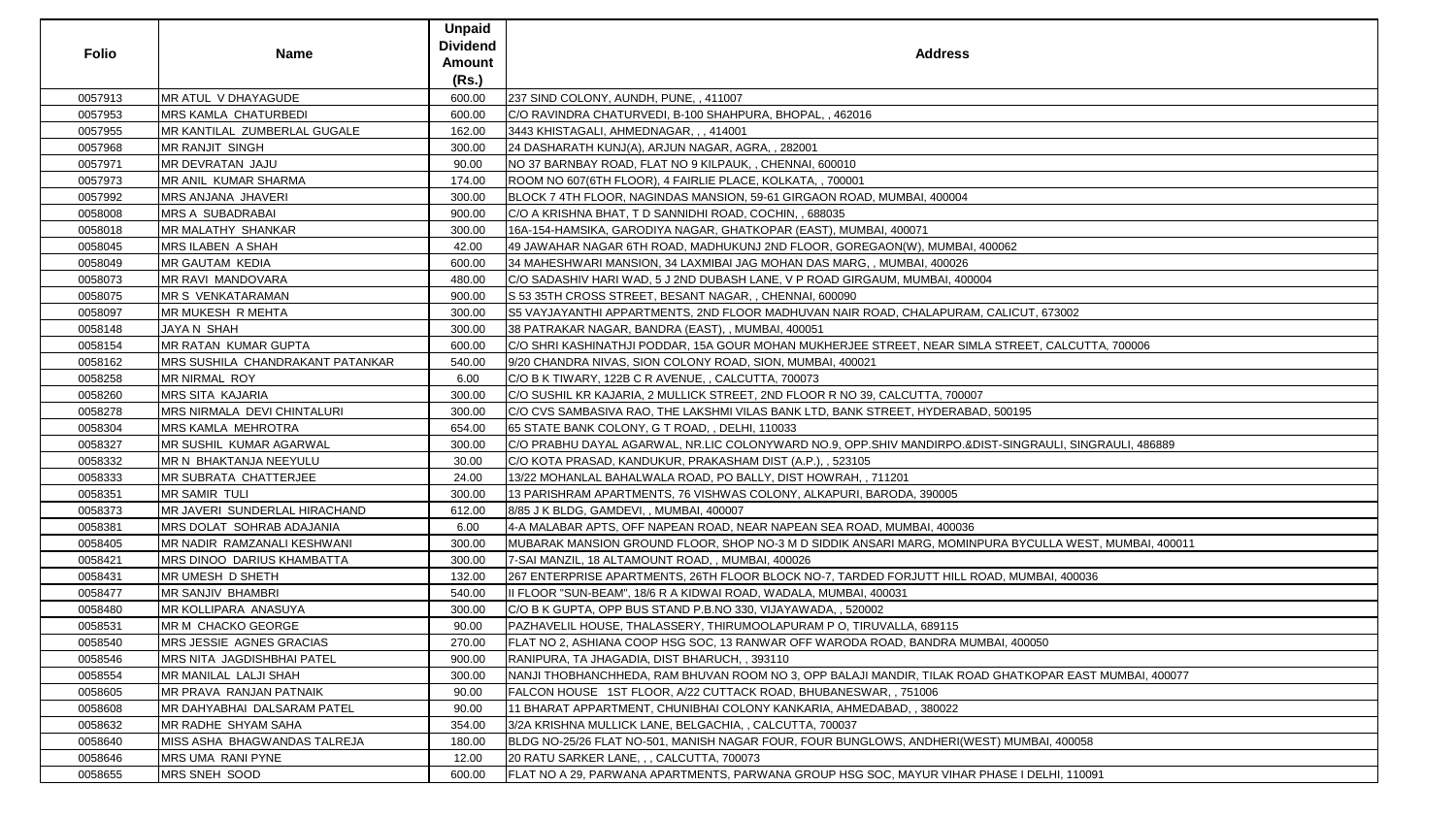| <b>Folio</b> | <b>Name</b>                         | <b>Unpaid</b><br><b>Dividend</b><br><b>Amount</b><br>(Rs.) | <b>Address</b>                                                                                                  |
|--------------|-------------------------------------|------------------------------------------------------------|-----------------------------------------------------------------------------------------------------------------|
| 0058657      | <b>MR YOGENDRA M RATHORE</b>        | 90.00                                                      | 1 TILAK PATH, RATHORE BUS SERVICE, ALIRAJPUR, , 457887                                                          |
| 0058681      | MRS SUMITRA AGARWAL                 | 180.00                                                     | 117-D POCKET-A, SUKHDEV-VIHAR, , NEW DELHI, 110025                                                              |
| 0058712      | MR M R SRIKRISHNAN                  | 600.00                                                     | C/O K VARADA DESIKAN, 89 LUZ CHURCH AVENUE, , CHENNAI, 600004                                                   |
| 0058715      | MR RAMESH CHANDRA MANNA             | 30.00                                                      | 120/1A SWINHOE LANE, KASBA, , CALCUTTA, 700042                                                                  |
| 0058734      | <b>MRS KANAK LATA</b>               | 6.00                                                       | C/O CHOUDHARY DOMESTIC APPL (P) LTD, 215/216 OLD CHINA BAZAR ST, , CALCUTTA, 700001                             |
| 0058748      | <b>MR URMILA KAPADIA</b>            | 540.00                                                     | 2 GOKUL NIWAS PARLESHWAR ROAD, VILE PARLE(E), , MUMBAI, 400057                                                  |
| 0058762      | <b>MRS KALPANA SEAL</b>             | 12.00                                                      | 25/2/D NARKELDANGA MAIN ROAD, , , CALCUTTA, 700054                                                              |
| 0058791      | MRS BIDYABATI HARLALKA              | 600.00                                                     | 35 SUBARBAN SCHOOL ROAD, , , CALCUTTA, 700025                                                                   |
| 0058794      | M/S J AGARWALLA & SONS (P) LTD      | 384.00                                                     | 370 UPPER CHITPORE ROAD, , , CALCUTTA,                                                                          |
| 0058795      | MR JAYANTILAL AMRITLAL MEHTA        | 12.00                                                      | 29 RAMMOHAN DUTTA ROAD, BHAWANIPORE,, CALCUTTA,                                                                 |
| 0058798      | <b>MR PRABHAT RANJAN SHAH</b>       | 12.00                                                      | DURGAKUND, P O BANARAS HINDU UNIVERSITY, VARANASI, ,                                                            |
| 0058799      | <b>MR RAM SARAN SINGH</b>           | 12.00                                                      | 7 SAMBHU CHATTERJEE STREET, , , CALCUTTA, 700007                                                                |
| 0058801      | MR UMAKANT SHRINIVAS JOSHI          | 12.00                                                      | MILITARY HOSPITAL, ALWAR, RAJASTHAN,,                                                                           |
| 0058802      | MR VANDRAVANDAS NANALAL NAGRECHA    | 12.00                                                      | 25 ALLENBY ROAD, BHOWANIPORE, , CALCUTTA, 700020                                                                |
| 0058804      | <b>MR LALIT KUMAR</b>               | 600.00                                                     | C/O VYANJANA PRAKASHAN, 370 UPPER CHITPORE ROAD, , CALCUTTA, 700006                                             |
| 0058807      | <b>MR M L MAHESHWARY</b>            | 6.00                                                       | FLAT NO 2A & 2B 2ND FLOOR, 7 BRIGHT STREET, , CALCUTTA, 700019                                                  |
| 0058811      | MRS SNEHLATA ARUN DESAI             | 60.00                                                      | C/O DR TUSHOR A DESAI, A-4 NEW ARPANA FLATS, BEHIND PALDI BUS TERMINUS, AHMEDABAD, 380007                       |
| 0058836      | <b>MRS NEELAM RUNGTA</b>            | 6.00                                                       | C/O BIMAL KUMAR RUNGTA, 89/1A VIVEKANAND ROAD, BANGUR PARK FLAT NO.1 & 2, 4TH FLOOR P.O. RISHRA HOOGHLY, 712248 |
| 0058851      | <b>MRS HASUMATI KANTILAL BAKHAI</b> | 600.00                                                     | MR D K BOKHAI, 'DILIP' OPP BANK OF BARODA, NEAR SARDARNAGAR CIRCLE, TAGORE MARG RAJKOT, 360001                  |
| 0058854      | <b>DR SAILEN PAUL</b>               | 486.00                                                     | 7/3 AMRITA PYNE LANE, PO&DT HOWRAH,,, 711101                                                                    |
| 0058865      | MISS MEENA KUMARI NANDA             | 42.00                                                      | NI/136 I R C VILLAGE, NAYAPALLI, BHUBANESHWAR, , 751015                                                         |
| 0058882      | MR NIKHIL BANSILAL SHAH             | 90.00                                                      | A-37 KARMCHARINAGAR, SECTOR 1, GHATLODIA, AHMEDABAD, 380061                                                     |
| 0058883      | <b>MRS VARSHA N SHAH</b>            | 90.00                                                      | A-37 KARMACHARI NAGAR, SECTOR 1, GHATLODIA, AHMEDABAD, 380061                                                   |
| 0058892      | MR RAVINDRA KUMAR AGARWAL           | 180.00                                                     | DR AMBEDKAR MARG, RATANGANJ, MIRZAPUR U P,, 231001                                                              |
| 0058921      | <b>MRS NARBADA AGARWAL</b>          | 90.00                                                      | E/4 TRIVENI, 66 WALKESHWAR,, MUMBAI, 400006                                                                     |
| 0058984      | MRS KRISHNA DEVI LOHIA              | 12.00                                                      | 9 RAMBARI, JALORI GATE, JODHPUR, , 342001                                                                       |
| 0058996      | MRS VARSHA I CHOKSI                 | 90.00                                                      | 2A DATTATRAY ROAD, PINK BUNGALOW, SANTACRUZ (WEST), MUMBAI, 400054                                              |
| 0059020      | <b>MRS SUNITA GUPTA</b>             | 18.00                                                      | 117-A CHITTRANJAN AVENUE, , , CALCUTTA, 700073                                                                  |
| 0059021      | <b>MR SUNIL KUMAR GUPTA</b>         | 18.00                                                      | 117-A CHITTARANJAN AVENUE, , , CALCUTTA, 700073                                                                 |
| 0059022      | <b>MR ANIL KUMAR GUPTA</b>          | 18.00                                                      | 117-A CHITTARANJAN AVENUE, , , CALCUTTA, 700073                                                                 |
| 0059077      | MR NARAYAN P MULCHANDANI            | 600.00                                                     | 8 SILVAN ROCHE, 3RD FLOOR, 21 CARMICHAEL ROAD, MUMBAI, 400026                                                   |
| 0059081      | <b>MR GIRRAJ KISHORE DAGA</b>       | 12.00                                                      | P-112 CIT ROAD, SCHEME NO-VI M PHOOLBAGAN, , CALCUTTA, 700054                                                   |
| 0059092      | <b>MRS SARDA DEVI SHARMA</b>        | 270.00                                                     | 'GANPATI APARTMENT', 21 KHETRA MITRA LANE, SALKIA, HOWRAH, 711106                                               |
| 0059107      | <b>MRS VARSHA I CHOKSI</b>          | 270.00                                                     | 2A DATTATRAY ROAD, PINK BUNGALOW, SANTACRUZ(W), MUMBAI, 400054                                                  |
| 0059123      | <b>MR TIKAM CHAND</b>               | 540.00                                                     | BINJRAJ MOOLCHAND, SADAR BAZAR, DHAMTARI, DIST RAIPUR(M P), 493773                                              |
| 0059131      | <b>MRS RESHMA SUBHASH SHAH</b>      | 1200.00                                                    | "BHUSHAN" PLOT NO-815, ROAD NO-8 SIND HOUSING SOCIETY, AUNDH, PUNE, 411007                                      |
| 0059146      | <b>MR VIKRAM A GANDHI</b>           | 600.00                                                     | GANSHYAM BAUG 3RD FLOOR NO-446, DR AMBEDKAR ROAD OPP AURORA CINEMA, MATUNGA, MUMBAI, 400019                     |
| 0059147      | MR SAGAR MAL JAIN                   | 90.00                                                      | 161/1 M G ROAD, ROOM NO-43A, , CALCUTTA, 700007                                                                 |
| 0059153      | <b>MR SUBRATA CHATTERJEE</b>        | 12.00                                                      | 13/22 MOHANLAL BAHALWALA ROAD, PO BALLY, DIST HOWRAH, , 711201                                                  |
| 0059154      | <b>MR SUBRATA CHATTERJEE</b>        | 18.00                                                      | 13/22 MOHANLAL BAHALWALA ROAD, PO BALLY, DIST HOWRAH, , 711201                                                  |
| 0059155      | MR D BANERJEE                       | 12.00                                                      | D24/7 GOVT HOUSING ESTATE, POST SAPUIPARA BALLY, DIST HOWRAH, , 711201                                          |
| 0059158      | <b>MRS USHA PAHARIA</b>             | 30.00                                                      | C/O ATMARAM PAHARIA, ORIENT GENERAL INDS LTD, 6 GHORE BIBI LANE, CALCUTTA, 700054                               |

| 700001                               |  |
|--------------------------------------|--|
|                                      |  |
|                                      |  |
|                                      |  |
|                                      |  |
|                                      |  |
|                                      |  |
|                                      |  |
|                                      |  |
|                                      |  |
|                                      |  |
|                                      |  |
|                                      |  |
|                                      |  |
|                                      |  |
|                                      |  |
|                                      |  |
| <b>IEDABAD, 380007</b>               |  |
| TH FLOOR P.O. RISHRA HOOGHLY, 712248 |  |
|                                      |  |
|                                      |  |
|                                      |  |
|                                      |  |
|                                      |  |
|                                      |  |
|                                      |  |
|                                      |  |
|                                      |  |
|                                      |  |
|                                      |  |
|                                      |  |
|                                      |  |
|                                      |  |
|                                      |  |
|                                      |  |
|                                      |  |
|                                      |  |
|                                      |  |
|                                      |  |
|                                      |  |
| MARG RAJKOT, 360001                  |  |
|                                      |  |
|                                      |  |
|                                      |  |
|                                      |  |
|                                      |  |
|                                      |  |
|                                      |  |
| TUNGA, MUMBAI, 400019                |  |
|                                      |  |
|                                      |  |
| 700054                               |  |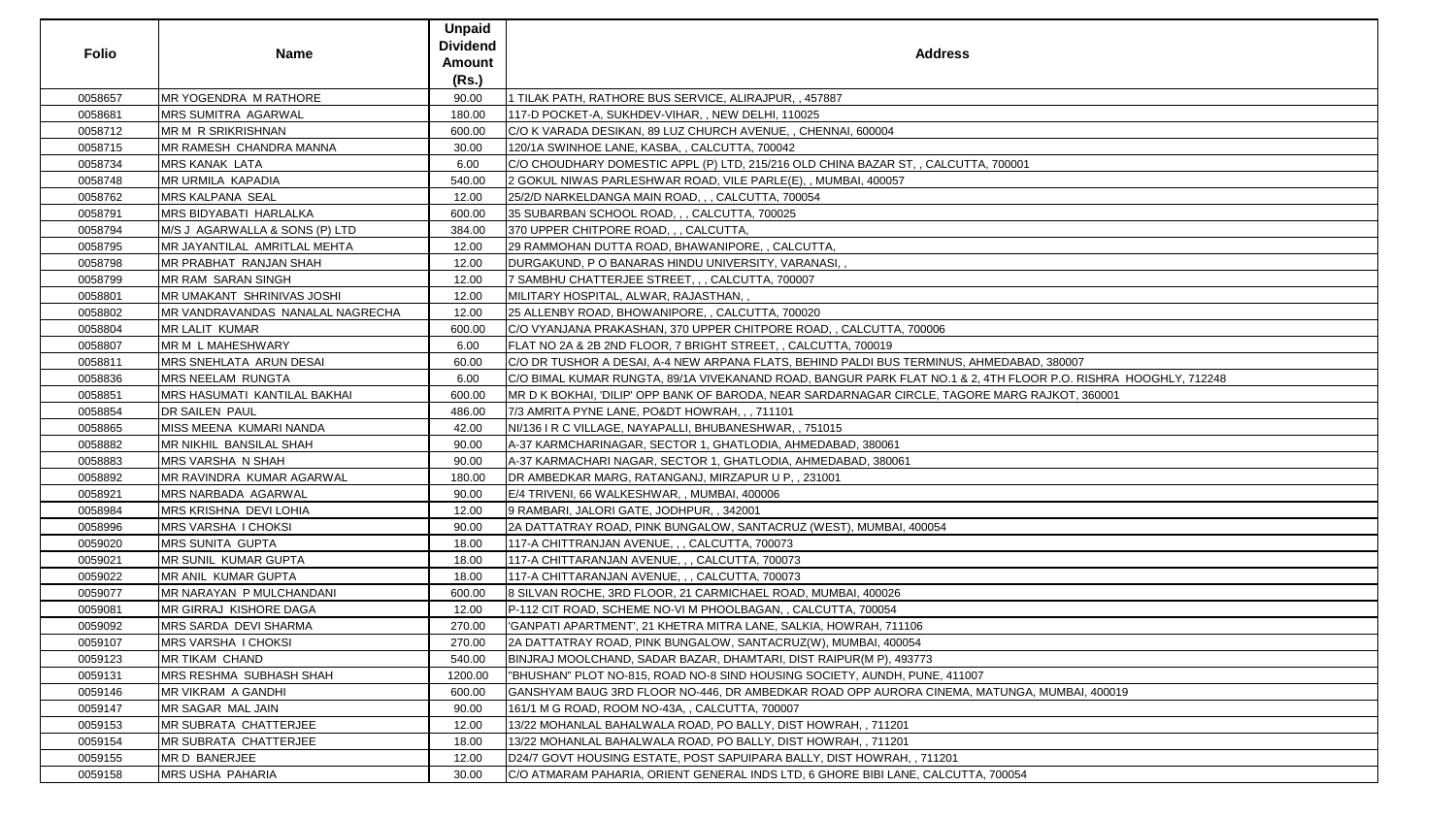| <b>Folio</b> | <b>Name</b>                         | <b>Unpaid</b><br><b>Dividend</b><br><b>Amount</b><br>(Rs.) | <b>Address</b>                                                                                    |
|--------------|-------------------------------------|------------------------------------------------------------|---------------------------------------------------------------------------------------------------|
| 0059159      | <b>MRS USHA PAHARIA</b>             | 30.00                                                      | C/O ATMARAM PAHARIA, ORIENT GENERAL IND LTD, 6 GHORE BIBI LANE, CALCUTTA, 700054                  |
| 0059164      | <b>MISS DIPTI DHAR</b>              | 600.00                                                     | 15/2 SEWAK ASHRAM ROAD, DEHRA DUN (U. P.), , , 248001                                             |
| 0059165      | <b>MISS K RAJALAKSHMI</b>           | 600.00                                                     | 6 BANK OF INDIA COLONY, ASHOK NAGAR, , CHENNAI, 600083                                            |
| 0059173      | MR MEGHNA CHATTERJEE                | 6.00                                                       | C/O JAGANNATH CHATTERJEE, E/24 RAM CHANDRA PALLY, BARISHA, CALCUTTA, 700008                       |
| 0059243      | MR IQBAL KRISHAN GAKHAR             | 6.00                                                       | HOUSE NO-279 SECTOR-16, PANCHKULA(HARYANA), , , 134109                                            |
| 0059279      | MR PRABHU DAYAL AGARWALA            | 360.00                                                     | AMIT TRADING CO, 3 KYAL MARKET T R P ROAD, FANCY BAZAR, GUWAHATI, 781001                          |
| 0059291      | MR PRADYUT KUMAR PAUL               | 18.00                                                      | JUTE INVESTMENT COMPANY LIMITED, 9/1 R N MUKHERJEE ROAD, , CALCUTTA, 700001                       |
| 0059301      | <b>MRK R BHADRA</b>                 | 1200.00                                                    | SWEET CO OP HSG SOC LTD, FLAT NO 001 GROUND FLOOR, PLOT NO 19 SECTOR 14, VASHI NEW BOMBAY, 400703 |
| 0059327      | <b>MR S JANAKIRAMAN</b>             | 600.00                                                     | PLOT NO W 154 1 STREET, B SECTOR, A A NAGAR, WESTERN EXTENSION CHENNAI, 600101                    |
| 0059365      | MRS RITA DE                         | 90.00                                                      | 5 BHUBAN DAHAR LANE, , , CALCUTTA, 700012                                                         |
| 0059372      | MR SWETA SALECHA                    | 30.00                                                      | C/O NAVIN X RAY CLINIC, OPP BANGAR HOSPITAL, PALI MARWAR, , 306401                                |
| 0059421      | MRS SHYAM KUMARI SINGH              | 600.00                                                     | C/O SATYANARAIN SINGH, RETIRED MAGISTRATE, MATWARI, HAZARIBAGH BIHAR,                             |
| 0059520      | MR SUSHIL KR HALAN                  | 1200.00                                                    | C/O SWASTIKA HANDLOOM AGENCY, 46 JAMUNALAL BAJAJ STREET, , CALCUTTA, 700007                       |
| 0059524      | A S MOLOOBHOY MARINE SERVICES P LTD | 600.00                                                     | BLDG 1 BPT PLOT 58, 1ST MAGAZINE CROSS STREET, DARUKHANA, MUMBAI, 400010                          |
| 0059557      | MRS PRAMILA KHETAN                  | 6.00                                                       | 16/2 KARTICK CHANDRA NIOGI LANE, P O ALAM BAZAR, , CALCUTTA, 700035                               |
| 0059562      | MR HIRA LAL SETH                    | 600.00                                                     | 98/N BLOCK - E, NEW ALIPORE, , CALCUTTA, 700053                                                   |
| 0059568      | <b>MR MURARI I CHOKSI</b>           | 270.00                                                     | PINK BUNGLOW, 2A DATTATRIYA ROAD, SANTACRUZ (W), MUMBAI, 400054                                   |
| 0059572      | MRS MALTI N DAVE                    | 90.00                                                      | 125 A MADHUBAN, DR AMBEDKAR ROAD, MULUND (W), MUMBAI, 400080                                      |
| 0059579      | MR SHRI KISHAN AGARWAL              | 90.00                                                      | 22A LANSDOWNE PLACE, GROUND FLOOR ROOM NO 2, , CALCUTTA, 700029                                   |
| 0059596      | <b>MR SUNIL AGARWAL</b>             | 90.00                                                      | 22A LANSDOWNE PLACE, GROUND FLOOR ROOM NO 2, , CALCUTTA, 700029                                   |
| 0059664      | MR RAGHU NANDAN AGARWALA            | 2400.00                                                    | 521A RABINDRA SARANI, 4TH FLOOR FLAT NO 402, , CALCUTTA, 700003                                   |
| 0059669      | MR UDAYAN CHANDRAKANT DESAI         | 900.00                                                     | PRATAP MANSION FIRST FLOOR, 10 LABURNAM ROAD, GAMDEVI, MUMBAI, 400007                             |
| 0059695      | MR SANJAY K HIRANANDANI             | 600.00                                                     | 8 DIWANI MAHAL, J V P D SCHEME, N S ROAD, MUMBAI, 400049                                          |
| 0059712      | MR KISHAN CHOUDHARY                 | 24.00                                                      | C/O G L MODI & SONS, 2 NARENDRA CHANDRA DUTTA SARANI, 4TH FLOOR UNIT 1, CALCUTTA, 700001          |
| 0059713      | MR KAILASH CHOUDHARY                | 24.00                                                      | 291/A BANGUR PARK, RISHRA, HOOGHLY WEST BENGAL, , 712248                                          |
| 0059762      | MR MAHESH KUMAR CHAUDHARY           | 24.00                                                      | 291/A BANGUR PARK, RISHRA, HOOGHLY WEST BENGAL, , 712248                                          |
| 0059841      | MR MANOJ M TURAKHIYA                | 600.00                                                     | 102 MAGANLAL CHAMBER, BABURAO BOBADE MARG, , MUMBAI, 400009                                       |
| 0059855      | THE FEDERAL BANK LTD                | 600.00                                                     | 32 BOMBAY SAMACHAR MARG, P B NO 251, FORT, MUMBAI, 400001                                         |
| 0059888      | <b>M/S RONSON TRADERS LIMITED</b>   | 600.00                                                     | 9/1 R N MUKHERJEE ROAD, 5TH FLOOR, , CALCUTTA, 700001                                             |
| 0059897      | MR ATUL D SETH                      | 90.00                                                      | 4-2-109 OLD BHOIGUDA, R-P ROAD, SECUNDERABAD, , 500003                                            |
| 0059915      | MR DINESH A GANDHI                  | 600.00                                                     | GHANSHYAM BAUG 3RD FLOOR, 446 DR BABASAHEB AMBEDKAR RD, OPP AURORA CINEMA, MATUNGA MUMBAI, 400019 |
| 0059920      | MR RAJ KUMAR NAKHAT                 | 1200.00                                                    | 20 RATAN SARKAR G STREET, CALCUTTA,  700007                                                       |
| 0059939      | MR CHETAN NAROTTAMDAS KHARA         | 1200.00                                                    | 9 VIVEKANAND VILLA, 139 S V ROAD, ANDHERI (W), MUMBAI, 400058                                     |
| 0059947      | <b>MR ARVIND SHENOY</b>             | 360.00                                                     | 3/31 NANIK NIVAS, 91-B BHULABHAI DESAI ROAD, , MUMBAI, 400026                                     |
| 0059958      | MRS PUSHPA L GALGALI                | 30.00                                                      | C-102 SINDHE COMPLEX, NEELIGIN RD, HUBLI, , 580020                                                |
| 0060018      | MR GAURI SHANKAR DAGA               | 12.00                                                      | P-112 CIT ROAD, SCHEME VI M PHOOLBAGAN, , CALCUTTA, 700054                                        |
| 0060029      | MR BHASKAR KHOSE                    | 360.00                                                     | B/45/5 GOVT COLONY, BANDRA(E), , MUMBAI, 400051                                                   |
| 0060048      | MRS NISHA SARA DANIEL               | 570.00                                                     | PURAMTHOTTATHL, TRIKKALATHOOR, P O PERUMBAVOOR, KERALA, 683557                                    |
| 0060051      | <b>MR DIGANT R PARIKH</b>           | 270.00                                                     | SECTOR 28 PLOT 380/1, NEAR CATEGORY III QTRS, GANDHINAGAR, , 382028                               |
| 0060065      | <b>MR TAPAN DAS</b>                 | 18.00                                                      | 17 GOBINDA CHANDRA DHAR LANE, FIRST FLOOR, , CALCUTTA, 700001                                     |
| 0060080      | MR MANAS MOHAN                      | 600.00                                                     | 16 GAUTAM PALLI, LUCKNOW, , ,                                                                     |
| 0060123      | MR NIRMAL JAIN                      | 3000.00                                                    | A/162 PARK PLAZA, NEW YARI ROAD, VERSOVA, MUMBAI, 400061                                          |

| NEW BOMBAY, 400703     |
|------------------------|
|                        |
|                        |
|                        |
|                        |
|                        |
|                        |
|                        |
|                        |
|                        |
|                        |
|                        |
|                        |
|                        |
|                        |
|                        |
|                        |
|                        |
|                        |
|                        |
|                        |
|                        |
|                        |
|                        |
| A, 700001              |
|                        |
|                        |
|                        |
|                        |
|                        |
|                        |
|                        |
|                        |
|                        |
| MATUNGA MUMBAI, 400019 |
|                        |
|                        |
|                        |
|                        |
|                        |
|                        |
|                        |
|                        |
|                        |
|                        |
|                        |
|                        |
|                        |
|                        |
|                        |
|                        |
|                        |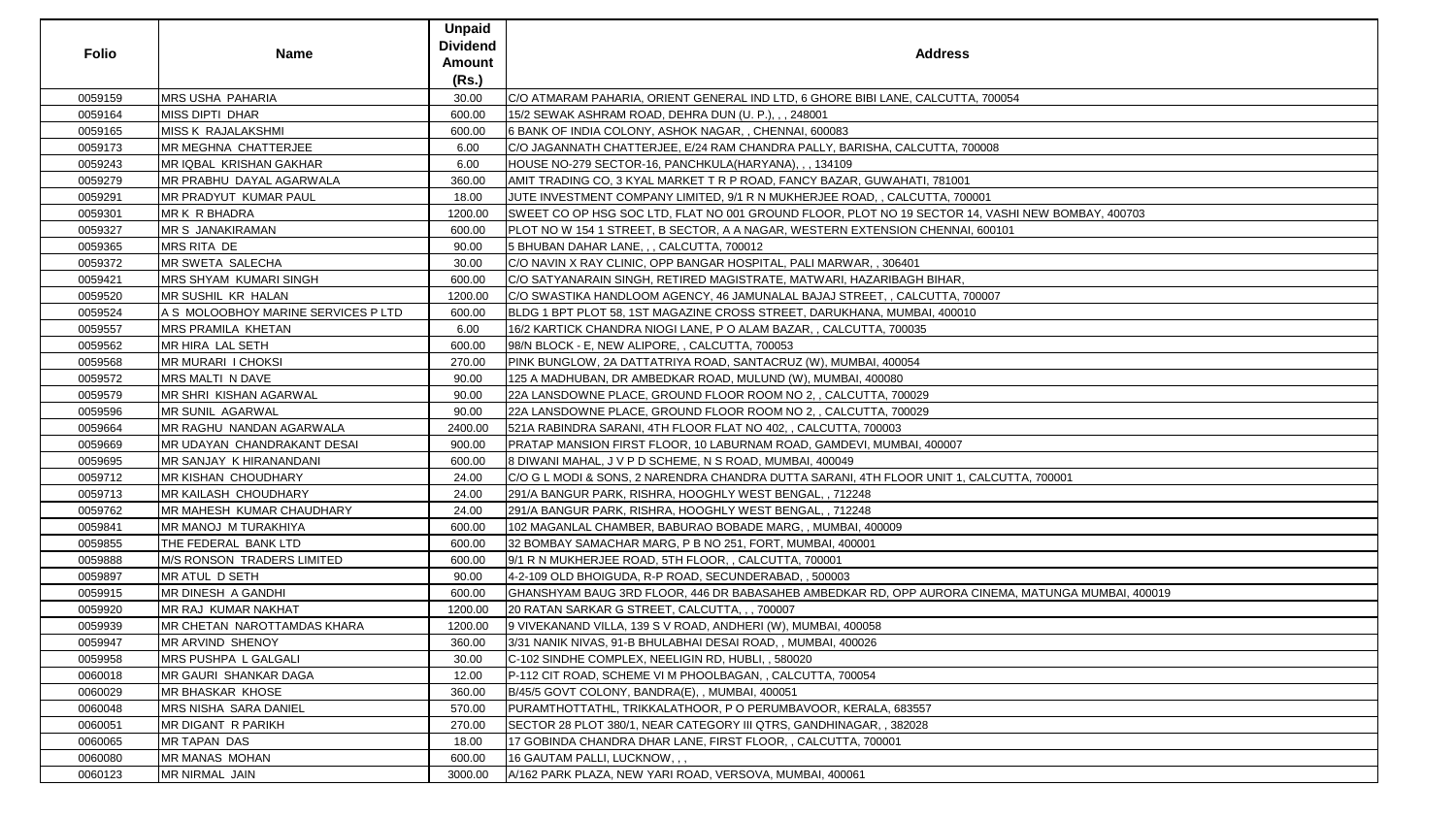| <b>Folio</b> | <b>Name</b>                       | <b>Unpaid</b><br><b>Dividend</b><br>Amount<br>(Rs.) | <b>Address</b>                                                                                                      |
|--------------|-----------------------------------|-----------------------------------------------------|---------------------------------------------------------------------------------------------------------------------|
| 0060129      | MR V RAMPRAKASH                   | 42.00                                               | NO 32 I MAIN ROAD, C I T COLONY, MYLAPORE, CHENNAI, 600004                                                          |
| 0060130      | <b>MRV PRASAD</b>                 | 90.00                                               | NO 23 I MAIN ROAD, , C I T COLONY, MYLAPORE CHENNAI, 600004                                                         |
| 0060141      | MR RAJESH ANUBHAI SHAH            | 360.00                                              | 3/A GURUSIKHAR SOCIETY, NEAR LAVNYA SOCIETY, VASNA, AHMEDABAD, 380007                                               |
| 0060145      | <b>MRS RENU SHARMA</b>            | 6.00                                                | 1389/15 PANCHKULA, HARYANA, , , 134109                                                                              |
| 0060196      | MR NARMADABEN DAHYABHAI PATEL     | 42.00                                               | 11 BHARAT APARTMENT, NR CHUNIBHAI COLONY, FOOTBALL GROUND KANKARIA, AHMEDABAD, 380022                               |
| 0060231      | <b>MR RAMIT KOCHAR</b>            | 6.00                                                | 134 ANSAL CHAMBER-III, 6 BHIKAJI CAMA PLACE, , NEW DELHI, 110066                                                    |
| 0060234      | <b>IMR SUDARSHAN KUMAR NEWAR</b>  | 600.00                                              | 23/24 RADHA BAZAR STREET, , , CALCUTTA, 700001                                                                      |
| 0060253      | DR JAMES JOSEPH                   | 1200.00                                             | MAYA APTS, 36 ASHOKA ROAD, ST THOMAS TOWN, BANGALORE KARNATAKA, 560084                                              |
| 0060257      | <b>IMR PRADIP KUMAR JAISWAL</b>   | 30.00                                               | C/O CALCUTTA SALES & SUPPLY, 192 VIVEKANAND ROAD, , CALCUTTA, 700006                                                |
| 0060258      | MR ONKAR NATH MEHRA               | 132.00                                              | HOUSE NO 709, SECTOR 28, FARIDABAD, (HARYANA),                                                                      |
| 0060263      | <b>IMR SHYAM PAHLAJRAI BHATIA</b> | 540.00                                              | 49F VENUS APTS, FLAT 38/10TH FLOOR, WORLI SEAFACE, MUMBAI, 400018                                                   |
| 0060273      | <b>MR THAKARDAS JUNEJA</b>        | 1200.00                                             | "KAILASH" FLAT 14/A, 35/1 J L NEHRU ROAD, , , 700071                                                                |
| 0060284      | <b>MRS KOKILA GANDHI</b>          | 90.00                                               | 1/9 SHOLAPUR ROAD, BEHARAMJI BLDG, OPP GANGHI BUS STAND, PUNE (M S), 411001                                         |
| 0060288      | <b>MRS SITA AGARWAL</b>           | 6.00                                                | 9/1 BAITHAK KHANA FIRST LANE, , , CALCUTTA, 700009                                                                  |
| 0060293      | <b>MRS VIDYADEVI GARG</b>         | 90.00                                               | 13/1 RACE COURSE ROAD, G -1 SARJU APPARTMENT, INDORE (M.P), , 452003                                                |
| 0060309      | MISS LATA WADHWANI                | 90.00                                               | PADAM SOCIETY FLAT NO 7, OPP JAI HIND HIGH SCHOOL, PIMPRI COLONY, PUNE, 411017                                      |
| 0060310      | MISS MANJULA WADHWANI             | 90.00                                               | PADAM SOCIETY FLAT NO 7, OPP JAI HIND HIGH SCHOOL, PIMPRI COLONY, PUNE, 411017                                      |
| 0060407      | MR M N PRABHAKAR                  | 90.00                                               | ROOM NO 7 S S S BUILDING, IST FLOOR IST CROSS IST MAIN, CHAMARAJPET, BANGALORE, 560018                              |
| 0060409      | <b>MISS SUGRA CHAND MULLA</b>     | 600.00                                              | 3RD FLOOR R NO 35, 33 KHAIRUDDIN MASJID BLDG, DR AMBEDKAR ROAD, LAL BAG MUMBAI, 400012                              |
| 0060434      | MR SWAPAN DE                      | 30.00                                               | 44 SANKARITOLA STREET, , , CALCUTTA, 700014                                                                         |
| 0060458      | <b>MRS RENU MALHOTRA</b>          | 180.00                                              | ICS HOUSE, C 19 COMMERCIAL CENTRE, SAFDARJUNG DEVELOPMENT AREA, OPP IIT GATE NEW DELHI, 110016                      |
| 0060459      | MR ANIL MALHOTRA                  | 360.00                                              | ICS HOUSE, C 19 COMMERCIAL CENTRE, SAFDARJUNG DEVELOPMENT AREA, OPP IIT GATE NEW DELHI, 110016                      |
| 0060480      | MR RADHAGAURI CHIMANLAL PARIKH    | 12.00                                               | NEAR CIRCUIT HOUSE, BEHIND PORT OFFICE, SHAHIBAG, AHMEDABAD, 380004                                                 |
| 0060481      | <b>MRS P S GEETHA</b>             | 90.00                                               | SREE NARAYANADRI AUTO FINANCIERS, D NO 7-2-118(A), D L ROAD, HINDUPUR (A P), 515201                                 |
| 0060500      | <b>IMR C NARENDRA MOHAN</b>       | 600.00                                              | C/O MRS LALITHA JAIN, 3 WOOD STREET, 6TH FLOOR FLAT 5, CALCUTTA, 700016                                             |
| 0060520      | <b>MRS JAYA MITRA</b>             | 420.00                                              | C/O SRI KAJAL MITRA, MECHANICAL MAINTENANCE OFFICE, KULTI WORKS IISCO, P O KULTI DIST- BURDWAN, 713343              |
| 0060545      | <b>MRS RITA SPRATT</b>            | 600.00                                              | 1-B SPL ENDERLEY APARTMENT, 26 CUBBON ROAD, BANGALORE, , 560001                                                     |
| 0060552      | IMR SHANTI PRASAD SINGHI          | 2688.00                                             | C/O MAHADEO GANGAPRASAD, 301 RAHEJA CENTRE, 214 NARIMAN POINT, MUMBAI, 400021                                       |
| 0060563      | MR MD ZAHID HOSSIAN               | 90.00                                               | C/O M S GLASS WORKS, 2A KAVI RAJ ROW, , CALCUTTA, 700073                                                            |
| 0060604      | <b>MRS SUDAMA SINGH</b>           | 600.00                                              | C/O DR P SINGH, BARANNA SADAN, MUKHTYAR GANJ, SATNA(M.P.), 485001                                                   |
| 0060630      | MR RAJESH JAIN                    | 90.00                                               | 19/5 JR MIG ANJALI COMPLEX, NEAR MATA MANDIR T T NAGAR, BHOPAL, , 462003                                            |
| 0060635      | <b>IMR S SADHA SINGH</b>          | 1686.00                                             | <b>BURJKACHA, MACHHIWARA, LUDHIANA, PUNJAB,</b>                                                                     |
| 0060637      | <b>MR HANSA SINGH</b>             | 1800.00                                             | VILL KHOKHAR, P O BEHERAMPUR BET, DIST ROPAR, PUNJAB,                                                               |
| 0060638      | MR MANSHA SINGH                   | 1116.00                                             | VILL KHOKHAR, P O BEHRAMPUR BET, DIST ROPAR, PUNJAB,                                                                |
| 0060653      | <b>DR HEMANT JOSHI</b>            | 300.00                                              | 4412 JOSHI HOSPITAL, PANCHVATI KARANJA, NASIK, , 422003                                                             |
| 0060658      | <b>MRS SIVABHAGYAM ADEESAN</b>    | 270.00                                              | C-5/36/01 SECTOR-5, C B D KONKAN BHAVAN, , NEW BOMBAY, 400614                                                       |
| 0060667      | <b>MR AMIRALI H VIRANEY</b>       | 1200.00                                             | C/O S K MANEKIA, 102/104 BHANDARI STREET, CHAKLA, MUMBAI, 400003                                                    |
| 0060673      | MR RAVIKUMAR RAMANAN              | 180.00                                              | 493 EMBASSY HERITAGE, 62/2-1 8TH MAIN ROAD, MALLESWARAM, BANGALORE, 560055                                          |
| 0060674      | IMR MUKESH KUMAR VASHIST          | 30.00                                               | WZ-50 CHOUKHANDI VILLAGE, TILAK NAGAR, , NEW DELHI, 110018                                                          |
| 0060712      | MR JAYARAMAN                      | 270.00                                              | A 2/3 MALATI CO-OP SOCIETY, SENAPATI RAPAT MARG, GANESHKIND, PUNE, 411016                                           |
| 0060732      | MR PRADEEP MAHAPATRA              | 600.00                                              | C/O VIJAYA N. MODI, PROGRESS APARTMENT -I, FLAT NO.5 NO. 84 PAPPARMMA.L KOIL STRE, VAITHIKUPPAM PONDICHERRY, 605012 |
| 0060734      | MR ARUN KUMAR MANDHANA            | 12.00                                               | 8/A SEN LANE, , , CALCUTTA, 700005                                                                                  |

| ddress                                            |
|---------------------------------------------------|
|                                                   |
|                                                   |
| 80007                                             |
| KARIA, AHMEDABAD, 380022                          |
|                                                   |
|                                                   |
| A, 560084                                         |
| 06                                                |
|                                                   |
|                                                   |
| 1 S), 411001                                      |
|                                                   |
| 3                                                 |
| PUNE, 411017                                      |
| PUNE, 411017                                      |
| T, BANGALORE, 560018                              |
| AL BAG MUMBAI, 400012                             |
| A, OPP IIT GATE NEW DELHI, 110016                 |
| A, OPP IIT GATE NEW DELHI, 110016                 |
| 004                                               |
| <sup>2</sup> UR (A P), 515201                     |
| 0016                                              |
| ISCO, PO KULTI DIST- BURDWAN, 713343              |
|                                                   |
| MUMBAI, 400021                                    |
|                                                   |
| 62003                                             |
|                                                   |
|                                                   |
|                                                   |
|                                                   |
|                                                   |
| RE, 560055                                        |
|                                                   |
| : 411016                                          |
| IMA.L KOIL STRE, VAITHIKUPPAM PONDICHERRY, 605012 |
|                                                   |
|                                                   |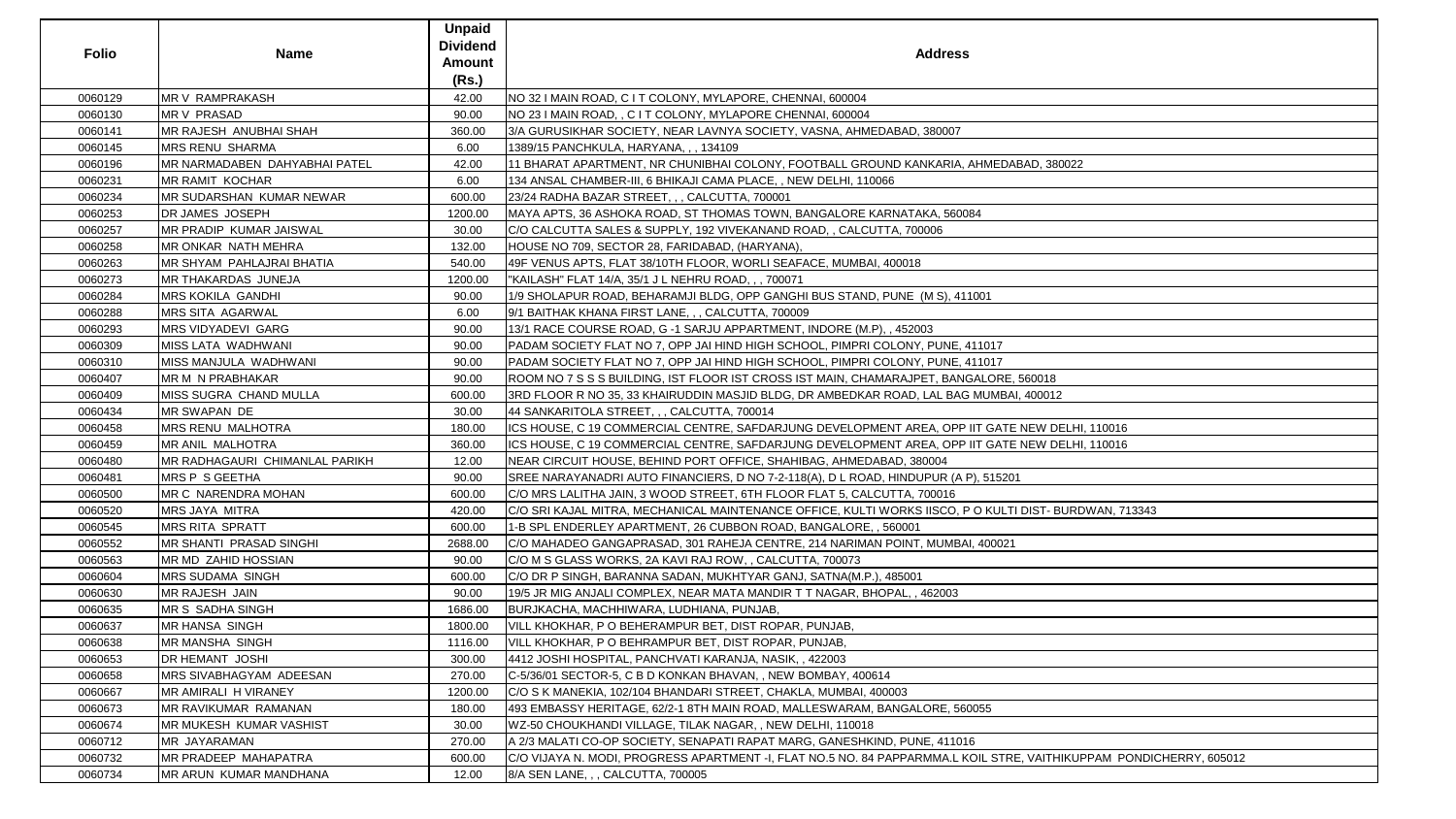| <b>Folio</b> | <b>Name</b>                               | <b>Unpaid</b><br><b>Dividend</b><br><b>Amount</b><br>(Rs.) | <b>Address</b>                                                                                         |
|--------------|-------------------------------------------|------------------------------------------------------------|--------------------------------------------------------------------------------------------------------|
| 0060769      | <b>MR VIKAS MOHTA</b>                     | 30.00                                                      | FE/256 SALT LAKE, KOLKATA, , , 700106                                                                  |
| 0060798      | MR SANDEEP KUMAR SETT                     | 150.00                                                     | 6 RAM NARAYAN, BHATTACHARJEE LANE, , CALCUTTA, 700006                                                  |
| 0060809      | M/S K RAHEJA ESTATES & INVESTMENTS PVT LT | 4200.00                                                    | CONSTRUCTION HOUSE "A", 471-474 24TH ROAD, OPP KHAR TELE EXCHANGE, KHAR MUMBAI, 400052                 |
| 0060829      | YSN SHARES & SECURITIES (P) LTD           | 120.00                                                     | COMMONWEALTH BUILDING, 82 NAGINDAS MASTER RAOD,, MUMBAI, 400023                                        |
| 0060833      | MRS SHIPRA SETT                           | 6.00                                                       | 458 (205A) RAJA RAMMOHAN ROY ROAD, "GREEN PARK" PS BARISHA, KOLKATA, , 700008                          |
| 0060843      | MR HUCHCHARAY TADKOD                      | 1200.00                                                    | B-3 DR. HEREKAR PARK, OPP. KAMLA NEHRU PARK, DECCAN GYMKHANA, PUNE, 411004                             |
| 0060850      | <b>MRS GARIMA</b>                         | 600.00                                                     | C/O SHRI RAM KISHORE SINGH, CLUB ROAD, MUZAFFARPUR, BIHAR,                                             |
| 0060869      | MR ASHWIN VALLABHADAS BHANUSHALI          | 600.00                                                     | 304 MEENA APARTMENTS, J L TAMBENAGAR, MULUND (W), MUMBAI, 400080                                       |
| 0060880      | MR RAMANLAL J PARIKH                      | 600.00                                                     | 26TH SOUTH MADA ST, TRIPLI LANE, CHENNAI, , 600005                                                     |
| 0060885      | <b>MR USHAKANT SHAH</b>                   | 90.00                                                      | 21 SHANTIKUNJ SOC, B/H KAIRACAN, RUPAPURA ANAND GUJARAT, , 388001                                      |
| 0060892      | MR PRAKASMAL BOTHRA                       | 90.00                                                      | 52 GENERAL MUTHIA STREET, 1ST FLOOR,, CHENNAI, 600079                                                  |
| 0060898      | MR ANAVIL MITTAL                          | 600.00                                                     | 65-A KRISHNA NAGAR, KANPUR ROAD, LUCKNOW (U P),,                                                       |
| 0060950      | <b>MR SHIV NANDAN SWARUP</b>              | 54.00                                                      | RZD-3/71, STREET NO 7, MAHAVEER ENCLAVE PART II, NEW DELHI, 110045                                     |
| 0060955      | MRS SHAHENAZ MANSURALI MAKDA              | 6.00                                                       | MANDVI CHOWK, SAMA SOTH STREET CORNER, RAJKOT,, 360001                                                 |
| 0060957      | MR JAYARAMAN KALYANARAMAN                 | 180.00                                                     | A 2/3 MALTI CO-OP SOCIETY, SENAPATI BAPAL MARG, GANESHKIND, PUNE, 411016                               |
| 0060971      | MR V DUSMANT RAJU                         | 96.00                                                      | AT/PO BOUDH, DIST PHULBANI, ORISSA, , 762014                                                           |
| 0060981      | MR BHARAT BHUSAN DUTTA                    | 66.00                                                      | 188 ELIAS ROAD, P O KAMARHATI, , CALCUTTA, 700058                                                      |
| 0061011      | MR V NARAYANAN                            | 810.00                                                     | CEEBROS ARCADE 1 FLOOR, NO 1 3RD CROSS ST, KASTURBA NAGAR ADYAR, CHENNAI, 600020                       |
| 0061019      | MR RAMESH CHAND BANSAL                    | 600.00                                                     | MANOHARLAL BANSAL & CO, 315 PRATAP CHAMBERS, GURUDWARA ROAD, KAROL BAGH NEW DELHI, 110005              |
| 0061027      | MR AMAR KUMAR SEN                         | 6.00                                                       | PALPARA-DAROKA LANE, CHANDANNAGAR, HOOGHLY, , 712136                                                   |
| 0061045      | MRS RAJSHREE ARYA                         | 900.00                                                     | 31 ARMENIAN STREET, OLD NO.15,, CHENNAI, 600001                                                        |
| 0061047      | <b>MRS DAMYANTI JAIN</b>                  | 42.00                                                      | B-25 SARVODAYA ENCLAVE, , , NEW DELHI, 110017                                                          |
| 0061064      | MRS REENA CHOUKHANY                       | 96.00                                                      | PRABHAT TEA CO (P) LTD, 16A SHAKESPEARE SARANI, UNIT 2, CALCUTTA, 700071                               |
| 0061076      | MR HAJARILAL JAIN                         | 42.00                                                      | 2163 AHHPUE BUKHAR'S POLE, AHMEDABAD, , , 380001                                                       |
| 0061093      | MR RAJIV VAID                             | 12.00                                                      | 1860/5 5TH MAIN ROAD, R P C LAYOUT VJAYNAGAR, 2ND STAGE BANGALORE, , 560040                            |
| 0061132      | <b>MRS NISHU VADERA</b>                   | 30.00                                                      | C/O KHEMRAJ INNANI, GAY GALI PUNGAL PARA, JODHPUR RAJASTHAN, , 342001                                  |
| 0061134      | MRS CHAMELI DEVI JAIN                     | 270.00                                                     | C/O AGRAWAL PLASTICS, 78 CENTRAL AVENUE, NAGPUR, , 440018                                              |
| 0061151      | <b>MR ABHISHEK SARAF</b>                  | 90.00                                                      | IROOM NO.501, ASHOKA HOUSE, 3A HARE STREET, KOLKATA, 700001                                            |
| 0061152      | <b>MISS NEVEDITA SARAF</b>                | 90.00                                                      | C/O ABHISHEK SARAF, ROOM NO.501 ASHOKA HOUSE, 3A HARE STREET, KOLKATA, 700001                          |
| 0061159      | MR MANEKLAL FAKIRCHAND SHAH               | 600.00                                                     | 105/117 PRINCESS STREET, 4TH FLOOR DAMODAR BUILDING, , MUMBAI, 400002                                  |
| 0061192      | MRS MONIKA K HASRAJANI                    | 42.00                                                      | 202 JAMUNA NO-3, AMBEDKAR CHOW, C A ROAD, NAGPUR, 440008                                               |
| 0061197      | <b>MAST RAJESH JAYARAMAN</b>              | 90.00                                                      | A 2/3 MALATI CO-OP HSG SOC, SENAPATI BAPAT MARG, GANESHKIND, , 411016                                  |
| 0061210      | <b>MR ARUN KUMAR SHUKLA</b>               | 1350.00                                                    | C/O RAVI SHUKLA, 21 SIMANDHAR, PLOT NO-39 SECTOR-14, VASHI NEW, 400705                                 |
| 0061230      | MR ROHIT KUMAR BHANU PRASAD PANDYA        | 540.00                                                     | NARSINHJI'S POLE, BHUNI SHERI, BARODA,,                                                                |
| 0061252      | <b>MRS SARASWATI SONEE</b>                | 180.00                                                     | 404 JYOTSANA APARTMENTS, NEAR NAWJIWAN SOCIETY, THANE (EAST), , 400603                                 |
| 0061264      | MR ASHOK KUMAR SINGH                      | 120.00                                                     | C-411 SHAMNIRMAL APTS, NARSING LANE, MALAD (WEST), MUMBAI, 400064                                      |
| 0061265      | MR ALOK KRISHNA CHANDAK                   | 270.00                                                     | 5 SUKH SHANTI BHAWAN, SWASTHA PRATHISTAN, 153 CHOTTI KHAJRANI, INDORE, 452008                          |
| 0061274      | <b>MRS LALITA M KOTHARI</b>               | 270.00                                                     | VIPUL KOTHARI, 20 NEAPENSEA ROAD, 7 NAVJIVAN, MUMBAI, 400036                                           |
| 0061286      | MISS ANURADHA BIHANI                      | 600.00                                                     | C/O MAHESWARI COMMERCIAL COMPANY, 68/118 B V K IYENGAR ROAD, BANGALORE, , 560053                       |
| 0061307      | <b>MRS LALITA M KOTHARI</b>               | 180.00                                                     | VIPUL KOTHARI, 20 NEAPENSEA ROAD, 7 NAVJIVAN, MUMBAI, 400036                                           |
| 0061329      | <b>MR MANISH KHETAN</b>                   | 90.00                                                      | P-68/B C I T ROAD, SCHEME-VIIM BLOCK-2, , CALCUTTA, 700054                                             |
| 0061345      | <b>MR Y VENKAT JAIRAM</b>                 | 270.00                                                     | C/O Y NARAYANAMURTHY, CHARTERED ACCOUNT, D NO 55-42-14, NR DR COLONY SEETHAMMADHARA VISAKHAPAT, 530016 |

| AI, 400052                         |
|------------------------------------|
|                                    |
|                                    |
|                                    |
|                                    |
|                                    |
|                                    |
|                                    |
|                                    |
|                                    |
|                                    |
|                                    |
|                                    |
|                                    |
|                                    |
|                                    |
|                                    |
|                                    |
| 0020                               |
| EW DELHI, 110005                   |
|                                    |
|                                    |
|                                    |
|                                    |
|                                    |
|                                    |
|                                    |
|                                    |
|                                    |
|                                    |
|                                    |
|                                    |
|                                    |
|                                    |
|                                    |
|                                    |
|                                    |
|                                    |
|                                    |
|                                    |
|                                    |
|                                    |
|                                    |
| 53                                 |
|                                    |
|                                    |
|                                    |
| <b>MMADHARA VISAKHAPAT, 530016</b> |
|                                    |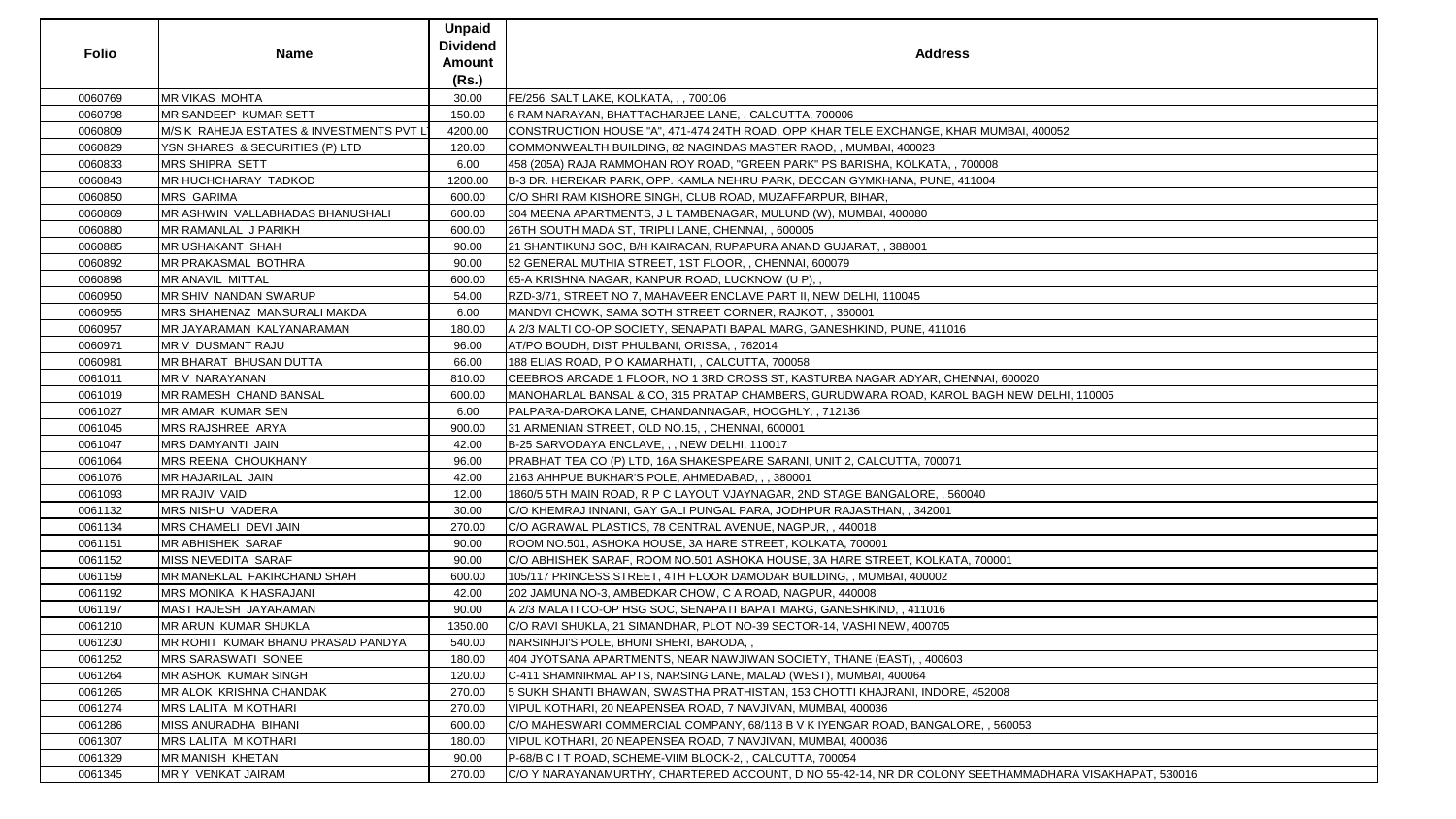| <b>Folio</b> | <b>Name</b>                      | <b>Unpaid</b><br><b>Dividend</b><br><b>Amount</b><br>(Rs.) | <b>Address</b>                                                                            |
|--------------|----------------------------------|------------------------------------------------------------|-------------------------------------------------------------------------------------------|
| 0061352      | MR CHANDRA KUMAR JAIN            | 6.00                                                       | C/O SUNRISE SPARES CO PVT LTD, 5/1 CLIVE ROW, IST FLOOR ROOM NO 28/4, CALCUTTA, 700001    |
| 0061382      | <b>MRS REKHA DHIRAJLAL SHAH</b>  | 1800.00                                                    | C-6 MATRU ASHISH, 2ND FLOOR, S V ROAD, KANDIVALI (WEST) MUMBAI, 400067                    |
| 0061402      | MR DATTATRAYA MAHADEO NADKARNI   | 1800.00                                                    | B-5 YOGAKSHEMA NATH PAI NAGAR, GHATKOPAR(E),, MUMBAI, 400077                              |
| 0061419      | <b>MR MOHANLAL TAPURIAH</b>      | 90.00                                                      | IN M INVESTMENT, 8 SKYLON BUILDING, SUBHANPURA ROAD, BARODA, 390007                       |
| 0061424      | MR AJAY KUMAR BARDIA             | 600.00                                                     | C/O CHANDMAL PRAKASHCHAND & CO, 160 JAMUNALAL BAJAJ STREET, , CALCUTTA, 700007            |
| 0061470      | MR TROYEE BANERJEE               | 12.00                                                      | 21/2 BINODE BEHARI HALDER LANE, P O SHIBPUR, HOWRAH, , 711102                             |
| 0061491      | <b>MRS RASHMI BANSAL</b>         | 36.00                                                      | AMRIT, VIVEKANAND CHOWK, ALWAR, , 301001                                                  |
| 0061493      | <b>MRS JASODA BOHRA</b>          | 180.00                                                     | 603 SAI APPARTMENT, GAUTAM BUDHA LANE, OPP. ORLEM CHURCH, MALAD (W) MUMBAI, 400064        |
| 0061508      | <b>MR SAMAR BHUSAN DAS</b>       | 396.00                                                     | AA-7 SALT LAKE CITY, SECTOR-I, , CALCUTTA, 700064                                         |
| 0061547      | MR PRAVAT KUMAR AGARWAL          | 600.00                                                     | OPP WOMENS COLLEGE, AT/PO ANGUL, DIST ANGUL(ORISSA),,                                     |
| 0061555      | MR SHRIVALLABH BHAGWANDAS PAREKH | 600.00                                                     | 101 MAHAVIRKRUPA APT, 6 SADHANA NAGAR, AIR PORT ROAD INDORE, M P, 452005                  |
| 0061559      | MRS GEETA AJAYKUMAR JOSHI        | 600.00                                                     | B-2 204 MADHUVRUND SOCIETY, B/H PRAGATI NAGAR, GHATLODIYA, AHMEDABAD, 380061              |
| 0061610      | MR ASHOK JAIN                    | 12.00                                                      | 82 DADISETH AGIARY LANE, IIND FLOOR R NO.12, , MUMBAI, 400002                             |
| 0061636      | MR DINESH KUMAR JAIN             | 192.00                                                     | 7/1 SUKHLAL JOHARI LANE, , , CALCUTTA, 700007                                             |
| 0061638      | <b>MRS MOUSUMI BHAUMIK</b>       | 6.00                                                       | 28 NEW SOUTH PARK, 1ST FLOOR, BAGHAJATIN CALCUTTA, , 700092                               |
| 0061639      | <b>JUTHIKA PAUL</b>              | 600.00                                                     | 14 DR SUDHIR BOSE ROAD, , , CALCUTTA, 700023                                              |
| 0061640      | MR SUBHAS KUMAR KEDIA            | 30.00                                                      | 60 PATHURIA GHAT STREET, , ", CALCUTTA, 700006                                            |
| 0061724      | KORATLA COMMERCIAL FINANCE LTD   | 90.00                                                      | H NO 3-6-393/1 ROAD NO-3, HIMAYATNAGAR, HYDERABAD, , 500029                               |
| 0061747      | MR OMPRAKASH DALMIA              | 36.00                                                      | 7 JADULAL MULLICK ROAD, , , CALCUTTA, 700006                                              |
| 0061750      | MRS SUDESH NAGPAL                | 810.00                                                     | D 918 NEW FRIEND'S COLONY, , , NEW DELHI, 110065                                          |
| 0061788      | <b>MR ANCY JINSON</b>            | 90.00                                                      | 33/2 CHIKKATHAYAPPA GARDEN, TAVARAKERE, BANGALORE, , 560081                               |
| 0061796      | MR NILESH NAVLAKHA               | 540.00                                                     | C/O MR M G RAWLA, 10A HO-CHI-MINH SARANI, , CALCUTTA, 700071                              |
| 0061801      | MR ANAND KUMAR VIDYASARIA        | 24.00                                                      | 1 NETAI HALDER STREET, , , CALCUTTA, 700007                                               |
| 0061802      | MR JAYANTA CHATTERJEE            | 6.00                                                       | 8A RAJENDRA NATH SEN LANE, , , CALCUTTA, 700006                                           |
| 0061804      | <b>MRS ARCHANA JOSHI</b>         | 12.00                                                      | W/O ABHISHEK JOSHI, 22 RAMESHWAR MALIA LANE, 5TH FLOOR, HOWRAH, 711101                    |
| 0061838      | <b>MRS REKHA BANSAL</b>          | 132.00                                                     | D-5 NEW MULTAN NAGAR, , , NEW DELHI, 110056                                               |
| 0061849      | MR RAM KISHORE VARMA             | 90.00                                                      | NO 5 5TH CROSS, KILARI ROAD, BANGALORE, , 560053                                          |
| 0061859      | MR BOMAN JAMSHEDJI PATEL         | 1800.00                                                    | 52A PARADISE APARTMENTS, 44 NEPEAN SEA ROAD, , MUMBAI, 400026                             |
| 0061867      | <b>MRS SANGEETA JAIN</b>         | 12.00                                                      | IC/O SUNRISE SPARES CO PVT LTD, 5/1 CLIVE ROW IST FLOOR, ROOM NO 28/4, CALCUTTA, 700001   |
| 0061872      | MR NIRMAL KUMAR SETHIA           | 6.00                                                       | C/O N K SETHIA & CO, 24 POLLOCK STREET, 1ST FLOOR, CALCUTTA, 700001                       |
| 0061880      | MR BINOD KUMAR MODI              | 6.00                                                       | C/O MODI INVESTMENTS, 150/1 TILAK ROAD (BURNS PLOT), RANIGANJ, DIST BURDWAN (W B), 713347 |
| 0061884      | MRS T MEENA                      | 480.00                                                     | A 3/205 EKTA GARDENS, 9 PATPAR GANJ, MOTHER DIARY ROAD, DELHI, 110092                     |
| 0061899      | MRS ANJULA JAIN                  | 1260.00                                                    | 942 SECTOR-4, URBAN ESTATE, GURGAON, HARYANA, 122001                                      |
| 0061909      | <b>MR JOHN KOSHY</b>             | 90.00                                                      | 81 DACOSTA SQUARE, ST THOMAS TOWN P.O., BANGALORE, , 560084                               |
| 0061930      | <b>MR PHILIP MATHAI</b>          | 180.00                                                     | 28-B NANDAN ROAD, BOWANIPORE, , CALCUTTA, 700025                                          |
| 0061939      | MRS PRAKRUTI MAHESHKUMAR DOSHI   | 600.00                                                     | FLAT-9 ARHUT APPARMENT, VASNA BARAZE LINE, VASNA, AHMEDABAD, 380007                       |
| 0061945      | MR MUKESH NAGINDAS               | 600.00                                                     | A/405 BHARAT APARTMENT, GANESH MANDIR ROAD, NEAR NEHRU MAIDAN, DOMBIVLI (EAST),           |
| 0061952      | <b>MR B S SHARMA</b>             | 300.00                                                     | P B NO 36 S R NAGAR, 6 MAHALAXMI HSG SOCIETY, MALEGAON (NASIK), MAHARASHTRA, 423203       |
| 0061965      | <b>MRS REKHA MAKIN</b>           | 36.00                                                      | 23-H THORNHILL ROAD, ALLAHABAD, , , 211001                                                |
| 0061978      | MR NARENDRA PRATAPRAI DOSHI      | 3000.00                                                    | 1 RADHA NIWAS IST FLOOR, GOGRASWADI INSIDE GATE, DOMBIVALI (EAST), MUMBAI, 421201         |
| 0061993      | MISS PRATIBHA B DHURI            | 270.00                                                     | C/8 NEW POPATLAL BLDG, DNYAN MANDIR ROAD, DADAR, MUMBAI, 400028                           |
| 0062000      | MRS NIVEDITA VIJAY VYAS          | 270.00                                                     | 84 TAPOVAN SOCIETY, S M ROAD, AMBAWADI, AHMEDABAD, 380015                                 |

| ddress                       |
|------------------------------|
| 3/4, CALCUTTA, 700001        |
| 067                          |
|                              |
|                              |
| 07                           |
| LCUTTA, 700007               |
|                              |
|                              |
| (W)<br>MUMBAI, 400064        |
|                              |
|                              |
| , 452005                     |
|                              |
| DABAD, 380061                |
|                              |
|                              |
|                              |
|                              |
|                              |
|                              |
|                              |
|                              |
|                              |
|                              |
|                              |
|                              |
|                              |
| 711101                       |
|                              |
|                              |
|                              |
| 3/4, CALCUTTA, 700001        |
|                              |
| <b>BURDWAN (W B), 713347</b> |
|                              |
|                              |
|                              |
|                              |
| 007                          |
| DOMBIVLI (EAST),             |
|                              |
| HARASHTRA, 423203            |
|                              |
| , MUMBAI, 421201             |
|                              |
|                              |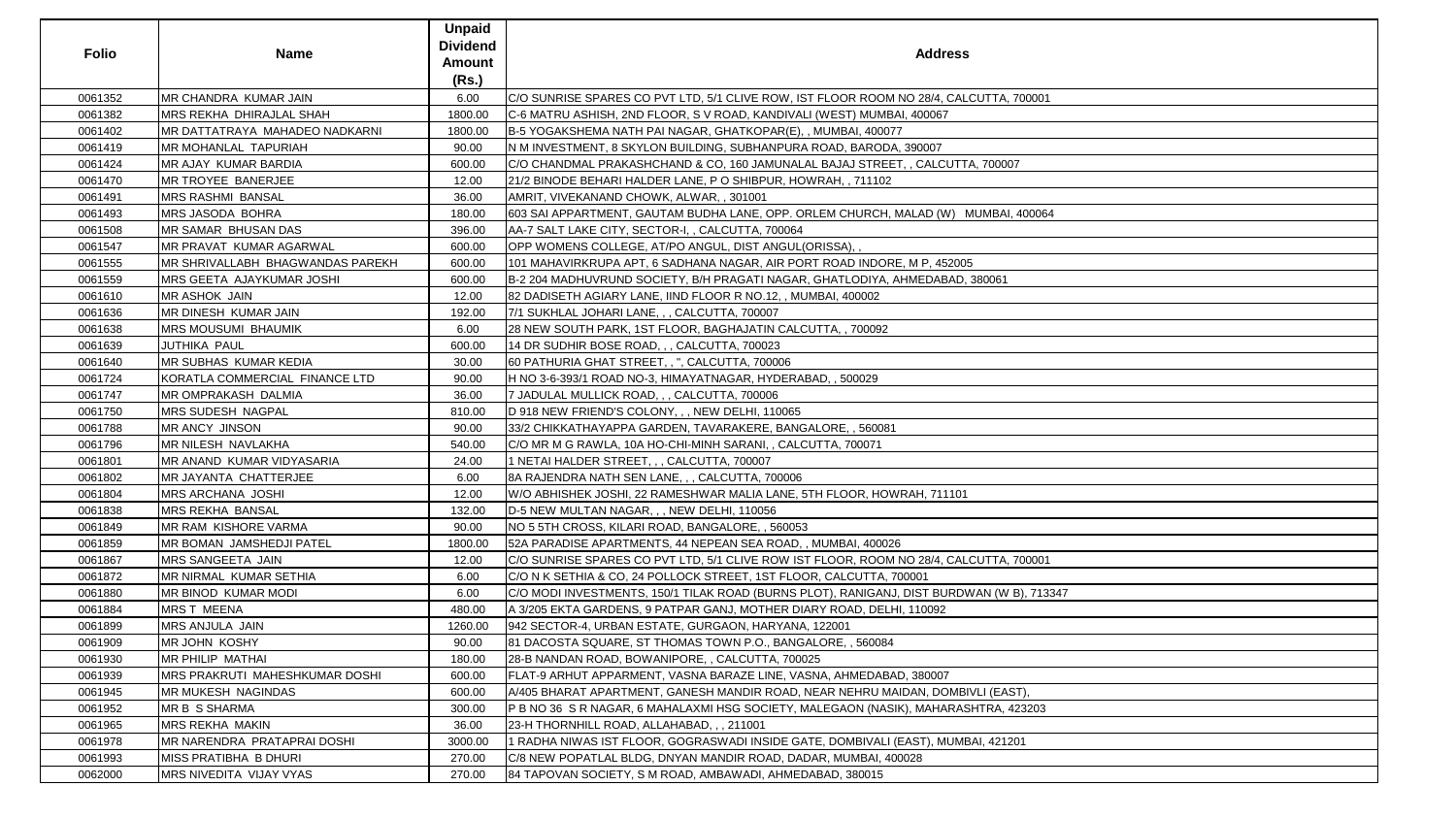| <b>Folio</b> | <b>Name</b>                          | <b>Unpaid</b><br><b>Dividend</b><br><b>Amount</b><br>(Rs.) | <b>Address</b>                                                                                              |
|--------------|--------------------------------------|------------------------------------------------------------|-------------------------------------------------------------------------------------------------------------|
| 0062025      | <b>IMR PROVAT RAJNAN CHAKRABORTY</b> | 450.00                                                     | 35 U B COLONY, P O ALAMBAZAR, , CALCUTTA, 700035                                                            |
| 0062034      | MR AMAR NATH ANAND                   | 540.00                                                     | 109-B NEW MANDI, MUZAFFARNAGAR, , , 251001                                                                  |
| 0062037      | MRS PREM SACHDEV                     | 540.00                                                     | B-373 LOK VIHAR, PITAMPURA, , DELHI, 110034                                                                 |
| 0062050      | MR SUDEEP BHALLA                     | 84.00                                                      | B 12 GEETANJALI, PLOT NO 52 SECTOR 17, VASHI, NAVI MUMBA, 400703                                            |
| 0062055      | MAST ASHIS KUMAR MALANI(MINOR)       | 6.00                                                       | C/O BENGAL CHEMICOLOUR CO, 35 ARMENIAN STREET, , CALCUTTA, 700001                                           |
| 0062056      | MR SEVANTILAL SHAH                   | 30.00                                                      | ABHAY CORPORATION, GUJ GUINING MILL COMPOUND, O/S PREMGATE, AHMEDABAD, 380016                               |
| 0062058      | MR RAJESH KUMAR JALAN                | 42.00                                                      | M/S VIKASH AGENCIES, TUNDI ROAD, GIRIDHI, , 815301                                                          |
| 0062060      | <b>MRS SHASHI MALANI</b>             | 12.00                                                      | M/S R S MALANI P LTD, 3 COMMERCIAL BULDINGS, 23 NETAJI SUBHASH ROAD, CALCUTTA, 700001                       |
| 0062061      | <b>MR RAKESH KUMAR MALANI</b>        | 18.00                                                      | M/S R S MALANI P LTD, 3 COMMERCIAL BUILDINGS, 23 NETAJI SUBHAS ROAD, CALCUTTA, 700001                       |
| 0062062      | <b>MR CHINUBHAI MORAKHIA</b>         | 60.00                                                      | AT POST LAVANA VIA DEESA, DIST BANASKUNTHA, NORTH GUJARAT, , 385535                                         |
| 0062073      | <b>MRS SHREEKANTA DAGA</b>           | 18.00                                                      | DEEP JYOTI APARTMENT, 638 DUM DUM PARK ROAD, FLAT NO 402 4TH FLOOR CALCUTTA, , 700055                       |
| 0062079      | MR BIJAY KUMAR AGARWAL               | 6.00                                                       | 26/2 UMESH MUKHERJEE ROAD, , , CALCUTTA, 700056                                                             |
| 0062080      | <b>IMR BAJRANG PRASAD LOHIA</b>      | 162.00                                                     | MADHAV NAGAR, UJJAIN (M P), , , 456010                                                                      |
| 0062081      | <b>MR RAVI PRAKASH LOHIA</b>         | 180.00                                                     | MADHAV NAGAR, UJJAIN (M P), , , 456010                                                                      |
| 0062082      | <b>MRS SITA DEVI LOHIA</b>           | 180.00                                                     | MADHAV NAGAR, UJJAIN (M P), , , 456010                                                                      |
| 0062087      | <b>MR DENASH KUMAR</b>               | 180.00                                                     | JUGMANDAR DASS & SONS, OLD MANDI, MUZAFFAR NAGAR U P, ,                                                     |
| 0062104      | MISS SONALI SANYAL                   | 6.00                                                       | 66/2 JYOTISH ROY ROAD, NEW ALIPORE, , CALCUTTA, 700053                                                      |
| 0062122      | MAST RAJESH JAYARAMAN                | 60.00                                                      | A-2/3 MALATI CO-OP SOCIETY, SENAPATI BAPAT MARG, GANESH KHIND, POONA, 411016                                |
| 0062134      | MR NITIN MANHARLAL SHAH              | 30.00                                                      | PLOT NO 203 FLAT NO 7 ROAD NO 13, JAWAHAR NAGAR, GOREGAON (WEST), MUMBAI, 400062                            |
| 0062141      | MAST J S KRISHNA                     | 450.00                                                     | PLOT NO-211 10TH STREET, ANNA NAGAR WEST EXTN,, CHENNAI, 600101                                             |
| 0062171      | <b>MR VISHNU TIBREWALA</b>           | 90.00                                                      | C/O SAHSHRA FINANCE P LTD, 9/12 LAL BAZAR STREET, MERCANTILE BUILDING, 'A' BLOCK IST FLOOR CALCUTTA, 700001 |
| 0062198      | MRS JAYSHREE PRAKASH PUNEKAR         | 270.00                                                     | OPP KHANDE-RAO LANE, PALKAR VAKIL'S LANE, RAJMAHAL ROAD, VADODARA, 390001                                   |
| 0062211      | <b>MRS SUDHA DHOOT</b>               | 30.00                                                      | FLAT NO 202 2ND FLOOR, 368/6 PARNASREE PALLY, , CALCUTTA, 700060                                            |
| 0062246      | MR PRAVEEN KUMAR                     | 600.00                                                     | C/O SRI OM PRAKASH KEJRIWAL, OLD MATRI SADAN LANE, HETTI BADAN JHARIA, DHANBAD BHIHAR,                      |
| 0062253      | <b>MR SURESH KUMAR LOHIA</b>         | 600.00                                                     | SHIWNATH MOHANLAL, 195/1 MAHATMA GANDHI ROAD, , CALCUTTA, 700007                                            |
| 0062255      | <b>MR SANJAY DAGA</b>                | 12.00                                                      | P-112 CIT ROAD, SCHEME NO VIM PHOOLBAGAN, , CALCUTTA, 700054                                                |
| 0062264      | MR SUDESH CHANDER                    | 270.00                                                     | 201 LIBERTY CHAMBERS, OPP TRIVENI APTS, TIMALIYAWAD NANPURA, SURAT, 395001                                  |
| 0062307      | <b>IMRS BHAGWANI DEVI SHARMA</b>     | 270.00                                                     | C-II/F-4 LODI COLONY, , , NEW DELHI, 110003                                                                 |
| 0062312      | MR RAVI SETHIA                       | 60.00                                                      | C/O B L SETHIA ADVOCATE, LAXMI BAZAR, BARMER (RAJ), , 344001                                                |
| 0062318      | MR SHRI KRISHNA KAJARIA              | 36.00                                                      | 17/1D ALIPORE ROAD, NANDAN APPARTMENT, 2ND FLOOR, FLAT 2B CALCUTTA, 700027                                  |
| 0062322      | <b>MR PANKAJ M SHIROYA</b>           | 42.00                                                      | BLOCK NO 3 MANORANJAN CIRCUIT, HOUSE COMPOUND, BILKHA ROAD, JUNAGADH (GUJ), 362001                          |
| 0062327      | MR ANIL GUPTA                        | 12.00                                                      | 23 BANK COLONY, MANDOLI, , , 110093                                                                         |
| 0062349      | M/S BANK OF AMERICA                  | 540.00                                                     | A/C NO 011/80/31606, BANK OF AMERICA N T & S A, 8 INDIA EXCHANGE PLACE, CALCUTTA, 700001                    |
| 0062352      | MRS ELSAMMA XAVIER                   | 270.00                                                     | JOXILLA, S H MOUNT P O, KOTTAYAM DT, KERALA, 686006                                                         |
| 0062388      | MR SHRIVALLABH PAREKH                | 600.00                                                     | 101 MAHAVIR KRUPA APT, 6 SADHANA NAGAR, AIRPORT ROAD, INDORE, 452005                                        |
| 0062417      | <b>MRS MAYA JAISWAL</b>              | 114.00                                                     | 188 VIVIKANANDA ROAD, , , CALCUTTA, 700006                                                                  |
| 0062421      | <b>MR PAPPU JAISWAL</b>              | 114.00                                                     | 192 VIVEKANANDA ROAD, , , CALCUTTA, 700006                                                                  |
| 0062423      | M/S MERBANC INDIA LTD                | 30.00                                                      | 204 GANGA ESTATES, 6-3-350 NAGARJUNA CIRCLE, HYEDRABAD, , 500034                                            |
| 0062446      | MR R ARVIND                          | 1062.00                                                    | NO 3 ELDAMS ROAD, TEYNAMPET, , CHENNAI, 600018                                                              |
| 0062452      | <b>MR MOHAN PARVATIKAR</b>           | 540.00                                                     | STOCK BROKER, 15/3-1 PALACE ROAD, BANGALORE, , 560052                                                       |
| 0062473      | <b>MR MANGALA KAMAT</b>              | 270.00                                                     | B12 SADHANA, 16TH ROAD KHAR,, MUMBAI, 400052                                                                |
| 0062484      | MR RAJU AGARWAL                      | 600.00                                                     | SHYAM SUNDER SUREKA, C/O SUREKA STORES, 4 LORD SINHA ROAD, CALCUTTA, 700071                                 |

| 16                                |
|-----------------------------------|
|                                   |
| 700001                            |
|                                   |
| 00001                             |
|                                   |
| 700055                            |
|                                   |
|                                   |
|                                   |
|                                   |
|                                   |
|                                   |
|                                   |
|                                   |
|                                   |
| 062                               |
|                                   |
|                                   |
| <b>IST FLOOR CALCUTTA, 700001</b> |
|                                   |
|                                   |
|                                   |
| <b>BHIHAR,</b>                    |
|                                   |
|                                   |
|                                   |
|                                   |
|                                   |
|                                   |
|                                   |
|                                   |
|                                   |
| 362001                            |
|                                   |
|                                   |
| 00001                             |
|                                   |
|                                   |
|                                   |
|                                   |
|                                   |
|                                   |
|                                   |
|                                   |
|                                   |
|                                   |
|                                   |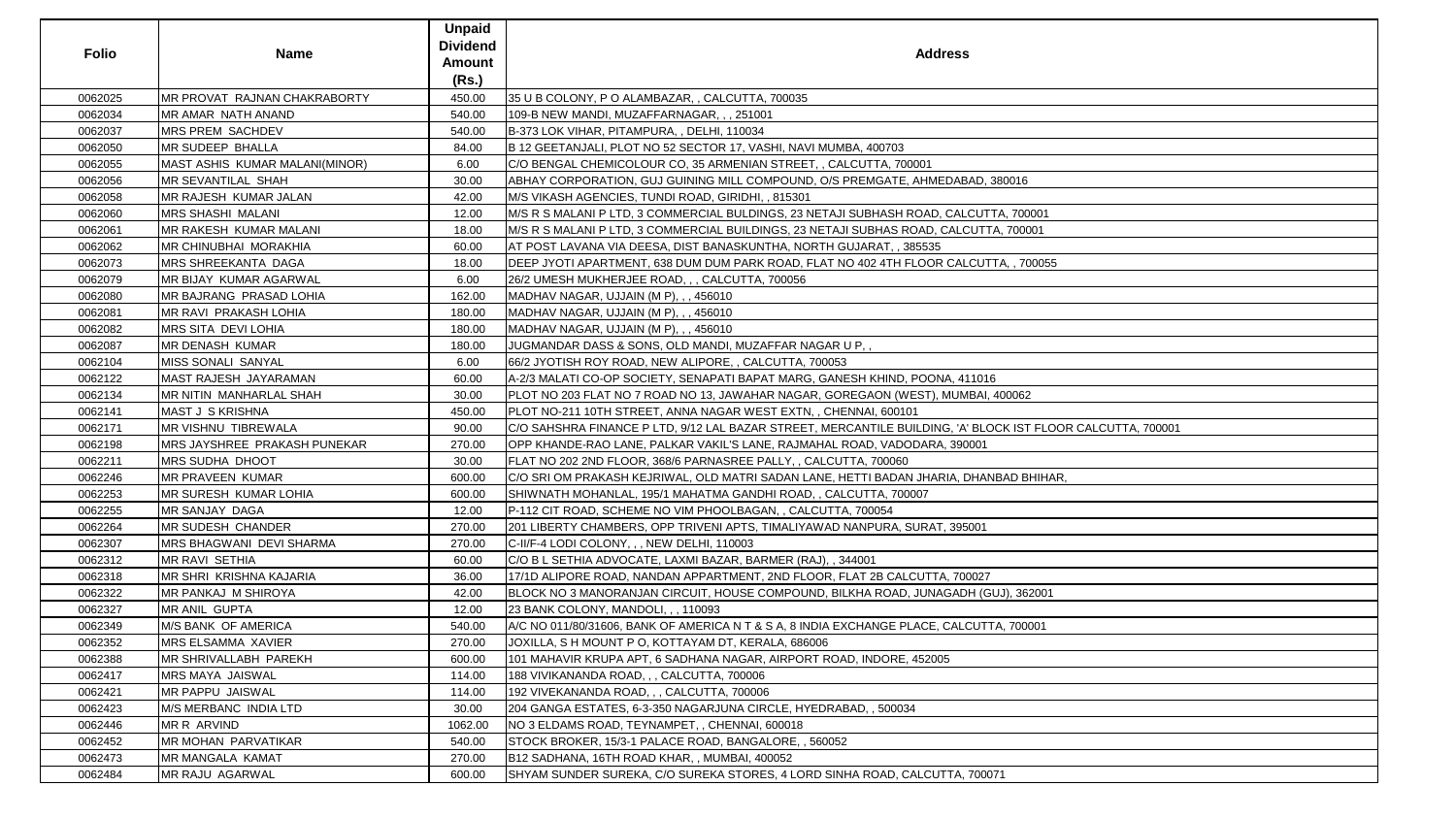| <b>Folio</b> | <b>Name</b>                            | <b>Unpaid</b><br><b>Dividend</b><br>Amount<br>(Rs.) | <b>Address</b>                                                                                               |
|--------------|----------------------------------------|-----------------------------------------------------|--------------------------------------------------------------------------------------------------------------|
| 0062512      | <b>MRS HIRABEN K THAKKAR</b>           | 600.00                                              | C/O D L BEGAD & CO, 109 PARASHMANI CHAMBERS, NEW STATION ROAD, BHUJ-KUTCH(GUJARAT), 370001                   |
| 0062513      | <b>MRS PARUL K THAKKAR</b>             | 600.00                                              | C/O D L VEGAD & CO, 109 PARASHMANI CHAMBER, NEW STATION ROAD, BHUJ-KUTHC GUJARAT, 370001                     |
| 0062537      | <b>IMR AMIYA KUMAR GHOSH</b>           | 144.00                                              | 12 BANERJEE PARA LANE, SERAMPUR, , , 712201                                                                  |
| 0062541      | IMR SILLA NIRANJAN PATRA               | 36.00                                               | SATYA SAI ELECTRICALS, 260 BAPUJI NAGPUR, BHUBANESWAR,, 751009                                               |
| 0062546      | MR PARIKSHIT NARAN HALAI               | 600.00                                              | BLUE PEARL, INVESTMENT CONSULTANCY P LTD, 4TH FLOOR BEENA TOWERS, STATION RD BHUJ-KUTCH GUJ GUJARAT, 370001  |
| 0062547      | MRS KAMALA NARAN HALAI                 | 600.00                                              | BLUE PEARL, INVESTMENT CONSULTANCY P LTD, 4TH FLOOR BEENA TOWERS, STATION RD BHUJ-KUTCH GUJARAT, 370001      |
| 0062548      | MR BHARATBHAI R UPADHYAY               | 600.00                                              | BLUE PEARL, INVESTMENT CONSULTANCY P LTD, 4TH FLOOR BEENA TOWERS, STATION ROAD BHUJ-KUTCH GUJARAT, 370001    |
| 0062555      | <b>IMRS A CHANCHAL SURANA</b>          | 42.00                                               | H ASHOK SURANA & CO, CHARTERED ACCOUNTANTS, II FLOOR KEERTHI PLAZA, NAGARTHPET BANGALORE, 560002             |
| 0062577      | MAST SANDEEP BAGRECHA(MINOR)           | 180.00                                              | 33P KALIGHAT ROAD, , , CALCUTTA, 700025                                                                      |
| 0062693      | MR KANTHA KAWAR                        | 6.00                                                | 8 MAHAVEER COLONY, E V K SAMPATH ROAD, VEPERY, CHENNAI, 600007                                               |
| 0062698      | MR YATENDRA KUMAR GUPTA                | 600.00                                              | ROOM NO-5 AHUJA CHAWL, BALAJI MARG KURLA, KURLA, MUMBAI, 400070                                              |
| 0062710      | <b>IMRS RAJKUMARI MANOHAR PHERWANI</b> | 600.00                                              | NEW INDIA AUTO FINANCE CONSULTANT, 1170/17 REVENUE COLONY, RAMA GANESH BUILDING, SHIVAJINAGAR PUNE, 411050   |
| 0062733      | <b>MISS H A JAYASHREE</b>              | 90.00                                               | 24 III CROSS LIC COLONY, JAYANAGAR III BLOCK, BANGALORE, , 560011                                            |
| 0062755      | MRS JOYAMMA VARGHESE                   | 600.00                                              | A-4 HERMES TWINS, NAGAR ROAD, YERAWADA, PUNE, 411006                                                         |
| 0062761      | MR RAVI CHANDER LAMA                   | 270.00                                              | H M 151 HOUSING BOARD COLONY, JAMAL PUR, LUDHIANA, PUNJAB, 144001                                            |
| 0062783      | MISS SONAL JAYANT VASA                 | 270.00                                              | FBLOCK ROOM NO 13 IST FLOOR, BHANGWADI KALBADEVI ROAD, , MUMBAI, 400002                                      |
| 0062788      | MR DEVENDRA MEHTA                      | 12.00                                               | C/O DEVENDRA MEHTA & ASSOCIATES, CHARTERED ACCOUNTANTS, SHANTI COMPLEX, 894/895 NAGARTHPET BANGALORE, 560002 |
| 0062813      | <b>MR MUKESH KUMAR GUPTA</b>           | 120.00                                              | S.P. MANGLA & CO., 21-B CANNING STREET, GROUND FLOOR ROOM NO. 5 & 6, KOLKATA, 700001                         |
| 0062824      | <b>MRS RENUKA D SHAH</b>               | 12.00                                               | C-1 MEWAWALA APARTMENTS, ST MARY ROAD, VILE PARLE WEST, MUMBAI, 400056                                       |
| 0062828      | <b>MRS RAJ ARORA</b>                   | 378.00                                              | [545-A SECTOR-3, R K PURAM, , NEW DELHI,                                                                     |
| 0062858      | MRS CHHANDA CHATTERJEE                 | 30.00                                               | 8A RAJENDRA NATH SEN LANE, , , CALCUTTA, 700006                                                              |
| 0062862      | MAST VINESH NAVINCHANDRA PATEL         | 90.00                                               | 8/22A SARDARNAGAR SOCIETY, CHHAM ROAD, NIZAMPURA, BARODA, 390002                                             |
| 0062879      | <b>MRS KALPAGAM KRISHNAMURTHY</b>      | 600.00                                              | 5/154 L FIRST FLOOR, SAMATHBAI COLONY, ANNAPURAM, SALEM, 636004                                              |
| 0062888      | <b>MR MANISH KUMAR</b>                 | 90.00                                               | POST BOX NO 58, KALI BARI ROAD, HAZARIBAG, , 825301                                                          |
| 0062910      | <b>IMR RAKESH KUMAR SHRIVASTVA</b>     | 12.00                                               | D 16/7 INDUSTRIAL HOUSING ESTATE, GOVT QUARTER BELUR, PO SAPUIPARA BALLY DIST HOWRAH, , 711227               |
| 0062918      | <b>MRS CHANDRAKANTA N PATEL</b>        | 270.00                                              | 8/22A SARDARNAGAR SOCETY, CHHANI ROAD NIZAMPURA, BARODA, , 390002                                            |
| 0062921      | MR VISHNU MUNDHRA                      | 6.00                                                | M/S MODERN TRADERS SYNDICATE, 55 EZRA STREET 2ND FLOOR, ROOM NO 15, CALCUTTA, 700001                         |
| 0062924      | <b>IMRS MAMTA PARAG MOKASHI</b>        | 600.00                                              | 13 GAURISHANKER, PLOT NO 131 PT GUNIDAS MARG, MAHIM, MUMBAI, 400016                                          |
| 0062941      | <b>IMR AJIT KUMAR MOHANBHAI PATEL</b>  | 12.00                                               | OPP WATER TANK, AT & PO BADARKHA, TA DHOLKA, DIST AHMEDABAD, 382270                                          |
| 0062953      | MR JAYANTI BHATTACHARJEE               | 54.00                                               | 19 S C MUKHERJEE STREET, P O - KONNAGAR, DIST - HOOGHLY, WEST BENGAL,                                        |
| 0062954      | MR RAMPUJAN RAI                        | 18.00                                               | VILL- GANSUN (KATHOUT), P O - GAUSPUR, DIST - GHAZI PUR (UP), ,                                              |
| 0062958      | <b>MR PANKAJ JAIN</b>                  | 6.00                                                | 115 BANGUR AVENUE, C BLOCK FLATNO-5, , CALCUTTA, 700055                                                      |
| 0062959      | <b>IMR NIRANJAN SINGH SEKHON</b>       | 1200.00                                             | DAKHA HOUSE, F/5 MODEL TOWN, , DELHI, 110009                                                                 |
| 0062968      | <b>MR MANISH JINDAL</b>                | 6.00                                                | HOUES NO 17 SECTOR 21-C, STREET NO 4 CHANDERLOK COLONY, MANDI GOBINDGARH, PUNJAB, 147301                     |
| 0062981      | <b>IMR GIRIRAJ RATHI</b>               | 54.00                                               | C/O SHREE BAJRANG STORES, 208 JAMUNALAL BAJAJ STREET, , CALCUTTA, 700007                                     |
| 0063011      | MR A A GUPTA                           | 252.00                                              | NO 5 "PRABHATH" 3RD MAIN ROAD, VYALIKAVAL, BANGALORE, BANGALORE, 560003                                      |
| 0063022      | MAST PREMPRAKASH SABOO                 | 12.00                                               | 183 VARSHA SOCIETY, AJWA ROAD, BARODA, , 390019                                                              |
| 0063040      | <b>MR AMIT GARG</b>                    | 6.00                                                | C/O MR N K GOYAL, K-D-102 OLD KAVI NAGAR, GHAZIABAD, , 201001                                                |
| 0063044      | <b>IMRS UMA JHUNJHUNWALA</b>           | 12.00                                               | K B PACKAGING INDUSTRIES, 23A NETAJI SUBHAS ROAD, 5TH FLOOR ROOM NO 8, CALCUTTA, 700001                      |
| 0063049      | MISS GEETA DUREJA                      | 90.00                                               | C/O CANARA BANK, CHOTU RAM CHOWK, NEAR PETROL PUMP, ROHTAK (HRY),                                            |
| 0063061      | MR BACHH RAJ LOHIA                     | 600.00                                              | 425 KAILASH TOWER II, EAST OF KAILASH, , NEW DELHI, 110065                                                   |
| 0063107      | MRS RAKSHA DEVI                        | 270.00                                              | HOUSE NO 2211, SANTOSHI MATA MANDIR STREET, SANGRUR, , 148001                                                |

| ARAT), 370001                    |
|----------------------------------|
| RAT, 370001                      |
|                                  |
|                                  |
| BHUJ-KUTCH GUJ GUJARAT, 370001   |
| BHUJ-KUTCH GUJARAT, 370001       |
| AD BHUJ-KUTCH GUJARAT, 370001    |
| ET BANGALORE, 560002             |
|                                  |
|                                  |
|                                  |
| NG, SHIVAJINAGAR PUNE, 411050    |
|                                  |
|                                  |
|                                  |
|                                  |
| 895 NAGARTHPET BANGALORE, 560002 |
| 001                              |
|                                  |
|                                  |
|                                  |
|                                  |
|                                  |
|                                  |
| OWRAH, , 711227                  |
|                                  |
| 700001                           |
|                                  |
|                                  |
|                                  |
|                                  |
|                                  |
|                                  |
| NJAB, 147301                     |
|                                  |
|                                  |
|                                  |
|                                  |
| 4, 700001                        |
|                                  |
|                                  |
|                                  |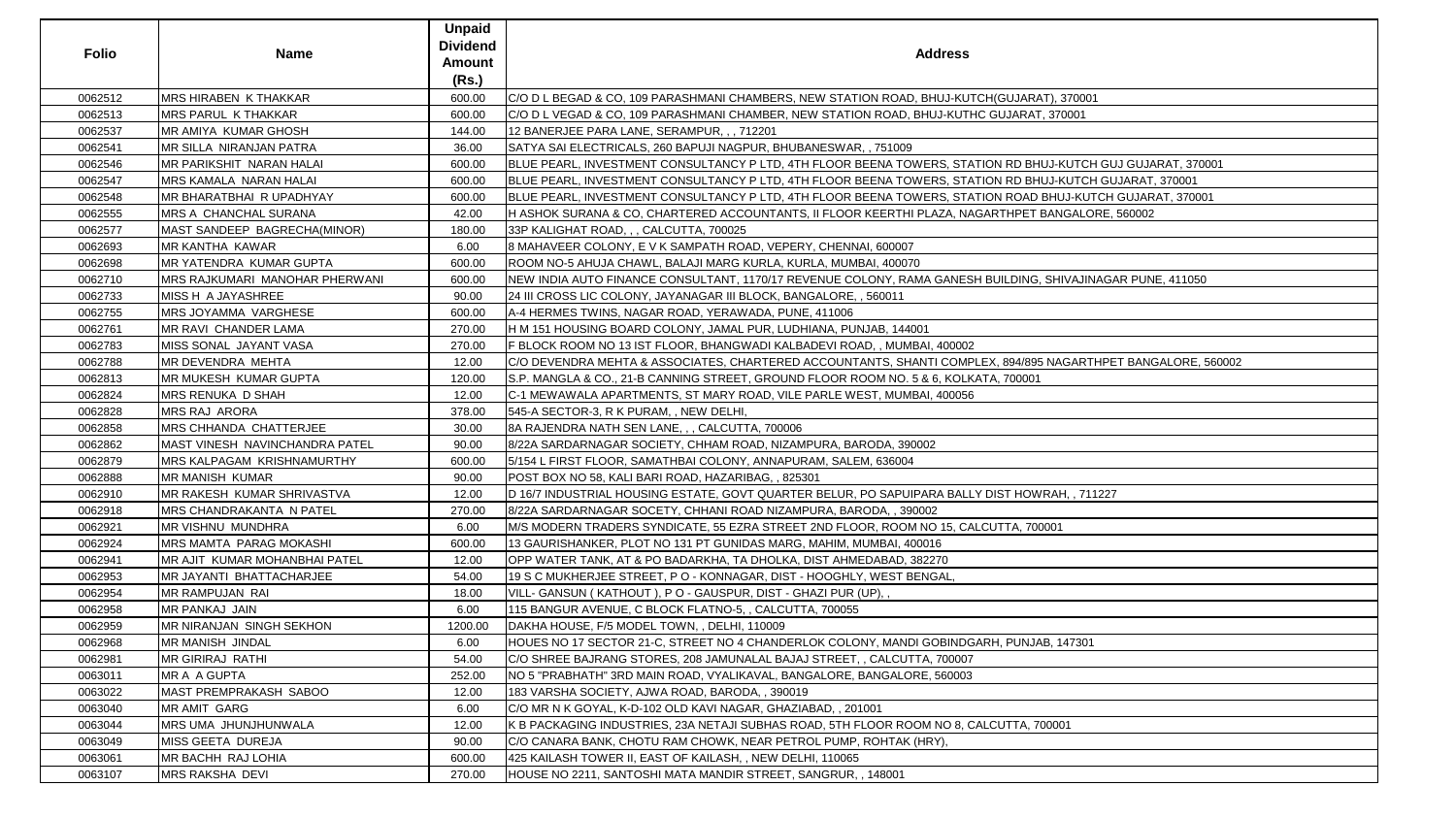| <b>Folio</b> | <b>Name</b>                      | <b>Unpaid</b><br><b>Dividend</b><br><b>Amount</b> | <b>Address</b>                                                                                           |
|--------------|----------------------------------|---------------------------------------------------|----------------------------------------------------------------------------------------------------------|
|              |                                  | (Rs.)                                             |                                                                                                          |
| 0063160      | <b>MR MATHAI MATHEW</b>          | 216.00                                            | 6 CHRISTIAN PATHWAY, 'HOLLY CITY', THAKURPUKUR, CALCUTTA, 700063                                         |
| 0063162      | <b>MR SANTIMOY BHATTACHARYA</b>  | 300.00                                            | 21/2H/A MANOHAR PUKUR ROAD, , , CALCUTTA, 700029                                                         |
| 0063171      | <b>MRS ARCHNA MODWEL</b>         | 42.00                                             | L-45 SECTOR 25 NOIDA, NOIDA, ,, 201301                                                                   |
| 0063180      | MRS ANNAPURNA M                  | 90.00                                             | TRUSTOC CONSULTANTS, 102 BALAJI APARTMENTS, ANAND NAGAR KHAIRATABAD, HYDERABAD, 500004                   |
| 0063184      | MISS NEETA DUJARI                | 600.00                                            | C/O HINDUSTHAN DEVELOPMENT CORP LTD, 24 HEMANT BASU SARANI, , CALCUTTA, 700001                           |
| 0063202      | <b>MR SURAJ MAL GOYAL</b>        | 90.00                                             | H NO 244 SECTOR 15, PANCHKULA, HARYANA, ,                                                                |
| 0063204      | <b>MR RAKESH GOEL</b>            | 300.00                                            | C/O PANNALAL CHANDER BHAN, SHOP NO 5 IST FLOOR, GAR MANDI, SONIPAT (HARYANA), 131001                     |
| 0063205      | MR BURJOR SORABJI                | 6000.00                                           | 19 AIDUN BLDG B BLOCK, 4TH FLOOR FLAT NO 19, DHOBITALAO, MUMBAI, 400002                                  |
| 0063214      | <b>MAST UDHAV GUPTA</b>          | 600.00                                            | 25C BALLYGUNGE PARK, , , CALCUTTA, 700019                                                                |
| 0063255      | <b>MR SURESH MATTA</b>           | 150.00                                            | 201 DOLLARS AVENUE, OLD PADRA ROAD, BARODA, , 390020                                                     |
| 0063262      | MR PRATAP SINGHA ROY             | 72.00                                             | C/O MINU DEY, 3/13 LAKE VIEW PARK, BONHOOGLY, CALCUTTA, 700035                                           |
| 0063265      | MRS VAISHALI VIJAY SHAH          | 90.00                                             | 2/265 DAKALPOLE, RANDER, SURAT, GUJARAT, 395005                                                          |
| 0063273      | <b>CITIBANK N A</b>              | 900.00                                            | C/O A M BHATKAL, CITISERVICE CITI BANK N A, SAKHAR BHAVAN GROUND FLOOR, NARIMAN POINT MUMBAI, 400021     |
| 0063276      | MRS ANITA ROY                    | 6.00                                              | 127/4 SATYEN ROY BRANCH ROAD, P S BEHALA, , CALCUTTA, 700034                                             |
| 0063300      | MRS JAYSHREE SOHONI              | 270.00                                            | 3-303 MATRUCHAYA, TPS III PLOT NO 257, 51ST ROAD, BORIVLI WEST MUMBAI, 400091                            |
| 0063301      | MR SALIL KUMAR SEAL              | 30.00                                             | 32 A COLLEGE STREET, , , CALCUTTA, 700073                                                                |
| 0063318      | MRS PUSHPA SUNDERLAL JHAVERI     | 90.00                                             | 8/85 J K BLDG, GAMDEVI, , MUMBAI, 400007                                                                 |
| 0063342      | MRS NISHA IQBAL TEJANI           | 600.00                                            | A/5 KONARK ESTATE, PUNE, , , 411001                                                                      |
| 0063347      | MISS KANAN SUDHIR CHOKSI         | 300.00                                            | 22 JIVAN JOYT SOCIETY, OPP INDRA COMPLEX, LALBAUG ROAD, BARODA, 390004                                   |
| 0063367      | <b>MR VINOD KUMAR KAPOOR</b>     | 360.00                                            | G 10 DHAKA M G D COLONY, NEAR KINGSWAY CAMP, , DELHI, 110009                                             |
| 0063377      | MR VIRENDRA VADILAL SHAH         | 600.00                                            | PLOT NO 101 JAWAHAR NAGAR, ROOM NO 1 GROUND FLOOR, OPP POST OFFICE, GOREGAON (WEST) MUMBAI, 400062       |
| 0063384      | <b>MRS NITA SINGHAL</b>          | 180.00                                            | C-9 N D S E PART I, , , NEW DELHI, 110049                                                                |
| 0063392      | MR NEELKANT CHANDRAKANT KAVATKAR | 90.00                                             | B-101 VISHNU BAUG, 137 S V ROAD, ANDHERI (W), MUMBAI, 400058                                             |
| 0063396      | MRS LINA SARKAR                  | 270.00                                            | 37 MALANGA LANE, , , CALCUTTA, 700012                                                                    |
| 0063397      | <b>MRS DOLLY BISWAS</b>          | 270.00                                            | 15 SATYA DOCTOR ROAD, KIDDERPORE, , CALCUTTA, 700023                                                     |
| 0063413      | MR SANJAY BACHUWAR               | 600.00                                            | C/O JAI SHANKER, FERTILIZER DEALER, POST BHAINSA, DIST ADILABAD (A P), 504103                            |
| 0063418      | <b>MR SANDEEP BUBNA</b>          | 90.00                                             | 5A ASHIANA PALACE, PATLIPUTRA COLONY, PATNA, , 800013                                                    |
| 0063431      | <b>MRS SOVA SEAL</b>             | 270.00                                            | 38C RAM DHONE MITTRA LANE, , , CALCUTTA, 700004                                                          |
| 0063437      | MRS INDIRADEVI K SHELAT          | 42.00                                             | 7 SATKAR SOCIETY, OPP NIHARIKA PARK, AMBAWADI, AHMEDABAD, 380015                                         |
| 0063440      | MR RAHUL GUPTA                   | 300.00                                            | C-5/27 S D AREA, , , NEW DELHI, 110016                                                                   |
| 0063457      | MR KAMAL KUMAR MUKHERJEE         | 36.00                                             | 9/1C DHARMOTALA ROAD, KASBA, , CALCUTTA, 700042                                                          |
| 0063460      | <b>MRS GITA JALAN</b>            | 144.00                                            | C-13 C I T BLDG, 30 M C LANE, , CALCUTTA, 700007                                                         |
| 0063462      | <b>MR ATUL AMRITLAL SHAH</b>     | 2400.00                                           | C/O SULOCHANABEN PATOLAWALA, A/9 AMIJYOT APARTMENT, BEHIND RAJNAGAR CLUB, ELLISBRIDGE AHMEDABAD, 380006  |
| 0063469      | <b>MR SUDIPTA MANDAL</b>         | 30.00                                             | 48 GREEN PARK, BLOCK - A, , CALCUTTA, 700055                                                             |
| 0063485      | MR RAJEN KIRTILAL SHAH           | 600.00                                            | 44 TARDEO COURT, 251 TARDEO ROAD, , MUMBAI, 400007                                                       |
| 0063503      | MR VIVEK DAGA (MINOR)            | 12.00                                             | P 112 C I T ROAD, SCHEME NO VI M PHOOLBAGAN, , CALCUTTA, 700054                                          |
| 0063506      | MR MUKESH KUMAR KHANDELWAL       | 600.00                                            | BAZAR KATRA, AONLA, DT BAREILLY, U P, 243301                                                             |
| 0063518      | <b>MRS MAMTA SANYAL</b>          | 414.00                                            | C/O DELTA ROPE WORKS (P) LTD, 25/27 NETAJI SUBHAS ROAD, , CALCUTTA, 700001                               |
| 0063527      | <b>MRS PURNIMA BASAK</b>         | 270.00                                            | 21 BALARAM DE STREET, , , CALCUTTA, 700006                                                               |
| 0063550      | MRS SUSHAMA DATTATRAYA POTE      | 756.00                                            | VRINDAVAN, PLOT NO 8 A, L I C COLONY KALAMBA ROAD, KOLHAPUR, 416007                                      |
| 0063554      | MRS URVASHI PORWAL               | 42.00                                             | J A M & ASSOCIATES, CHARTERED ACCOUNTANTS, UG - 11 A BLOCK SILVER MALL, 8-A RNT MARGINDORE (M.P), 452001 |
| 0063558      | MR LAXMI NARAYAN AGARWALA        | 90.00                                             | C/O FULCHAND SHRIRAM, 199 MAHATMA GANDHI ROAD, , CALCUTTA, 700007                                        |

| HYDERABAD, 500004                  |
|------------------------------------|
| 700001                             |
|                                    |
| <u>(ANA), 131001</u>               |
|                                    |
|                                    |
|                                    |
|                                    |
|                                    |
|                                    |
| ARIMAN POINT MUMBAI, 400021        |
|                                    |
| 1                                  |
|                                    |
|                                    |
|                                    |
|                                    |
|                                    |
|                                    |
| DREGAON (WEST) MUMBAI, 400062      |
|                                    |
|                                    |
|                                    |
|                                    |
|                                    |
|                                    |
|                                    |
|                                    |
|                                    |
|                                    |
|                                    |
|                                    |
| LUB, ELLISBRIDGE AHMEDABAD, 380006 |
|                                    |
|                                    |
|                                    |
|                                    |
|                                    |
|                                    |
|                                    |
|                                    |
| A RNT MARGINDORE (M.P), 452001     |
|                                    |
|                                    |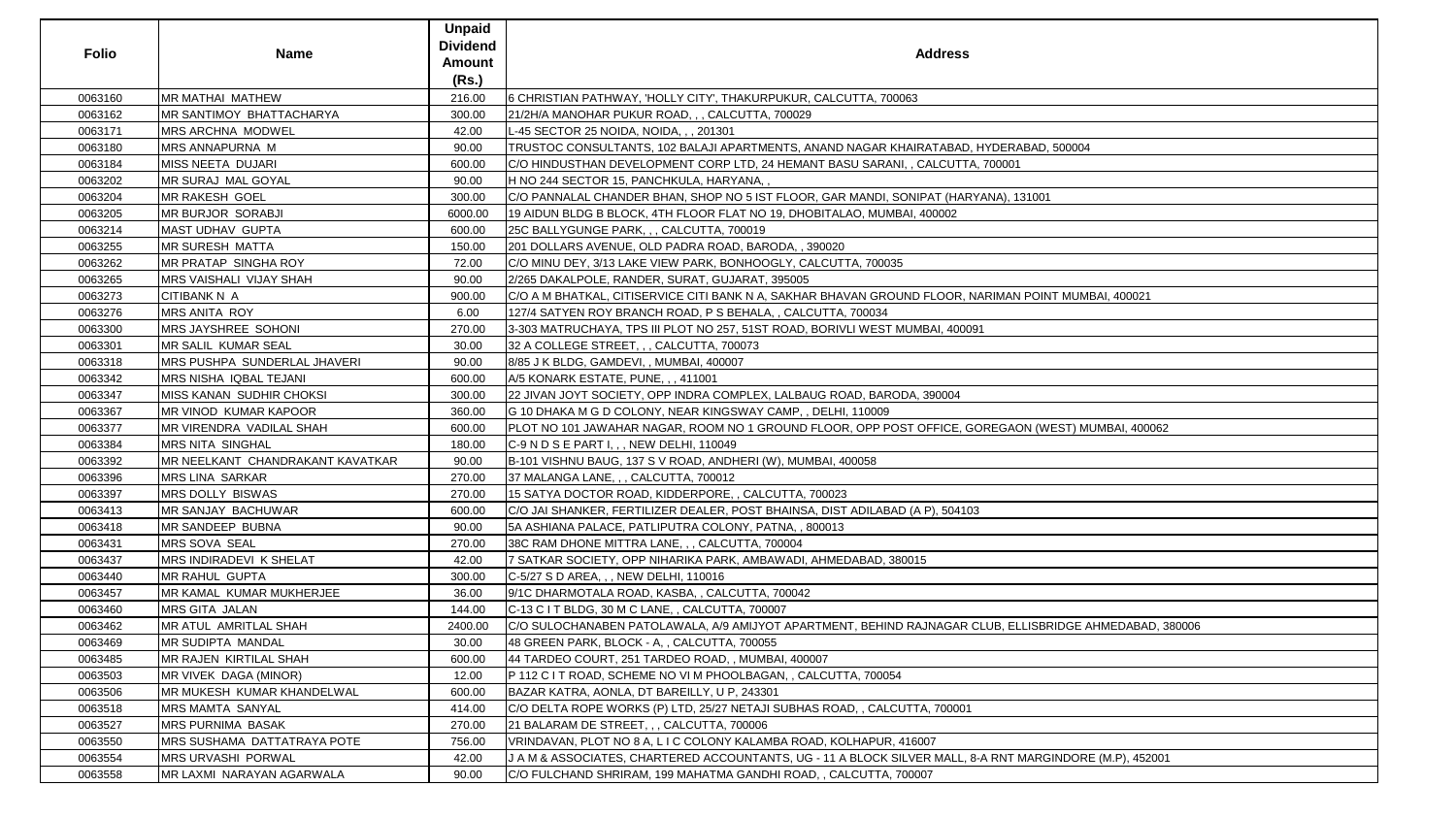| <b>Folio</b> | <b>Name</b>                          | <b>Unpaid</b><br><b>Dividend</b><br><b>Amount</b><br>(Rs.) | <b>Address</b>                                                                               |
|--------------|--------------------------------------|------------------------------------------------------------|----------------------------------------------------------------------------------------------|
| 0063559      | MRS JYOTI DEVI AGARWALA              | 90.00                                                      | C/O PULCHAND LAXMINARAYAN, 192 JAUMNALAL BAZAZ STREET, KOLKATA, , 700007                     |
| 0063569      | <b>MR SUBHASH CHANDRA MAHESHWARI</b> | 600.00                                                     | PAYAL CINEMA WALE, MOH NATHURAM G PACHOURIAN, KASGANJ U P, , 207123                          |
| 0063571      | MRS Y V JAYA                         | 6000.00                                                    | JAYA NIVAS, 430 ELEVENTH CROSS, WILSON GARDEN, BANGALORE, 560027                             |
| 0063578      | MR RAJESH ANTOLBHAI PATEL            | 600.00                                                     | J R D'S HOUSE, AT & PO RANIPURA, TA JHAGADIA, DT BHARUCH GUJARAT, 393110                     |
| 0063602      | MISS DIVYA PODDAR                    | 60.00                                                      | 5 TARACHAND DUTT STREET, , , CALCUTTA, 700073                                                |
| 0063609      | MRS URMILA DEVI CHHAWCHHARIA         | 28200.00                                                   | 1A NANDA MULLICK LANE, , , CALCUTTA, 700006                                                  |
| 0063637      | MR SUNIL KUMAR DEY                   | 90.00                                                      | 5 BHUBAN DHAR LANE, , , CALCUTTA, 700012                                                     |
| 0063666      | <b>IMS BHARATI BAROT</b>             | 600.00                                                     | 203/1 JAWAHAR NAGAR, GOREGAOAN WEST, , MUMBAI, 400062                                        |
| 0063667      | <b>MRS KUSUM H MANTRI</b>            | 18.00                                                      | 36 B MAHESHWARI MANSION, 34 L JAGMOHANDAS MARG, , MUMBAI, 400026                             |
| 0063704      | <b>MRS ASHA LUNAWAT</b>              | 42.00                                                      | ADITYA AND CO, A/8 HITESH NAGAR SOCIETY, BHARUCH, , 392001                                   |
| 0063733      | MR SUNIL BANTHIA                     | 36.00                                                      | C/O INDERCHAND BANTHIA,, ASANION KA CHOWK, BIKANER, 334005                                   |
| 0063741      | MR DEVDUTTA GOPAL ANGAL              | 300.00                                                     | MRUNAL S/NO 108/7, SHIVAJINAGAR, UNIVERSITY ROAD, PUNE, 411053                               |
| 0063761      | MR NALI SITARAMA CHANDRA RAO         | 120.00                                                     | S BEEDI DISTRIBUTORS, ROBERTSONPET, MACHILIPATNAM, , 521001                                  |
| 0063777      | MR BHASKAR SAHA                      | 60.00                                                      | 4 GREEK CHURCH ROW EXTENSION, KALIGHAT, , CALCUTTA, 700026                                   |
| 0063787      | <b>MRS BALVINDER KAUR</b>            | 270.00                                                     | 4/33-A MOTI NAGAR, NEW DELHI, , , 110015                                                     |
| 0063795      | M/S K G HOLDINGS PRIVATE LTD         | 900.00                                                     | 14/2 OLD CHINA BAZAR STREET, BHIKAM CHAND MARKET, ROOM NO.208 3RD FLOOR, CALCUTTA, 700001    |
| 0063829      | <b>MRS LILA SINHA</b>                | 1200.00                                                    | C/O SINHA NURSING HOME, CLUB ROAD MITHANPURA, POST RAMNA, MUZAFFARPUR (BIHAR), 842002        |
| 0063843      | MR SARAD KUMAR LOHIA                 | 42.00                                                      | 293/294 BANGUR AVENUE, BLOCK B 5TH FLOOR, , CALCUTTA, 700055                                 |
| 0063862      | MR ALOK KUMAR JAIN                   | 54.00                                                      | I BLOCK FLAT NO 12, BUDGE BUDGE GOVT QUARTERS, 24 PARGANAS (S), WEST BENGAL, 743319          |
| 0063869      | <b>MR SURESH MATTA</b>               | 222.00                                                     | 201 DOLLARS AVENUE, OLD PADRA ROAD, BARODA, , 390020                                         |
| 0063880      | <b>MR KENNETH MENZIES</b>            | 600.00                                                     | NO 4 SKY LARK, PLOT NO 6 D, UNION PARK KHAR, MUMBAI, 400052                                  |
| 0063886      | <b>IMR SURENDRA LODHA</b>            | 30.00                                                      | MAN KUNJ B-89, NEHRU NAGAR, JAIPUR, , 302016                                                 |
| 0063887      | MR KAMALESH                          | 90.00                                                      | NO 10 SUBBAIAH LAY OUT, KUMARA PARK, WEST, BANGALORE, 560020                                 |
| 0063888      | MR BIPIN O LATHIA                    | 300.00                                                     | 347/B N M JOSHI MARG, 13/58 HARHARWALA BLDG, , MUMBAI, 400011                                |
| 0063889      | MR ASHOK KUMAR SULTANIA              | 66.00                                                      | 19 MUNSHI BAZAR ROAD, 2ND FLOOR, , CALCUTTA, 700025                                          |
| 0063898      | MRS ANJANI RAMESH SOPARKAR           | 4020.00                                                    | C/O L S HATTANGADI, D 66/626 GANDHI NAGAR, BANDRA EAST, MUMBAI, 400051                       |
| 0063909      | MRS JANAKY ALUR                      | 540.00                                                     | 20 S V K LAYOUT WEST OF CHORD ROAD, BASAVESWARA NAGAR, BANGALORE, , 560079                   |
| 0063923      | MR SRINATH JAYRAM RAO                | 264.00                                                     | H 01 RH IV SECTOR-6, VASHI, , NEW BOMBAY, 400703                                             |
| 0063929      | MRS CHARANJEEV JOLLY                 | 1080.00                                                    | JJOLLY VILLA, 8-2-676/2 ROAD 12, BANJARA HILLS, HYDERABAD, 500034                            |
| 0063938      | MR AROON A SARKER                    | 564.00                                                     | 202 ASHWILLE APTS, 9 ASHOKA ROAD, ST THOMAS TOWN, BANGALORE, 560084                          |
| 0063944      | MR SATYA NARAYAN PAL                 | 30.00                                                      | LALBAGAN BAIDYAPOTA, P O CHANDERNAGORE, HOOGHLY, WEST BENGAL, 712136                         |
| 0063945      | MR VIJAY KISHORE SINHA               | 372.00                                                     | VILLL & PO BOCHAHA, DT MUZAFFARPUR, ,, 843103                                                |
| 0063946      | MR RAM KISHORE SINHA                 | 150.00                                                     | C/O SINHA NURSING HOME, CLUB ROAD MITHANPURA, P O RAMNA, MUZAFFARPUR BIHAR, 842002           |
| 0063950      | MRS VEENA S KULKARNI                 | 180.00                                                     | SPRINGS 2801, ISLAND CITY CENTER, G D AMBEKAR MARG, DADAR EAST, 400014                       |
| 0063951      | MR BECHU BANERJEE                    | 306.00                                                     | 15 KHETRA MITRA LANE, SALKIA, , HOWRAH, 711106                                               |
| 0063964      | <b>MRS KALPANA SAHA</b>              | 90.00                                                      | 4 GREEK CHURCH ROW EXTN, KALIGHAT, , CALCUTTA, 700026                                        |
| 0063970      | MR MAHESH CHANDRA GUPTA              | 90.00                                                      | 51/53 NAYAGANJ, KANPUR, , , 208001                                                           |
| 0063974      | <b>MR SHRIDHAR IYER</b>              | 600.00                                                     | KHATAU BUILDING, 5/B GROUND FLOOR, 8/10 ALKESH DINESH MODI MARG, FORT MUMBAI, 400023         |
| 0063982      | <b>MRS MIRA BHATIA</b>               | 30.00                                                      | 406 SIMLA HOUSE `B' BLOCK, NEPEAN SEA ROAD, , MUMBAI, 400036                                 |
| 0063986      | MR B RAMA KUTI REDDY                 | 600.00                                                     | DOOR 6/85 REDDY STREET, AKIVIDU, ANDHRA PRADESH, , 534235                                    |
| 0063988      | <b>MR N R SREENATH</b>               | 3000.00                                                    | 430 ELEVENTH CROSS, WILSON GARDEN, BANGALORE, , 560027                                       |
| 0064005      | MR MAHESH CHAND BANSAL               | 270.00                                                     | C/O MANOHARLAL BANSAL & CO, 315 PARTAP CHAMBER, GURUDWARA ROAD, KAROL BAGH NEW DELHI, 110005 |

| TTA, 700001              |  |
|--------------------------|--|
| , 842002                 |  |
|                          |  |
|                          |  |
| 3319                     |  |
|                          |  |
|                          |  |
|                          |  |
|                          |  |
|                          |  |
|                          |  |
|                          |  |
|                          |  |
|                          |  |
|                          |  |
|                          |  |
|                          |  |
|                          |  |
|                          |  |
|                          |  |
|                          |  |
|                          |  |
|                          |  |
|                          |  |
|                          |  |
|                          |  |
|                          |  |
|                          |  |
|                          |  |
|                          |  |
|                          |  |
|                          |  |
|                          |  |
|                          |  |
|                          |  |
|                          |  |
|                          |  |
| 2002<br>0023             |  |
|                          |  |
|                          |  |
| <b>NEW DELHI, 110005</b> |  |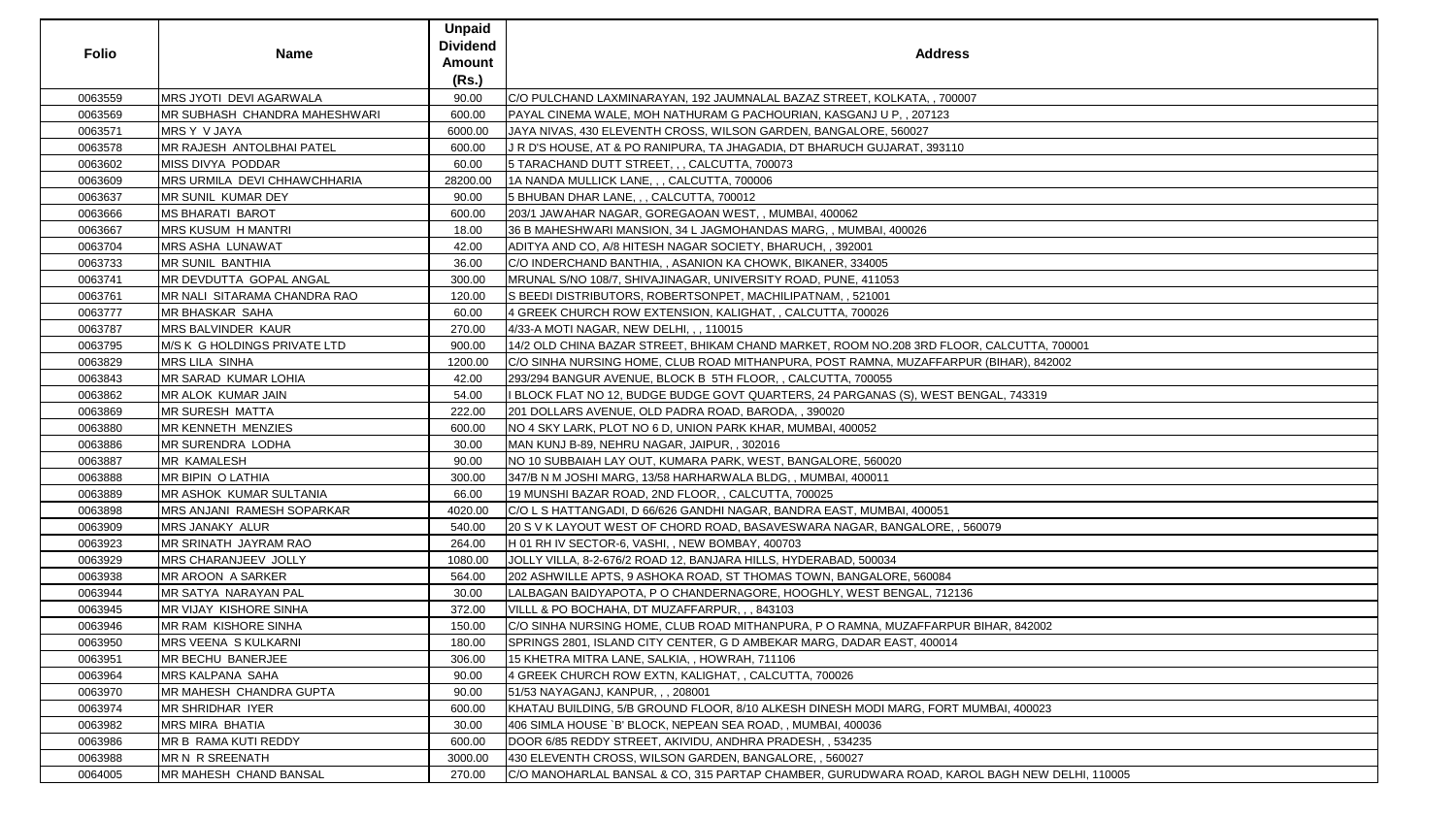| <b>Folio</b> | <b>Name</b>                              | <b>Unpaid</b><br><b>Dividend</b><br><b>Amount</b><br>(Rs.) | <b>Address</b>                                                                                   |
|--------------|------------------------------------------|------------------------------------------------------------|--------------------------------------------------------------------------------------------------|
| 0064014      | <b>MR PULAK CHATTERJEE</b>               | 6.00                                                       | 12/4 NANDAN NAGAR, GOVT QUARTERS, BELGHARIA, CALCUTTA, 700083                                    |
| 0064017      | <b>MRS SWATI HAMIRWASIA</b>              | 300.00                                                     | 53 VIVEKANANDA ROAD, , , CALCUTTA, 700006                                                        |
| 0064018      | <b>MRS ARADHANA VAIDYA</b>               | 30.00                                                      | 33 SHANTINIKETAN, ANUSHAKTINAGAR, , MUMBAI, 400094                                               |
| 0064027      | MR R P KAPUR                             | 132.00                                                     | MADHUBAN, MAIN KOTHI KAPUR FARM, DIST KARNAL, MADHUBAN, 132037                                   |
| 0064038      | MR DILIP NARAINDAS MODY                  | 630.00                                                     | C/O JIGISHA SHARE TR SERVICE, LASER BUSINESS CENTRE CABIN NO 2, MODI & MODI BLDG NO. 1, 74 NAGII |
| 0064049      | MR SAMARENDRA NARAYAN BASAK              | 30.00                                                      | 1 RAMPAL LANE, P O HATKHOLA, , CALCUTTA, 700005                                                  |
| 0064053      | MR DWARAKA NATH DUTTA                    | 6.00                                                       | 421/B RABINDRA SARANI, P O HATKHOLA, , CALCUTTA, 700005                                          |
| 0064062      | <b>MR SAMARENDRA NARAYAN BASAK</b>       | 24.00                                                      | 1 RAMPAL LANE, P O HATKHOLA, , CALCUTTA, 700005                                                  |
| 0064063      | MR SAMRENDRA NARAYAN BASAK               | 24.00                                                      | 1 RAMPAL LANE, P O HATKHOLA, , CALCUTTA, 700005                                                  |
| 0064064      | MR SAMARENDRA NARAYAN BASAK              | 42.00                                                      | I RAMPAL LANE, P O HATKHOLA, , CALCUTTA, 700005                                                  |
| 0064068      | MS CHANDRA MOULI CHATTERJEE(MINOR)       | 12.00                                                      | 13/22 MOHANLAL BAHALWALA ROAD, PO BALLY, DIST HOWRAH, , 711201                                   |
| 0064070      | <b>MR SUBRATA K MAITRA</b>               | 1200.00                                                    | DEVJAN, 4/W 3 334 N S C BOSE ROAD, , CALCUTTA, 700047                                            |
| 0064072      | <b>MRS DIPTI GHOSH CHOWDHURY</b>         | 72.00                                                      | 110/12 SELIMPORE ROAD, , , CALCUTTA, 700031                                                      |
| 0064076      | <b>MRS RASILABEN SHASHIKANT MEHTA</b>    | 600.00                                                     | 1/19 NAVJIVAN SOCIETY, 7TH FLOOR, LAMINGTON ROAD, GRANT ROAD MUMBAI, 400008                      |
| 0064077      | MRS RASILABEN SHASHIKANT MEHTA           | 900.00                                                     | 1/19 NAVJIVAN SOCIETY, 7TH FLOOR, LAMINGTON ROAD, GRANT ROAD MUMBAI, 400008                      |
| 0064114      | MR SUMAN NATVERLAL PATEL                 | 810.00                                                     | 9-10 VASUNDHARA APTS, SHIWAJI CHOWK, DIST THANA, KALYAN (M S), 421301                            |
| 0064141      | <b>MRS MINU JAIN</b>                     | 60.00                                                      | C/O SURESH CHAND JAIN, 254 BANMALI BANERJEE ROAD, HARIDEVPUR, CALCUTTA, 700082                   |
| 0064150      | MR RAJESH JAIN                           | 540.00                                                     | 66 ARIHANT NAGAR, PUNJABI BAGH (WEST), ROHTAK ROAD, NEW DELHI, 110026                            |
| 0064154      | UTI "INDIA GROWTH FUND UNIT SCHEME 1988" | 600.00                                                     | CITIBANK N A (CUSTODY SERVICES), C/O SULTANALLY'S BUSINESS CENTRE, BARODAWALA MANSION, DR AI     |
| 0064169      | <b>MRS MANJULA K BHUTA</b>               | 90.00                                                      | C/O MRS.VIBHA P BUCH, A/3 SEJAL APARTMENTS, VIJAY X ROADSNAVRANGPURA, AHMEDABAD.GUJARAT, 3       |
| 0064175      | <b>MAST MAYANK J PATEL</b>               | 600.00                                                     | AT & PO RANIPURA, TA : JHAGADIA, DIST BHARUCH (GUJ), , 393110                                    |
| 0064195      | MR SAKALCHAND FULCHAND SHAH              | 180.00                                                     | 292/A 2 AMARJYOTI APTS, SION CHUNA BHATTI, ABBAS LANE, MUMBAI, 400022                            |
| 0064207      | MR SANJEEV KISHORE SHARMA                | 540.00                                                     | C/O JUGAL KISHORE SHARMA, DEHRIA STREET, NR GOKUL DAS GIRLS COLLEGE, MORADABAD, 244001           |
| 0064211      | MRS SOVA PAL                             | 120.00                                                     | C/O SRI SATYANARAYAN PAL, LALBAGAN BAIDYPOTA, PO CHANDERNAGORE, DT HOOGHLY WEST BENGAL,          |
| 0064235      | <b>MR DEEPAK SINGHANIA</b>               | 90.00                                                      | SINGHANIA HOLDINGS, 1-INDIA EXCHANGE PLACE, GROUND FLOOR, CALCUTTA, 700001                       |
| 0064254      | MR H J NAHATA                            | 270.00                                                     | FLAT NO 10 2ND FLOOR, BABULIN COMPLEX S V ROAD, NR I B P PETROL PUMP, MALAD WEST MUMBAI, 4000    |
| 0064283      | MR SUNIL KUMAR DE                        | 36.00                                                      | 5 BHUBAN DHAR LANE, , , CALCUTTA, 700012                                                         |
| 0064287      | <b>MR SRIKANTA MONDAL</b>                | 54.00                                                      | 37/6 FAKIR CHAND GHOSH LANE, HOWRAH, ,, 711104                                                   |
| 0064288      | <b>MR SRIKANTA MONDAL</b>                | 54.00                                                      | 37/6 FAKIR CHAND GHOSH LANE,, HOWRAH,, 711104                                                    |
| 0064317      | MR SAKALCHAND FULCHAND SHAH              | 180.00                                                     | 292/A 2 AMARJYOTI APTS, SION CHUNA BHATI, ABBAS LANE, MUMBAI, 400022                             |
| 0064360      | <b>MR KASTUR BHARAT SHAH</b>             | 540.00                                                     | 1 ALPHA BLDG, 7 BUNGLOWS, ANDHERI WEST, MUMBAI, 400061                                           |
| 0064371      | MR SURYAKANT DATTATRAYA GORE             | 42.00                                                      | FLAT NO. 604 NITYANAND CHS LTD., A-2/14 YASHODHAM, OPP. DINDOSHI BUS DEPOT, GOREGAON (EAST)  M   |
| 0064384      | MRS KANTA DEVI JAJOO                     | 4632.00                                                    | 111 H 2 KIDWAI NAGAR, KANAPUR, , , 208011                                                        |
| 0064395      | MR KRISHNA SARBARI DASGUPTA              | 600.00                                                     | 43 SOUTH ROAD, FLAT NO 2 SANTOSHPUR, , CALCUTTA, 700075                                          |
| 0064421      | MR VIJAYKUMAR T DAVALIA                  | 240.00                                                     | SAPHALYA KASTURBA X LANE, PLOT NO 394 BLOCK NO 10, KANDIVALI, MUMBAI, 400067                     |
| 0064445      | MR KUNDAN MAL BENGANI                    | 42.00                                                      | P 4 NEW HOWRAH BRIDGE, APPROACH ROAD, ROOM NO 1018, CALCUTTA, 700001                             |
| 0064458      | <b>MR RAJKUMAR MOTWANI</b>               | 42.00                                                      | D-8 SINDHI COLONY, NEAR WORLI BUS DEPOT, SASMIRA MARG WORLI, MUMBAI, 400025                      |
| 0064470      | <b>MRS MEENA MERTIA</b>                  | 12.00                                                      | 541A RABINDRA SARANI, LAXMI APARTMENT, 5TH FLOOR FLAT NO 5C, CALCUTTA, 700023                    |
| 0064490      | <b>MR ANURAG GUPTA</b>                   | 30.00                                                      | JAT COLLEGE ROAD, NR CHURCH, P O HISAR HARYANA,, 125001                                          |
| 0064507      | M/S PUSHAP CAPITAL & SECURITIES P LTD    | 42.00                                                      | C/O SURESH RATHI & CO, 9 PAREKH VORA CHAMBERS, 66 NAGINDAS MASTER ROAD, FORT MUMBAI, 400023      |
| 0064511      | MR HARDEEP KUMAR BAGGA                   | 30.00                                                      | H NO 6295, PUNJABI MOHALLA, AMBALA CANTT,, 133001                                                |
| 0064521      | <b>MRS KIRAN SINGHANIA</b>               | 360.00                                                     | 201 SHYAM KUNJ APARTMENT, BASANT VIHAR COLONY, BORING ROAD, PATNA, 800001                        |

## 3 NO. 1, 74 NAGINDAS MASTER ROAD FORT BOMB, 400023

MANSION, DRANNIE BESANT ROAD WORLI MUMBAI, 400018 BAD GUJARAT, 380009

WEST BENGAL, 712136

3T MUMBAI, 400064

EGAON (EAST) MUMBAI, 400063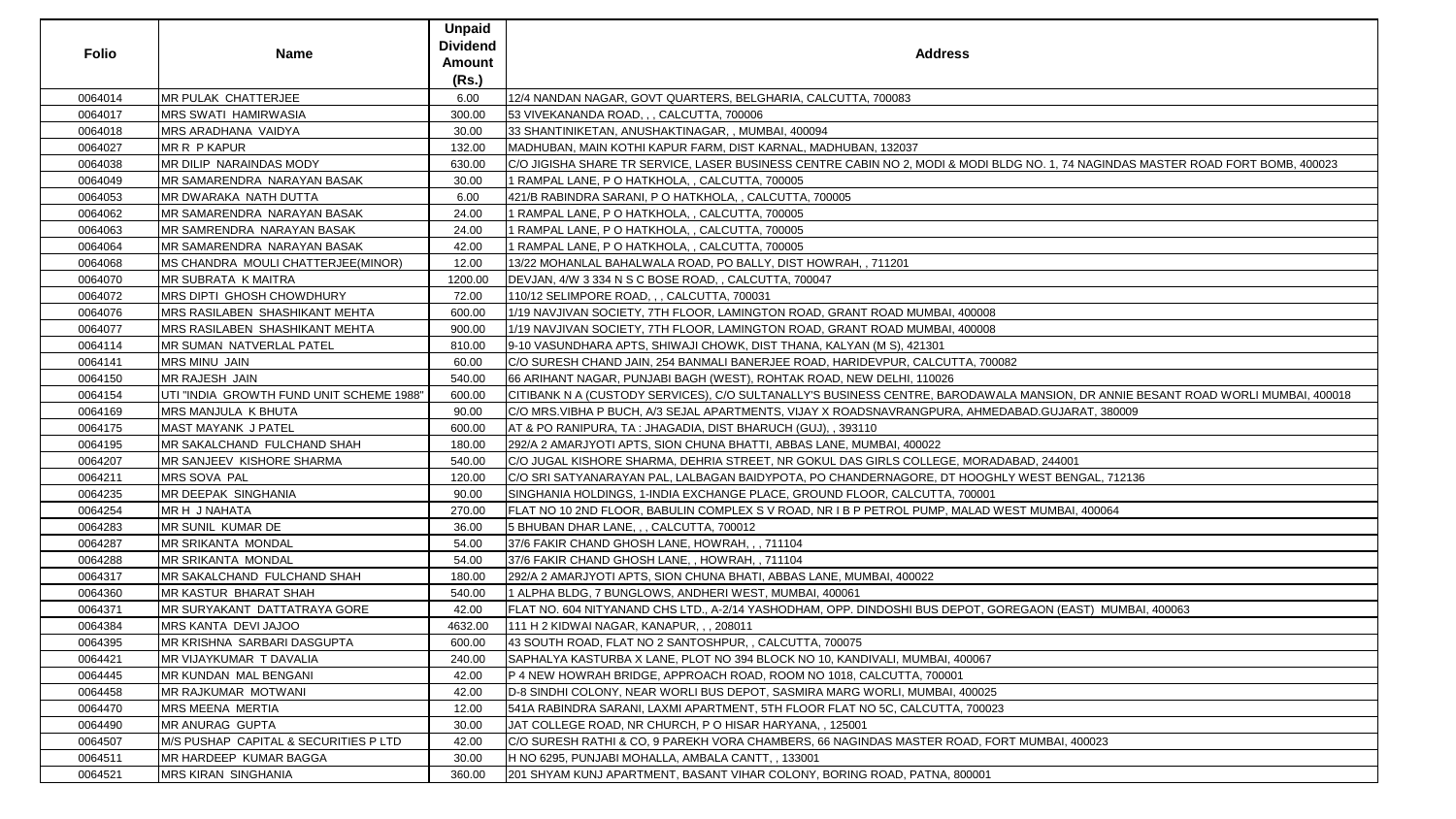|              |                                       | <b>Unpaid</b>   |                                                                                                                          |
|--------------|---------------------------------------|-----------------|--------------------------------------------------------------------------------------------------------------------------|
| <b>Folio</b> | <b>Name</b>                           | <b>Dividend</b> | <b>Address</b>                                                                                                           |
|              |                                       | <b>Amount</b>   |                                                                                                                          |
|              |                                       | (Rs.)           |                                                                                                                          |
| 0064528      | MR RAJINDER DEWAN                     | 864.00          | 71/72 PREM NAGAR, P O JANAK PURI, , NEW DELHI, 110058                                                                    |
| 0064533      | <b>MR SURESH A PILLAI</b>             | 600.00          | C/O INTOURIST TRAVEL AGENCY, 2 GARDEN VIEW DEVIDAYAL ROAD, MULUND (W), MUMBAI, 400080                                    |
| 0064536      | <b>MS KIRAN KELKAR</b>                | 540.00          | A 304 SHIV KRIPA, LOKHANDWALA COMPLEX ROAD, ANDHERI (W), MUMBAI, 400058                                                  |
| 0064545      | MR CHETAN KUMAR MANUBHAI SHAH         | 270.00          | B 28 ANGITA SOCIETY, OPP ANAND FLATS, NARANPURA, AHMEDABAD, 380013                                                       |
| 0064551      | MR RANJIT SAWHNEY                     | 270.00          | K 12 JANAGPURA EXTN, BIRBAL ROAD, , NEW DELHI, 110014                                                                    |
| 0064556      | <b>MRS SOMVATI GUPTA</b>              | 270.00          | 84 HOLI NAGAR, SITAPUR, U P., 261001                                                                                     |
| 0064584      | <b>MR SARBANANDA GATTANI</b>          | 6.00            | 111 COSSIPORE ROAD RAJAKAL, NEAR CHITPUR BAZAR, NEAR REGENT CINEMA, KOLKATA, 700002                                      |
| 0064598      | M/S ST HELEN'S NOMINEES INDIA PVT LTD | 1200.00         | STANDARD CHARTERED BANK, 16/105 MAHATMA GANDHI ROAD, KANPUR, , 208001                                                    |
| 0064603      | <b>MR NITIN KADIA</b>                 | 30.00           | 254/6 ANOOP NAGAR, INDORE (M P), , , 452001                                                                              |
| 0064604      | MR ASHISH AMRUTLAL MUTHA              | 6.00            | IMARAT COMPANY, AHMEDNAGAR, MAHARASHTRA,, 414001                                                                         |
| 0064611      | <b>MISS YAMINI SHAH</b>               | 360.00          | 18/A SWARAJNAGAR SOCIETY, POST AMBAWADI AREA, AHMEDABAD, , 380015                                                        |
| 0064618      | MRS ARUNA AGARWAL                     | 6.00            | 65/1 BONDEL ROAD, 2ND FLOOR FLAT 2A, KOLKATA, CALCUTTA, 700019                                                           |
| 0064621      | <b>MS MANJULA JAISWAL</b>             | 270.00          | 218 SHIVAM APARTMENT, SAIDPUR CANAL ROAD, PATNA,, 800004                                                                 |
| 0064626      | MR HEMANT JAYANTILAL SHAH             | 30.00           | B/305 DARSHAN APARTMENT, OPP SONI WADI BORIVALI WEST, , MUMBAI, 400092                                                   |
| 0064628      | MRS MEERA KISHOR DESAI                | 60.00           | E 116 3RD FLOOR, LIJJIT GODAVARI COOP HSG SOC, M G ROAD, KANDIVALI WEST MUMBAI, 400067                                   |
| 0064641      | MR CHAKRABARTY SATYA NARAYAN          | 12.00           | 49/1 BALDEO PARA ROAD, P O BEADON STREET, , CALCUTTA, 700006                                                             |
| 0064642      | M/S RAJ MORAL INVESTMENT & FINACE LTD | 390.00          | SAKER II 405 4TH FLOOR, NR HIGH COURT, OFF ASHRAM ROAD, AHMEDABAD, 380014                                                |
| 0064661      | MRS SONDHYA MUKHERJI                  | 600.00          | A/3 KALI BARI IMP TRUST BLDG, RAIPUR M P, , , 492001                                                                     |
| 0064666      | <b>MR SIDDHARTHA DE</b>               | 12.00           | P O SONARPUR, KAMRABAD (MANDIRTALA), DT 24 PARGANAS (SOUTH), , 743369                                                    |
| 0064669      | <b>MR MILIND S NAGARKAR</b>           | 12.00           | C/O 17/F R NO 28, HAJI KASAM CHAWL, N M JOSHI MARG, MUMBAI, 400013                                                       |
| 0064700      | MRS RITA MARIA BHATTACHARYA           | 1680.00         | C/O SHRI S N BHATTACHARYA, LIC HSG FINANCE LTD, JEEVAN PRAKASH 4TH FLOOR, SIR P M ROAD MUMBAI, 400001                    |
| 0064704      | <b>MRS REBA RANI SAHA</b>             | 600.00          | 238 A ACHARYA J C BOSE ROAD, , , CALCUTTA, 700020                                                                        |
| 0064710      | MR I V VEERA BABU                     | 180.00          | C/O A N SHARE CUNSULTANTS, BANDALA BAZAR, GUNTUR, , 522003                                                               |
| 0064721      | MR SANJAY CHIMANLAL SHAH              | 540.00          | SAMARPAN, 8 KRISHNANAGAR SOCIETY, NR MOTIBAUG, BARODA, 390001                                                            |
| 0064731      | <b>MR PARVEEN SETH</b>                | 12.00           | 7 B 6388 DEV NAGAR, KAROL BAGH, , NEW DELHI, 110005                                                                      |
| 0064733      | MR AMBRISH KUMAR AGRAWAL              | 90.00           | DASS VILLA, 193 DILEZAKPUR, ALINAGAR, GORAKHPUR U P, 273001                                                              |
| 0064734      | MRS SANGITA AGRAWAL                   | 90.00           | DASS VILLA, 193 DILEZAKPUR, ALINAGAR, GORAKHPUR U P, 273001                                                              |
| 0064742      | <b>MS G KRISHNA KUMARI</b>            | 180.00          | 27/14 SADAR HALLI BUILDING, KOPPIKAR ROAD, HUBLI, KARNATAKA, 580020                                                      |
| 0064748      | MRS ARUNA DHANSUKHLAL MEHTA           | 540.00          | C/O H C DALAL, 606/A2 KHAJURIA NAGAR, KHAJURIA LANE OPP S V ROAD, KANDIVALI (WEST) MUMBAI, 400067                        |
| 0064771      | MRS VIJAYA MADHAVRAO KULKARNI         | 270.00          | BRAHMESHWAR RESIDENCY APARTMENT, FLAT NO A-14 C S NO 1764A/3/A, 'A' WARD BRAHMESHWAR BAUG, SHIVAJI PETH KOLHAPUR, 416012 |
| 0064834      | MR CHAKRABARTY SATYANARAYAN           | 6.00            | 49/1 BALDEOPARA ROAD, P O BEADON STREET, , CALCUTTA, 700006                                                              |
| 0064846      | <b>MRS SHAMMI MALIK</b>               | 42.00           | C/O NARAIN DASS MALIK, OLD COURTS COLONY, SIRSA, HARYANA, 125055                                                         |
| 0064875      | <b>MR KARTIK SEKSARIA</b>             | 60.00           | A-1105 SATELLITE TOWER, 261 FILM CITY ROAD, GOREGAON(E), MUMBAI, 400063                                                  |
| 0064895      | MRS SHARDA MANI GUPTA                 | 600.00          | M/S KUMAR UDYOG, , B 30/68 LANKA, VARANASI, 221005                                                                       |
| 0064944      | MR ASIT RANJAN DAS                    | 42.00           | 17/25 SATCHASIPARA ROAD, , , CALCUTTA, 700002                                                                            |
| 0064945      | MISS MAITREYEE DEY                    | 30.00           | 3 C RAMMOY ROAD, BHOWANIPORE, , CALCUTTA, 700025                                                                         |
| 0065044      | MISS GUHA KUMKUM                      | 270.00          | C/O. LT SAILENRA NATH GUHA, 8/K C N ROY ROAD, PO TIJALA, CALCUTTA, 700039                                                |
| 0065123      | MRS MANJU CHAKRABARTY                 | 36.00           | C/O SRI K CHAKRABARTY, VILL - KANTALIA JHAUTALA, , HOWRAH, 711409                                                        |
| 0065124      | <b>MRS MANJU CHAKRABARTY</b>          | 36.00           | C/O SRI K CHAKRABART, VILL - KANTALIA JHAUTALA, , HOWRAH, 711409                                                         |
| 0065125      | MRS PARTHA SARATHI CHAKRABARTY        | 18.00           | VILL - KANTAILA JHAUTALA, PO NIBRAH, , HOWRAH, 711409                                                                    |
| 0065126      | MRS MANJU CHAKRABARTY                 | 18.00           | C/O SRI K CHAKRABARTY, VILL - KANTALIA JHAUTALA, OP NIBRAH, HOWRAH, 711409                                               |
| 0065146      | MRS SANGEETA DUGAR                    | 6.00            | 22 BHOOTNATH MUKHERJEE ROAD, SHIBPUR, HOWRAH,, 711102                                                                    |

| S                                                  |
|----------------------------------------------------|
|                                                    |
| ), MUMBAI, 400080                                  |
|                                                    |
| 8                                                  |
|                                                    |
|                                                    |
|                                                    |
| KOLKATA, 700002                                    |
|                                                    |
|                                                    |
|                                                    |
|                                                    |
|                                                    |
|                                                    |
|                                                    |
|                                                    |
| MUMBAI, 400067                                     |
|                                                    |
| 014                                                |
|                                                    |
|                                                    |
|                                                    |
|                                                    |
| OR, SIR P M ROAD MUMBAI, 400001                    |
|                                                    |
|                                                    |
|                                                    |
|                                                    |
|                                                    |
|                                                    |
|                                                    |
| ALI (WEST) MUMBAI, 400067                          |
| RD BRAHMESHWAR BAUG, SHIVAJI PETH KOLHAPUR, 416012 |
|                                                    |
|                                                    |
|                                                    |
|                                                    |
|                                                    |
|                                                    |
|                                                    |
|                                                    |
|                                                    |
|                                                    |
|                                                    |
|                                                    |
| 09                                                 |
|                                                    |
|                                                    |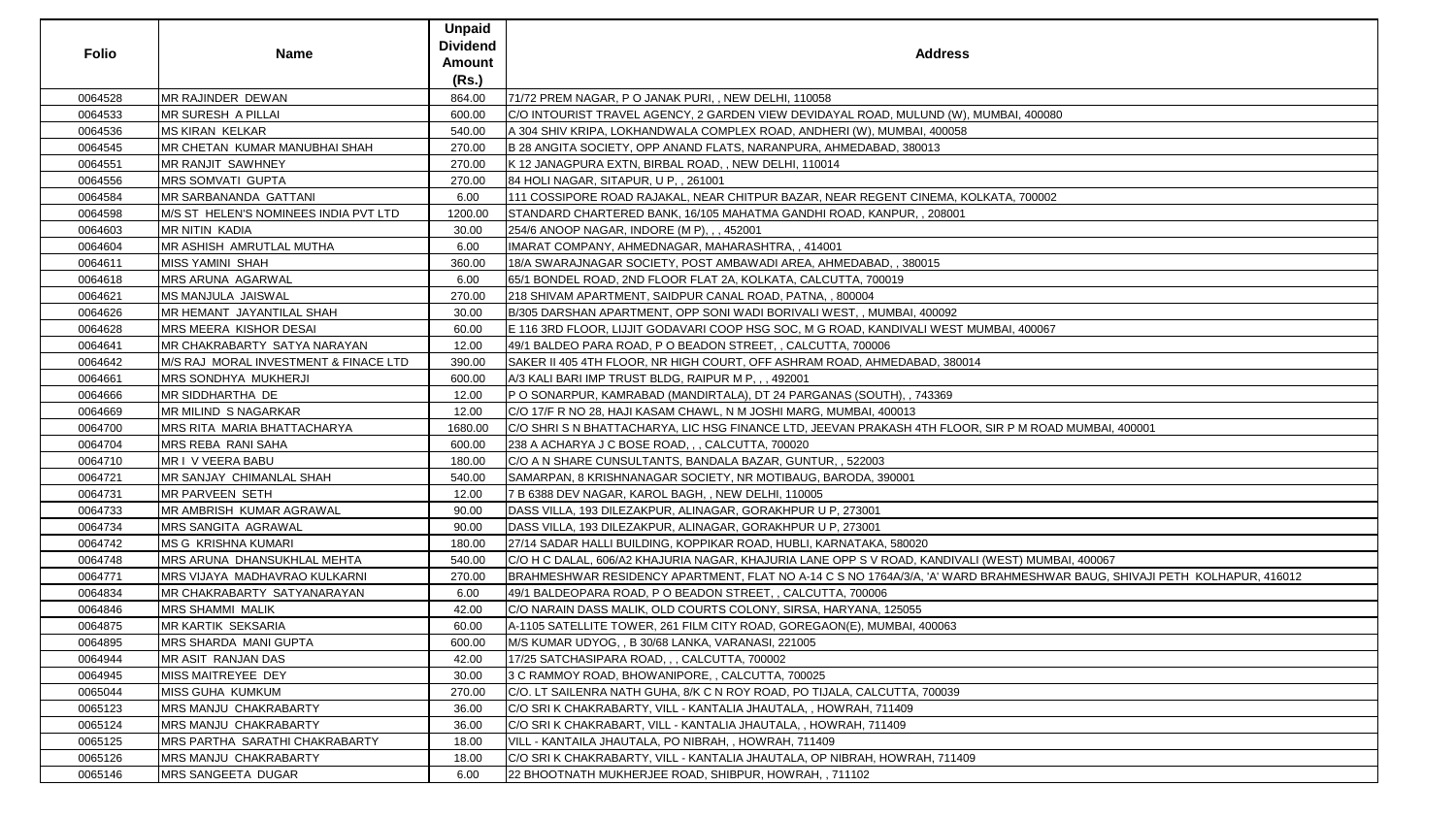| <b>Folio</b> | <b>Name</b>                          | <b>Unpaid</b><br><b>Dividend</b><br><b>Amount</b><br>(Rs.) | <b>Address</b>                                                                             |
|--------------|--------------------------------------|------------------------------------------------------------|--------------------------------------------------------------------------------------------|
| 0065161      | <b>MRS MADHU JAIN</b>                | 60.00                                                      | A2/08 SUNRISE APT, SECTOR-13 ROHINI, DELHI, , 110085                                       |
| 0065280      | MR AMBALAL J PATEL                   | 1908.00                                                    | LAXMI NIWAS, 194 GUJARAT SOCIETY, SION, MUMBAI, 400092                                     |
| 0065367      | <b>MRS ELIZE MASCARENHAS</b>         | 540.00                                                     | JOELIZE VILLE, 524 DR PIKLE ROAD, KARWAR, KARNATAKA, 581301                                |
| 0065389      | <b>MRS REKHA JAYESH DOSHI</b>        | 600.00                                                     | C/O DOSHI SILK, 1 1A  1ST OLD HANUMAN CROSS LANE, M J MARKET, NR BAMBAKHANA MUMBAI, 400002 |
| 0065397      | SREI INTERNATIONAL FINANCE LIMITED   | 600.00                                                     | 21 23 TVI ESTATE, 248 S K AHIRE MARG, BH GLAXO, WORLI MUMBAI, 400025                       |
| 0065401      | <b>IMR FRANCIS ALFRED COUTO</b>      | 600.00                                                     | REHEN MANSION NO 1, GROUND FLOOR, 42 S B SINGH ROAD  COLABA, CAUSEWAY MUMBAI, 400001       |
| 0065408      | <b>IMR GAUTAM CHATTERJEE</b>         | 12.00                                                      | 109/6 HAZRA ROAD, , , CALCUTTA, 700026                                                     |
| 0065416      | <b>MRS LEENA B LAD</b>               | 180.00                                                     | 507 B MAURYA APPT, RAHEJA TOWNSHIP, MALAD(E), MUMBAI, 400097                               |
| 0065433      | <b>MR ANOPCHAND KAPURCHAND SHAH</b>  | 90.00                                                      | 302 KAILASH APARTMENT, Y R TAWADA MARG, DEEPA HOTEL GALI, DAHISAR (WEST) MUMBAI, 400068    |
| 0065448      | MR RAMCHANDRA NARAYAN NATU           | 60.00                                                      | GANESH DHAM G 209, GAVAN PADA, MULUND (E), MUMBAI,                                         |
| 0065487      | <b>IMR DEBASHIS CHATTERJEE</b>       | 18.00                                                      | 48 KALI CHARAN GHOSH ROAD, , , CALCUTTA, 700050                                            |
| 0065496      | <b>IMR MURARI MOHAN DEY</b>          | 30.00                                                      | 3 C RAMMOY ROAD, BHOWANIPORE, , CALCUTTA, 700025                                           |
| 0065497      | <b>MRS SUTAPA DEY</b>                | 30.00                                                      | 3 C RAMMOY ROAD, BHOWANIPORE, , CALCUTTA, 700025                                           |
| 0065533      | <b>IMR SHALIM MAKHMOOR KHAN</b>      | 90.00                                                      | 2ND FLOOR, HUSEIN MANOR OOMER PARK, B DESAI ROAD, MUMBAI, 400036                           |
| 0065552      | <b>MR ABHISHEK SHARMA</b>            | 228.00                                                     | SUBHAS NAGAR 'B' BLOCK, PO-MOREPUKUR, RISHRA HOOGHLY, WEST BENGAL, 712250                  |
| 0065592      | <b>IMR JAYESH KUMARPAL KOTHARI</b>   | 600.00                                                     | ANAND BHUVAN, 403 'B' block 4th floor, 163 V P ROAD, MUMBAI, 400004                        |
| 0065609      | MR ANAND SAROOP BANSAL               | 270.00                                                     | 315 PRATAP CHAMBERS, GURUDWARA ROAD, KAROL BAGH, NEW DELHI, 110005                         |
| 0065617      | PEE ARR SECURITIES LTD               | 270.00                                                     | B 96 WAZIRPUR INDUSTRIAL AREA, , , DELHI, 110052                                           |
| 0065618      | <b>IMR SANDEEP KR KEJRIWAL</b>       | 12.00                                                      | C/O HARSDHAN CH DEY, I/I/7 ASWINI NAGAR, BAGUIHATI, CALCUTTA, 700059                       |
| 0065620      | IMR DINESH G PATEL                   | 1800.00                                                    | AT & P O DUNGRY, TQ IDAR S K, GUJARAT, , 383110                                            |
| 0065622      | <b>IMR PRAMOD JANARDAN NARVEKAR</b>  | 600.00                                                     | 2/47 C C I  COLONY, RAJENDRA NAGAR, DATTAPADA ROAD, BORIVALI (E) MUMBAI, 400066            |
| 0065642      | MR HARBHAJAN SINGH                   | 984.00                                                     | C/O DEVINDER SINGH, VILL KHOKHAR, P O BEHRAMPUR (BET) DIST ROPAR, PUNJAB,                  |
| 0065644      | <b>IMR PARAMJIT SINGH</b>            | 984.00                                                     | C/O DEVINDER SINGH, VILL KHOKHAR, P.O BEHRAMPUR (BET) DIST ROPAR, PUNJAB,                  |
| 0065721      | <b>MRS LENA COELHO</b>               | 300.00                                                     | 201 ANCHORAGE, 8 ST ALEXIUS ROAD, BANDRA, MUMBAI, 400050                                   |
| 0065746      | MR TARAPADA NANDY                    | 6.00                                                       | 48 WORKSHOP ROAD, P.O. KANCHRAPARA, DT 24 PARGANAS (N), WEST BENGAL, 743145                |
| 0065780      | <b>IMR SUTINDER PAL SINGH</b>        | 540.00                                                     | 46 B PREET NAGAR, TRIPRI ROAD, PATIALA,, 147004                                            |
| 0065786      | MR RAJESH KUMAR BERIWALA             | 840.00                                                     | 167 CHITTARANJAN AVENUE, , , CALCUTTA, 700007                                              |
| 0065794      | MR DASARI CHANNAPPA PRAMEELA         | 900.00                                                     | NO 73/74 C K CHANNAPPA GARDEN, LALBAGH ROADCROSS, BANGALORE, , 560027                      |
| 0065851      | MR NAZIMUDDIN M NAKHAWA              | 600.00                                                     | 46/50 B ROGHAY BUILDING, BYCULLA, , MUMBAI, 400008                                         |
| 0065864      | <b>IMR BALKISHAN SEKSARIA</b>        | 90.00                                                      | SUNCITY FLAT # E-604, 105/1 BIDHAN NAGAR ROAD, KOLKATA,, 700067                            |
| 0065897      | <b>MR ASHOK SUD</b>                  | 540.00                                                     | C/O A G CORPORATION, BLEAK HOUSE, BELOW MAIN BUSTAND, SHIMLA H P, 171001                   |
| 0065986      | IMR SATYA NARAYAN KAUNTIA            | 600.00                                                     | LIFE LINE NURSING HOME, RAJENDRA NAGAR MAIN ROAD, P O SAKCHI, JAMSHEDPUR BIHAR, 831001     |
| 0065989      | IMS SARITA MALL                      | 42.00                                                      | C/O PURAN CHAND RAMCHAND, 203/1 M G ROAD, , CALCUTTA, 700007                               |
| 0065999      | <b>MRS NISHA BHANSALI</b>            | 930.00                                                     | 603/A MAYUR BUILDING, SODAWALA LANE, BORIVLI (W), MUMBAI, 400092                           |
| 0066043      | MRS ANSUYA ISHVERLAL CLERK           | 72.00                                                      | C/O MRS AMI DEVANG DHOLABHAI, 14 NALANDA, 62 PEDDER ROAD, MUMBAI, 400026                   |
| 0066047      | <b>MRS LAXMIBAI RAMJI GALA</b>       | 540.00                                                     | MAHAVIR STORES 8 IST FLOOR, FOJALWADI MATI GALLY, KALBADEVI ROAD, MUMBAI, 400002           |
| 0066127      | <b>MRS PURNIMA NANDI</b>             | 6.00                                                       | C/O NANDY STORE, 55 WORKSHOP ROAD, P O KANCHRAPARA, DT 24 PARGANAS (NORTH), 743145         |
| 0066149      | <b>MR N SUBRAMANIAN</b>              | 270.00                                                     | KAUSIKA, NO 19 X BLOCK, VI TH MAIN ROAD, ANNA NAGAR CHENNAI, 600040                        |
| 0066156      | <b>MR MADAN KUNBAR</b>               | 300.00                                                     | C/O BIMAL GANDHI, 25 PUTLIBAI KAPOL NIWAS, 167/C S V ROAD, VILEPARLE (W) MUMBAI, 400056    |
| 0066191      | <b>MRS KIRAN DEVI CHHAWCHHARIA</b>   | 12.00                                                      | C/O MUKUNDRAM RAMKUMAR, C P DROLIA ROAD, B DEOGHAR, JHARKHAND, 814112                      |
| 0066192      | <b>IMRS SUNITA DEVI CHHAWCHHARIA</b> | 30.00                                                      | C/O LALIT CHHAWCHHARIA, 4 CLIVE ROW, 4TH FLOOR ROOM NO 403, CALCUTTA, 700001               |
| 0066210      | MR HOSHI SORABJI WADIA               | 1800.00                                                    | OLD MANI MAHAL, 3RD FLOOR, 7/9 MATHEW ROAD, MUMBAI, 400004                                 |

| BAI, 400002 |  |
|-------------|--|
|             |  |
|             |  |
| 400001      |  |
|             |  |
|             |  |
|             |  |
|             |  |
| I, 400068   |  |
|             |  |
|             |  |
|             |  |
|             |  |
|             |  |
|             |  |
|             |  |
|             |  |
|             |  |
|             |  |
|             |  |
|             |  |
|             |  |
|             |  |
|             |  |
|             |  |
|             |  |
|             |  |
|             |  |
|             |  |
|             |  |
|             |  |
|             |  |
|             |  |
|             |  |
|             |  |
|             |  |
|             |  |
|             |  |
|             |  |
|             |  |
|             |  |
|             |  |
| , 831001    |  |
|             |  |
|             |  |
|             |  |
|             |  |
|             |  |
|             |  |
|             |  |
| 43145       |  |
|             |  |
|             |  |
| 056         |  |
|             |  |
|             |  |
|             |  |
|             |  |
|             |  |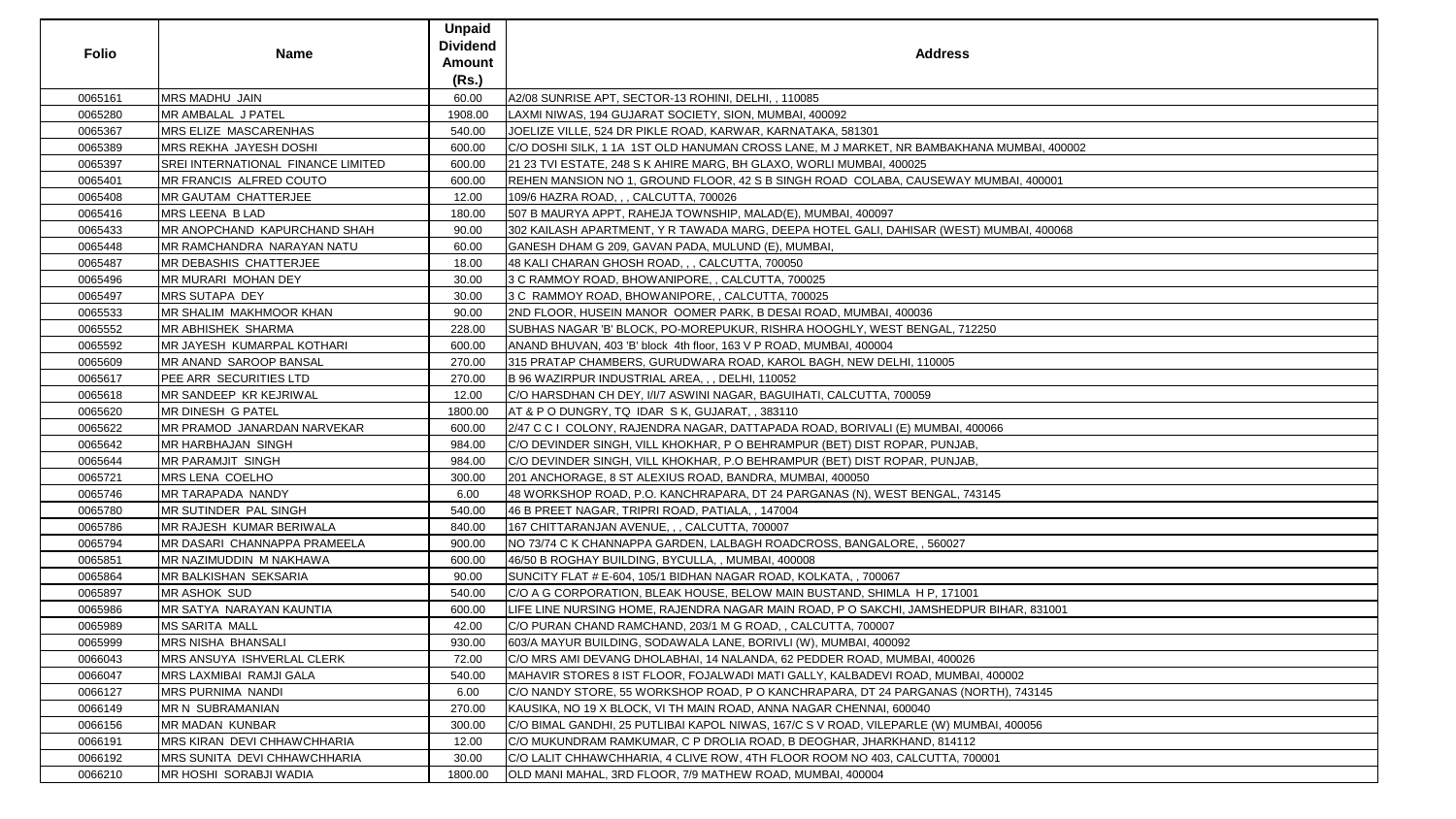| <b>Folio</b> | <b>Name</b>                      | <b>Unpaid</b><br><b>Dividend</b><br><b>Amount</b><br>(Rs.) | <b>Address</b>                                                                         |
|--------------|----------------------------------|------------------------------------------------------------|----------------------------------------------------------------------------------------|
| 0066211      | <b>COL R G MALHOTRA</b>          | 270.00                                                     | ICS HOUSE, C 19 COMMERCIAL COMPLEX, S D A, NEW DELHI, 110016                           |
| 0066241      | <b>MRS KAMAL TULI</b>            | 1080.00                                                    | A 58 KAILASH COLONY, , , NEW DELHI, 110048                                             |
| 0066267      | MR CHANDERGUPT JAIN              | 1134.00                                                    | A 92 YOJANA VIHAR, , , DELHI, 110092                                                   |
| 0066285      | MRS LAJWANTI B JAIN              | 270.00                                                     | 20/9 ARIHANT, RAFI AHMED KIDWAI ROAD, WADALA, MUMBAI, 400031                           |
| 0066297      | <b>MR SAMEER NOWAL</b>           | 600.00                                                     | HOUSE NO 514, SECTOR 7, PANCHUKULA, HARYANA, 134109                                    |
| 0066301      | <b>MR GIRRAJ KISHORE DAGA</b>    | 12.00                                                      | P 112 CIT ROAD, SCHEME NO VI M PHOOLBAGAN, , CALCUTTA, 700054                          |
| 0066314      | RATNA DE                         | 6.00                                                       | 44 SANKARITOLA STREET, CALCUTTA, , , 700014                                            |
| 0066345      | <b>MAHAROUKH D MERCHANT</b>      | 144.00                                                     | SEAPULL A 603 SHERLY, RAJAN ROAD BANDRA /W/, MUMBAI,, 400050                           |
| 0066362      | <b>PARVEZ SHAIKH</b>             | 6.00                                                       | 174/1 RAMESH DUTTA STREET, KOLKATA, , , 700006                                         |
| 0066367      | <b>GOPAL CHANDRA DEY</b>         | 1200.00                                                    | 3C RAMMOY ROAD, BHOWANIPORE, CALCUTTA,, 700025                                         |
| 0066368      | ANISH AGARWAL (MINOR)            | 18.00                                                      | 65/1 BONDEL ROAD, 2ND FLOOR FLAT- 2A, KOLKATA, , 700019                                |
| 0066384      | <b>SUPRIYA AKHAURY</b>           | 600.00                                                     | 1858 BRAHMAPUTRA APTS, SECTOR 29, NOIDA, , 201303                                      |
| 0066453      | <b>RAJKUMAR SEN</b>              | 600.00                                                     | SEN LODGE, BORAL LANE, P.O & DIST HOOGHLY, , 712103                                    |
| 0066482      | T S ANIL KUMAR                   | 90.00                                                      | 7/9 30TH CROSS 4TH BLOCK, JAYANAGAR OPP POLICE STATION, BANGALORE, , 560011            |
| 0066516      | <b>MEENA MUKESH SHAH</b>         | 90.00                                                      | B/302 SAMRAJYA FLAT, OPP MANAV MANDIR, MEMNAGAR AHMEDABAD, , 380052                    |
| 0066558      | JOTINDRA NATH ROY                | 30.00                                                      | 40 RADHA MADHAB SAHA LANE, CALCUTTA, , , 700007                                        |
| 0066679      | NIRMALA RASIKLAL                 | 2400.00                                                    | VASANT VILAS, 1 BABULNATH ROAD, MUMBAI, , 400007                                       |
| 0066734      | <b>SUNIL KUMAR DE</b>            | 60.00                                                      | 5 BHUBANDHAR LANE, CALCUTTA, , , 700012                                                |
| 0066770      | <b>BABULAL GORDHANDAS SAMPAT</b> | 2400.00                                                    | FIRST FLOOR, 166 REGENT COLONY, PO REGENT PARK, TOLLYGUNJ CALCUTTA, 700040             |
| 0066845      | PRAYAG R PAI                     | 540.00                                                     | 9A ANURAG APARTMENTS, JUHU TARA ROAD, JUHU, MUMBAI, 400049                             |
| 0066868      | <b>GANGABAI RAMJI THAKKER</b>    | 540.00                                                     | 43/270 WALKESHWAR ROAD, A--1 APARTMENTS, MUMBAI,, 400006                               |
| 0066896      | PUNJAB NATIONAL BANK             | 300.00                                                     | 279 SATYA HOUSE, NARSI NATHA STREET BHAT BAZAR, MUMBAI, , 400009                       |
| 0066933      | <b>RITA ROY</b>                  | 36.00                                                      | 40 RADHAMADHAB SAHA LANE, CALCUTTA, , , 700007                                         |
| 0066944      | <b>AVIK KUMAR BASU</b>           | 18.00                                                      | 22B/1 GOPAL CHANDRA BOSE LANE, P.O SINTHEE, CALCUTTA, , 700050                         |
| 0066971      | <b>BHARAT MEHTA</b>              | 600.00                                                     | OLD NO 11 NEW NO 23, SOMASUNDRAM 4TH STREET, AYANAVARM NR NOOR HOTEL CHENNAI, , 600023 |
| 0066975      | A K SHARMA                       | 600.00                                                     | A-150 ANAND BAGH, MAKARPURA ROAD, VADODARA, , 390010                                   |
| 0066976      | <b>ADINATH SARKAR</b>            | 432.00                                                     | KOYLA VIHAR VASUNDHARA, FLAT NO A-904 VIP RD, PO AIRPORT, KOLKATA, 700052              |
| 0066982      | AJAY KUMAR BOTHRA                | 6.00                                                       | 10 BONFIELD LANE, CALCUTTA, , , 700001                                                 |
| 0067007      | ANITA KARWA                      | 18.00                                                      | 1 NATHER BAGAN STREET, CALCUTTA, ,, 700005                                             |
| 0067009      | KAPISH DAGA                      | 12.00                                                      | P-112 CIT ROAD, SCHEME NO VIM PHOOLBAGAN, CALCUTTA, , 700054                           |
| 0067011      | <b>GIRRAJ KISHORE DAGA</b>       | 30.00                                                      | P-112 CIT ROAD, SCHEME NO VIM PHOOLBAGAN, CALCUTTA, , 700054                           |
| 0067021      | RADHE SHYAM SAHA                 | 30.00                                                      | 3/2A KRISHNA MULLICK LANE, BELGACHIA, CALCUTTA, , 700037                               |
| 0067022      | ARUN KUMAR PRAMANICK             | 6.00                                                       | 13/A HARA CHANDRA MALLICK STREET, CALCUTTA, ,, 700005                                  |
| 0067023      | ARUNIMA SEN                      | 6.00                                                       | 25/2/D NARKELDANGA MAIN ROAD, CALCUTTA, , , 700054                                     |
| 0067043      | ASIM KUMAR SIL                   | 30.00                                                      | 39-A ZAKARIAH STREET, PO CHITTERANJAN AVENUE, CALCUTTA,, 700073                        |
| 0067046      | ATREYEE SARKAR                   | 720.00                                                     | 17/3 NABALIA PARA ROAD, BARISHA, CALCUTTA, , 700008                                    |
| 0067057      | <b>AVIJIT PYNE</b>               | 6.00                                                       | 20 RATU SARKER LANE, CALCUTTA, , , 700073                                              |
| 0067058      | AVINASH B RAJANI                 | 240.00                                                     | VILLA ROMANA 2ND FLOOR FLAT NO 8, 16TH ROAD BANDRA, MUMBAI, , 400050                   |
| 0067061      | <b>BABY BANERJEE</b>             | 6.00                                                       | 17/G DOVER TERRACE 2ND FLOOR, P O BALLYGUNGE, CALCUTTA, , 700019                       |
| 0067065      | <b>BANDANA DEY</b>               | 6.00                                                       | KRISHNA BHABAN, 44 SANKARITOLA STREET, CALCUTTA,, 700014                               |
| 0067066      | <b>BARIN PAL CHAUDHURI</b>       | 18.00                                                      | 41/3 RABINDRA NATH TAGORE ROAD, PO DAKSHINESWAR, CALCUTTA, , 700076                    |
| 0067068      | <b>BHABATOSH DAS</b>             | 12.00                                                      | INDODEEP HSG COMPLEX, 256/1 DUM DUM ROAD FLAT NO 1/4, CALCUTTA, , 700074               |

| NAI, , 600023 |  |
|---------------|--|
|               |  |
|               |  |
|               |  |
|               |  |
|               |  |
|               |  |
|               |  |
|               |  |
|               |  |
|               |  |
|               |  |
|               |  |
|               |  |
|               |  |
|               |  |
|               |  |
|               |  |
|               |  |
|               |  |
|               |  |
|               |  |
|               |  |
|               |  |
|               |  |
|               |  |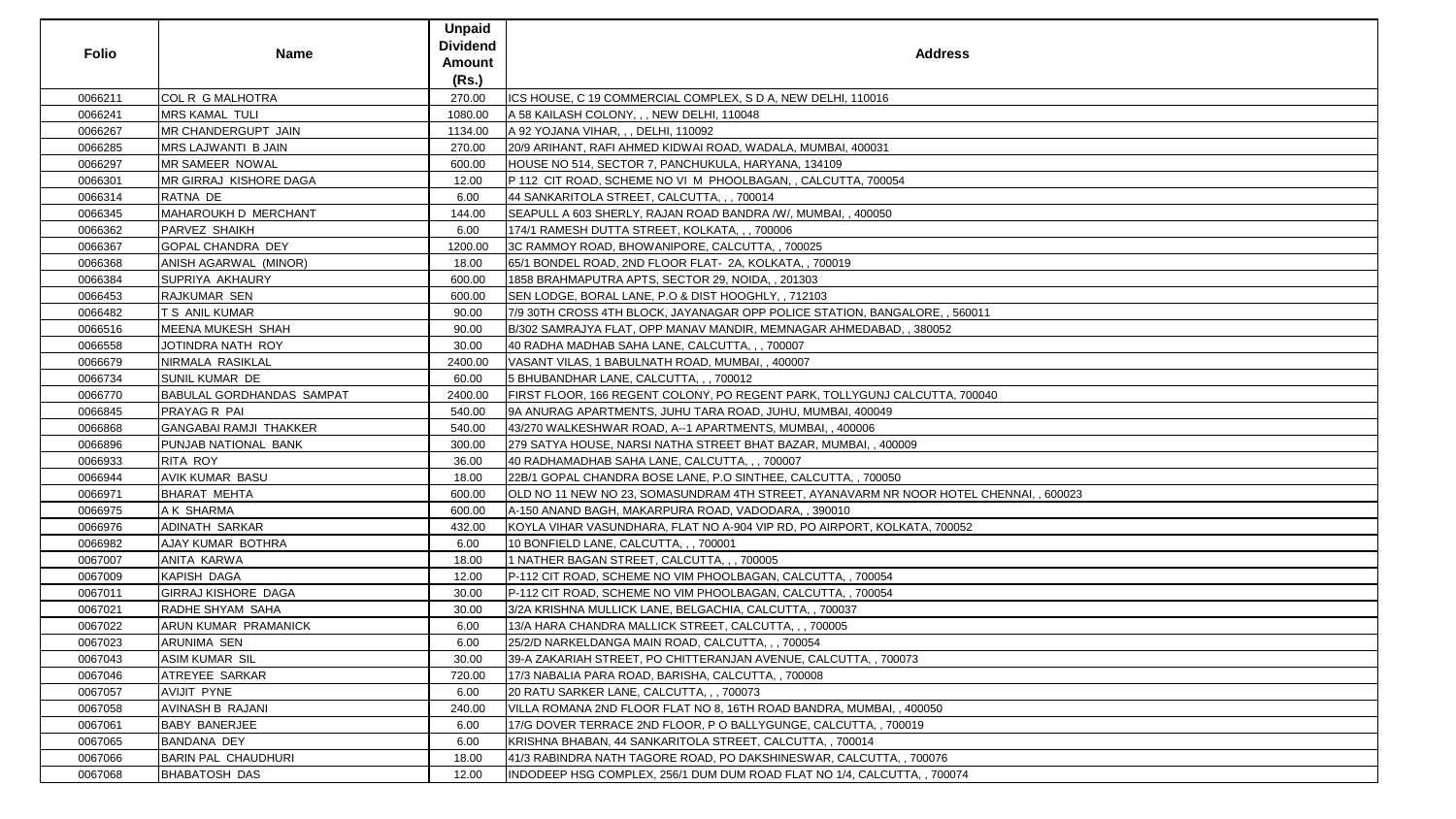| <b>Folio</b> | <b>Name</b>                     | <b>Unpaid</b><br><b>Dividend</b><br><b>Amount</b><br>(Rs.) | <b>Address</b>                                                                       |
|--------------|---------------------------------|------------------------------------------------------------|--------------------------------------------------------------------------------------|
| 0067072      | <b>BHARAT D PAREKH</b>          | 432.00                                                     | B10 NARAYAN NIWAS, ROKADIA LANE, BORIVLI WEST, , 400092                              |
| 0067103      | CHAKRABARTY SATYA NARAYAN       | 6.00                                                       | 49/1 BALDEO PARA ROAD, P.O. BEADON STREET, CALCUTTA, , 700006                        |
| 0067104      | CHAKRABARTY SATYANARAYAN        | 12.00                                                      | 49/1 BALDEO PARA ROAD, P.O. BEADON STREET, CALCUTTA, , 700006                        |
| 0067105      | CHAKRABARTY SATYANARAYAN        | 816.00                                                     | 49/1 BALDEO PARA ROAD, P.O. BEADON STREET, CALCUTTA, , 700006                        |
| 0067169      | <b>DINABANDHU RATH</b>          | 36.00                                                      | BIRLA CORPORATION LTD, 9/1 R N MUKHERJEE RD, 3RD FLOOR CALCUTTA, , 700001            |
| 0067172      | <b>DIPALI SEN</b>               | 18.00                                                      | 18/1A VIDYA SAGAR STREET, CALCUTTA, , , 700009                                       |
| 0067184      | <b>FAISAL LUNAT</b>             | 30.00                                                      | 4/4/22 WHORVAD BARDOLI, DT SURAT, , , 394601                                         |
| 0067187      | <b>G VAMAN PAL</b>              | 216.00                                                     | G VISHWANATH PAL, LAND HOLDER, PO GURPUR, , 574145                                   |
| 0067213      | <b>GOLOK NATH PYNE</b>          | 12.00                                                      | 20 RATU SARKER LANE, CALCUTTA, , , 700073                                            |
| 0067311      | JEFIN JOSE E                    | 216.00                                                     | TRICHUR MILL STORES, POST OFFICE ROAD (EAST), TRICHUR, KERALA, 680001                |
| 0067312      | JEWEL CHAKRABARTY               | 60.00                                                      | 49/1 BALDEO PARA ROAD, P.O. BEADON STREET, CALCUTTA, , 700006                        |
| 0067336      | KADIYALA MEENAKSHI              | 216.00                                                     | 104 VEPERY HIGH ROAD, CHENNAI, , , 600007                                            |
| 0067340      | KALI CHATTERJEE                 | 72.00                                                      | 265 G T ROAD, PO BAIDYABATI, DT HOOGHLY, , 712222                                    |
| 0067342      | KALPANA BANDYOPADHYAY           | 24.00                                                      | 40/B BADUR BAGAN STREET, CALCUTTA, , , 700009                                        |
| 0067405      | MADHU SUDAN DEY                 | 6.00                                                       | 4 RAJA RADHA KANTA DEB LANE, OFF MADAN MOHAN TALA STREET, CALCUTTA, , 700005         |
| 0067420      | MAHESH KUMAR BUBNA              | 42.00                                                      | BLOCK A, 221 BANGUR AVENUE, KOLKATA, , 700055                                        |
| 0067428      | MALTILATA BOBRA                 | 420.00                                                     | 5 SHAKUNTLA NIWAS, M G CROSS ROAD NO 1, BORIVLI / EAST/ MUMBAI, , 400066             |
| 0067443      | MAYA BANERJEE                   | 6.00                                                       | 17/G DOVER TERRACE 2ND FLOOR, P O BALLYGUNGE, CALCUTTA, , 700019                     |
| 0067469      | NABANITA ROY                    | 30.00                                                      | B-86 MANDIR SIDE QTR, PO BIRLAPUR, DT 24 PGS S, , 743318                             |
| 0067471      | NAJMUL HASAN NAQVI              | 1296.00                                                    | Z-7 HAUZ KHAS, NEW DELHI, , , 110016                                                 |
| 0067535      | PARTHA CHATTERJEE               | 42.00                                                      | 265 G T ROAD, PO BAIDYABATI, DT HOOGHLY, , 712222                                    |
| 0067536      | PARTHA CHATTERJEE               | 42.00                                                      | 265 G T ROAD, PO BAIDYABATI, DT HOOGHLY, , 712222                                    |
| 0067537      | <b>PARVEZ SHAIKH</b>            | 6.00                                                       | 174/1 RAMESH DUTTA STREET, KOLKATA, , , 700006                                       |
| 0067579      | PRAN GOPAL SAHA                 | 18.00                                                      | SAHA LODGE, 27/45B K M NASKAR ROAD, CALCUTTA, , 700040                               |
| 0067590      | <b>PROVAT KUMAR SEAL</b>        | 12.00                                                      | 25/2/D NARIKEL DANGA MAIN ROAD, CALCUTTA, , , 700054                                 |
| 0067591      | PURNIMA DEBI                    | 288.00                                                     | 265 G T ROAD, PO BAIDYABATI, DT HOOGHLY, , 712222                                    |
| 0067593      | R DEVENDAR BABU                 | 432.00                                                     | NO 192 BHARATHITYHI, ROYAPETTAH, CHENNAI, , 600014                                   |
| 0067606      | <b>RAJESH DAGA</b>              | 30.00                                                      | 638 DUM DUM PARK ROAD, FLAT NO 402 4TH FLOOR, CALCUTTA, , 700055                     |
| 0067652      | RASHMI DAGA                     | 12.00                                                      | 638 DUM DUM PARK ROAD, FLAT NO 402 4TH FLOOR, CALCUTTA, , 700055                     |
| 0067654      | RATNA DE                        | 12.00                                                      | P O SONARPUR, KAMRABAD MANDIRTALA, DT 24 PARGANAS SOUTH, , 743369                    |
| 0067675      | <b>RISHI SIKKA</b>              | 456.00                                                     | FLAT NO.702-A, SUNBREEZE APARTMENT, SECTOR-5VAISHALI, GHAZIABAD U P, 201010          |
| 0067697      | <b>SAMARENDRA NARAYAN BASAK</b> | 6.00                                                       | 1 RAMPAL LANE, PO HATKHOLA, CALCUTTA, , 700005                                       |
| 0067722      | SANTOSH CHATTERJEE              | 12.00                                                      | C/O MRINAL CHAKRABORTY, 66/1B KALI CHARAN GHOSH ROAD, CALCUTTA, , 700050             |
| 0067734      | <b>SAROJ DEVI SURANA</b>        | 12.00                                                      | C/O EASTERN TRUCKINO CO 28 STRAND ROAD, 1ST FLOOR, CALCUTTA, , 700001                |
| 0067740      | SATYA NARAYAN CHAKRABARTY       | 432.00                                                     | 49/1 BALDEO PARA ROAD, P.O. BEADON STREET, , , 700006                                |
| 0067741      | SATYA NARAYAN CHAKRABARYA       | 60.00                                                      | 49/1 BALDEO PARA ROAD, P.O. BEADON STREET, CALCUTTA, , 700006                        |
| 0067743      | SATYANARAYAN CHAKRABARTY        | 462.00                                                     | 49/1 BALDEO PARA ROAD, P.O. BEADON STREET, CALCUTTA, , 700006                        |
| 0067745      | <b>SAVITA KHAITAN</b>           | 12.00                                                      | 74 BHAIRAB DUTT LANE, SALKIA, HOWRAH, , 711106                                       |
| 0067767      | SHIMA BHATTACHARYYA             | 30.00                                                      | 2/3 A C SARKER ROAD, DAKSHINESWAR, CALCUTTA, , 700076                                |
| 0067802      | SRI KUMAR NASKAR                | 216.00                                                     | VILL & PO LAKSHMANPUR, DT HOWRAH, , , 711323                                         |
| 0067818      | SUDHA SINGH                     | 72.00                                                      | C/O ARUN KR SINGH, P O & VILL RAM PUR KHAJURIA, DIST EAST CHAMPARAN BOTIHARI, BIHAR, |
| 0067834      | <b>SUNIL KUMAR DE</b>           | 72.00                                                      | 5 BHUBAN DHAR LANE, CALCUTTA, , , 700012                                             |

| 0005                     |  |
|--------------------------|--|
|                          |  |
|                          |  |
|                          |  |
|                          |  |
|                          |  |
|                          |  |
|                          |  |
|                          |  |
|                          |  |
|                          |  |
|                          |  |
|                          |  |
|                          |  |
|                          |  |
|                          |  |
|                          |  |
|                          |  |
|                          |  |
|                          |  |
|                          |  |
|                          |  |
|                          |  |
|                          |  |
|                          |  |
| $\overline{0}$           |  |
|                          |  |
|                          |  |
|                          |  |
|                          |  |
|                          |  |
|                          |  |
|                          |  |
|                          |  |
|                          |  |
|                          |  |
|                          |  |
|                          |  |
|                          |  |
|                          |  |
| <u>.<br/>RI, BIHAR, </u> |  |
|                          |  |
|                          |  |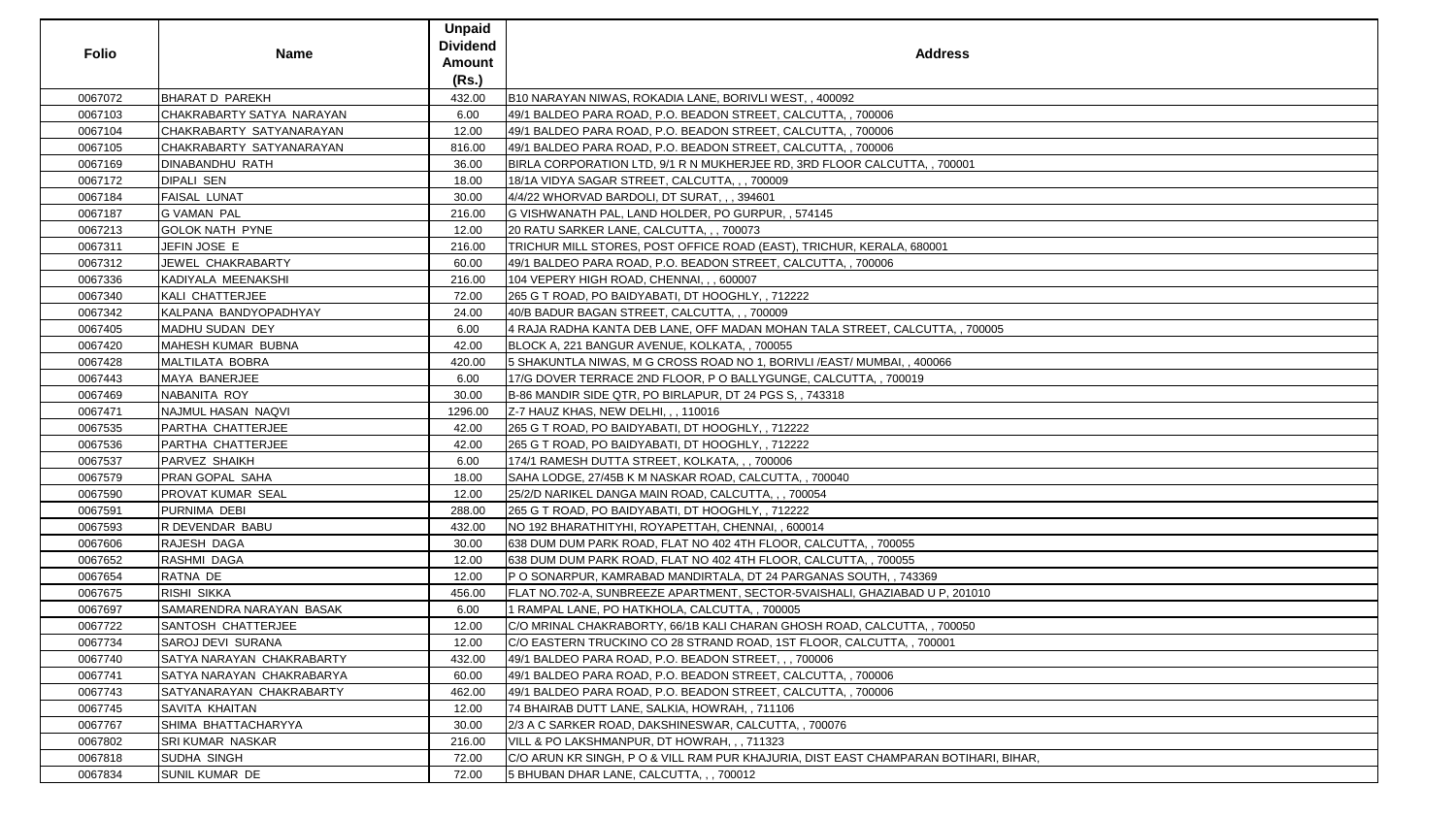|              |                             | <b>Unpaid</b>   |                                                                                                                           |
|--------------|-----------------------------|-----------------|---------------------------------------------------------------------------------------------------------------------------|
| <b>Folio</b> | <b>Name</b>                 | <b>Dividend</b> | <b>Address</b>                                                                                                            |
|              |                             | Amount          |                                                                                                                           |
|              |                             | (Rs.)           |                                                                                                                           |
| 0067835      | SUNIL KUMAR DE              | 72.00           | 5 BHUBAN DHAR LANE, CALCUTTA, , , 700012                                                                                  |
| 0067836      | SUNIL KUMAR DE              | 72.00           | 5 BHUBAN DHAR LANE, CALCUTTA, ,, 700012                                                                                   |
| 0067845      | <b>SUNITA K SHAH</b>        | 72.00           | 401-B PRINCE MANOR, 114 PURUSAIWALKAM HIGH RAOD, CHENNAI, , 600010                                                        |
| 0067865      | SUSMITA SAHA CHOWDHURY      | 114.00          | 3RD FLOOR WEST FLAT, PO KALIGHAT, CALCUTTA, , 700026                                                                      |
| 0067871      | TARAPADA NANDY              | 6.00            | 48 WORKSHIP ROAD, P.O. KANCHRAPARA, DIST 24 PGS (N) W, , 743145                                                           |
| 0067872      | TARAPADA NANDY              | 6.00            | C/O NANDY STORE, 55 WORKSHOP ROAD, PO KANCHRAPARA, DIST 24 PARGANAS /NORTH/, 743145                                       |
| 0067878      | TRIBHUVAN KUMAR BANSAL      | 24.00           | BANSAL SADAN, VIVEKANAND CHOWK, ALWAR,, 301001                                                                            |
| 0067881      | TUMPA LAHA                  | 12.00           | 75 SITA RAM GHOSH STREET, CALCUTTA, , , 700009                                                                            |
| 0067883      | ULHAS JAIWANT NAIK          | 216.00          | B/18 MILI CO OP HSG SOCIETY, LT DILIP GUPTE MARG MAHIM, MUMBAI, , 400016                                                  |
| 0067896      | USHA TUTEJA                 | 216.00          | A-32 SOUTH EXTN, PART-I, NEW DELHI, , 110049                                                                              |
| 0067898      | V VISHNU KUMAR              | 216.00          | NO 16 DEVI PRASAD K H II MAIN ROAD, EAST OF BED COLLEGE SARASWATI PURAM, MYSORE, , 570023                                 |
| 0067973      | PIU CHATTERJEE              | 6.00            | 12/1 U K DUTTA ROAD, PO DUM DUM, CALCUTTA, , 700028                                                                       |
| 0068029      | NILAM SINGHANIA             | 12.00           | "ASHIRBAD APARTMENT", 4TH FLOOR FLAT NO 9A, BC-82 KAMAL PARK, P.O. PRAFULLA KANAN KOLKATA, 700101                         |
| 0068044      | SREEMATI SARKAR             | 270.00          | 22 LAXMI DUTTA LANE, PO BAGHBAZAR, CALCUTTA, , 700003                                                                     |
| 0068071      | <b>SURAJIT KUMAR PAUL</b>   | 6.00            | PURBAPARA, POST-R/GOPALPUR, KOLKATA,, 700136                                                                              |
| 0068088      | <b>INDRA KUMAR SONI</b>     | 6.00            | C/O CHAMPALAL KISHANLAL, 203/1 M G ROAD, CALCUTTA, , 700007                                                               |
| 0068113      | <b>GAURI SHANKER DAGA</b>   | 12.00           | P-112 CIT ROAD, SCHEME NO VI M, PHOOL BAGAN, CALCUTTA, 700054                                                             |
| 0068114      | GIRRAJ KISHORE DAGA         | 30.00           | P-112 CIT ROAD, SCHEME NO VI M, PHOOL BAGAN, CALCUTTA, 700054                                                             |
| 0068115      | GIRRAJ KISHORE DAGA         | 30.00           | P-112 CIT ROAD, SCHEME NO VI M, PHOOL BAGAN, CALCUTTA, 700054                                                             |
| 0068116      | GIRRAJ KISHORE DAGA         | 30.00           | P-112 CIT ROAD, SCHEME NO VI M, PHOOL BAGAN, CALCUTTA, 700054                                                             |
| 0068149      | PANNA RANI GOSWAMI          | 90.00           | 64 SUBHASNAGAR ROAD, DUM DUM CANTT, CALCUTTA,, 700065                                                                     |
| 0068165      | RASHILA BHARAT JAIN         | 360.00          | KASAR GALLI CHOWK, AT & P O PAROLA, DIST JALGAON,,                                                                        |
| 0068208      | URMILA AHLUWALIA            | 270.00          | BC/8E D D A FLATS, MUNIRKA, NEW DELHI, , 110067                                                                           |
| 0068253      | YOGINI M KAMATH             | 180.00          | C/O UNITED SHARE SERVICES, M G ROAD KODIALBAIL, MANGALORE, , 575003                                                       |
| 0068257      | DOSU DARA NALLADARU         | 6720.00         | MEHERZIN BLDG, C/34 WODEHOUSE ROAD, COLABA, MUMBAI, 400005                                                                |
| 0068275      | MOHAN PURUSHOTTAM GUNAJI    | 900.00          | A1/54 MAHENDRA GARDENS, S V RD GOREGAON W, MUMBAI,, 400062                                                                |
| 0068341      | <b>GOPAL KRISHAN GROVER</b> | 540.00          | D-153 KEDAR NAGAR SHAH GANJ, AGRA, UP,, 282010                                                                            |
| 0068349      | SHIV CHARANLAL JAIN         | 90.00           | ST MARKS CHURCH, SIMLA, , , 171003                                                                                        |
| 0068355      | MOHD HAMIDUZ ZAFER          | 90.00           | 6 WAYLANE, LUCKNOW, , , 226001                                                                                            |
| 0068478      | LAXMI NARAYAN DAGA          | 270.00          | 307 SANGEETA APT, 14/59 CIVIL LINES, KANPUR,, 208001                                                                      |
| 0068524      | KIRIT SHANKARLAL PATEL      | 600.00          | 27 ASTHA BUNGALOWS, UMA PARK CO-OPERATIVE HOUSING SOC.LTD, NEAR SOLA OVER BRIDGESCIENCE CITY ROAD, SOLA AHMEDABAD, 380060 |
| 0068580      | <b>SUBHAS KUMAR KEDIA</b>   | 600.00          | 60 PATHURIA GHAT STREET, CALCUTTA, , , 700006                                                                             |
| 0068750      | <b>GORA CHAND DEY</b>       | 60.00           | 4 RAJA RADHA KANTA DEB LANE, CALCUTTA, ,, 700005                                                                          |
| 0068824      | TARULATA ASHWINKUMAR        | 6360.00         | E-5 JALDARSHAN FLATS, OPP. NATRAJ CINEMA, ASHRAM ROAD, AHMEDABAD, 380009                                                  |
| 0068864      | DHANRAJ KARWA               | 18.00           | 1 NATHER BAGAN STREET, CALCUTTA, , , 700005                                                                               |
| 0069001      | BIKASH CHANDRA BANERJEE     | 30.00           | 21/2 BINODE BEHARI HALDER LANE, SHIBPUR, HOWRAH, , 711102                                                                 |
| 0069114      | MEENAKSHI AGARWAL           | 6000.00         | MADNU BAN, MARRIS ROAD, ALIGARH U P,,                                                                                     |
| 0069142      | ALOK AGRAWAL                | 3000.00         | 29/25 KUNCHA SHYAM DAS, BADSHAHI MANDI, ALLAHABAD, , 211003                                                               |
| 0069184      | VIJAY KUMAR MAHESHWARI      | 12.00           | C/O GIRRAJ KISHOKE DAGA, P-112 CIT ROAD, SCH NO VI M PHOOLBAGAN, CALCUTTA, 700054                                         |
| 0069185      | NAND KISHORE MAHESHWARI     | 6.00            | C/O GIRRAJ KISHOKE DAGA, P-112 CIT ROAD, SCH NO VI M PHOOLBAGAN, CALCUTTA, 700054                                         |
| 0069186      | SANJAY MAHESHWARI           | 12.00           | C/O GIRRAJ KISHOKE DAGA, P-112 CIT ROAD, SCH NO VI M PHOOLBAGAN, CALCUTTA, 700054                                         |
| 0069187      | PREM LATA MAHESHWARI        | 6.00            | C/O GIRRAJ KISHOKE DAGA, P-112 CIT ROAD, SCH NO VI M PHOOLBAGAN, CALCUTTA, 700054                                         |
|              |                             |                 |                                                                                                                           |

| ress                                                      |  |
|-----------------------------------------------------------|--|
|                                                           |  |
|                                                           |  |
|                                                           |  |
| NAS / NORTH/, 743145                                      |  |
|                                                           |  |
| 6                                                         |  |
|                                                           |  |
| JRAM, MYSORE, , 570023                                    |  |
| RAFULLA KANAN KOLKATA, 700101                             |  |
|                                                           |  |
|                                                           |  |
|                                                           |  |
|                                                           |  |
|                                                           |  |
|                                                           |  |
|                                                           |  |
|                                                           |  |
|                                                           |  |
|                                                           |  |
|                                                           |  |
| SOLA OVER BRIDGESCIENCE CITY ROAD, SOLA AHMEDABAD, 380060 |  |
|                                                           |  |
| 380009                                                    |  |
|                                                           |  |
|                                                           |  |
| <b>CUTTA, 700054</b>                                      |  |
| CUTTA, 700054<br><b>CUTTA, 700054</b>                     |  |
| <b>CUTTA, 700054</b>                                      |  |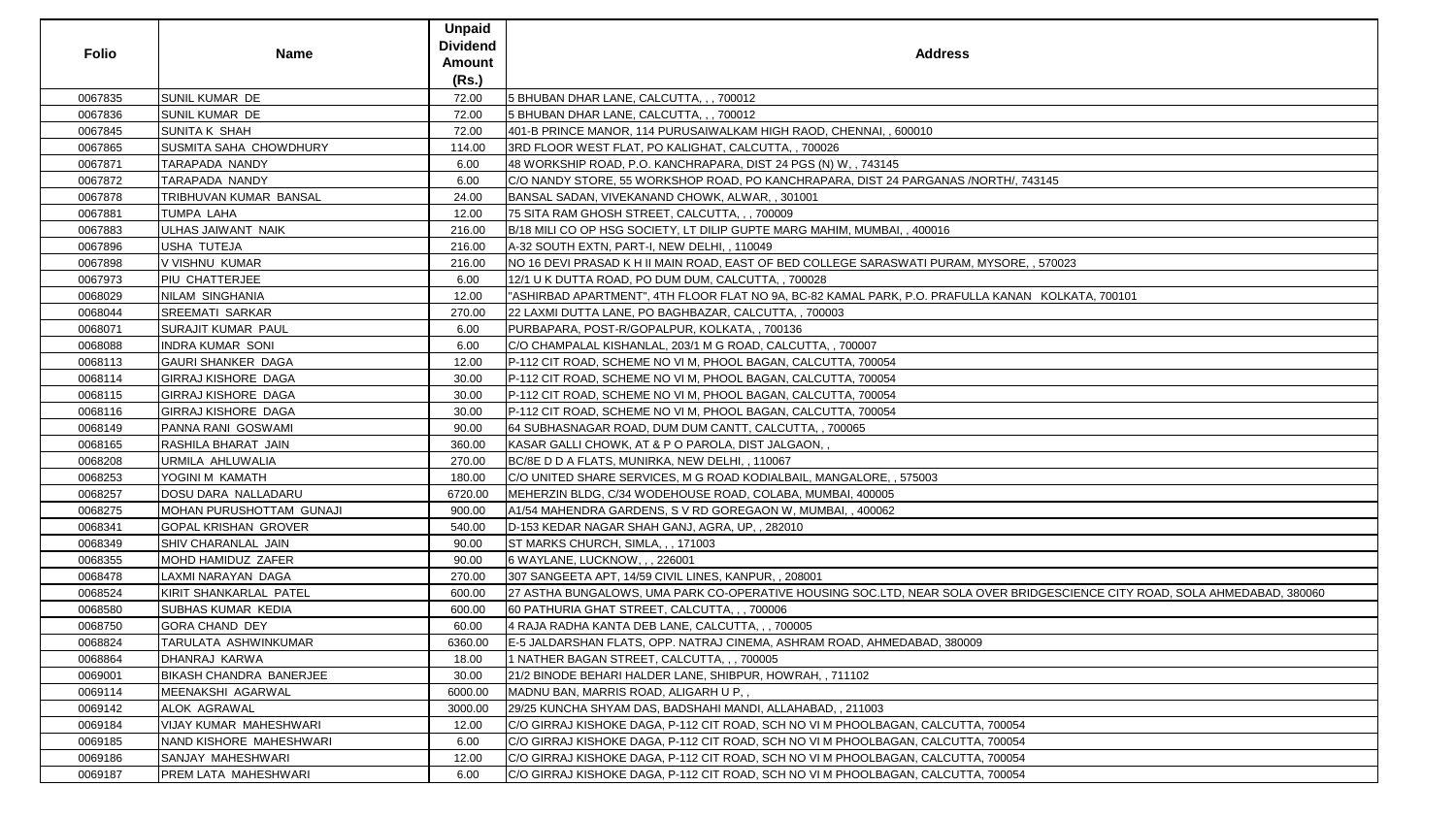| <b>Folio</b> | <b>Name</b>                     | <b>Unpaid</b><br><b>Dividend</b><br><b>Amount</b><br>(Rs.) | <b>Address</b>                                                                   |
|--------------|---------------------------------|------------------------------------------------------------|----------------------------------------------------------------------------------|
| 0069213      | UPENDRA NATH PUROHIT            | 6.00                                                       | 518 SOUTH SIDE, KHARAGPUR, , , 721301                                            |
| 0069240      | RADHE SHYAM SAHA                | 12.00                                                      | 3/2A KRISHA MULLICK LANE, BELGACHIA, CALCUTTA, , 700037                          |
| 0069306      | M N WADNERKAR                   | 792.00                                                     | 10 SHUBHAM BANK COLONY, BEHIND DEENDAYAL PURAM, ANAND NAGAR, KHANDWA, 450001     |
| 0069397      | RADHESHYAM SHARMA               | 12.00                                                      | SUBHAS NAGAR 'B' BLOCK, PO-MOREPUKUR, RISHRA HOOGHLY, WEST BENGAL, 712250        |
| 0069460      | AJAY AJMANI                     | 240.00                                                     | WZ 108 2/1 BASAI DARAPUR, MOTI NAGAR, NEW DELHI, , 110015                        |
| 0069476      | <b>AMIT KUMAR BASU</b>          | 6.00                                                       | 22B/1 GOPAL CHANDRA BOSE LANE, CALCUTTA, , , 700050                              |
| 0069479      | <b>ANIL KUMAR MALL</b>          | 6.00                                                       | 74/1 NARKEL DANGA MAIN ROAD, BLOCK -III DOVER FLAT NO.6-M, KOLKATA, , 700054     |
| 0069481      | <b>ANITA SEAL</b>               | 12.00                                                      | 39-A ZAKARIAH STREET, CALCUTTA, , , 700073                                       |
| 0069484      | APARNA NANDY                    | 6.00                                                       | 48 WORKSHOP ROAD, P O KANCHRAPARA, DIST 24 PGS /N/, , 743145                     |
| 0069489      | ARINDAM KUNDU                   | 6.00                                                       | 35/2 ADIBARTMA ROAD, PO NABAGRAM, DT HOOGHLY, , 712246                           |
| 0069490      | ARINDAM KUNDU                   | 6.00                                                       | 35/2 ADIBARTMA ROAD, PO NABAGRAM, DT HOOGHLY, , 712246                           |
| 0069491      | ARINDOM DE                      | 6.00                                                       | 15 RAMKANTA BOSE STREET, CALCUTTA, , , 700003                                    |
| 0069493      | ARUN KUMAR BARDHAN              | 12.00                                                      | 51 KALI NATH MUNSHI LANE, BARANAGAR, CALCUTTA,, 700036                           |
| 0069495      | <b>ASHA THAKUR</b>              | 12.00                                                      | 36 NETAI CH DUTTA LANE, HOWRAH, ,, 711101                                        |
| 0069501      | <b>ASIM KUMAR SIL</b>           | 12.00                                                      | 39-A ZAKARIAH STREET, CALCUTTA, , , 700073                                       |
| 0069507      | <b>BANDANA GOSWAMI</b>          | 36.00                                                      | 64 SUBHASNAGAR ROAD, DUMDUM CANTONMENT, CALCUTTA,, 700065                        |
| 0069513      | <b>BHARAT A MEHTA</b>           | 6.00                                                       | 17 RUP CHAND ROY STREET, 4TH FLOOR, CALCUTTA, , 700007                           |
| 0069526      | <b>BINOD THAKUR</b>             | 12.00                                                      | 36 NETAI CH DUTTA LANE, HOWRAH, ,, 711101                                        |
| 0069527      | <b>BIRENDAR PRASAD SHAW</b>     | 6.00                                                       | BALLY JUTE MILLS, LINE NO-12 QUARTER NO. 248, P.O. BALLY, HOWRAH, 711000         |
| 0069528      | <b>BISHNU DEY</b>               | 6.00                                                       | CANARA BANK CLEARING SECTION, 7 RED CROSS PLACE, CALCUTTA, , 700001              |
| 0069529      | <b>BISWANATH SETH</b>           | 6.00                                                       | C/O NANDY STORE, 55 WORKSHOP ROAD P O KANCHRAPARA, DIST 24 PGS /N/, , 743145     |
| 0069530      | <b>BISWANATH SHAH</b>           | 6.00                                                       | BALLY JUTE MILLS, LINE NO. - 12 QTR NO- 248, P.O. BALLY, HOWRAH, 711201          |
| 0069541      | CHETAN KUMAR SINGH              | 18.00                                                      | 82 BAJAL PARA LANE, SALKIA, HOWRAH, , 711106                                     |
| 0069543      | CHHAYA PAUL                     | 6.00                                                       | 22/3B SANKHARI PARA ROAD, 2ND FLOOR BHOWNIPUR, CALCUTTA, , 700025                |
| 0069547      | <b>DEBJYOTI MUKHERJEE</b>       | 6.00                                                       | 562 BLOCK N, NEW ALIPORE, CALCUTTA, , 700053                                     |
| 0069551      | DILIP NATH SEN                  | 6.00                                                       | 33/B SHRISH CHANDRA CHOWDHURY LANE, POST OFFICE TALA, KOLKATA, , 700002          |
| 0069563      | <b>GANESH NARAYANDAS SIKCHI</b> | 132.00                                                     | AT & P O BELAPUR TOWN, TAL SHRIRAMPUR, DIST AHMEDNAGAR,, 413715                  |
| 0069569      | <b>GOLOK NATH PYNE</b>          | 6.00                                                       | 20 RATU SARKER LANE, CALCUTTA, , , 700073                                        |
| 0069570      | <b>GOLOK NATH PYNE</b>          | 6.00                                                       | 20 RATU SARKER LANE, CALCUTTA, , , 700073                                        |
| 0069571      | <b>GOLOK NATH PYNE</b>          | 6.00                                                       | 20 RATU SARKER LANE, CALCUTTA, , , 700073                                        |
| 0069578      | <b>GOPI DAS BIHANI</b>          | 12.00                                                      | 32/A BRINDABAN BASAKH STREET, CALCUTTA, , , 700005                               |
| 0069580      | <b>GOUR GOPAL SAHA</b>          | 24.00                                                      | 3/2A KRISHNA MULLICK LANE, BELGACHIA, CALCUTTA, , 700037                         |
| 0069581      | <b>GOUR GOPAL SHAH</b>          | 12.00                                                      | 3/2A KRISHNA MULLICK LANE, BELGACHIA, CALCUTTA, , 700037                         |
| 0069582      | <b>GOUTAM KUMAR GHOSH</b>       | 6.00                                                       | 98 DR P C LAHIRI SARANI, SINTHEE, CALCUTTA, , 700050                             |
| 0069590      | HRISHIKESH NANDY                | 60.00                                                      | 108 GARANHATA STREET, CALCUTTA, , , 700006                                       |
| 0069596      | <b>INDRAKALA CHHAJER</b>        | 114.00                                                     | AMRUT, OPP SANI APT, BANK OF INDIA LANE, SUBHANPURA RACE COURSE VADODARA, 390007 |
| 0069599      | JAGANNATH PAUL                  | 6.00                                                       | 22/3B SANKHARI PARA ROAD, 2ND FLOOR BHOWNIPUR, CALCUTTA, , 700025                |
| 0069603      | JEWEL CHAKRABARTY               | 24.00                                                      | 49/1 BALDEO PARA ROAD, P O BEADON STREET, CALCUTTA, , 700006                     |
| 0069606      | JOYDEB RANA                     | 174.00                                                     | 31/1 R BEADON ROW, PO BEADON ST, CALCUTTA, , 700006                              |
| 0069607      | JOYDEB RANA                     | 90.00                                                      | 31/1 R BEADON ROW, PO BEADON ST, CALCUTTA, , 700006                              |
| 0069624      | KAVITA JHUNJHUNWALA             | 30.00                                                      | RADHA COURT 4F, 266 S K DEV ROAD, CALCUTTA,, 700048                              |
| 0069625      | <b>KEDAR NATH DHAL</b>          | 18.00                                                      | C/O BAIDYANATH DHAL, AT-BAJARAPAT, PO/VIA: MANGALPURDIST-JAJPUR, , 755011        |
|              |                                 |                                                            |                                                                                  |

| $\lambda$ , 450001 |  |
|--------------------|--|
| $\frac{250}{50}$   |  |
|                    |  |
|                    |  |
|                    |  |
|                    |  |
|                    |  |
|                    |  |
|                    |  |
|                    |  |
|                    |  |
|                    |  |
|                    |  |
|                    |  |
|                    |  |
|                    |  |
|                    |  |
|                    |  |
|                    |  |
|                    |  |
|                    |  |
|                    |  |
|                    |  |
|                    |  |
| $\overline{45}$    |  |
|                    |  |
|                    |  |
|                    |  |
|                    |  |
|                    |  |
|                    |  |
|                    |  |
|                    |  |
|                    |  |
|                    |  |
|                    |  |
|                    |  |
|                    |  |
|                    |  |
|                    |  |
|                    |  |
|                    |  |
|                    |  |
|                    |  |
|                    |  |
| RA, 390007         |  |
|                    |  |
|                    |  |
|                    |  |
|                    |  |
|                    |  |
|                    |  |
|                    |  |
|                    |  |
|                    |  |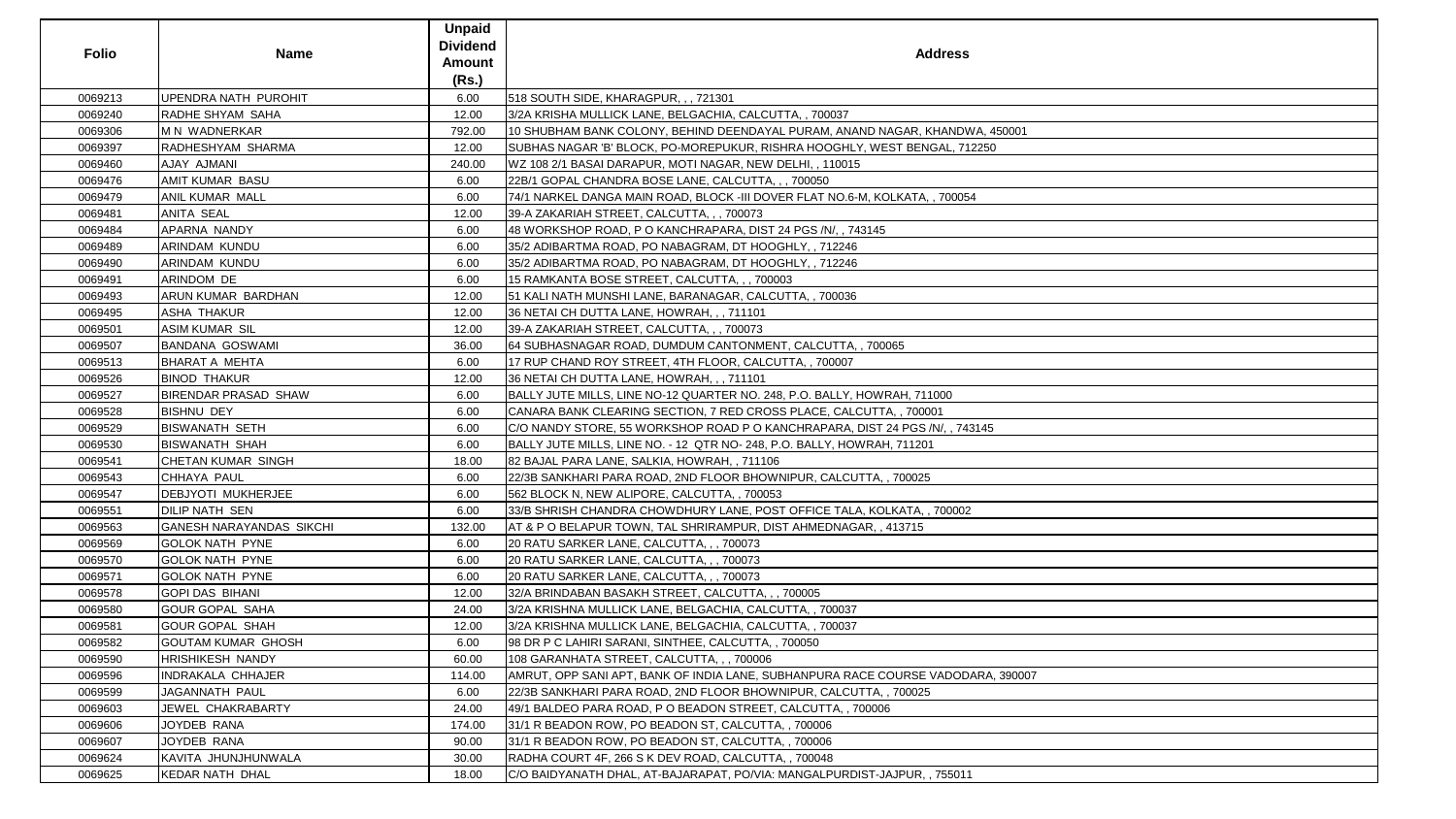| <b>Folio</b> | <b>Name</b>               | <b>Unpaid</b><br><b>Dividend</b><br><b>Amount</b><br>(Rs.) | <b>Address</b>                                                                                  |
|--------------|---------------------------|------------------------------------------------------------|-------------------------------------------------------------------------------------------------|
| 0069632      | LAJNANTI BHATIA           | 6.00                                                       | C/O BHATIA'S, H NO.2595 SECTOR-16, NEAR SECTOR 16 MARKETFARIDABAD, HARYANA, 121002              |
| 0069646      | <b>MAHESH KUMAR BUBNA</b> | 6.00                                                       | BLOCK A, 221 BANGUR AVENUE, KOLKATA, , 700055                                                   |
| 0069648      | <b>MALLIKA SAHA</b>       | 24.00                                                      | 3/2A KRISHNA MULLICK LANE, BELGACHIA, CALCUTTA, , 700037                                        |
| 0069649      | MALLIKA SAHA              | 6.00                                                       | 3/2A KRISHNA MULLICK LANE, BELGACHIA, CALCUTTA, , 700037                                        |
| 0069650      | <b>MALLIKA SAHA</b>       | 24.00                                                      | 3/2A KRISHNA MULLICK LANE, BELGACHIA, CALCUTTA, , 700037                                        |
| 0069651      | <b>MALLIKA SAHA</b>       | 24.00                                                      | 3/2A KRISHNA MULLICK LANE, BELGACHIA, CALCUTTA, , 700037                                        |
| 0069652      | <b>MALLIKA SAHA</b>       | 24.00                                                      | 3/2A KRISHNA MULLICK LANE, BELGACHIA, CALCUTTA, , 700037                                        |
| 0069653      | <b>MALLIKA SAHA</b>       | 24.00                                                      | 3/2A KRISHNA MULLICK LANE, BELGACHIA, CALCUTTA, , 700037                                        |
| 0069655      | MANJU MITTAL              | 18.00                                                      | R F NO 068178, , , ,                                                                            |
| 0069661      | MANYU KATHURIA            | 420.00                                                     | 29/62 WEST PATEL NAGAR, NEW DELHI, , , 110008                                                   |
| 0069664      | <b>MIRA SAHA</b>          | 24.00                                                      | 3/2A KRISHNA MULLICK LANE, BELGACHIA, CALCUTTA, , 700037                                        |
| 0069665      | <b>MIRA SAHA</b>          | 12.00                                                      | 3/2A KRISHNA MULLICK LANE, BELGACHIA, CALCUTTA, , 700037                                        |
| 0069671      | <b>MOUSUM MUKHERJEE</b>   | 6.00                                                       | 562 BLOCK N, NEW ALIPORE, CALCUTTA, , 700053                                                    |
| 0069673      | <b>MUKESH MITTAL</b>      | 72.00                                                      | A-129 JANTA COLONY, JAIPUR, , , 302004                                                          |
| 0069677      | NANDA RANI DEY            | 6.00                                                       | KRISHNA BHABAN, 44 SANKARITOLA ST, CALCUTTA, , 700014                                           |
| 0069682      | <b>NILAM SINGHANIA</b>    | 6.00                                                       | "ASHIRBAD APARTMENT", 4TH FLOOR FLAT NO 9A, BC-82 KAMAL PARK, P.O. PRAFULLLA KANAN  KOLKATA, 70 |
| 0069689      | NIRMALA DEVI RAY          | 30.00                                                      | BIRLA CORPN LTD, 9/1 R N MUKHERJEE ROAD, KOLKATA, , 700001                                      |
| 0069697      | OM PRAKASH SINGHANIA      | 6.00                                                       | AASHIRWAD APARTMENTS, FLAT NO 9A 4TH FLOOR, BC-82 KAMAL PARK, P.O. PRAFULLA KANAN KESTOPUR      |
| 0069698      | PABITRA CHOWDHURY         | 6.00                                                       | 84/-C/1 LAKE TOWN, BLOCK A, CALCUTTA, , 700089                                                  |
| 0069700      | PANNARANI GOSWAMI         | 30.00                                                      | 64 SUBHASNAGAR ROAD, DUMDUM CANTONMENT, CALCUTTA, , 700065                                      |
| 0069701      | PARBATI SAHA              | 24.00                                                      | 3/2A KRISHNA MULLICK LANE, BELGACHIA, CALCUTTA, , 700037                                        |
| 0069702      | PARBATI SAHA              | 24.00                                                      | 3/2A KRISHNA MULLICK LANE, BELGACHIA, CALCUTTA, , 700037                                        |
| 0069703      | PARBATI SAHA              | 24.00                                                      | 3/2A KRISHNA MULLICK LANE, BELGACHIA, CALCUTTA, , 700037                                        |
| 0069704      | PARBATI SAHA              | 24.00                                                      | 3/2A KRISHNA MULLICK LANE, BELGACHIA, CALCUTTA, , 700037                                        |
| 0069705      | PARBATI SAHA              | 24.00                                                      | 3/2A KRISHNA MULLICK LANE, BELGACHIA, CALCUTTA, , 700037                                        |
| 0069717      | PRAMOD KUMAR BIHANI       | 24.00                                                      | 32/A BRINDABAN BASAKH STREET, CALCUTTA, , , 700005                                              |
| 0069724      | PRITI ALIAS PINKI         | 24.00                                                      | 416-417 CHANDRA LOK APARTMENT, 2ND FLOOR WEST WING, , , 395001                                  |
| 0069728      | PURNIMA NANDI             | 6.00                                                       | 48 WORKSHOP ROAD, P O KANCHRAPARA, DIST 24 PGS /N/, , 743145                                    |
| 0069731      | RABINDRA NATH MITRA       | 6.00                                                       | 4/1 FAKIR GHOSH LANE, KOLKATA, , , 700035                                                       |
| 0069733      | RADHE SHYAM SAHA          | 24.00                                                      | 3/2A KRISHNA MULLICK LANE, BELGACHIA, CALCUTTA, , 700037                                        |
| 0069734      | RADHE SHYAM SAHA          | 24.00                                                      | 3/2A KRISHNA MULLICK LANE, BELGACHIA, CALCUTTA, , 700037                                        |
| 0069735      | RADHE SHYAM SAHA          | 24.00                                                      | 3/2A KRISHNA MULLICK LANE, BELGACHIA, CALCUTTA, , 700037                                        |
| 0069736      | RADHE SHYAM SAHA          | 6.00                                                       | 3/2A KRISHNA MULLICK LANE, BELGACHIA, CALCUTTA, , 700037                                        |
| 0069737      | RADHE SHYAM SAHA          | 6.00                                                       | 3/2A KRISHNA MULLICK LANE, BELGACHIA, CALCUTTA, , 700037                                        |
| 0069738      | RADHE SHYAM SAHA          | 24.00                                                      | 3/2A KRISHNA MULLICK LANE, BELGACHIA, CALCUTTA, , 700037                                        |
| 0069739      | RADHE SHYAM SAHA          | 24.00                                                      | 3/2A KRISHNA MULLICK LANE, BELGACHIA, CALCUTTA, , 700037                                        |
| 0069740      | RADHE SHYAM SAHA          | 12.00                                                      | 3/2A KRISHNA MULLICK LANE, BELGACHIA, CALCUTTA, , 700037                                        |
| 0069741      | <b>RAI CHAND BORAL</b>    | 6.00                                                       | 16 BLACKQUIRE SQUARE, PO BEADON STREET, CALCUTTA, , 700006                                      |
| 0069745      | RAJENDRA N WANI           | 240.00                                                     | A 16-62 CHITTARANJAN NAGAR, RAJAWADI VIDYAVIHAR,,, 400077                                       |
| 0069752      | <b>RAM PRASAD SEN</b>     | 6.00                                                       | BG1/32 DESHBANDHU NAGAR, CALCUTTA, , , 700059                                                   |
| 0069757      | RAMBAHADUR BHATNAGAR      | 108.00                                                     | 906/15 CIVIL LINES, SEVA RAM OIL MILLS, JHANSI, , 284003                                        |
| 0069758      | RAMENDRA NATH DEY         | 12.00                                                      | KRISHNA BHABAN, 44 SANKARITOLA ST, CALCUTTA, , 700014                                           |

| A, 121002                         |  |
|-----------------------------------|--|
|                                   |  |
|                                   |  |
|                                   |  |
|                                   |  |
|                                   |  |
|                                   |  |
|                                   |  |
|                                   |  |
|                                   |  |
|                                   |  |
|                                   |  |
|                                   |  |
|                                   |  |
|                                   |  |
|                                   |  |
|                                   |  |
|                                   |  |
|                                   |  |
|                                   |  |
|                                   |  |
|                                   |  |
| A KANAN KOLKATA, 700101           |  |
|                                   |  |
|                                   |  |
| LA KANAN KESTOPUR KOLKATA, 700101 |  |
|                                   |  |
|                                   |  |
|                                   |  |
|                                   |  |
|                                   |  |
|                                   |  |
|                                   |  |
|                                   |  |
|                                   |  |
|                                   |  |
|                                   |  |
|                                   |  |
|                                   |  |
|                                   |  |
|                                   |  |
|                                   |  |
|                                   |  |
|                                   |  |
|                                   |  |
|                                   |  |
|                                   |  |
|                                   |  |
|                                   |  |
|                                   |  |
|                                   |  |
|                                   |  |
|                                   |  |
|                                   |  |
|                                   |  |
|                                   |  |
|                                   |  |
|                                   |  |
|                                   |  |
|                                   |  |
|                                   |  |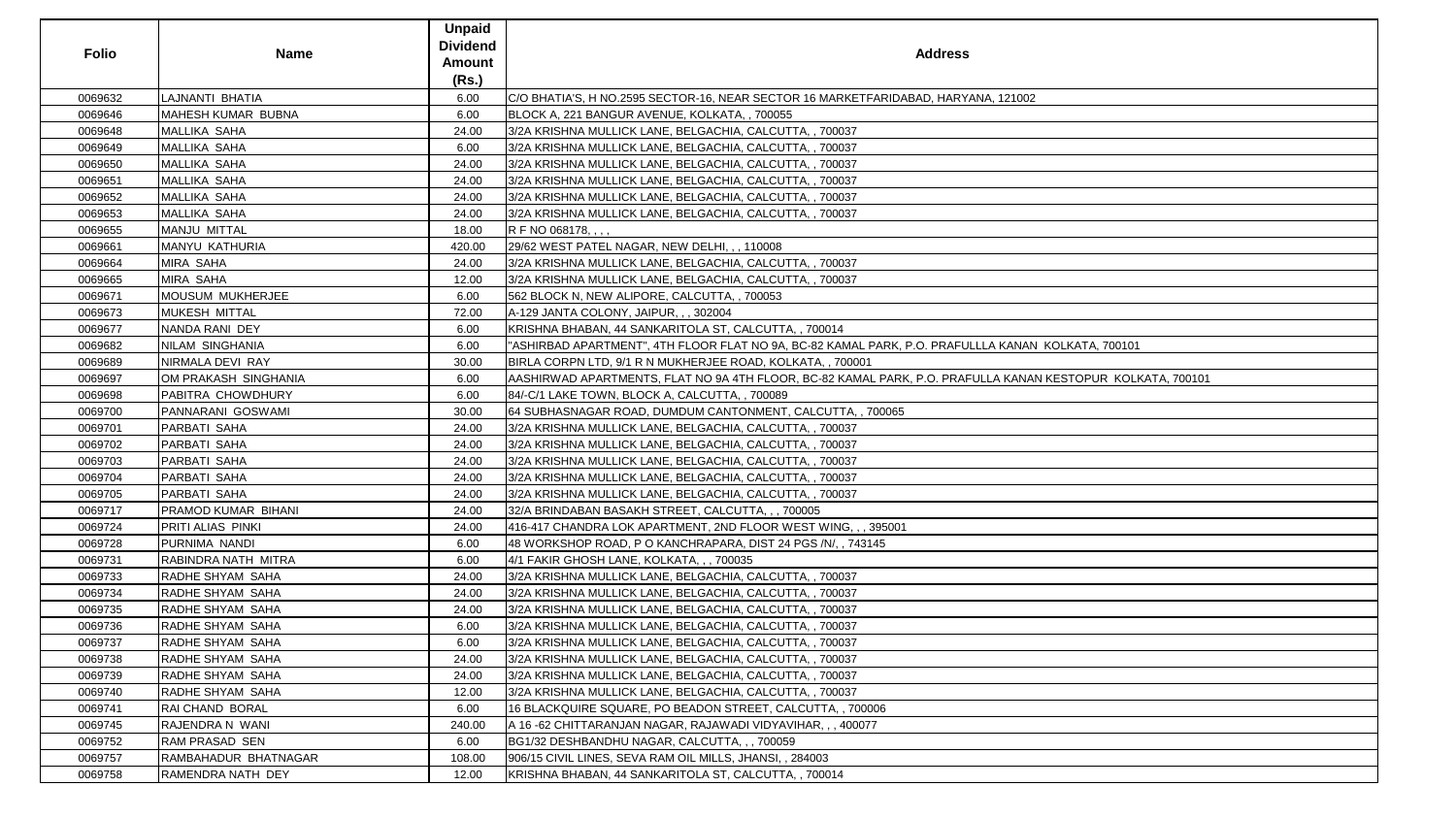|              |                           | <b>Unpaid</b>   |                                                                                       |
|--------------|---------------------------|-----------------|---------------------------------------------------------------------------------------|
| <b>Folio</b> |                           | <b>Dividend</b> |                                                                                       |
|              | <b>Name</b>               | <b>Amount</b>   | <b>Address</b>                                                                        |
|              |                           | (Rs.)           |                                                                                       |
| 0069768      | <b>RENU UDAIPURIA</b>     | 12.00           | BIRLA CORPORATION LTD, 9/1 R N MUKHERJEE ROAD, CALCUTTA, , 700001                     |
| 0069770      | RITA NUNDY                | 6.00            | 39/1 GREEN PARK, BLOCK A, CALCUTTA, , 700055                                          |
| 0069773      | <b>RUBY RANA</b>          | 48.00           | 31/1/R BEADON ROW, PO BEADON ST, CALCUTTA, , 700006                                   |
| 0069775      | <b>RUMIA NANDY</b>        | 12.00           | 39/1 GREEN PARK, CALCUTTA, , , 700055                                                 |
| 0069776      | SN PAL                    | 18.00           | LAL BAGAN, BAIDYA POTA, PO CHANDERNAGORE DIST HOOGHLY, , 712136                       |
| 0069777      | S PAL                     | 12.00           | C/O SATYA NARAYAN PAL, LALBAGAN BRIDYA POTA, PO CHANDERNAGORE DIST HOOGHLY, , 712136  |
| 0069778      | SABITA CHAKRABARTY        | 24.00           | 49/1 BALDEO PARA ROAD, P O BEADON STREET, CALCUTTA, , 700006                          |
| 0069779      | SABITA CHAKRABARTY        | 6.00            | 49/1 BALDEO PARA ROAD, P O BEADON STREET, CALCUTTA, , 700006                          |
| 0069780      | SABITA CHAKRABORTY        | 6.00            | 49/1 BALDEO PARA ROAD, P O BEADON STREET, CALCUTTA, , 700006                          |
| 0069791      | SANDHYA NANDI             | 60.00           | 108 GARANHATA STREET, CALCUTTA, , , 700006                                            |
| 0069812      | SATYA NARAYAN CHAKRABARTY | 6.00            | 49/1 BALDEO PARA ROAD, P O BEADON STREET, CALCUTTA, , 700006                          |
| 0069813      | SATYA NARAYAN CHAKRABARTY | 6.00            | 49/1 BALDEO PARA ROAD, P O BEADON STREET, CALCUTTA, , 700006                          |
| 0069814      | SATYA NARAYAN CHAKRABARTY | 30.00           | 49/1 BALDEO PARA ROAD, P O BEADON STREET, CALCUTTA, , 700006                          |
| 0069815      | SATYA NARAYAN CHAKRABORTY | 30.00           | 49/1 BALDEO PARA ROAD, P O BEADON STREET, CALCUTTA, , 700006                          |
| 0069818      | SATYANARAYAN CHAKRABARTY  | 30.00           | 49/1 BALDEO PARA ROAD, P O BEADON STREET, CALCUTTA, , 700006                          |
| 0069819      | SATYEN RAJAK              | 6.00            | BIRLA CORPON LTD, 9/1 R N MUKHERJEE ROAD, CALCUTTA, , 700001                          |
| 0069820      | <b>SATYEN RAJAK</b>       | 24.00           | BIRLA CORPON LTD, 9/1 R N MUKHERJEE ROAD, CALCUTTA, , 700001                          |
| 0069833      | SHIV SHANKER KHAITAN      | 12.00           | 74 BHAIRAB DUTT LANE, SALKIA, HOWRAH, , 711106                                        |
| 0069840      | SHYAM DEVI BIHANI         | 12.00           | 32/A BRINDABAN BASAKH STREET, CALCUTTA, , , 700005                                    |
| 0069848      | SNEHAMAY DEY              | 6.00            | SNEHASISH MORAN ROAD, PO GONDALPARI DT HOOGHLY, , , 712137                            |
| 0069850      | SNEHASISH PAUL CHOWDHURY  | 6.00            | 5 NARIKEL DANGA NORTH ROAD, , , , 700011                                              |
| 0069852      | SOUMEN NANDI              | 60.00           | 108 GARANHATA STREET, CALCUTTA, , , 700006                                            |
| 0069853      | SOUMITRA BISWAS           | 24.00           | 79/1 SWINHOE LANE, CALCUTTA, , , 700042                                               |
| 0069855      | <b>SUBIR RANJAN MAITY</b> | 6.00            | VILL DUILYA CHARAKTOLA, PO DUILYA, DIST HOWRAH, , 711302                              |
| 0069857      | <b>SUDHIR KUMAR</b>       | 18.00           | PNB BLDG, SUJI LINES, LUDHIANA, , 141008                                              |
| 0069858      | SUDIP NANDY               | 6.00            | 48 WORKSHOP ROAD, P O KANCHRAPARA, DIST 24 PGS /N/, , 743145                          |
| 0069860      | SUDIPTO BANERJEE          | 6.00            | 12/1 U K DUTTA ROAD, PO DUMDUM, CALCUTTA, , 700028                                    |
| 0069869      | SULAGNA DEY               | 6.00            | KRISHNA BHABAN, 44 SANKARITOLA ST, CALCUTTA, , 700014                                 |
| 0069871      | <b>SULEKHA SHARMA</b>     | 24.00           | 105 BAJAL PARA LANE, SALKIA, HOWRAH, , 711106                                         |
| 0069872      | SULEKHA SHARMA            | 18.00           | 105 BAJAL PARA LANE, SALKIA, HOWRAH, , 711106                                         |
| 0069877      | <b>SUNIL KUMAR DEY</b>    | 30.00           | C/O MOOLCHAND CHORADIA, 73 N S ROAD 4TH FLR, CALCUTTA, , 700001                       |
| 0069878      | <b>SUNIL KUMAR DEY</b>    | 30.00           | C/O MOOLCHAND CHORADIA, 73 N S ROAD 4TH FLR, CALCUTTA, , 700001                       |
| 0069879      | SUNIL KUMAR DEY           | 36.00           | C/O MOOLCHAND CHORADIA, 73 N S ROAD 4TH FLR, CALCUTTA, , 700001                       |
| 0069880      | SUNIL KUMAR DEY           | 30.00           | C/O MOOLCHAND CHORADIA, 73 N S ROAD 4TH FLR, CALCUTTA, , 700001                       |
| 0069881      | <b>SUNIL KUMAR DEY</b>    | 36.00           | C/O MOOLCHAND CHORADIA, 73 N S ROAD 4TH FLR, CALCUTTA, , 700001                       |
| 0069882      | <b>SUNIL KUMAR DEY</b>    | 18.00           | C/O MOOLCHAND CHORADIA, 73 N S ROAD 4TH FLR, CALCUTTA, , 700001                       |
| 0069883      | <b>SUNIL KUMAR DEY</b>    | 36.00           | C/O MOOLCHAND CHORADIA, 73 N S ROAD 4TH FLR, CALCUTTA, , 700001                       |
| 0069884      | SUNIL KUMAR DEY           | 24.00           | C/O MOOLCHAND CHORADIA, 73 N S ROAD 4TH FLR, CALCUTTA, , 700001                       |
| 0069885      | SUNIL KUMAR SEN           | 12.00           | 23 FORDICE LANE, CALCUTTA, , , 700014                                                 |
| 0069886      | SUNIL T                   | 24.00           | 116/8 B C ROY ROAD, BEHALA, CALCUTTA, , 700034                                        |
| 0069891      | SUPRIYA DEY               | 12.00           | KRISHNA BHABAN, 44 SANKARITOLA ST, CALCUTTA, , 700014                                 |
| 0069894      | <b>SUSMITA KARNAWAT</b>   | 12.00           | C/O TRICEL RUBBER INTERNATIONAL, 5/1 CLIVE ROW ROOM 6/9 4TH FLOOR, CALCUTTA, , 700001 |

| 712136 |  |
|--------|--|
|        |  |
|        |  |
|        |  |
|        |  |
|        |  |
|        |  |
|        |  |
|        |  |
|        |  |
|        |  |
|        |  |
|        |  |
|        |  |
|        |  |
|        |  |
|        |  |
|        |  |
|        |  |
|        |  |
|        |  |
|        |  |
|        |  |
|        |  |
|        |  |
|        |  |
|        |  |
|        |  |
|        |  |
|        |  |
|        |  |
|        |  |
|        |  |
|        |  |
|        |  |
|        |  |
|        |  |
|        |  |
|        |  |
|        |  |
|        |  |
|        |  |
|        |  |
|        |  |
|        |  |
|        |  |
|        |  |
|        |  |
|        |  |
|        |  |
|        |  |
|        |  |
|        |  |
| 0001   |  |
|        |  |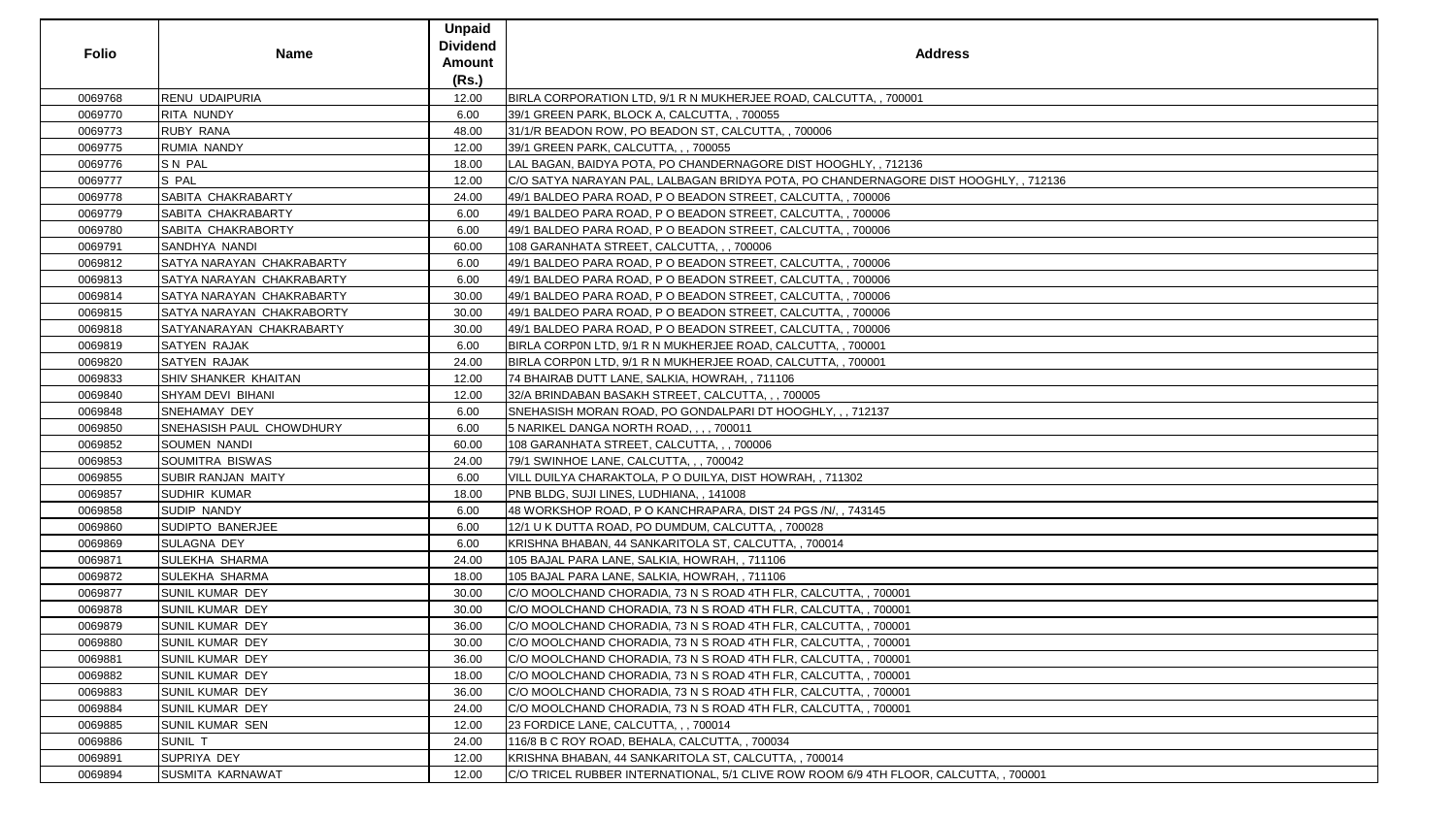|              |                                | <b>Unpaid</b><br><b>Dividend</b> |                                                                                                                           |  |
|--------------|--------------------------------|----------------------------------|---------------------------------------------------------------------------------------------------------------------------|--|
| <b>Folio</b> | <b>Name</b>                    | <b>Amount</b>                    | <b>Address</b>                                                                                                            |  |
|              |                                | (Rs.)                            |                                                                                                                           |  |
| 0069901      | <b>TAPASHI SAHA</b>            | 120.00                           | 4 GREEK CHURCH ROW EXTN, KALIGHAT, CALCUTTA, , 700026                                                                     |  |
| 0069903      | THOMAS P T                     | 210.00                           | 19 SMITH LANE, CALCUTTA, , , 700013                                                                                       |  |
| 0069906      | <b>TUMPA LAHA</b>              | 12.00                            | 75 SITARAM GHOSH ST, CALCUTTA, , , 700009                                                                                 |  |
| 0069907      | <b>UMA RANI PYNE</b>           | 6.00                             | 20 RATU SARKER LANE, CALCUTTA, , , 700073                                                                                 |  |
| 0069918      | <b>VIJAY KUMAR SINGHANIA</b>   | 6.00                             | "ASHIRBAD APARTMENT", 4TH FLOOR FLAT NO-9A, BC-82 KAMAL PARK, P.O. PRAFULLA KANAN KOLKATA, 700101                         |  |
| 0070024      | RABINDRA NATH MITRA            | 6.00                             | 4/1 FAKIR GHOSH LANE, KOLKATA, , , 700035                                                                                 |  |
| 0070025      | RABINDRA NATH MITRA            | 6.00                             | 4/1 FAKIR GHOSH LANE, KOLKATA, , , 700035                                                                                 |  |
| 0070031      | <b>SUMANBEN N SHAH</b>         | 180.00                           | 2006 VACHALA FALIA, DESAIWADA, PO DAHOD GUJARAT, , 389151                                                                 |  |
| 0070047      | RADHE SHYAM SHARMA             | 30.00                            | SUBHAS NAGAR'B' BLOCK, PO-MOREPUKURRISHRA, HOOGHLY, WEST BENGAL, 712250                                                   |  |
| 0070083      | DHAKSHINAMURTHY K              | 300.00                           | 78/52B ANJUGAMNAGAR 3RD STREET, JAFFERKHANPET, CHENNAI, , 600083                                                          |  |
| 0070084      | DHAKSHINAMURTHY K              | 300.00                           | 52B ANJUGAMNAGAR 3RD STREET, JAFFERKHANPET, CHENNAI, , 600083                                                             |  |
| 0070134      | KAMAL KUMAR MUKHERJEE          | 18.00                            | 9/1C DHARMOTALA ROAD, KASBA, CALCUTTA, , 700042                                                                           |  |
| 0070190      | <b>DILIP KUMAR GHOSH</b>       | 6.00                             | 16/1A BEADON STREET, KOLKATA, , , 700006                                                                                  |  |
| 0070191      | <b>SEEMA GHOSH</b>             | 6.00                             | 16/1A BEADON STREET, KOLKATA, , , 700006                                                                                  |  |
| 0070200      | KRISHNARAO DATTATRAYA JOSHI    | 192.00                           | H NO 60 HANUMAN GALLI, SITABULDI, NAGPUR,, 440012                                                                         |  |
| 0070209      | NANDU PRASAD SHAH              | 6.00                             | C/O BALLY JUTE MILLS, LINE NO. 12 QTR. NO. 248, P.O. BALLY, HOWRAH, 711201                                                |  |
| 0070215      | ARJUNRAO PHALKE                | 528.00                           | C/O COL SARDAR MR PHALKE, MALHAR KOTHI, KOTHI ROAD CIVIL LINES, DEWAS M.P, 455001                                         |  |
| 0070221      | SHREYA BHATTACHARYYA           | 12.00                            | 2/3 A C SARKER ROAD, DAKSHINESWAR, KOLKATA, , 700076                                                                      |  |
| 0070227      | NANDU PRASAD SHAH              | 12.00                            | C/O BALLY JUTE MILLS, LINE NO. 12 QTR. NO. 248, P.O. BALLY, HOWRAH, 711201                                                |  |
| 0070228      | NANDU PRASAD SHAH              | 12.00                            | C/O BALLY JUTE MILLS, LINE NO. 12 QTR. NO. 248, P.O. BALLY, HOWRAH, 711201                                                |  |
| 0070229      | NANDU PRASAD SHAH              | 6.00                             | C/O BALLY JUTE MILLS, LINE NO. 12 QTR. NO. 248, P.O. BALLY, HOWRAH, 711201                                                |  |
| 0070248      | R HEMA                         | 540.00                           | FLAT NO G1 JAINS RANGA NIVAS, 6 IIND STREET POSTAL COLONY, WEST MAMBALAM CHENNAI, , 600033                                |  |
| 0070260      | KUMAR MANGALAM LAMBORIA        | 258.00                           | P-17 NEW C I T ROAD, 3RD FLOOR, CALCUTTA, , 700073                                                                        |  |
| 0070357      | <b>SANGEETA SOMANI</b>         | 90.00                            | C/O JUGAL KISHORE BIYANI, E/8/11 PURBASHA ESTATE, 160 MANIKTALA MAIN RD KOLKATA, , 700054                                 |  |
| 0070360      | <b>DEBASISH PAN</b>            | 12.00                            | VILL NUTANGRAM, P.O. MOGRA DIST HOOGHLY, ,, 712148                                                                        |  |
| 0070361      | ALPANA CHAKRABORTTY            | 6.00                             | VILL MERIA BHADRA KALITALA, P.O. AKNA DIST HOOGHLY, ,, 712148                                                             |  |
| 0070372      | RITA MANCHANDA                 | 540.00                           | H-31 JANGPURA EXTN, NEW DELHI, , , 110014                                                                                 |  |
| 0070389      | ALPANA CHAKRABORTTY            | 6.00                             | VILL MERIA P.O. AKNA, DIST HOOGHLY, , , 712148                                                                            |  |
| 0070390      | HIRU PAN                       | 6.00                             | VILL NUMAGRAM P.O. MOGRA, DIST HOOGHLY,  712148                                                                           |  |
| 0070391      | <b>KM PAN</b>                  | 6.00                             | C/O DEBASISH PAN, VILL NUMAGRAM P.O. MOGRA DIST. HOOGHLY, , , 712148                                                      |  |
| 0070400      | SHAKUNTALA RADHEY SHYAM SOMANI | 2592.00                          | 1103/04 SAI DARSHAN MAHADA COMPLEX, NEXT TO VERSOVA TELEPHONE EXCH, VERSOVA MUMBAI, , 500058                              |  |
| 0070407      | <b>SUNITA RATHI</b>            | 90.00                            | C/O JUGAL KISHORE BIYANI, E-8/11 PURBASHA ESTATE, 160 MANICKTALLA MAIN RD, KOLKATA, 700054                                |  |
| 0070408      | <b>SANGEETA SOMANI</b>         | 36.00                            | C/O JUGAL KISHORE BIYANI, E-8/11 PURBASHA ESTATE, 160 MANICKTALLA MAIN RD, KOLKATA, 700054                                |  |
| 0070420      | <b>BIDYUT KUMAR GHOSH</b>      | 6.00                             | C/O DEBASISH PAN, VILL NUTANGRAM, PO MOGRA DT HOOGHLY, , 712148                                                           |  |
| 0070421      | <b>BISWANATH GHOSH</b>         | 6.00                             | C/O DEBASISH PAN, VILL NUTANGRAM, PO MOGRA DT HOOGHLY, , 712148                                                           |  |
| 0070422      | HARU PAN                       | 6.00                             | NUTANGRAM, P.O. MOGRA, DT HOOGHLY, , 712148                                                                               |  |
| 0070423      | SADANANDA GHOSH                | 6.00                             | C/O DEBASISH PAN, VILL NUTANGRAM P.O. MOGRA, DT HOOGHLY, , 712148                                                         |  |
| 0070424      | J CHAKRABORTTY                 | 6.00                             | C/O LATE SANTI RAM CHAKRABORTTY, VILL MERIA KALITALA, P.O. AKNA DT HOOGHLY, , 712148                                      |  |
| 0070425      | RAM GHOSH                      | 6.00                             | C/O DEBASISH PAN, VILL NUTANGRAM P.O. MOGRA, DITT HOOGHLY, , 712148                                                       |  |
| 0070426      | <b>KALI PADA GHOSH</b>         | 6.00                             | C/O DEBASISH PAN, VILL NUTANGRAM, P.O. MOGRA DT HOOGHLY, , 712148                                                         |  |
| 0070427      | <b>T PAN</b>                   | 12.00                            | C/O DEBASISH PAN, VILL NUTANGRAM, P.O. MOGRA DT HOOGHLY, , 712148                                                         |  |
| 0070451      | <b>ARUN SHANKAR MATHUR</b>     | 270.00                           | ASK-RAYMOND JAMES SECURITIES INDIA LTD, BAND BOX HOUSE /REAR/ 2ND FLOOR, 254-D DR ANNIE BESANT ROAD, WORLI MUMBAI, 400025 |  |

| <u>A KANAN KOLKATA, 700101</u>                   |
|--------------------------------------------------|
|                                                  |
|                                                  |
| C                                                |
|                                                  |
|                                                  |
|                                                  |
|                                                  |
|                                                  |
| 455001                                           |
|                                                  |
|                                                  |
|                                                  |
| CHENNAI, , 600033                                |
|                                                  |
| <u> KATA, , 700054</u>                           |
|                                                  |
|                                                  |
|                                                  |
|                                                  |
| <b>RSOVA MUMBAI, , 500058</b>                    |
| OLKATA, 700054                                   |
| OLKATA, 700054                                   |
|                                                  |
|                                                  |
| $\frac{7}{1}$ , 712148                           |
|                                                  |
|                                                  |
| 254-D DR ANNIE BESANT ROAD, WORLI MUMBAI, 400025 |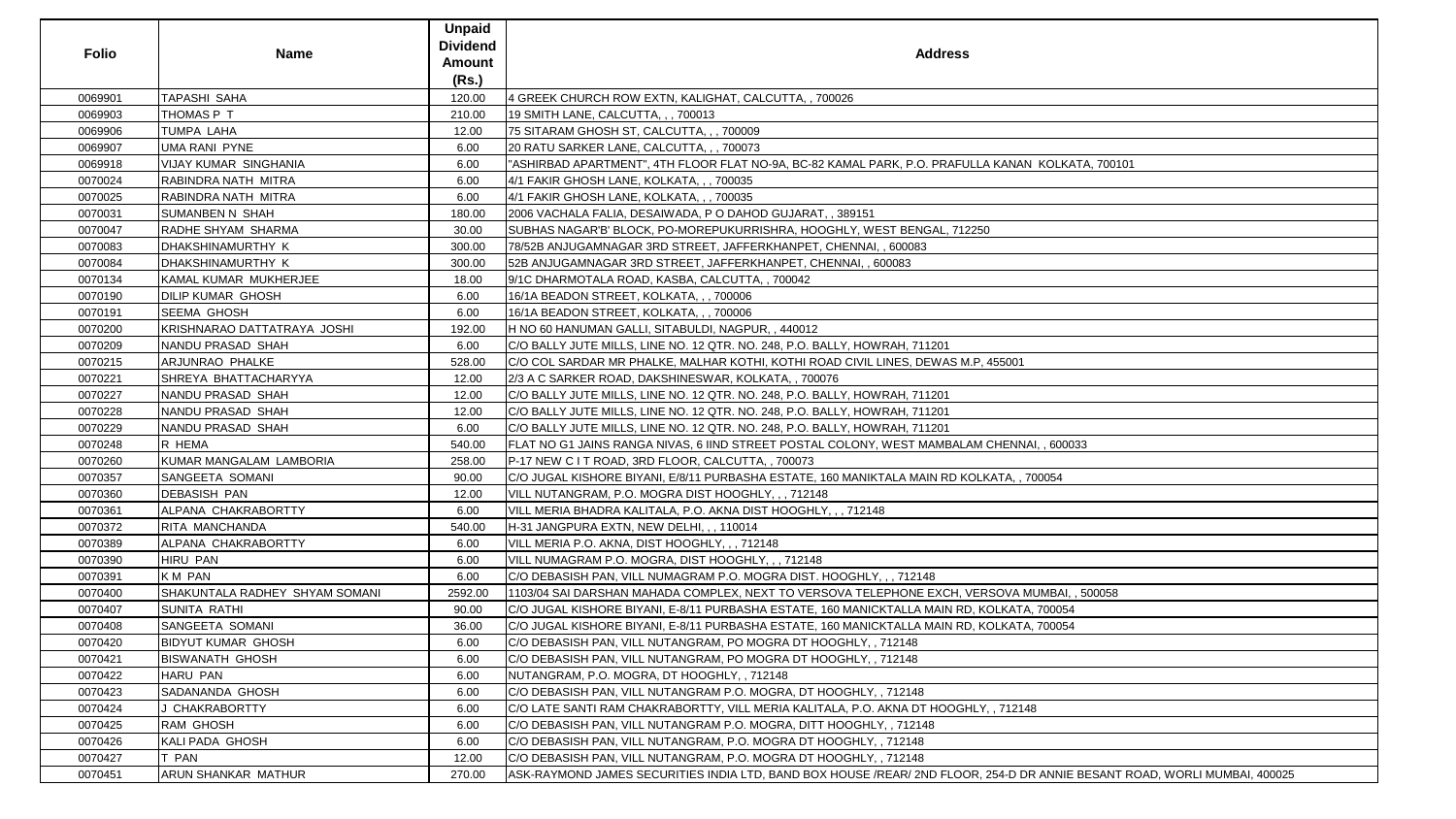| <b>Folio</b> | <b>Name</b>               | <b>Unpaid</b><br><b>Dividend</b><br><b>Amount</b><br>(Rs.) | <b>Address</b>                                                                             |
|--------------|---------------------------|------------------------------------------------------------|--------------------------------------------------------------------------------------------|
| 0070460      | <b>RITA DAS</b>           | 6.00                                                       | CHARAK DANGA, BARASAT (N) 24PGS, W B, , 743201                                             |
| 0070467      | <b>DEBU GHOSH</b>         | 6.00                                                       | C/O DEBASISH PAN, VILL NUTANGRAM, PO MOGRA, DT HOOGHLY, 712148                             |
| 0070468      | <b>NITU GHOSH</b>         | 6.00                                                       | C/O DEBASISH PAN, VILL NUTANGRAM, PO MOGRA, DT HOOGHLY, 712148                             |
| 0070469      | <b>DIPAK BAG</b>          | 6.00                                                       | C/O DEBASISH PAN, VILL NUTANGRAM, PO MOGRA, DT HOOGHLY, 712148                             |
| 0070470      | <b>DEBU PAN</b>           | 6.00                                                       | C/O DEBASISH PAN, VILL NUTANGRAM, PO MOGRA, DT HOOGHLY, 712148                             |
| 0070471      | A BANERJEE                | 6.00                                                       | C/O SHYAMAL CHAKRABORTY, VILL MERIA, PO AKNA DT HOOGHLY, , 712148                          |
| 0070472      | H PAN                     | 6.00                                                       | C/O DEBASISH PAN, VILL NUTANGRAM, PO MOGRA, DT HOOGHLY, 712148                             |
| 0070556      | S PAL                     | 6.00                                                       | C/O DEBASISH PAN, P.O. MOGRA DT HOOGHLY, VILL NUTANGRAM, , 712148                          |
| 0070557      | J GHOSH                   | 6.00                                                       | C/O DEBASISH PAN, P.O. MOGRA DT HOOGHLY, VILL NUTANGRAM, , 712148                          |
| 0070562      | <b>SUNITA RATHI</b>       | 42.00                                                      | C/O JUGAL KISHORE BIYANI, E/8/11 PURBASHA ESTATE, 160 MANIKTALLA MAIN RD KOLKATA, , 700054 |
| 0070597      | MANJU SEN                 | 36.00                                                      | SANTOSHPUR COOP SOCIETY, UDAYAN BHABAN, PO BIDHAN GARH KOLKATA, , 700066                   |
| 0070619      | <b>SOUMEN GHOSH</b>       | 6.00                                                       | 297(156/B)BOURIPARA LANE, GOLAP BAG PO SHEORAPHULLY, DIST HOOGHLY W B, , 712223            |
| 0070628      | <b>GOPAL KR ADHYA</b>     | 300.00                                                     | 4B CHETLA HAT ROAD, KOLKATA, , , 700027                                                    |
| 0070640      | <b>BIMAL MOITRA</b>       | 1632.00                                                    | 1/3 RUPCHAND MUKHERJEE LANE, BHOWANIPORE, KOLKATA,, 700020                                 |
| 0070681      | <b>AMAL KUMAR GHOSH</b>   | 90.00                                                      | 192 A HARISH MUKHERJEE ROAD, KOLKATA, , , 700026                                           |
| 0070705      | <b>ATANU PAL</b>          | 6.00                                                       | C/O DEBASISH PAN, VILL NATUNGRAM, P O MOGRA, DIST HOOGHLY, 712148                          |
| 0070706      | <b>GOURAB DAS</b>         | 6.00                                                       | C/O HIRU PAN, VILL NUTANGRAM, P O MOGRA DIST HOOGHLY, , 712148                             |
| 0070711      | CHANDRALATA CHARIYA       | 270.00                                                     | 3/53 GEETA COLONY, DELHI, , ,                                                              |
| 0070713      | PARMAL BIYANI (MINOR)     | 60.00                                                      | E-8/11 PURBASHA ESTATE, 160 MANICKTALLA MAIN ROAD, KOLKATA, , 700054                       |
| 0070731      | <b>SUKAMAL DAS</b>        | 6.00                                                       | 50 A P ADDYA LANE, SHEORAPHULI, HOOGHLY, , 712223                                          |
| 0070734      | KASHI NATH BATABYAL       | 6.00                                                       | C/O HIRU PAN, PO MOGRA VILL NUTANGRAM, DIST HOOGHLY, , 712148                              |
| 0070735      | <b>TAPAS KUMAR PAN</b>    | 6.00                                                       | PO MOGRA, VILL NUTANGRAM, HOOGHLY, , 712148                                                |
| 0070736      | <b>MOUSUMI DAS</b>        | 6.00                                                       | C/O HIRU PAN, PO MOGRA, VILL NUTANGRAM, HOOGHLY, 712148                                    |
| 0070737      | D BAG                     | 6.00                                                       | C/O DEBASISH PAN, PO MOGRA, VILL NUTANGRAM, HOOGHLY, 712148                                |
| 0070738      | <b>TARA PADA PAL</b>      | 6.00                                                       | C/O HIRU PAN, PO MOGRA, VILL NUTANGRAM, HOOGHLY, 712148                                    |
| 0070739      | D K PAN                   | 6.00                                                       | C/O HIRU PAN, PO MOGRA, VILL NUTANGRAM, HOOGHLY, 712148                                    |
| 0070748      | <b>GOURAB DAS</b>         | 6.00                                                       | C/O HIRU PAN, VILL NUTANGRAM, P.O MOGRA DIST HOOGHLY, W B, 712148                          |
| 0070749      | D PAN                     | 12.00                                                      | C/O HIRUPAN, VILL NUTANGRAM, P.O MOGRA DIST HOOGHLY, W B, 712148                           |
| 0070750      | <b>BIDYUT KUMAR GHOSH</b> | 6.00                                                       | DEBASISH PAN, VILL NUTANGRAM, P.O MOGRA DIST HOOGHLY, W B, 712148                          |
| 0070751      | H K PAN                   | 6.00                                                       | C/O DEBASISH PAN, VILL NUTANGRAM, P.O MOGRA DIST HOOGHLY, W B, 712148                      |
| 0070752      | <b>BISWANATH GHOSH</b>    | 6.00                                                       | C/O DEBASISH PAN, VILL NUTANGRAM, P.O MOGRA DIST HOOGHLY, W B, 712148                      |
| 0070753      | KALI PADA GHOSH           | 6.00                                                       | C/O DEBASISH PAN, VILL NUTANGRAM, P.O MOGRA DIST HOOGHLY, W B, 712148                      |
| 0070754      | <b>DEBU GHOSH</b>         | 6.00                                                       | C/O DEBASISH PAN, VILL NUTANGRAM, P.O MOGRA DIST HOOGHLY, W B, 712148                      |
| 0070755      | <b>RAM GHOSH</b>          | 6.00                                                       | C/O DEBASISH PAN, VILL NUTANGRAM, P.O MOGRA DIST HOOGHLY, W B, 712148                      |
| 0070756      | NITU GHOSH                | 6.00                                                       | C/O DEBASISH PAN, VILL NUTANGRAM, P.O MOGRA DIST HOOGHLY, W B, 712148                      |
| 0070757      | ALPANA CHAKRABORTTY       | 12.00                                                      | VILL MERIA BHADRAKALITALA, P.O AKNA DIST HOOGHLY, W B, , 712148                            |
| 0070758      | <b>DEBASISH PAN</b>       | 12.00                                                      | VILL NUTANGRAM, P.O MOGRA, DIST HOOGHLY, W B, 712148                                       |
| 0070772      | RAJA GHOSH                | 6.00                                                       | VILLAGE & POST DIGSUI, DIST HOOGHLY, , , 712148                                            |
| 0070774      | SOMNATH CHATTERJEE        | 6.00                                                       | 27/6 SURYA SEN STREET, 2ND FLOOR, KOLKATA, , 700009                                        |
| 0070804      | <b>ANITA GUPTA</b>        | 54.00                                                      | C/O DURGA CONSTRUCHTION, JABA KUSUME 34 C R AVENUE, 3RD FLOOR ROOM NO 1, KOLKATA, 700012   |
| 0070821      | PURABI GHOSH              | 6.00                                                       | 297(156/B) BOURI PARA LANE, GOLAP BAG PO SHEORAPHULLY, DT HOOGHLY, , 712223                |
| 0070823      | SITANSU SAHA              | 30.00                                                      | 20/1-B SEVEN TANKS LANE, KOLKATA, , , 700030                                               |

| S                     |  |
|-----------------------|--|
|                       |  |
|                       |  |
|                       |  |
|                       |  |
|                       |  |
|                       |  |
|                       |  |
|                       |  |
|                       |  |
|                       |  |
|                       |  |
|                       |  |
|                       |  |
|                       |  |
| KOLKATA, , 700054     |  |
| 0066                  |  |
|                       |  |
| $\overline{3,712223}$ |  |
|                       |  |
|                       |  |
|                       |  |
|                       |  |
|                       |  |
|                       |  |
|                       |  |
|                       |  |
|                       |  |
|                       |  |
|                       |  |
|                       |  |
|                       |  |
|                       |  |
|                       |  |
|                       |  |
|                       |  |
|                       |  |
|                       |  |
|                       |  |
|                       |  |
|                       |  |
|                       |  |
|                       |  |
|                       |  |
|                       |  |
|                       |  |
|                       |  |
|                       |  |
|                       |  |
|                       |  |
|                       |  |
|                       |  |
| NO 1, KOLKATA, 700012 |  |
| 2223                  |  |
|                       |  |
|                       |  |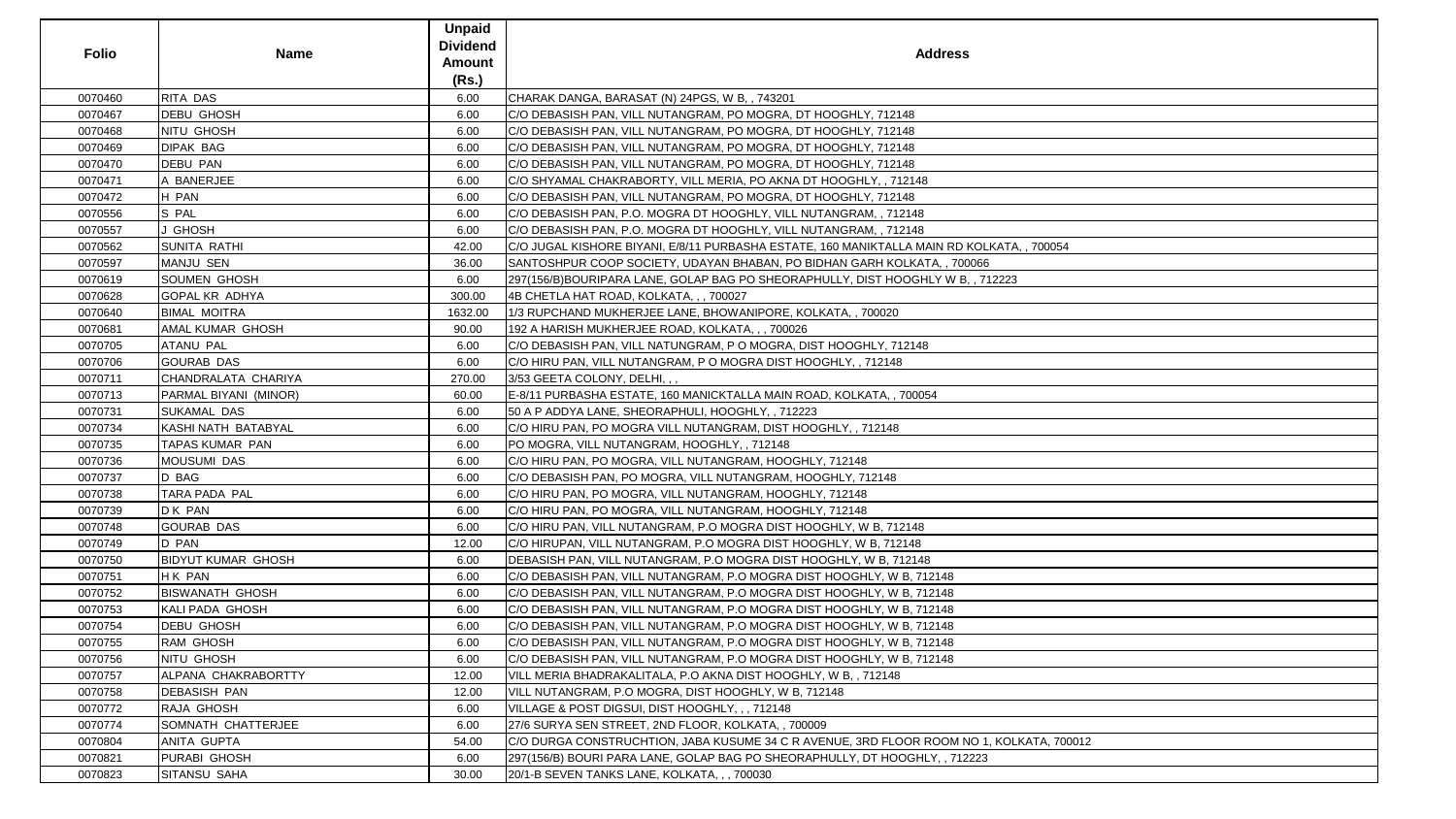| <b>Folio</b> | <b>Name</b>                     | <b>Unpaid</b><br><b>Dividend</b><br><b>Amount</b><br>(Rs.) | <b>Address</b>                                                                                              |
|--------------|---------------------------------|------------------------------------------------------------|-------------------------------------------------------------------------------------------------------------|
| 0070865      | <b>RAJKUMAR SEN</b>             | 90.00                                                      | SEN LODGE BORAL LANE, P.O. & DIST HOOGHLY, , , 712103                                                       |
| 0070866      | <b>RAJKUMAR SEN</b>             | 42.00                                                      | SEN LODGE BORAL LANE, P.O. & DIST HOOGHLY, , , 712103                                                       |
| 0070902      | SUGANDHA BIYANI (MINOR)         | 60.00                                                      | E-8/11 PURBASHA ESTATE, 160 MANICKTALA MAIN ROAD, KOLKATA, , 700054                                         |
| 0070912      | ANJAN KUMAR PAL                 | 60.00                                                      | BALURIA NABAPALLI, BARASAT, 24 PARGANAS (N), , 743203                                                       |
| 0071000      | NEERAJ JHUNJHUNWALA             | 12.00                                                      | 9 ANIL ROY ROAD 1ST FLOOR, KOLKATA, , , 700029                                                              |
| 0071014      | ASHUTOSH SHRIVASTAVA            | 780.00                                                     | PLOT NO 384 KHARE TOWN, DHARAMPETH, NAGPUR,, 440010                                                         |
| 0071057      | <b>CHANDRA SHEKHAR GAONKAR</b>  | 270.00                                                     | FLAT NO. 4 2ND FLOOR BLDG. NO. 1, PRAKASH CO-OP. HSG SOC., 62-66 DAULAT NAGAR, SANTACRUZ (W) MUMBAI, 400054 |
| 0071072      | SUNDER VAIDYANATHAN             | 1200.00                                                    | A 9/6 SREE RAM NAGAR, SWAMI VIVEKANDA ROAD, ANDHERI(W), BOMBAY, 400058                                      |
| 0071311      | ANAND KUMAR AGARWAL             | 6.00                                                       | 65/1 BONDEL ROAD, 2ND FLOOR FLAT 2A, KOLKATA,, 700019                                                       |
| 0071312      | RONAK AGARWAL (MINOR)           | 6.00                                                       | 65/1 BONDEL ROAD, 2ND FLOOR FLAT - 2A, KOLKATA, , 700019                                                    |
| 0071330      | <b>SUNITA AGARWAL</b>           | 270.00                                                     | KIRAN VIHAR, NEAR KAD KAD DOOMA FLATS, DELHI, , 110092                                                      |
| 0071331      | NONIGOPAL NEOGI                 | 6.00                                                       | P.O. & VILL DIGSUI, DT. HOOGHLY, , , 712148                                                                 |
| 0071349      | LALITHA KUMARI K SHAH           | 36.00                                                      | NO-7/8 MURUGAN MANSION, 3RD FLOOR SRI V S T STREET, AVENUE ROAD CROSS, BANGALORE, 560002                    |
| 0071351      | <b>PROVAT ADHIKARI</b>          | 30.00                                                      | 10/25 JHOWTOLA ROAD, HATIARA NR ARATI MEDICAL HALL, KOLKATA, , 700059                                       |
| 0071392      | D P BURGHER                     | 270.00                                                     | 14A 3RD FLOOR MARUTHI, APTS NO 87 DR ALAGAPPA, CHETTY ROAD PURASAIWAKKAM, CHENNAI, 600084                   |
| 0071399      | <b>AASHISH SURENDRA SHROFF</b>  | 300.00                                                     | ROOM NO 9 R K IRANI CHAWL, NEW PRABHADEVI ROAD, MUMBAI, , 400025                                            |
| 0071417      | <b>BROJAGOPAL NEOGI</b>         | 6.00                                                       | PO + VILL= DIGSUI, DT- HOOGLHY, , , 712148                                                                  |
| 0071419      | <b>ANU CHADHA</b>               | 600.00                                                     | IIE-329 JAI NARAYAN, VYAS COLONEY, BIKANER, RAJASTHAN,                                                      |
| 0071444      | K R VIJAYARAJA                  | 330.00                                                     | NO-130 7TH CROSS, BDA HIG LAYOUT, RMV EXTN-II STAGE, BANGALORE, 560094                                      |
| 0071450      | <b>GITA RANI SAHA</b>           | 18.00                                                      | 63/3 B T ROAD, KOLKATA, , , 700090                                                                          |
| 0071456      | <b>ATUL GUPTA</b>               | 540.00                                                     | B5/89 PASCHIM VIHAR, NEW DELHI, , , 110063                                                                  |
| 0071465      | SANTANU CHAKRABORTY             | 90.00                                                      | 9/79 NETAJI NAGAR, TOLLYGUNGE, KOLKATA,, 700092                                                             |
| 0071471      | <b>RAJKUMAR SEN</b>             | 42.00                                                      | "SEN LODGE" BORAL LANE, PO & DIST-HOOGHLY, ,, 712103                                                        |
| 0071487      | NATWARLAL PARIKH                | 600.00                                                     | M/3 KITYANI SANJIT ROAD, MANDSAUR(M P), , , 458001                                                          |
| 0071491      | <b>PRACHIM NANDU</b>            | 270.00                                                     | 2ND FLOOR DESHMUKH WADI, P K ROAD, MULUND(W), MUMBAI, 400080                                                |
| 0071498      | SAIKAT CHAKRABORTY              | 6.00                                                       | VILL. MAZILPUR NANDIPARA, DIST. 24 PARGANAS (S), , , 743337                                                 |
| 0071500      | SAROJ KABRA                     | 24.00                                                      | 7 TILAK RAOD, KOLKATA, , , 700029                                                                           |
| 0071540      | ANUP KUMAR GUPTA                | 42.00                                                      | G-104 SECTOR-41, NOIDA, U.P.,, 201301                                                                       |
| 0071588      | DEBABRATA MUKHERJEE             | 30.00                                                      | 78/2/32 THAKUR RAMKRISNA LINE, P.O. SANTRAGACHI, HOWRAH, , 711104                                           |
| 0071589      | <b>PARTHA DAS</b>               | 6.00                                                       | VILL. PODRAH (SHIBTOLA), P.O. PODRAH, DIST. HOWRAH, , 711109                                                |
| 0071637      | ARCHANA MUKHERJEE               | 6.00                                                       | 78/2/32 THAKUR RAM KRISNA LANE, PO SANTRAGACHI, HOWRAH, , 711104                                            |
| 0071645      | MADAN MOHAN DEY                 | 6.00                                                       | 164/1 NETAJI SUBHAS ROAD, HOWRAH, ,, 711101                                                                 |
| 0071658      | <b>BIJOY KUMAR JHUNJHUNWALA</b> | 12.00                                                      | FLAT NO 74GULMOHAR BUILDING, 6-C MIDDLETON STREET, KOLKATA, , 700071                                        |
| 0071666      | <b>SUJIT KUMAR BANERJEE</b>     | 6.00                                                       | 7/A DARJEE PARA BYE LANE, KOLKATA, , , 700006                                                               |
| 0071673      | <b>SANDEEP KUMAR GUPTA</b>      | 60.00                                                      | A-1 DEFENCE COLONY, NEW DELHI, , , 110024                                                                   |
| 0071727      | JAI KUMAR KARNANI               | 720.00                                                     | 1A HUNGERFORD STREET, KOLKATA, , , 700016                                                                   |
| 0071882      | <b>SOURAV KUNDU</b>             | 120.00                                                     | 38/5 BACHASPATI PARA ROAD, PO. DAKSHINESWAR, KOLKATA, , 700076                                              |
| 0071924      | <b>ANITA DEY</b>                | 6.00                                                       | "SNEHASISH" MORAN ROAD, NR. WATER TANK P.O. GONDALPARA, DT. HOOGHLY, , 712137                               |
| 0071925      | <b>SOURAV DEY</b>               | 6.00                                                       | "SHEHASISH" MORAN ROAD, NR. WATER TANK P.O. GONDALPARA, DT. HOOGHLY, , 712137                               |
| 0071926      | SNEHAMAY DEY                    | 18.00                                                      | "SNEHASISH" MORAN ROAD, NR. WATER TANK P.O. GONDALPARA, DT. HOOGHLY, , 712137                               |
| 0071945      | NILIMA SAHA                     | 18.00                                                      | 46 KRISHNA GOPAL JEW ROAD, MANDIRPARA P.O. BIRATI, KOLKATA, , 700051                                        |
| 0071947      | MANORANJAN SAHA                 | 30.00                                                      | 46 KRISHNA GOPAL JEW ROAD, MANDIRPARA P.O. BIRATI, KOLKATA, , 700051                                        |

| ITACRUZ (W) MUMBAI, 400054 |
|----------------------------|
|                            |
|                            |
|                            |
|                            |
|                            |
|                            |
|                            |
| ORE, 560002                |
|                            |
| ENNAI, 600084              |
|                            |
|                            |
|                            |
|                            |
|                            |
|                            |
|                            |
|                            |
|                            |
|                            |
|                            |
|                            |
|                            |
|                            |
|                            |
|                            |
|                            |
|                            |
|                            |
|                            |
|                            |
|                            |
|                            |
|                            |
|                            |
|                            |
|                            |
|                            |
|                            |
|                            |
|                            |
|                            |
|                            |
|                            |
|                            |
|                            |
|                            |
|                            |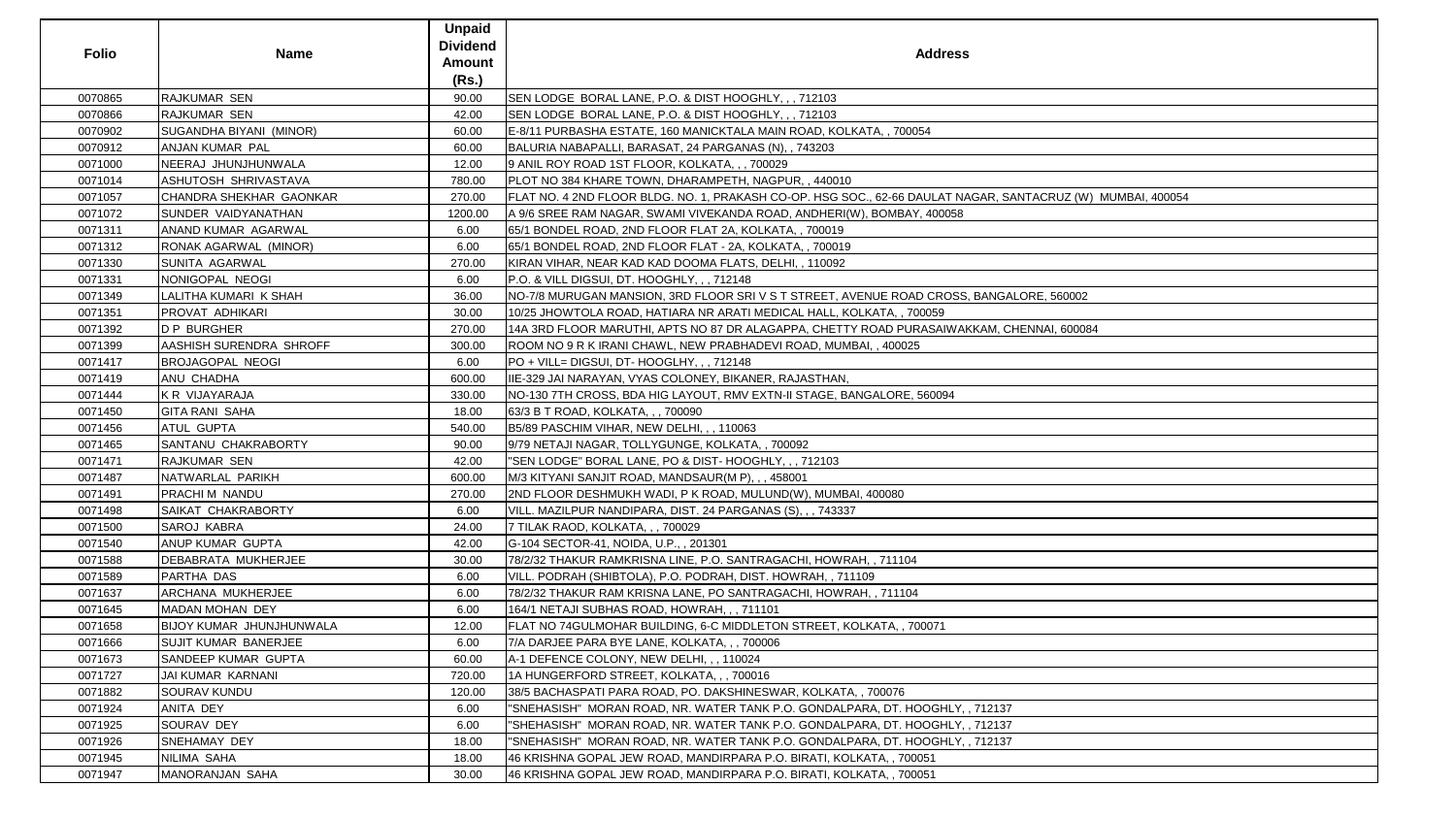| <b>Folio</b> | <b>Name</b>                 | <b>Unpaid</b><br><b>Dividend</b><br><b>Amount</b><br>(Rs.) | <b>Address</b>                                                                                            |
|--------------|-----------------------------|------------------------------------------------------------|-----------------------------------------------------------------------------------------------------------|
| 0071961      | <b>SHYAM SUNDER VIJAY</b>   | 6.00                                                       | F-35 MEHER MANZIL LANE, GARDEN REACH, KOLKATA,, 700024                                                    |
| 0071982      | <b>SUMITA ADDY</b>          | 72.00                                                      | 84 RAKHALDAS ADDY ROAD, CHETLA, KOLKATA, , 700027                                                         |
| 0072084      | TROYEE BANERJEE             | 18.00                                                      | 21/2 BENODE BEHARI HALDER LANE, SHIBPUR, HOWRAH, , 711102                                                 |
| 0072203      | <b>SUPRAKASH TALUKDAR</b>   | 6.00                                                       | 39 CHOWDHURY PARA, S.S. ROAD, P.O. BARASAT, KOLKATA, 700124                                               |
| 0072209      | SANJAY PREMJEE SHAH         | 1800.00                                                    | C/O LAXMI TRADERS, KALYAN BHUWAN, KUTCH - MANDVI, GUJARAT, 370465                                         |
| 0072210      | SHIMA BHATTACHARYYA         | 6.00                                                       | 2/3 A C SARKER ROAD, DAKSHINESWAR, KOLKATA, , 700076                                                      |
| 0072220      | <b>SUNIL G MEHTA</b>        | 810.00                                                     | 4/A BRIGHTON NO. 1, 68/D NEPEAN SEA ROAD, MUMBAI,, 400006                                                 |
| 0072227      | <b>REKHA SEAL</b>           | 114.00                                                     | 32A COLLEGE STREET, KOLKATA, , , 700073                                                                   |
| 0072228      | <b>MOUMITA SEAL</b>         | 72.00                                                      | 32A COLLEGE STREET, KOLKATA, , , 700073                                                                   |
| 0072264      | <b>BIMLESH YADAV</b>        | 450.00                                                     | B-9/6298 VASANT KUNJ, NEW DELHI, , , 110070                                                               |
| 0072276      | LIPI SAHA                   | 12.00                                                      | BAGUI PARA(SORALAR BAGAN), PO. RAJPUR, DISTT. 24 PARGANAS(SOUTH), , 700149                                |
| 0072303      | <b>KARTIK SEKSARIA</b>      | 540.00                                                     | A-1105 SATELLITE TOWER, 261 FILM CITY ROAD, GOREGAON(E), MUMBAI, 400063                                   |
| 0072341      | <b>NARESH AGARWAL</b>       | 312.00                                                     | 28/1 DURGAPORE LANE, KOLKATA, , , 700027                                                                  |
| 0072356      | NEERAJ BAGARIA              | 810.00                                                     | 33/1NETAJI SUBHASH ROAD, ROOM NO. 674 6TH FLOOR, MARSHALL HOUSE, KOLKATA, 700001                          |
| 0072367      | <b>GANGA SAHAI PANDEY</b>   | 234.00                                                     | 311 RABINDRA SARANI, 2ND FLOOR ROOM NO. 15, KOLKATA,, 700006                                              |
| 0072368      | <b>GANGESH PANDEY</b>       | 66.00                                                      | 311 RABINDRA SARANI, 2ND FLOOR, KOLKATA, , 700006                                                         |
| 0072398      | CHANDER PATI                | 180.00                                                     | W/O RANBIR SINGH MAAN, V.P.O RAJTHAL TER-HANSI, DIST. HISSAR, HARYANA, 125039                             |
| 0072473      | SATARUPA DUTTA              | 96.00                                                      | 13/1/3 SARSUNA MAIN ROAD, KOLKATA, , , 700061                                                             |
| 0072482      | SHILPA PRADHAN              | 600.00                                                     | PALASH B.T.I. ROAD, SHERPURA, VIDISHA (M.P.), , 464001                                                    |
| 0072494      | <b>GORA CHAND DEY</b>       | 90.00                                                      | 4 RAJA RADHA KANTA DEB LANE, KOLKATA, , , 700005                                                          |
| 0072504      | <b>DEVESH SHARMA</b>        | 222.00                                                     | 551 'N' BLOCK, NEW ALIPORE, KOLKATA, , 700053                                                             |
| 0072535      | <b>GORA CHAND DEY</b>       | 12.00                                                      | 4 RAJA RADHA KANTA DEB LANE, KOLKATA, , , 700005                                                          |
| 0072557      | <b>SUNITA SOMANI</b>        | 18.00                                                      | 16-A AMHERST STREET, 2ND FLOOR, KOLKATA,, 700009                                                          |
| 0072561      | KAMAL SINGH BHUTORIA        | 12.00                                                      | 56 NETAJI SUBHAS ROAD, KOLKATA, , , 700001                                                                |
| 0072565      | NIRMALA SHARMA              | 36.00                                                      | ROOM NO 607 (6TH FLOOR), 4 FAIRLIE PLACE, KOLKATA, , 700001                                               |
| 0072582      | <b>SHAMAL PAL CHOWDHURI</b> | 6.00                                                       | 41/3 RABINDRANATH TAGORE ROAD, P.O. DAKSHINESWAR, KOLKATA, , 700076                                       |
| 0072608      | P LALITHA                   | 600.00                                                     | FLAT NO.10 1ST FLOOR, AUROBIND HOMESNO.7/8A DWRAIRAJ STREET, DEOORAJ NAGARPO-SALIGRAM, CHENNAI, 600093    |
| 0072616      | <b>KAMAL SINGH BHUTORIA</b> | 6.00                                                       | 56 NETAJI SUBHAS ROAD, KOLKATA, , , 700001                                                                |
| 0072623      | <b>SREEKUMAR K</b>          | 12.00                                                      | BLOCK NO-G-I FLAT NO 11, S M NAGAR HSG ESTATEPHASE-1, P.O.SARKAR POOL BUDGE BUDGE ROAD, KOLKATA, 700143   |
| 0072662      | <b>AMIT KUMAR GHOSH</b>     | 66.00                                                      | 89/46ABANGUR PARK, PO-RISHRA, DIST-HOOGHLY, WB, 712248                                                    |
| 0072665      | PRANATI ROY                 | 270.00                                                     | 3BADRI DAS TEMPLE STREET, KOLKATA, , , 700004                                                             |
| 0072666      | <b>DEVIKARAJE PHALKE</b>    | 150.00                                                     | MALHAR KOTHI, CIVIL LINES, DEWAS, MP,                                                                     |
| 0072684      | <b>SAMIR KUMAR SAHA</b>     | 24.00                                                      | "SAHA LODGE", 27/45BK.M.NASKAR.ROAD, REGENT PARK-PO, KOLKATA, 700040                                      |
| 0072693      | <b>VISHAL RATHI</b>         | 18.00                                                      | C/O. SUNRISE SPARES CO.PVT.LTD, 5CLIVE ROW 3RD FLOOR, ROOM NO.67, KOLKATA, 700001                         |
| 0072707      | PURVESH VASANTLAL MEHTA     | 600.00                                                     | 21 SHANTI C.H.S. LTD., 2UNNATH NAGAR, S.V. ROAD GOREGAON (W), MUMBAI, 400062                              |
| 0072760      | SANDEEP KAYASTHA            | 600.00                                                     | D-67 ANAND NIKETAN, NEW DELHI, , , 110021                                                                 |
| 0072767      | AKASH BAJAJ                 | 540.00                                                     | LEHNA SINGH MARKET, FLAT NO-24, DELHI,, 110007                                                            |
| 0072770      | LOKE NATH SINGH             | 1500.00                                                    | 92/C/3-6/3.N.K.BANERJEE STREET, NEAR CHARBATTI MORE, RISHRA, HOOGHLY, 712248                              |
| 0072773      | <b>UMA DOKANIA</b>          | 1440.00                                                    | CG-19SECTOR-2, SALT LAKE CITY, KOLKATA,, 700091                                                           |
| 0072774      | ANIL KATYAL                 | 810.00                                                     | R-157 GREATER KAILASH-1, NEW DELHI, , , 110048                                                            |
| 0072784      | CHANDRAVATI GATTANI         | 6.00                                                       | C/O SARBANANDA GATTANI, 111COSSIPORE ROAD RAJAKAL, NEAR CHITPORE BRIDGE AND, REGENT CINEMAKOLKATA, 700002 |
| 0072785      | SHREE CHAND SONI            | 18.00                                                      | KAMAL KUNJ5TH FLOOR, 15/2-CCHETLA ROAD, F/6, KOLKATA, 700027                                              |

| -SALIGRAM, CHENNAI, 600093   |
|------------------------------|
|                              |
|                              |
| GE ROAD, KOLKATA, 700143     |
|                              |
|                              |
|                              |
|                              |
|                              |
|                              |
|                              |
|                              |
|                              |
|                              |
|                              |
|                              |
|                              |
|                              |
| REGENT CINEMAKOLKATA, 700002 |
|                              |
|                              |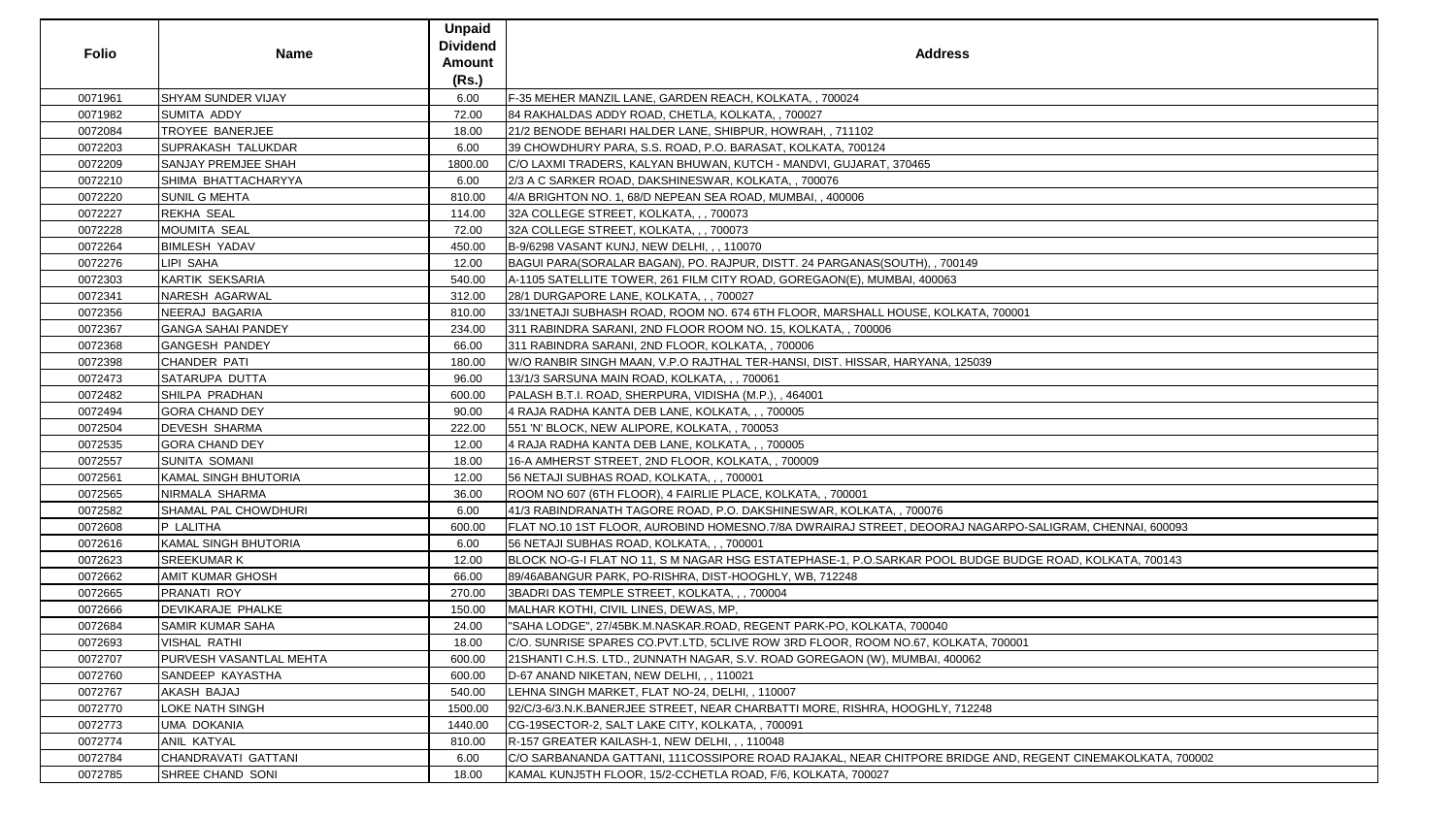| <b>Folio</b> | <b>Name</b>                      | <b>Unpaid</b><br><b>Dividend</b><br><b>Amount</b><br>(Rs.) | <b>Address</b>                                                                                |
|--------------|----------------------------------|------------------------------------------------------------|-----------------------------------------------------------------------------------------------|
| 0072786      | SANTOSH SONI                     | 114.00                                                     | KAMAL KUNJF/6, 15/2-CCHETLA ROAD, 5TH FLOOR, KOLKATA, 700027                                  |
| 0072796      | <b>KAPIL BANSAL</b>              | 3600.00                                                    | 662.AGARWAL NIKUNJ, JALESAR ROAD, FIROZABAD, , 283203                                         |
| 0072800      | <b>SUDHIR YASHWANT PURANIK</b>   | 540.00                                                     | ABHISHEK 'B' FLAT NO.6, 2ND FLOORHAPPY COLONYLANE NO.3, OPP.DHANUKAR COLONY KOTHRUD, PUNE, 4  |
| 0072807      | <b>RAMDAS BASAK</b>              | 300.00                                                     | 49/S SWINHOE LANE, KOLKATA, , , 700042                                                        |
| 0072836      | <b>MANISH KUMAR</b>              | 288.00                                                     | POPAT FALIARANDER, SURAT, GUJARAT, , 395005                                                   |
| 0072839      | <b>HARESH RATILAL SHAH</b>       | 540.00                                                     | B-4GANGA JAMUNA1ST FLOOR, OPP-SHREE SAGAR HOTELL.T.ROAD, BORIVALI(W), MUMBAI, 400092          |
| 0072848      | PANKAJ KUMAR MAHAPATRA           | 162.00                                                     | 45NANDALAL MITRA LANE, NEAR-ITI, KOLKATA,, 700040                                             |
| 0072859      | <b>RAJ KUMAR SARDA</b>           | 192.00                                                     | GEETANJALI APPARTMENT, BLOCK-63RD FLOOR, VIP ROAD, KOLKATA, 700157                            |
| 0072879      | AMITAVA BANERJEE                 | 12.00                                                      | C/O AMIT MAITRA, 38/1EMANICK TALA MAIN ROAD, KOLKATA, , 700054                                |
| 0072880      | <b>INDRA DEVI SONI</b>           | 6.00                                                       | C/O CHAMPALAL KISHAN LAL, 203/1M.G.ROAD, GROUND FLOOR, KOLKATA, 700007                        |
| 0072887      | SANTOSH SONI                     | 210.00                                                     | KAMAL KUNJ5TH FLOOR, 15/2-CFLAT NO-F6, CHETLA ROAD, KOLKATA, 700027                           |
| 0072894      | PARTHA MALLICK                   | 18.00                                                      | GHUTIA BAZAR, GOALA PARA, P.O & DIST-HOOGHLY, W.B., 712103                                    |
| 0072907      | <b>RUMIA NANDY</b>               | 12.00                                                      | 39/1GREEN PARK, KOLKATA, , , 700055                                                           |
| 0072908      | RITA NANDY                       | 12.00                                                      | 39/1GREEN PARK, KOLKATA, , , 700055                                                           |
| 0072935      | <b>V GOPALAN</b>                 | 600.00                                                     | 17/206SHIV MAHAL, SION (E), MUMBAI, MAHARASHTRA, 400022                                       |
| 0072949      | <b>SURYAKANT RATANLAL PARIKH</b> | 90.00                                                      | 6BOW STREET., 1ST FLOORFLAT-3, KOLKATA, , 700012                                              |
| 0072957      | <b>CHANDRA PRAKASH GEHANI</b>    | 300.00                                                     | ASOP KI HAVELI, JODHPUR, RAJASTHAN, , 342001                                                  |
|              |                                  |                                                            |                                                                                               |
| 0072988      | <b>GAUTAM L KEDIA</b>            | 1860.00                                                    | 34 MAHESHWARI MANSION, 34 NEPEAN SEA ROAD, MUMBAI,, 400026                                    |
| 0072992      | NEELA PRAFULLA GANDHI            | 270.00                                                     | 501-A WING EASTERN COURT, TEJPAL ROAD, VILEPARLE EAST, MUMBAI, 400057                         |
| 0073010      | <b>SMITA VASUDEO PALAO</b>       | 540.00                                                     | 84/1SUDHAMA COOP.SOCIETY, DAULAT NAGAR, SANTACRUZ(W), MUMBAI, 400054                          |
| 0073011      | <b>V USHA</b>                    | 270.00                                                     | H.NO;3-5-446, VITTALWADI, NARAYANAGUDA, HYDERABAD, 500029                                     |
| 0073016      | <b>ISHWAR LAL RAMRAKHYANI</b>    | 150.00                                                     | 11SWAGAT BUNGLOWS-2, NEAR SWAGAT RESIDENCYKOTESHWAR, ROAD MOTERASABARMATI, AHMEDABAD          |
| 0073023      | <b>ARCHANA SONI</b>              | 42.00                                                      | KAMAL KUNJ5TH FLOOR, 15/2-CCHETLA ROAD, FLAT NO-F6, KOLKATA, 700027                           |
| 0073024      | SANTOSH SONI                     | 6.00                                                       | KAMAL KUNJ5TH FLOOR, 15/2-C CHETLA ROAD, FLAT NO-F6, KOLKATA, 700027                          |
| 0073068      | <b>SANJAY R SHAH</b>             | 510.00                                                     | 385/07 HARI OM CO OP HSG.SOC., R.S.C.30 SECTOR NO.3, CHARKOP KANDIVALI(W), MUMBAI, 400067     |
| 0073092      | <b>SHANTARAM VISHNU KULKARNI</b> | 540.00                                                     | 1187/28 SHIVAJINAGAR, PUNE, , , 411005                                                        |
| 0073208      | RAJESH KUMAR SHAW                | 12.00                                                      | 20A DEODAR STREET, BALLYGUNGE, KOLKATA, , 700019                                              |
| 0073209      | ASWINI KUMAR SHAW                | 12.00                                                      | 20A DEODAR STREET, BALLYGUNGE, KOLKATA, , 700019                                              |
| 0073211      | SIDDHARTH SARAN SINGH            | 540.00                                                     | 88 SATYA NIKETAN, GROUND FLOOR, MOTI BAGH-2, NEW DELHI, 110021                                |
| 0073241      | <b>RITU BHAGAT</b>               | 540.00                                                     | 13 DAYANAND VIHAR, VIKAS MARG EXTN., DELHI, , 110092                                          |
| 0073265      | <b>ASIM KUMAR SIL</b>            | 144.00                                                     | 39-A ZAKARIAH STREET, KOLKATA, , , 700073                                                     |
| 0073277      | <b>SANTI KUMAR MONDAL</b>        | 6.00                                                       | 1/1/C GANGA DHAR BABU LANE, KOLKATA, , , 700012                                               |
| 0073287      | <b>SUMAN KUMARI SHAW</b>         | 12.00                                                      | 20A DEODAR STREET, BALLYGUNGE, KOLKATA,, 700019                                               |
| 0073288      | <b>ASWINI KUMAR SHAW</b>         | 12.00                                                      | 20A DEODAR STREET, BALLYGUNGE, KOLKATA,, 700019                                               |
| 0073289      | <b>RAJESH KUMAR SHAW</b>         | 60.00                                                      | 20A DEODAR STREET, BALLYGUNGE, KOLKATA,, 700019                                               |
| 0073290      | <b>ASWINI KUMAR SHAW</b>         | 6.00                                                       | 20A DEODAR STREET, BALLYGUNGE, KOLKATA,, 700019                                               |
| 0073291      | <b>SUMAN KUMARI SHAW</b>         | 18.00                                                      | 20A DEODAR STREET, BALLYGUNGE, KOLKATA,, 700019                                               |
| 0073292      | <b>RAJESH KUMAR SHAW</b>         | 30.00                                                      | 20A DEODAR STREET, BALLYGUNGE, KOLKATA,, 700019                                               |
| 0073296      | NAZIMUDDIN M NAKHAWA             | 600.00                                                     | 46/50B LUCKY MANSION ROGHAY BLDG., 404TH FLOOR MIRZA GALIB MARG, CLARE ROAD BY CULLA, MUMBAI, |
| 0073305      | <b>INDRANI KUNDU</b>             | 72.00                                                      | 38/5 BACHASPATI PARA ROAD, P.O.DAKSHINESWAR, KOLKATA, , 700076                                |
| 0073321      | PAYAL JAISWAL                    | 30.00                                                      | SIXEMES CO-OP.HSG.SOCIETY LTD, P-77/79 C I T ROAD, SCHEME VI-M(S) FLAT B-3/9, KOLKATA, 700054 |
| 0073323      | SNEHA JAISWAL                    | 12.00                                                      | SIXEMES CO-OP.HSG.SOCIETY LTD, P-77/79 C I T ROAD, SCHEME-VIM(S) FLAT B-3/9, KOLKATA, 700054  |

| Š                               |
|---------------------------------|
|                                 |
|                                 |
|                                 |
|                                 |
| COLONY KOTHRUD, PUNE, 411038    |
|                                 |
| , MUMBAI, 400092                |
|                                 |
|                                 |
|                                 |
|                                 |
|                                 |
|                                 |
|                                 |
|                                 |
|                                 |
|                                 |
|                                 |
|                                 |
|                                 |
|                                 |
| ASABARMATI, AHMEDABAD, 380005   |
|                                 |
|                                 |
| ), MUMBAI, 400067               |
|                                 |
|                                 |
|                                 |
|                                 |
|                                 |
|                                 |
|                                 |
|                                 |
|                                 |
|                                 |
|                                 |
|                                 |
| E ROAD BY CULLA, MUMBAI, 400008 |
|                                 |
| 9, KOLKATA, 700054              |
| 9, KOLKATA, 700054              |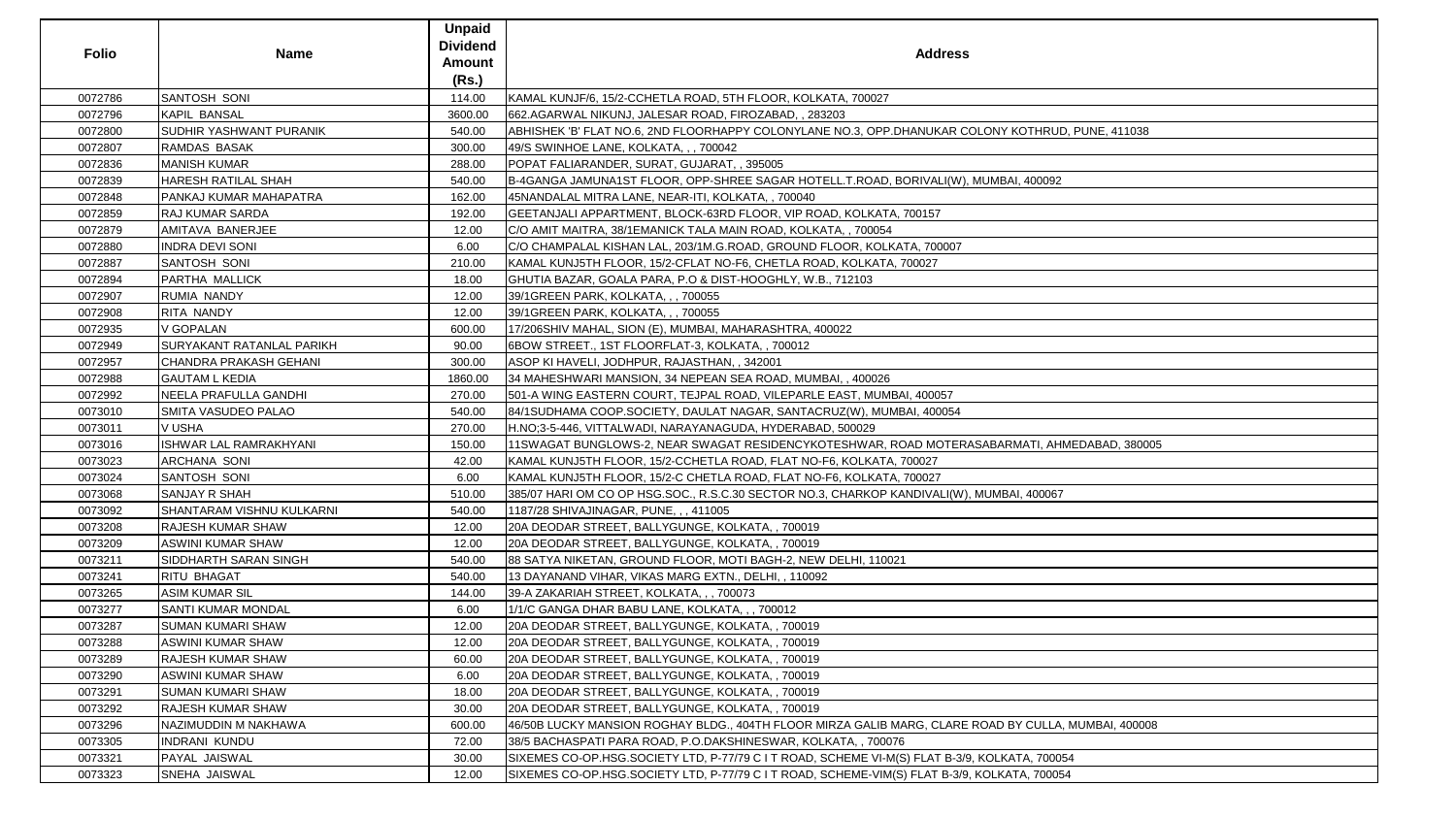| <b>Folio</b> | <b>Name</b>                   | <b>Unpaid</b><br><b>Dividend</b><br><b>Amount</b><br>(Rs.) | <b>Address</b>                                                                                     |
|--------------|-------------------------------|------------------------------------------------------------|----------------------------------------------------------------------------------------------------|
| 0073324      | ANNU JAISWAL                  | 12.00                                                      | SIXEMES CO-OP HSG.SOCIETY LTD, P-77/79 C I T ROAD, SCHEME VIM(S) FLAT B-3/9, KOLKATA, 700054       |
| 0073328      | PARTHA SARKAR                 | 6.00                                                       | 221/1 SATIN SEN NAGAR, P.O.NEW BARRACKPORE, DIST.NORTH 24 PARGANAS, KOLKATA, 700131                |
| 0073329      | <b>BIMAL KRISHNA SARKAR</b>   | 6.00                                                       | 221/1 SATIN SEN NAGAR, P.O.NEW BARRACKPOR, 24 PARGANAS NORTH, KOLKATA, 700131                      |
| 0073330      | <b>BIMAL KRISHNA SARKAR</b>   | 6.00                                                       | 221/1 SATIN SEN NAGAR, P.O.NEW BARRACKPORE, NORTH 24 PARGANAS, , 743276                            |
| 0073331      | APARNA SARKAR                 | 6.00                                                       | 221/1 SATIN SEN NAGAR, P.O.NEW BARRACKPORE, DIST.NORTH 24-PARGANAS, KOLKATA, 700131                |
| 0073340      | JHARNA SINHA                  | 270.00                                                     | 73/4A BENIATOLA STREET, KOLKATA, , , 700005                                                        |
| 0073343      | <b>KAMALA DEVI THIRANI</b>    | 144.00                                                     | BUILDING NO.A6 FLAT NO.12, 134/3 V D MUKHERJEE STREET, KONNAGAR, DIST. HOOGHLY, 712235             |
| 0073354      | <b>DEBASHIS MUKHERJEE</b>     | 6.00                                                       | 3 MIR BAHAR GHAT STREET, KOLKATA MUNICIPAL CORPORATION, BURRA BAZAR, KOLKATA, 700007               |
| 0073359      | SUDHA MODI                    | 540.00                                                     | 18 KALI KRISHNA TAGORE STREET, 1ST FLOOR, KOLKATA, , 700007                                        |
| 0073361      | MUKUL BHOWMIK                 | 144.00                                                     | KUMAR PARA, JALPAIGURI, WEST BENGAL, , 735101                                                      |
| 0073365      | JAYSHREE SHRENIK SHAH         | 270.00                                                     | 10 NILKANTH VARNI CO.OP.SOCIETY, OPP.VASNA BUS STAND, VASNA, AHMEDABAD, 380007                     |
| 0073369      | <b>REWO NENUMAL GIDWANI</b>   | 540.00                                                     | 12/135 RAM KRISHNA NAGAR, KHAR(W), MUMBAI,, 400052                                                 |
| 0073373      | <b>SUJOY KUMAR MUKHERJEE</b>  | 594.00                                                     | C/O NATH MAL MAHESWARI, P-3 LAKE TOWN BLOCK-B, KOLKATA, , 700089                                   |
| 0073390      | <b>GITANJALI A MAHESHWARI</b> | 4428.00                                                    | 21-B MAKER TOWER - I, VUFFE PARADE, COLABA, MUMBAI, 400005                                         |
| 0073391      | <b>PEALI DAS</b>              | 6.00                                                       | P.O. AND VILL.PODRAH, SHIBTOLA, HOWRAH,, 711109                                                    |
| 0073392      | PARTHA DAS                    | 6.00                                                       | P.O. AND VILL.PODRAH, SHIBTOLA, HOWRAH,, 711109                                                    |
| 0073398      | KAKALI KARMAKAR               | 6.00                                                       | VILL+P.O.PODRAH, SHIBTOLA, DIST.HOWRAH,, 711109                                                    |
| 0073400      | <b>GIRRAJ KISHORE DAGA</b>    | 12.00                                                      | P-112 C I T ROAD, SCHEME NO.VIM, PHHOLBAGAN, KOLKATA, 700054                                       |
| 0073401      | ARUNA G DAGA                  | 24.00                                                      | P-112 C I T ROAD, SCHEME NO.VIM, PHOOL BAGAN, KOLKATA, 700054                                      |
| 0073403      | <b>GIRRAJ KISHORE DAGA</b>    | 12.00                                                      | P112 CIT ROAD, SCHEME NO VIM, PHOOLBAGAN, KOLKATA, 700054                                          |
| 0073409      | CHANDRA KALA DAGA             | 12.00                                                      | P/112 C U T SCHEME VI-M, PHOOLBAGAN, KOLKATA, , 700054                                             |
| 0073410      | <b>ARUNA G DAGA</b>           | 12.00                                                      | P/112 CIT SCHEME VI M-31, PHOOLBAGAN, KOLKATA,, 700054                                             |
| 0073415      | SUDARSHAN BHATTAR             | 6.00                                                       | SRI KUNJ JHAUTALLA ROAD, BEHIND MARUTI KUTIR, POST.HATIARA, KOLKATA, 700157                        |
| 0073416      | <b>SUPRAKASH TALUKDAR</b>     | 6.00                                                       | 39 CHOWDHURY PARA ROAD, P.O.BARASAT, KOLKATA,, 700124                                              |
| 0073417      | <b>SAJEDAH M FATEHI</b>       | 600.00                                                     | A-201 SHUBHAM SECTOR-5, VASAI(EAST), DIST.THANE, , 401208                                          |
| 0073418      | <b>VIVEK DAGA</b>             | 6.00                                                       | P-112 CIT ROAD, SCHEME NO.VIM, PHOOLBAGAN, KOLKATA, 700054                                         |
| 0073419      | KAPISH DAGA                   | 6.00                                                       | P-112 CIT ROAD, SCHEME NO.VIM, PHOOLBAGAN, KOLKATA, 700054                                         |
| 0073422      | URMILA SHARMA                 | 6.00                                                       | 160 MAHATMA GANDHI ROAD, 3RD FLOOR, KOLKATA,, 700007                                               |
| 0073425      | <b>SANTI KUMAR MONDAL</b>     | 6.00                                                       | 1/1/C GANGADHAR BABU LANE, KOLKATA, KOLKATA, , 700012                                              |
| 0073427      | <b>KIRAN JHAWER</b>           | 6.00                                                       | 92-C/3-6A N K BANERJEE STREET, FLAT NO.A, P.ORISHRA, HOOGLY, 712248                                |
| 0073428      | <b>SUSHILA DEVI JHAWER</b>    | 6.00                                                       | SHREE MADHUWAN APPTTS, FLAT NO.A92C/3 6A N K BANERJEE STREET, P.O.RISHRA, HOOGHLY, 712248          |
| 0073429      | <b>BASANT KUMAR JHAWER</b>    | 6.00                                                       | SHREE MADHUWAN APARTMENT, FLAT NO.A 92-C/3-6A N K BANERJE, STREET P.O.RISHRA, DIST.HOOGHLY, 712248 |
| 0073431      | <b>SUBHAJIT SARKAR</b>        | 6.00                                                       | 37/1 PARK AVENUE, MODERN PARK, SANTOSHPUR, KOLKATA, 700075                                         |
| 0073432      | <b>MINAKSHI DAGA</b>          | 6.00                                                       | P-112 CIT ROAD, SCHEME NO VIM, PHOOLBAGAR, KOLKATA, 700054                                         |
| 0073433      | <b>VIVEK DAGA</b>             | 6.00                                                       | P-112 C I T ROAD, SCHEME NO VIM, PHOOLBAGAN, KOLKATA, 700054                                       |
| 0073434      | <b>KAPISH DAGA</b>            | 6.00                                                       | P-112 C I T ROAD, SCHEME NO VIM, PHOOLBAGAN, KOLKATA, 700054                                       |
| 0073435      | MINAKSHI DAGA                 | 6.00                                                       | P-112 C I T ROAD, SCHEME NO.VIM, PHOOLBAGAN, KOLKATA, 700054                                       |
| 0073438      | <b>GIRRAJ KISHORE DAGA</b>    | 6.00                                                       | P-112 C I T ROAD, SCHEME NO.VIM, PHOOLBAGAN, KOLKATA, 700054                                       |
| 0073439      | <b>VIVEK DAGA</b>             | 6.00                                                       | P-112 C I T ROAD, SCHEMEN NO.VIM, PHOOLBAGAN, KOLKATA, 700054                                      |
| 0073440      | KAPISH DAGA                   | 6.00                                                       | P-112 C I T ROAD, SCHEME NO.VIM, PHOOLBAGAN, KOLKATA, 700054                                       |
| 0073441      | CHANDRA KALA DAGA             | 6.00                                                       | P-112 C I T ROAD, SCHEME NO.VIM, PHOOLBAGAN, KOLKATA, 700054                                       |
| 0073442      | <b>ARUNA G DAGA</b>           | 6.00                                                       | P-112 C I T ROAD, SCHEME NO.VIM, PHOOLBAGAN, KOLKATA, 700054                                       |
|              |                               |                                                            |                                                                                                    |

| $\lambda$ , 700054 |  |
|--------------------|--|
| 0131               |  |
|                    |  |
|                    |  |
| 0131               |  |
| 12235              |  |
| 700007             |  |
|                    |  |
|                    |  |
|                    |  |
|                    |  |
|                    |  |
|                    |  |
|                    |  |
|                    |  |
|                    |  |
|                    |  |
|                    |  |
|                    |  |
|                    |  |
|                    |  |
|                    |  |
|                    |  |
|                    |  |
|                    |  |
|                    |  |
|                    |  |
|                    |  |
| HLY, 712248        |  |
| ST.HOOGHLY, 712248 |  |
|                    |  |
|                    |  |
|                    |  |
|                    |  |
|                    |  |
|                    |  |
|                    |  |
|                    |  |
|                    |  |
|                    |  |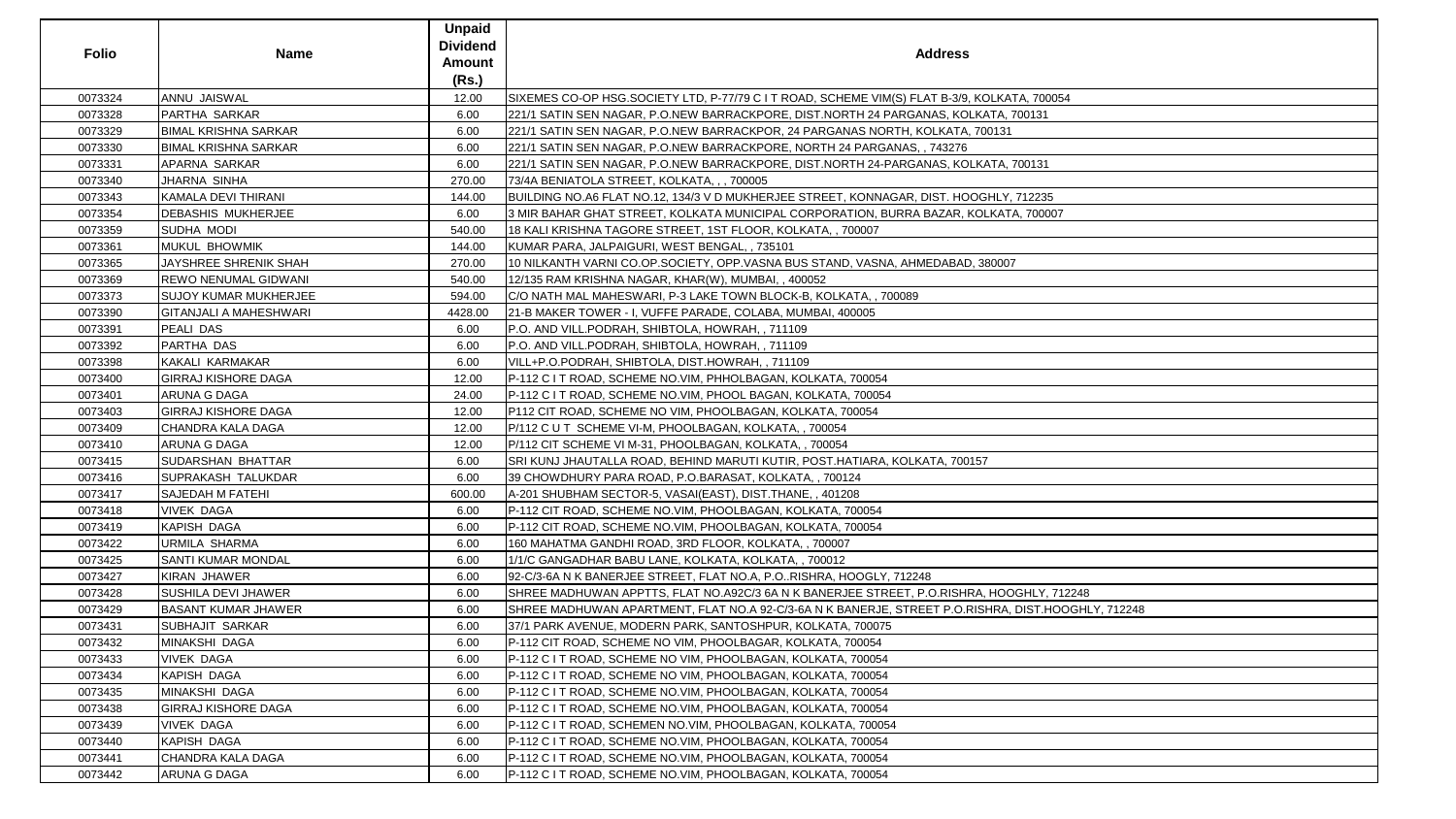| <b>Folio</b> | <b>Name</b>                        | <b>Unpaid</b><br><b>Dividend</b><br>Amount<br>(Rs.) | <b>Address</b>                                                                                            |
|--------------|------------------------------------|-----------------------------------------------------|-----------------------------------------------------------------------------------------------------------|
| 0073443      | MINAKSHI DAGA                      | 6.00                                                | P-112 C I T ROAD, SCHEME NO.VIM, PHOOLBAGAN, KOLKATA, 700054                                              |
| 0073445      | <b>ASHA ELIZABETH DANIEL</b>       | 540.00                                              | PUTHUSERIAL, TRIKKALATHOOR P.O., PERUMBAVOOR, KERALA, 683541                                              |
| 0073447      | SUDARSHAN BHATTAR                  | 30.00                                               | SRI KUNJ JHUTALLA ROAD, P.O.HATIARA, BEHIND MARUTI KUTIR, KOLKATA, 700157                                 |
| 0073452      | <b>VIVEK DAGA</b>                  | 6.00                                                | P-112 CIT ROAD SCHEME NO.VIM, PHOOLBAGAN, KOLKATA,, 700054                                                |
| 0073453      | MINAKSHI DAGA                      | 6.00                                                | P-112 CIT ROAD SCHEME NO VIM, PHOOLBAGAN, KOLKATA,, 700054                                                |
| 0073454      | <b>VIVEK DAGA</b>                  | 6.00                                                | P-112 CIT SCHEME NO VIM, PHOOLBAGAN, KOLKATA,, 700054                                                     |
| 0073455      | <b>KAPISH DAGA</b>                 | 6.00                                                | P-112 CIT ROAD SCHEME VIM, PHOOLBAGAN, KOLKATA,, 700054                                                   |
| 0073456      | <b>RAJESH KUMAR SHAW</b>           | 6.00                                                | 20A DEODAR STREET, BALLYGUNGE, KOLKATA, , 700019                                                          |
| 0073460      | <b>ARUNA G DAGA</b>                | 6.00                                                | P-112 C I T ROAD, SCHEME NO.VIM, PHOOLBAGAN, KOLKATA, 700054                                              |
| 0073461      | CHANDRA KALA DAGA                  | 6.00                                                | P-112 C I T SCHEME NO.VIM, PHOOLBAGAN, KOLKATA, , 700054                                                  |
| 0073462      | ARUNA G DAGA                       | 6.00                                                | P-112 CIT ROAD, SCHEME NO.VIM, PHOOLBAGAR, KOLKATA, 700054                                                |
| 0073463      | MINAKSHI DAGA                      | 6.00                                                | P-112 C I T ROAD, SCHEMEN NO VIM, PHOOLBAGAN, KOLKATA, 700054                                             |
| 0073464      | <b>ARUNA G DAGA</b>                | 6.00                                                | P-112 C I T ROAD, SCHEME NO. VIM, PHOOLBAGAN, KOLKATA, 700054                                             |
| 0073465      | CHANDRA KALA DAGA                  | 6.00                                                | P-112 C I T ROAD, SCHEME NO. VIM, PHOOLBAGAN, KOLKATA, 700054                                             |
| 0073467      | MINAKSHI DAGA                      | 6.00                                                | P-112 C I T ROAD, SCHEME NO.VIM, PHOOLBAGAN, KOLKATA, 700054                                              |
| 0073468      | <b>CHANDRA KALA DAGA</b>           | 6.00                                                | P-112 C I T ROAD, SCHEME NO.VIM, PHOOLBAGAN, KOLKATA, 700054                                              |
| 0073470      | MANISH PODDAR                      | 1704.00                                             | 1A-43C ASHOK VIHAR, PHASE-1, DELHI, , 110052                                                              |
| 0073474      | <b>SUSHILA DEVI JHAWER</b>         | 6.00                                                | C/O GIRRAJ KISHORE DAGA, PHOOL BAGAN, KOLKATA,, 700054                                                    |
| 0073475      | <b>GANGA DHAR DAS</b>              | 6.00                                                | C/O FIRRAJ KISHORE DAGA, P-112 C I T ROAD SCHEME NO.VIM, PHOOLBAGAN, KOLKATA, 700054                      |
| 0073476      | <b>PAWAN KUMAR SHARMA</b>          | 6.00                                                | C/O GIRRAJ KISHORE DAGA, P-112 C I T ROAD SCHEMEN NO.VIM, PHOOLBAGAN, KOLKATA, 700054                     |
| 0073477      | <b>BASANT KUMAR JHAWER</b>         | 6.00                                                | C/O GIRRAJ KISHORE DAGA, P-112 C I T ROAD, SCHEME NO.VIM PHOOL BAGAN, KOLKATA, 700054                     |
| 0073478      | KIRAN JHAWER                       | 6.00                                                | C/O GIRRAJ KISHORE DAGA, P-112 C I T ROAD SCHEME NO.VIM, PHOOLBAGAN, KOLKATA, 700054                      |
| 0073479      | <b>SUBHAJIT SARKAR</b>             | 6.00                                                | C/O GIRRAJ KISHORE DAGA, P-112 C I T ROAD SCHEME NO.VIM, PHOOLBAGAN, KOLKATA, 700054                      |
| 0073482      | <b>RISHI KUMAR</b>                 | 270.00                                              | H.NO.334-L, MODEL TOWN, LUDHIANA,, 141002                                                                 |
| 051749X      | MR RAJENDRA PRASAD KHANDELWAL      | 60.00                                               | BIRLA JUTE & INDUSTRIES LTD, SHARE DEPARTMENT, 9/1 R N MUKHERJEE ROAD, CALCUTTA, 700001                   |
| 056057X      | <b>BANK OF INDIA</b>               | 4800.00                                             | BIRLA JUTE & INDUSTRIES LTD, SHARE DEPARTMENT, 9/1 R N MUKHERJEE ROAD, CALCUTTA, 700001                   |
| 067010X      | <b>GIRRAJ KISHORE DAGA</b>         | 30.00                                               | P-112 CIT ROAD, SCHEME NO VIM PHOOLBAGAN, CALCUTTA, , 700054                                              |
| 067022X      | RADHE SHYAM SAHA                   | 12.00                                               | 3/2A KRISHNA MULLICK LANE, BELGACHIA, CALCUTTA, , 700037                                                  |
| A000001      | <b>SHRI ANANTALAL CHUNDER</b>      | 72.00                                               | 10 BRITISH INDIAN ST, CALCUTTA, , , 700001                                                                |
| A000006      | <b>SMT AMIYABALA DEVI</b>          | 54.00                                               | C/O SURENDRA KISHORE MAZUMDAR, DHAKURIA, 8/9/1 NASKARPARA LANE, CALCUTTA, 700031                          |
| A000008      | M/S ALLAHABAD BANK NOMINEES LTD    | 2490.00                                             | 14 INDIA EXCHG-PLACE, , , CALCUTTA, 700001                                                                |
| A000027      | <b>SHRI A K KOLEH</b>              | 120.00                                              | C/O BIRLA JUTE MILLS, P O BIRLAPUR, 24 PARGANAS, W BENGAL, 743318                                         |
| A000034      | <b>MRS A BISHNU</b>                | 7200.00                                             | 556 VIBEKANANDA ROAD, KARBALA MORE, P.O. HOOGLY, , 712103                                                 |
| A000043      | <b>SHRI AMARENDRA KRISHNA PAUL</b> | 240.00                                              | JNANDRA BHABAN, 11/1D NORTHERN, AVENUE, CALCUTTA, 700037                                                  |
| A000057      | SHRI ANIL KUMAR KHANDELWAL         | 1800.00                                             | EXECUTIVE DIRECTOR, BANK OF BARODA CENTRAL OFFICE, 3 WALCHAND HIRACHAND MARG, BALLARD PIER MUMBAI, 400001 |
| A000058      | <b>SHRI ALOK NAGORY</b>            | 1410.00                                             | MOTI SADAN, 7/197 SWAROOP NAGAR, KANPUR, , 208001                                                         |
| A000074      | <b>SHRI AMICHAND HIRACHAND</b>     | 16272.00                                            | DULLCHAND NAGAR, OPP ATHWA GATE NANPURA, SURAT, , 395001                                                  |
| A000090      | <b>SHRI ARUN KUMAR RANDAR</b>      | 2100.00                                             | C/O RAMESHWARLALJI, RANDER DISTT NAGAUR, RAJASTHAN, P O BORAWAR, 341502                                   |
| A000098      | <b>IMRS ARUNA MOOKERJEE</b>        | 24.00                                               | 33A EKDALIA PLACE, CALCUTTA, , , 700019                                                                   |
| A000143      | <b>SHRI ANIL KUMAR DAGA</b>        | 1032.00                                             | ANUGRAHA APARTMENT, C BLOCK 3RD FLOOR, 19 NUNGAMBAKKAM, HIGH ROAD MADRAS, 600034                          |
| A000172      | <b>MRS ANNA PURNA GHOSH</b>        | 1800.00                                             | 188 HARISH M ROAD KALIGHAT, CALCUTTA, , , 700026                                                          |
| A000195      | SHRI ANANDA MOY ADHYA              | 36.00                                               | 11/1 DIXON LANE, , , CALCUTTA, 700014                                                                     |

| 0054                            |
|---------------------------------|
| 700054                          |
| 00054                           |
| 00054                           |
| 00054                           |
|                                 |
| A, 700001<br>A, 700001          |
|                                 |
|                                 |
|                                 |
|                                 |
| 031                             |
|                                 |
|                                 |
|                                 |
|                                 |
| RG, BALLARD PIER MUMBAI, 400001 |
|                                 |
|                                 |
|                                 |
|                                 |
|                                 |
| 600034                          |
|                                 |
|                                 |
|                                 |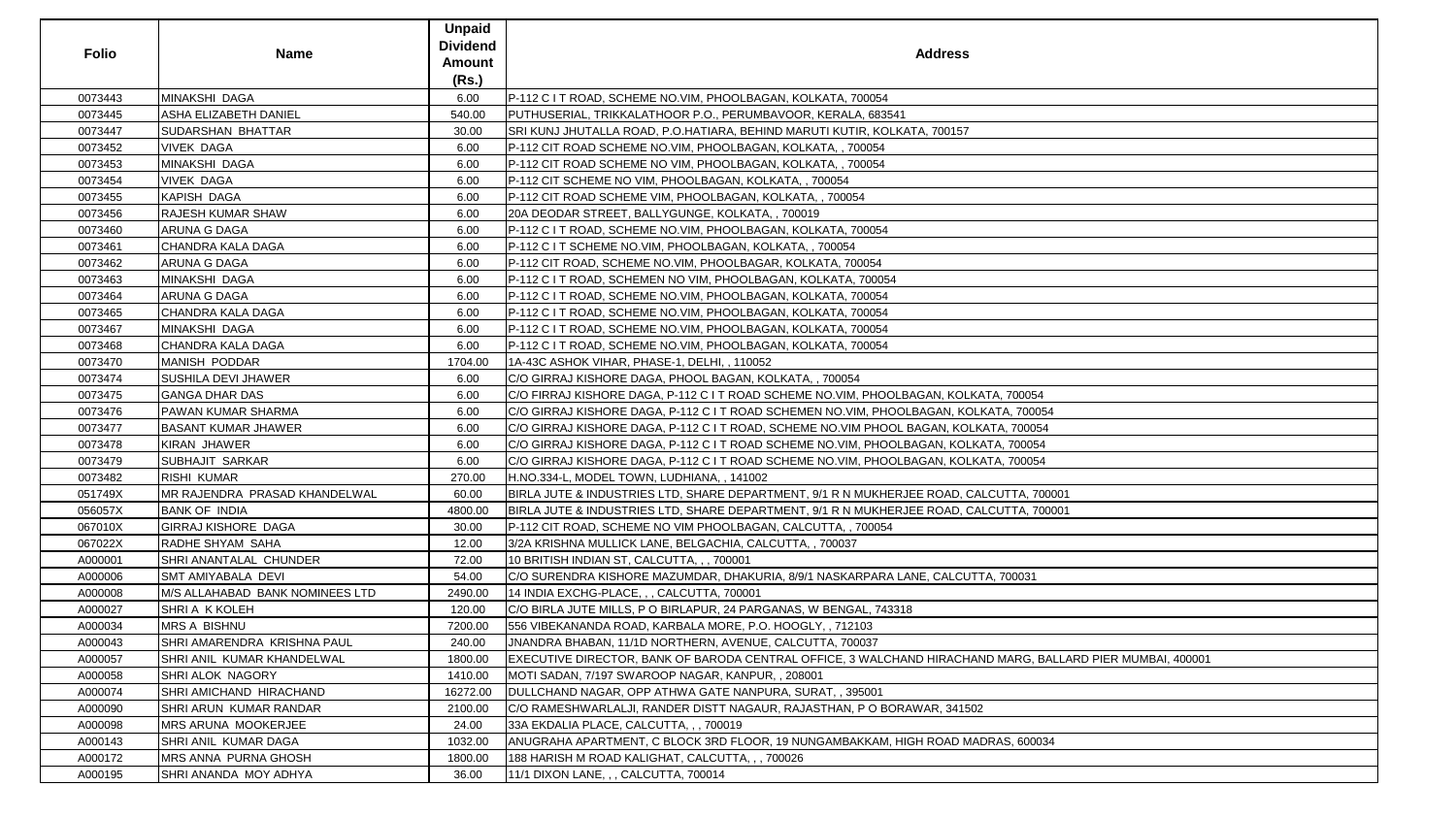| <b>Folio</b> | <b>Name</b>                       | <b>Unpaid</b><br><b>Dividend</b><br><b>Amount</b><br>(Rs.) | <b>Address</b>                                                                              |
|--------------|-----------------------------------|------------------------------------------------------------|---------------------------------------------------------------------------------------------|
| A000218      | <b>SRI ASHOK KUMAR BAID</b>       | 78.00                                                      | SHREE LAXMI HOSIERY, 15A LAXMI NARAYAN, MUKHERJEE ROAD, CALCUTTA, 700006                    |
| A000237      | SHRI AMAR NATH BANERJEE           | 4032.00                                                    | 28 RAJKISSEN STREET, UTTARPARA, HOOGHLY, WEST BENGAL, 712258                                |
| A000258      | <b>SRI ATUL MEHROTRA</b>          | 324.00                                                     | 4/277-B VISHAL KRIPA, VISHNUPURI, KANPUR, , 208002                                          |
| A000280      | SHRI ASHESH SHEKHAR MUKHERJEE     | 144.00                                                     | C/O AMIYA DHON CHATTERJEE, 14 SIDDHESWAR C LANE, CALCUTTA, , 700012                         |
| A000282      | <b>SMT ARATI DUTT</b>             | 1188.00                                                    | 52/4 DESHPRAN SASMAL ROAD, KADAMTALA, HOWRAH,, 711101                                       |
| A000286      | SHRI ASIM KRISHNA DUTT            | 198.00                                                     | 20 HASTING STREET, CALCUTTA, , ,                                                            |
| A000288      | MR ABDULLA J GANGJEE              | 288.00                                                     | C/O ABDULLA GANGJEE & SONS, 7 LYONS RANGE, CALCUTTA, , 700001                               |
| A000291      | SHRI ATITHI KUMAR ROY             | 24.00                                                      | 2 B LEE ROAD, , , CALCUTTA, 700020                                                          |
| A000298      | <b>MR A SALAM</b>                 | 738.00                                                     | RECEIVER ESTATE OF MULLA, MD H K BIBI, C/O STATE BANK SECURITIES, DEPT 1 STRAND RD, 700001  |
| A000299      | <b>MRS ANNAPURNA GHOSH</b>        | 2700.00                                                    | 188 HARISH MUKHERJEE ROAD, CALCUTTA, , , 700026                                             |
| A000300      | SHRI AMAR KRISHNA PODDAR          | 702.00                                                     | 78 RAJA BASANTA ROY, ROAD, CALCUTTA,, 700029                                                |
| A000311      | SMT AMIYA BALA RUDRA              | 918.00                                                     | P 545 B L N, NEW ALIPORE, CALCUTTA, , 700053                                                |
| A000314      | SHRI ASHOK KUMAR AGARWAL          | 96.00                                                      | C/O GOYAL INDUSTRIAL, CORPN, 131 COTTON STREET, CALCUTTA, 700007                            |
| A000318      | SHRI ATUL RAMANLAL PARIKH PRABHAT | 36.00                                                      | 28 SAROJINI ROAD, VILE PARLE, BOMBAY, , 400056                                              |
| A000331      | SHRI ANATH NATH DEY               | 738.00                                                     | 28 DEBENDRA MULLICK STREET, CALCUTTA, ,, 700073                                             |
| A000332      | SHRI AMAL KUMAR GHOSH             | 594.00                                                     | 192A HARISH MUKHERJEE ROAD, CALCUTTA, ,, 700026                                             |
| A000334      | <b>SMT AMELY DAS</b>              | 144.00                                                     | 19 DR JAGABANDHU LANE, , , CALCUTTA, 700012                                                 |
| A000339      | <b>SRI ASHOK JHA</b>              | 18.00                                                      | 8C ALIPORE ROAD, TIKMANI BUILDING, CALCUTTA, , 700027                                       |
| A000391      | SHRI ANAND KUMAR AGRAWAL          | 2496.00                                                    | PLAZA KALPANA, 4TH FLOOR ROOM NO 2, 24/147 B BIRHANA ROAD, KANPUR, 208001                   |
| A000456      | <b>SRI ASHOK KUMAR GUPTA</b>      | 6.00                                                       | C/O DEEPAK INDUSTRIS LTD, 16 HARE STREET, CALCUTTA,, 700001                                 |
| A000516      | ANUJ SHARMA                       | 270.00                                                     | C/O HINDUSTAN GUM & CHEMICALS LTD, PO BIRLA COLONY BHIWANI, HARYANA, , 125022               |
| A000553      | ARUN KUMAR DAVE                   | 540.00                                                     | 1862 WRIGHT TOWN, NEAR ARUN DAIRY, JABALPUR M P., 482002                                    |
| A000564      | AAJUNRAO M PHALKE                 | 2400.00                                                    | C/O COL SARDAR M R PHALKE, SENIOR HOUSE PHALKE BAZAR, LASHKAR GWALIOR (MP), , 474001        |
| A000586      | KUM ATRAYE MUKHERJEE              | 300.00                                                     | 78/4/6 THAKUR RAMKRISHNA LANE, HOWRAH, ,, 711104                                            |
| A000590      | <b>SRI ANIL KUMAR KESOT</b>       | 18.00                                                      | 68/212 PARTAP NAGAR, SANGANER, JAIPUR,,                                                     |
| B000007      | <b>SMT BHAGWAN DEBI</b>           | 474.00                                                     | 1/A NANDO MULLICK LN, CALCUTTA, , , 700006                                                  |
| B000008      | SHRI BALDEO DAS DAGA              | 1980.00                                                    | C/O M/S DAGA NYLOMET PVT LTD, 135 BIPLABI RASH BEHARI BASU ROAD, 3RD FLOOR, KOLKATA, 700001 |
| B000010      | <b>SRI BAIJNATH SABOO</b>         | 36.00                                                      | C/O COTTON AGENTS LD, 15 INDIA EXCH PLACE, CALCUTTA, , 700001                               |
| B000011      | SRI BANSIDHAR SONTHALIA           | 288.00                                                     | DAFFODIL LA BELA, FLAT NO.2G, AS/130 RAJARHAT MAIN ROADTEOGHARIA, KOLKATA, 700059           |
| B000016      | <b>SRI BHAGWAN DAS</b>            | 19680.00                                                   | C/O KISHAN MACHINERY KENDRA, BHAGWANTIGANJ, DIST. BALRAMPUR, U.P., 271201                   |
| B000019      | <b>SM BHAGWATI DEVI</b>           | 534.00                                                     | M/S MADHORAM B SINGH, CHAWRI BAZAR, DELHI, ,                                                |
| B000020      | <b>BANK OF INDIA</b>              | 6816.00                                                    | BOMBAY MAIN BRANCH, OVER DRAFT DEPT, 70/80 M G ROAD, MUMBAI, 400023                         |
| B000022      | <b>SRI BASUDEB SAMANTA</b>        | 4602.00                                                    | 8 KHURUT ROAD, HOWRAH, , , 711001                                                           |
| B000029      | SRIB T PANDYA                     | 30.00                                                      | LAXMI NIWAS, 355 V P ROAD, BOMBAY, , 400004                                                 |
| B000037      | SRI BRIJ NATH KHANDELWAL          | 360.00                                                     | 13 INDIA EXCHANGE, PLACE, CALCUTTA, , 700001                                                |
| B000040      | SHRI BISWANATH KASERA             | 300.00                                                     | 6 B A J C BOSE ROAD, , , CALCUTTA, 700017                                                   |
| B000053      | SHRI B K DHANUKA                  | 48.00                                                      | C/O MOINA MERIT PVT LTD, 19 R N MUKHERJEE ROAD, 2ND FLOOR, CALCUTTA, 700001                 |
| B000073      | <b>SHRI BHAGIRATH MURARKA</b>     | 600.00                                                     | C/O PRAVEEN MURARKA, 1/C MANDEVILLE GARDENS, 1ST FLOOR PS-GARIAHAT, KOLKATA, 700019         |
| B000074      | SHRI BANDACHARYA GURACHARYA KATTI | 600.00                                                     | 1474 5TH MAIN E BLOCK, SECOND STAGE RAJAJI NAGAR, BANGALORE, , 560010                       |
| B000078      | SHRI BAL KRISHNA SONEE            | 30.00                                                      | 21 SIRCAR BYE LANE, CALCUTTA, , , 700007                                                    |
| B000090      | <b>BANK OF INDIA</b>              | 600.00                                                     | 70/80 M G ROAD, FORT, , MUMBAI, 400001                                                      |
| B000094      | SHRI BABU LAL BAJORIA             | 6660.00                                                    | 18 JAY MAHAL, A ROAD CHURCH GATE, BOMBAY, , 400020                                          |

| RD, 700001           |  |
|----------------------|--|
|                      |  |
|                      |  |
|                      |  |
|                      |  |
|                      |  |
|                      |  |
|                      |  |
|                      |  |
|                      |  |
|                      |  |
|                      |  |
|                      |  |
|                      |  |
|                      |  |
|                      |  |
|                      |  |
|                      |  |
|                      |  |
|                      |  |
|                      |  |
|                      |  |
|                      |  |
|                      |  |
|                      |  |
| 174001               |  |
|                      |  |
|                      |  |
|                      |  |
|                      |  |
|                      |  |
|                      |  |
|                      |  |
|                      |  |
| <u> KATA, 700001</u> |  |
|                      |  |
|                      |  |
|                      |  |
| 59                   |  |
|                      |  |
|                      |  |
|                      |  |
|                      |  |
|                      |  |
|                      |  |
|                      |  |
|                      |  |
|                      |  |
|                      |  |
|                      |  |
|                      |  |
|                      |  |
|                      |  |
|                      |  |
| 700019               |  |
|                      |  |
|                      |  |
|                      |  |
|                      |  |
|                      |  |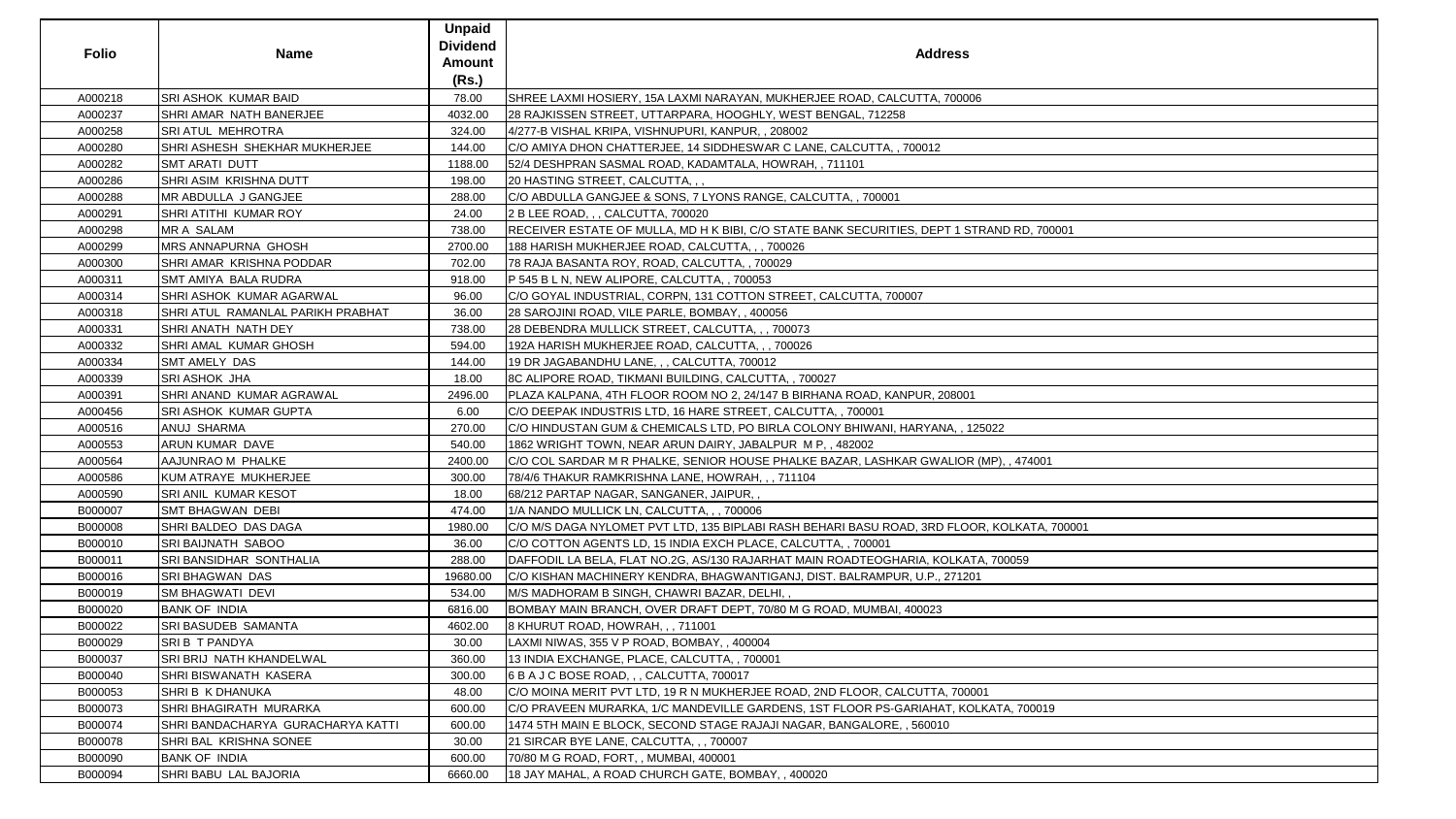| <b>Folio</b> | <b>Name</b>                             | <b>Unpaid</b><br><b>Dividend</b><br><b>Amount</b><br>(Rs.) | <b>Address</b>                                                                  |
|--------------|-----------------------------------------|------------------------------------------------------------|---------------------------------------------------------------------------------|
| B000105      | ISHRI BISHWANATH PASARI                 | 600.00                                                     | 16 INDIA EXCHANGE, PLACE, CALCUTTA, , 700001                                    |
| B000113      | SRI B K CHADHA                          | 1200.00                                                    | C 13/54, SECTOR 3, ROHINI, DELHI, 110085                                        |
| B000143      | SHRI BENI PRASAD SUREKA                 | 24.00                                                      | 49 NALINI SETT ROAD, CALCUTTA, , , 700007                                       |
| B000150      | SHRI BANSILAL MANULAL MARFATIA          | 144.00                                                     | 8TH ROAD KHAG, BOMBAY, ,, 400052                                                |
| B000202      | SHRI BISHWANATH KEDIA                   | 6.00                                                       | C/O B N K CHARITY TR, 6/1A MOIRA STREET, FLT NO 803 8TH FLOOR, CALCUTTA, 700017 |
| B000205      | SHRI BROJO LALL SEAL                    | 126.00                                                     | 28/1 EKBALPUR ROAD, CALCUTTA, , , 700023                                        |
| B000217      | SHRI BABULAL GORDHANDAS SAMPAT          | 600.00                                                     | 166 FIRST FLOOR, REGENT COLONY, P O REGENT PARK, TOLLY GUNGE CALCUTTA, 700040   |
| B000222      | ISHRI BIMAL  KUMAR SANGANARIA           | 72.00                                                      | C/O SHREE TIRUPATI, ENTERPRISES, 181/1A DHARMATALA ST, CALCUTTA, 700013         |
| B000230      | <b>BISWANATH SEN</b>                    | 48.00                                                      | 7/2A GOPAL CH LANE, CALCUTTA, , , 700073                                        |
| B000255      | SHRI BASANT BEHARI GHUWALEWALA          | 9072.00                                                    | FLAT NO 2A 2ND FLOOR, 12B RUSSEL STREET, , CALCUTA, 700071                      |
| B000262      | SHRI BALKRISHNA JHUNJHUNWALA            | 18.00                                                      | A-17 SHANTI NEER, KANTI NAGAR, JB NAGAR ANDHERI E, BOMBAY, 400059               |
| B000265      | MISS BANDANA GOSWAMI                    | 72.00                                                      | 64 SUBHAS NAGAR ROAD, DUM DUM CANTTONMENT, CALCUTTA, , 700065                   |
| B000275      | BAHUBALI COMMERCIAL CO LTD              | 72.00                                                      | 9 INDIA EXCHANGE PLACE, , , CALCUTTA, 700001                                    |
| B000285      | KUM BINA KUMARI BUDHIA                  | 72.00                                                      | P 9 BLOCK C, BANGUR AVENUE, CALCUTTA,, 700055                                   |
| B000307      | <b>SRI BHUKHAM CHAND LAMBORIA</b>       | 6.00                                                       | C/O B C LAMBORIA & CO, P 14 NEW CIT ROAD, 3RD FLOOR, CALCUTTA, 700073           |
| B000309      | SHRI BADRINARAIN PARASRAMKA             | 1494.00                                                    | C/O PARASRAMKA, COMMERCIAL CO P LTD, 135 CANNING STREET, CALCUTTA, 700001       |
| B000311      | SHRI BISWA NATH PAUL                    | 492.00                                                     | 102/1 HARI GHOSE ST, CALCUTTA, , ,                                              |
| B000312      | SHRI BADRINARAIN PARASRAMKA             | 246.00                                                     | 15 PAGAYAPATTY ST, CALCUTTA, , ,                                                |
| B000313      | SHRI BASANTA KUMAR SETT                 | 36.00                                                      | 19 MAHARSHI DEBENDRA ROAD, CALCUTTA, , ,                                        |
| B000319      | SHRI BHANUSHANKER SUDERJI VYAS          | 96.00                                                      | C/O STATE BANK OF INDIA, CALCUTTA, , , 700001                                   |
| B000321      | <b>SARDAR BIR SINGH GILL</b>            | 552.00                                                     | MOHINI VILLA G T RD, P O SANCHWAL, DISTT LUDHIANA, PUNJAB, 141120               |
| B000337      | SHRI BADRIDAS DAMANI                    | 36.00                                                      | 201/A MAHATMA GANDHI ROAD, , , CALCUTTA, 700007                                 |
| B000339      | SHRI B C KABRA                          | 12.00                                                      | 89 TILAK ROAD, POST BOX NO 1, MALEGAON, NASIK M S, 423203                       |
| B000341      | SHRI BENIPRASAD JHUNJHUNWALA            | 24.00                                                      | 7 LYONS RANGE, CALCUTTA, , , 700001                                             |
| B000346      | SHRIB D BAGRI                           | 234.00                                                     | 20/18 ISWAR GANGULI STREET, , , CALCUTTA, 700026                                |
| B000353      | SHRI BANARASILAL RAMJASRAY TIBREWALA    | 18.00                                                      | 97 VICTORIA ROAD, BOMBAY, , , 400010                                            |
| B000354      | <b>MRS BASANTI BHATTACHARJI</b>         | 156.00                                                     | C/O MR B K MUKERJI, 200/2A RASH BEHARI AVENUE, CALCUTTA,, 700029                |
| B000358      | SHRIB LC SASTRI                         | 36.00                                                      | I R T S /RETD/, 94 VENKATACHELA MUDALI ST, MYLAPORE, MADRAS, 600004             |
| B000364      | <b>SMT BITHIKA DUTTA</b>                | 192.00                                                     | 13/1/3 SARSUNA MAIN ROAD, CALCUTTA, , , 700061                                  |
| B000371      | SHRI BISAKHI SINGH                      | 18.00                                                      | VILLAGE KHOKHAR, P O BEHRAMPUR BET, DIST ROPAR,,                                |
| B000373      | <b>MISS B DEY</b>                       | 54.00                                                      | 111A/61 ASHOK NAGAR, KANPUR, , ,                                                |
| B000384      | SHRI BRIJMOHAN AGARWALLA                | 180.00                                                     | M/S BILASROY & SONS, 5/1 CLIVE ROW, ROOM NO 6, CALCUTTA, 700001                 |
| B000386      | <b>SHRI BIJAY KUMAR DAGA</b>            | 114.00                                                     | C/O SHRI G D DAGA, 14/2 SIR HARIRAM GO, ENKA ST, CALCUTTA, 700070               |
| B000402      | <b>SRI BANI LAHIRI</b>                  | 594.00                                                     | 2 C OUTRAM STREET, CALCUTTA, , , 700017                                         |
| B000407      | <b>SRI BROJO LALL SEAL</b>              | 42.00                                                      | 28/1 EKBALPUR ROAD, CALCUTTA, , , 700023                                        |
| B000408      | <b>SRI BIMAL PAL</b>                    | 144.00                                                     | C/O BINOYKRISHNA PAL, 37G ABINASH CH BANERJEE LANE, CALCUTTA, , 700010          |
| B000415      | MR BABA KALI KAMLIWALA PANCHAYET KSHETI | 12.00                                                      | KSHETRA, 208 MAHATMA G ROAD, MANOHARDASKATRA 1FL, CALCUTTA, 700007              |
| B000417      | <b>SRI BHAGIRATHI DAS</b>               | 18.00                                                      | BALLY JUTE MILLS, 9/1 R N MUKHERJEE RD, CALCUTTA, , 700001                      |
| B000461      | SHRI BHABANI CHARAN DUTTA               | 36.00                                                      | 3 BIDHAN SARANI, CALCUTTA, , , 700006                                           |
| B000466      | <b>SMT BINDESWARI DEVI NATHANI</b>      | 108.00                                                     | 5 CAMAC STREET, FLAT NO 9E, 9TH FLOOR, CALCUTTA, 700017                         |
| B000473      | SRI BISWAJIT GOSWAMI                    | 270.00                                                     | 3/2D B T ROAD, CALCUTTA, , , 700002                                             |
| B000602      | <b>BENOY KUMAR MUKHERJI</b>             | 54.00                                                      | 200/2A RASHBEHARI AVENUE, CALCUTTA, , , 700029                                  |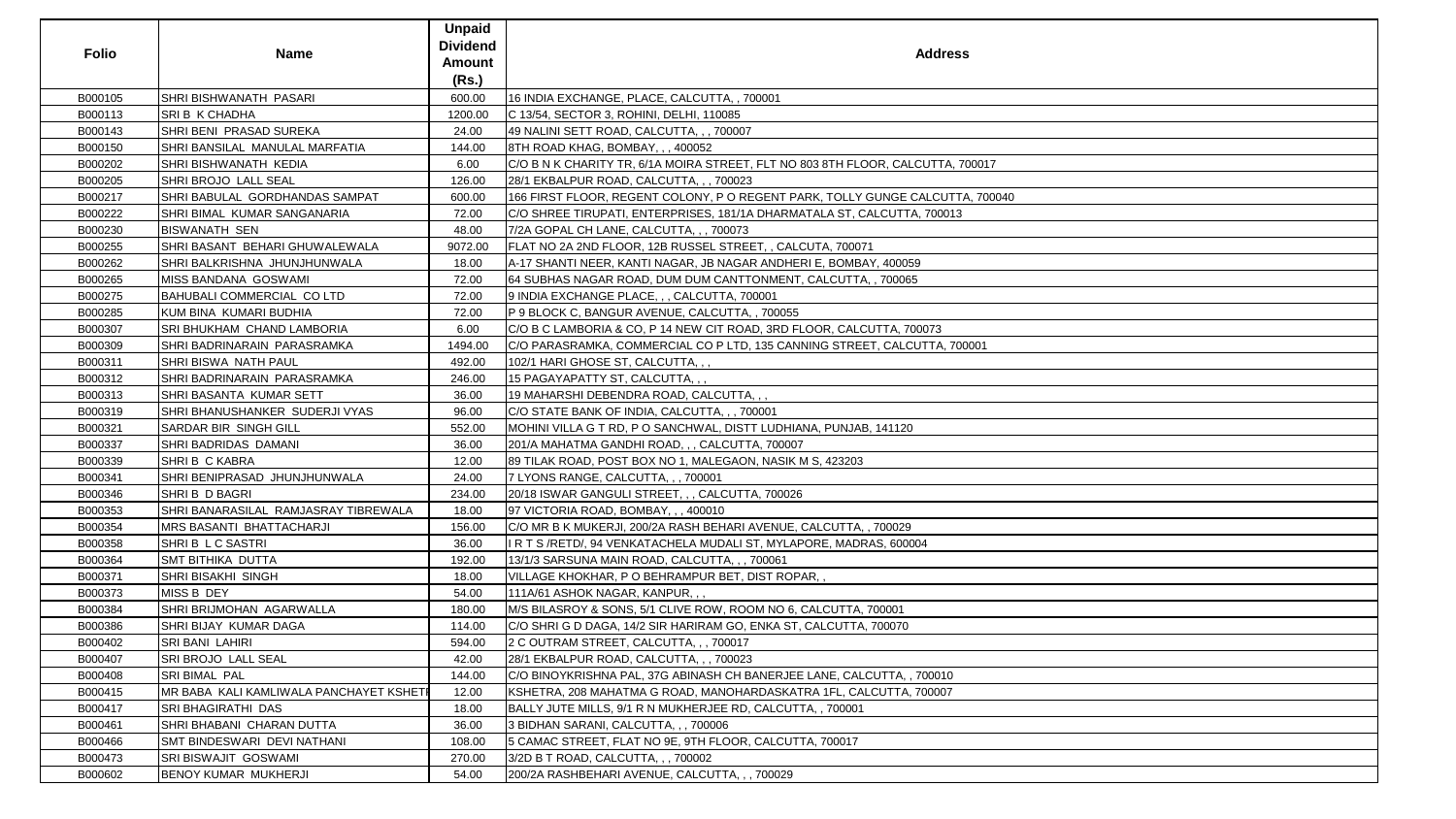| <b>Folio</b> | <b>Name</b>                            | <b>Unpaid</b><br><b>Dividend</b><br><b>Amount</b><br>(Rs.) | <b>Address</b>                                                                                            |
|--------------|----------------------------------------|------------------------------------------------------------|-----------------------------------------------------------------------------------------------------------|
| B000650      | <b>BANWARI LALL PASARI</b>             | 90.00                                                      | 16 INDIA EXCHANGE PLACE, CALCUTTA, ,, 700001                                                              |
| B000664      | <b>SMT BIDAMI VADERA</b>               | 900.00                                                     | C/O MANGILAL VADERA, 1014-A SARDARPARA 1ST C ROAD, JODHPUR RAJ, , 342003                                  |
| B00116X      | MR BHAWRILAL SANEI                     | 600.00                                                     | BIRLA JUTE & INDUSTRIES LTD, SHARE DEPTT, 9/1 R N MUKHERJEE ROAD, CALCUTTA, 700001                        |
| C000005      | <b>SRI CHANDMAL DASONI</b>             | 150.00                                                     | 188 JAMUNALAL BAZAZ STREET, 3RD FLOOR, CALCUTTA, , 700007                                                 |
| C000024      | <b>SMT CHANDABAI DAMANI</b>            | 36.00                                                      | 7 ISHWAR BHUVAN A RD, CHURCHGATE, BOMBAY, , 400001                                                        |
| C000026      | SRI CHATURBHUJ HARIRAM JHAMVAR         | 5340.00                                                    | 22 RUBAIX, 14TH ROAD, KHAR(WEST), MUMBAI, 400052                                                          |
| C000034      | SHRIC J KAMDAR                         | 2016.00                                                    | 5 DIPAWALI SOCIETY, NEAR MUKTANAND KARELI BAUG, BARODA, , 390018                                          |
| C000038      | <b>SMT CHHABI MAITRA</b>               | 144.00                                                     | 45/27A MOORE AVENUE, , , CALCUTTA, 700040                                                                 |
| C000046      | <b>SMT CHAMPA HARIKRISHAN</b>          | 8010.00                                                    | 58 PADMANABH DARPHAN SOC, F NO 601/2 GOPAL PATH, GHATKOPAR WEST, MUMBAI, 400086                           |
| C000084      | THE CENTRAL BANK EXECUTOR & TRUSTEE CO | 234.00                                                     | CENDTRAL BANK-MMO BLDG, 6TH FLOOR, 55 M G ROADFORT, MUMBAI, 400023                                        |
| C000115      | <b>SMT CHANDRAMONI JALAN</b>           | 492.00                                                     | C/O B K JALAN, EXECUTOR TO THE ESTATE OF, SMT CHANDRAMONI JALAN, GANGES VIEW 2/2 SALKIA SCHOOL RD, 711101 |
| C000117      | THE CALCUTTA COMMERCIAL BANK LTD       | 498.00                                                     | 15 CLIVE STREET, , , CALCUTTA,                                                                            |
| C000118      | SHRI CHARU CHANDRA GHOSE               | 36.00                                                      | 12 BANERJEE LANE, SERAMPORE, HOOGHLY,,                                                                    |
| C000124      | <b>SMT CHANDRABALI MULLICK</b>         | 450.00                                                     | 4 RUPCHAND ROY ST, CALCUTTA, , , 700007                                                                   |
| C000126      | <b>SHRI CHOUTHMULL SETHIYA</b>         | 24.00                                                      | 9 ARMENIAN STREET, CALCUTTA, , ,                                                                          |
| C000131      | <b>SMT CHANDRAKALA LAKHOTIA</b>        | 18.00                                                      | C/O ROYCHAND, LAKHOTIA & SONS, 23A N S ROAD 3RD FLR, CALCUTTA, 700001                                     |
| C000138      | SHRI CHHABIL DAS AGARWAL               | 6.00                                                       | 25 GANGA PRASAD, MUKHERJEE ROAD, CALCUTTA,, 700025                                                        |
| C000139      | SHRI CHITRAK MITRA                     | 144.00                                                     | 3 SOUTH END PARK, CALCUTTA, , , 700029                                                                    |
| C000154      | M/S CURRENCY INVESTMENT CO LTD         | 666.00                                                     | 14/18 EZRA STREET, , , CALCUTTA, 700001                                                                   |
| C000173      | <b>SRI CHIROTOSH CHANDRA CHOUDHURY</b> | 216.00                                                     | C/O MINATI CHOUDHURY, RUBY PARK EAST, HALTU CALCUTTA, , 700078                                            |
| C000303      | <b>CHANDA BHOTIKA</b>                  | 300.00                                                     | 161/1 MAHATMA GANDHI ROAD, ROOM NO 26 CALCUTTA, , , 700007                                                |
| C00033X      | M/S CENTRAL BANK OF INDIA              | 1500.00                                                    | BIRLA JUTE & INDUSTRIES LTD, SHARE DEPARTMENT, 9/1 R N MUKHERJEE ROAD, CALCUTTA, 700001                   |
| D000002      | SHRI DAMODER HUNSRAJ                   | 120.00                                                     | 2 MANOK LANE, CALCUTTA, , ,                                                                               |
| D000003      | <b>SM DHANVANTA VINUBHAI PATEL</b>     | 4788.00                                                    | LAXMI NIVAS, 194 GUJRAT SOCIETY, SION, BOMBAY, 400022                                                     |
| D000017      | <b>SMT DHANLAXMI R MEHTA</b>           | 72.00                                                      | 30 MANGALPARK SOCTY, GITA MANDIR ROAD, AHMEDABAD,, 380022                                                 |
| D000018      | SHRI DAMODARDAS MALPANI                | 9252.00                                                    | C/O MALPANI BROS. & CO., 10 FILM COLONY, S.M.S. HIGHWAY, JAIPUR, 302003                                   |
| D000040      | MRS DHANKUYAR MOHANLAL PAREKH          | 1116.00                                                    | C/O V K PAREKH, 31 DADISETH AGIARY LN, OPP G T HIGH SCHOOL, BOMBAY, 400002                                |
| D000042      | <b>SHRI DUNGARMAL KOTHARI</b>          | 1800.00                                                    | C/O L P KOTHARI, VASANT VALLEY COMPLEX, LOTUS NO 101 GOREGAON E MUMBAI, , 400097                          |
| D000065      | SHRI DEVASHIS CHATTERJEE               | 72.00                                                      | 5E/1 MEGHA MALLAR, 18/3 GARIAHAT ROAD, CALCUTTA, , 700019                                                 |
| D000120      | SHRI DAU LAL RATHI                     | 12744.00                                                   | 13 GANGULY LANE, CALCUTTA, , , 700070                                                                     |
| D000163      | SHRI DHANKUMAR LALBHAI SHETH           | 18.00                                                      | FLAT NO 9 RUCHIK APT, NEW HIRA BAUG SOC NR PARIMAL GARDEN, AMBAWADI AHMEDABAD, , 380006                   |
| D000166      | SHRI DULICHAND LAHOTY                  | 96.00                                                      | IC/O HINDUSTAN, MOTORS LTD, UTTARPARA, HOOGHLY,                                                           |
| D000167      | SHRI DURGA CH BHATTACHARYA             | 96.00                                                      | 86 ASUTOSH MUKHERJEE RD, NORTH BLOCK GR, FLOOR BHOWANIPUR, CALCUTTA,                                      |
| D000168      | SHRI DULAL CHANDRA BANERJEE            | 300.00                                                     | 7C CLIVE ROW, CALCUTTA, , ,                                                                               |
| D000169      | SHRI DILIP KUMAR DAS GUPTA             | 96.00                                                      | 37/1 GARIAHAT ROAD, CALCUTTA, , , 700019                                                                  |
| D000174      | SMT DHANESHWARI MUNSHI                 | 78.00                                                      | SOOTPARA SABUN KATRA, AGRA, U P, ,                                                                        |
| D000181      | SHRI DHARAMSINGH M BHATIA              | 12.00                                                      | RUSTOM MANSION, 562 ADENWALA ROAD, MATUNGA, BOMBAY, 400019                                                |
| D000187      | <b>SHRI DILIP KUMAR SEN</b>            | 108.00                                                     | BORAL LANE, P O HOOGHLY, DT HOOGHLY, HOOGHLY,                                                             |
| D000198      | <b>SHRI DEBAKI KUMAR MAJUMDAR</b>      | 240.00                                                     | 1/63 DOVER PLACE, CALCUTTA, , , 700019                                                                    |
| D000249      | SRI DHIRENDRA NATH DEY                 | 60.00                                                      | 6/3G PANBAGAN LANE, CALCUTTA, , , 700014                                                                  |
| D000314      | <b>MR DAYANAND SHARMA</b>              | 270.00                                                     | PARTH, NEW KISHOREGANJ, ROUND NO 4, RANCHI, 834001                                                        |
| D00281X      | MRS D V JANAKI                         | 600.00                                                     | BIRLA JUTE & INDUSTRIES LTD, SHARE DEPT, 9/1 R N MUKHERJEE ROAD, CALCUTTA, 700001                         |

| $\overline{)01}$             |
|------------------------------|
|                              |
|                              |
|                              |
|                              |
|                              |
|                              |
|                              |
|                              |
| 086                          |
|                              |
|                              |
| 2/2 SALKIA SCHOOL RD, 711101 |
|                              |
|                              |
|                              |
|                              |
|                              |
|                              |
|                              |
|                              |
|                              |
|                              |
|                              |
|                              |
|                              |
|                              |
| TA, 700001                   |
|                              |
|                              |
|                              |
|                              |
|                              |
|                              |
|                              |
|                              |
| 97                           |
|                              |
|                              |
|                              |
| 3AD, , 380006                |
|                              |
|                              |
|                              |
|                              |
|                              |
|                              |
|                              |
|                              |
|                              |
|                              |
|                              |
|                              |
|                              |
|                              |
|                              |
| $\frac{1}{2}$                |
|                              |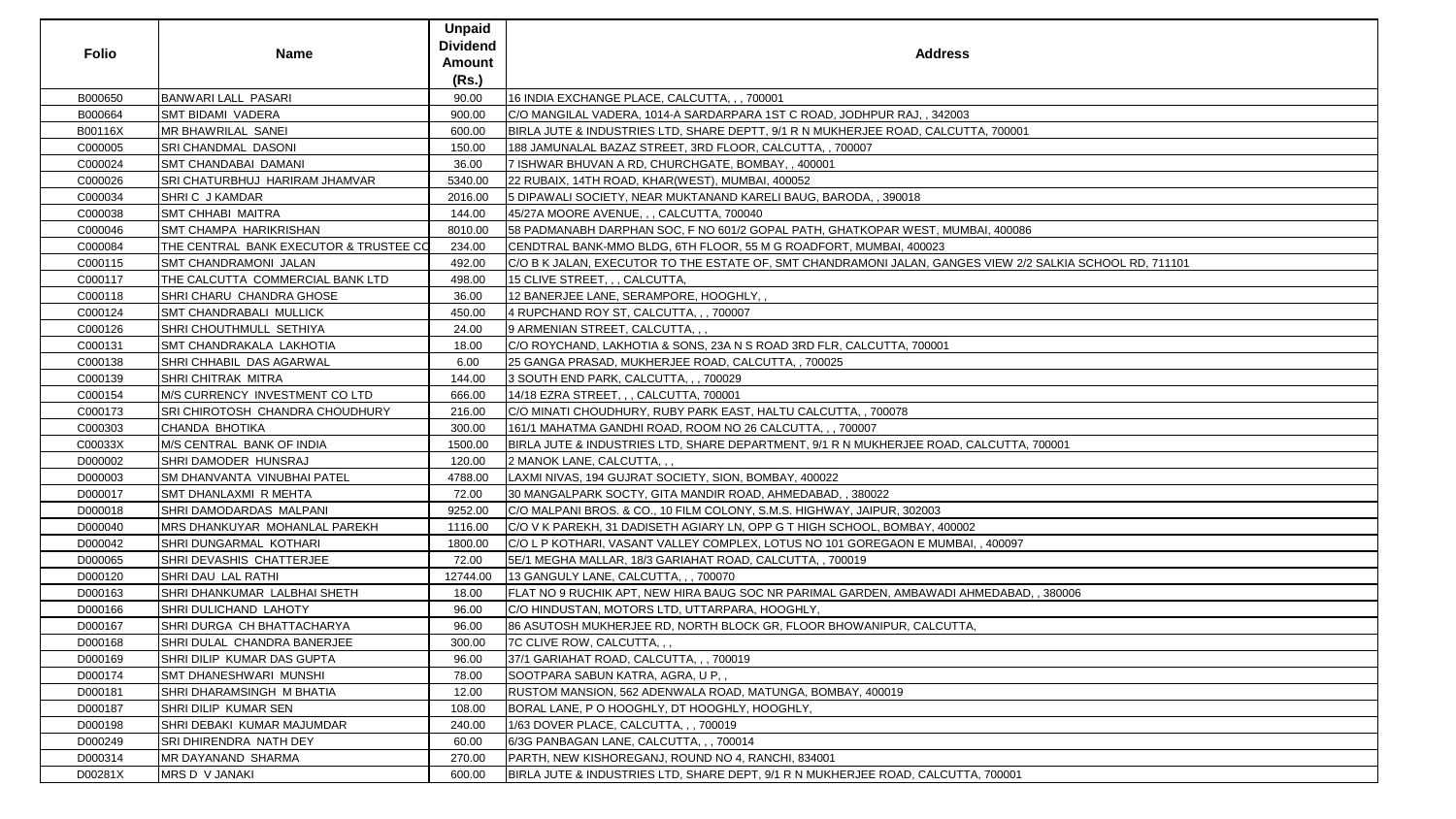|              |                                        | <b>Unpaid</b>   |                                                                                              |
|--------------|----------------------------------------|-----------------|----------------------------------------------------------------------------------------------|
| <b>Folio</b> |                                        | <b>Dividend</b> | <b>Address</b>                                                                               |
|              | <b>Name</b>                            | <b>Amount</b>   |                                                                                              |
|              |                                        | (Rs.)           |                                                                                              |
| E000002      | <b>MR EBRAHIM HAJEE AHMED</b>          | 1782.00         | 4E SOOTERKIN STREET, CALCUTTA, , , 700012                                                    |
| E000005      | MR EJAZ RASUL                          | 1170.00         | 33 DANISH ROAD, GAUHATI, ASSAM, , 781001                                                     |
| E000012      | <b>EASTERN TRADERS BANK LTD</b>        | 96.00           | P-7 OLD CHINA BAZAR ST, , , CALCUTTA,                                                        |
| E000013      | ESAP MAHAMAD MANGAL ESQ                | 48.00           | 12 RAWDON STREET, , , CALCUTTA, 700017                                                       |
| E000019      | <b>SRI ESUFI ABDEALI SITALEKHEN</b>    | 144.00          | UNION TOOLS & ENGINEERING STORES, JENAB BUILDING 1ST FLOOR, 22 SERANG STREET, MUMBAI, 400003 |
| F000007      | <b>SMT FOOLWATI</b>                    | 3600.00         | C-1/46 PRASHANT VIHAR, , , DELHI, 110085                                                     |
| F000010      | SHRI FEROZ RUSTOMJI KAVARANA           | 3000.00         | DOULATRAM MANS FLR-3, 6 KITTRIDGE ROAD, COLABA, BOMBAY, 400005                               |
| F000016      | <b>MRS FATIMAAHMED PARAK</b>           | 144.00          | C/O MERCHANTILE BANK OF INDIA LTD, BOMBAY, , ,                                               |
| FI00005      | M/S PICTET COUNTRY FUND(MAURITIUS) LTD | 600.00          | DEUTSCHE BANK AG GROUND FLOOR, MHATRE PEN BUILDING, TULSI PIPE ROAD DADAR(W), MUMBAI, 400028 |
| G000001      | SHRI GULAB CHAND PARAKH                | 18.00           | 16 BONFIELDS LANE, CALCUTTA, , , 700001                                                      |
| G000008      | SHRI GULAB CHAND BANGUR                | 114.00          | 16 INDIA EXCHG PLACE, 2ND FLOOR ROOM NO 5, CALCUTTA, , 700001                                |
| G000013      | <b>SHRI GOKUL CHAND</b>                | 96.00           | C/O SITAL PRASAD KHARAGPRASAD, 31&31/L BURTOLLA ST, CALCUTTA, , 700007                       |
| G000017      | <b>SHRI GAJANAND SARAOGI</b>           | 1008.00         | SHREE HANUMANJI MILL, P O KUDRA, SHAHABAD, ,                                                 |
| G000024      | <b>SHRIG J THAKKAR</b>                 | 36.00           | 28 TARACHAND DUTT ST, CALCUTTA, , ,                                                          |
| G000039      | <b>MRS GITA DEVI BHALOTIA</b>          | 2400.00         | 24 MADAN MOHAN TOLLA STREET, , , CALCUTTA, 700005                                            |
| G000043      | SHRI GYAN CHANDRA AGARWAL              | 60.00           | C/O BIRLA JUTE MILLS, P O BIRLA PUR, 24 PARGANAS, , 743318                                   |
| G000052      | SHRI GOVIND KUMAR                      | 1800.00         | C/O TULSIRAM SITARAM, KOKAMAL MARKET, RAWAT PARA, AGRA, 282003                               |
| G000054      | <b>SHRI GOPAL CHANDRA KOUSHAL</b>      | 48.00           | BIRLA CEMENT WORKS, CHITTORGARH, P O CEMENT FACTORY, RAJASTHAN, 312021                       |
| G000072      | <b>SHRI GOPIKRISHAN AGARWAL</b>        | 3456.00         | M/S BHARAT SALES CORPN, 15/88 CIVIL LINES, KANPUR, , 208001                                  |
| G000074      | <b>SHRI GAURI SHANKER AGARWAL</b>      | 5400.00         | M/S MITTAL BROTHERS, CHIRGAON, JHANSI,                                                       |
| G000131      | SHRI GANAISH BHARGOVA                  | 372.00          | C/O LOUIS DREYFUS & CO LTD, 18A BRABOURNE ROAD, CALCUTTA, , 700001                           |
| G000137      | SHRI GANGA SARAN MITAL                 | 198.00          | POCKET GH 13, FLAT NO 165 (SFSF), PASCHIM VIHAR, NEW DELHI, 110041                           |
| G000161      | SRI GERALD GONSALVES                   | 5400.00         | G4 PEACE HAVEN, 50-51 LANGFORD ROAD, LANGFORD TOWN, BANGALORE, 560025                        |
| G000204      | SHRI GOKUL CHAND DE                    | 108.00          | 70 SRI GOPAL MULLICK LANE, CALCUTTA, , , 700012                                              |
| G000208      | SHRI GURUPRASAD ROY                    | 24.00           | 2B LEE ROAD, , , CALCUTTA, 700020                                                            |
| G000211      | SHRI GURUCHARAN DAS PURI               | 96.00           | 34 LINK ROAD, NEW DELHI, , , 110014                                                          |
| G000223      | SMT GINIA DEVI PARASRAMKA              | 24.00           | 12B MADAN MOHAN CHATTERJI LANE, , , , 700007                                                 |
| G000224      | SHRIG M TAHER                          | 18.00           | C/O GA RANDERIAN LTD, 16 GANESH CH AVENUE, CALCUTTA,, 700013                                 |
| G000226      | SHRI GANESHALAL RABAWALA               | 54.00           | C/O M/S KOOLWAL BROS, GORAKUND, INDORE CITY,,                                                |
| G000227      | SHRI GOPALDAS CHAUDHURI                | 234.00          | 90/5/2 BLOCK E, NEW ALIPORE, CALCUTTA, , 700033                                              |
| G000234      | SHRI GOBIND LALL MACKAR                | 30.00           | 7 LYONS RANGE, CALCUTTA, , , 700001                                                          |
| G000237      | SHRI GOPAL KRISHNA JALAN               | 396.00          | 2/2 SALKIA SCHOOL ROAD, HOWRAH, ,, 711001                                                    |
| G000238      | SHRI GOPALDASS LADHA                   | 108.00          | GOPAL BHAWAN FLAT NO 313, 43 KAILASH BOSE STREET, CALCUTTA, , 700006                         |
| G000240      | MISS GANGA GURBAXANI                   | 594.00          | N 314 NEW RAJENDRA NAGAR, NEW DELHI, , , 110060                                              |
| G000250      | SHRI GOVIND DAS BHATTER                | 342.00          | 18 NETAJI SUBHAS ROAD, 3RD FLOOR, CALCUTTA, , 700001                                         |
| G000405      | <b>GOPAL LAL LATH</b>                  | 54.00           | BIDHYA NIWAS, NO 419/1/4 AMARJYOTHI NAGAR, 6TH CROSS VIJAYANAGAR BANGALORE, , 560040         |
| G000409      | <b>GAJENDRA PRASAD SINGH</b>           | 270.00          | C/O THE RAMESHWARA JUTE MILLS LTD, MUKTAPUR, P O & DIST SAMASTIPUR BIHAR, , 848101           |
| H000002      | SHRI H D KHANNA                        | 7848.00         | GEM HOUSE, 58 RUSSEL STREET, CALCUTTA, , 700071                                              |
| H000013      | <b>SHRI HIMATLAL MOTILAL</b>           | 6.00            | M S N 341/8, 8/1 NAGAR SETHLEA, VANDO GHEE KANTA, AHMEDABAD, 380001                          |
| H000014      | M/S HINDUSTHAN CO OP INSCE SOC LTD     | 600.00          | 4 CHITTARANJAN AVENUE, , , CALCUTTA,                                                         |
| H000025      | SHRI HARDWARI LALL SOMANY              | 4800.00         | HINDUSTAN NATIONAL, GLASS MFG CO LTD, GURUGARDEN RD RISHRA, DT-HOOGHLY,                      |
| H000036      | SHRI HARISHCHANDRA H PARIKH            | 36.00           | NAND NIWAS, CHITTARANJAN ROAD, VILE PARLE EAST, BOMBAY, 400005                               |

| MUMBAI, 400003   |  |
|------------------|--|
|                  |  |
|                  |  |
|                  |  |
|                  |  |
| , MUMBAI, 400028 |  |
|                  |  |
|                  |  |
|                  |  |
|                  |  |
|                  |  |
|                  |  |
|                  |  |
|                  |  |
|                  |  |
|                  |  |
|                  |  |
|                  |  |
|                  |  |
|                  |  |
|                  |  |
|                  |  |
|                  |  |
|                  |  |
|                  |  |
|                  |  |
|                  |  |
|                  |  |
|                  |  |
|                  |  |
|                  |  |
|                  |  |
|                  |  |
|                  |  |
|                  |  |
|                  |  |
|                  |  |
|                  |  |
|                  |  |
|                  |  |
|                  |  |
|                  |  |
|                  |  |
| 60040            |  |
|                  |  |
| $\overline{)1}$  |  |
|                  |  |
|                  |  |
|                  |  |
|                  |  |
|                  |  |
|                  |  |
|                  |  |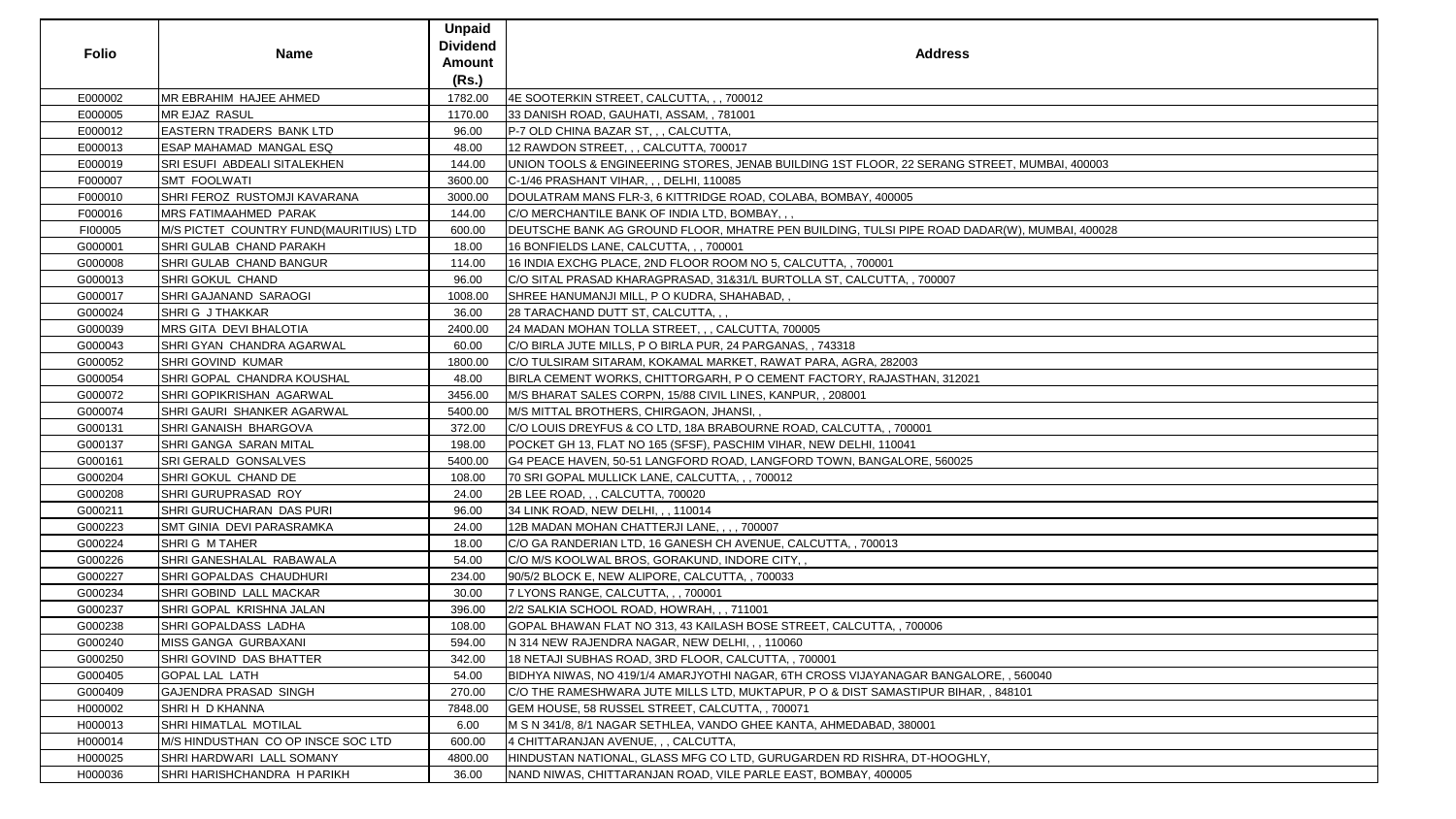| <b>Folio</b> | <b>Name</b>                             | <b>Unpaid</b><br><b>Dividend</b><br><b>Amount</b><br>(Rs.) | <b>Address</b>                                                                                    |
|--------------|-----------------------------------------|------------------------------------------------------------|---------------------------------------------------------------------------------------------------|
| H000041      | SHRI HARISH CHANDRA H PAREKH            | 36.00                                                      | NAND NIWAS, CHITTARANJAN ROAD, VILE PARLE EAST, BOMBAY, 400005                                    |
| H000043      | <b>SHRI HIRA LAL MOHATA</b>             | 432.00                                                     | C/O ABC ENTERPRISERS, 55 EZRA STREET 4TH FLOOR, , CALCUTTA, 700001                                |
| H000046      | SHRI HARI BALKRISHNA JOSHI              | 168.00                                                     | 8/356 SAUBHAGYA, 3RD FLOOR S K BOLE ROAD, DADAR WEST, MUMBAI, 400028                              |
| H000051      | SMT HANSA MANUBHAI CHANDAN              | 600.00                                                     | A 1101 SURYA APTS, 53, BHULABHAI DESAI ROAD, BOMBAY, 400026                                       |
| H000063      | SHRI HIRALAL KEDIA                      | 3600.00                                                    | 23 GANGULY LANE, CALCUTTA, , , 700007                                                             |
| H000084      | THE HINDUSTAN COMMERCIAL BANK LTD       | 600.00                                                     | 59/29 KASTURBA GANDHI ROAD, KANPUR,,,                                                             |
| H000098      | <b>SHRI HAZARI LAL SHARMA</b>           | 126.00                                                     | 87/10 N K BANERJEE STREET, P O RISHRA, DT HOOGHLY, , 712248                                       |
| H000113      | THE HIND BANK LTD                       | 246.00                                                     | 4 BRABOURNE ROAD, , , CALCUTTA, 700001                                                            |
| H000116      | SHRI HIRALALL MEHROTRA                  | 144.00                                                     | 78 COTTON STREET, CALCUTTA, , , 700007                                                            |
| H000117      | HAJI ESOOF HAJI HUSEN SUCCESSOR TOTHE E | 288.00                                                     | H VALIMOHAMED H GANI MOTIWALLA, 61A A R ST, BOMBAY, , 400003                                      |
| H000118      | SMT HEMONTO KUMARI SEAL                 | 6.00                                                       | 32 MUKTARAM BABU ST, CALCUTTA, , , 700007                                                         |
| H000121      | <b>SHRI HARIDAS DAS</b>                 | 18.00                                                      | 5A CHAITAN SEN LANE, BOWBAZAR, CALCUTTA,,                                                         |
| H000125      | <b>SHRI HIRALAL BIRAMAN</b>             | 54.00                                                      | VILL-LALAS P O HUDLI, VIA KUCHAMAN CITY, RAJASTHAN,,                                              |
| H000130      | MISS HILLA N GHARDA                     | 204.00                                                     | C/O S N GHARDA, AWABAI MANSN 2ND FL, 15 HENRY RD APOLLO RN, FORT BOMBAY,                          |
| H000133      | MRS HARSHIDA R DIXIT                    | 18.00                                                      | E/3 L K SOCIETY APPTT, OPP DRIVE IN CINEMA, MEMNAGAR, AHMEDABAD, 380052                           |
| H000137      | SMT HIRALAXMI NAUTAMLAL VYAS            | 54.00                                                      | C/O MR R N VYAS, ASHIANA FLAT B-102, ST JOHN BAPTIST ROAD, BANDRA BOMBAY, 400050                  |
| H000324      | <b>HIMANSHU SHAH</b>                    | 36.00                                                      | 13A MOTI BHIKHA COLONY, NAVJIWAN AHMEDABAD, , , 380014                                            |
| 1000005      | SHRI ITCHALAL MOTIRAM                   | 6.00                                                       | HANUMAN POLE, NANAVAT, SURAT,,                                                                    |
| 1000012      | MAJI SANAND                             | 720.00                                                     | 1850 SECTOR 34 D, CHANDIGARH, , , 160022                                                          |
| 1000039      | SHRI INDER CHAND AGARWALA               | 60.00                                                      | FLAT NO 101 1ST FLOOR, B BLOCK V I P TERRACE, GOLA GHATTA, 618 DHAKIN DHARI ROAD CALCUTTA, 700048 |
| 1000058      | <b>SMT INDIRA BANERJEE</b>              | 288.00                                                     | C/O P C CHATTERJEE, BE 26/2 HINDUSTHAN PARK, CALCUTTA, , 700029                                   |
| 1000060      | SHRI INDIRJIT RAJ DHALL                 | 126.00                                                     | 9 NAWROJI MANSION, 31 WODEHOUSE ROAD, COLABA, MUMBAI, 400039                                      |
| 1000071      | MRS ILA DE                              | 6.00                                                       | 15/1 B RAJ KISHORE DEY LANE, CALCUTTA, , , 700005                                                 |
| J000001      | <b>SHRIJ R MISTRY</b>                   | 18.00                                                      | G 46 CUSHROW BAUG, CAUSEWAY ROAD FORT, BOMBAY,,                                                   |
| J000002      | SMT JANA DEVI RATHI                     | 744.00                                                     | 703 LEGEND APTS, 177/2 POONAWALLA HIGH ROAD, OPP- EGA THEATRE, KILPUK MADRAS, 600010              |
| J000006      | SHRI JHABARMAL MODI                     | 1692.00                                                    | 180 HARRISON ROAD, CALCUTTA, , ,                                                                  |
| J000007      | SHRI JAGDISH HIRALAL CHOKSI             | 144.00                                                     | 144 SVAPNIL SARGAN SOCIETY, BEHIND JUNA UMRA JAKAT NAKA, ATHWA LINES, SURAT GUJARAT, 395007       |
| J000012      | SHRI JOHARMALL JAGANNATH                | 48.00                                                      | C/O DURGA TRADING CORPN., 5 CLIVE ROW, 2ND FLOOR, CALCUTTA, 700001                                |
| J000098      | MR JEMMY KHURSHEDJI COOPER              | 4500.00                                                    | R/18 AVA BAUG, JAIL ROAD, S T BUS DEPOT, NAVSARI GUJARAT,                                         |
| J000126      | SHRI JAGANNATH CHATTERJEE               | 12.00                                                      | E/24 RAM CHANDRA PALLY, BARISHA, , CALCUTTA, 700008                                               |
| J000139      | SHRI JIBAN KRISHNA MITTER               | 348.00                                                     | 1 RAJA RAJ BALLABH STREET, BAGHBAZAR, CALCUTTA, , 700003                                          |
| J000140      | <b>SHRI JALADHI KUMAR ROY</b>           | 96.00                                                      | 22/BD L ROY STREET, CALCUTTA, , ,                                                                 |
| J000141      | MRS JENNABBAI ESSCCFALI MASRULLAWALA    | 48.00                                                      | M M KADERJI BLDG 3RD FLOOR, 245A REHMAN ST, BOMBAY, , 400003                                      |
| J000144      | <b>MRS JAYA C PARIKH</b>                | 18.00                                                      | SURVODAYA, SAROJINI ROAD, VILE PARLE, BOMBAY, 400056                                              |
| J000146      | M/S JAIPUR INVESTMENT LTD               | 42.00                                                      | 7 CANNING STREET, , , CALCUTTA, 700001                                                            |
| J000149      | SHRI JAGANBHAI DAYABHAI PATEL           | 288.00                                                     | MOTI FALIA RANDER, DT SURAT, , ,                                                                  |
| J000154      | <b>SMT JYOTSNA ROY</b>                  | 516.00                                                     | 3 OUTRAM STREET, CALCUTTA, , , 700017                                                             |
| J000158      | SHRI JAYA RAJ                           | 48.00                                                      | HOUSE NO 21, NO 1 ROAD KHAR, BOMBAY,, 400021                                                      |
| J000160      | <b>SHRI JAI GOPAL SETHI</b>             | 36.00                                                      | H-15 MAHARANI BAGH, NEW DELHI, , ,                                                                |
| J000166      | SHRIJ D GAZDER                          | 24.00                                                      | 226 BOWBAZAR STREET, CALCUTTA, , , 700012                                                         |
| J000180      | SMT JAYA CHAKRABORTY                    | 288.00                                                     | HARADHAN CHAKRABORTY, UKILPARA, POJALPAIGURI,, 735101                                             |
| J000189      | SHRI JAGDISH CHANDER DHALL              | 48.00                                                      | STATE BANK OF INDIA, ISMAILGANJ BRANCH, P O CHINHAT, LUCKNOW,                                     |

| CALCUTTA, 700048 |  |
|------------------|--|
|                  |  |
|                  |  |
|                  |  |
|                  |  |
|                  |  |
|                  |  |
| 00010            |  |
|                  |  |
|                  |  |
| ARAT, 395007     |  |
|                  |  |
|                  |  |
|                  |  |
|                  |  |
|                  |  |
|                  |  |
|                  |  |
|                  |  |
|                  |  |
|                  |  |
|                  |  |
|                  |  |
|                  |  |
|                  |  |
|                  |  |
|                  |  |
|                  |  |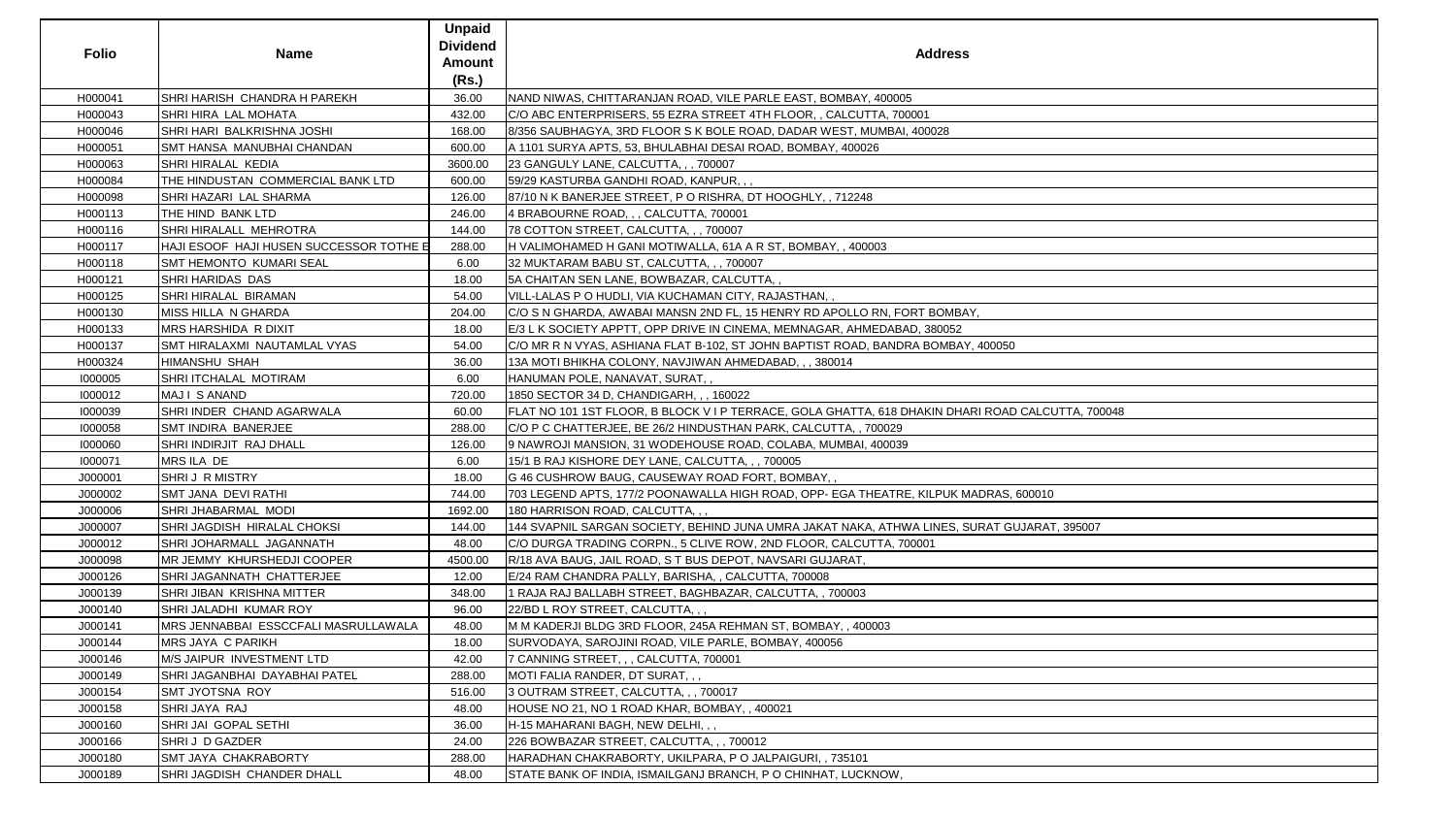| <b>Folio</b> | <b>Name</b>                          | <b>Unpaid</b><br><b>Dividend</b><br><b>Amount</b><br>(Rs.) | <b>Address</b>                                                                           |
|--------------|--------------------------------------|------------------------------------------------------------|------------------------------------------------------------------------------------------|
| J000197      | <b>MISS JYOTSNA</b>                  | 108.00                                                     | 20 KAILASH HILLS, , , NEW DELHI, 110065                                                  |
| J000223      | SHRI JAGDISH PRASAD AGRAWAL          | 96.00                                                      | C/O M/S KASHI RAM, KANHAIYA LAL, 51/52 NAYA GANJ, KANPUR, 208001                         |
| J000278      | SRI JITENDRA HARJIVANDAS             | 6.00                                                       | SUKH SAGAR 7TH FLOOR, AKURLI CROSS ROAD NO 1, KANDIVALI /E/ MUMBAI, , 400101             |
| J000416      | <b>MRS JANAKI RANGANATHAN</b>        | 324.00                                                     | 256/2 PIONEER COLONY, 7TH AVENUE, CHENNAI, , 600101                                      |
| K000001      | <b>SMT KAMALA RANI ROY</b>           | 1326.00                                                    | 68 B RUSSA ROAD, CALCUTTA, , , 700033                                                    |
| K000002      | SHRIK L DHUPELIA                     | 18000.00                                                   | C/O M/S STEWART & CO, 14 INDIA EXCHG PLACE, CALCUTTA, , 700001                           |
| K000003      | SHRI KARSONDAS JIVANDAS              | 402.00                                                     | C/O RAVILAL NAGINDAS, 47 EZRA STREET, CALCUTTA,, 700001                                  |
| K000017      | SHRI KHUSHALDAS PITAMBERDAS          | 300.00                                                     | 18/20 CHEVOLWADI, DR M B VELKAR STREET, KALBADEVI ROAD, BOMBAY, 400002                   |
| K000018      | SHRI KESHARDEO SARAFF                | 1200.00                                                    | BIRLA JUTE & INDUSTRIES LTD, SHARE DEPTT, 9/1 R N MUKHERJEE ROAD, CALCUTTA, 700001       |
| K000025      | SHRI KASHI PRASAD CHHAWCHHARIA       | 19548.00                                                   | C/O CHHAWCHHARIA, BROTHERS, 1/A NANDO MULLICK LN, CALCUTTA, 700006                       |
| K000031      | SHRIK M MEHTA                        | 6.00                                                       | 1 SUN YAT SEN STREET, FOURTH FLOOR, , CALCUTTA, 700012                                   |
| K000033      | <b>MISS KAMU BAI</b>                 | 324.00                                                     | 12 RAWDON STREET, , , CALCUTTA, 700017                                                   |
| K000042      | <b>SHRIK C KUKARAITI</b>             | 72.00                                                      | KOTHI NO 2, BEHIND IDGAH WATER TANK, RAIPUR, M P, 492001                                 |
| K000052      | <b>SHRIK LKAPUR</b>                  | 42.00                                                      | 38/3/1 RAMTANU BOSE LANE, CALCUTTA, , , 700006                                           |
| K000059      | SHRI KUNJ BEHARI LAL MODI            | 600.00                                                     | C/O VICTORIA GLASS, WORKS PVT LTD, 10 CLIVE ROW, CALCUTTA, 700001                        |
| K000067      | SHRIK C SHAH                         | 18.00                                                      | SHAH HOUSE, BLOCK NO 17 PLOT NO 2, NEHRU NAGAR WEST, BHILAI M P, 490020                  |
| K000082      | SHRI KISHANLAL THIRANI               | 600.00                                                     | GALI PANSARIAN, FAZILKA, FEROZPUR,,                                                      |
| K000090      | SHRI KAMAL KISHOR NARAYANDAS BHATTAD | 1332.00                                                    | BHARAT GENL & TEXTILE IND LTD, DHAMANGAON, R S MAHARASHTRA, , 443104                     |
| K000102      | MRS KAMALA DEVI JHAWAR               | 4680.00                                                    | C/O S G PERIWAL ADVOCATE, 62 BENTICK STREET, , CALCUTTA, 700069                          |
| K000120      | SHRIK R SEVUGAN CHETTY               | 444.00                                                     | C/O CHETTIAR BANKERS, 55 BAGAWATHI, AMMANKOVIL ST, THENI, 626531                         |
| K000139      | <b>SHRI KISHAN PRASAD SINGHI</b>     | 23220.00                                                   | 9/1 R N MUKHERJEE ROAD, , , CALCUTTA, 700001                                             |
| K000155      | <b>SMT KAMALA DEVI</b>               | 660.00                                                     | 18/6 DOVER LANE, CALCUTTA, , , 700029                                                    |
| K000178      | KAJARIA EXPORTS PVT LTD              | 72.00                                                      | CENTRAL PLAZA, 2/6 SARAT BOSE ROAD, FLAT NO 230 2ND FLOOR, CALCUTTA, 700020              |
| K000185      | <b>SMT KIRON DEVI BOTHRA</b>         | 24.00                                                      | C/O B LAL B BOTHRA, NR MALOO GUEST HOUSE, GANGASHAHR BIKANER, RAJASTHAN,                 |
| K000279      | <b>SMT KANTA BAGRI</b>               | 18.00                                                      | 15/7 A BHARATHI PARK ROAD IST FLOOR, CROSS ROAD NO 7, SAIBABA COLONY, COIMBATORE, 641011 |
| K000291      | SHRI KALI PRASAD PODDAR              | 30.00                                                      | 40 STRAND ROAD, ROOM NO 26, GRD FLOOR, CALCUTTA, 700001                                  |
| K000309      | SRI KERSHASP SHAPOORJEE GANDHI       | 2088.00                                                    | 29 CANNING ROAD, ALLAHABAD, , ,                                                          |
| K000319      | SHRI KHORSHED P HAVEWALLA            | 138.00                                                     | GINNING FACTORY, KIM DIST SURAT, W RLY,,                                                 |
| K000320      | SHRI KRISHNA MOHAN GHOSH             | 96.00                                                      | 188 HARISH MUKHERJEE ROAD, P O KALIGHAT, CALCUTTA, , 700026                              |
| K000321      | SHRI KESHAB CHANDRA DE               | 96.00                                                      | ASSTT CONTROLLER OF ACTS, FINANCE AUDIT DEPT, SECRETARIAT DORANDA, RANCHI,               |
| K000323      | SRI KANAILAL MUKHERJEE               | 54.00                                                      | C/O M/S BALLY JUTE MILLS, P O BALLY, DIST HOWRAH, ,                                      |
| K000325      | SHRI KRISHNA DAS ROY                 | 600.00                                                     | EXECUTOR TO ESTATE, OF LATE JADUNATH ROY, 101 SOVABAZAR STREET, CALCUTTA, 700005         |
| K000332      | <b>MRS KAMALA RATILAL DOSHI</b>      | 666.00                                                     | SNEHA KUTIR 4TH FLOOR, PEDER ROAD, BOMBAY,, 400026                                       |
| K000333      | <b>SMT K DEBI</b>                    | 156.00                                                     | C/O RUKMANI DEBI, 17/3/1 DARPONARAIN TAGORE STREET, CALCUTTA, ,                          |
| K000336      | SHRI KASTURCHAND SETHIA              | 12.00                                                      | C/O SHANTILAL SETHIA, SHREE BAJRANG JUTE MILLS LTD, GUNTUR, , 522004                     |
| K000337      | SHRI KASTURBHAI MOTILAL              | 6.00                                                       | T-26 SHANTINAGAR SOCIETY, USMANPURA ASHRAM RD, AHMEDABAD, , 380013                       |
| K000348      | SHRI KANHAIYA LALL KAPUR             | 96.00                                                      | 38/3/1 RAMTANU BOSE LANE, CALCUTTA, , , 700006                                           |
| K000349      | MRS KHADIJA BIBI AHMED ESOOP         | 450.00                                                     | CHHARIA, TAIWADA STREET, RANDER SURAT, , 395005                                          |
| K000355      | <b>IMRS KRISHNA PACHISIA</b>         | 72.00                                                      | C/O KERALA PLASTICS PVT LTD, 38 STRAND ROAD, CALCUTTA, , 700001                          |
| K000365      | SHRIK LDUGGAL                        | 192.00                                                     | B6/6 RAJAURA GARDEN, NEW DELHI, , , 110027                                               |
| K000366      | <b>SMT KUMUD MUSADDI</b>             | 96.00                                                      | SHYAMSUNDER MUSADDI, 1A ARMENIAN STREET, CALCUTTA, , 700007                              |
| K000380      | SHRI KAVASJI TEHMURAS MODI           | 270.00                                                     | THE RETREAT NANPURA CIVIL LINES, SURAT, , ,                                              |

| $\lambda$ , 700001          |
|-----------------------------|
|                             |
|                             |
|                             |
|                             |
|                             |
|                             |
|                             |
|                             |
|                             |
|                             |
|                             |
|                             |
|                             |
|                             |
|                             |
|                             |
| 0<br>N,<br>/IBATORE, 641011 |
|                             |
|                             |
|                             |
|                             |
|                             |
|                             |
|                             |
| CHI,                        |
|                             |
| TA, 700005                  |
|                             |
|                             |
|                             |
|                             |
|                             |
|                             |
|                             |
|                             |
|                             |
|                             |
|                             |
|                             |
|                             |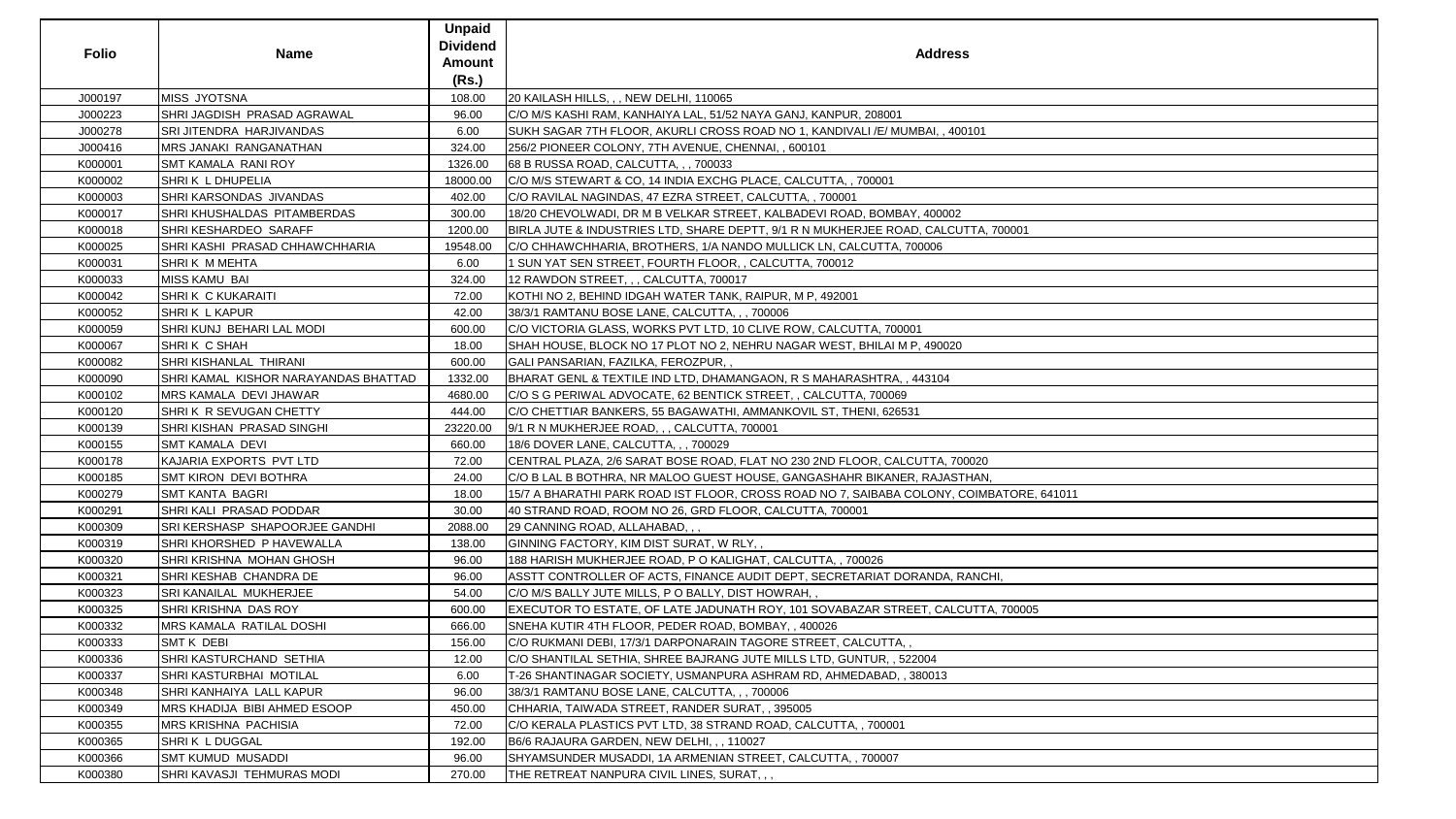|              |                                | <b>Unpaid</b>   |                                                                                                                              |
|--------------|--------------------------------|-----------------|------------------------------------------------------------------------------------------------------------------------------|
| <b>Folio</b> | <b>Name</b>                    | <b>Dividend</b> | <b>Address</b>                                                                                                               |
|              |                                | Amount          |                                                                                                                              |
|              |                                | (Rs.)           |                                                                                                                              |
| K000429      | KHUSHROO MINOO BOYCE           | 7824.00         | 1A/52 PIRAMAL NAGAR EAST, GHODBUNDER ROAD, GOREGAON WEST, BOMBAY, 400062                                                     |
| K000616      | KALI CHATTERJEE                | 54.00           | 265 G T ROAD, POST BAIDYA BATI, DIST HOOGHLY W BENGAL, , 712222                                                              |
| K000650      | SRI KHATAU SUNDERDAS           | 1356.00         | C/O SUNDERDAS D HUNSRAJ, P.O. COLLEGE SQUARE, , CUTTACK, 753003                                                              |
| L000004      | SMT LAKSHMI DEVI               | 1122.00         | A/604 CRYSTAL APARTMENT, FATEH BANG COMPOUND, OPP - POLICE STATION, S V ROAD KANDIVLEE (W) MUMBAI, 400067                    |
| L000005      | SHRI LALCHAND RAMDAYAL         | 216.00          | 63-D 1ST CROSS LANE, 2ND FLOOR FANASWADI, BOMBAY,, 400002                                                                    |
| L000009      | SMT LILA SANYAL                | 258.00          | C/O SHRI PRABODH SANKAR SANYAL, 34 TARASANKAR ROAD, DESHBANDHU PARA, P.O. SILIGURI TOWN DT. DARJEE, 734404                   |
| L000025      | <b>SMT LAXMI SABOO</b>         | 270.00          | BASNAT APARTMENTS, FLAT NO 1 11TH FLR, 101 CUFFE PARADE, COLABA BOMBAY, 400005                                               |
| L000053      | SHRI LAKHPAT RAI JAIN          | 126.00          | M/S S RAI CO C ACS, 2B GRANT LANE, ROOM NO 28 1ST FLOOR, CALCUTTA, 700012                                                    |
| L000055      | <b>SMT LEELA SINHA</b>         | 450.00          | C/O SINHA NURSING HOME, CLUB ROAD MITHANPURA, P O RAMNA MUZAFFARPUR, BIHAR, 842002                                           |
| L000063      | <b>SMT LUXMI DEVI SOMANI</b>   | 216.00          | HARDWANI LALL SOMANI, HN GLASS INDS LTD, PG BHADURI SARANI, RISHRA HOOGHLY, 712248                                           |
| L000086      | RAI BAHADUR LAJJA SHANKER JHA  | 96.00           | 86B JHA MARG, WRIGHT TOWN, JUBBULPORE M P,, 482002                                                                           |
| L000095      | SHRI LAXMINIWAS SOMANY         | 72.00           | 296 MODEL TOWN, BAHADURGARH 12450, HARYANA,,                                                                                 |
| L00010X      | LIFE INSURANCE CORPN OF INDIA  | 1200.00         | BIRLA JUTE & INDUSTRIES LTD, SHARE DEPARTMENT, 9/1 R N MUKHERJEE ROAD, CALCUTTA, 700001                                      |
| L000111      | SMT LATARANI KHORIA            | 324.00          | C/O B P KHORIA, 17 RABINDRA NAGAR, UJJAIN M P, , 456020                                                                      |
| L000115      | <b>SMT LALITA SHARMA</b>       | 126.00          | 87/10 N K BANERJEE STREET, P O RISHRA, DT HOOGHLY, 712248                                                                    |
| L000217      | SMT LILAVANTI JAGMOHAN         | 5688.00         | BAGATI HOUSE, 6TH FLOOR, 34 GANESH CHANDRA AVENUE, CALCUTTA, 700013                                                          |
| M000008      | SHRI MEGHRAJ SONEE             | 144.00          | 21 SIRCAR BY LANE, CALCUTTA, , , 700007                                                                                      |
| M000012      | SHRI MANIK CHAND THIRANI       | 1050.00         | C/O KISHORLAL MANICKCHAND, THIRANI, P O SIRSA, DIST HISSAR,                                                                  |
| M000014      | SHRI MOSSA HAJEE A S SOOBASHAH | 30.00           | BEHARPURA JETPUR, KATHIWAR, , ,                                                                                              |
| M000018      | SHRI MANSHA SINGH              | 6.00            | EXECUTIVE ENGINEER VILL-KHAKHAR, P O BEHRAMPUR BET, DIST RUPAR,                                                              |
| M000038      | MRS MOHINI DEVI BAGRI          | 1200.00         | C/O SHRI BHANI DASS BAGRI, 7 LYONS RANGE, CALCUTTA, , 700001                                                                 |
| M000039      | SHRI MAKHANLAL JAIN            | 120.00          | 7 LYONS RANGE, CALCUTTA, , , 700001                                                                                          |
| M000046      | SHRI MAHESH KARAN              | 90.00           | C/O BIRLA JUTE MILLS, BIRLAPUR, 24-PARGANAS, , 743318                                                                        |
| M000058      | SHRI MAGAN MAL SURANA          | 540.00          | 12 INDIA EXCHANGE PLACE, CALCUTTA, , , 700001                                                                                |
| M000082      | MR MADHAV RAMNATH JHAWAR       | 780.00          | S 36 M I D C, BHOSARI, PUNE, , 411026                                                                                        |
| M000086      | MR MOHANLAL JAISHANKER PATHAK  | 7200.00         | 24 2ND FANASWADI, 2ND FLOR BLOCK NO-11, DADI SHETH AGIARI LN, BOMBAY, 400002                                                 |
| M000090      | SHRI MAN MOHAN SONTHALIA       | 90.00           | DAFFODIL LA BELA, FLAT NO.2G, AS/130 RAJARHAT MAIN ROADTEOGHARIA, KOLKATA, 700059                                            |
| M000104      | SMT MAHADEVI THIRANI           | 900.00          | GALI PANSARIAN FAZILKA, FEROZEPUR,,,                                                                                         |
| M000142      | <b>MRS MUKTI MAITRA</b>        | 600.00          | MAITRA ELASHIN, VILLAGE ELACHI, NALINI MAITRA ROAD, P O NARENDRAPUR 24 PARGANA, 743508                                       |
| M000146      | SHRI MUKUL BANERJEE            | 1800.00         | 5A PALM AVENUE, CALCUTTA, , , 700019                                                                                         |
| M000194      | SHRIM K THANAWALA              | 300.00          | C/O MR JAGDISH K ADLAL, B 14 SANKALP NEW LIBERTY, CO OP HSG SOC LTDLIBERTY GARDEN, GROSS ROAD NO 4 MALAD WEST MUMBAI, 400064 |
| M000198      | MRS MADHURI KESHAVJI VED       | 504.00          | 13 PAREKH STREET 3RD FLOOR, BOMBAY, ,, 400004                                                                                |
| M000235      | SHRI MANOHAR SINGH             | 2328.00         | VILL KHOKHAR P O BEHRAMPUR BET, TEH & DIST ROPAR, PUNJAB,                                                                    |
| M000252      | SRI MAHENDRA KUMAR SINGH       | 18.00           | 107 DWARIK JUNGLE ROAD, HINDMOTOR, P O BHADRAKALI, DT HOOGHLY WEST BENGAL, 712232                                            |
| M000254      | <b>SMT MANI DEVI LAKHOTIA</b>  | 36.00           | C/O SHRI S.S. LAKHOTIA, 1 ALIPORE PARK PLACE, , CALCUTTA, 700027                                                             |
| M000287      | SRI MARZABAN KHURSHEDJI COOPER | 2400.00         | SANGA WAD, NAVSARI, , , 396445                                                                                               |
| M000290      | <b>MRS MIRA DEB</b>            | 3096.00         | 4/A RAJA KALI KISSEN LANE, CALCUTTA, , , 700005                                                                              |
| M000315      | <b>MRS MINAXI MORARJI</b>      | 180.00          | 516 COTTON EX BLDG, KALBADEVI ROAD, BOMBAY, , 400002                                                                         |
| M000339      | <b>MR MONO SHUMSHREE</b>       | 120.00          | M/S NUNDY ROY & CO 2ND FLOOR, CALCUTTA, , , 700001                                                                           |
| M000341      | SHRI MADHU SUDAN CHUNDER       | 360.00          | 22/3 JHAMAPUKUR LANE, CALCUTTA, , , 700009                                                                                   |
| M000345      | SRI MAHENDRA BALABHAI          | 450.00          | SHANTINATH S POLE, HAGRAPTELS STREET, KALUPUR, AHMEDABAD,                                                                    |
| M000348      | MRS MANDIRA MUKHERJEE          | 144.00          | C/O JOGENDRA HOUSE, JOGENDRA MUKHERJI RD, P O MUZAFFARPUR, BIHAR,                                                            |

| ess                                                     |
|---------------------------------------------------------|
| Y, 400062                                               |
|                                                         |
|                                                         |
| I, S V ROAD KANDIVLEE (W) MUMBAI, 400067                |
| ARA, P.O. SILIGURI TOWN DT. DARJEE, 734404              |
| IBAY, 400005                                            |
| 012                                                     |
| PUR, BIHAR, 842002                                      |
| <b>OOGHLY, 712248</b>                                   |
|                                                         |
| AD, CALCUTTA, 700001                                    |
|                                                         |
|                                                         |
| 3                                                       |
|                                                         |
|                                                         |
|                                                         |
|                                                         |
|                                                         |
|                                                         |
|                                                         |
| , 400002                                                |
| ILKATA, 700059                                          |
| 24 PARGANA, 743508                                      |
|                                                         |
| BERTY GARDEN, GROSS ROAD NO 4 MALAD WEST MUMBAI, 400064 |
|                                                         |
|                                                         |
| T BENGAL, 712232                                        |
|                                                         |
|                                                         |
|                                                         |
|                                                         |
|                                                         |
|                                                         |
|                                                         |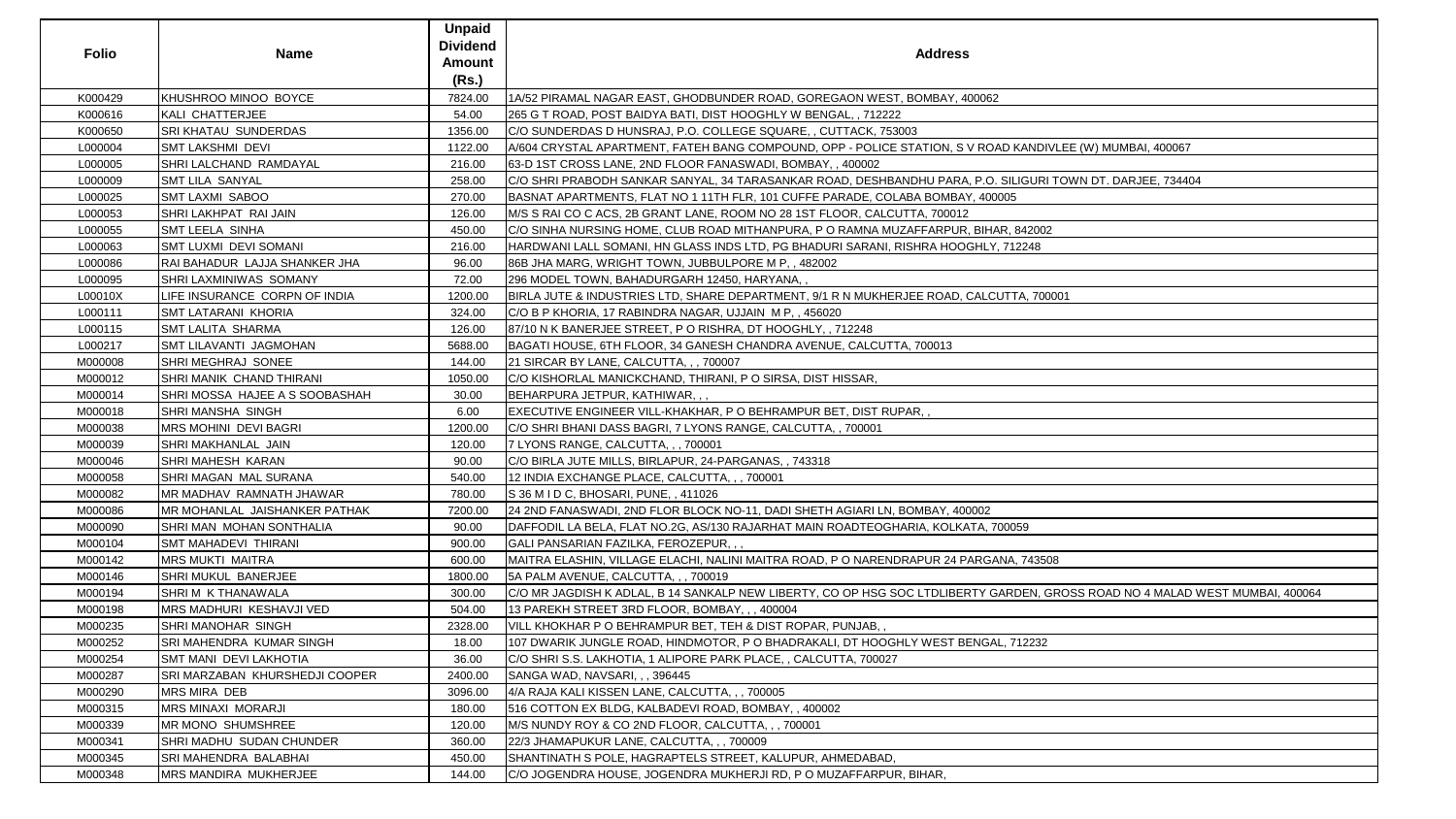| M000349<br><b>SMT MANIMALA DAS</b><br>198.00<br>125 VIVEKANANDA ROAD, CALCUTTA, , ,<br>SRI MANSIHANKAR PATHAK<br>M000350<br>48.00<br>DHANBAD BAZAR, DHANBAD, , ,<br>MERCANTILE BANK OF INDIA AGENCY LTD<br>8 NETAJI SUBHAS ROAD, , , CALCUTTA, 700001<br>M000352<br>738.00<br>SHRI MOHAN KISHORE ROY<br>M000353<br>18.00<br>2 GOPAL CHANDRA LANE, CALCUTTA, , , 700012<br>M000354<br>SHRI MUKUND RAMNIKLAL JOSHI<br>48.00<br>BHAIDAS MEHTA STREET, SAGRAMPURA, SURAT, ,<br>SHRI MAHESH CHANDRA CHUNDER<br>288.00<br>3D CRESCENT APARTMENT, 208 N S C BOSE ROAD, TOLLYGUNGE, KOLKATA, 700040<br>M000355<br>M000359<br>SHRI MADHUMOY GOSWAMI<br>49/2 SANTI RAM RASTA, P O BALLY, DIST HOWRAH, , 711001<br>18.00<br>SHRI MANIK CHAND MIMANI<br>35 CROSS STREET, CALCUTTA, , ,<br>M000367<br>90.00<br>M000368<br>RANI SAHEBA M B LAXMI<br>RANI OF BANSI, BASTI, U P,,<br>24.00<br>M000389<br>MRS M D DESAI<br>30.00<br>SHARDA NIVAS, 258 MURAI MOHALLA SANYOGITAGANJ, INDORE M P,,<br>SHRI MANECKSHAH DARABSHAH DAVIERVALA<br>M000392<br>360.00<br>KHANBAHADURS BUNGLOW, SANJAN W RLY, SANJAN, , 396150<br>M000397<br>SMT MAYA DEVI NAIR<br>80 ULSOOR ROAD, BANGALORE, , , 560042<br>360.00<br>M000402<br><b>SHRI MASTA SINGH</b><br>12.00<br>P O BEHRAMPUR BET, VILL KOKHORAMPUR, TEHSIL & DIST ROPAR, PUNJAB,<br>M000406<br><b>MRS MEENA BOSE</b><br>144.00<br>318 KABIR ROAD, CALCUTTA, , , 700026<br>SHRI MOHENDRA LALL DUTT<br>M000409<br>MADHAV DUTT HOUSE, 34A COLOOTALA STREET, CALCUTTA,, 700073<br>120.00<br>M000410<br><b>SMT MANJU DAS</b><br>18.00<br>30/58 ATTAPARA LANE, SINTHEE CALCUTTA, , , 700050<br>M000468<br>SRI MALAY KUMAR BANERJEE<br>63A SUBURBAN SCHOOL ROAD, CALCUTTA, , , 700025<br>288.00<br>M000469<br>SRI MAYANK BIYANI<br>6.00<br>38 VIVEKANANDA RAOD, CALCUTTA, , , 700007<br>M000480<br>SMT MITHILESH SHARMA<br>558.00<br>B/1 203 NIRALANAGAR, LUCNOW, , , 226003<br>SMT MAYA BANERJEE<br>17 G DOVER TARRACE, BALLYGUNGE, CALCUTTA, , 700019<br>M000483<br>120.00<br><b>MRS MADHU CHAWLA</b><br>86 ANUPAM APARTMENTS, B-13 VASUNDHARA ENCLAVE, DELHI, , 110096<br>M000486<br>108.00<br>MRS MANJU PARASRAMPURIA<br>M000506<br>11 SIR HARI RAM, GOENKA STREET, CALCUTTA, , 700007<br>1818.00<br>SRI MADHUKAR P JAITHA<br>M000554<br>36.00<br>48 EZRA STREET, CALCUTTA, , , 700001<br>MR M MANOHARA GUPTA<br>VENKATESWARA WEIGHING SERVICES, 38/840 A-9 T D WEST ROAD, ERNAKULAM, COCHIN, 682031<br>M000599<br>900.00<br>MANJU DHOOT<br>FLAT - B - 502 COSMOS BLDG., VALLEY OF FLOWERS THAKUR VILLAGE, KANDIVLI (EAST), MUMBAI, 400101<br>M000602<br>24.00<br>SHRI MAHESH CHANDRA JOSHI<br>M000608<br>P.O MANAN, DIST ALMORA, UTTRAKHAND, ALMORA, 263836<br>270.00<br>SHRIN N KHANNA<br>6336.00<br>109 GOLF LINKS, NEW DELHI, , , 110003<br>N000018<br>N000039<br>SHRI NARAYANDAS BHATTAR<br>918.00<br>C/O BHARAT GENL TEXTILE IND LTD, DHAMANGAON R S, DT AMRAVATI MS, , 144709<br>N000056<br>300.00<br>C/O NARAYAN SINGH & CO, 52 A MEHERINA 51C NEPEAN SEA ROAD, BOMBAY, , 400006<br>SHRI NARAYAN SINGH MAHESHWARI<br>N000062<br>MS NALINI JAYANTILAL RANDERIA<br>8400.00<br>C/O SHRI I S MEHTA, KUSUM VILLA, GHODBUNDER ROAD, KHAR BOMBAY, 400052<br>N000070<br>SHRI NARENDRA KUMAR MOHTA<br>36.00<br>34 MAJOR VISHWANATH RAO ROAD, MADHAVNAGAR, BANGALORE, , 560001<br>NATIONAL INSURANCE CO LTD<br>600.00<br>N000087<br>INVESTMENT DEPT, 3 MIDDLETON STREET, , CALCUTTA, 700071<br>N000157<br>SHRI NARENDAR NATH JAIN<br>600.00<br>1582 OUTRAM LINE, ARIHANT KUNJ, MUKARJI NAGAR PHASE-II, DELHI, 110009<br>N000193<br>MRS NIRMALADEVI KAMALKISHOR BHATTAD<br>2070.00<br>KAMALKUNJ RAJENDRA NAGAR, YAVATMAL, MAHARASHTRA, , 445001<br>N000194<br>NATIONAL JUTE MANUFACTURERS CORPN LTD<br>504.00<br>IP N B HOUSE, 18A BRABOURNE ROAD, , CALCUTTA, 700001<br>RAI BAHADUR NRIPENDRA NATH DAS<br>N000206<br>492.00<br>D N DASS LANE, BANKIPORE, PATNA,,<br>N000209<br>25 CHOREBAGAN LANE, CALCUTTA, , , 700007<br>MRS NIRMAL NALINI DEBI<br>156.00<br>N000210<br>SMT NIRMAL NALINI DEBI<br>96.00<br>C/O STATE BANK OF INDIA, 1 STRAND ROAD, CALCUTTA, , 700001<br>N000212<br>SHRI NIRBHAY KUMAR SINGH<br>648.00<br>604 BHAGYALUSMI, KENNEDY BRIDGE, , MUMBAI, 400004<br>N000215<br>SHRIN G MUKHERJEE<br>6.00<br>71 VICTORIA RD SOUTH, P O BARANAGORE, CALCUTTA, , 700036<br>N000220<br>SHRI NATHMALL JHALARIA<br>18.00<br>C/O M/S BINJRAJ NATHMALL, 46 STRAND ROAD, CALCUTTA, , 700007<br>N000231<br>SHRI NAUTAMLAL RATANJI VYAS<br>288.00<br>JAWAHAR ROAD, RAJKOT, GUJRAT, , 360001 | <b>Folio</b> | <b>Name</b> | <b>Unpaid</b><br><b>Dividend</b><br><b>Amount</b><br>(Rs.) | <b>Address</b> |
|---------------------------------------------------------------------------------------------------------------------------------------------------------------------------------------------------------------------------------------------------------------------------------------------------------------------------------------------------------------------------------------------------------------------------------------------------------------------------------------------------------------------------------------------------------------------------------------------------------------------------------------------------------------------------------------------------------------------------------------------------------------------------------------------------------------------------------------------------------------------------------------------------------------------------------------------------------------------------------------------------------------------------------------------------------------------------------------------------------------------------------------------------------------------------------------------------------------------------------------------------------------------------------------------------------------------------------------------------------------------------------------------------------------------------------------------------------------------------------------------------------------------------------------------------------------------------------------------------------------------------------------------------------------------------------------------------------------------------------------------------------------------------------------------------------------------------------------------------------------------------------------------------------------------------------------------------------------------------------------------------------------------------------------------------------------------------------------------------------------------------------------------------------------------------------------------------------------------------------------------------------------------------------------------------------------------------------------------------------------------------------------------------------------------------------------------------------------------------------------------------------------------------------------------------------------------------------------------------------------------------------------------------------------------------------------------------------------------------------------------------------------------------------------------------------------------------------------------------------------------------------------------------------------------------------------------------------------------------------------------------------------------------------------------------------------------------------------------------------------------------------------------------------------------------------------------------------------------------------------------------------------------------------------------------------------------------------------------------------------------------------------------------------------------------------------------------------------------------------------------------------------------------------------------------------------------------------------------------------------------------------------------------------------------------------------------------------------------------------------------------------------------------------------------------------------------------------------------------------------------------------------------------------------------------------------------------------------------------------------------------------------------------------------------------------------------------------------------------------------------------------------------------------------------------------------------------------------------------------------------------------------------------------------------------------------------------------------------------------------------------------------------------------------------------------------------------------------------------------------------------------------------|--------------|-------------|------------------------------------------------------------|----------------|
|                                                                                                                                                                                                                                                                                                                                                                                                                                                                                                                                                                                                                                                                                                                                                                                                                                                                                                                                                                                                                                                                                                                                                                                                                                                                                                                                                                                                                                                                                                                                                                                                                                                                                                                                                                                                                                                                                                                                                                                                                                                                                                                                                                                                                                                                                                                                                                                                                                                                                                                                                                                                                                                                                                                                                                                                                                                                                                                                                                                                                                                                                                                                                                                                                                                                                                                                                                                                                                                                                                                                                                                                                                                                                                                                                                                                                                                                                                                                                                                                                                                                                                                                                                                                                                                                                                                                                                                                                                                                                                                     |              |             |                                                            |                |
|                                                                                                                                                                                                                                                                                                                                                                                                                                                                                                                                                                                                                                                                                                                                                                                                                                                                                                                                                                                                                                                                                                                                                                                                                                                                                                                                                                                                                                                                                                                                                                                                                                                                                                                                                                                                                                                                                                                                                                                                                                                                                                                                                                                                                                                                                                                                                                                                                                                                                                                                                                                                                                                                                                                                                                                                                                                                                                                                                                                                                                                                                                                                                                                                                                                                                                                                                                                                                                                                                                                                                                                                                                                                                                                                                                                                                                                                                                                                                                                                                                                                                                                                                                                                                                                                                                                                                                                                                                                                                                                     |              |             |                                                            |                |
|                                                                                                                                                                                                                                                                                                                                                                                                                                                                                                                                                                                                                                                                                                                                                                                                                                                                                                                                                                                                                                                                                                                                                                                                                                                                                                                                                                                                                                                                                                                                                                                                                                                                                                                                                                                                                                                                                                                                                                                                                                                                                                                                                                                                                                                                                                                                                                                                                                                                                                                                                                                                                                                                                                                                                                                                                                                                                                                                                                                                                                                                                                                                                                                                                                                                                                                                                                                                                                                                                                                                                                                                                                                                                                                                                                                                                                                                                                                                                                                                                                                                                                                                                                                                                                                                                                                                                                                                                                                                                                                     |              |             |                                                            |                |
|                                                                                                                                                                                                                                                                                                                                                                                                                                                                                                                                                                                                                                                                                                                                                                                                                                                                                                                                                                                                                                                                                                                                                                                                                                                                                                                                                                                                                                                                                                                                                                                                                                                                                                                                                                                                                                                                                                                                                                                                                                                                                                                                                                                                                                                                                                                                                                                                                                                                                                                                                                                                                                                                                                                                                                                                                                                                                                                                                                                                                                                                                                                                                                                                                                                                                                                                                                                                                                                                                                                                                                                                                                                                                                                                                                                                                                                                                                                                                                                                                                                                                                                                                                                                                                                                                                                                                                                                                                                                                                                     |              |             |                                                            |                |
|                                                                                                                                                                                                                                                                                                                                                                                                                                                                                                                                                                                                                                                                                                                                                                                                                                                                                                                                                                                                                                                                                                                                                                                                                                                                                                                                                                                                                                                                                                                                                                                                                                                                                                                                                                                                                                                                                                                                                                                                                                                                                                                                                                                                                                                                                                                                                                                                                                                                                                                                                                                                                                                                                                                                                                                                                                                                                                                                                                                                                                                                                                                                                                                                                                                                                                                                                                                                                                                                                                                                                                                                                                                                                                                                                                                                                                                                                                                                                                                                                                                                                                                                                                                                                                                                                                                                                                                                                                                                                                                     |              |             |                                                            |                |
|                                                                                                                                                                                                                                                                                                                                                                                                                                                                                                                                                                                                                                                                                                                                                                                                                                                                                                                                                                                                                                                                                                                                                                                                                                                                                                                                                                                                                                                                                                                                                                                                                                                                                                                                                                                                                                                                                                                                                                                                                                                                                                                                                                                                                                                                                                                                                                                                                                                                                                                                                                                                                                                                                                                                                                                                                                                                                                                                                                                                                                                                                                                                                                                                                                                                                                                                                                                                                                                                                                                                                                                                                                                                                                                                                                                                                                                                                                                                                                                                                                                                                                                                                                                                                                                                                                                                                                                                                                                                                                                     |              |             |                                                            |                |
|                                                                                                                                                                                                                                                                                                                                                                                                                                                                                                                                                                                                                                                                                                                                                                                                                                                                                                                                                                                                                                                                                                                                                                                                                                                                                                                                                                                                                                                                                                                                                                                                                                                                                                                                                                                                                                                                                                                                                                                                                                                                                                                                                                                                                                                                                                                                                                                                                                                                                                                                                                                                                                                                                                                                                                                                                                                                                                                                                                                                                                                                                                                                                                                                                                                                                                                                                                                                                                                                                                                                                                                                                                                                                                                                                                                                                                                                                                                                                                                                                                                                                                                                                                                                                                                                                                                                                                                                                                                                                                                     |              |             |                                                            |                |
|                                                                                                                                                                                                                                                                                                                                                                                                                                                                                                                                                                                                                                                                                                                                                                                                                                                                                                                                                                                                                                                                                                                                                                                                                                                                                                                                                                                                                                                                                                                                                                                                                                                                                                                                                                                                                                                                                                                                                                                                                                                                                                                                                                                                                                                                                                                                                                                                                                                                                                                                                                                                                                                                                                                                                                                                                                                                                                                                                                                                                                                                                                                                                                                                                                                                                                                                                                                                                                                                                                                                                                                                                                                                                                                                                                                                                                                                                                                                                                                                                                                                                                                                                                                                                                                                                                                                                                                                                                                                                                                     |              |             |                                                            |                |
|                                                                                                                                                                                                                                                                                                                                                                                                                                                                                                                                                                                                                                                                                                                                                                                                                                                                                                                                                                                                                                                                                                                                                                                                                                                                                                                                                                                                                                                                                                                                                                                                                                                                                                                                                                                                                                                                                                                                                                                                                                                                                                                                                                                                                                                                                                                                                                                                                                                                                                                                                                                                                                                                                                                                                                                                                                                                                                                                                                                                                                                                                                                                                                                                                                                                                                                                                                                                                                                                                                                                                                                                                                                                                                                                                                                                                                                                                                                                                                                                                                                                                                                                                                                                                                                                                                                                                                                                                                                                                                                     |              |             |                                                            |                |
|                                                                                                                                                                                                                                                                                                                                                                                                                                                                                                                                                                                                                                                                                                                                                                                                                                                                                                                                                                                                                                                                                                                                                                                                                                                                                                                                                                                                                                                                                                                                                                                                                                                                                                                                                                                                                                                                                                                                                                                                                                                                                                                                                                                                                                                                                                                                                                                                                                                                                                                                                                                                                                                                                                                                                                                                                                                                                                                                                                                                                                                                                                                                                                                                                                                                                                                                                                                                                                                                                                                                                                                                                                                                                                                                                                                                                                                                                                                                                                                                                                                                                                                                                                                                                                                                                                                                                                                                                                                                                                                     |              |             |                                                            |                |
|                                                                                                                                                                                                                                                                                                                                                                                                                                                                                                                                                                                                                                                                                                                                                                                                                                                                                                                                                                                                                                                                                                                                                                                                                                                                                                                                                                                                                                                                                                                                                                                                                                                                                                                                                                                                                                                                                                                                                                                                                                                                                                                                                                                                                                                                                                                                                                                                                                                                                                                                                                                                                                                                                                                                                                                                                                                                                                                                                                                                                                                                                                                                                                                                                                                                                                                                                                                                                                                                                                                                                                                                                                                                                                                                                                                                                                                                                                                                                                                                                                                                                                                                                                                                                                                                                                                                                                                                                                                                                                                     |              |             |                                                            |                |
|                                                                                                                                                                                                                                                                                                                                                                                                                                                                                                                                                                                                                                                                                                                                                                                                                                                                                                                                                                                                                                                                                                                                                                                                                                                                                                                                                                                                                                                                                                                                                                                                                                                                                                                                                                                                                                                                                                                                                                                                                                                                                                                                                                                                                                                                                                                                                                                                                                                                                                                                                                                                                                                                                                                                                                                                                                                                                                                                                                                                                                                                                                                                                                                                                                                                                                                                                                                                                                                                                                                                                                                                                                                                                                                                                                                                                                                                                                                                                                                                                                                                                                                                                                                                                                                                                                                                                                                                                                                                                                                     |              |             |                                                            |                |
|                                                                                                                                                                                                                                                                                                                                                                                                                                                                                                                                                                                                                                                                                                                                                                                                                                                                                                                                                                                                                                                                                                                                                                                                                                                                                                                                                                                                                                                                                                                                                                                                                                                                                                                                                                                                                                                                                                                                                                                                                                                                                                                                                                                                                                                                                                                                                                                                                                                                                                                                                                                                                                                                                                                                                                                                                                                                                                                                                                                                                                                                                                                                                                                                                                                                                                                                                                                                                                                                                                                                                                                                                                                                                                                                                                                                                                                                                                                                                                                                                                                                                                                                                                                                                                                                                                                                                                                                                                                                                                                     |              |             |                                                            |                |
|                                                                                                                                                                                                                                                                                                                                                                                                                                                                                                                                                                                                                                                                                                                                                                                                                                                                                                                                                                                                                                                                                                                                                                                                                                                                                                                                                                                                                                                                                                                                                                                                                                                                                                                                                                                                                                                                                                                                                                                                                                                                                                                                                                                                                                                                                                                                                                                                                                                                                                                                                                                                                                                                                                                                                                                                                                                                                                                                                                                                                                                                                                                                                                                                                                                                                                                                                                                                                                                                                                                                                                                                                                                                                                                                                                                                                                                                                                                                                                                                                                                                                                                                                                                                                                                                                                                                                                                                                                                                                                                     |              |             |                                                            |                |
|                                                                                                                                                                                                                                                                                                                                                                                                                                                                                                                                                                                                                                                                                                                                                                                                                                                                                                                                                                                                                                                                                                                                                                                                                                                                                                                                                                                                                                                                                                                                                                                                                                                                                                                                                                                                                                                                                                                                                                                                                                                                                                                                                                                                                                                                                                                                                                                                                                                                                                                                                                                                                                                                                                                                                                                                                                                                                                                                                                                                                                                                                                                                                                                                                                                                                                                                                                                                                                                                                                                                                                                                                                                                                                                                                                                                                                                                                                                                                                                                                                                                                                                                                                                                                                                                                                                                                                                                                                                                                                                     |              |             |                                                            |                |
|                                                                                                                                                                                                                                                                                                                                                                                                                                                                                                                                                                                                                                                                                                                                                                                                                                                                                                                                                                                                                                                                                                                                                                                                                                                                                                                                                                                                                                                                                                                                                                                                                                                                                                                                                                                                                                                                                                                                                                                                                                                                                                                                                                                                                                                                                                                                                                                                                                                                                                                                                                                                                                                                                                                                                                                                                                                                                                                                                                                                                                                                                                                                                                                                                                                                                                                                                                                                                                                                                                                                                                                                                                                                                                                                                                                                                                                                                                                                                                                                                                                                                                                                                                                                                                                                                                                                                                                                                                                                                                                     |              |             |                                                            |                |
|                                                                                                                                                                                                                                                                                                                                                                                                                                                                                                                                                                                                                                                                                                                                                                                                                                                                                                                                                                                                                                                                                                                                                                                                                                                                                                                                                                                                                                                                                                                                                                                                                                                                                                                                                                                                                                                                                                                                                                                                                                                                                                                                                                                                                                                                                                                                                                                                                                                                                                                                                                                                                                                                                                                                                                                                                                                                                                                                                                                                                                                                                                                                                                                                                                                                                                                                                                                                                                                                                                                                                                                                                                                                                                                                                                                                                                                                                                                                                                                                                                                                                                                                                                                                                                                                                                                                                                                                                                                                                                                     |              |             |                                                            |                |
|                                                                                                                                                                                                                                                                                                                                                                                                                                                                                                                                                                                                                                                                                                                                                                                                                                                                                                                                                                                                                                                                                                                                                                                                                                                                                                                                                                                                                                                                                                                                                                                                                                                                                                                                                                                                                                                                                                                                                                                                                                                                                                                                                                                                                                                                                                                                                                                                                                                                                                                                                                                                                                                                                                                                                                                                                                                                                                                                                                                                                                                                                                                                                                                                                                                                                                                                                                                                                                                                                                                                                                                                                                                                                                                                                                                                                                                                                                                                                                                                                                                                                                                                                                                                                                                                                                                                                                                                                                                                                                                     |              |             |                                                            |                |
|                                                                                                                                                                                                                                                                                                                                                                                                                                                                                                                                                                                                                                                                                                                                                                                                                                                                                                                                                                                                                                                                                                                                                                                                                                                                                                                                                                                                                                                                                                                                                                                                                                                                                                                                                                                                                                                                                                                                                                                                                                                                                                                                                                                                                                                                                                                                                                                                                                                                                                                                                                                                                                                                                                                                                                                                                                                                                                                                                                                                                                                                                                                                                                                                                                                                                                                                                                                                                                                                                                                                                                                                                                                                                                                                                                                                                                                                                                                                                                                                                                                                                                                                                                                                                                                                                                                                                                                                                                                                                                                     |              |             |                                                            |                |
|                                                                                                                                                                                                                                                                                                                                                                                                                                                                                                                                                                                                                                                                                                                                                                                                                                                                                                                                                                                                                                                                                                                                                                                                                                                                                                                                                                                                                                                                                                                                                                                                                                                                                                                                                                                                                                                                                                                                                                                                                                                                                                                                                                                                                                                                                                                                                                                                                                                                                                                                                                                                                                                                                                                                                                                                                                                                                                                                                                                                                                                                                                                                                                                                                                                                                                                                                                                                                                                                                                                                                                                                                                                                                                                                                                                                                                                                                                                                                                                                                                                                                                                                                                                                                                                                                                                                                                                                                                                                                                                     |              |             |                                                            |                |
|                                                                                                                                                                                                                                                                                                                                                                                                                                                                                                                                                                                                                                                                                                                                                                                                                                                                                                                                                                                                                                                                                                                                                                                                                                                                                                                                                                                                                                                                                                                                                                                                                                                                                                                                                                                                                                                                                                                                                                                                                                                                                                                                                                                                                                                                                                                                                                                                                                                                                                                                                                                                                                                                                                                                                                                                                                                                                                                                                                                                                                                                                                                                                                                                                                                                                                                                                                                                                                                                                                                                                                                                                                                                                                                                                                                                                                                                                                                                                                                                                                                                                                                                                                                                                                                                                                                                                                                                                                                                                                                     |              |             |                                                            |                |
|                                                                                                                                                                                                                                                                                                                                                                                                                                                                                                                                                                                                                                                                                                                                                                                                                                                                                                                                                                                                                                                                                                                                                                                                                                                                                                                                                                                                                                                                                                                                                                                                                                                                                                                                                                                                                                                                                                                                                                                                                                                                                                                                                                                                                                                                                                                                                                                                                                                                                                                                                                                                                                                                                                                                                                                                                                                                                                                                                                                                                                                                                                                                                                                                                                                                                                                                                                                                                                                                                                                                                                                                                                                                                                                                                                                                                                                                                                                                                                                                                                                                                                                                                                                                                                                                                                                                                                                                                                                                                                                     |              |             |                                                            |                |
|                                                                                                                                                                                                                                                                                                                                                                                                                                                                                                                                                                                                                                                                                                                                                                                                                                                                                                                                                                                                                                                                                                                                                                                                                                                                                                                                                                                                                                                                                                                                                                                                                                                                                                                                                                                                                                                                                                                                                                                                                                                                                                                                                                                                                                                                                                                                                                                                                                                                                                                                                                                                                                                                                                                                                                                                                                                                                                                                                                                                                                                                                                                                                                                                                                                                                                                                                                                                                                                                                                                                                                                                                                                                                                                                                                                                                                                                                                                                                                                                                                                                                                                                                                                                                                                                                                                                                                                                                                                                                                                     |              |             |                                                            |                |
|                                                                                                                                                                                                                                                                                                                                                                                                                                                                                                                                                                                                                                                                                                                                                                                                                                                                                                                                                                                                                                                                                                                                                                                                                                                                                                                                                                                                                                                                                                                                                                                                                                                                                                                                                                                                                                                                                                                                                                                                                                                                                                                                                                                                                                                                                                                                                                                                                                                                                                                                                                                                                                                                                                                                                                                                                                                                                                                                                                                                                                                                                                                                                                                                                                                                                                                                                                                                                                                                                                                                                                                                                                                                                                                                                                                                                                                                                                                                                                                                                                                                                                                                                                                                                                                                                                                                                                                                                                                                                                                     |              |             |                                                            |                |
|                                                                                                                                                                                                                                                                                                                                                                                                                                                                                                                                                                                                                                                                                                                                                                                                                                                                                                                                                                                                                                                                                                                                                                                                                                                                                                                                                                                                                                                                                                                                                                                                                                                                                                                                                                                                                                                                                                                                                                                                                                                                                                                                                                                                                                                                                                                                                                                                                                                                                                                                                                                                                                                                                                                                                                                                                                                                                                                                                                                                                                                                                                                                                                                                                                                                                                                                                                                                                                                                                                                                                                                                                                                                                                                                                                                                                                                                                                                                                                                                                                                                                                                                                                                                                                                                                                                                                                                                                                                                                                                     |              |             |                                                            |                |
|                                                                                                                                                                                                                                                                                                                                                                                                                                                                                                                                                                                                                                                                                                                                                                                                                                                                                                                                                                                                                                                                                                                                                                                                                                                                                                                                                                                                                                                                                                                                                                                                                                                                                                                                                                                                                                                                                                                                                                                                                                                                                                                                                                                                                                                                                                                                                                                                                                                                                                                                                                                                                                                                                                                                                                                                                                                                                                                                                                                                                                                                                                                                                                                                                                                                                                                                                                                                                                                                                                                                                                                                                                                                                                                                                                                                                                                                                                                                                                                                                                                                                                                                                                                                                                                                                                                                                                                                                                                                                                                     |              |             |                                                            |                |
|                                                                                                                                                                                                                                                                                                                                                                                                                                                                                                                                                                                                                                                                                                                                                                                                                                                                                                                                                                                                                                                                                                                                                                                                                                                                                                                                                                                                                                                                                                                                                                                                                                                                                                                                                                                                                                                                                                                                                                                                                                                                                                                                                                                                                                                                                                                                                                                                                                                                                                                                                                                                                                                                                                                                                                                                                                                                                                                                                                                                                                                                                                                                                                                                                                                                                                                                                                                                                                                                                                                                                                                                                                                                                                                                                                                                                                                                                                                                                                                                                                                                                                                                                                                                                                                                                                                                                                                                                                                                                                                     |              |             |                                                            |                |
|                                                                                                                                                                                                                                                                                                                                                                                                                                                                                                                                                                                                                                                                                                                                                                                                                                                                                                                                                                                                                                                                                                                                                                                                                                                                                                                                                                                                                                                                                                                                                                                                                                                                                                                                                                                                                                                                                                                                                                                                                                                                                                                                                                                                                                                                                                                                                                                                                                                                                                                                                                                                                                                                                                                                                                                                                                                                                                                                                                                                                                                                                                                                                                                                                                                                                                                                                                                                                                                                                                                                                                                                                                                                                                                                                                                                                                                                                                                                                                                                                                                                                                                                                                                                                                                                                                                                                                                                                                                                                                                     |              |             |                                                            |                |
|                                                                                                                                                                                                                                                                                                                                                                                                                                                                                                                                                                                                                                                                                                                                                                                                                                                                                                                                                                                                                                                                                                                                                                                                                                                                                                                                                                                                                                                                                                                                                                                                                                                                                                                                                                                                                                                                                                                                                                                                                                                                                                                                                                                                                                                                                                                                                                                                                                                                                                                                                                                                                                                                                                                                                                                                                                                                                                                                                                                                                                                                                                                                                                                                                                                                                                                                                                                                                                                                                                                                                                                                                                                                                                                                                                                                                                                                                                                                                                                                                                                                                                                                                                                                                                                                                                                                                                                                                                                                                                                     |              |             |                                                            |                |
|                                                                                                                                                                                                                                                                                                                                                                                                                                                                                                                                                                                                                                                                                                                                                                                                                                                                                                                                                                                                                                                                                                                                                                                                                                                                                                                                                                                                                                                                                                                                                                                                                                                                                                                                                                                                                                                                                                                                                                                                                                                                                                                                                                                                                                                                                                                                                                                                                                                                                                                                                                                                                                                                                                                                                                                                                                                                                                                                                                                                                                                                                                                                                                                                                                                                                                                                                                                                                                                                                                                                                                                                                                                                                                                                                                                                                                                                                                                                                                                                                                                                                                                                                                                                                                                                                                                                                                                                                                                                                                                     |              |             |                                                            |                |
|                                                                                                                                                                                                                                                                                                                                                                                                                                                                                                                                                                                                                                                                                                                                                                                                                                                                                                                                                                                                                                                                                                                                                                                                                                                                                                                                                                                                                                                                                                                                                                                                                                                                                                                                                                                                                                                                                                                                                                                                                                                                                                                                                                                                                                                                                                                                                                                                                                                                                                                                                                                                                                                                                                                                                                                                                                                                                                                                                                                                                                                                                                                                                                                                                                                                                                                                                                                                                                                                                                                                                                                                                                                                                                                                                                                                                                                                                                                                                                                                                                                                                                                                                                                                                                                                                                                                                                                                                                                                                                                     |              |             |                                                            |                |
|                                                                                                                                                                                                                                                                                                                                                                                                                                                                                                                                                                                                                                                                                                                                                                                                                                                                                                                                                                                                                                                                                                                                                                                                                                                                                                                                                                                                                                                                                                                                                                                                                                                                                                                                                                                                                                                                                                                                                                                                                                                                                                                                                                                                                                                                                                                                                                                                                                                                                                                                                                                                                                                                                                                                                                                                                                                                                                                                                                                                                                                                                                                                                                                                                                                                                                                                                                                                                                                                                                                                                                                                                                                                                                                                                                                                                                                                                                                                                                                                                                                                                                                                                                                                                                                                                                                                                                                                                                                                                                                     |              |             |                                                            |                |
|                                                                                                                                                                                                                                                                                                                                                                                                                                                                                                                                                                                                                                                                                                                                                                                                                                                                                                                                                                                                                                                                                                                                                                                                                                                                                                                                                                                                                                                                                                                                                                                                                                                                                                                                                                                                                                                                                                                                                                                                                                                                                                                                                                                                                                                                                                                                                                                                                                                                                                                                                                                                                                                                                                                                                                                                                                                                                                                                                                                                                                                                                                                                                                                                                                                                                                                                                                                                                                                                                                                                                                                                                                                                                                                                                                                                                                                                                                                                                                                                                                                                                                                                                                                                                                                                                                                                                                                                                                                                                                                     |              |             |                                                            |                |
|                                                                                                                                                                                                                                                                                                                                                                                                                                                                                                                                                                                                                                                                                                                                                                                                                                                                                                                                                                                                                                                                                                                                                                                                                                                                                                                                                                                                                                                                                                                                                                                                                                                                                                                                                                                                                                                                                                                                                                                                                                                                                                                                                                                                                                                                                                                                                                                                                                                                                                                                                                                                                                                                                                                                                                                                                                                                                                                                                                                                                                                                                                                                                                                                                                                                                                                                                                                                                                                                                                                                                                                                                                                                                                                                                                                                                                                                                                                                                                                                                                                                                                                                                                                                                                                                                                                                                                                                                                                                                                                     |              |             |                                                            |                |
|                                                                                                                                                                                                                                                                                                                                                                                                                                                                                                                                                                                                                                                                                                                                                                                                                                                                                                                                                                                                                                                                                                                                                                                                                                                                                                                                                                                                                                                                                                                                                                                                                                                                                                                                                                                                                                                                                                                                                                                                                                                                                                                                                                                                                                                                                                                                                                                                                                                                                                                                                                                                                                                                                                                                                                                                                                                                                                                                                                                                                                                                                                                                                                                                                                                                                                                                                                                                                                                                                                                                                                                                                                                                                                                                                                                                                                                                                                                                                                                                                                                                                                                                                                                                                                                                                                                                                                                                                                                                                                                     |              |             |                                                            |                |
|                                                                                                                                                                                                                                                                                                                                                                                                                                                                                                                                                                                                                                                                                                                                                                                                                                                                                                                                                                                                                                                                                                                                                                                                                                                                                                                                                                                                                                                                                                                                                                                                                                                                                                                                                                                                                                                                                                                                                                                                                                                                                                                                                                                                                                                                                                                                                                                                                                                                                                                                                                                                                                                                                                                                                                                                                                                                                                                                                                                                                                                                                                                                                                                                                                                                                                                                                                                                                                                                                                                                                                                                                                                                                                                                                                                                                                                                                                                                                                                                                                                                                                                                                                                                                                                                                                                                                                                                                                                                                                                     |              |             |                                                            |                |
|                                                                                                                                                                                                                                                                                                                                                                                                                                                                                                                                                                                                                                                                                                                                                                                                                                                                                                                                                                                                                                                                                                                                                                                                                                                                                                                                                                                                                                                                                                                                                                                                                                                                                                                                                                                                                                                                                                                                                                                                                                                                                                                                                                                                                                                                                                                                                                                                                                                                                                                                                                                                                                                                                                                                                                                                                                                                                                                                                                                                                                                                                                                                                                                                                                                                                                                                                                                                                                                                                                                                                                                                                                                                                                                                                                                                                                                                                                                                                                                                                                                                                                                                                                                                                                                                                                                                                                                                                                                                                                                     |              |             |                                                            |                |
|                                                                                                                                                                                                                                                                                                                                                                                                                                                                                                                                                                                                                                                                                                                                                                                                                                                                                                                                                                                                                                                                                                                                                                                                                                                                                                                                                                                                                                                                                                                                                                                                                                                                                                                                                                                                                                                                                                                                                                                                                                                                                                                                                                                                                                                                                                                                                                                                                                                                                                                                                                                                                                                                                                                                                                                                                                                                                                                                                                                                                                                                                                                                                                                                                                                                                                                                                                                                                                                                                                                                                                                                                                                                                                                                                                                                                                                                                                                                                                                                                                                                                                                                                                                                                                                                                                                                                                                                                                                                                                                     |              |             |                                                            |                |
|                                                                                                                                                                                                                                                                                                                                                                                                                                                                                                                                                                                                                                                                                                                                                                                                                                                                                                                                                                                                                                                                                                                                                                                                                                                                                                                                                                                                                                                                                                                                                                                                                                                                                                                                                                                                                                                                                                                                                                                                                                                                                                                                                                                                                                                                                                                                                                                                                                                                                                                                                                                                                                                                                                                                                                                                                                                                                                                                                                                                                                                                                                                                                                                                                                                                                                                                                                                                                                                                                                                                                                                                                                                                                                                                                                                                                                                                                                                                                                                                                                                                                                                                                                                                                                                                                                                                                                                                                                                                                                                     |              |             |                                                            |                |
|                                                                                                                                                                                                                                                                                                                                                                                                                                                                                                                                                                                                                                                                                                                                                                                                                                                                                                                                                                                                                                                                                                                                                                                                                                                                                                                                                                                                                                                                                                                                                                                                                                                                                                                                                                                                                                                                                                                                                                                                                                                                                                                                                                                                                                                                                                                                                                                                                                                                                                                                                                                                                                                                                                                                                                                                                                                                                                                                                                                                                                                                                                                                                                                                                                                                                                                                                                                                                                                                                                                                                                                                                                                                                                                                                                                                                                                                                                                                                                                                                                                                                                                                                                                                                                                                                                                                                                                                                                                                                                                     |              |             |                                                            |                |
|                                                                                                                                                                                                                                                                                                                                                                                                                                                                                                                                                                                                                                                                                                                                                                                                                                                                                                                                                                                                                                                                                                                                                                                                                                                                                                                                                                                                                                                                                                                                                                                                                                                                                                                                                                                                                                                                                                                                                                                                                                                                                                                                                                                                                                                                                                                                                                                                                                                                                                                                                                                                                                                                                                                                                                                                                                                                                                                                                                                                                                                                                                                                                                                                                                                                                                                                                                                                                                                                                                                                                                                                                                                                                                                                                                                                                                                                                                                                                                                                                                                                                                                                                                                                                                                                                                                                                                                                                                                                                                                     |              |             |                                                            |                |
|                                                                                                                                                                                                                                                                                                                                                                                                                                                                                                                                                                                                                                                                                                                                                                                                                                                                                                                                                                                                                                                                                                                                                                                                                                                                                                                                                                                                                                                                                                                                                                                                                                                                                                                                                                                                                                                                                                                                                                                                                                                                                                                                                                                                                                                                                                                                                                                                                                                                                                                                                                                                                                                                                                                                                                                                                                                                                                                                                                                                                                                                                                                                                                                                                                                                                                                                                                                                                                                                                                                                                                                                                                                                                                                                                                                                                                                                                                                                                                                                                                                                                                                                                                                                                                                                                                                                                                                                                                                                                                                     |              |             |                                                            |                |

| CHIN, 682031        |
|---------------------|
| ST), MUMBAI, 400101 |
|                     |
|                     |
|                     |
|                     |
| 6                   |
|                     |
|                     |
|                     |
|                     |
|                     |
|                     |
|                     |
|                     |
|                     |
|                     |
|                     |
|                     |
|                     |
|                     |
|                     |
|                     |
|                     |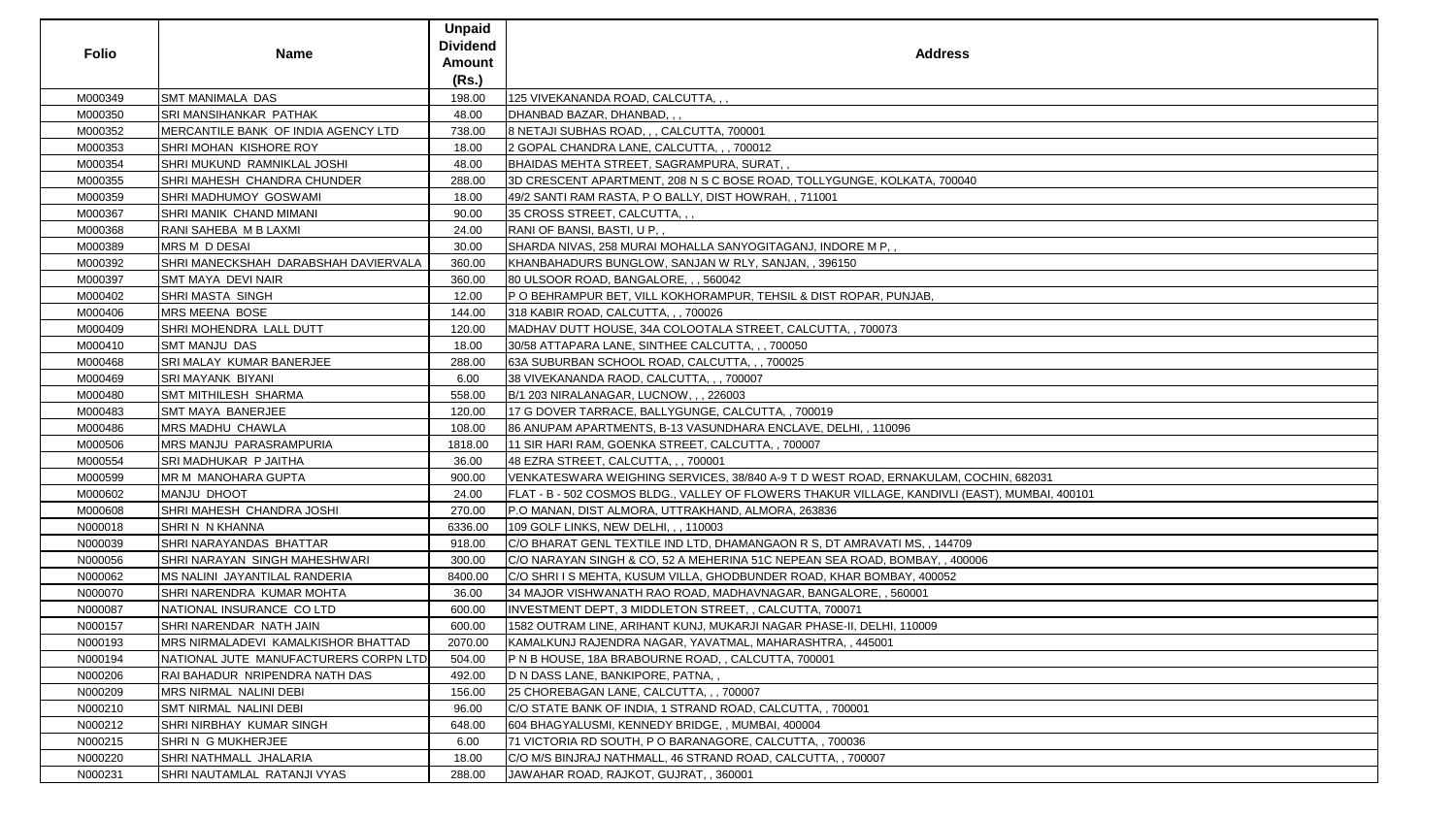| <b>Folio</b> | <b>Name</b>                        | <b>Unpaid</b><br><b>Dividend</b><br>Amount<br>(Rs.) | <b>Address</b>                                                                                                 |
|--------------|------------------------------------|-----------------------------------------------------|----------------------------------------------------------------------------------------------------------------|
| N000233      | SMT NURGIS DINSHAW MEHTA           | 42.00                                               | C/O MANECK A DAVAR & CO, 8 OLD POST OFFICE STREET, CALCUTTA, , 700001                                          |
| N000239      | SHRI NARESH CHANDRA CHANDULAL SHAH | 6.00                                                | 14 SATELITE SOCIETY OPP SUNDER VAN, SATELITE ROAD, AHMEDABAD, , 380015                                         |
| N000240      | SHRI NABIN PRASAD DEV              | 48.00                                               | JOGENDRA VILAS PALACE, P O BAUDHRAJ, DISTT PHULBANI ORISSA,,                                                   |
| N000247      | NOBLE TRADING CO LTD               | 6.00                                                | 20 SIR R N MUKHERJEE ROAD, , , CALCUTTA, 700001                                                                |
| N000248      | SHRI NARENDRA M PATEL              | 48.00                                               | 19C ALLENBY ROAD, CALCUTTA, , , 700020                                                                         |
| N000255      | NATIONAL JUTE MFAG CORPN LTD       | 162.00                                              | CHARTERED BANK, BUILDING 2ND FLOOR, 4 NETAJI SUBHAS ROAD, CALCUTTA, 700001                                     |
| N000258      | <b>SRI NANDAN BARUA</b>            | 18.00                                               | C/O BHAGIRATH MURARKA, 7 LYONS RANGE, CALCUTTA, , 700001                                                       |
| N000277      | NEW CENTRAL JUTE MILLS CO LTD      | 828.00                                              | P.N.B.HOUSE (4TH FLOOR), 18-A BRABOURNE ROAD, , CALCUTTA, 700001                                               |
| N000278      | SRI N VAIDYANATHAN                 | 558.00                                              | 162-B OLD NO.20/2, ELDAMS ROAD, ALWARPET, CHENNAI, 600018                                                      |
| N000313      | <b>SRI NAND LALL DAGA</b>          | 6.00                                                | PUSPA APARTMENT, 606 DAKSHINDARI ROAD, FLAT NO B & C, 3RD FLOOR CALCUTTA, 700048                               |
| N000406      | NARAYAN PRASAD KEDIA               | 270.00                                              | C/O BIRLA BROTHERS PVT. LTD, PROVIDENT FUND INSTITUTION, 15 INDIA EXCHANGE PLACE, CALCUTTA, 700001             |
| N000410      | NARESH CHANDRA PD SINHA            | 1080.00                                             | RAMESHWARA JUTE MILLS, (PROP WINSOME INTERNATIONAL LTD), MUKTAPUR P O NAVRANGA, DIST SAMASTIPUR(BIHAR), 848102 |
| N000417      | NARBADA DEVI CHHAWCHHARIA          | 54.00                                               | C/O G S TRADING COMPANY, 38 BENTINCK STREET, CALCUTTA, , 700069                                                |
| N000425      | NEERJA SHUKLA                      | 372.00                                              | CARE, SHRI NS PANDEY, W 118 GREATER KAILASH PART I, NEW DELHI, 110048                                          |
| N000426      | <b>MRS NIRMAL KHANNA</b>           | 300.00                                              | 1615 MADARSA ROAD, KASHMERE GATE, DELHI, , 110006                                                              |
| N00332A      | SRI NAND KISHOR TUSNIWAL           | 6.00                                                | 3/B CAMAC STREET, 8TH FLOOR, SUIT NO 4, CALCUTTA, 700016                                                       |
| NL01422      | <b>ASEEM BHARGAVA</b>              | 240.00                                              | L-269 JAL VAYU VIHAR, SECTOR-25, NOIDA,, 201301                                                                |
| NR00007      | <b>MR HASSAM M WADEE</b>           | 1872.00                                             | C/O NATIONAL BANK OF, INDIA LTD, BOMBAY,,                                                                      |
| NR00009      | <b>MRS K A ERULKAR</b>             | 28104.00                                            | C/O FRANK WILLIS, 6 COPPICE SIDE, ANLABY PARK HULL ENGLAND,,                                                   |
| NR00012      | <b>MR AHMED ESMAIL ATTIA</b>       | 48.00                                               | C/O D E ATTIA & SONS, RANGOON, BURMA, ,                                                                        |
| NR00014      | MR GUHYA KALI BHAKTA PANT          | 558.00                                              | 71 TANGAL KATHMANDU, NEPAL,,,                                                                                  |
| NR00015      | <b>SMT GRIHYA KUMARI</b>           | 12.00                                               | BHANDARY CHOWK, KAMALACHI TOLE, NEPAL,,                                                                        |
| NR00016      | SHRI KRISHNA DEB PANT              | 276.00                                              | 13 KAMAL POKHARY, KATHMANDU, , NEPAL,                                                                          |
| NR00017      | KASAM AHMAD VAIZ ESQ               | 36.00                                               | 512 SOUTH COAST ROAD, CHAIRWOOD, NATAL S A,,                                                                   |
| NR00018      | <b>MRS K A ERULKER</b>             | 36.00                                               | C/O MR FRANK WILLIS, 6 COPPICE SIDE, ANLABY PARK HULL, ENGLAND,                                                |
| NR00019      | MR L S MAZZA                       | 540.00                                              | C/O THE MERCANTLE, BANK OF INDIA LTD, 8 N S ROAD, CALCUTTA, 700001                                             |
| NR00020      | MRS VIOLET F TRANCHELL             | 90.00                                               | C/O LLOYDS BANK LTD, 29 N S ROAD, , CALCUTTA, 700001                                                           |
| NR00021      | MRS MARTHE MARIE ALICE DROURD      | 1350.00                                             | 11 RUE PICOT, PARIS, , ,                                                                                       |
| NR00023      | MR PIORREOSCAR RENE ERNEST         | 1350.00                                             | ALENSPACH, 77 RUE VERTOROUEN, FRANCE,                                                                          |
| NR00024      | MRS RUBIE SULOCHNA NANDA           | 120.00                                              | 8 ROYAL AVENUE, CHELSEA LONDON SW 3, UNITED KINGDOM, ,                                                         |
| NR00025      | SHRI SITARAM DEB PANT              | 276.00                                              | GYANESHWAR KATHMANDU, NEPAL,,,                                                                                 |
| O000014      | <b>SHRIOM PRAKASH</b>              | 3600.00                                             | C/O DELHI BUILDING STORES, 26 G T ROAD, SHAHADARA, DELHI, 110032                                               |
| O000029      | M/S ORIENT EXPORT & IMPORT CO LTD  | 78.00                                               | 5 NOORMAL LOHIA LANE, , , CALCUTTA,                                                                            |
| P000001      | SHRI PUNAMCHAND ANCHALIA           | 300.00                                              | C/O MR NARENDRA KUMAR ANCHALIA, 44 45 KING'S ROAD, HOWRAH, , 711101                                            |
| P000002      | SHRI PITAMBER DASS AGARWAL         | 264.00                                              | FLAT NO. 3163, ALOK VIHAR, PLOT NO. F-3, SECTOR - 50  NOIDA (U.P.), 201301                                     |
| P000011      | <b>SHRI PURSHATTAM MEGHJI</b>      | 306.00                                              | V P KABALI KAPADIA BLDG, J DAJIX LN OPP GRANT RD, STN SLEATER ROAD, BOMBAY, 400007                             |
| P000014      | SHRIP D BURMAN                     | 162.00                                              | 51D GARIAHAT ROAD, CALCUTTA,,,                                                                                 |
| P000016      | <b>MRS P P SUTARIA</b>             | 684.00                                              | GLEN ROSE, 24 MEREWEATHER RD, OPP TAJ MAHAL HOTEL, BOMBAY, 400001                                              |
| P000017      | SHRI PROBODH SANKAR SANYAL         | 12.00                                               | P S SANYAL SNR STENO, MALIGOAH RLY HD QTRS, NO NEW GOSHALLA 246/A, GOUHATI, 781011                             |
| P000022      | SHRI PRAHLAD RAI DHANUKA           | 18.00                                               | 4/16 PALACE ROAD, BANGALORE, , , 560052                                                                        |
| P000024      | M/S PARAMOUNT INDIA PVT LTD        | 1296.00                                             | KERMANI BLDG, SIR PHIROZSHAH MEHTA ROAD, FORT, MUMBAI,                                                         |
| P000043      | SHRI PANNA LAL KOTHARI             | 600.00                                              | 6/3/2B SACHIN MITRA LANE, SHYAM BAZAR, , CALCUTTA, 700003                                                      |

| 1                                        |  |
|------------------------------------------|--|
|                                          |  |
|                                          |  |
|                                          |  |
|                                          |  |
|                                          |  |
| 700048                                   |  |
|                                          |  |
| PLACE, CALCUTTA, 700001                  |  |
| IAVRANGA, DIST SAMASTIPUR(BIHAR), 848102 |  |
|                                          |  |
|                                          |  |
|                                          |  |
|                                          |  |
|                                          |  |
|                                          |  |
|                                          |  |
|                                          |  |
|                                          |  |
|                                          |  |
|                                          |  |
|                                          |  |
|                                          |  |
|                                          |  |
|                                          |  |
|                                          |  |
|                                          |  |
|                                          |  |
|                                          |  |
|                                          |  |
|                                          |  |
|                                          |  |
|                                          |  |
|                                          |  |
|                                          |  |
|                                          |  |
|                                          |  |
|                                          |  |
|                                          |  |
|                                          |  |
|                                          |  |
|                                          |  |
|                                          |  |
|                                          |  |
|                                          |  |
| ,400007                                  |  |
|                                          |  |
|                                          |  |
|                                          |  |
|                                          |  |
| TI, 781011                               |  |
|                                          |  |
|                                          |  |
|                                          |  |
|                                          |  |
|                                          |  |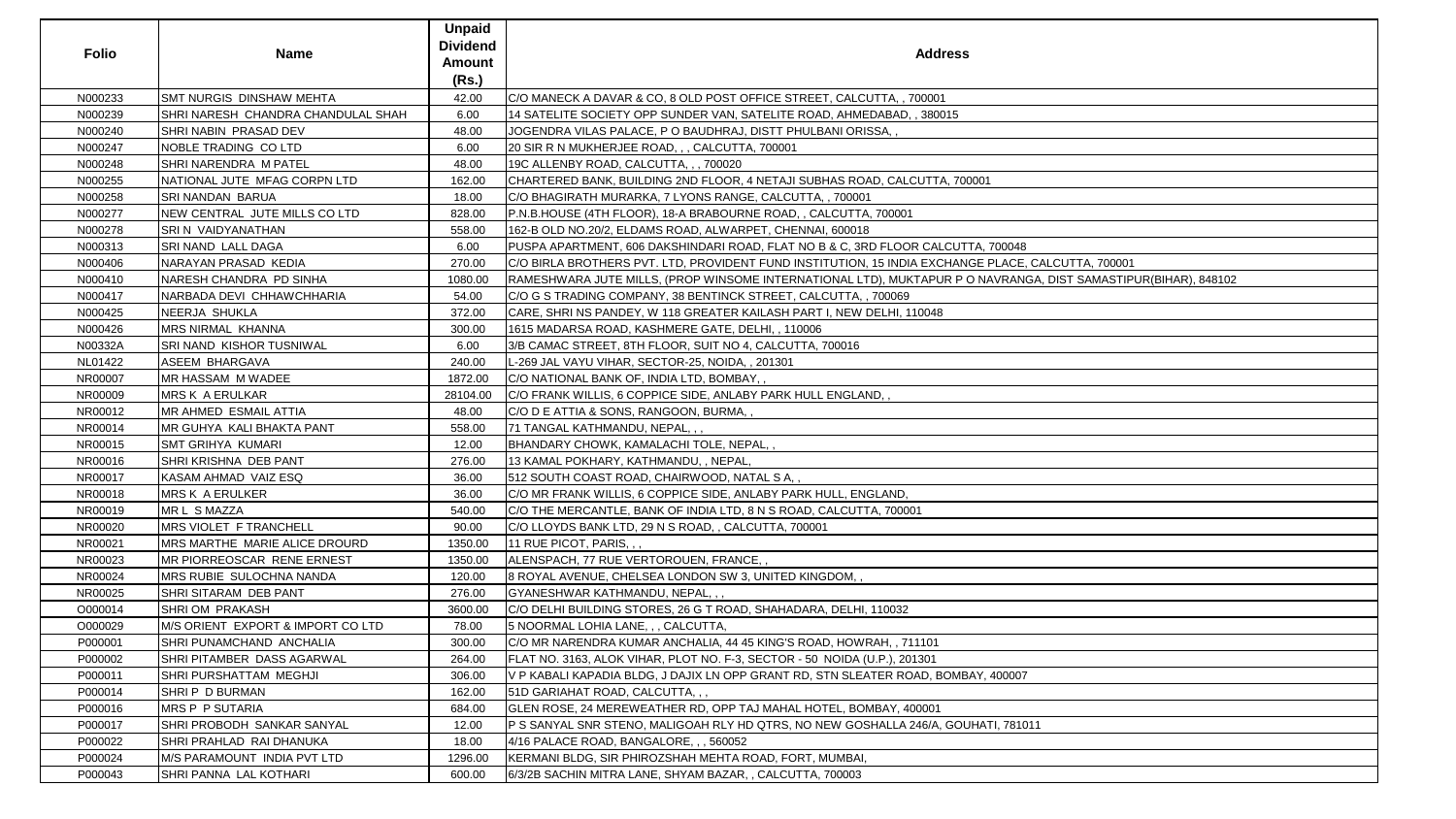| <b>Folio</b> | <b>Name</b>                              | <b>Unpaid</b><br><b>Dividend</b><br><b>Amount</b><br>(Rs.) | <b>Address</b>                                                                                |
|--------------|------------------------------------------|------------------------------------------------------------|-----------------------------------------------------------------------------------------------|
| P000046      | <b>SHRIP K MOHANTI</b>                   | 846.00                                                     | FLAT NO 2/39, 247 DESHPRAN SASMAL ROAD, TOLLYGUNGE, KOLKATA, 700033                           |
| P000059      | <b>MRS PARUL CHUNDER</b>                 | 600.00                                                     | 46 BECHA CHATTERJEE STREET, CALCUTTA, , , 700009                                              |
| P000074      | SHRI PAWAN KUMAR GUPTA                   | 900.00                                                     | C/O SHYAM SARDAR, PAWAN KUMAR, 134 M G ROAD, CALCUTTA, 700007                                 |
| P000083      | SHRI PURUSHOTTAM KUMAR SABOO             | 1440.00                                                    | 24/25 PRASANA KUMAR, TAGORE STREET, CALCUTTA, , 700006                                        |
| P000086      | SHRI PUKHRAJ CHAUDHURI                   | 36.00                                                      | CHAUDHURI DRESSES, 134/1 MAHATMA GANDHI, ROAD 3RD FLOOR, CALCUTTA, 700007                     |
| P000111      | <b>SMT PISTA DEVI CHHOWCHHARIA</b>       | 306.00                                                     | C/O V. N. CHHAWCHHARIA, BIRLA JUTE & INDUSTRIES LTD, P.O. BIRLAPUR, 24 PARGANAS (W.B), 743318 |
| P000126      | <b>SHRI PREM KUMAR BEHAL</b>             | 450.00                                                     | FLAT NO 118, S F S POCKET A, EAST OF KAILASH, NEW DELHI, 110065                               |
| P000128      | <b>SHRI PANCH KORI DAS</b>               | 990.00                                                     | 71 MASZID BARI ST, CALCUTTA, , , 700006                                                       |
| P000149      | SMT PRABHA BHARGAVA                      | 4500.00                                                    | GOVIND BHAWAN, SHEO CHARANLAL ROAD, ALLAHABAD,                                                |
| P000195      | SRI PARTHA CHATTERJEE                    | 360.00                                                     | 265 G T ROAD, P O BAIDYABATI, DIST HOOGHLY, W B, 712222                                       |
| P000196      | <b>SMT PURNIMA DEBI</b>                  | 90.00                                                      | 265 G T ROAD, BAIDYABATI, DIST HOOGHLY, W B, 712222                                           |
| P000222      | SHRI PRADIP NAVINCHANDRA SHAH            | 3600.00                                                    | 1ST NIRANT 1ST ROAD, SANTA CRUZ EAST, BOMBAY, , 400055                                        |
| P000248      | <b>SRI PRIYAJIT KUMAR SETT</b>           | 60.00                                                      | 6 RAM NARAYAN BHATTACHARJEE LANE, CALCUTTA, , , 700006                                        |
| P000258      | SHRI PARAN CHANDRA DEY                   | 90.00                                                      | TEMOSA NEAR JYOTI CINEMA, CHANDERNAGAR, DT HOOGHLY, WEST BENGAL, 712136                       |
| P000264      | <b>SHRI PANCHKORI GHOSH</b>              | 96.00                                                      | P O BARRACKPORE, JOGEN PARK, DIST 24 PARGANAS, W B,                                           |
| P000266      | SM PROVABATI SEN                         | 78.00                                                      | SANTI ASHRAM, BORAL LANE, HOOGHLY,,                                                           |
| P000268      | SHRI PRIYANATH ROY                       | 600.00                                                     | 101 SOVABAZAR STREET, CALCUTTA, , , 700005                                                    |
| P000280      | SHRI PANNA LALL SANCHETI                 | 36.00                                                      | C/O PARAKH & SONS, 16 BONFIELDS LANE, CALCUTTA,, 700001                                       |
| P000294      | SHRI PRABHUDAS MOHANLAL NAYAK            | 24.00                                                      | GOVIND CHAKLA, BHATWADO VISVAGAR, NORTH GUJRAT,,                                              |
| P000301      | <b>MRS PRAMILA BEOHAR</b>                | 108.00                                                     | BEOHAR, TILAK NAGAR, NAGPUR, , 440010                                                         |
| P000304      | <b>SHRI PREM SHANKER BAIJAL</b>          | 78.00                                                      | SOAMIR BAGH, AGRA, , , 282005                                                                 |
| P000308      | PANORAMA TRADING & PLANTATIONS LTD       | 6.00                                                       | 5 CLIVE ROW, 9TH FLOOR, , CALCUTTA, 700001                                                    |
| P000339      | SRI PRAVEER RAMESH DIWAN LEGAL HEIR TO E | 3348.00                                                    | 9/A ZAVER MAHAL, 66 MARINE DRIVE, , MUMBAI, 400020                                            |
| P000379      | SHRI PRAN KATARIYA                       | 54.00                                                      | D-964 NEW FRIENDS COLONY, NEW DELHI, , , 110065                                               |
| P000381      | <b>SRI PRABHAKAR RAJARAM BHATT</b>       | 12.00                                                      | PAREKH FALIA, BHAT FALIA, RANDER, SURAT,                                                      |
| P000410      | <b>SMT PRAMILA ASAWA</b>                 | 300.00                                                     | C/O M/S THERMO CONTROLS, SITAL SADAN, 33 TOLLYGANGE CIRCULAR ROAD, CALCUTTA, 700053           |
| P000416      | SRI PRABAL BASU ROY                      | 114.00                                                     | R 31 RUBY BLOCK, GOLDEN ENCLAVE, AIRPORT ROAD, BANGALORE, 560017                              |
| P000419      | SRI PREM CHAND SEAL                      | 18.00                                                      | 25A MUKTARAM BABU ST, CALCUTTA, , , 700007                                                    |
| P000491      | <b>SMT PRATIMA DATTA</b>                 | 2700.00                                                    | APARTMENT B 2, 569 DIAMOND HARBOUR ROAD, , CALCUTTA, 700034                                   |
| P000502      | <b>PRABIR KUMAR DHAR</b>                 | 54.00                                                      | 3/H RUP CHAND ROY STREET, CALCUTTA, ,, 700007                                                 |
| P000515      | PRABAL BASU ROY                          | 36.00                                                      | FLAT NO R 31 RUBY BLOCK, THE GOLDEN ENCLAVE, AIRPORT ROAD, BANGALORE, 560017                  |
| P000521      | PURNIMA DEBI                             | 54.00                                                      | 265 G T ROAD, POST BAIDYA BATI, DIST HOOGHLY W BENGAL, , 712222                               |
| P00084X      | MR PARMANAND AGARWAL                     | 600.00                                                     | BIRLA JUTE & INDUSTRIES LTD, SHARE DEPTT, 9/1 R N MUKHERJEE ROAD, CALCUTTA, 700001            |
| R000001      | M/S RADAK PRIVATE LTD                    | 144.00                                                     | 15 MOTILAL NEHRU RD, , , CALCUTTA, 700029                                                     |
| R000004      | SHRI RAMCHANDRA SHRIVASTAVA              | 156.00                                                     | KHARETOWN DHARAMPETH, NAGPUR, ,, 440001                                                       |
| R000018      | SHRI RAMNATH BAJORIA                     | 426.00                                                     | C/O M/S J&R HUTCHI, SON PVT LTD, 10 CLIVE ROW, CALCUTTA, 700001                               |
| R000019      | SHRI RAMCHANDRA J AMARDEKAR              | 36.00                                                      | SRADHAND PETH, NUGPUR, , ,                                                                    |
| R000024      | SHRI RAMANANDA DAGA                      | 2808.00                                                    | JALPAIGURI, WEST BENGAL, , ,                                                                  |
| R000036      | SMT RADHAMATI MANILAL MEHTA              | 3510.00                                                    | [23 PERUMAL MUDALI ST, GEORGE TOWN, MADRAS,,                                                  |
| R000046      | SHRI RAGHUNATH BHIWANIWALA               | 96.00                                                      | 20 BARANASHI GHOSH STREET, CALCUTTA, , , 700007                                               |
| R000050      | SHRI RAJENDRA SINGH                      | 2772.00                                                    | PRATAP PALACE, HIMATNAGAR, DIST SABARKANTTA, GUJRAT,                                          |
| R000054      | SHRIR V SAMSI                            | 2088.00                                                    | E/10 MODEL HOUSE, PROCTOR ROAD, BOMBAY,, 400004                                               |

| SS                   |
|----------------------|
|                      |
|                      |
|                      |
| 700007               |
| RGANAS (W.B), 743318 |
|                      |
|                      |
|                      |
|                      |
| 12136                |
|                      |
|                      |
|                      |
|                      |
|                      |
|                      |
|                      |
| CALCUTTA, 700053     |
|                      |
|                      |
|                      |
| E, 560017            |
| UTTA, 700001         |
|                      |
|                      |
|                      |
|                      |
|                      |
|                      |
|                      |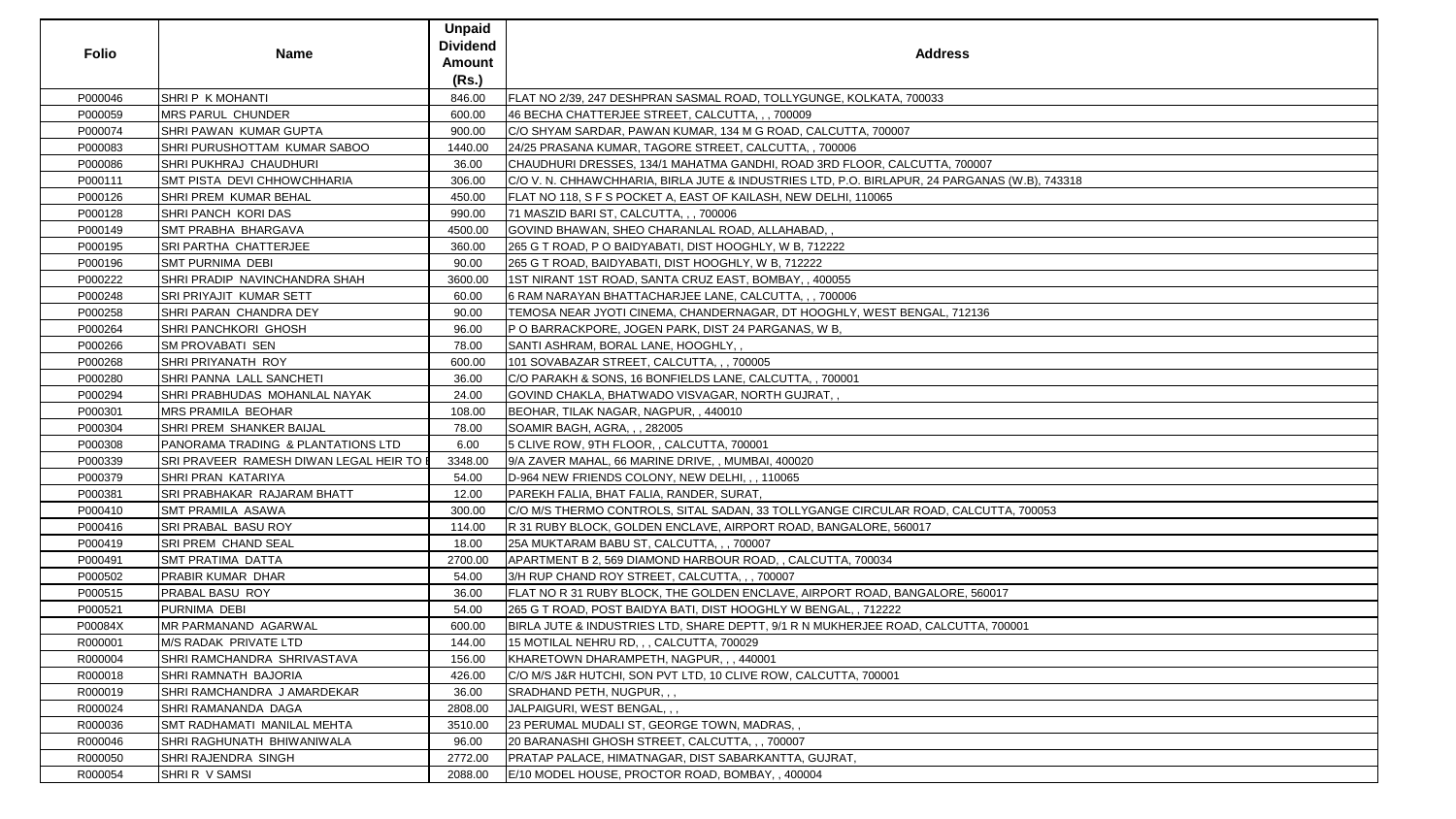| <b>Folio</b> | <b>Name</b>                               | <b>Unpaid</b><br><b>Dividend</b><br>Amount<br>(Rs.) | <b>Address</b>                                                                                     |
|--------------|-------------------------------------------|-----------------------------------------------------|----------------------------------------------------------------------------------------------------|
| R000083      | SHRIR V JHAVERI                           | 2016.00                                             | NO 13 1ST FLOOR, EVEREST APARTMENTS, MOUNT PLEASANT RD, BOMBAY, 400006                             |
| R000146      | SMT RAMPIYARI DEBI BHATTER                | 600.00                                              | C/O M P TRADERS, 231 D B ROAD R S PURAM, COIMBATORE, , 641002                                      |
| R000153      | SHRI RATAN RUSTOMJI BIRDY                 | 1350.00                                             | BANA BUILDING, 11TH LANE KHETWADI, BOMBAY,, 400004                                                 |
| R000165      | <b>SMT RATAN DEVI DAGA</b>                | 144.00                                              | C/O DAGA COMPANY, 3RD FLOOR ROOM NO 79, 5 CLIVE ROW, KOLKATA, 700001                               |
| R000182      | SHRI RAVINDRA KUMAR AGARWALA              | 6.00                                                | 213 TODI CHAMBERS, 2 LAL BAZAR STREET, CALCUTTA, , 700001                                          |
| R000197      | SHRI RAM NARAYAN YADAV                    | 126.00                                              | BLOCK V FLAT 7, MANICKTOLLA GOVT HSG ESTATE, V I P ROAD, CALCUTTA, 700054                          |
| R000230      | <b>SHRI R K CHHAOCHHARIA</b>              | 20640.00                                            | 6C SHORT STREET, CALCUTTA, , , 700016                                                              |
| R000249      | SHRI RAMESHCHANDRA SHAMJI SACHADEV        | 2016.00                                             | 14 SONAL APARTMENTS, L B S MARG GHATKOPAR, BOMBAY, , 400086                                        |
| R000274      | SHRI RAJEEV SOMANY                        | 2016.00                                             | HARDWARI L SOMANY, H N GLASS & IND LTD, PGB SARANI RISHRA, HOOGHLY, 712248                         |
| R000382      | <b>MRS ROHINI BABULAL SAMPAT</b>          | 840.00                                              | 166 1ST FLOOR REGENT COLONY, P O REGENT PARK TOLLYGUNGE, CALCUTTA, , 700040                        |
| R000394      | MR RANJEET SINGH BHANDARI                 | 180.00                                              | SCR-EST S C BHANDARI, 29 BAKHATSAGAR COLONY, YASWANT VILA N PARK, JODHPUR RAJ,                     |
| R000395      | SHRI RANJIT KUMAR DEY                     | 138.00                                              | 10/2 AMBICA GHOSAL LANE, SIBPUR, HOWRAH, WEST BENGAL, 711102                                       |
| R000414      | <b>SHRI RAJNATH GURTU</b>                 | 234.00                                              | MADHOBAGH JODHPUR, RAJASTHAN, , ,                                                                  |
| R000415      | SHRI RAM KUMAR KEAL GANGA RAM RAM KUMA    | 54.00                                               | OIL MILLERS & COTTON, MERCHANTS PACHORA, MAHARASTRA,                                               |
| R000416      | <b>MRS RATANBAI F BHUJWALA</b>            | 90.00                                               | CAMP BHUJ KUTCH, KUTCH, , ,                                                                        |
| R000419      | SHRI RAM KAILASH AGARWAL                  | 126.00                                              | POST BOX NO 395, GANDHAIBAG, NAGPUR,, 440002                                                       |
| R000425      | SHRI RAMRATAN DAMANI                      | 108.00                                              | 114 JATINDRA MOHAN AVENUE, CALCUTTA, , , 700007                                                    |
| R000433      | SHRI RAMJILAL JHUNJHUNWALA SHRIRAM RAM    | 72.00                                               | 59 APOLLO STREET, FORT BOMBAY, , , 400001                                                          |
| R000440      | <b>MRS ROOP KUMARI KAK</b>                | 36.00                                               | PANDIT SAHIB FARM, RANI KALLAN P O RANI, DT PALI MARWAR, RAJASTHAN,                                |
| R000496      | SRI RAM BALLABH KHANDELWAL                | 36.00                                               | 115 M G ROAD, CALCUTTA, , , 700007                                                                 |
| R000548      | SMT RAJ MOHINI KHANNA                     | 144.00                                              | SRI R N KHANNA, S-29 GREATER, KAILASH-I, NEW DELHI, 110048                                         |
| R000613      | <b>MRS RITA NANDY</b>                     | 6.00                                                | 39/1 GREEN PARK, , , CALCUTTA, 700055                                                              |
| R000675      | <b>MRS RATHNA N RAO</b>                   | 600.00                                              | C/O B NAGARAJA RAO, 13-1-16 KELLE COURT, PANJE MANGESH RAO ROAD, NR POST OFFICE HAMPANKATT, 575001 |
| R000816      | RANDHIR SINGH SHEKHAWAT                   | 180.00                                              | C/O HINDUSTAN GUM & CHEMICALS LTD, BIRLA COLONY BHIWANI (HARYANA), , , 125022                      |
| R000825      | <b>RAKESH KUMAR DHURKA</b>                | 324.00                                              | 303 PUSPANJALI PLAZA, 2ND FLOOR, BASANT VIHAR COLONY, BORING ROAD PATNA, 800001                    |
| R000860      | RADHAKRISHNA CHHAOCHHARIA                 | 3600.00                                             | 6C SHORT STREET, CALCUTTA, , , 700016                                                              |
| R000871      | RAJESH JHAVERI                            | 36.00                                               | STOCK EXCHANGE BLDG, MANEK CHOWK, AHMEDABAD, , 380001                                              |
| R000874      | RAJESH JHAVERI                            | 36.00                                               | STOCK EXCHANGE BLDG, MANEK CHOWK, AHMEDABAD, , 380001                                              |
| R000876      | RAJESH JHAVERI                            | 36.00                                               | STOCK EXCHANGE BLDG, MANEK CHOWK, AHMEDABAD, , 380001                                              |
| S000005      | <b>SHRI SHYAM LAL SUREKA</b>              | 660.00                                              | C/O HINDUSTHAN LACE, MFG CORPN P LTD, JAINKUNJ HIDE ROAD, CALCUTTA, 700043                         |
| S000009      | SHRI SHYAM SUNDER JEOGANI                 | 6.00                                                | 13 TARA CH DUTT ST, CALCUTTA, , ,                                                                  |
| S000013      | SHRIS SENTHILNATHAN                       | 444.00                                              | 29 SEPPATAYALAR ST, DEDAKOTTAI, DIST RAMNAD, MADRAS STATE,                                         |
| S000017      | SHRI SHEW PROSAD KEDIA                    | 180.00                                              | SATI MANDIR QUARTERS, RATU ROAD, RANCHI, BIHAR,                                                    |
| S000028      | <b>MRS SHARDA KUMARI BIRLA</b>            | 9600.00                                             | C/O BIRLA BROS PVT LTD, INDUSTRY HOUSE, CHURCHGATE RECLMN, FORT BOMBAY,                            |
| S000030      | <b>MRS MAHARANI SHARMISHTHABAI HOLKAR</b> | 35352.00                                            | SHIV NIWAS, 578 M.G. ROAD, INDORE, M.P., 452001                                                    |
| S000031      | <b>SHRI SHAM S RANGNEKAR</b>              | 30.00                                               | BARRISTAR AT LAW, SILVER FOIL NOWROJI, GAMADIA RD CUMBALLA HILL, BOMBAY, 400026                    |
| S000033      | <b>SHRI S R PARULEKAR</b>                 | 2442.00                                             | ADVOCATE HIGH COURT, GOGATE MMANSION, 1ST BHATWADI GIRGAUM RD, BOMBAY, 400004                      |
| S000034      | <b>SHRI SAWALRAM SHROFF</b>               | 450.00                                              | M/S SHROFF BROTHERS, 16 INDIA EXCHG PLACE, CALCUTTA, , 700001                                      |
| S000038      | SHRI SURAJ NARAIN DAGA                    | 9912.00                                             | C/O JAINARAIN SURAJNARAIN, 72 MANOHARDAS STREET, 2ND FLOOR, CALCUTTA, 700007                       |
| S000039      | <b>BAI SATYAWATI BAI ADUKIA</b>           | 600.00                                              | C/O DAYANAND ADUKIA & CO, 350 KALBADEVI ROAD, 1ST FLOOR, MUMBAI, 400002                            |
| S000040      | <b>MRS SITABAI</b>                        | 1488.00                                             | C/O R A SAHADEO, PRABHAKAR STORES, WALKER RD C N 7, NAGPUR CITY MS,                                |
| S000046      | <b>BAI SURAJ</b>                          | 642.00                                              | 357 RAJPUR VADUI, POLE, AHMEDABAD,,                                                                |

| J,                    |  |
|-----------------------|--|
|                       |  |
|                       |  |
|                       |  |
|                       |  |
|                       |  |
|                       |  |
|                       |  |
|                       |  |
|                       |  |
|                       |  |
|                       |  |
|                       |  |
|                       |  |
|                       |  |
|                       |  |
|                       |  |
|                       |  |
|                       |  |
|                       |  |
| CE HAMPANKATT, 575001 |  |
|                       |  |
|                       |  |
| $\overline{01}$       |  |
|                       |  |
|                       |  |
|                       |  |
|                       |  |
|                       |  |
|                       |  |
|                       |  |
|                       |  |
|                       |  |
|                       |  |
|                       |  |
|                       |  |
|                       |  |
|                       |  |
|                       |  |
|                       |  |
|                       |  |
|                       |  |
|                       |  |
|                       |  |
| $\overline{6}$        |  |
| 004                   |  |
|                       |  |
|                       |  |
|                       |  |
|                       |  |
|                       |  |
|                       |  |
|                       |  |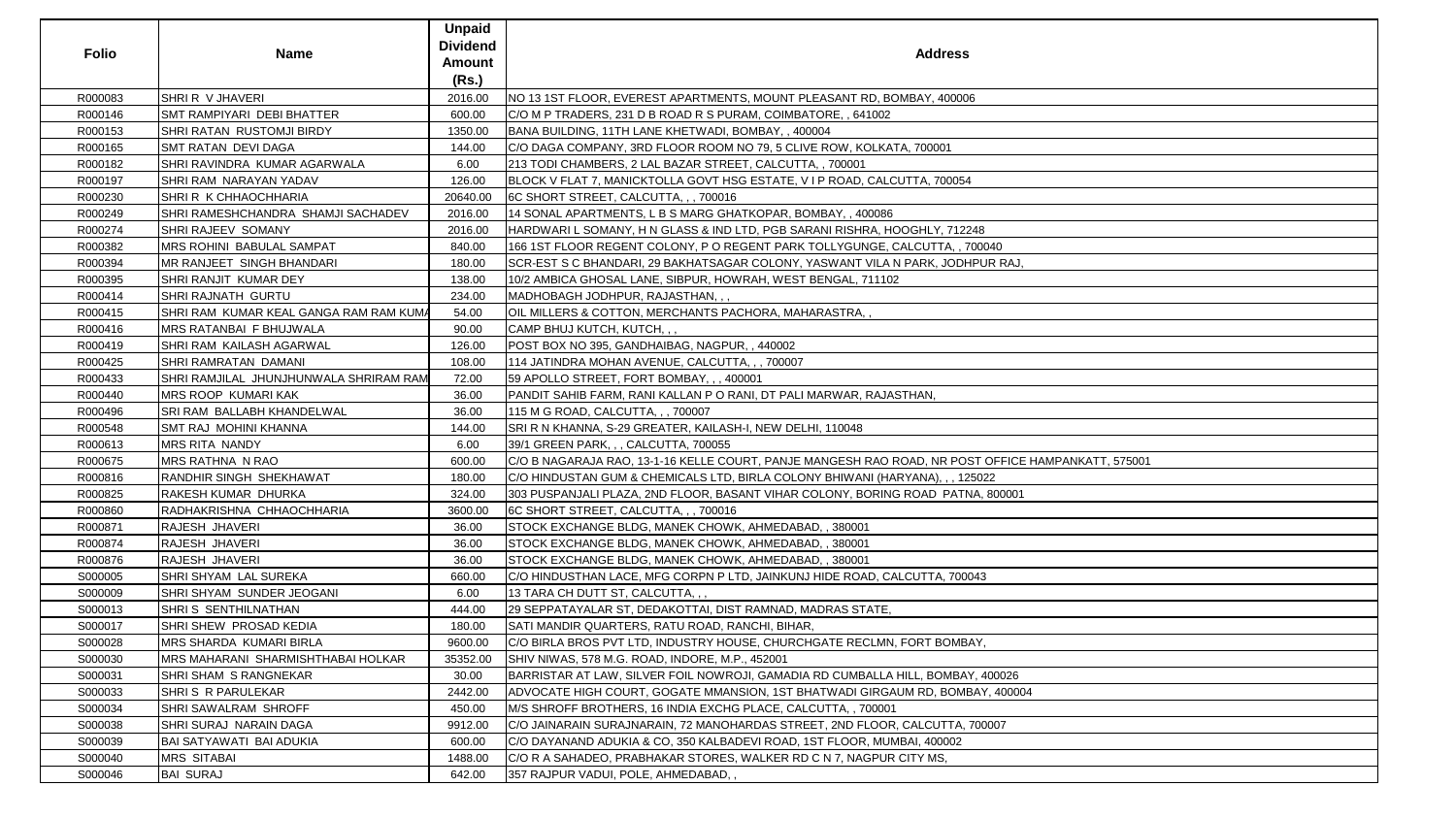| <b>Folio</b> | <b>Name</b>                           | <b>Unpaid</b><br><b>Dividend</b><br>Amount<br>(Rs.) | <b>Address</b>                                                                                    |
|--------------|---------------------------------------|-----------------------------------------------------|---------------------------------------------------------------------------------------------------|
| S000049      | SHRI SOMNATH CHATTERJEE               | 3240.00                                             | P-514 RAJA BASANTA ROY RD EXTN, CALCUTTA, , , 700029                                              |
| S000050      | SHRI SHREE LALL BAGRI                 | 378.00                                              | 146 MAHATMA GANDHI ROAD, KOLKATA, , , 700007                                                      |
| S000055      | SHRIS L SHARMA                        | 48.00                                               | STATE INDUSTRIAL, HOUSING ESTATE, BLK-P FLT-9 DANESH S LANE, HOWRAH, 711003                       |
| S000059      | <b>SMT SUSAMA SANYAL</b>              | 936.00                                              | DESHBANDHUPARA, P O SILIGURI, DT DARJEELING, ,                                                    |
| S000060      | SHRI SUKH DIAL BEHAL                  | 300.00                                              | NO 28 H BLOCK, P O JUNGPURA, NEW DELHI,,                                                          |
| S000063      | SHRI SHIBNATH CHOUBEY                 | 2616.00                                             | CHUNA KANKAR, MATHURA, , ,                                                                        |
| S000066      | <b>MRS SHAKUNTALA BHANSALI</b>        | 10500.00                                            | SHANGRILA CARMAICHEL ROAD, PLOT NO 9, BOMBAY,,                                                    |
| S000067      | <b>MRS SHARDAMANI GUPTA</b>           | 2250.00                                             | C/O KUMAR UDYOG, P O LANKA, VARANASI, , 221005                                                    |
| S000080      | SMT SARTI DEVI AGARWALA               | 8352.00                                             | VILL & P O KITLANA, TEH & DT BHIWANI, HARYANA,,                                                   |
| S000093      | KUM SABITRI BALA MUKERJI              | 36.00                                               | 5 AUCKLAND ROAD, ALLAHABAD, , ,                                                                   |
| S000104      | <b>SM SUDHANSU BALA MANDAL</b>        | 4500.00                                             | R O & VILL BAWALI, P S BUDGE BUDGE, 24 PARGANAS, W BENGAL,                                        |
| S000110      | SHRI SANTOSH KUMAR JANA               | 180.00                                              | 58D HINDUSTHAN PARK, CALCUTTA, , , 700029                                                         |
| S000117      | SHRI SAMARENDRA NATH MUKHERJEE        | 90.00                                               | 72/1 BISESSAR BANERJEE LANE, P O KADAMTOLLA, HOWRAH,                                              |
| S000120      | SHRI SUWA LALL SWAIKA                 | 402.00                                              | C/O UNION STORES, SUPPLIERS, 1 BONEFIELD LANE, CALCUTTA, 700001                                   |
| S000125      | SHRI SHYAM SUNDAR DALMIA              | 6.00                                                | 2/3 SARAT BOSE ROAD, , , CALCUTTA, 700020                                                         |
| S000127      | SHRI SHAVAKSHAW M JASAWALA            | 27432.00                                            | C/O S JASAWALA & CO, 5 GOWALIA TANK ROAD, BOMBAY,,                                                |
| S000142      | <b>SRI SESHRAO BALAJI DESHKAR</b>     | 9648.00                                             | 78 HANUMAN NAGAR, NAGPUR, , , 440003                                                              |
| S000152      | <b>SMT SARAJU GHOSH</b>               | 1392.00                                             | C/O J C GHOSH, DY GENERAL MANAGER (TECH), BALLARPUR INDUSTRIES LTD, P.O BINAGA KARWAR (KA, 581364 |
| S000178      | <b>SMT SUNITI DEBI</b>                | 900.00                                              | C/O SRI ASHIS KR GANGULY, HIRALAL BOSE STREET, NADIHA, PURULIA,                                   |
| S000182      | SHRI SUDAMA SARAN AGARWAL             | 558.00                                              | 3/189 VISHNUPURI, KANPUR, , , 208002                                                              |
| S000199      | SHRI SHYAM SUNDER GUPTA               | 324.00                                              | 134 M G ROAD, CALCUTTA, , , 700007                                                                |
| S000224      | SHRIS SANJEEVARAYA SETTY              | 900.00                                              | 12 PERIYA THAMBI, MUDALI STREET, CHOOLAI, MADRAS, 600007                                          |
| S000227      | SHRIS RAJARATHNAM SETTY               | 900.00                                              | 32 PERIYA THAMBI STREET, CHOOLAI,, CHENNAI, 600112                                                |
| S000236      | SHRI SHIV PRASAD                      | 1200.00                                             | M/S GANGA PRASAD SHIV PRASAD, KAIPURGANJ, RAI BARELLY U P,,                                       |
| S000242      | <b>MRS SUNEETA SOMMANY</b>            | 216.00                                              | C/O SHRI P C SUKHANI, 9/B LORD SINHA ROAD, CALCUTTA,, 700016                                      |
| S000256      | SHRI SHRI KISHAN BIYANI               | 270.00                                              | 127/3 NAPIER TOWN, JABALPUR, , , 482001                                                           |
| S000270      | MRS SHALINI RAGHUNATH RAGE            | 972.00                                              | RUBY APPARTMENT FLAT NO 204 B WING, MAHAVIR NAGAR, BAHANUKAR WADI, KANDIVLI (WEST) MUMBAI, 400067 |
| S000283      | SHRI SOBHAKAR BANERJEE                | 3600.00                                             | 5A PALM AVENUE, CALCUTTA, ,, 700019                                                               |
| S000345      | SHRI SHEO KUMAR AGARWAL               | 6.00                                                | C/O S.K. AGARWAL, 55/4 BALLYGUNGE CIRCULAR ROAD, FLAT 1 F NABA KAILASH, CALCUTTA, 700019          |
| S000348      | SHRI SUDHENDU NARAYAN BOSE            | 6.00                                                | 31B KABIR ROAD, 2ND FLOOR, CALCUTTA, , 700026                                                     |
| S000349      | SHAILESH GOVINDLAL JARMARVALA         | 432.00                                              | SWASHRAYA PLOT NO 2, VISHWABHARATI CO-OP H J LTD, S V RD ANDHERI, WEST BOMBAY, 400058             |
| S000381      | <b>MRS SHIRIN DHUNJISHAW GHANDHI</b>  | 120.00                                              | 9B II-PLAZZO, RIDGE ROAD, MALABAR HILL, BOMBAY, 400006                                            |
| S000390      | SHRI SHANTI KUMAR PURSHOTTAM MERCHANT | 144.00                                              | GEETA BHUVAN B BLDG, 93 WARDEN ROAD, BOMBAY,, 400036                                              |
| S000411      | SHRI SANTOSH KUMAR JAIN               | 600.00                                              | 5 RIDING ROAD, PATNA, , , 800014                                                                  |
| S000421      | <b>SMT SAROJ DEVI DUGAR</b>           | 1200.00                                             | JASKARAN CHANDANMIL, 2 RAJA WOODMOND ST, SECOND FLOOR, CALCUTTA, 700001                           |
| S000430      | SHRI SHASHI KANT RUIA                 | 18.00                                               | 119/B MAHATMA G ROAD, CALCUTTA, , , 700007                                                        |
| S000484      | <b>SMT SUKLA CHATTERJEE</b>           | 12.00                                               | 13/22 MOHANLAL BAHALWALA ROAD, PO BALLY, DIST HOWRAH, , 711201                                    |
| S000517      | <b>SMT SHASHIKALA DEVI B SINGHI</b>   | 1620.00                                             | NAVYUG TRADING CO, 304 RAHEJA CENTRE 3RD, FLR 214 NARIMAN POINT, BOMBAY, 400021                   |
| S000518      | <b>SRI SHRIPAD RAMCHANDRA KAMAT</b>   | 1332.00                                             | 3/68 OLD HANUMAN BUILDING, KILU LANE, BOMBAY, , 400007                                            |
| S000584      | <b>SHRI SWAPAN DAS</b>                | 36.00                                               | 20 SANKAR GHOSE LANE, CALCUTTA, , , 700006                                                        |
| S000617      | SRI SARAT CHANDRA ROY                 | 72.00                                               | 11 BALARAM GHOSE ST, CALCUTTA, ,, 700004                                                          |
| S000631      | SHRI SHYAM LAL RATHI                  | 60.00                                               | BLOCK - 21/4, INDUSTRIAL ESTATE, 9 B T ROAD, P O BELGHORIA CALCUTTA, 700056                       |

| ARWAR (KA, 581364)   |  |
|----------------------|--|
|                      |  |
|                      |  |
|                      |  |
|                      |  |
|                      |  |
|                      |  |
|                      |  |
|                      |  |
|                      |  |
|                      |  |
|                      |  |
|                      |  |
|                      |  |
| VEST) MUMBAI, 400067 |  |
|                      |  |
|                      |  |
| 700019               |  |
|                      |  |
|                      |  |
| 400058               |  |
|                      |  |
|                      |  |
|                      |  |
|                      |  |
|                      |  |
|                      |  |
|                      |  |
|                      |  |
|                      |  |
|                      |  |
|                      |  |
|                      |  |
|                      |  |
|                      |  |
|                      |  |
|                      |  |
|                      |  |
|                      |  |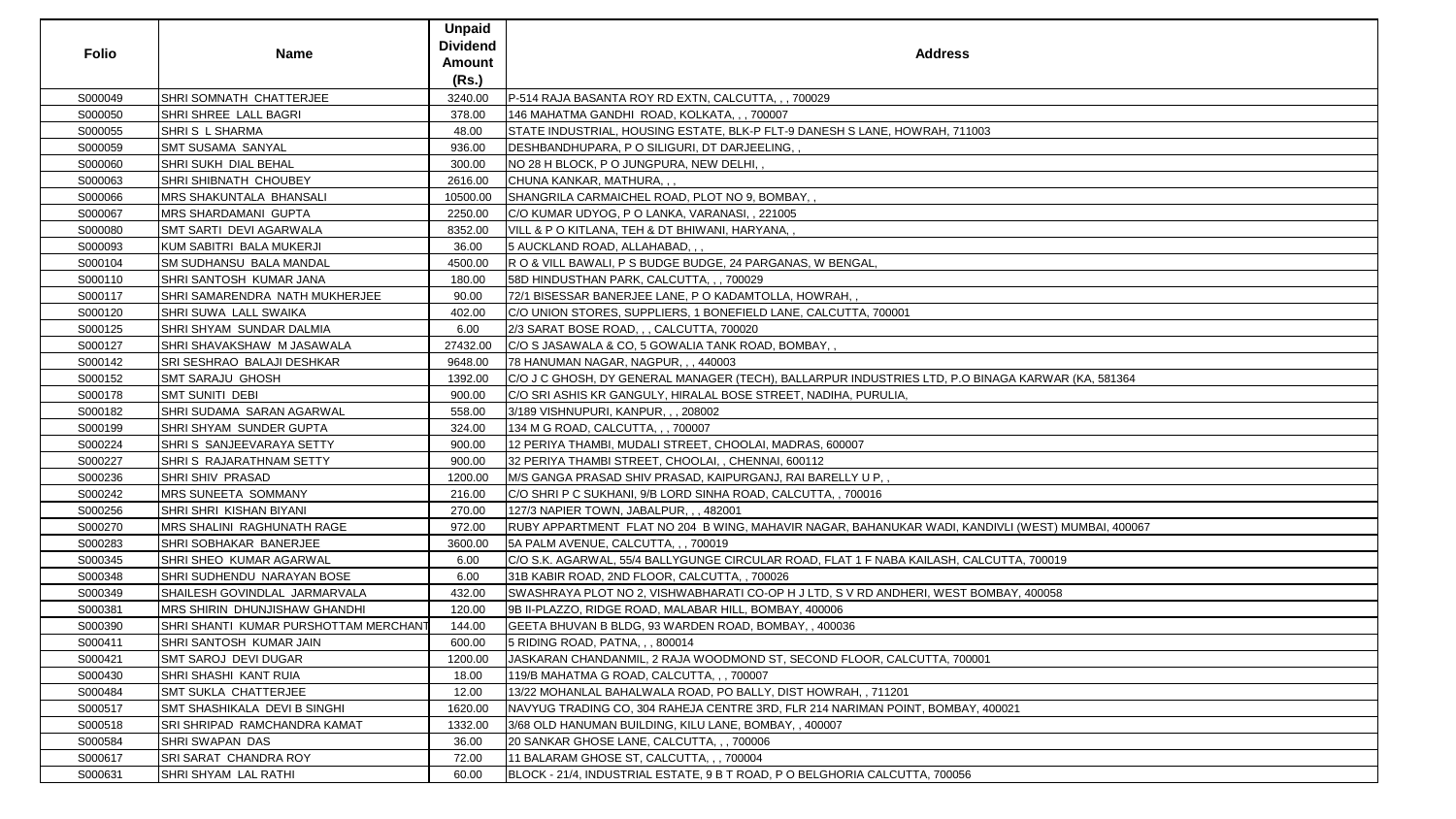| <b>Folio</b> | <b>Name</b>                         | <b>Unpaid</b><br><b>Dividend</b><br><b>Amount</b><br>(Rs.) | <b>Address</b>                                                                       |
|--------------|-------------------------------------|------------------------------------------------------------|--------------------------------------------------------------------------------------|
| S000684      | <b>SMT SAROJ DEVI DUGAR</b>         | 600.00                                                     | C/O MANNALAL DUGAR, 90 B K PAUL AVENUE, CALCUTTA,, 700005                            |
| S000691      | SRI SALIL KUMAR BASAK               | 192.00                                                     | 57A BHUPENDRA BOSE AVENUE, CALCUTTA, ,, 700004                                       |
| S000692      | <b>SRI SANJIV BHAMBRI</b>           | 378.00                                                     | 18/6 SUN BEAM 2ND FR, R A KIDWAI ROAD, WADALA, BOMBAY, 400031                        |
| S000704      | SRI SANJIV BHAMBRI                  | 216.00                                                     | C/O NEHA TRUST, 18/6 SUN BEAM 2ND FL, R A KIDWAI ROAD, WADALA BOMBAY, 400031         |
| S000710      | SRI SANJEEV SOMANY                  | 900.00                                                     | HARDWARI LALL SOMANY, HINDUSTHAN NATIONAL, GLASS&IND LT G G RD, RISHRA HOOGHLY,      |
| S000732      | <b>MR SHAPUR N GHARDA</b>           | 312.00                                                     | AWABAI MANSN 2ND FL, FLAT N-4 15 HENRY RD, COLABA CAUSEWAY FORT, FORT BOMBAY, 400001 |
| S000736      | SULEMAN EBRAHIM NANABHAY            | 288.00                                                     | P O DABHEL, DIST NAVSARI, , ,                                                        |
| S000738      | SHRI SURESH CHANDRA GHOSH           | 216.00                                                     | CHATRA GHOSHPARA, P O SERAMPORE, DIST HOOGHLY,,                                      |
| S000747      | SRI SHIB SHANKER BHATTACHARJEE      | 1080.00                                                    | 23 GORACHAND ROAD, CALCUTTA, , , 700014                                              |
| S000748      | <b>JUST SANKAR SARAN</b>            | 192.00                                                     | 6 EDMONSTONE ROAD, ALLAHABAD, , ,                                                    |
| S000752      | <b>SHRI SUDHANSHU KUMAR SINHA</b>   | 48.00                                                      | 70/27 TANTIPARA LANE, SANTRAGACHI SUB P O, HOWRAH, , 711104                          |
| S000756      | <b>MRS SHAISTA BANO BEGAM</b>       | 288.00                                                     | ZIA MANZIL, MORADABAD, , ,                                                           |
| S000767      | MR SACHINDRA PRASAD SAHA            | 300.00                                                     | 238A ACHARYA JAGDISH CH BOSE ROAD, CALCUTTA, , , 700020                              |
| S000772      | SHRIS C MITTRA                      | 78.00                                                      | C/O STATE BANK OF INDIA, CALCUTTA, ,, 700001                                         |
| S000773      | SHEIKH ALI AHMED ESTATE             | 156.00                                                     | C/O SHEIKH ASHFAQ AHMED, MOHULLA SHEIKHAN ST, KHURJA,,                               |
| S000774      | SHRIS N AGARWALLA                   | 18.00                                                      | 85/74 MAHAJANI TOLA, ALLAHABAD, , ,                                                  |
| S000779      | SHRI SAGARMULL NATHANY              | 18.00                                                      | 12A MADAN CHATTERJEE STREET, CALCUTTA, , , 700007                                    |
| S000780      | SHRI SEWDUTTRAI HANUMANBUX          | 6.00                                                       | C/O JWALAPRASHAD SARAF, 7 LYONS RANGE, , CALCUTTA, 700001                            |
| S000783      | SHRI SEWNARAIN S DHOOT              | 12.00                                                      | SARWAN, NEEMUCH M B, , ,                                                             |
| S000785      | SM SUSHILA DEVI BANKA               | 6.00                                                       | C/O TIBRAWALLA BROTHERS, 47 ZAKARIAH STREET, CALCUTTA, , 700007                      |
| S000788      | <b>MRS S N MEHTA</b>                | 600.00                                                     | C/O SHRI N C MEHTA, HILLSIDE, 6A CARMICHAEL ROAD, BOMBAY, 400026                     |
| S000797      | <b>SRIS SKEJRIWAL</b>               | 18.00                                                      | 32 LAKE TEMPLE ROAD, CALCUTTA, , , 700027                                            |
| S000802      | SHRI SHIVA NATH PRASAD              | 11070.00                                                   | 4TH FLOOR, 9/1 R N MUKHERJEE ROAD, , CALCUTTA, 700001                                |
| S000803      | MRS SAROJINI PODUVAL                | 78.00                                                      | C/O BRIG T B PODUVAL, 1 RAMPART FORT WILLIAM, CALCUTTA, , 700021                     |
| S000805      | <b>MISS SANTI DEVI</b>              | 216.00                                                     | BRIESWAR BANERJEE, KANAK KUTIR DHAKURIA, 56 STATION ROAD, CALCUTTA, 700031           |
| S000806      | <b>MRS SNEH LATA</b>                | 108.00                                                     | C/O K N SRIVASTAVA, BIRD & CO PVT LTD, CALCUTTA, , 700001                            |
| S000807      | SHRI SUBHAS KUMAR BANERJEE          | 54.00                                                      | 8/9 DIGLA ROAD P O DUM-DUM, CALCUTTA, , , 700028                                     |
| S000811      | SHRI SHANKAR LAL BAGRI              | 156.00                                                     | 17/3/1 DARPO NARAYAN TAGORE ST, , , CALCUTTA, 700007                                 |
| S000817      | <b>SHRI SURAJ PRAKASH SABHARWAL</b> | 6.00                                                       | 791/1331 MOTIBAGH 1, NEW DELHI, , , 110023                                           |
| S000844      | SH SUMANCHANDRA JAGABHAI SHETH      | 24.00                                                      | C/O AMRATLAL MOHANLAL, 199 SHAIKH MEMON ST, BOMBAY, , 400002                         |
| S000845      | <b>SHRI SWAPAN KUMAR MUKHERJEE</b>  | 18.00                                                      | 11/1A JUSTICE, DWARKANATH ROAD, BHOWANIPORE, CALCUTTA, 700020                        |
| S000846      | SMT SUDHA DEVI BHIWANIWAL           | 144.00                                                     | 134 MAHATMA GANDHI ROAD, CALCUTTA, , , 700007                                        |
| S000880      | SHRI SAMAR KUMAR DAS                | 162.00                                                     | C/O LAKHOTIA (FLAT 3G), 85 PRINCE ANWAR SHAH ROAD, KOLKATA, , 700033                 |
| S000891      | <b>SMT SNEHA ROY</b>                | 144.00                                                     | P 142 LAKE ROAD, CALCUTTA, , , 700029                                                |
| S000902      | <b>SMT SABITA CHAKRABARTY</b>       | 72.00                                                      | 49/1 BALDEOPARA ROAD, CALCUTTA, , , 700006                                           |
| S000903      | SHRI SATYA NARAYAN CHAKRABARTY      | 66.00                                                      | 49/1 BALDEOPARA ROAD, CALCUTTA, , , 700006                                           |
| S000913      | MRS SWAROOP VIJAY VYAS              | 96.00                                                      | 59 NEPEAN SEA ROAD, BOMBAY, , , 400006                                               |
| S000914      | <b>SRI SAMIR KUMAR GOSWAMI</b>      | 228.00                                                     | 64 SUBHAS NAGAR ROAD, DUM DUM CANTONMENT, CALCUTTA, , 700065                         |
| S000916      | <b>SMT SUBARNA MUKHERJEE</b>        | 72.00                                                      | 72/1 BISWESSAR BANERJEE LANE, KADAMTALA, HOWRAH, , 744209                            |
| S000921      | SRI SUBHKARAN JALAN                 | 24.00                                                      | 10 LOWER ROWDEN ST, CALCUTTA, , , 700020                                             |
| S000928      | SATYA NARAIN CHAKRABARTY            | 72.00                                                      | 49/1 BALDEOPARA ROAD, , , CALCUTTA, 700006                                           |
| S000929      | <b>MR SUDIP KUMAR MUKHERJEE</b>     | 90.00                                                      | 95 SHANTIRAM RASTA, POST BALLY, DIST HOWRAH, W B,                                    |

| <u>.Y,</u> |  |
|------------|--|
| 400001     |  |
|            |  |
|            |  |
|            |  |
|            |  |
|            |  |
|            |  |
|            |  |
|            |  |
|            |  |
|            |  |
|            |  |
|            |  |
|            |  |
|            |  |
|            |  |
|            |  |
|            |  |
|            |  |
|            |  |
|            |  |
|            |  |
|            |  |
|            |  |
|            |  |
|            |  |
|            |  |
|            |  |
|            |  |
|            |  |
|            |  |
|            |  |
|            |  |
|            |  |
|            |  |
|            |  |
|            |  |
|            |  |
|            |  |
|            |  |
|            |  |
|            |  |
|            |  |
|            |  |
|            |  |
|            |  |
|            |  |
|            |  |
|            |  |
|            |  |
|            |  |
|            |  |
|            |  |
|            |  |
|            |  |
|            |  |
|            |  |
|            |  |
|            |  |
|            |  |
|            |  |
|            |  |
|            |  |
|            |  |
|            |  |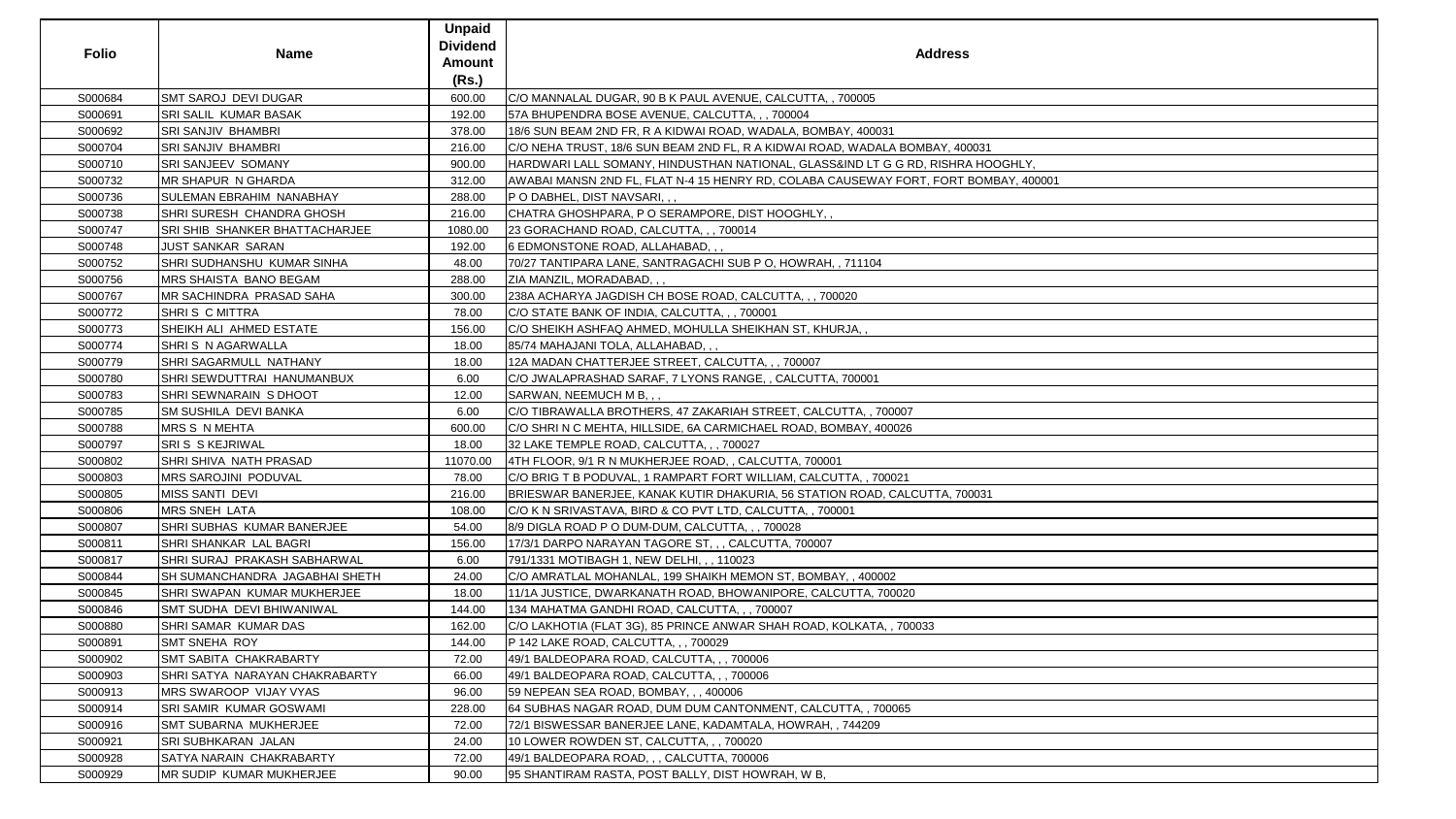| <b>Folio</b> | <b>Name</b>                          | <b>Unpaid</b><br><b>Dividend</b><br><b>Amount</b><br>(Rs.) | <b>Address</b>                                                                             |
|--------------|--------------------------------------|------------------------------------------------------------|--------------------------------------------------------------------------------------------|
| S001014      | <b>SMT SIMA PYNE</b>                 | 120.00                                                     | 74 AMHERST STREET, CALCUTTA, , , 700009                                                    |
| S001035      | SHASHIBALA PADAMCHAND AGARWAL        | 1200.00                                                    | 537 LANE W-8/2, WESTERN AVENUE, SAINIK FARMSKHANPUR, NEW DELHI, 110062                     |
| S001063      | <b>SMT SHURYA KANTA</b>              | 432.00                                                     | MANGILAL BHURALAL, MANTRI, POST BHOWRASA, DIST DEWAS,                                      |
| S001082      | <b>SWAPAN KUMAR PAL</b>              | 18.00                                                      | C/O LATE MUITUNJOY, SETT N C KUNDU ROAD, LAL BAGAN, P O CHANDANNAGAR HOOGHLY (W,           |
| S001083      | SRI SHREEGOPAL DAGA                  | 3000.00                                                    | 168B JAMUNALAL BAJAJ STREET, CALCUTTA, , , 700007                                          |
| S001101      | <b>SRI SHYAM SUNDER CHUNDER</b>      | 36.00                                                      | 27 RAMANANDA, CHATTERJEE STREET, CALCUTTA, , 700009                                        |
| S001110      | SRI SHYAMSUNDER PODDAR               | 606.00                                                     | C/O MOTILAL PAWAN KUMAR, 11 SIR HARIRAM GOENKA, STREET 2ND FLOOR, CALCUTTA, 700007         |
| S001119      | <b>SRI SASADHAR DATTA</b>            | 3240.00                                                    | APARTMENT B 2, 569 DIAMOND HARBOUR ROAD, , CALCUTTA, 700034                                |
| S001131      | <b>SMT SUSHILA DEVI BHALOTIA</b>     | 918.00                                                     | MERLIN NIKET FLAT 1C, 88 C BABURAM GHOSH ROAD, CALCUTTA, , 700040                          |
| S001175      | <b>SRI SURENDRA KUMAR JAIN</b>       | 6.00                                                       | RADHA COURT, 266 S K DEV ROAD, CALCUTTA,, 700048                                           |
| S001183      | <b>MRS SANTOSH SONI</b>              | 54.00                                                      | KAMAL KUNJ FLAT NO 6, 15/2 C CHETLA ROAD 5TH FLOOR, CALCUTTA, , 700027                     |
| S001208      | <b>SMT SATYABHAMA CHUNDER</b>        | 72.00                                                      | 79 KESHAB CHANDRA SEN STREET, CALCUTTA, , , 700009                                         |
| S001260      | <b>SMT SAJI MARY DANIEL</b>          | 600.00                                                     | 211 CANDLEWOOD CRESCENT, WATERLOO ONTARIO, N2L 5V5, CANADA,                                |
| S001501      | <b>SYED YAMIN MAHMOOD RIZVI</b>      | 1728.00                                                    | AHMAD MANZIL ABDUL AZIZ ROAD, CHOWK, LUCKNOW, , 226003                                     |
| S001521      | <b>SMT SUBARNA MUKHERJEE</b>         | 54.00                                                      | 72/1 BISWESSAR BANERJEE LANE, KADAMTOLA HOWRAH, , , 711101                                 |
| S001522      | <b>SMT SUBARNA MUKHERJEE</b>         | 108.00                                                     | 72/1 BISWESSAR BANERJEE LANE, KADAMTOLA HOWRAH, , , 711101                                 |
| S001533      | <b>SATYA PRAKASH SHARMA</b>          | 90.00                                                      | C/O INDIA LINOLEUMS LIMITED, (INDOLEUM DIVISION) P O BIRLAPUR, 24 PARGANAS W B, , 743318   |
| S001538      | SURENDRA DEO SHARMA                  | 270.00                                                     | C/O HINDUSTAN GUM & CHEMICALS LTD, BIRLA COLONY BHIWANI (HARYANA), , , 125022              |
| S001549      | SIPRA SEAL                           | 78.00                                                      | 44 SIKDARPARA STREET, CALCUTTA, , , 700070                                                 |
| S001550      | <b>SAMARENDRA NARAYAN BASAK</b>      | 18.00                                                      | 1 RAM PAL LANE, P O HATKHOLA, CALCUTTA, , 700005                                           |
| S001551      | <b>SHIB NARAYAN BASAK</b>            | 132.00                                                     | 1 RAM PAL LANE, P O HATKHOLA, CALCUTTA, , 700005                                           |
| S001559      | <b>S N CHATTERJEE</b>                | 540.00                                                     | 112 AMHERST STREET, CALCUTTA, , , 700009                                                   |
| S001563      | <b>SOMIR SIRCAR</b>                  | 270.00                                                     | 21 A MSIRZA GALIB STREET, , , CALCUTTA, 700016                                             |
| S001564      | DR SAMIR KUMAR BISWAS                | 540.00                                                     | C/O BELLE VUE CLINIC, 9 DR U N BRAHMACHARI STREET, CALCUTTA, , 700017                      |
| S001565      | SANTOSH KUMAR SINGHA ROY             | 270.00                                                     | 49 LAKE EAST SIXTH ROAD, SANTOSHPUR, CALCUTTA, , 700075                                    |
| S001572      | SATI ROY                             | 270.00                                                     | C/O BIRLA PLANETARIUM, 96 JAWAHARLAL NEHRU ROAD, , CALCUTTA, 700071                        |
| S001583      | SHIB NARAYAN BASAK                   | 24.00                                                      | 1 RAM PAL LANE, P O HATKHOLA, CALCUTTA, , 700005                                           |
| S001615      | <b>SUPRAVAT CH LAHIRI</b>            | 486.00                                                     | 1 LAHIRI HOUSE, P O RAJPUR, (24 PGS), , 743358                                             |
| S001640      | <b>SALIGRAM GIRI</b>                 | 270.00                                                     | EXPRESS DAIRY CO LTD, 198 BHUPEN ROY RD P O BEHALA, CALCUTTA, , 700034                     |
| S001681      | SURENDRA DHIRAJLAL DESAI             | 18.00                                                      | ASCOT FLAT NO 601, C 27 SHASHTRI NAGAR, OFF FOUR BUNGALOWS, LOKHANDWALA RD ANDHERI W BOMB. |
| S001698      | <b>MRS SITA LATKAR</b>               | 66.00                                                      | SHRIPAD'ANGOLROAD, TILAKWADI (EAST), BELGAUM, , 590006                                     |
| T000003      | SHRI TILOK CHAND BANTHI              | 420.00                                                     | 24 GOPAL CHAND MUKHERJEE LANE 3RD, FLOOR NEAR HOWRAH SIKSHA SADAN, SCHOOL, HOWRAH, 711101  |
| T000005      | <b>M/S TAPURIAH &amp; SONS P LTD</b> | 432.00                                                     | 27B CAMAC STREET, 4TH FLOOR, , CALCUTTA, 700016                                            |
| T000006      | <b>TUKOJI RAO HOLKAR</b>             | 63060.00                                                   | SHIV NIWAS, 578 M G ROAD, INDORE /M P/, 452001                                             |
| T000014      | THE TELOIJAN TEA CO LTD              | 6.00                                                       | 34 RAJA SANTOSH ROAD, ALIPORE, KOLKATA,, 700027                                            |
| T000023      | SHRI TAMBAKE BASAPPA ONKARAPPA       | 2136.00                                                    | VILL TALIKOTI, DT BIJAPUR, S C RALWAY, STATE MYSORE, 586214                                |
| T000061      | THE TRIPURA MODERN BANK LTD          | 246.00                                                     | NETAJI SUBHAS ROAD, , , CALCUTTA, 700001                                                   |
| T000062      | SHRI TAPAN KUMAR DASGUPTA            | 96.00                                                      | 37/1 GARIAHAT ROAD, CALCUTTA, , , 700019                                                   |
| T000065      | SHRI TARAPRASAD AJAYMOHAN            | 60.00                                                      | 6 SOUTH END PARK, CALCUTTA, , , 700029                                                     |
| T000071      | SHRI TAMAL KUMAR LAW                 | 414.00                                                     | 68 JATINDRA MOHAN AVENUE, CALCUTTA, , , 700005                                             |
| T000072      | MRS THRITY JEMI JIJINA               | 36.00                                                      | GANDHI MANSION, 1ST FLOOR, WADIA STREET TARDEO, BOMBAY, 400034                             |
| T000082      | SMT TRISHNA CHATTERJEE               | 108.00                                                     | 2 FORDYCE LANE, CALCUTTA, , , 700014                                                       |

| <b>OGHLY (W,</b>              |  |
|-------------------------------|--|
|                               |  |
|                               |  |
|                               |  |
| TTA, 700007                   |  |
|                               |  |
|                               |  |
|                               |  |
|                               |  |
|                               |  |
|                               |  |
|                               |  |
|                               |  |
|                               |  |
|                               |  |
|                               |  |
|                               |  |
| B, , 743318                   |  |
| $\overline{22}$               |  |
|                               |  |
|                               |  |
|                               |  |
|                               |  |
|                               |  |
|                               |  |
|                               |  |
|                               |  |
|                               |  |
|                               |  |
|                               |  |
|                               |  |
|                               |  |
|                               |  |
|                               |  |
| A RD ANDHERI W BOMBAY, 400053 |  |
|                               |  |
|                               |  |
| HOOL, HOWRAH, 711101          |  |
|                               |  |
|                               |  |
|                               |  |
|                               |  |
|                               |  |
|                               |  |
|                               |  |
|                               |  |
|                               |  |
|                               |  |
|                               |  |
|                               |  |
|                               |  |
|                               |  |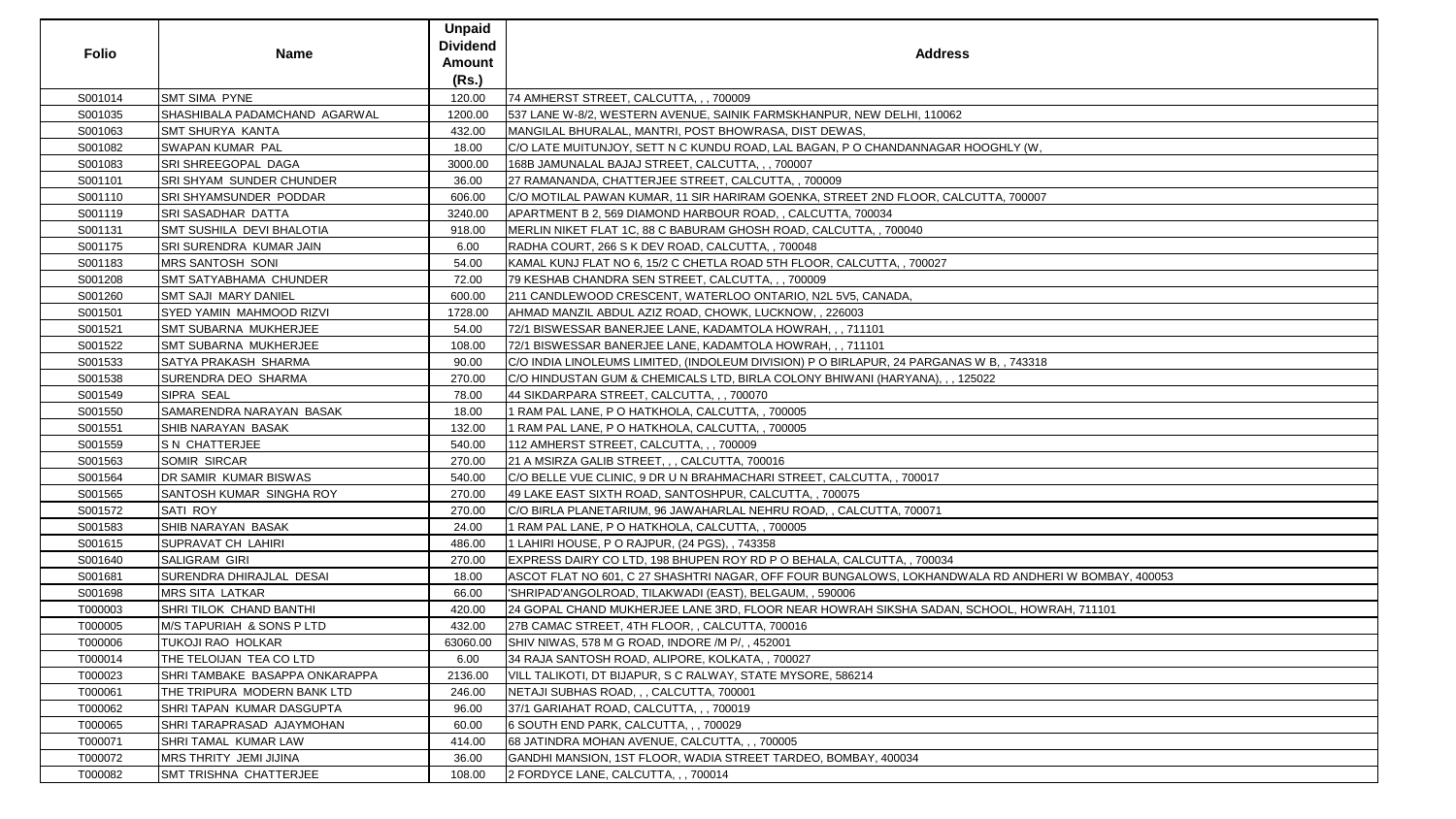|                                    |                                            | <b>Unpaid</b><br><b>Dividend</b> |                                                                                                                                  |
|------------------------------------|--------------------------------------------|----------------------------------|----------------------------------------------------------------------------------------------------------------------------------|
| <b>Folio</b>                       | Name                                       | <b>Amount</b>                    | <b>Address</b>                                                                                                                   |
|                                    |                                            | (Rs.)                            |                                                                                                                                  |
| U000005                            | <b>UCO BANK</b>                            | 2970.00                          | B B BRANCH, 160 JAMUNALAL BAJAJ STREET, , CALCUTTA, 700007                                                                       |
| U000071                            | UNITED BANK OF INDIA                       | 192.00                           | 67A NETAJI SUBHAS RD, , , CALCUTTA,                                                                                              |
| U000075                            | <b>UMASHANKER SINGH</b>                    | 30.00                            | B-38/1-E, BIRDOPURMAHMOORGANJ, VARANASI, U P, 221010                                                                             |
| U00010X                            | UNIT TRUST OF INDIA                        | 9000.00                          | C/O BIRLA CORP LTD, 9/1 R N MUKHERJEE ROAD, , CALCUTTA, 700001                                                                   |
| U00011X                            | <b>UCO BANK</b>                            | 20394.00                         | 10 BRABOURNE ROAD, , , CALCUTTA, 700001                                                                                          |
| V000028                            | SHRI VIDYA DHAR JOSHI                      | 6.00                             | JOSHI BHAWA, F 2 KANTICK BADRA ROAD, JAIPUR, RAJASTHAN, 302006                                                                   |
| V000031                            | <b>SHRI VISHWANATH BAJORIA</b>             | 30.00                            | P O MANDAWA, DIST JHUNJHUN, RAJASTHAN, ,                                                                                         |
| V000036                            | <b>SHRI VASDEV GULATI</b>                  | 900.00                           | 493 MOTA SINGH NAGAR, JULLANDAR, ,, 144001                                                                                       |
| V000090                            | SHRIV PL VELLAYAN                          | 4536.00                          | V PL HOUSE, KANDANUR, DT SIVAGANGAI, , 630104                                                                                    |
| V000111                            | SHRI VINOD KRISHNA KANORIA                 | 600.00                           | UDAY BHAWAN, FRASAR ROAD, , PATNA, 800001                                                                                        |
| V000143                            | SHRI VASANTRAY VALLABH BHAI DESAI          | 600.00                           | [A-3 SURATI KUNJ SOCY, STATION RD BILIMORA, VAS SAD GUJARAT, , 396321                                                            |
| V000150                            | <b>SMT VIMLA DEVI PATODIA</b>              | 36.00                            | BEHARILAL PATODIA, 160 JAMUNALAL BAJAJ STREET, 3RD FLOOR, CALCUTTA, 700007                                                       |
| V000152                            | SHRI VISHWANATH CHHAOCHHARIA               | 36.00                            | 201 JAY COMPLEX, A.N.ROAD, ADAJAN, SURAT, 395009                                                                                 |
| V000154                            | <b>SMT VIDYAWATI AGARWAL</b>               | 192.00                           | 10 DOVER PARK, CALCUTTA, , , 700019                                                                                              |
| V000161                            | SRI VELAMUR K SRINIVASA VARDAN             | 396.00                           | C/O STRIDE INTERNATIONAL, DEV. CATALYST MANANDI TOWERS, 3RD FLOOR NO 20/233 3RD BLOCK, 9TH MAIN ROAD JAYANAGAR BANGALORE, 560011 |
| V000175                            | SRI VINOD KUMAR AGRAWAL                    | 810.00                           | C/O SHAKTI SALES, GIRDHAR BHAWAN, HATIA, KANPUR, 208001                                                                          |
| V000187                            | <b>SRIV RAMESH</b>                         | 900.00                           | S 55 20TH STREET, ANNA NAGAR, , CHENNAI, 600040                                                                                  |
| W000001                            | <b>WAVERLEY INVESTMENTS LTD</b>            | 6.00                             | 8 NETAJI SUBHAS ROAD, , , CALCUTTA, 700001                                                                                       |
| Y000003                            | <b>SHRI YUGAL KISHORE MANPURIA</b>         | 102.00                           | C/O MANPURIA ENTERPRISES, CF-211 SECTOR I, SALT LAKE CITY, CALCUTTA, 700064                                                      |
| Z000002                            | MRS Z H GOLVALA                            | 21258.00                         | ISHRAT CHAMBERS R 2, 315 MOULANA S ALI RD, CORNER OF GRANT RD, BOMBAY, 400007                                                    |
| IN00102710006271                   | <b>THE CALCUTTA STOCK EXCHANGE LIMITED</b> | 6618.00                          | 7, LYONS RANGE, KOLKATA, , 700001                                                                                                |
|                                    | IN30001110779242 YASMIN MUSTAN VASI        | 4974.00                          | E/8 BEN NEVIS BHUL BHAI DESAI ROAD, MUMBAI, , , 400026                                                                           |
|                                    | IN30002010823266 NURJEHAN ROOMERBHOY       | 7254.00                          | NOOR MANSION, CHAMPALLY, SEA FACE, MUMBAI, 400007                                                                                |
| IN30007910031349 SMITA NEGI        |                                            | 600.00                           | C/o IDBI CAPITAL MARKET SERVICES LTD, 8TH FLOOR BAKHTAWAR, NARIMAN POINT, MUMBAI, 400021                                         |
|                                    | IN30007910074454 NIDHI DANGAYACH           | 54.00                            | NH - 2 C - 113, N. T. P. C. COLONY, VINDHYANAGAR, SIDHI MADHYA PRADESH, 486885                                                   |
|                                    | IN30007910328019 AJAY KUMAR JAIN           | 300.00                           | 60 BLOCK DP, PITAMPURA, , NEW DELHI, 110034                                                                                      |
|                                    | IN30009510069472 Ramesh Kumar Jain         | 6.00                             | R Gundecha & Co., No. 72 II Floor Subhas Complex, Avenue Road, Bangalore Karnataka, 560002                                       |
|                                    | IN30009510504137 Sukhraj Chhogalal HUF     | 90.00                            | 29 Prajwal Appartment, 1st Floor 1st Cross, Gavipuram Extn., BANGALORE, 560019                                                   |
| IN30009510963670 Balachandra Rao S |                                            | 600.00                           | Shettyhalli Post Bharti Nagar, Sringeri, , Chikmagalore Dist, 577139                                                             |
|                                    | IN30009511485025 Swank Services Limited    | 6.00                             | 4 Scindia House, , , New Delhi, 110001                                                                                           |
| IN30011810904417 C K KHURANA       |                                            | 84.00                            | F/D 41, , TAGORE GARDEN, NEW DELHI, 110027                                                                                       |
|                                    | IN30012610224467   NANDA AMRISH PATEL      | 1800.00                          | C/O PARBHUDAS KISHORDAS, TOBACCO PRODUCTS PVT LTD, 102 POPULAR HOUSE ASHRAM ROAD, AHMEDABAD, 380009                              |
| IN30012610702912 ANIL KALRA        |                                            | 240.00                           | A 214/2 D D A FLATS, ASHOK VIHAR PHASE 1, DELHI, 110052                                                                          |
|                                    | IN30014210119628 BIMLA DEVI LADHA          | 168.00                           | 115 TARAK PRAMANICK ROAD, KOLKATA, , , 700006                                                                                    |
| IN30015910758416   LOKESH BHATIA   |                                            | 30.00                            | THE PINES, OPP. ASHIANA REGENCY, HOTEL SHIMLA 2, SHIMLA., 171002                                                                 |
|                                    | IN30017510000391   VIVEKANANTHA.N.MR       | 600.00                           | 9 SOUTH STREET EXTENSION, SINGARAYAR COLONY, NARIMEDU, MADURAI, 625002                                                           |
|                                    | IN30017510061337   PAUL VICTOR RAJ. P      | 600.00                           | 2 A/2 BALAKRISHNA NAGAR, , , MANNARGUDI TIRUVARUR DIST, 614001                                                                   |
| IN30017510176710 SURENDRAN. K. R.  |                                            | 600.00                           | 9/25 SQUARE MARKET, METTUR DAM, , SALEM DISTRICT, 636401                                                                         |
|                                    | IN30017510316234   BHUPATRAI. C. DESAI     | 120.00                           | 227 OPPANKARA STREET, NEAR UNION BANK OF INDIA, , COIMBATORE, 641001                                                             |
|                                    | IN30017510517190   NAGARAJA MANICKAM. V    | 180.00                           | OLD NO 43 NEW NO 135, SATHIYAMURTHY STREET, , SALEM, 636001                                                                      |
| IN30017510522359 SUNDARARAJ. J     |                                            | 60.00                            | 12/112, SUNDAKKAMUTHUR MAIN ROAD, KUNIYAMUTHUR, COIMBATORE, 641008                                                               |
| IN30018311693785 RENU BHARGAVA     |                                            | 540.00                           | FLAT NO 302 OM TOWER, SPRA INDRA VIHAR, KOTA, RAJASTHAN, 324005                                                                  |

| BLOCK, 9TH MAIN ROAD JAYANAGAR BANGALORE, 560011 |
|--------------------------------------------------|
|                                                  |
|                                                  |
|                                                  |
|                                                  |
|                                                  |
|                                                  |
|                                                  |
|                                                  |
|                                                  |
|                                                  |
|                                                  |
| AI, 400021                                       |
|                                                  |
|                                                  |
|                                                  |
|                                                  |
|                                                  |
|                                                  |
|                                                  |
|                                                  |
|                                                  |
| <u>I ROAD, AHMEDABAD, 380009</u>                 |
|                                                  |
|                                                  |
|                                                  |
|                                                  |
|                                                  |
|                                                  |
|                                                  |
|                                                  |
|                                                  |
|                                                  |
|                                                  |
|                                                  |
|                                                  |
|                                                  |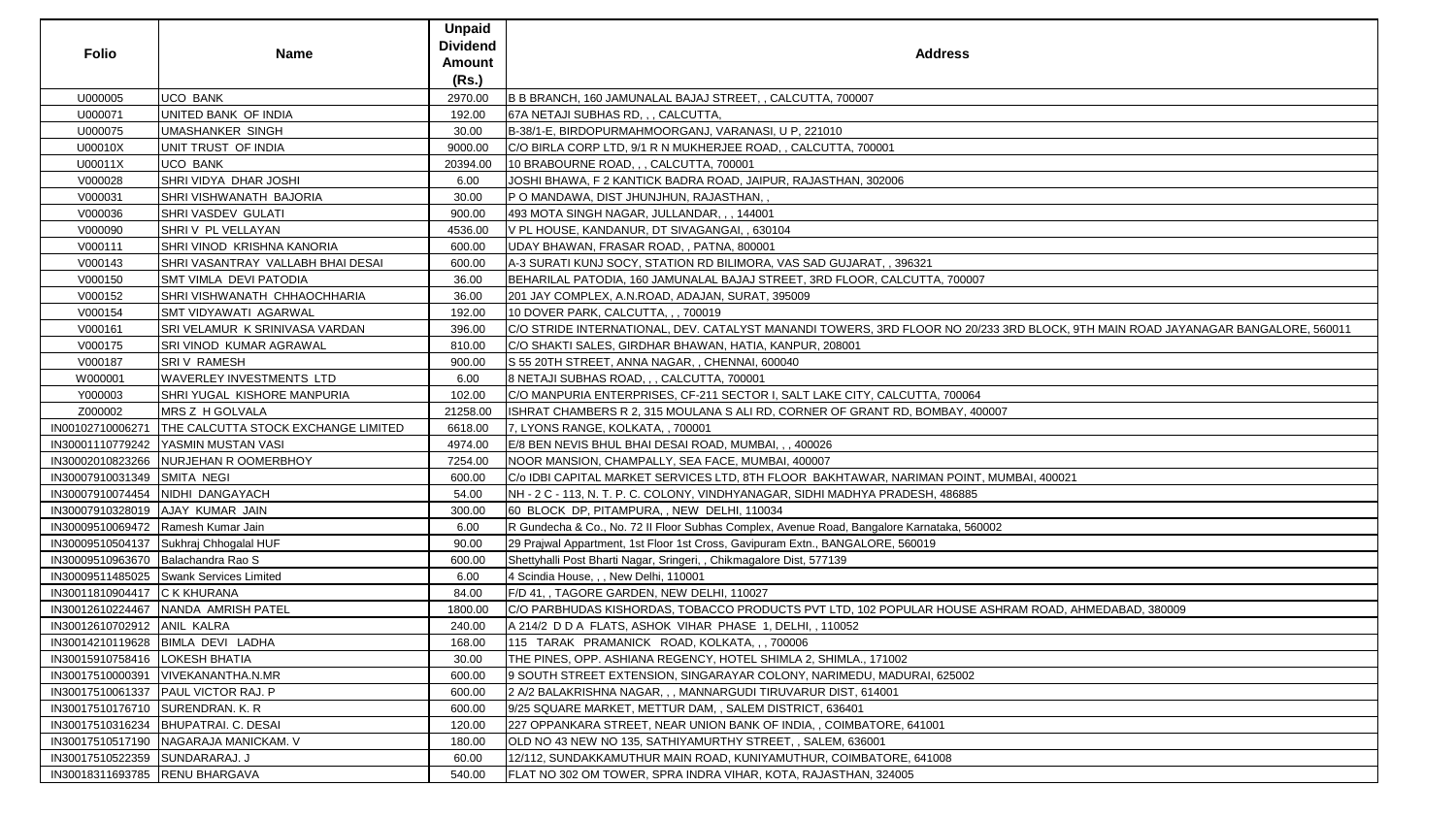| <b>Folio</b>                      | <b>Name</b>                                        | <b>Unpaid</b><br><b>Dividend</b><br><b>Amount</b> | <b>Address</b>                                                                                                                          |
|-----------------------------------|----------------------------------------------------|---------------------------------------------------|-----------------------------------------------------------------------------------------------------------------------------------------|
|                                   |                                                    | (Rs.)                                             |                                                                                                                                         |
| IN30018312261903 SUNITA BAJAJ     |                                                    | 270.00                                            | 517 GUMASTHA NAGAR, INDORE, , , 111111                                                                                                  |
| IN30020610024189   DEEPAK JAIN    |                                                    | 1800.00                                           | FLAT NO-124, PARSHAVNATH APPTTS, I.P EXTENSION, PATPARGANJ DELHI, 110092                                                                |
| IN30020610158432   PARKASH MONGA  |                                                    | 270.00                                            | 42000, SHAKTI NAGAR, NANGIA PARK, DELHI, 110007                                                                                         |
| IN30020610687978   MADHU GOELA    |                                                    | 270.00                                            | 10 A/ 14, SHAKTI NAGAR, , DELHI, 110007                                                                                                 |
| IN30021410052570 GYAN PRAKASH     |                                                    | 1200.00                                           | C-62-301 SECTOR 9, SHANTI NAGAR, MEERA ROAD (E), THANE, 401107                                                                          |
| IN30021410786384   AMIT CHAND     |                                                    | 120.00                                            | C/O SHRI P K CHAND, MANIKANCHAN APTS, 5/1/1B CORNFIELD ROAD, KOLKATA, 700019                                                            |
|                                   | IN30021411525719   PAWAN KUMAR TODI                | 6.00                                              | 7 BLUE STONE APARTMENTS MARIAMMAN, KOIL 3RD STREET, , TIRUPUR TAMILNADU, 641603                                                         |
|                                   | IN30021411905885  JASMIT SINGH WALIA               | 2946.00                                           | C -185VIVEK VIHAR PHASE -I, (GROUND FLOOR), (OPP -I.T.I WOMEN COLLEGE), DELHIDELHIIND, 110092                                           |
|                                   | IN30021412014335 SUDHA DHARIWAL                    | 108.00                                            | C O V K JAIN 13 JUGAL KISHORE DAS, LANE, , KOLKATA WEST BENGAL, 700006                                                                  |
|                                   | IN30021412069223 ANJALIDEVI VIJAYKUMAR PARAKH      | 1050.00                                           | H NO W NO 10 C S NO 9269/927, FLAT NO 10 MAHAVEER APT, , ICHALKARANJI, 416115                                                           |
|                                   | IN30021412082079   MAHADEV SHETTEPPA JANMATTI      | 180.00                                            | MAHADEV JANMATTI, SMT UMAS DEVI TOPANNAVAR BLDG, SADASHIV NAGAR LAST BUS STOP, BELGAUM, 590001                                          |
|                                   | IN30021412174901 SUMIT SATENDRA SINGHAL            | 180.00                                            | C/O MR SATENDRA PRAKASH SINGHAL, PLOT NO 42 TOWN CENTRE CIDCO, BEHIND INDIAN AIRLINES OFFICE, JALNA ROAD AURANGABAD MAHARASHTRA, 431003 |
| IN30021412356539   PRAGYA MISHRA  |                                                    | 30.00                                             | DK/2/150 DANISH KUNJ, KOLAR ROAD, , BHOPAL, 462016                                                                                      |
| IN30021412396134                  | USHA JAIN                                          | 540.00                                            | 29 BLOCK BT SHALIMAR BAGH, , , DELHI DELHI, 110088                                                                                      |
|                                   | IN30021412396177 JJIGNESH V TURAKHIA               | 2400.00                                           | B 3 102 BORIVALI HARIOM CHS LTD, BORIVALI W S V ROAD BORIVALI W, , MUMBAI MAHARASHTRA, 400092                                           |
| IN30021412539227                  | <b>GAUTAM DAS</b>                                  | 150.00                                            | 818/A THAKURPALLY LAVE, KRISHNANAGAR, AGARTALA, TRIPURA WEST, 799001                                                                    |
| IN30021412660571                  | USHA KIRAN                                         | 300.00                                            | C/O GADADHAR TANTI BEHIND, PAUL MARKET GAMHARIA DIST SARAIKELA, KHARSAWAN, JAMSHEDPUR, 832108                                           |
|                                   | IN30021412940688   MADHUKAR VASUDEO PARANJAPE      | 300.00                                            | 759/58, VRUDAVAN KARVE RD, DECCAN GYM, PUNE, 411004                                                                                     |
| IN30021412978859   TADANKI MEENA  |                                                    | 600.00                                            | A 3 205 EKTA GARDENS, PATPARGANJ, MOTHER DAIRY ROAD, NEW DELHI, 110092                                                                  |
| IN30021413004506 SWAPAN MOITRA    |                                                    | 120.00                                            | SNEHA APT, COURT MORE B4, BURNPUR ROAD, ASANSOL, 713304                                                                                 |
| IN30021413020671                  | <b>DEVENDRA KUMAR</b>                              | 150.00                                            | C 48 JYOTI COLONY SHAHDARA, , , DELHI DELHI, 110032                                                                                     |
| IN30021413547392 SARASWATHI ML    |                                                    | 210.00                                            | URUGODIGE, KELAKULI POST SIDDARMATA, KOPPA TALUK, KOPPA, 577126                                                                         |
| IN30021415978475   AARTI SARDA    |                                                    | 60.00                                             | TOP IN TOWN BLDG M G MARG PO GANGTOK, EAST SIKKIM, , GANGTOK SIKKIM, 737101                                                             |
|                                   | IN30021416931373   MANJIRI M REDKAR                | 270.00                                            | 7/4 AWANTIKA SOCIETY GOKHALE ROAD, NAUPADA THANE W, , THANE MAHARASHTRA, 400602                                                         |
|                                   | IN30021417307606   NITA SHAILESHKUMAR MEHTA        | 540.00                                            | 72 A MAKER TOWER CUFF PARADE COLABA, , , MUMBAI MAHARASHTRA, 400005                                                                     |
|                                   | IN30023910009237   VELLAYAN CHETTIAR KARPAKA RAJAN | 1800.00                                           | TC 28-1502 CHETTIAR COMPOUND, VIRAKUPURA KOTTA JUNCTION, THAKARAPARAMBU ROAD, THIRUVANANTHAPURAM KERALA, 695023                         |
|                                   | IN30023910617783 RAVI MANDOVARA                    | 2400.00                                           | 98/4KUTTIAPPA GDN, D C HALLI MAIN ROAD, BANAGERGHATTA ROAD, BANGALORE, 560076                                                           |
|                                   | IN30023911125019   THONDEPU PRITHVI KUMAR RATNA    | 570.00                                            | 26/3/41 B.V. NAGAR, BEHIND KNR HIGH SCHOOL, , NELLORE, 524004                                                                           |
|                                   | IN30023911407067   MANJUNATHA HARIHAR              | 336.00                                            | MANJUNATH HARIHAR, MAIN ROAD, , ILKAL, 587125                                                                                           |
|                                   | IN30023911628753   OZA ANITABEN NAVINCHANDRA       | 270.00                                            | 31. SONAL SOCIETY, NEAR GANJ BAZAR, MEHSANA,, 384001                                                                                    |
| IN30023912013202 JOSE T C         |                                                    | 30.00                                             | KURUMALLOOR P O, THUMBIL, VEDAGIRI, KANAKKARY(VIA), 686632                                                                              |
| IN30023912494504 GIKKU PHILIP     |                                                    | 840.00                                            | G I SPARTAN TOWERS, MULLAMANGALAM ROAD, KANJIKUZHY, KOTTAYAM, 686004                                                                    |
| IN30023913264896                  | USHAT V                                            | 66.00                                             | C/O R P NAIR, KADANMAR VEETIL, NARICODE EZHOME, TALIPARAMBA, 670334                                                                     |
| IN30023913818780 ANU SHARMA       |                                                    | 24.00                                             | W.NO. 4, UDYOG VIHAR NEAR CHORHATA THANA, REWA, REWA, 486001                                                                            |
|                                   | IN30023914025189   VIJAY KUMAR HAMIRWASIA          | 300.00                                            | E 168, NARAINA VIHAR, FIRST FLOOR, NEW DELHI, 110028                                                                                    |
|                                   | IN30026310004706 RAJENDRA KUMAR PUROHIT            | 6.00                                              | C/O-BIRLA VXL LIMITED, 9/1R.N.MUKHERJEE ROAD, BIRLA BUILDING2ND FLOOR, CALCUTTA, 700001                                                 |
|                                   | IN30026310098832 SHREE MUKHERJEE                   | 6.00                                              | 8CHOWDHURY PARA ROAD, SETHPUKUR, , DIST-BARASAT(N), 743201                                                                              |
|                                   | IN30028010163526 SAVITA NANDKISHOR MANTRI          | 360.00                                            | ASHWIN APTS, 884/9 ERANDWANE, NAL STOP, PUNE, 411004                                                                                    |
|                                   | IN30028010191826 SHAMSUNDAR M. SOMANI              | 1200.00                                           | LAXMI B-20, NEW ADARSH COLONY, AUSA ROAD, LATUR, 413512                                                                                 |
|                                   | IN30032710012193   KRISHNA KUMAR CHAMARIA          | 150.00                                            | 14 RAMESWAR MALIA LANE, 2 ND FLOOR (MIDDLE STAIRS), , HOWRAH, 711101                                                                    |
| IN30032710425870   DIPALI SAMANTA |                                                    | 150.00                                            | VILL+PO- MIRIKPUR, P.S- TAMLUK, , DIST- PURBA MIDNAPORE, 721649                                                                         |
|                                   | IN30034310115413  LALJIBHAI NATHABHAI PATEL        | 300.00                                            | 1 ATITHYA BUNGLOW, OPP. MILANPARK, ARBINDO SOCIETY ROAD, VASTRAPUR AHMEDABAD., 380015                                                   |
|                                   |                                                    |                                                   |                                                                                                                                         |

| 3                                                         |  |
|-----------------------------------------------------------|--|
| IND, 110092                                               |  |
|                                                           |  |
| OP, BELGAUM, 590001                                       |  |
| AIRLINES OFFICE, JALNA ROAD AURANGABAD MAHARASHTRA, 43100 |  |
|                                                           |  |
|                                                           |  |
| HTRA, 400092                                              |  |
| <b>MSHEDPUR, 832108</b>                                   |  |
|                                                           |  |
|                                                           |  |
|                                                           |  |
|                                                           |  |
|                                                           |  |
| 602                                                       |  |
|                                                           |  |
| AD, THIRUVANANTHAPURAM KERALA, 695023                     |  |
|                                                           |  |
|                                                           |  |
|                                                           |  |
|                                                           |  |
|                                                           |  |
|                                                           |  |
|                                                           |  |
|                                                           |  |
| 700001                                                    |  |
|                                                           |  |
|                                                           |  |
|                                                           |  |
|                                                           |  |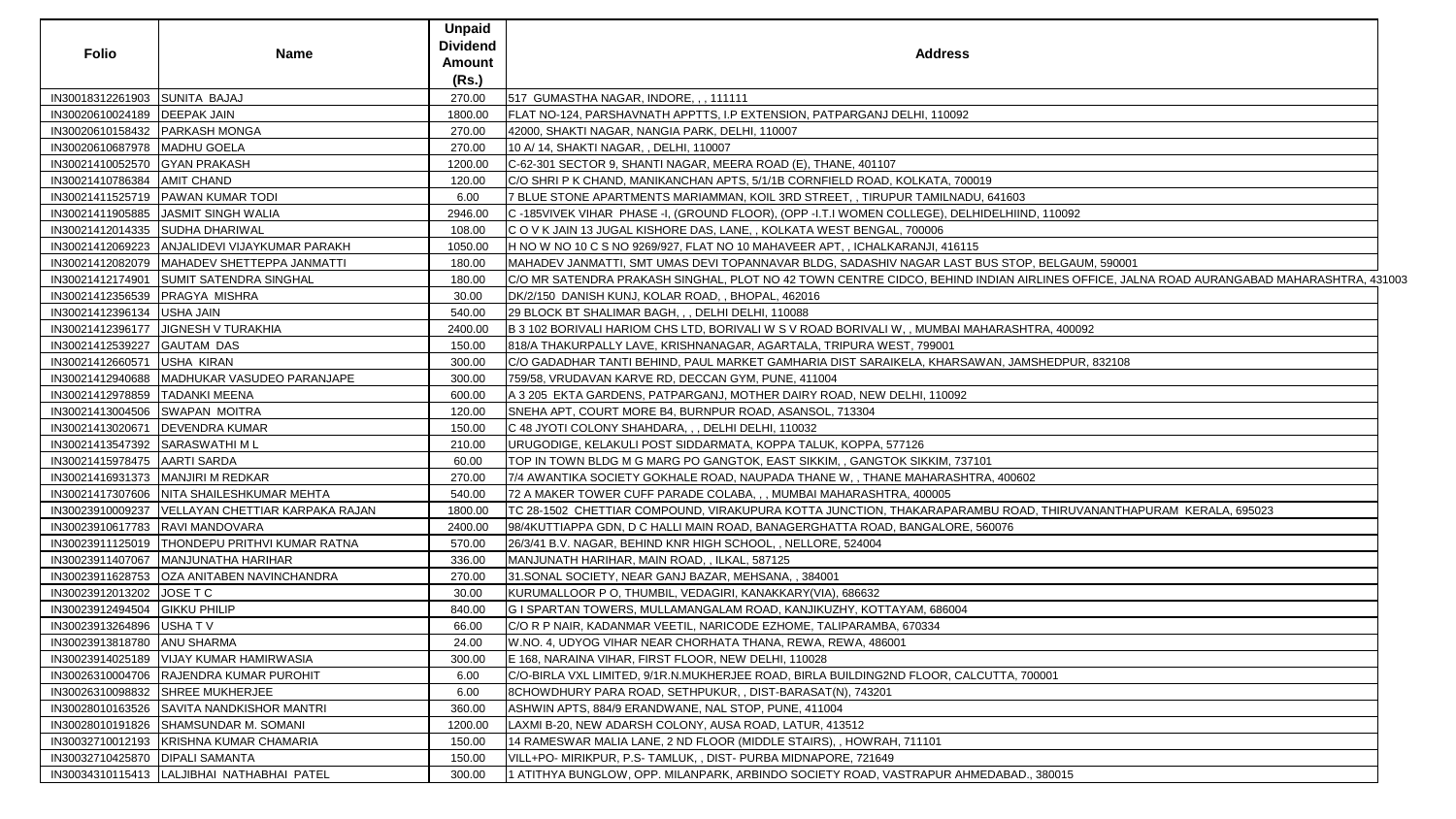| <b>Folio</b>                      | <b>Name</b>                                                | <b>Unpaid</b><br><b>Dividend</b><br>Amount<br>(Rs.) | <b>Address</b>                                                                                      |
|-----------------------------------|------------------------------------------------------------|-----------------------------------------------------|-----------------------------------------------------------------------------------------------------|
|                                   | IN30034310115753   VIMALA LALJIBHAI PATEL                  | 300.00                                              | 1 ATITHYA BUNGLOW, OPP- MILAN PARK, ARBINDO SOCIETY ROAD VASTRAPUR, AHMEDABAD., 380015              |
| IN30034310449383                  | <b>PATEL SAVITABEN VISABHAI</b>                            | 90.00                                               | 32 YOG DARSHAN SOCIETY, RANIP, , AHMEDABAD., 382480                                                 |
|                                   | IN30034310689576 NAYANBHAI PRAVINBHAI PATEL                | 300.00                                              | 25 SAHJANAND PARK, N.H.NO. 8 B/H. SURYA MANDIR COMPLEX, ASLALI TAL-DASKROI, DIST.AHMEDABAD., 382427 |
|                                   | IN30034310858554 BALRAM BHAGWANDAS MOHANANI                | 1800.00                                             | A/26 THE ANANT CO-OP. INDESTA, OPP. FOR JE & BLOWER, NARODA ROAD, AHMEDABAD, 380025                 |
|                                   | IN30034311301124   AMRISHKUMAR D PATEL                     | 540.00                                              | D1/3 PARTH INDRAPRASTHA TOWER, BEHIND VASTRAPUR GOVT. COLONY, DRIVE IN ROAD, AHMEDABAD, 380052      |
|                                   | IN30036020005418   OPTIMUM SECURITIES PRIVATE LIMITED      | 2400.00                                             | 3 AMBA BHUVAN, 29 SION CIRCLE, SION (WEST), MUMBAI, 400022                                          |
|                                   | IN30036020018439 ASK RAYMOND JAMES SECURITIES INDIA LIMITE | 6.00                                                | BAND BOX HOUSE (REAR) 2ND FLOOR, 254 DR ANNIE BESANT ROAD, WORLI, MUMBAI, 400025                    |
|                                   | IN30036020584353 SUBODH BHOGILAL SHAH                      | 240.00                                              | 813 STOCK EXCHANGE TOWER, 8TH FLOOR, DALAL STREET, MUMBAI, 400023                                   |
| IN30037810289315 E PRABHU         |                                                            | 12.00                                               | OLD NO 3/130 NEW NO 3/118, MUTHANDIPALAYAM, K AIYAMPALAYAM PALLADAM, COIMBATORE, 641662             |
|                                   | IN30039410605707  KULDEEP KUMAR BANSAL                     | 6.00                                                | 37A 2ND LANE, MODEL GRAM, LUDHIANA, PUNJAB, 141001                                                  |
| IN30039411618615 JYOSTNA SAHU     |                                                            | 60.00                                               | PLOT NO 1732/4, KHANDAGIRI BARI, NAKA GATE KHANDAGIRI, BHUBANESWAR, 751030                          |
| IN30039412044167 P INDIRA         |                                                            | 300.00                                              | H NO 20-4, GOUTAM NAGAR, MALKAJGIRI, HYDERABAD, 500047                                              |
| IN30039412058309 A SHANMUGAM      |                                                            | 270.00                                              | C-204, NELLAYAPPAR STREET, THIRUNAGAR, MADURAI, 625006                                              |
| IN30039412180627 SUDESHNA DEY     |                                                            | 300.00                                              | H/8 PRIYAMBADA HOUSING, BASUDEVPUR, , HALDIA W B, 721602                                            |
| IN30039412254696   NARAYAN SAHOO  |                                                            | 6.00                                                | PLOT NO 1732/4, KHANDAGIRI BARI  NAKA GATE, KHANDAGIRI, BHUBANESWAR, 751030                         |
| IN30039412357196   ARUNA GROVER   |                                                            | 300.00                                              | 86/2, RATAN COLONY PHASE-I, NARBADA ROAD, JABALPUR, 482001                                          |
|                                   | IN30039412640719   BRIJ MOHAN PALOR                        | 96.00                                               | 71 OLD GRAIN MARKET, (71) PURANI DHAN MANDI, , SRI GANGANAGAR, 335001                               |
| IN30039412860767 K MANGALAM       |                                                            | 600.00                                              | 12, VARATHARAJAPURAM, , TUTICORIN, 628003                                                           |
|                                   | IN30039412927815   MAGAN LAL PALOR                         | 96.00                                               | 71 OLD GRAIN MARKET, SRIGANGANAGAR, , SRIGANGANAGAR, 335001                                         |
|                                   | IN30039413165725   MAN MOHAN PALOR                         | 96.00                                               | 71 PURANI DHAN MANDI, , , SRI GANGANAGAR, 335001                                                    |
|                                   | IN30039413464532   BELOTE SARIKA VISHVANATH                | 300.00                                              | 10 ANAND APT, SHRIDHAR NAGAR, CHINCHIWAD, PUNE, 411033                                              |
|                                   | IN30039413726904 SUGANTHA BALASUBRAMANIAN                  | 270.00                                              | F2 SEVEN HILLS RESIDENCY, KALLUKUZHI, TRICHY, TIRUCHIRAPALLI, 620020                                |
|                                   | IN30039414048626 ANCHI DEVI PALOR                          | 600.00                                              | 71, OLD GRAIN MARKET, , SRIGANGANAGAR, 335001                                                       |
| IN30039414048634   VIJAYA JOSHI   |                                                            | 600.00                                              | 71, OLD GRAIN MARKET, , SRIGANGANAGAR, 335001                                                       |
|                                   | IN30039414711715   RAJESH KUMAR SONI                       | 600.00                                              | 10/12 JHARNESHWAR COMPLEX, , , BHOPAL M P, 462003                                                   |
|                                   | IN30039414855976 RANJANA AGARWALLA                         | 378.00                                              | B/19 SOUTH JALAN NAGAR, PO C R BUILDING, DISTRICT DIBRUGARH, ASSAM, 786003                          |
|                                   | IN30039415116324   DIPTI JANIT MEHTA                       | 378.00                                              | 11 KOTHARI APPARTMENT, PLOT NO 1227, GHOBHA CIRCLE OPP UNION BANK ST, BHAVNAGAR, 364001             |
|                                   | IN30039415261934 ASHISH PRAKASH SINGH                      | 600.00                                              | PHC JAT, TEHSIL-JAWAD, , DIST NEEMUCH (MP), 458226                                                  |
| IN30039415288523   A LAKSHMI      |                                                            | 60.00                                               | H NO-8-43/33/9/1, EAST BALAJI HILLS, 3RD LANE FROM AYYAPPA TEMPLE, BODUPPAL HYDERABAD, 500039       |
|                                   | IN30039415953282 SANDEEP CHUNDURU                          | 300.00                                              | FLAT NO 1 E, REVIERA SUITES, 4/2 NAVABHARATH NAGAR, GUNTUR, 522006                                  |
| IN30039416033683                  | <b>BUDHADEV ROUTRAY</b>                                    | 600.00                                              | PLOT NO 1C/86, SEC 9 CDA,, CUTTACK, 753014                                                          |
|                                   | IN30039417218076   BAL KRISHAN BHATIA                      | 270.00                                              | H NO A-23/40, SECTOR 40, , NOIDA, 201303                                                            |
| IN30039417588599                  | KINCHO LHAMU TEMPO                                         | 600.00                                              | LINGMO HOUSE KAZI ROAD, GANGTOK, EAST SIKKIM, GANGTOK, 737101                                       |
|                                   | IN30044110292685 UJJJAL KUMAR DAS                          | 570.00                                              | 14 DESHPRAN SASMAL ROAD, PO DISTRICT HOWRAH, , WEST BENGAL, 711101                                  |
| IN30044110360405   MURTHY E S S R |                                                            | 600.00                                              | D/N/8/56/5 CHINNA WALTAIR COLONY, VISAKHAPATNAM, , VISAKHAPATNAM, 530017                            |
| IN30044110475950                  | <b>SRIDHARAN S</b>                                         | 300.00                                              | SITE NO 4, R K NAIDU LAYOUT, VENKITAPURAM, COIMBATORE, 641013                                       |
|                                   | IN30045010828476   PUSHPAVATI I. MEHTA                     | 270.00                                              | MEHTA HOUSE, GANGA MANDIR, CUTTACK, , 753001                                                        |
| IN30045010924040                  | <b>USHA BANTHIA</b>                                        | 600.00                                              | C-2/1 MODERN COMPLEX, MOTI BAGH CHOWK, RAIPUR, , 492001                                             |
|                                   | IN30045012362245 SUNIL RAJARAM PATIL                       | 30.00                                               | AT P 25 N-2, MUKUND HSG SOCEITY, CIDCO, AURANGABAD MAHARASHTRA, 431003                              |
|                                   | IN30045012982095 ANNIE VERGHESE                            | 72.00                                               | PEARL MOOR, RSPO, TIRUVALLA, , 689111                                                               |
| IN30045080522774                  | <b>RAJVI MAYUR VORA</b>                                    | 4758.00                                             | KUSHAL KUNJ, PANCHGANI, DIST SATARA, PANCHGANI, 412805                                              |
|                                   | IN30047610197253  BISHWANATH KASERA                        | 1200.00                                             | 6 B ACHARYA JAGADISH CHANDRA BOSE RD, CALCUTTA, ,, 700017                                           |

| 0ABAD., 380015         |
|------------------------|
|                        |
| IST.AHMEDABAD., 382427 |
| D, 380025              |
| AD, AHMEDABAD, 380052  |
|                        |
| 00025                  |
|                        |
| ATORE, 641662          |
|                        |
|                        |
|                        |
|                        |
|                        |
|                        |
|                        |
|                        |
|                        |
|                        |
|                        |
|                        |
|                        |
|                        |
|                        |
|                        |
|                        |
|                        |
| <u>NAGAR, 364001</u>   |
|                        |
| YDERABAD, 500039       |
|                        |
|                        |
|                        |
|                        |
|                        |
|                        |
|                        |
|                        |
|                        |
|                        |
|                        |
|                        |
|                        |
|                        |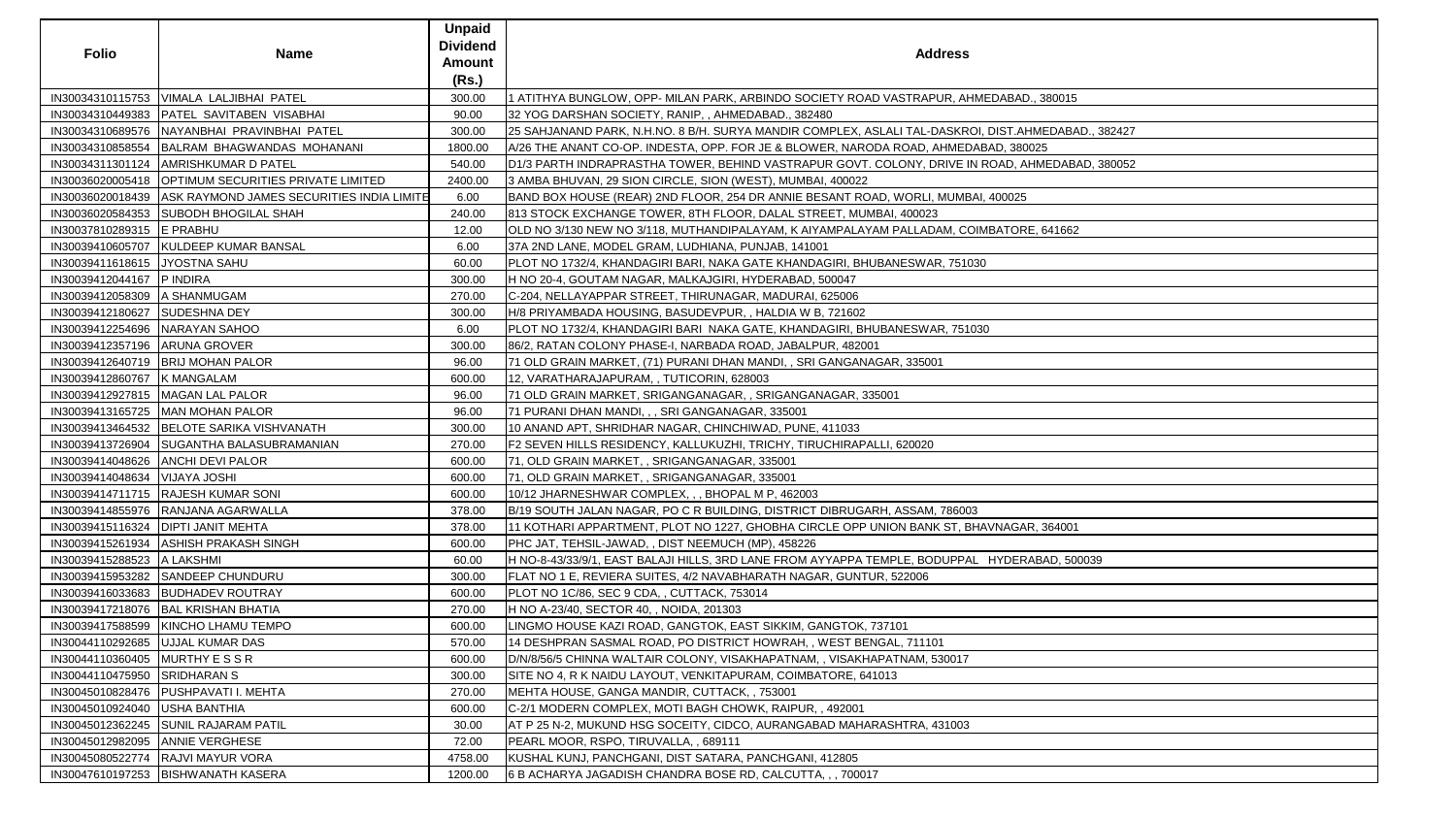| <b>Folio</b>                       | <b>Name</b>                                     | <b>Unpaid</b><br><b>Dividend</b><br>Amount<br>(Rs.) | <b>Address</b>                                                                                         |
|------------------------------------|-------------------------------------------------|-----------------------------------------------------|--------------------------------------------------------------------------------------------------------|
| IN30047610245246 JJUGAL KISHORE    |                                                 | 378.00                                              | B-304 K M APARTMENTS, PLOT NO 12 SECTOR 12 DWARKA, , NEW DELHI, 110045                                 |
|                                    | IN30047610463408 SURINDER TIWARI                | 300.00                                              | 72 ROSIE APARTMENTS, NORTH AVENUE ROAD, SANTACRUZ WEST, MUMBAI, 400054                                 |
|                                    | IN30047610463416   RAVINDER TIWARI              | 300.00                                              | 71 ROSIE APARTMENTS, NORTH AVENUE ROAD, SANTACRUZ (W), MUMBAI, 400054                                  |
|                                    | IN30047610511762   HARSHAD NANCHAND SHAH        | 300.00                                              | 451 NANA PETH, PUNE, , , 411002                                                                        |
|                                    | IN30047640427819 NUPUR S GOENKA                 | 828.00                                              | 9 DEVANG PARK DR V S MARG, AMBAWADI, , AHMEDABAD, 380015                                               |
|                                    | IN30047640711950   PREMLATA BANSAL              | 60.00                                               | D 5 NEW MULTAN NAGAR, , , DELHI, 110056                                                                |
|                                    | IN30047641000640   KRISHNAKANTA BAGRI           | 120.00                                              | C 1301 OBEROI GARDENS, THAKUR VILLAGE, KANDIVALI (E), MUMBAI MAHARASHTRA, 400101                       |
|                                    | IN30047641243393   VIMLABEN DASHRATHLAL SHAH    | 600.00                                              | C/15 KDCC BANK STAFF SOCIETY, VAISHALI CINEMA ROAD, , NADIAD, 387002                                   |
|                                    | IN30047641442592   MOHAN VIRAJI PATEL           | 540.00                                              | OMKAR, 1140 E WARD LOHIA LANE, SYKES EXTENSION, KOLHAPUR, 416001                                       |
|                                    | IN30047641723057   YATIN MADHAV KAMATH          | 24.00                                               | G 8 KUMAR CLASSICS, NEAR POLICE WORK SHOP, AUNDH, PUNE, 411007                                         |
|                                    | IN30047642258144 JJAYANIBEN ODEDRA              | 270.00                                              | NEAR POLITECHNIC COLLEGE WADI, BEHIND SHREERAM PETROL PUMP,, PORBANDAR, 360577                         |
|                                    | IN30047642414204   FREDERICK RONALD DSOUZA      | 30.00                                               | 2 B 305 ACME COMPLEX, VASARI HILL, GOREGAON WEST, MUMBAI MAHARASHTRA, 400062                           |
| IN30047643017077 S K S KUSHWAHA    |                                                 | 180.00                                              | 277/17 BALRAMPUR, EASTATE COLONY NAKA, , LUCKNOW, 226004                                               |
|                                    | IN30047643089326 SURESH KHEMANI                 | 600.00                                              | BELL ELECTRONICS GASMANDI, H NO 7/2/614, R P ROAD, SECUNDERABAD, 500003                                |
|                                    | IN30047643106798   PARESH VITHOBA MADHAVI       | 300.00                                              | FLAT NO 4 CHANAKYA, PLOT NO 31 CHARKOP, SECTOR 2 KANDIVALI WEST, MUMBAI, 400067                        |
| IN30048411065553 ANITA SINGH       |                                                 | 150.00                                              | FF 4 DATTA PLAZA, OPPOSITE SUDARSHAN MOTORS, NAPIER TOWN, JABALPUR M P, 482001                         |
|                                    | IN30048412765656 RAMACHANDRAN RADHAKRISHNAN     | 6.00                                                | FLAT NO 201 R V APARTMENTS, 4 NILAMJAN 8TH MAIN, 13 CROSS MALLESWARM, BANGALORE, 560003                |
|                                    | IN30048413382395   BHUPESHKUMAR JAYANTILAL RAO  | 60.00                                               | FLAT NO - 201, ANUKUL COMPLEX, PLOT NO-CM-8/12 OPP DAMAN GANGA, TIMES VAPI, 396191                     |
|                                    | IN30051310192780 SUNDEEP KUMAR ARORA            | 840.00                                              | SUKHJIT STARCH MILLS, MUBARAK NAGAR, , NIZAMABAD (A P), 503003                                         |
|                                    | IN30051310304807   DIXIT CHANDRAKANT SHAH       | 360.00                                              | 12 HIRA JAIN SOCIETY, RAMNAGAR SABARMATI, , AHMEDABAD, 380005                                          |
| IN30051310743384 LATHA.            |                                                 | 600.00                                              | NO 85 6TH CROSS, ASHOK NAGAR, BSK I STAGE, BANGALORE, 560050                                           |
| IN30051311664414   USHA DEVI       |                                                 | 1752.00                                             | SHASHTRI NAGAR, BLOCK NO 4 P O KADMA, JAMSHEDPUR, JHARKHAND, 831005                                    |
| IN30051311715522 SHEELA JAJOO      |                                                 | 282.00                                              | 3/2 GRASIM STAFF COLONY, BIRLAGRAM, NAGDA, MADHYA PRADESH, 456331                                      |
|                                    | IN30051312066877   LAXMIKANT DESHPANDE          | 12.00                                               | A/4 SHIVSHRADDHA CHS NANDIVLI ROAD, DOMBIVLI EAST, , THANE, 400002                                     |
|                                    | IN30051312475423   MAHENDRA VENKATRAMAN GAYATRI | 2400.00                                             | H NO 345/1 KHALAP WADDO, CANCA PARRA BARDEZ GOA, MAPUSA, GOA, 403507                                   |
| IN30051312511536 SUHAIL M          |                                                 | 300.00                                              | 678/A CHENGAN STREET, MUSLIMPUR, VANIYAMBADI, TAMILNADU, 635751                                        |
|                                    | IN30051312749253 VARADARAJA BHAT                | 60.00                                               | KALLIANPUR, UDUPI, , KARNATAKA, 576105                                                                 |
|                                    | IN30051312771392   RAJESH KUMAR KHANNA          | 60.00                                               | 80 EKJOT APTS ROAD NO 44, PITAMPURA, , NEW DELHI, 110034                                               |
| IN30051313020162   FAISAL M        |                                                 | 300.00                                              | 678/A CHENGAN STREET, MUSLIMPUR, VANIYAMBADI, TAMILNADU, 635751                                        |
|                                    | IN30051313424238 GIRISH VASUDEO KAMATH          | 60.00                                               | FLAT NO E 4 HARSHAVIHAR NAGRAS RD, PUNE IN AUNDH NR SBI PBB, AUNDH PUNE, PUNE MAHARASHTRA INDIA, 41100 |
|                                    | IN30051313601287 JJOSEPH ANTHONY CHEMMENDAKARAN | 6.00                                                | HEMA PARK 3/B 504 BHANDUP VILLAGE, BHANDUP EAST, , MUMBAI, 400042                                      |
| IN30051314068697   ANANT SHARMA    |                                                 | 6.00                                                | A 306 HILL VIEW APPT OPP AYURVADIC H, NR AIYAPPA TEMPLE ZADESHWAR ROAD BHA, BHAHRUCH, GUJARAT, 392011  |
|                                    | IN30051315003665 RADHA CHAMUNDEESWARIS          | 6.00                                                | OLD NO 46 NEW NO 107 BANGARU STREET, AYANAVARAM, , CHENNAI TAMILNADU, 600023                           |
| IN30051316276184   ANITA JAIN      |                                                 | 600.00                                              | BANGLOW NO 58, NEEMUCH, STATION ROAD, MADHYA PRADESH, 458441                                           |
| IN30051316988862 SATISHA B M       |                                                 | 66.00                                               | SRI KAMAKSHI NILAYA, 5TH CROSS JAIL ROAD, SHIMOGA, SHIMOGA KARNATAKA INDIA, 577201                     |
| IN30051317012719   AJITH KUMAR S L |                                                 | 30.00                                               | AJITH BHAVAN NO 15 35 ERUMATHOOR, CHENKAL P O NEYYATTINKARA TRIVANDRUM, TRIVANDRUM, KERALA, 695132     |
| IN30051317336582 MONIKA BANTHIA    |                                                 | 90.00                                               | BANTHIA KA CHOWK, , , BIKANER RAJASTHAN, 334001                                                        |
|                                    | IN30051318281330 OMPRAKASH RAMDAYAL ATTAL       | 270.00                                              | AT POST SONAI, TALUKA NEWASA, DIST AHMEDNAGAR, SONAI MAHARASHTRA, 414105                               |
| IN30051318378590 NIVESH            |                                                 | 18.00                                               | H NO 5/908, MAIMARAN KHALAPAR, , SAHARANPUR UTTAR PRADESH, 247001                                      |
| IN30055610013266   MANJU PANDEY    |                                                 | 900.00                                              | 14 OLD RELIABLE WATER WORKS, COMPOUND KRISHNA NAGAR, KANPUR ROAD, LUCKNOW, 226006                      |
|                                    | IN30055610018885   RAJ KISHORE MAHESHWARI       | 300.00                                              | 48/74, GENERAL GANJ, , KANPUR U.P., 208001                                                             |
| IN30055610091199 SHASHI BALA       |                                                 | 600.00                                              | 1320 'Y' BLOCK, KIDWAI NAGAR, , KANPUR, 208011                                                         |

| ress                                 |
|--------------------------------------|
| 45                                   |
| 400054                               |
| 054                                  |
|                                      |
|                                      |
|                                      |
| SHTRA, 400101                        |
|                                      |
|                                      |
|                                      |
| RBANDAR, 360577                      |
| TRA, 400062                          |
|                                      |
| 003                                  |
| JMBAI, 400067                        |
| JR M P, 482001                       |
| M, BANGALORE, 560003                 |
| ES VAPI, 396191                      |
|                                      |
|                                      |
|                                      |
| )5                                   |
|                                      |
|                                      |
| 07                                   |
|                                      |
|                                      |
|                                      |
| PUNE, PUNE MAHARASHTRA INDIA, 411007 |
|                                      |
| ROAD BHA, BHAHRUCH, GUJARAT, 392011  |
| ADU, 600023                          |
|                                      |
| <b>KA INDIA, 577201</b>              |
| NDRUM, TRIVANDRUM, KERALA, 695132    |
|                                      |
| A, 414105                            |
|                                      |
| AD, LUCKNOW, 226006                  |
|                                      |
|                                      |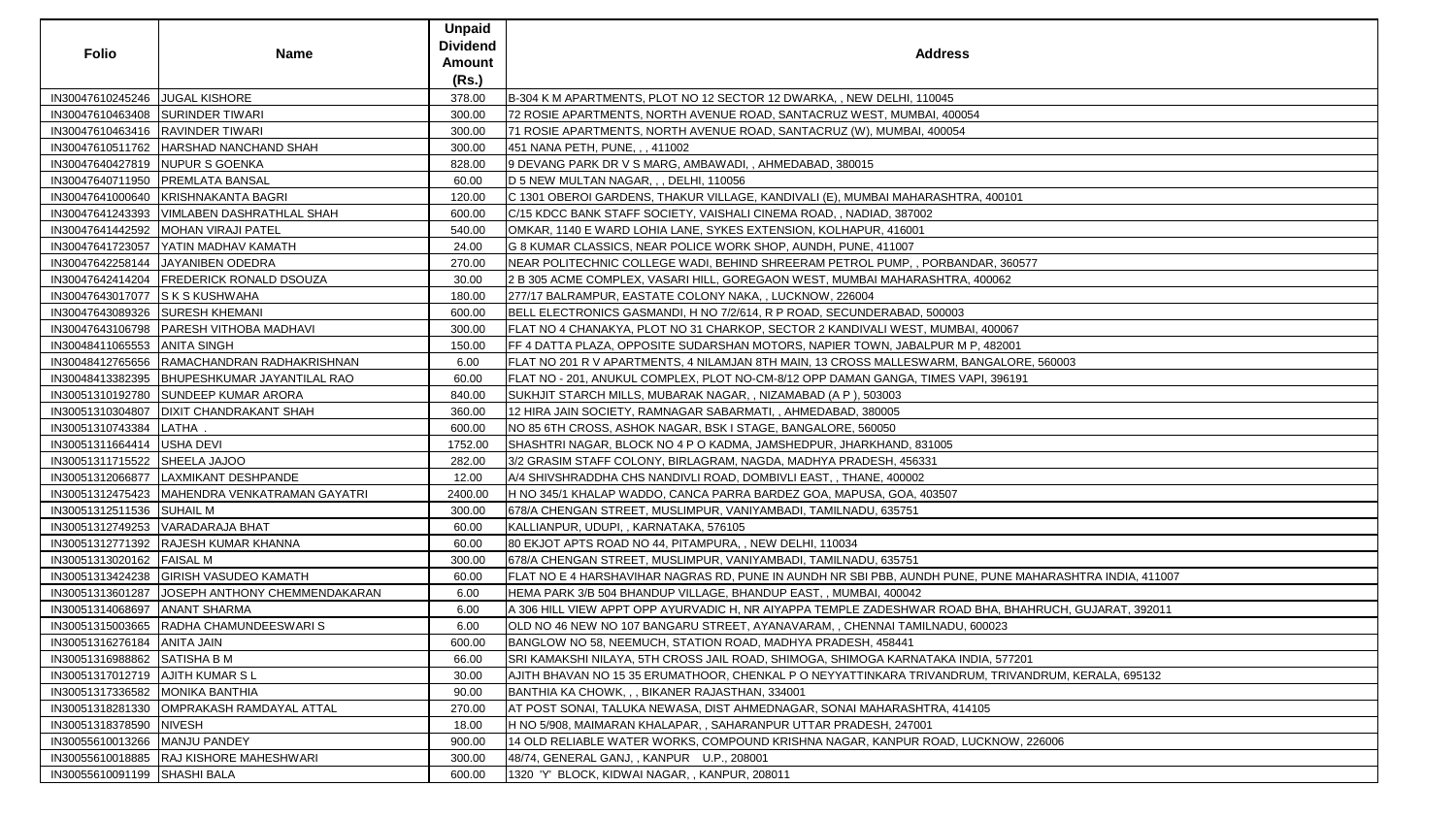| <b>Folio</b>                     | Name                                             | <b>Unpaid</b><br><b>Dividend</b><br><b>Amount</b><br>(Rs.) | <b>Address</b>                                                                                            |
|----------------------------------|--------------------------------------------------|------------------------------------------------------------|-----------------------------------------------------------------------------------------------------------|
| IN30055610120689 USHA AGARWAL    |                                                  | 540.00                                                     | SHANKER VILLA, A-5 RAM PUR GARDENS, BAREILLY,, 243001                                                     |
|                                  | IN30055610338667   KUMUD PRABHA AGARWAL          | 60.00                                                      | 10HIG, KAILASHPURI, , AGRA, 282002                                                                        |
|                                  | IN30055610351736   JAGAT NARAYAN GUPTA           | 900.00                                                     | 703 E, BARRA -3, , KANPUR, 208027                                                                         |
|                                  | IN30059710046653   BANUMATHI.V.R.MRS             | 60.00                                                      | L 15/2 EAST AVENUE, OPP TO UCO BANK, KORATTUR, CHENNAI, 600080                                            |
|                                  | IN30059710112046   UDAY PRABHAKAR BADIWDEKAR     | 450.00                                                     | B36 KONKAN NAGAR, PNKOTNIS MARG, MAHIM WEST, MUMBAI, 400016                                               |
| IN30061010069260  M N PRABHAKAR  |                                                  | 300.00                                                     | NO. 133 BULL TEMPLE ROAD, CHAMARAJPET, BANGALORE, , 560018                                                |
|                                  | IN30061010417151 SURESH KUMAR SHARMA             | 600.00                                                     | RANOLI, SIKAR DIST, , RAJASTHAN, 332403                                                                   |
| IN30061010744183 K S SUBBA RAJU  |                                                  | 60.00                                                      | D.NO.11-1-15 NEW NO.11-1-23, BANGALORE ROAD,, HINDUPUR, 515201                                            |
|                                  | IN30061010844073 KANHAIYA LAL NAHATA             | 150.00                                                     | C/O JUGAL KISHORE MANIK CHAND, 16 BONFIELD LANE, 2ND FLOOR, KOLKATA, 700001                               |
|                                  | IN30063610205074  BHAVESH GIRISHBHAI SONI        | 270.00                                                     | CHOKSI BAZAR, AT-PETLAD, , DIST-ANAND, 388450                                                             |
|                                  | IN30063610288585 SURYAKANT MANIBHAI PATEL        | 540.00                                                     | ZANDA CHAWK, AT PO GADA, TA SOJITRA, DIST ANAND, 387240                                                   |
|                                  | IN30063610288923   NIRA SURYAKANT PATEL          | 540.00                                                     | ZANDA CHOWK, AT - POST - GADA, TA - SOJITRA, DIST - ANAND, 387240                                         |
|                                  | IN30066910168556   MOHAN LAKSHMI NARAYANA        | 300.00                                                     | D NO 1-389 FIRST ROAD EXT, DWARAKA NAGAR, WARD-1, ANANTAPUR, 515004                                       |
|                                  | IN30068510632606   VEENADEVI VINAYKUMAR THIRANI  | 270.00                                                     | TOWER MECHANICS PVT LTD, M 191/1 MIDC WALUJ,, AURANGABAD, 431136                                          |
|                                  | IN30069310001419   DILIP KUMAR SAHA              | 54.00                                                      | P--16 SOUTH END GARDEN, P.O. GARIA, , CALCUTTA, 700084                                                    |
|                                  | IN30072410096334   PANKAJ KUMAR GUPTA            | 180.00                                                     | 89, JAGRITI ENCLAVE, , DELHI, 110092                                                                      |
| IN30073210011205  BABU LAL NYATI |                                                  | 270.00                                                     | 329 LIGH, KAMLA NEHRU NAGAR, CHOPASNI ROAD, JODHPUR, 342009                                               |
|                                  | IN30075710762000 HARISHCHANDRA JAIRAM DALVI      | 300.00                                                     | 10/12 SAHAJIVAN C H S, BARVE NAGAR, GHATKOPAR WEST, MUMBAI, 400084                                        |
|                                  | IN30075711038023 SANTAN B J D'CRUZ               | 60.00                                                      | 3/28 SANTOSH BLDG, BH LOURDES CHURCH, MURBAD ROAD, KALYAN, 421304                                         |
|                                  | IN30075711207586   RATU KURUS SHROFF             | 12.00                                                      | NERGISH, 2ND FLOOR, EDULJI ROAD CHERAI, THANE, 400601                                                     |
|                                  | IN30075711242186   KISHORCHANDRA JERAMBHAI PATEL | 138.00                                                     | 12 GRAMLAXMI SOC, AT & POST AMROLI, TAL CHORYASI, DIST SURAT, 394107                                      |
|                                  | IN30076510103460 BAJRANG LAL MOHTA               | 1200.00                                                    | 354 INDRAPURI COLONY, INDORE, , INDORE, 452017                                                            |
|                                  | IN30077310015900   K. NARAYAN KAMATH             | 510.00                                                     | C-15 PCBL RESIDENTIAL COLONY, BIDHAN NAGAR, DURGAPUR, , 713212                                            |
|                                  | IN30077310038952   DEEP CHAND KOTHARI            | 90.00                                                      | 159 RABINDRA SARANI, CALCUTTA, , , 700007                                                                 |
| IN30077310312651   POOJA MALO    |                                                  | 6.00                                                       | SURYA SEN COLONY, RAMKRISHNA PUR, P.O.- KAZI PARA BARASAT, NORTH 24 PARGANAS, 700124                      |
|                                  | IN30082910080343 WANI ALKA SUSHIL                | 300.00                                                     | A/25 KARNATAK CO-OP.HSG SOC., MOGAL LANE, MAHIM, MUMBAI, 400016                                           |
|                                  | IN30085310029117 SATYA NARAYAN CHAKRABARTY       | 24.00                                                      | 49/1 BALDEO PARA ROAD, P.O. BEADON STREET, CALCUTTA, , 700006                                             |
|                                  | IN30086110020232 NEELAM GAKKHAR                  | 1200.00                                                    | House No. 109, Old PLA, , Hissar (Haryana), 125001                                                        |
|                                  | IN30086110076709   VEENA AGGARWAL                | 270.00                                                     | BK-99, Shalimar Bagh,, Delhi, 110088                                                                      |
|                                  | IN30088813133148   PRAKASH CHANDRA               | 2400.00                                                    | 291 VIJAY LAXMI NAGAR, PO SITAPUR, DIST SITAPUR, SITAPUR, 261001                                          |
|                                  | IN30088813197072   BHAWNA RANI PRASAD            | 450.00                                                     | B/804 MORAR ASHISH BLDG, OPP. NITIN CASTINGS  LOUISWADI, EASTERN EXPRESS HIGHWAY, THANE, 400604           |
| IN30088813408871                 | KAPURI DEVI BIYANI                               | 132.00                                                     | A 3/404 GANGOTRI TOWER, LINK ROAD, BANGUR NAGAR, GOREGAON WEST MUMBAI, 400090                             |
| IN30088813531954 KESARIMAL       |                                                  | 600.00                                                     | MEENAKSHI SILK HOUSE, CAR STREET, BELLARY, BELLARY, 583101                                                |
|                                  | IN30088813754208   TAMBAKE BASAPPA ONKARAPPA     | 216.00                                                     | P B NO. 25  TAMBAKE STREET, NEAR HANUMAN TEMPLE, DIST. BIJAPUR  TALIKOTI, DIST. BIJAPUR  TALIKOTI, 586214 |
|                                  | IN30088813783070   MADANLAL NATHMAL NAWANDHAR    | 540.00                                                     | C/O M N NAWANDHAR, 168 VAKHAR BHAG, SANGLI, SANGLI, 416416                                                |
|                                  | IN30088814833873   VIJAYKUMAR BUDHMAL CHHAJED    | 900.00                                                     | TAHARABAD ROAD, A/P TAL SATANA, DIST NASHIK, , 423301                                                     |
| IN30089610057759   V V SANTHOSH  |                                                  | 150.00                                                     | JOVIAL BUNGLOW, VELURVATTOM, CHERTHALA, , 688524                                                          |
|                                  | IN30092310036130   MANOJ KUMAR SINGHAL           | 90.00                                                      | 'SHRI JYOTI KUNJ', 78 KANOON GAYAN PATHER WALAN, , MEERUT CITY, 250002                                    |
| IN30094010074880 AJAY AJMANI     |                                                  | 240.00                                                     | WZ-108-A/1, BASAI DARAPUR, MOTI NAGAR, NEW DELHI, 110015                                                  |
|                                  | IN30094010149144 SULOCHANA TAWARI                | 672.00                                                     | QTR NO.B/127, O.P.MILLS COLONY, AMLAI PAPER MILLS, DISTT-SHAHDOL, 484117                                  |
|                                  | IN30097410088976   PANNA KAROONASHANKAR MEHTA    | 660.00                                                     | TIRTH, SHRI RAMPARK, NR. CENTRAL SCHOOL, KALAVAD ROAD RAJKOT., 360005                                     |
| IN30100610006118   ROLI AGARWAL  |                                                  | 6.00                                                       | ASHIRWAD HOUSE, FRIENDS COLONY, BIRLA ROAD, SATNA.(M.P), 210001                                           |

| 00124                |  |
|----------------------|--|
|                      |  |
|                      |  |
|                      |  |
|                      |  |
|                      |  |
|                      |  |
|                      |  |
|                      |  |
|                      |  |
| Y, THANE, 400604     |  |
|                      |  |
|                      |  |
|                      |  |
|                      |  |
|                      |  |
| PUR TALIKOTI, 586214 |  |
|                      |  |
|                      |  |
|                      |  |
|                      |  |
|                      |  |
|                      |  |
|                      |  |
|                      |  |
|                      |  |
|                      |  |
|                      |  |
|                      |  |
|                      |  |
|                      |  |
|                      |  |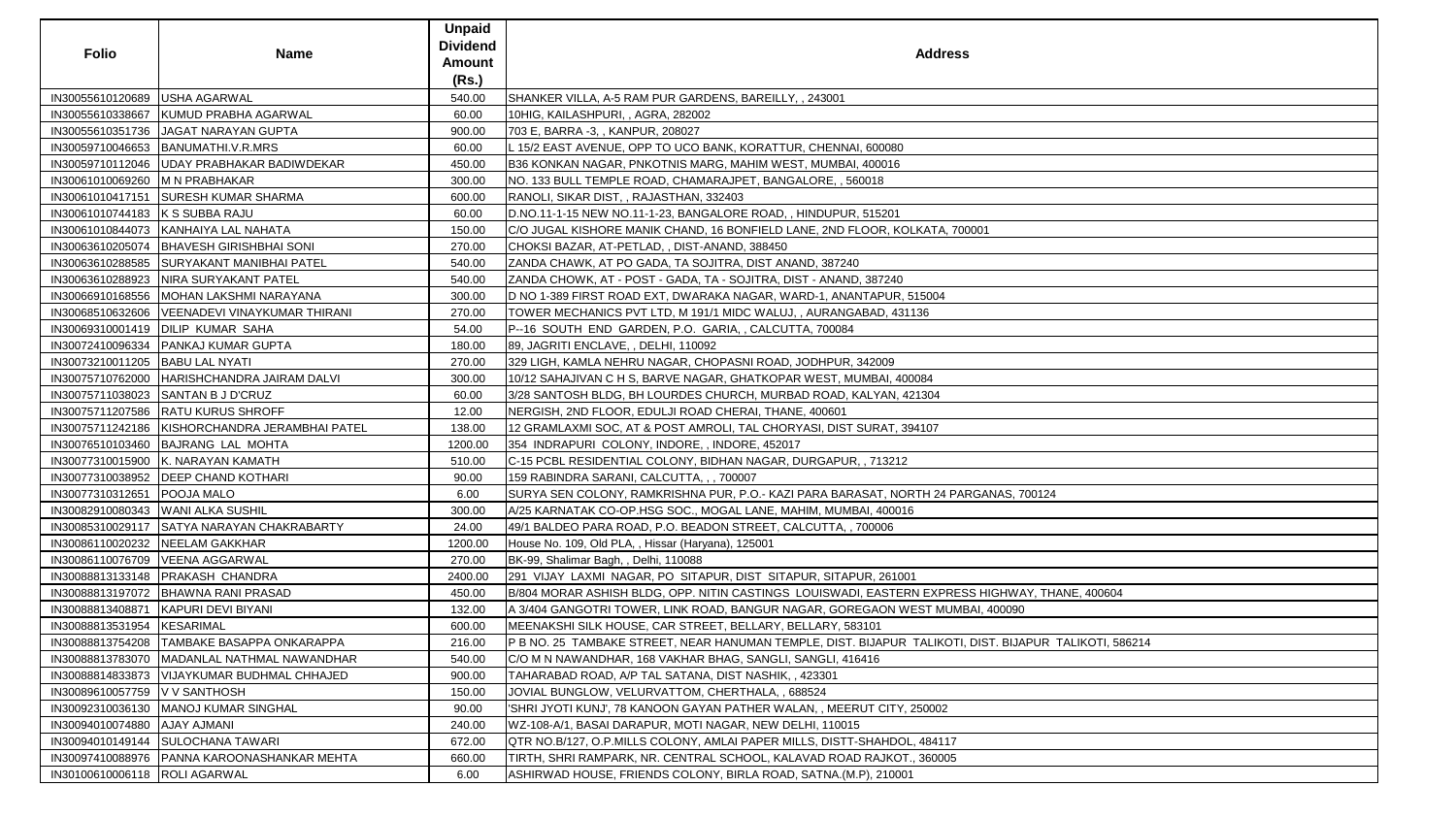|                                    |                                          | <b>Unpaid</b>   |                                                                                                    |
|------------------------------------|------------------------------------------|-----------------|----------------------------------------------------------------------------------------------------|
|                                    |                                          | <b>Dividend</b> |                                                                                                    |
| <b>Folio</b>                       | <b>Name</b>                              | Amount          | <b>Address</b>                                                                                     |
|                                    |                                          | (Rs.)           |                                                                                                    |
|                                    | IN30100610025358  DURGESH KUMAR GUPTA    | 6.00            | BEHIND KOTWALI, BANEUTA, BANDA., U.P., 210001                                                      |
| IN30100610044087 ADITYA SINGH      |                                          | 6.00            | GOSAIN GANJ, CHOWK BAZAR, , BANDA (U.P.), 210001                                                   |
| IN30100610074455 RAJESH KAPOOR     |                                          | 270.00          | 947 CIVIL LINES KAPOOR COMPOUND, , , JHANSI, 284001                                                |
|                                    | IN30100610103566 MUKESH KUMAR JAIN       | 6.00            | MADHU BEEJ BHANDAR, STATION ROAD, , BANDA.(U.P.), 210001                                           |
| IN30100610107139 JYOTI JAIN        |                                          | 6.00            | MADHU BEEJ BHANDAR, STATION ROAD, , BANDA (U.P.), 210001                                           |
| IN30101410002392 SUMIT LAHOTI      |                                          | 36.00           | 11B KALAKAR STREET, 4TH FLOOR, , CALCUTTA, 700007                                                  |
|                                    | IN30102220253199 G SUBBA LAKSHMI         | 600.00          | W/O G PARDHASARADHI, INDIAN BANK, FALAKNUMA SHAMSHEERGUNJ, HYDERABAD, 500053                       |
|                                    | IN30102220774162   DHANALAKSHMI GOGINENI | 1200.00         | FLAT NO 101, MAYURI CRYSTAL DEW APARTMENTS, 1ST LANE VIDYANAGAR, GUNTUR, 522006                    |
| IN30102221422878 P GOWRI           |                                          | 150.00          | HNO 28/768/9 L4, NGO S COLONY, , NANDYAL, 518501                                                   |
| IN30103924109870                   | NARENDRABHAI MANEKLAL PATWARI            | 1740.00         | B 6 AMBICA PARK, RAIYA ROAD, NEAR HANUMAN MADHI, RAJKOT, 360001                                    |
| IN30103924312354                   | <b>RAJ AMRUTSINH NATHANI</b>             | 300.00          | C 49, UDAY NAGAR, IFFCO COLONY, GANDHIDHAM, 370203                                                 |
| IN30103924519944                   | VALLABHBHAI MOHAN DOBARIA                | 1800.00         | CHOWKI SORATH, , , TA AND DIST JUNAGADH, 362315                                                    |
|                                    | IN30105510235947  RAJ KUMAR AJMERA       | 6.00            | 48, ANAND VIHAR COLONY, , CHITTORGARH, 312021                                                      |
| IN30105510405645 RENU D BIRLA      |                                          | 540.00          | K-121, ANSAL SUSHANT CITY, KALWAR ROAD, JAIPUR, 303706                                             |
| IN30105510439144                   | <b>CHANDER MOHAN GOINDANI</b>            | 810.00          | NBF 38, MADHAV NAGAR SECTOR 1, POST CEMENT FACTORY, DISTT. CHITTORGARH, 312021                     |
| IN30105510466993  RAJESH GAGRANI   |                                          | 6.00            | 2-N-28, R C VYAS COLONY, , BHILWARA (RAJ), 311001                                                  |
| IN30105510497928                   | NARESH KUMAR                             | 300.00          | 211 FRONT DIIO OFFICE, WARD NO 55, SINDHI COLONY, KOTA (RAJ), 324006                               |
| IN30105510522197   DHANANJAI BIRLA |                                          | 270.00          | K 121, ANSAL SUSHANT CITY, KALWAR ROAD, JAIPUR, 303706                                             |
|                                    | IN30105510615089 SONU KUMAR GUPTA        | 300.00          | CHHABI TALAB, KAILASH PURI, , BANDA, 210001                                                        |
|                                    | IN30105510800565 SUSHILA DEVI JHAWER     | 6.00            | SHREE MADHUWAN APPTTS., FLAT NO. A 92C/3 6A N K BANERJEE ST., P.O. RISHRA HOOGHLY, KOLKATA, 712248 |
|                                    | IN30108022144283  PL KALYANASUNDARAM     | 540.00          | MEENAKSHI ILLAM, 26 FIRST STREET, TT NAGAR, KARAIKUDI, 630002                                      |
|                                    | IN30108022250307 S JEYASEELAN AROCKIARAJ | 450.00          | D3 VISHAAL JAGADISH, NO.7 V.P.RATHINASAMY NADAR ROAD, BIBIKULAM, MADURAI, 625002                   |
|                                    | IN30109810610362 BORA SANJAY HUKUMCHAND  | 60.00           | MANIK CHOWK,, MANKESHWAR LANE, AHMEDNAGAR, 414001                                                  |
| IN30112715169528                   | <b>SHASHI KALA</b>                       | 180.00          | 50/46, NAUGHARA, , KANPUR, 208001                                                                  |
| IN30112715208544 SHASHI DALMIA     |                                          | 2418.00         | 2073OUTRAM LINE, MUKHARJI NAGAR, DELHI,, 110009                                                    |
| IN30112715301113  RAJMATI MODI     |                                          | 270.00          | C 8 PRATAP MARG, SETHI COLONY, JAIPUR, RAJASTHAN, 302004                                           |
|                                    | IN30112715457782   DEV KUNWAR CHHAJER    | 540.00          | VEER NEW LOOK CENTRAL SCHOOL, GODHRA ROAD, HALOL, HALOL, 389350                                    |
| IN30112715626611                   | NARESH CHANDRA AGRAWAL                   | 1200.00         | 10 CARIAPPA ROAD, , ALLAHABAD, ALLAHABAD, 211001                                                   |
| IN30112716029914                   | KOTWAL ANANT RAJARAM                     | 600.00          | 57 TALATHI COLONY, DINDORI ROAD, MERI, NASHIK, 422004                                              |
|                                    | IN30112716090685  SATYENDRA AGRAWAL      | 240.00          | KANODIA SADAN, NORTH 267 PATLIPUTRA COLONY, BESIDES MANGALDEEPAPARTMENT, PATNA, 800013             |
| IN30112716533247                   | <b>ANITA SHARMA</b>                      | 672.00          | BESIDE M P S R T C DEPOT, J R BIRLA MARG, SEMARIYA CHOWK, SATNA MP, 485005                         |
| IN30112716533724                   | NARENDRA SHARMA                          | 1944.00         | BESIDE M P S R T C DEPOT, J R BIRLA MARG, SEMERIYA CHOWK, SATNA MP, 485005                         |
| IN30112716634265                   | <b>SUSHMA KOTHARI</b>                    | 90.00           | KOTHARI MOULDERS, 208/3 INDUSTRIAL ESTATE, MAHESHPUR, VARANASI, 221106                             |
| IN30113526053962                   | L K SHAMALA BAI                          | 60.00           | NO 2089 MANJUNATH KRUPA, EAST END 'B' MAIN ROAD, JAYANAGAR 9TH BLOCK, BANGALORE, 560069            |
|                                    | IN30113526302182   BALAKRISHNA JAJU      | 12.00           | Q NO D/13-A L N NAGAR, VC STAFF COLONY, SEDAM, DT GULBARGA, 585222                                 |
| IN30113526711546                   | VIRESHWAR MALLIKARJUNAYYA MATH           | 300.00          | MARKET YARD, TALIKOTI, DISTRICT BIJAPUR, DISTRICT BIJAPUR, 586214                                  |
| IN30113526892664                   | <b>RAMESH MALKAJAPPA SALANKI</b>         | 2400.00         | 1581 TALIKOTI, TALUK MUDDEBIHAL, BIJAPUR DIST, BIJAPUR DIST, 586214                                |
| IN30114310125380                   | <b>VINNI CHAWLA</b>                      | 6.00            | C-1/187, JANAK PURI, NEW DELHI, DELHI, 110058                                                      |
| IN30114310336930                   | <b>KULDIP SINGH SETHI</b>                | 270.00          | III 177, LAJPAT NAGAR, , NEW DELHI, 110024                                                         |
| IN30114310445848  RAJESH SOOD      |                                          | 60.00           | MARL BROUGH HOUSE, SHIMLA, H P, 171002                                                             |
| IN30114311066388                   | <b>NIRAJ SATIJA</b>                      | 6.00            | A 1 / 220, JANAK PURI, NEW DELHI, DELHI, 110058                                                    |
| IN30115112522067                   | <b>ANAND NAVINCHANDRA JHAVERI</b>        | 1500.00         | ANAND OPP CHANDRAVIHAR SOCIETY, ATIRA ROAD, AHMEDABAD, , 380015                                    |

| , 500053                 |  |
|--------------------------|--|
| २, 522006                |  |
|                          |  |
|                          |  |
|                          |  |
|                          |  |
|                          |  |
|                          |  |
|                          |  |
|                          |  |
|                          |  |
| 312021                   |  |
|                          |  |
|                          |  |
|                          |  |
|                          |  |
|                          |  |
|                          |  |
|                          |  |
|                          |  |
| HOOGHLY, KOLKATA, 712248 |  |
|                          |  |
|                          |  |
| 625002                   |  |
|                          |  |
|                          |  |
|                          |  |
|                          |  |
|                          |  |
|                          |  |
|                          |  |
|                          |  |
|                          |  |
|                          |  |
|                          |  |
| ENT, PATNA, 800013       |  |
|                          |  |
|                          |  |
|                          |  |
|                          |  |
| <b>IGALORE, 560069</b>   |  |
|                          |  |
|                          |  |
|                          |  |
|                          |  |
|                          |  |
|                          |  |
|                          |  |
|                          |  |
|                          |  |
|                          |  |
|                          |  |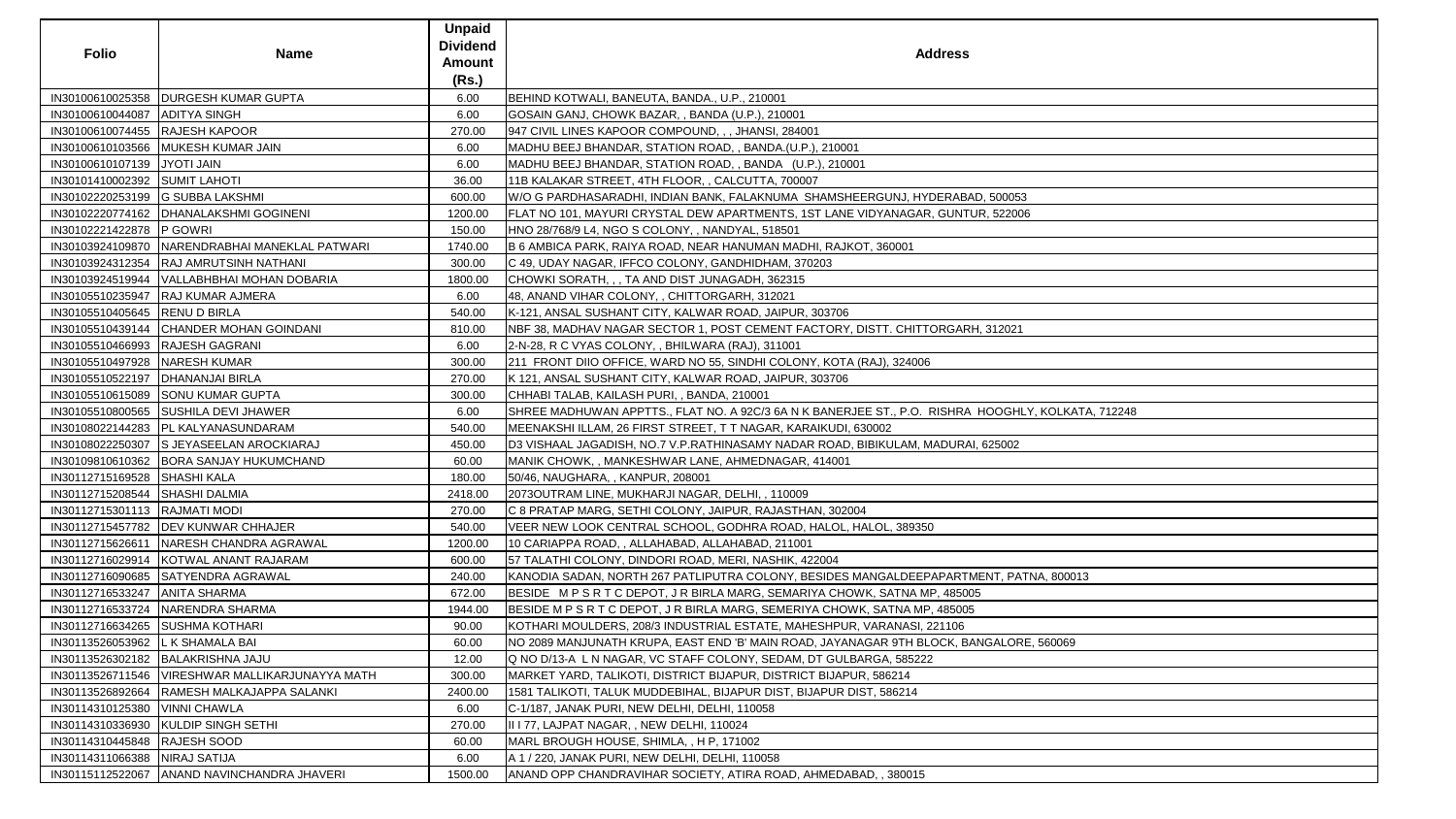| <b>Folio</b>                    | <b>Name</b>                                | <b>Unpaid</b><br><b>Dividend</b><br>Amount<br>(Rs.) | <b>Address</b>                                                                                            |
|---------------------------------|--------------------------------------------|-----------------------------------------------------|-----------------------------------------------------------------------------------------------------------|
| IN30115113210400                | <b>D RAMANJANEYULU</b>                     | 270.00                                              | SAI BABA OIL SWAMY, 79/4 8TH CROSS (RIGHT), MAGADI ROAD, BANGALORE, 560023                                |
| IN30115113472524                | <b>DEEPAK KANTILAL JOSHI</b>               | 300.00                                              | A/42 VENUS, B/H ASHIMA TOWER, VASTRAPUR, BODAKDEV AHMEDABAD, 380015                                       |
| IN30115122155509 ANSHUL BANSAL  |                                            | 420.00                                              | 203 MAVILLA APARTMENT, MAYUR VIHAR PHASE I, , DELHI, 110091                                               |
|                                 | IN30118620070868 RAJ KUMARI KHANDELWAL     | 1800.00                                             | MORE KOTHI GANGAPUR, , , BAREILLY, 243001                                                                 |
| IN30125013430014                | KAMAL KR CHAWLA                            | 180.00                                              | KAMAL SHOE STORE, 59 A CANNING STREET, , CALCUTTA, 700001                                                 |
| IN30125015298115                | USHA AGARWAL                               | 60.00                                               | 4A ASHOK TOWER, 11/A PALM AVENUE, , CALCUTTA, 700019                                                      |
| IN30125015423814                | JAI PRAKASH LATH                           | 30.00                                               | C/O MANGALAM TIMBER PRODUCTS, 11A RAWDEN STREET, 3RD FLOOR, CALCUTTA, 700017                              |
| IN30125028363610                | <b>JOGESH CHANDRA CHAUDHURY</b>            | 30.00                                               | 931 MAHANADIVIHAR, PO NAYABAZAR, CUTTACK, ORISSA, 753004                                                  |
| IN30125028429708                | SAMBHU NATH BHATTACHARYYA                  | 60.00                                               | DISTRICT LIBRARIAN, SOUTH SARBAMANGALA PALLY, P O & DIST MALDA, MALDA, 732101                             |
| IN30125028508256                | <b>ARCHANA RANI GANTAYAT</b>               | 240.00                                              | HOUSE NO A/L 25, BHIMATANGI HOUSING BOARD COLONY, , BHUBANESWAR, 751002                                   |
|                                 | IN30125028937885 SUSHIL KUMAR MISHRA       | 60.00                                               | QR NO E 20, KOELNAGAR, , ROURKELA, 769014                                                                 |
| IN30127613039855                | <b>TARA JAIN</b>                           | 36.00                                               | ROHIT VILLA, 8 PREM NAGAR ROOP SAGAR ROAD, 8 PREM NAGAR ROOP SAGAR ROAD, UDAIPUR, 313001                  |
| IN30127613459004                | <b>SANGITA ATUL MEHTA</b>                  | 450.00                                              | 438/B/1 UDAYAN MARG, NEAR LAW GARDEN, , AHMEDABAD, 380006                                                 |
| IN30127630117673                | JAYSHREEBEN SURESHCHANDRA PATEL            | 90.00                                               | LAKKAD SHERI, AT SHAKARPUR, TA CAMBAY DI ANAND, GUJARAT, 388620                                           |
| IN30127630288242                | CHANDUBHAI RAVJIBHAI PATEL                 | 60.00                                               | 9 UMIYANAGAR SOCIETY, AT AND PO AND TA BAYAD, DIST S K, S K GUJARAT, 383325                               |
| IN30127630322966                | HARSHADKUMAR VRIJLAL MANDIWALA             | 42.00                                               | 'CH' TYPE, 99/4 SECTOR - 28, GANDHINAGAR, GANDHINAGAR, 382028                                             |
| IN30133017081582                | NAND KISHORE PATODIA                       | 600.00                                              | C/O DYNAMIC PHOTOCOPY SERVICE, COURT COMPOUND, CIRCULAR ROAD, RANCHI (BIHAR), 834001                      |
|                                 | IN30133017307606 SWARUP CHEMICALS PVT. LTD | 60.00                                               | WATER WORKS ROAD, AISHBAGH, , LUCKNOW, 226004                                                             |
| IN30133017528950                | RAMNIK JINDAL                              | 1350.00                                             | DR. JAGDISH RAJ, RAJ CLINIC, DHURI (PB), DHURI, 148024                                                    |
| IN30133017604012 RAHUL JHA      |                                            | 600.00                                              | JHA NIWAS, DIVERSION ROAD, DORANDA, RANCHI, 834002                                                        |
| IN30133017691871                | KALPANA JAIN                               | 300.00                                              | VAIJAYANT, 101/2 PRABHAT NAGAR, MEERUT, , 250001                                                          |
| IN30133017833346   TANUJA KUMAR |                                            | 2400.00                                             | TANUJA KUMAR, HOUSE NO-25, ASHOK VIHAR WEST(EXTENSION), RANCHI, 834002                                    |
| IN30133018395021                | <b>AMIT KUMAR SAHANA</b>                   | 600.00                                              | POST KODARMA, , , DIST KODARMA, 825410                                                                    |
| IN30133018506088                | NORTI DEVI CHOUDHURY                       | 120.00                                              | 15 HIMALAYAN BUILDING, NIVARANPUR, , RANCHI, 834002                                                       |
| IN30133018693581                | <b>PADMKUMAR BHAVRILAL PAHADE</b>          | 600.00                                              | C/O RISHI TRADERS, 17  RASAMANJU SHOPPING COMPLEX, , AMALNER, 425401                                      |
| IN30133019515462                | JAI KUMAR SHARMA                           | 12.00                                               | E TYPE 139, SATNA CEMENT WORKS, BIRLA COLONY, SATNA M P, 485005                                           |
|                                 | IN30133019544261 UMANG J MERWANA           | 6.00                                                | A / F 16, SATNA CEMENT COLONY, P O BIRLA VIKAS, SATNA M P, 485005                                         |
| IN30133019722895                | <b>MANJU SHARMA</b>                        | 6.00                                                | BIRLA COLONY, Q. NO. E/14, P. O. BIRLA VIKAS, SATNA M.P., 485005                                          |
| IN30133019767663                | <b>ANUPAM RAJAN</b>                        | 600.00                                              | D 12, UPANT COLONY, CHAR IMLI, BHOPAL MP, 462016                                                          |
| IN30133019821735                | HANS NARAYAN SIKARIA                       | 300.00                                              | B-307 3RD FLOOR BHOOMI GREEN CHS LTD, RAHEJA ESTATE KULUPWADI ROAD, BORIVLI E, MUMBAI MAHARASHTRA, 400066 |
| IN30133020013949                | <b>ARPITA A SHETH</b>                      | 180.00                                              | 1.2 I.O.C NAGAR, O.P. ROAD, PO. V.N. COLONY, BARODA, 390015                                               |
| IN30135620091328                | SHOBHADEVI NANDAPURMATH                    | 270.00                                              | INO 18SHREE GURU KRUPA, 80 FEET ROADMARUTHI NAGAR, CHANDRA LAYOUT, BANGALORE, 560072                      |
| IN30135630006187                | <b>GEETA GUPTA</b>                         | 132.00                                              | 1458- GALI ARYA SAMAJ, BAZAR SITA RAM, , DELHI, 110006                                                    |
| IN30148510571397                | <b>ASHOK AMARCHAND KANKARIA</b>            | 6.00                                                | M/S SHANTI BUILDERS, PARTNER R.C. SHAH ESQ 5TH FLOOR, 519 AJANTA SHOPPING CENTRE, DIST- SURAT, 395002     |
| IN30148510749522                | JULEE KANKARIA                             | 6.00                                                | 603 DEVKRUPA APPARTMENT, CITY LIGHT, , SURAT (GUJARAT), 395007                                            |
| IN30148540002872                | <b>HEMANT MULJIBHAI PANCHOLI</b>           | 270.00                                              | PLOT NO- 272/1, SECTOR NO - 3 'B', , GANDHINAGAR, 382006                                                  |
| IN30154914211519                | <b>IQBAL KISHEN</b>                        | 18.00                                               | 16 11 740/4, BEHIND HARSHA COLOR LAB, GADDIANNA RAM, HYDERABAD, 500060                                    |
| IN30154914564199                | <b>SUMATI JAGDISH JOSHI</b>                | 180.00                                              | 17 BHAKTI NAGAR SOCIETY, VEJALPUR, AHMEDABAD, , 380051                                                    |
| IN30154914759597                | <b>NATASHA AMRISH PATEL</b>                | 1800.00                                             | C/O PARBHUDAS KISHORDAS, TOBACCO PRODUCTS PVT LTD, 102 POPULAR HOUSE ASHRAM ROAD, AHMEDABAD, 380009       |
| IN30154915195770                | <b>JAYESH RASIKLAL BAVISHI</b>             | 180.00                                              | A/7 POPULAR HOUSE, BESANT STREET, SANTACRUZ WEST, MUMBAI, 400054                                          |
| IN30154915430908                | <b>BALRAJ SINGH GILL</b>                   | 1200.00                                             | A/302 VERSOVILLE, N DUTTA MARG 4 BUNGLOWS, ANDHERI WEST, MUMBAI, 400053                                   |
| IN30154915526416                | <b>ANAND P BHAGTANI</b>                    | 9000.00                                             | 101 PANCHRATNA, OFF YARI ROAD VERSOVA, ANDHERI (WEST), MUMBAI, 400061                                     |

| 00017                             |
|-----------------------------------|
|                                   |
| 01                                |
|                                   |
|                                   |
| , UDAIPUR, 313001                 |
|                                   |
|                                   |
|                                   |
|                                   |
|                                   |
| 3IHAR), 834001                    |
|                                   |
|                                   |
|                                   |
|                                   |
|                                   |
|                                   |
|                                   |
|                                   |
|                                   |
|                                   |
|                                   |
|                                   |
|                                   |
| VLI E, MUMBAI MAHARASHTRA, 400066 |
|                                   |
| ALORE, 560072                     |
|                                   |
| CENTRE, DIST-SURAT, 395002        |
|                                   |
|                                   |
|                                   |
|                                   |
|                                   |
| SHRAM ROAD, AHMEDABAD, 380009     |
|                                   |
|                                   |
|                                   |
|                                   |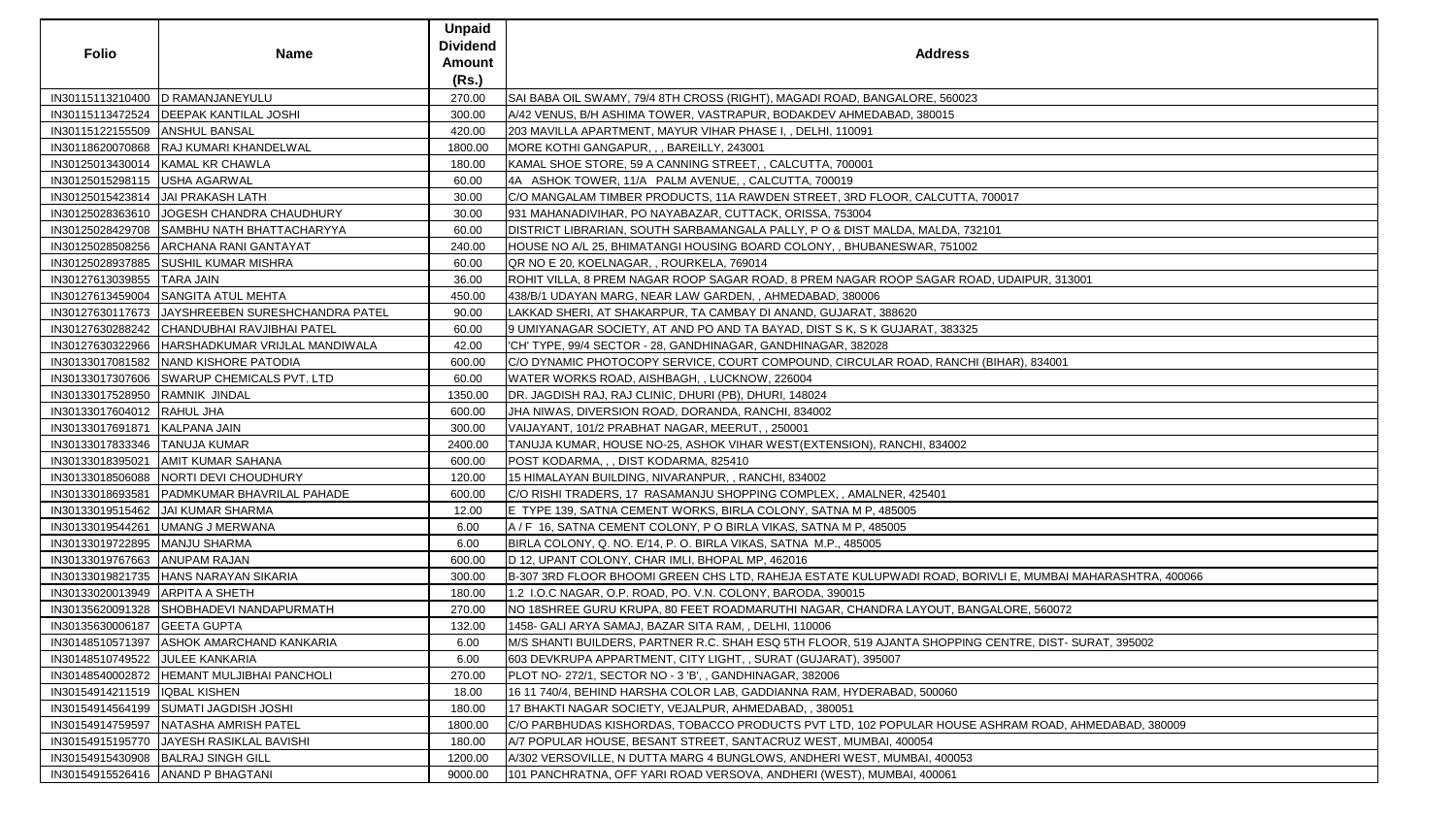| <b>Folio</b>                       | <b>Name</b>                                     | <b>Unpaid</b><br><b>Dividend</b><br><b>Amount</b><br>(Rs.) | <b>Address</b>                                                                                      |
|------------------------------------|-------------------------------------------------|------------------------------------------------------------|-----------------------------------------------------------------------------------------------------|
|                                    | IN30154915610013   ANAND P BHAGTANI             | 9000.00                                                    | 101 PANCHRATNA NEAR PANCHVATIKA, PANCH MARG OFF YARI ROAD, VERSOVA ANDHERI W, MUMBAI, 400061        |
|                                    | IN30154915820930 SURENDRA KUMAR SINGHI          | 150.00                                                     | 245 S N ROY ROAD, 3RD FLOOR, KOLKATA, , 700038                                                      |
|                                    | IN30154916171577   KAVITA KANTILAL DESAI        | 3000.00                                                    | 2/B DEV ASHISH, PEDDER ROAD, , MUMBAI, 400026                                                       |
| IN30154916253214 KANAK GUPTA       |                                                 | 2016.00                                                    | 31 RAJA SANTOSH ROAD, ALIPORE, , CALCUTTA, 700027                                                   |
|                                    | IN30154916917710   JAI KUMAR MISHRA             | 36.00                                                      | 17/12 MOREPUKUR, 1ST LANE RISHRA, , HOOGLY, 712248                                                  |
|                                    | IN30154917345522 SHEROO MINOO PATEL             | 540.00                                                     | BLOCK P 34, NAVROZ BAUG, DR S S RAO ROAD, MUMBAI, 400012                                            |
|                                    | IN30154917404265 SONIA R MANGALORE              | 300.00                                                     | 4 B TOWER C, VICEROY COURT, THAKUR VILLAGE KANDIVALI EAST, MUMBAI, 400101                           |
|                                    | IN30154918365316   RAJENDRA A SHAH              | 300.00                                                     | 97/701 KRISHNA APTS, L T ROAD NO 6 OFF M G ROAD, NEAR ROSARY CHURCH GOREGAON WEST, MUMBAI, 400062   |
|                                    | IN30154918567587 CHANDRA KANTA JHANWAR          | 600.00                                                     | 67/41 STRAND ROAD, CROSS ROAD 10, , KOLKATA, 700006                                                 |
|                                    | IN30154918725924 JJIBICHAN ANTONY               | 150.00                                                     | HADEED B NO 33237, RMFP/CMC PO BOX 10053, , JUBAIL 31961, 999999                                    |
| IN30154918856611                   | <b>GAYATRI KUMAR</b>                            | 90.00                                                      | D1/47 RABINDRA NAGAR, , , NEW DELHI, 110003                                                         |
|                                    | IN30154918975895   JAYANTHI S MADIMAN           | 600.00                                                     | NO 2179 8TH MAIN E BLK, 2ND STAGE, RAJAJI NAGAR, BANGALORE, 560010                                  |
|                                    | IN30154919003418   PAWAN KUMAR SHARMA           | 1200.00                                                    | H N 1597, SECTOR 7, URBAN ESTATE, KURUKSHETRA, 136118                                               |
|                                    | IN30154919483628  IPSHITA AMRISH PATEL          | 1800.00                                                    | C/O PARBHUDAS KISHORDAS, TOBACCO PRODUCTS PVT LTD, 102 POPULAR HOUSE ASHRAM ROAD, AHMEDABAD, 380009 |
|                                    | IN30155710078377 SUDESH KUMAR MAURYA            | 90.00                                                      | 293/196/1 OLD HAIDER GANJ, , , LUCKNOW, 226003                                                      |
| IN30155710518390 RAMA MISHRA       |                                                 | 6.00                                                       | 8/129 ARYA NAGAR, , , KANPUR, 208002                                                                |
|                                    | IN30155720014860   MAHENDRA KUMAR GUPTA         | 1800.00                                                    | 17-A BAIROONI KHANDAK, MODEL HOUSE, , LUCKNOW, 226001                                               |
| IN30155720200252 SUNITA PANDEY     |                                                 | 150.00                                                     | B-38/13-4 NAVODIT NAGAR EXTN, MAHMOORGANJ, , VARANASI, 221010                                       |
| IN30155720685711                   | <b>BINIT KUMAR AGRAWAL</b>                      | 6.00                                                       | RAM CHANDRA PODDAR LANE, SUJAGANJ, , BHAGALPUR, 812002                                              |
| IN30155720922380  BASANTI DEVI     |                                                 | 180.00                                                     | SHRI KRISHNA MEDICAL STORE, ANPARA BAZAR, , SONEBHADRA, 231225                                      |
|                                    | IN30155721299499   BHAWANA SAWNANI              | 270.00                                                     | 20/3 LAJPAT NAGAR, , , LUCKNOW, 226003                                                              |
|                                    | IN30160410112290 KAILASH CHANDRA SAMDANI        | 6.00                                                       | 2/47 KHALKIPURA MOHALLA, BHILWARA,, RAJASTHAN, 311001                                               |
| IN30163710171786 SATHEESH V.       |                                                 | 54.00                                                      | VELUTHATTIL HOUSE, CHAVAKKAD, CHAVAKKAD, THRISSURKERALA, 680506                                     |
|                                    | IN30163740063054 NANDAKUMARAN MOORKATH-DR.      | 30.00                                                      | PEEDIKAPARAMBIL, PULLUT PO, THRISSUR, KERALA, 680663                                                |
| IN30163740941715   KARTHIKEYAN.A   |                                                 | 180.00                                                     | NO 23G, RAJAMBAL NAGAR, CUDDALORE, CUDDALORE, 607001                                                |
|                                    | IN30164510185977   PATEL VINODBHAI VITHTHALBHAI | 420.00                                                     | 79/LAXMINARAYAN SOCIETY, MAHAVIRNAGAR, , HIMATNAGAR, 383001                                         |
|                                    | IN30164510269444 ANUJA DIPAKBHAI SHAH           | 3000.00                                                    | A-303RUDRA PLAZA, JUDGES BUNGLOW,, AHMEDABAD, 380015                                                |
|                                    | IN30164510297719   ALKA HARSHADKUMAR SHETH      | 90.00                                                      | D-12 CHITRAKUT SOCIETY, MODASA MALPUR ROAD, , MODASA, 383315                                        |
|                                    | IN30165310057478 SUDHIR AGARWAL                 | 150.00                                                     | 601, GANDHI MARKET, , ETAH, 207001                                                                  |
|                                    | IN30169610259330 KULWANT SINGH BALI             | 30.00                                                      | CHECK SRONGSOO, P/O SILIGAM VIA SEER, DISTRICT ANANTNAG TEHSIL PAHALGAM, KASHMIR, 192129            |
| IN30169610298378 SRINIVASA RAO.V   |                                                 | 60.00                                                      | P.NO.19 TELECOM COLONY, ARYA NAGAR, NIZAMABAD, ANDHRA PRADESH, 503002                               |
| IN30169610376022 AMITHA            |                                                 | 300.00                                                     | SATYANARAYANA KRUPA, THEKAL THOTA, YENAGDDE, KATPADI POST, 574105                                   |
| IN30169610567568   PRAVIN NARANG   |                                                 | 150.00                                                     | C-157, KARNI NAGAR, LALGARH, BIKANER, 334001                                                        |
| IN30169610585715   BHARATHI DEVI.G |                                                 | 30.00                                                      | NO 22/37PALANIANDAVAR NAGAR, , , UDUMALPET., 642126                                                 |
| IN30169610591583 SAHANA BHAT       |                                                 | 60.00                                                      | ANANTHA TRADERS, HEBRI, KARKALA, UDUPI DIST, 576112                                                 |
|                                    | IN30169610663648 CHAVA SUMATHI DEVI             | 1200.00                                                    | FLAT NO 4 SAI TOWERS, NO 13 BRUNDAVA GARDENS, 4 TH LINE, GUNTUR, 522006                             |
|                                    | IN30169611576849 GURUMURTHY UPADHYA             | 60.00                                                      | VISHNU PRASAD, HEROOR POST, BRAHMAVAR, UDIPI DIST, 576213                                           |
|                                    | IN30170740000958 GIRISH NEMICHAND TATED         | 402.00                                                     | TATED COMPLEX, CHAITANIYA WADI, , BULDHANA, 443001                                                  |
|                                    | IN30172310007930   Pradeep Kumar Daga           | 60.00                                                      | 47/1 Hari Ram Goenka Street, , , Kolkata, 700007                                                    |
| IN30174010206030   BIPIN KUMAR     |                                                 | 30.00                                                      | 18 GURUDWARA AREA, HAPPY HOME, BISTUPUR, JAMSHEDPUR, 831001                                         |
|                                    | IN30175810063992   MANJUSHA MATHUR              | 270.00                                                     | House No. BH- 27 Phase -I, Pallav Puram, , Meerut (U.P), 250110                                     |
| IN30176610062814   RITU JAIN       |                                                 | 300.00                                                     | 1517/28, NAI WALA, KAROL BAGH, NEW DELHI, 110005                                                    |

| V, MUMBAI, 400061                 |
|-----------------------------------|
|                                   |
|                                   |
|                                   |
|                                   |
|                                   |
|                                   |
|                                   |
|                                   |
|                                   |
|                                   |
| VEST, MUMBAI, 400062              |
|                                   |
|                                   |
|                                   |
|                                   |
|                                   |
|                                   |
|                                   |
|                                   |
| <u> A ROAD, AHMEDABAD, 380009</u> |
|                                   |
|                                   |
|                                   |
|                                   |
|                                   |
|                                   |
|                                   |
|                                   |
|                                   |
|                                   |
|                                   |
|                                   |
|                                   |
|                                   |
|                                   |
|                                   |
|                                   |
|                                   |
|                                   |
|                                   |
|                                   |
|                                   |
|                                   |
| <u> IIR, 192129</u>               |
|                                   |
|                                   |
|                                   |
|                                   |
|                                   |
|                                   |
|                                   |
|                                   |
|                                   |
|                                   |
|                                   |
|                                   |
|                                   |
|                                   |
|                                   |
|                                   |
|                                   |
|                                   |
|                                   |
|                                   |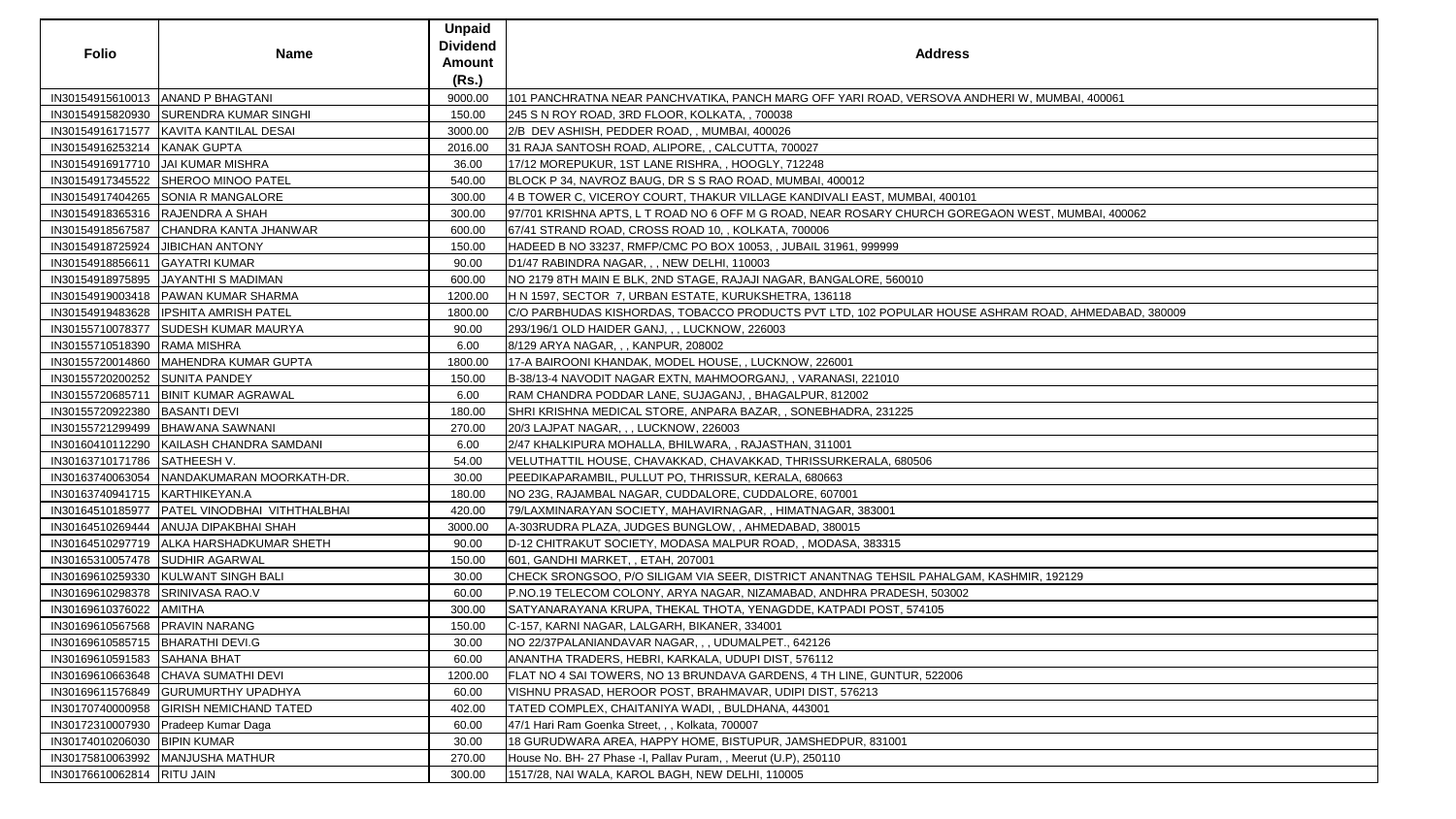| <b>Folio</b>                      | <b>Name</b>                                               | <b>Unpaid</b><br><b>Dividend</b><br><b>Amount</b><br>(Rs.) | <b>Address</b>                                                                                                            |
|-----------------------------------|-----------------------------------------------------------|------------------------------------------------------------|---------------------------------------------------------------------------------------------------------------------------|
| IN30177410328616   A ANITHA       |                                                           | 60.00                                                      | 21A/2 Ist FLOOR, BOLDENPURAM, I STREET, THOOTHUKUDI, 628003                                                               |
| IN30177410329539  RASHMI GUPTA    |                                                           | 54.00                                                      | 32, CIVIL LINES, , BADAUN, 243601                                                                                         |
|                                   | IN30177410526872 RAMESH CHAND JAIN                        | 270.00                                                     | CONCT PADAV WARD, FBEHIND SUDARSHAN TAKIS, , MANDLA, 481661                                                               |
|                                   | IN30177410665124   LAXMI KANT SHARMA                      | 6.00                                                       | SATNA CEMENT WORKS, ACCOUNTS DEPTT, PO SCW BIRLA VIKAS, SATNA, 485005                                                     |
| IN30177411389781 GOVIND SINGH     |                                                           | 120.00                                                     | VILL SINGH AUSHADHI BHANDAR, RANIGANJ, , BALLIA, 277208                                                                   |
| IN30177411441498 JUHI BHATIA      |                                                           | 60.00                                                      | MIG 41, BANDHOWGARH COLONY, , SATNA, 485005                                                                               |
| IN30177411638897   AMIT ARORA     |                                                           | 30.00                                                      | 6982, QUILA KADAM SHARIFF, SHANKAR MARG NABI KARIM PAHARGANJ, DELHI, 110055                                               |
|                                   | IN30177411642832   MARY SWEETY PILO                       | 150.00                                                     | P S DALE, KAVANAD, , KOLLAM, 691003                                                                                       |
|                                   | IN30177412352270 AWADH NARAYAN SINGH                      | 30.00                                                      | STORE DEPTT, S C W, BIRLA VIKAS, SATNA, 485005                                                                            |
|                                   | IN30177412552367 BORAHALLI KRISHNA                        | 60.00                                                      | H NO 17-23/2, DHARMAPURI COLONY, UPPAL, HYDERABAD, 500039                                                                 |
|                                   | IN30177412633464   VINOD KUMAR SHARMA                     | 6.00                                                       | STORE S C W, BIRLA VIKAS, , SATNA, 485001                                                                                 |
|                                   | IN30177414140376   MEENA MALHOTRA                         | 270.00                                                     | H NO 9 A, VASHIST NAGAR,, AMBALA CANTT, 133001                                                                            |
|                                   | IN30177415956508 SIKAYANAIDU MANICKAM                     | 900.00                                                     | NO 802 8TH FLOOR, PRINCE RESIDENCY STERLING AVENUE RD, NUNGAMBAKKAM, CHENNAI, 600034                                      |
|                                   | IN30177415964173   RITIKA SUNIL LALWANI                   | 6.00                                                       | NO 4/1 2, C BLOCK PIMPRI, , PUNE, 411017                                                                                  |
|                                   | IN30177416597671   KAVITA NAGESH TARALE                   | 90.00                                                      | PLOT NO 99/8 2ND MAIN 9TH CROSS, LAST BUS STOP SADASHIV NAGAR BELGAUM, 590 SINHGAD INS GADAVARI GIRL HOSTEL, PUNE, 411041 |
|                                   | IN30184610323541   JASWANT KAUR SIDHU                     | 600.00                                                     | TEACHER COLONY, WARD NO-3 H.NO-600, BALACHOUR, NAWASHAHR- DOABA, 144521                                                   |
| IN30189510129142 PARIMALA S       |                                                           | 12.00                                                      | LOBAMUDHRA, 50/852 (1) THOPPIL LANE, THALIYAL, THIRUVANANTHAPURAM KERALA, 695002                                          |
| IN30189510194266 SEBI GEORGE      |                                                           | 120.00                                                     | PADINJAREMATHEKAL HOUSE, ARAKUZHA P O, MUVATTUPUZHA, ERNAKULAM KERALA, 686672                                             |
| IN30189510408909   DINESH M BABEL |                                                           | 3600.00                                                    | 152/8 GAGAN DEEP-2, SECTOR-8 NEAR SAGAR VIHAR, VASHI, NAVI MUMBAI MAHARASHTRA, 400703                                     |
| IN30189510694565 U PADMAJA        |                                                           | 600.00                                                     | NO 9-464, DORUVU BAZZAR, KANIGIRI, PRAKASAM ANDHRA PRADESH, 523230                                                        |
|                                   | IN30189510773123 GOPALKRISHNA J DESAI                     | 6.00                                                       | NEAR RAGAVENDRAMATH KILLA, KERUR, , BAGALKOT KARNATAKA, 587206                                                            |
| IN30198310119662  INDU MATKAR     |                                                           | 300.00                                                     | 104 TELEPHONE NAGAR, F.NO-201 SARASWATI APARTMENT, , INDORE (M.P.), 452001                                                |
|                                   | IN30198310731589 CHANDRAKANT PITAMBAR CHAUDHARY           | 12.00                                                      | A/P NEW F - 9 - 54 DEEP NAGAR, TAL - BHUSAWAL, ., DIST. JALGAON (MAH.), 425001                                            |
|                                   | IN30199110207570   PRAFULBHAI VANPARIA                    | 150.00                                                     | 6/B SHANTI NAGAR, OPP. AJITNAGAR URMI ROAD, OLD PADRA ROAD, VADODARA, 390007                                              |
|                                   | IN30199110302659 SHAIKH ABDULMUNAF A. GANI                | 60.00                                                      | OPP. BISMILLAH MASJID, RAJPURI GATE, BALASINOR, DIST. KHEDA, 388255                                                       |
|                                   | IN30199110422343 GOVINDLAL MANGALDAS GANDHI               | 810.00                                                     | DALIYA COMPOUND SOCIETY, PO. BODELI, TA. SANKHEDA, DIST. BARODA, 391135                                                   |
| IN30199110982848   VAIDYA ASHA C. |                                                           | 60.00                                                      | D-16 ANANDWAN COMPLEX, B/H. AANGAN TOWER, MAKARPURA ROAD PRATAPNAGAR, VADODARA, 390004                                    |
|                                   | IN30199110991530   DAKSHABEN J. PANDYA                    | 600.00                                                     | VANIYA SHERI, NR NARSINHJI TEMPLE, CHHANI, VADODARA, 390002                                                               |
|                                   | IN30210510107657 ALOK KUMAR KHATOR                        | 840.00                                                     | 'MANOHARI VILLA", 5/4CENTRAL PARKDOCTOR'S COLONY, CITY CENTRE, DURGAPUR, 713216                                           |
| IN30210510134806   BHULU GHOSH    |                                                           | 6.00                                                       | VILL-BANKAGACHA, POST-CHIKRAND, , DIST.-HOOGHLY, 712304                                                                   |
|                                   | IN30214810447867   DEBLINA MUKHERJEE                      | 270.00                                                     | 'SAPTHAGIRI' NO 51/1 B-910, 1ST MAIN ROAD BAHUBALINAGAR, JALAHALLI VILLAGE, BANGALORE, 560013                             |
|                                   | IN30214810656130   VIJAY KUMAR DEVAKATH                   | 90.00                                                      | INO LIG 88 3RD STAGE, NEW HUDCO, BANNIMANTAP, MYSORE, 570015                                                              |
| IN30214810687716 KALPANA          |                                                           | 300.00                                                     | BAZAAR STREET, ANDERSONPET, , KGF, 563113                                                                                 |
|                                   | IN30220110350747 SUBHASH JAMBU CHOUGULE                   | 1110.00                                                    | A/P BHOJ, HOUSE NO. 2474, TAL CHIKODI, DIST BELGAUM, 591263                                                               |
| IN30220111206153   TAPATI SAHA    |                                                           | 12.00                                                      | 4 GREEK CHURCH ROW EXTENSION, KALIGHAT, , KOLKATA, 700026                                                                 |
| IN30220111644933 SHARAD JAIN      |                                                           | 24.00                                                      | 162 DIBBA GALI KHATI, KHANA HATHRAS,, HATHRAS, 204101                                                                     |
| IN30223610634446   MADHVI GOVIL   |                                                           | 1200.00                                                    | 2C/42, NEHRU NAGAR, , GHAZIABAD, 201001                                                                                   |
|                                   | IN30223610644087   BULLA DEVI LAHOTI                      | 1800.00                                                    | 98, CHRISTOPHER ROAD, 3RD FLOOR, KOLKATA, 700046                                                                          |
|                                   | IN30226910369090   VENKATALAKSHMI VOLLALA                 | 168.00                                                     | 20090, OPP ANDHRA BANK, KARIMNAGAR, JAMMIKUNTA, 505122                                                                    |
|                                   | IN30226910729092  INDUSAGE MANAGEMENT SERVICES PRIVATE LT | 6.00                                                       | 123A JUSTICE RAMASWMY STREET, KASTHURIBA NAGAR, ADYAR, CHENNAI TAMILNADU, 600020                                          |
|                                   | IN30226910944524   BABURAO VASIREDDI                      | 312.00                                                     | H-NO-7-1-58, SAHAKARA NAGAR, KHAMMAM ANDHRA PRADESH, ANDHRA PRADESH, 507002                                               |
|                                   | IN30226911030386 SOMNATH RAZDAN                           | 474.00                                                     | DURGAPUR CEMENTS WORKS, BIRLA CORPORATION LTD., NEAR DSP SLAG BANK DURGAPUR, WEST BENGAL, 713203                          |
|                                   |                                                           |                                                            |                                                                                                                           |

| NI, 600034                                         |
|----------------------------------------------------|
|                                                    |
| <b>IGAD INS GADAVARI GIRL HOSTEL, PUNE, 411041</b> |
|                                                    |
| $\overline{2}$                                     |
| 672                                                |
| 400703                                             |
|                                                    |
|                                                    |
|                                                    |
|                                                    |
|                                                    |
|                                                    |
|                                                    |
| ODARA, 390004                                      |
|                                                    |
| 16                                                 |
|                                                    |
| ALORE, 560013                                      |
|                                                    |
|                                                    |
|                                                    |
|                                                    |
|                                                    |
|                                                    |
|                                                    |
|                                                    |
| 00020                                              |
|                                                    |
| UR, WEST BENGAL, 713203                            |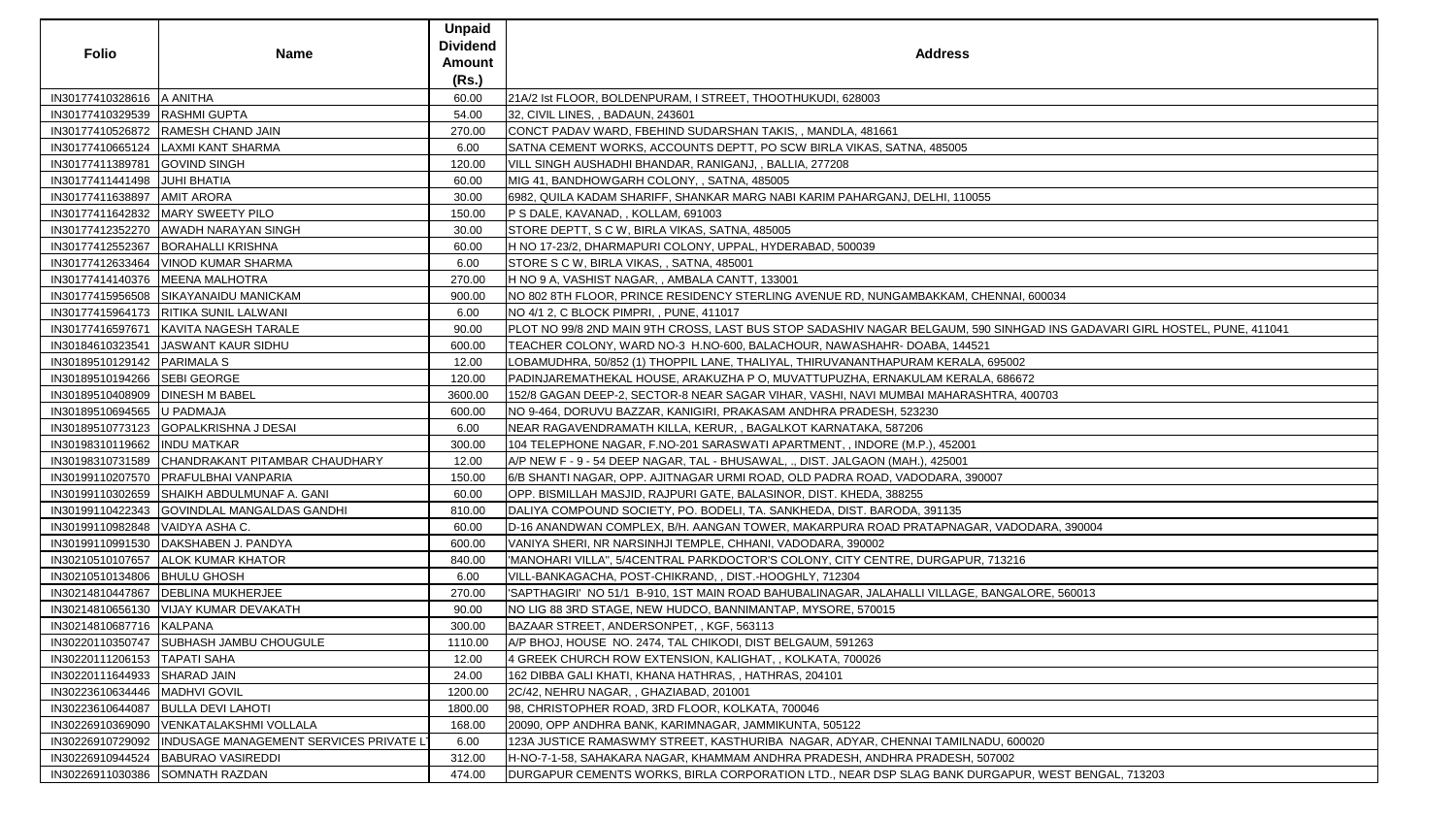| <b>Folio</b>                     | <b>Name</b>                                                 | <b>Unpaid</b><br><b>Dividend</b><br><b>Amount</b><br>(Rs.) | <b>Address</b>                                                                                          |
|----------------------------------|-------------------------------------------------------------|------------------------------------------------------------|---------------------------------------------------------------------------------------------------------|
| IN30226911147304                 | VIJAY VISHNU AGASHE                                         | 90.00                                                      | FLAT NO302 CYPRESS, MARIGOLD, , PUNE, 411014                                                            |
| IN30226912454725                 | <b>ZACHARIA MATHEW</b>                                      | 102.00                                                     | CHEMPOTHARA MEDAYIL, PAMPA HOUSE, AYROOR SOUTH PO, AYROOR KERALA INDIA, 689611                          |
|                                  | IN30226913973907   RAKESHKUMAR RUPLAL TAPADIA               | 6.00                                                       | A 1 JANAKPURI SOCIETY, ZADESHWAR ROAD BHARUCH, GUJARAT, INDIA, 392011                                   |
|                                  | IN30226914115519  RAMA REDDY BELLARY                        | 120.00                                                     | B/6 KCF STAFF COLONY, BASANTH NAGAR RAMAGUNDAM MNDL, KARIMNAGAR ANDHRA PRADESH, INDIA, 505187           |
|                                  | IN30232410289596 SURYANARAYANA BALLA                        | 300.00                                                     | STATE BANK OF INDIA, ASST. MANAGER, , PALASA, 532221                                                    |
|                                  | IN30232410627228   NOOKALA MADHU SUDHANA GUPTA              | 150.00                                                     | H NO 1-87A, MAIN ROAD, NANDYAL, KURNOOL(DT), 518501                                                     |
| IN30232410767430                 | SANDEEP SRINIVAS CHITRA                                     | 300.00                                                     | 47-10-27, DWARAKANAGAR,, VISAKHAPATNAM, 530016                                                          |
|                                  | IN30232410805150   VEMURI VIJAY KUMAR                       | 270.00                                                     | DOOR NO 8-118/A, KONDAIVALASA COLONY, AGANAMPUDI POST, VISAKHAPATNAM, 530046                            |
| IN30236510167922 SANDEEP KUMAR   |                                                             | 150.00                                                     | H NO-03147 AMRIK SINGH ROAD, NEAR BIRD ASHRAM, BATHINDA, PUNJAB, 151001                                 |
| IN30246110083589   BIPIN R PATEL |                                                             | 60.00                                                      | C-5 MADHAV WADI FLAT, OPP SHIVAM TENAMENT, NEAR K K NAGAR CHAR RASTA GHATALODIA, AHMEDABAD, 380061      |
| IN30247010072887  INDRANI JOHRI  |                                                             | 540.00                                                     | 202 GULMOHAR ENCLAVE, , , NEW DELHI, 110049                                                             |
| IN30247010072895  RAJIVE JOHRI   |                                                             | 540.00                                                     | 202 GULMOHAR ENCLAVE, , , NEW DELHI, 110049                                                             |
| IN30264610012490 ANUP THIRANI    |                                                             | 690.00                                                     | DURGA DUTTA THIRANI, M G MARG, GANGTOK, SIKKIM, 737101                                                  |
| IN30267930002930 SUDESH MALIK    |                                                             | 300.00                                                     | H.NO. 368 WARD NO. 5 GANDHI COLONY, NR SHAHID VIRENDER SMARAK SAMITI, SAMALKHA, PANIPAT, 132101         |
| IN30268710023287                 | JOHNSON JOSEPH                                              | 240.00                                                     | UKKEN NIVAS, ALOOR PO, KALATTUMKARA, THRISSUR, 680683                                                   |
| IN30289810002684                 | <b>TAPAS KANTI DAS</b>                                      | 30.00                                                      | VIVEKANANDA PALLY, KARBALA MORE, , HOOGHLY, 712103                                                      |
|                                  | IN30289810125477   AJAY BALLABH CHATURVEDI                  | 810.00                                                     | 38 S.N ROY ROAD, BLOCK - 1D FLAT- 4A, FORT RESIDENCY, KOLKATA, 700008                                   |
| IN30295120088682   VIKASH SOMANI |                                                             | 300.00                                                     | 10 DR ABANI DUTTA ROAD, GOLABARI, , HOWRAH, 711106                                                      |
|                                  | IN30295120121666 SULTANA PUROKAIT                           | 6.00                                                       | KOLRA (DAKSHIN) KARBALAMONDAL PARA, KOLRA DOMJUR HOWRAH, KOLAR, WESTBENGAL, 711411                      |
| IN30295120122595 SALMA PURKAIT   |                                                             | 6.00                                                       | KOLORA (DAKSHIN) KARBALA O MONDAL, PARA KOLORA DOMJUR, HOWRAH, WESTBENGAL, 711411                       |
|                                  | IN30302853141603 KAMALINI DEVKARAN JAIN                     | 1200.00                                                    | S NO 132/B 10, SAHAJEEVAN CO OP SOCY, GANESHKHIND, PUNE, 411007                                         |
|                                  | IN30302859047240   BIRLA CORPORATION LIMITED UNCLAIMED SHAP | 501786.00                                                  | 9/1, R N MUKHERJEE ROAD, KOLKAT, 700001                                                                 |
|                                  | IN30307710381785   VINIT SHAMBHUDAYAL MURARKA               | 12.00                                                      | C 3099 MILLINIUM MARKET, RING ROAD, SURAT, GUJARAT, 395002                                              |
| IN30311610296654                 | <b>REKHA VIJAY CHAUDHARI</b>                                | 186.00                                                     | 225, RAMNAGAR, CHINCHOLKAR LE AUT, BULDANA, 443001                                                      |
| IN30311610557154                 | <b>MEGHA MUKUL</b>                                          | 12.00                                                      | B S I, SHREE CEMENT COLONY, BEAWE, BEAWE, 305901                                                        |
|                                  | IN30323710082104 SANDHYA BHARDWAJ                           | 150.00                                                     | 359/1, CHIRAG DELHI, , NEW DELHI, 110017                                                                |
| IN30371910678249 RISHI THAPLIYAL |                                                             | 120.00                                                     | H NO 80 SITABPUR DEVI ROAD, PO-KOTDWARA PAURI GARHWAL, , GARHWAL UTTARANCHAL, 246149                    |
| IN30373510001518   KIRTI SHAH    |                                                             | 6.00                                                       | C/3 H-WING FLAT NO-81, 3RD FLOOR MAHAVIR NAGAR, SHANKER LANE KANDIVALI-WEST, MUMBAI MAHARASHTRA, 400067 |
| 1201060000111037                 | Shashi Kala Birla                                           | 12.00                                                      | A-3-2 CENTURY RAYON COLONY, MURBAD ROAD P.O. SHAHAD, DIST-THANE, Ulhasnagar Maharashtra India, 421103   |
|                                  | 1201060000586099   VEENA GURUMURTHY                         | 6.00                                                       | NO 102 FIRST FLOOR, SECOND MAIN ROAD, KRISHI NAGAR, SHIMOGA KARNATAKA INDIA, 577204                     |
| 1201060000682821                 | NATARAJ M H                                                 | 150.00                                                     | CHIEF ACCTS OFFICER, O/O CADA,, MUNIRABAD KARNATAKA INDIA, 583233                                       |
| 1201060001027658                 | <b>DILIP DNYANESHWAR GALAM</b>                              | 48.00                                                      | PLOT NO.3, DHANESHWAR BUNGLOW, NANDLEELA GARDEN RASNE NAGAR, AHMEDNAGAR MAHARASHTRA INDIA, 414001       |
| 1201060001325805                 | KAILASH CHANDRA ROUT                                        | 150.00                                                     | AT-MANGULI, P.O. ODANG, VIA-RANDIAHAT, BHADRAK ORISSA INDIA, 756135                                     |
|                                  | 1201060001496758 MD MAHABOOB QURESHI                        | 90.00                                                      | HOUSE NO 15/1/69, THIMMAPUR SHORAPUR, TALUK SHORAPUR, GULBARGA KARNATAKA INDIA, 585220                  |
|                                  | 1201060002303774   DINESHBHAI B PATEL                       | 150.00                                                     | NO 39/240 NEW ELLORA PARK, SUBHANPURA,, BARODA GUJARAT INDIA, 390007                                    |
| 1201060100146250                 | JYOTI SANJAYKUMAR VYAS                                      | 300.00                                                     | C/O SHRI PRAKASH GANGAYAN, PLOT NO 671 GAWALIPURA, TEKDIROAD BULDI, NAGPUR MAHARASHTRA INDIA, 440011    |
| 1201080000069032                 | Jagruti Mehta                                               | 540.00                                                     | Mehta House, Ganga Mandir Road, ., Cuttack Orissa India, 753 002                                        |
| 1201080000071491                 | <b>BHAVNA SHRIKANT MEHTA</b>                                | 540.00                                                     | MEHTA HOUSE, GANGA MANDIR ROAD, ., CUTTACK ORISSA INDIA, 753 001                                        |
|                                  | 1201090000016825   NAVIN MULCHAND ASARPOTA                  | 3660.00                                                    | UNITED TECHNOLOGY & TRADING CO, P.O. BOX 5697, , DUBAI DUBAI UNITED ARAB EMIRATES, 999999               |
|                                  | 1201090000018968 SANJIV RAMPRASAD AGARWAL                   | 60.00                                                      | 41VERMA LAYOUT, AMBAZARI, , NAGPUR MAHARASHTRA INDIA, 440010                                            |
| 1201090000023729                 | <b>LOKESH PARIHAR</b>                                       | 600.00                                                     | 98 JASWANT BHAWAN, NEAR RAILWAY STATION, , JODHPUR RAJASTHAN INDIA, 342001                              |
|                                  | 1201090000126448   BHAVESH NAVINCHANDRA BAVISHI             | 1200.00                                                    | ARIHANT, GOYANKA PLOT, NEW RADHASHYAM PLOT, AKOLA MAHARASHTRA INDIA, 444001                             |

| $\overline{1}$            |
|---------------------------|
|                           |
| DESH, INDIA, 505187       |
|                           |
|                           |
|                           |
|                           |
|                           |
|                           |
| DIA, AHMEDABAD, 380061    |
|                           |
|                           |
|                           |
| PANIPAT, 132101           |
|                           |
|                           |
|                           |
|                           |
| , 711411                  |
| 711411                    |
|                           |
|                           |
|                           |
|                           |
|                           |
|                           |
|                           |
| , 246149                  |
| MBAI MAHARASHTRA, 400067  |
| rashtra India, 421103     |
| 204                       |
|                           |
| IAHARASHTRA INDIA, 414001 |
|                           |
| IA, 585220                |
|                           |
| HARASHTRA INDIA, 440011   |
|                           |
|                           |
| <u>, 999999</u>           |
|                           |
|                           |
|                           |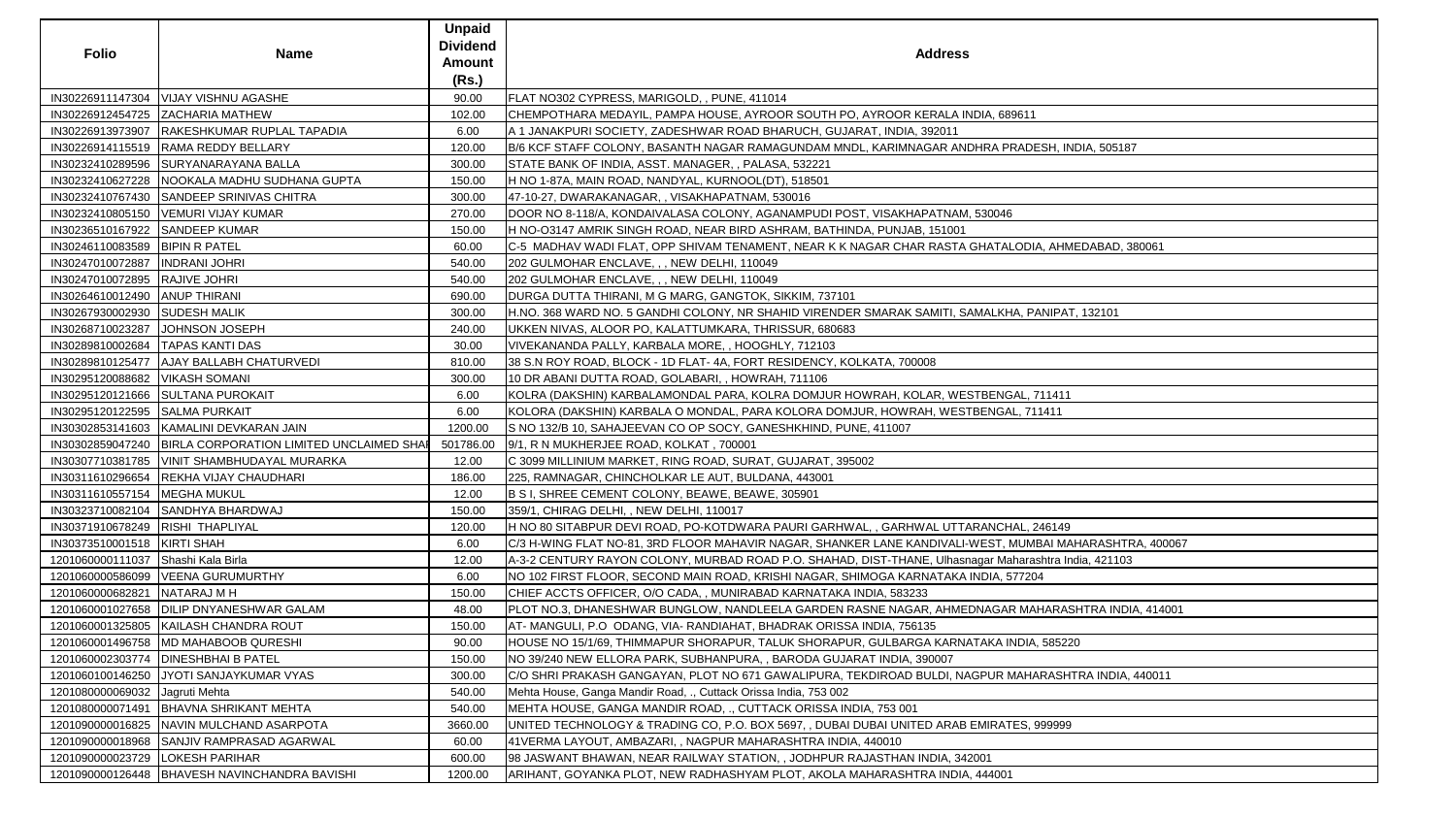| <b>Folio</b>                     | <b>Name</b>                                    | <b>Unpaid</b><br><b>Dividend</b><br><b>Amount</b><br>(Rs.) | <b>Address</b>                                                                                                                       |
|----------------------------------|------------------------------------------------|------------------------------------------------------------|--------------------------------------------------------------------------------------------------------------------------------------|
| 1201090000237541                 | <b>RASHMI AGARWAL</b>                          | 540.00                                                     | RAM SADAN BUILDING, ARGADE STREET, DAL BAZAR, GWALIOR M.P. INDIA, 474009                                                             |
| 1201090000274776 G VISWANATH     |                                                | 150.00                                                     | BHAGYODAYA MOTORS PVT LTD, 174/1 OPP. KOF, BELLARY ROAD, HOSPET KARNATAKA INDIA, 583201                                              |
|                                  | 1201090000336213 SHANTI DEVI VIJAYVERGIYA      | 120.00                                                     | NEAR GATE SAMADHIYA COLONY, TARAGANJ LASHKAR, , GWALIOR M.P. INDIA, 474001                                                           |
| 1201090000501211   ASHOK KUMAR.  |                                                | 210.00                                                     | OLD NO.64 NEW NO.42, MULLA STREET 3RD FLOOR, , CHENNAI TAMIL NADU INDIA, 600071                                                      |
|                                  | 1201090000523396   DATTATRAY DASAPPA KAMAT     | 24.00                                                      | 1632V MAIN ROAD, MURDESHWAR, (U.K), BHATKAL KARANATAKA INDIA, 581350                                                                 |
|                                  | 1201090000527981   VIJAY KUMAR JOSHI           | 600.00                                                     | OLD POST OFFICE STREET, , , RAYYA MANDI PUNJAB INDIA, 143001                                                                         |
|                                  | 1201090000655425   MEGHA JAYSUKH GOSALIA       | 300.00                                                     | 41 PADMASHREE, M G ROAD, MULUND WEST, MUMBAI MAHARASHTRA INDIA, 400080                                                               |
|                                  | 1201090000851889   UDAY KRISHNAJI KANVINDE     | 150.00                                                     | D/2UNION HOUSE, SONAWALA AGYARI MARG, MAHIM., MUMBAI MAHARASHTRA INDIA, 400016                                                       |
|                                  | 1201090000988327   RAHUL SURESH CHANDAK        | 12.00                                                      | D-5/135 CENTURY RAYON COLONY, MURBAD ROAD, SHAHAD, ULHASNAGAR MAHARSHTRA INDIA, 421301                                               |
|                                  | 1201090001047279   MANJULABEN PRAVINBHAI PATEL | 1032.00                                                    | H-201SARDARDHAM SOCIETY, DEDIYASAN, TA-MEHSANA DIST-MEHSANA, MEHSANA GUJARAT INDIA, 384002                                           |
|                                  | 1201090001087977   LALIT KUMAR PANSARI         | 60.00                                                      | SAJAWAT, MAIN ROAD, HOJAI, NAGAON ASSAM INDIA, 782435                                                                                |
| 1201090001146694 C R PAUL        |                                                | 120.00                                                     | KATTUMATH HOUSE, CHENGALUR P O, THRISSUR, THRISSUR KERALA INDIA, 680312                                                              |
| 1201090001297645   VALSA.        |                                                | 300.00                                                     | PULAKKUDIYIL HO, KAITHAPOIL P O, , CALICUT KERALA INDIA, 673023                                                                      |
| 1201090001379981                 | HITESH JAYANTILAL SHAH                         | 60.00                                                      | AT-POST-GOREGAON TAL-MANGAON, DIST- RAIGAD, , GOREGAON MAHARASHTRA INDIA, 402103                                                     |
| 1201090001414301 SUBRAMANIAN P   |                                                | 30.00                                                      | 6/16  MEENAKSHI MANDIRAM, KALPETTA, WAYANAD, WAYANAD KERALA INDIA, 673121                                                            |
|                                  | 1201090001689760   MAYA VELAYUDHAN.            | 90.00                                                      | GEETHIKA, T C 12/268(2), KUNNUKUZHY, TRIVANDRUM KERALA INDIA, 695037                                                                 |
| 1201090001736571 BANARSI RAM     |                                                | 600.00                                                     | RUKHARGHAT COLONY, IMAMBARA MIRZAPUR, MIRZAPUR, MIRZAPUR UTTARPRADESH INDIA, 231001                                                  |
|                                  | 1201090001766957 RAJESH RAMANLAL MEHTA         | 60.00                                                      | 221 A SHRAMSAFALYA KOTALI, PO-MAHAD RAIGAD, , MAHAD MAHARASHTRA INDIA, 402301                                                        |
| 1201090001838113 KUMARESAN R P.  |                                                | 120.00                                                     | DOOR NO-6/2150F, MANIMEGALAI STREET, BALAJI NAGARFAIRLANDS, SALEM TAMILNADU INDIA, 636016                                            |
|                                  | 1201090001872503 SANGITA NARENDRA PATEL        | 300.00                                                     | 10 BHADRASHILA APPT, AMBICANAGAR, ODHAV, AHMEDABAD GUJARAT INDIA, 382415                                                             |
| 1201090001935132   PANKAJ JINDAL |                                                | 12.00                                                      | CD-150 1ST FLOOR, SALT LAKE, KOLKATA, KOLKATA WEST BENGAL INDIA, 700064                                                              |
|                                  | 1201090002141309   MOHANLAL INDERCHAND         | 300.00                                                     | MOHANLAL JEWELLERSAVENUE ROAD, BM ROAD ROBERTSONPET, KGF, K.G.F KARNATAKA INDIA, 563122                                              |
|                                  | 1201090002389875 ANUJA DHANANJAY TALATHI       | 300.00                                                     | AT-POST-MADHALI ALI TAL-MAHAD, DIST-RAIGAD, , MAHAD MAHARASHTRA INDIA, 402301                                                        |
| 1201090002540410   MEENA EBISAM. |                                                | 150.00                                                     | AREEKAL HOUSE, CHURCH AVENUE, PERUMPADANNA  N.PARUR, ERNAKULAM KERALA INDIAN, 683513                                                 |
|                                  | 1201090003026200 DIPESHKUMAR NARSHIBHAI PATEL  | 276.00                                                     | 404 GOKULNAGAR, RAMESHVAR PARK KANBHA 3, TA-DASCROI, AHMEDABAD GUJARAT INDIA, 382430                                                 |
| 1201090003282739 BALAKA NIYAZEE  |                                                | 54.00                                                      | FLAT NO 1407 ZARA BUILDING, ZARA NAHAR AMRIT SHAKTI, CHANDIVALI ANDHERI EAST, MUMBAI MAHARASHTRA INDIA, 400072                       |
|                                  | 1201090003653181 SUGUNA SRIDHARAN              | 492.00                                                     | D 1/1381 VASANT KUNJ, NEW DELHI, , DEHLI DELHI INDIA, 110070                                                                         |
|                                  | 1201090003801394   VIRENDRA VALCHAND JAIN      | 270.00                                                     | MOTI NIVAS JAWAHAR ROAD, A/P TALUKA PAROLA, DIST:JALGAON, PAROLA MAHARASHTRA INDIA, 425111                                           |
|                                  | 1201090003870642 ROHIT NARENDRA RAUT           | 30.00                                                      | TIWALIWADI KARKHANIS GALLI, OPP S.T. DEPOT VASAI(W), , MUMBAI MAHARASHTRA INDIA, 401201                                              |
| 1201090005045961                 | <b>PANKAJ KUMAR DAS</b>                        | 6.00                                                       | NUTANGRAM, G.P MAGRA 1 NO P.S MAGRA, DIST:HOOGHLY, HOOGHLY WEST BENGAL India, 712148                                                 |
| 1201090005048027                 | <b>JHUMUR DAS</b>                              | 6.00                                                       | NUTANGRAM, MOGRA KOLA, MOGRA HOOGHLY, HOOGHLY WEST BENGAL India, 712148                                                              |
| 1201090005281069 ROOP MALLIK     |                                                | 96.00                                                      | FLAT NO 5 2ND FLOOR, REAY HOUSE, BEST MARG COLABA, MUMBAI MAHARASHTRA India, 400001                                                  |
|                                  | 1201090400015939 MUKESH AGARWAL HUF            | 300.00                                                     | 17 (PVT.), PAPER MILL COLONY, , LUCKNOW U.P. INDIA, 226006                                                                           |
|                                  | 1201090700048214   ARUN SHRIKISAN ZAWAR        | 60.00                                                      | 154SARDA SANKULVAKIL WADI, M.G.ROADNASIK, , NASIK MAHARASHTRA INDIA, 422001                                                          |
|                                  | 1201092600155839   NITYA NAND MISHRA           | 90.00                                                      | VILL CHITRA, PO- CHITRA, VIA- JAMTARA, DIST- DEOGHAR JHARKHAND INDIA, 815351                                                         |
|                                  | 1201120200009355 ANKUR HASMUKHBHAI DANGI       | 330.00                                                     | MOHAN NAGAR SOCIETY, OPP. NEW BUS STAND, DIST: BHAVNAGAR, GADHADA(SWAMINA.) GUJARAT INDIA, 364 750                                   |
| 1201120200017991                 | <b>GAUTAM HASMUKHBHAI PATEL</b>                | 300.00                                                     | SONBAI BANGLOW, TAKIYA KUVA SHERI, DIST: BHAVNAGAR, BOTAD GUJARAT INDIA, 364710                                                      |
| 1201130000083734 KASHIRAM GUPTA  |                                                | 3600.00                                                    | MPI HOUSE, AIRPORT ROAD, GOLA KA MANDIR, GWALIOR MADHYA PRADESH INDIA, 474005                                                        |
| 1201130000462857                 | MORESHWAR GAJANAN PARADKAR                     | 210.00                                                     | 194 - G PANJRAPOL TRUST BLDG., NO. 3 R. NO. 49 & 50 3RD FLR, J. S. SHETH RD.GAIWADIGIRGAON, GIRGAON MUMBAI MAHARASHTRA INDIA, 400004 |
|                                  | 1201180200008508   PARWATI CHHAWCHHARIA        | 3000.00                                                    | M-14 ANUPAM NAGAR, RAIPUR, , RAIPUR CHHATTISGARH INDIA, 492001                                                                       |
| 1201180200010441                 | <b>ALPANA BOTHRA</b>                           | 300.00                                                     | GURUDEV JEWELLERS, NAWA PARA, RAJIM, RAIPUR CHHATTISGARH INDIA, 493881                                                               |
| 1201210100047603 KAMALA DHOOT    |                                                | 270.00                                                     | 14-CMSUM LTD., , , PALI-MARWAR RAJ. INDIA, 306401                                                                                    |
|                                  |                                                |                                                            |                                                                                                                                      |

| A, 583201                                      |
|------------------------------------------------|
|                                                |
|                                                |
|                                                |
|                                                |
|                                                |
|                                                |
| DIA, 421301                                    |
| T INDIA, 384002                                |
|                                                |
|                                                |
|                                                |
| 103                                            |
|                                                |
|                                                |
| , 231001                                       |
|                                                |
| IA, 636016                                     |
|                                                |
|                                                |
| <b>VDIA, 563122</b>                            |
|                                                |
| N, 683513                                      |
| , 382430                                       |
| <b>IBAI MAHARASHTRA INDIA, 400072</b>          |
|                                                |
| NDIA, 425111                                   |
| 01201                                          |
| 12148                                          |
|                                                |
| 0001                                           |
|                                                |
|                                                |
|                                                |
| UJARAT INDIA, 364 750                          |
|                                                |
|                                                |
| GAON, GIRGAON MUMBAI MAHARASHTRA INDIA, 400004 |
|                                                |
|                                                |
|                                                |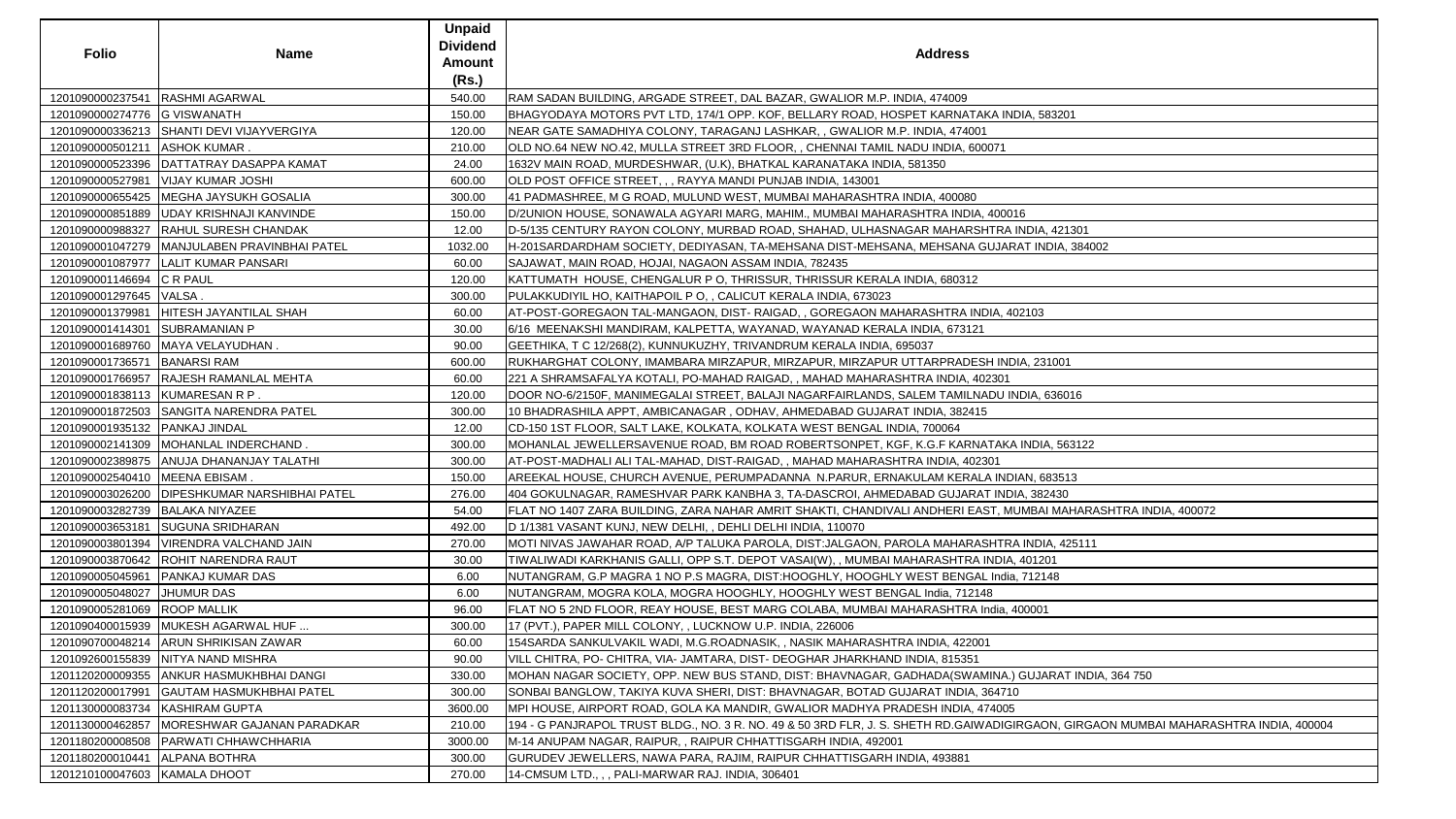| <b>Folio</b>                      | <b>Name</b>                                            | <b>Unpaid</b><br><b>Dividend</b><br><b>Amount</b><br>(Rs.) | <b>Address</b>                                                                                          |
|-----------------------------------|--------------------------------------------------------|------------------------------------------------------------|---------------------------------------------------------------------------------------------------------|
| 1201210100198153   PRABHA . GUPTA |                                                        | 42.00                                                      | AASHIRWAD, SUBASHPURA, ., BIKANER RAJASTHAN INDIA, 334001                                               |
|                                   | 1201210100421293   MANJU DEVI DAGA                     | 6.00                                                       | BEHIND POWER HOUSE, OLD LINE, GANGASHAHAR, BIKANER RAJASTHAN INDIA, 334401                              |
| 1201260000029971                  | <b>KESHAV TIRUPATI</b>                                 | 150.00                                                     | 302 ALIGADDA, PORT QUARTERS, BAITHKOL, KARWAR KARNATAKA INDIA, 581301                                   |
|                                   | 1201320000107053 ANIL KUMAR PODDAR                     | 18.00                                                      | 9/12 LAL BAZAR STREET, MERCETILE BUILDING E BLOCK, , KOLKATA WEST BENGAL INDIA, 700001                  |
|                                   | 1201320000160745   VIDYESH SHRIKANT DALVI              | 300.00                                                     | B-33 MEGHASHYAM PRASAD, SECOND FLOOR, PARNAKA, KALYAN MAHARASHTRA INDIA, 421301                         |
|                                   | 1201320000316910   VIKASH KUMAR GUPTA                  | 180.00                                                     | VIKASH KUMAR GUPTA, KARKEND BAZAR P O KUSUNDA, , DHANBAD JHARKHAND INDIA, 828116                        |
| 1201320001110741   LATA SINHA.    |                                                        | 540.00                                                     | 112/333, SWAROOP NAGAR, , KANPUR UTTAR PRADESH INDIA, 208002                                            |
|                                   | 1201330000146704 RAVINDRA KUMAR BORDIA                 | 6.00                                                       | 73 ANANT PLAZA, OPP NAGORI GARDEN, TAXI STAND NAGORI GARDEN, BHILWARA RAJASTHAN INDIA, 311001           |
| 1201330000162093 KRITIKA JAIN     |                                                        | 6.00                                                       | D 45, SHASTRI NAGAR, , BHILWARA RAJASTHAN INDIA, 311001                                                 |
|                                   | 1201370000252124   NAND KISHORE GOYAL                  | 6000.00                                                    | FLAT NO.301, SANSKRITI APPARTMENTS, 2/5 SOUTH TUKOGANJ, INDORE MADHYA PRADESH INDIA, 452001             |
| 1201410000022471                  | <b>ALPANA DUTT</b>                                     | 6.00                                                       | 181, RAMESH DUTTA STREET, , KOLKATA WEST BENGAL INDIA, 700006                                           |
| 1201700000016111                  | MOHAMMED JAVED                                         | 300.00                                                     | NEAR MATA MANDIR, LAL GHATI, VILLAGE BARELA, BHOPAL MP INDIA, 462001                                    |
| 1201770100306689 SAVITRI MITTAL   |                                                        | 120.00                                                     | 4261, NINDER RAO KA RASTA, CHANDPOLE BAZAR, JAIPUR RAJASTHAN INDIA, 302001                              |
|                                   | 1201770100360124   ROOP CHAND BAID                     | 60.00                                                      | 61 KANKARIYA CHOWK, WARD NO. 5, DISTT.-- BIKANER, NOKHA RAJASTHAN INDIA, 334803                         |
|                                   | 1201830000004944   ANKUR DIPAKBHAI GOR                 | 120.00                                                     | A-463 SAURABH PARK SO., SUBHANPURA,, VADODARA GUJARAT INDIA, 390021                                     |
|                                   | 1201830000030639 ABHINANDAN BHACHAWAT                  | 300.00                                                     | NAI ABADI, , , MANDSAUR M.P INDIA, 458001                                                               |
| 1201860000125521                  | <b>HARIKISHAN AGARWAL</b>                              | 60.00                                                      | AT - MASJID ROAD, PO - RAJGANGPUR, DIST - SUNDARGARH, RAJGANGPUR ORISSA INDIA, 770017                   |
|                                   | 1201860000284705   PUSHPA DEVI AGARWAL                 | 30.00                                                      | M/S JAGDISHRAY BAJRANDAS, 3CHOWK BAZAR, DARJEELING, DARJEELING WEST BENGAL INDIA, 734101                |
|                                   | 1201890100017929 SUMAN DEVI MURARKA                    | 600.00                                                     | C/O SUSHIL KUMAR SARAF, WARD.NO.12, MAIN ROAD, SITAMARHI BIHAR INDIA, 843302                            |
|                                   | 1201910100115865 RAJENDRA TAILOR                       | 6.00                                                       | 13/178, NEAR SURAJPOLE GATE, , BEAWAR RAJASTHAN INDIA, 305901                                           |
|                                   | 1201910101202172 SATISH CHANDRA VISHNOI                | 78.00                                                      | HOUSE NO- 580, CIVIL LINE,, Etawah Uttar Pradesh India, 206001                                          |
|                                   | 1201910101367820   BISHUTOSH ACHARJEE                  | 150.00                                                     | WARD NO. 10, KALIBARI ROAD, , Hailakandi Assam India, 788152                                            |
|                                   | 1201910101454225 RAKESH KUMAR UMIYASHANKAR RAVAL       | 180.00                                                     | 11 DADHICHI SOC, MAHAVIR NAGAR, HIMMATNAGAR, Himatnagar Gujarat India, 383001                           |
| 1201910101611271                  | RACHNA MEHTA                                           | 6.00                                                       | 77- PACH AREA, NAGORE GARDEN, , Bhilwara Rajasthan India, 311001                                        |
|                                   | 1201910101730234   BHANWARI DEVI KOTHARI               | 6.00                                                       | HOUSE NO. 42, KUNDAN NAGER, , Beawar Rajasthan India, 305901                                            |
|                                   | 1201910300013382 SAIBAL KUMAR DUTT                     | 6.00                                                       | 181 RAMESH DUTT STREET, , , KOLKATA WEST BENGAL INDIA, 700 006                                          |
|                                   | 1201910300324834   MANJUSREE BORAL                     | 6.00                                                       | SWAGAT GARDENFL NO-1BBL-B, DESHBANDHU NAGARBAGUIATI, CHAWAL PATTI, KOLKATA WEST BENGAL INDIA, 700059    |
|                                   | 1202000000147913   MOHANKUMAR BUDHMAL CHHAJED (HUF)    | 270.00                                                     | MOHAN MEDICAL STORES, SHIVAJI ROAD PB 22, A/P- SATANA DIST- NASIK, SATANA MAHARASHTRA INDIA, 423301     |
|                                   | 1202000000191925 BRAHMASHANKAR DEVIPRASAD KHATRI (HUF) | 276.00                                                     | KHATRI HOSPITAL, SHARDA NAGAR,, AMRAVATI MAHARASHTRA INDIA, 444605                                      |
|                                   | 1202000000219652   DATTATRAY GOPAL PAGE                | 270.00                                                     | FLAT NO. 3 PRATHAM, TASGAON VESH, MANGALWAR PETH, MIRAJ MAHARASHTRA INDIA, 416410                       |
| 1202000000245541                  | SACHIN R AGRAWAL                                       | 300.00                                                     | AT- 649 BAJAR CHOWK LINE, AMGAON TAH-AMGAON, DIST - GONDIYA, AMGAON MAHARASHTRA INDIA, 441902           |
|                                   | 1202000000365848   RAJESH PREMRAJ BHANDARI             | 600.00                                                     | 3421, KHRISTGALLI,, AHMEDNAGAR MAHARASHTRA INDIA, 414001                                                |
| 1202060000064223                  | HARISH CHANDRA JOSHI                                   | 300.00                                                     | H NO- 5/465/1, BANSHI BHAWAN VIKAS PURI, GALI NO.-1 MALLA GORAKHPUR, HALDWANI UTTARANCHAL INDIA, 263139 |
| 1202060000319341                  | <b>KHAZAN SINGH</b>                                    | 300.00                                                     | H NO 1183, URBAN ESTATE, , JIND HARYANA INDIA, 126102                                                   |
| 1202060000620212 GOBINDA BALA     |                                                        | 54.00                                                      | VILL NANDAN KANAN, POST KHANTURA, DIST 24 PGS N, GOBARDANGA WEST BENGAL INDIA, 743273                   |
|                                   | 1202140000005640   BANSH GOPAL SAHU                    | 6.00                                                       | IN FRONT OF AKANKSHA PRESS, ALI GANJ, , BANDA U.P. INDIA, 210001                                        |
| 1202140000015401                  | <b>AKHILESH KUMAR GUPTA</b>                            | 6.00                                                       | 44 KAMLA MARKET, , , BANDA U.P. INDIA, 210001                                                           |
|                                   | 1202140000019953 RAJESH KUMAR GUPTA                    | 6.00                                                       | BABERU, , , BANDA U.P. INDIA, 210121                                                                    |
| 1202140000029746   ALOK DWIVEDI   |                                                        | 6.00                                                       | SHASHTRI NAGAR, , , BANDA U.P. INDIA, 210001                                                            |
|                                   | 1202140000031768   DEVENDRA KUMAR GUPTA                | 6.00                                                       | TINDWARI ROAD, BABERU, DISTT-BANDA, BANDA U. P. INDIA, 210121                                           |
| 1202140000036620                  | <b>ANIL KUMAR</b>                                      | 6.00                                                       | CHHOTI BAZAR, , , BANDA U.P. INDIA, 210001                                                              |
| 1202140000040314                  | <b>RAMESH PRASAD SRIVASTAVA</b>                        | 6.00                                                       | BEHIND KIRAN COLLEGE, KATRA, , BANDA (U.P.) INDIA, 210001                                               |

| 0001                      |
|---------------------------|
| 301                       |
|                           |
| $\overline{16}$           |
|                           |
| AN INDIA, 311001          |
|                           |
| <b>INDIA, 452001</b>      |
|                           |
|                           |
|                           |
|                           |
|                           |
|                           |
|                           |
|                           |
| 70017                     |
| DIA, 734101               |
|                           |
|                           |
|                           |
|                           |
|                           |
|                           |
|                           |
|                           |
|                           |
| VEST BENGAL INDIA, 700059 |
| SHTRA INDIA, 423301       |
|                           |
|                           |
| 410                       |
| RA INDIA, 441902          |
|                           |
| ARANCHAL INDIA, 263139    |
|                           |
| 743273                    |
|                           |
|                           |
|                           |
|                           |
|                           |
|                           |
|                           |
|                           |
|                           |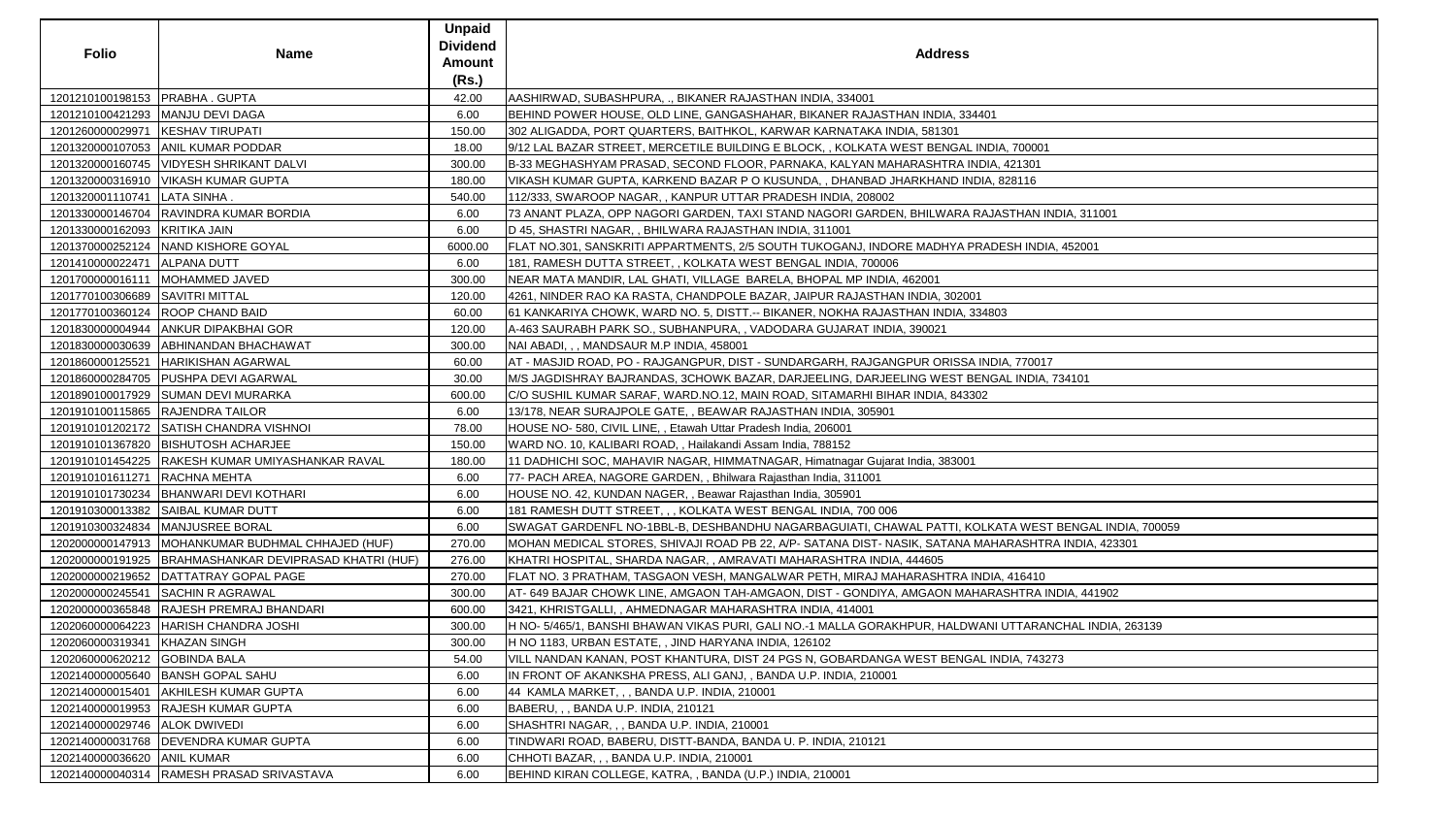| <b>Folio</b>                       | <b>Name</b>                                   | <b>Unpaid</b><br><b>Dividend</b><br><b>Amount</b><br>(Rs.) | <b>Address</b>                                                                                                    |
|------------------------------------|-----------------------------------------------|------------------------------------------------------------|-------------------------------------------------------------------------------------------------------------------|
|                                    | 1202140000040333 RAKESH KUMAR GUPTA           | 6.00                                                       | C/O ABHISHEK MILK DAIRY, BANYOTA, DISTT- BANDA, BANDA U.P. INDIA, 210001                                          |
|                                    | 1202140000041945   LOKESH KUMAR GUPTA         | 6.00                                                       | C/O ABHISHEK MILK DAIRY, BEHIND KOTWALI, BANEOTA., BANDA U.P INDIA, 210001                                        |
|                                    | 1202140000047115 ATUL KUMAR GUPTA             | 6.00                                                       | 103 MAHESHWARI DEVI, BANYOTA, DURGA BAZAR, BANDA U.P. INDIA, 210001                                               |
| 1202140000050373 JANGBAHADUR.      |                                               | 6.00                                                       | 443 K ARDALI BAZAR, KATRA, , BANDA U.P. INDIA, 210001                                                             |
|                                    | 1202140000053623   PRADEEP KUMAR GUPTA        | 6.00                                                       | S/O SRI KASHI PRASAD GUPTA, NEW MARKET BANDA, , BANDA U.P. INDIA, 210001                                          |
|                                    | 1202140000056550  BHISHM BABU YADAV           | 6.00                                                       | BABULAL CHAURAHA, DIST. BANDA, , BANDA U.P INDIA, 210001                                                          |
| 1202140000080881   MEERA GUPTA     |                                               | 6.00                                                       | M. P. NAGAR SECTOR-1, GALI NO. 3, NEAR TO JHAKAR TAKIS, SATNA MADHYA PRADESH INDIA, 485001                        |
|                                    | 1202140000080921 HAREE CHAURASIYA             | 6.00                                                       | C/O SRI RAM PRATAP CHAURASIYA, ALIGANJ, BANDA, BANDA U.P. INDIA, 210001                                           |
|                                    | 1202140000091642 NAVIN KUMAR NIGAM            | 6.00                                                       | JILA PARISHAD CHAURAHA, KHAI PAR, , BANDA U.P. INDIA, 210001                                                      |
|                                    | 1202180000006131   DURGA DUTTA THIRANI        | 720.00                                                     | M. G. MARG, GANGTOK, , GANGTOK SIKKIM INDIA, 737101                                                               |
|                                    | 1202290000002728  RAJ KUMAR SHARMA            | 600.00                                                     | H NO 554 GALI NO- 6, GOVIND PURI, KALKAJI, NEW DELHI DELHI INDIA, 110019                                          |
|                                    | 1202390000122594 SHERLY ANTONY K.             | 6.00                                                       | KUTHOKARAN HOUSE, AMMADAM P O, TRICHUR, TRICHUR KERALA INDIA, 680563                                              |
|                                    | 1202440000018987   KALAVATIBEN CHANDULAL SHAH | 150.00                                                     | KHANDHAR PA., LIMBDI,, SURENDRANAGAR GUJARAT INDIA, 363421                                                        |
|                                    | 1202440000027358 AMIYA RASIKLAL SHAH          | 600.00                                                     | B/H NEW SARVODAY SOCIETY, OPP: CHHABILA HANUMAN, , SURENDRA NAGAR GUJARAT INDIA, 363001                           |
| 1202470000021701 SARITA DAMANI     |                                               | 150.00                                                     | B-38/266A-1 PARMESHWAR, NAGAR COLONY BIRDOPUR, TULSIPUR, VARANASI U.P. INDIA, 221010                              |
| 1202470000203684 REKHA MISRA       |                                               | 18.00                                                      | M-8-180 NEVADA VARANASI, NAGAR NIGAM LANKA,, VARANASI UTTAR PRADESH INDIA, 221010                                 |
| 1202470000406575   KAILASH SAMDANI |                                               | 6.00                                                       | KALKI PURA,, DISTT BHILWARA, BHILWARA RAJASTHAN INDIA, 311001                                                     |
|                                    | 1202570000137289 KUSUM VIJAYVAR GHIYA         | 270.00                                                     | 120/2 PRATAP NAGAR, ., ., CHITTORGARH RAJASTHAN INDIA, 312001                                                     |
|                                    | 1202570000149351 SUNITA MAHESHWARI            | 6.00                                                       | 1ST RAM DHAM, MEERA MARKET, ., CHITTORGARH RAJASTHAN INDIA, 312001                                                |
|                                    | 1202570000149385 NILESH MAHESHWARI            | 6.00                                                       | 8-PANNA DHAY COLONY, MEERA NAGAR, ., CHITTORGARH RAJASTHAN INDIA, 312001                                          |
|                                    | 1202620000010581 GORDHANDAS KHANDELWAL        | 2418.00                                                    | 371 M.G. ROAD GORAKUND, , , INDORE M.P. INDIA, 452002                                                             |
|                                    | 1202620000092368 JAGENDRA KUMAR PIPRI         | 150.00                                                     | 631 SHANTI NAGAR, H.NO. 631 GALI NO. 19, SHANTI NAGAR, JABALPUR M P INDIA, 482001                                 |
|                                    | 1202650000026221   ANNAPURNA LAKHOTIA         | 6.00                                                       | C/O GOPAL LAKHOTIAB FLAT 8, SATNA CEMENT WORKS, POST BIRLA VIKAS, SATNA MADHYA PRADESH INDIA, 485005              |
| 1202650000026236 GOPAL LAKHOTIA    |                                               | 6.00                                                       | SATNA CEMENT WORKS, B FLAT NO. 8, BIRLA COLONY, SATNA MADHYA PRADESH INDIA, 485005                                |
|                                    | 1202650000026240   DILIP KUMAR LAKHOTIA       | 6.00                                                       | DILIP KUMAR LAKHOTIA, STORES SATNA CEMENT WORKS, SATNA, SATNA MADHYA PRADESH INDIA, 485005                        |
| 1202650000031599   MANJU KAKKAR    |                                               | 12.00                                                      | MANJU KAKKAR, C/F - 17. POST. BIRLA VIKASH, , SATNA MADHYA PRADESH INDIA, 485005                                  |
|                                    | 1202650000031605 RAJENDRA KUMAR KOCHHAL       | 6.00                                                       | RAJENDRA KUMAR KOCHHAL, SATNA CERAEMY WORKS, B - FLAT - NO -5 BIRLA COLONY, SATNA MADHYA PRADESH INDIA, 485005    |
|                                    | 1202890000063846   BEANT SINGH SAHNAN.        | 600.00                                                     | C/O DALBIR SINGH PRINCIPAL, 274 RANJIT AVENUE LANE NO -3, HAROCHANIA ROAD, GURDASPUR PUNJAB INDIA, 143521         |
|                                    | 1202890000127221   VARSHA VIDYADHAR CHOBE     | 210.00                                                     | 34 VIVEKANAND NAGAR, WADGAON ROAD, , CHANDRAPUR MAHARASHTRA INDIA, 442401                                         |
|                                    | 1202890000236936   TAWFEQ AHMAD WANI          | 48.00                                                      | DEWAN BAGH, BARAMULLA, , BARAMULLA JAMMU & KASHMIR INDIA, 193101                                                  |
|                                    | 1202890000271589 BALKRISHNA DATTATRAY KALEKAR | 300.00                                                     | A/P. KOREGAON, TAL - KOREGAON, DIST - SATARA, KOREGAON MAHARASHTRA INDIA, 415501                                  |
|                                    | 1202890000285532 ASMITA PRIYADARSH GORE       | 60.00                                                      | PRAKEH COLONYC/O.D.R.BHISE, 19/48 BEHIND MAHADEVRAO, LAYKAR CHITRA MANDIR, ICHALKARANJI MAHARASHTRA INDIA, 416115 |
|                                    | 1202890000319383   LATA KASTURBHAI SANGHAVI   | 270.00                                                     | [B/49 SHANTI TOWER, NR. MANEKBAUG HALL, AMBAWADI, AHMEDABAD GUJARAT INDIA, 380015                                 |
|                                    | 1202890000319398   LATA KASTURBHAI SANGHAVI   | 270.00                                                     | B/49 SHANTI TOWER, NR. MANEKBAUG HALL, AMBAWADI, AHMEDABAD GUJARAT INDIA, 380015                                  |
|                                    | 1202980000050304   MADHAVAN PILLAI.M.         | 6000.00                                                    | 76FIFTH STREET, GANDHINAGAR, , TIRUNELVELI TAMILNADU INDIA, 627008                                                |
| 1202980000158148 REJI GEORGE.      |                                               | 1200.00                                                    | P.O.BOX 31287(S.W.S), , , . DUBAI U A E, .                                                                        |
| 1202990000257811   RAHUL BOTHRA    |                                               | 6.00                                                       | 12 RAMESHWAR MALIA, 1ST BYE LANE, 3RD FLOOR, HOWRAH WEST BENGAL INDIA, 741001                                     |
| 1202990000494936 GARIMA JAIN       |                                               | 60.00                                                      | 39, SOCIETY AREA, CLEMENTOWN, DEHRADUN UTTARANCHAL INDIA, 248002                                                  |
| 1202990002312423   MADHU BALA      |                                               | 300.00                                                     | H NO 191, SHASTRI NAGAR, M C 44, AMRITSAR PUNJAB INDIA, 143001                                                    |
| 1202990002453410 ARUNA GUPTA       |                                               | 60.00                                                      | 127/855 W 1 SAKET NAGAR, KANPUR, , KANPUR U P INDIA, 208014                                                       |
| 1202990002917577   BASANTI DEVI    |                                               | 120.00                                                     | VILLAGE PARASI SONBHADRA, , , ANPARA UTTAR PRADESH INDIA, 231225                                                  |
|                                    | 1202990003812651   MAHESH KUMAR GUPTA         | 120.00                                                     | BANDHWA GARH COLONY, MIG 68, , SATNA MADHYA PRADESH INDIA, 485001                                                 |

| <b>SS</b>                                                                                        |
|--------------------------------------------------------------------------------------------------|
| 001                                                                                              |
| 1                                                                                                |
| RADESH INDIA, 485001                                                                             |
|                                                                                                  |
| 3<br>GUJARAT INDIA, 363001                                                                       |
| J.P. INDIA, 221010<br>H INDIA, 221010                                                            |
| 2001                                                                                             |
| 1,482001<br>TNA MADHYA PRADESH INDIA, 485005                                                     |
| SH INDIA, 485005<br>IYA PRADESH INDIA, 485005                                                    |
| 4,485005<br>COLONY, SATNA MADHYA PRADESH INDIA, 485005                                           |
| OAD, GURDASPUR PUNJAB INDIA, 143521<br>A, 442401                                                 |
| <b>INDIA, 415501</b><br><b>JANDIR, ICHALKARANJI MAHARASHTRA INDIA, 416115</b><br>T INDIA, 380015 |
| T INDIA, 380015                                                                                  |
| DIA, 741001                                                                                      |
|                                                                                                  |
|                                                                                                  |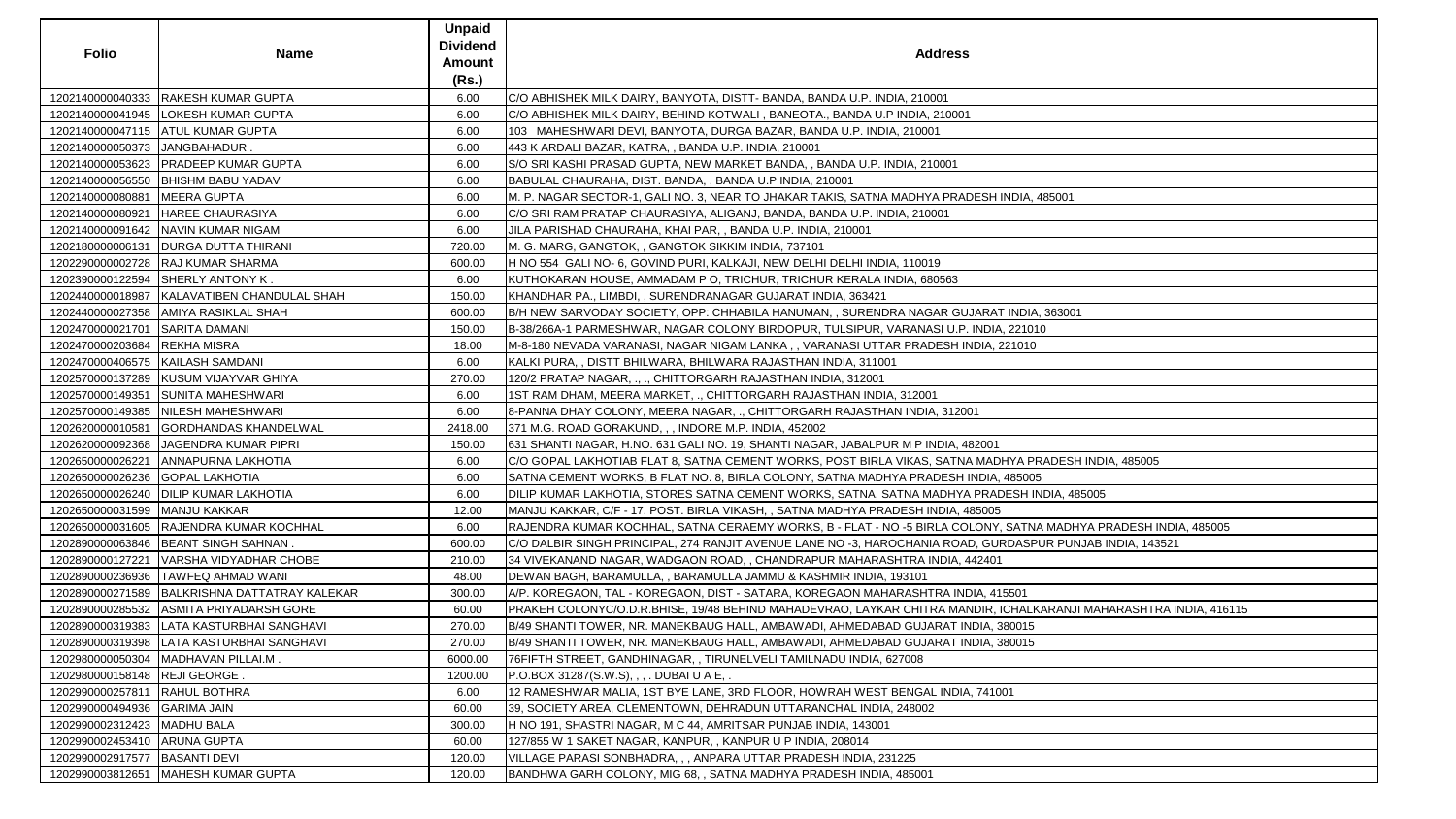| <b>Folio</b>                        | Name                                                | <b>Unpaid</b><br><b>Dividend</b><br><b>Amount</b><br>(Rs.) | <b>Address</b>                                                                                                         |
|-------------------------------------|-----------------------------------------------------|------------------------------------------------------------|------------------------------------------------------------------------------------------------------------------------|
|                                     | 1202990004134229 CHITTAMBUR SUGANDHAM               | 1140.00                                                    | ARASANGULAM STREET, THIRUVARUR, , THIRUVARUR TAMILNADU INDIA, 610001                                                   |
| 1203000000070151 UTPAL SAHA         |                                                     | 12.00                                                      | C/O - MAHADEB SAHA GOPINATH, SAHA ROAD ANJANA PARA, P.O.-SAKTINAGAR DIST - NADIA, KRISHNAGAR WEST BENGAL INDIA, 741102 |
| 1203000000103995   PAYAL AGGARWAL   |                                                     | 6.00                                                       | E-53 GURUNANAK PURA, TILAK NAGAR, , NEW DELHI DELHI INDIA, 110058                                                      |
| 1203000000323739 JYOTI PANDEY.      |                                                     | 1200.00                                                    | C/4 MITRAMANDAL COLONY, SAKET VIHAR, ANISABAD, PATNA BIHAR INDIA, 800002                                               |
| 1203000000581700 SUSHAMA KUNDU      |                                                     | 60.00                                                      | L-30/2 SARSUNA SATELLITE, TOWNSHIP-COMPLEX LIG, PHASE-1, KOLKATA WEST BENGAL INDIA, 700061                             |
|                                     | 1203070000080102   KATKAM BHAGYAVATHI               | 450.00                                                     | H NO:3-6-55, GANDHI ROAD, , KORATLA AP INDIA, 505325                                                                   |
| 1203070000236563 SRIKANT LAHOTI.    |                                                     | 180.00                                                     | 4-5-246 TO 251, SRI SADAN, SULTAN BAZAR, HYDERABAD AP INDIA, 500095                                                    |
| 1203270000224962   VIVEK MISHRA     |                                                     | 900.00                                                     | BRAHAMANI PURA, NEAR MISHRA DHARAMSALA, , BAHRAICH UP INDIA, 271801                                                    |
| 1203280000074350 ROBIN ANTONY.      |                                                     | 150.00                                                     | THACHUPARAMBAN HOUSE, THACHUDAPARAMBU, , CHALAKUDY KERALA INDIA, 680722                                                |
|                                     | 1203320000466039   YOGESHBHAI PURUSHOTTAMBHAI PATEL | 270.00                                                     | I BANKERS STAFF COLONY, BHAIKAKA MARG, , ANAND GUJARAT INDIA, 388001                                                   |
|                                     | 1203320000681547   BHAVIN MANUBHAI JOSHI            | 6.00                                                       | RADHA KRISHNA TEMPLE, DHOLIKUE,, KAPADWANJ GUJARAT INDIA, 387620                                                       |
| 1203320001316049 BABITA PATNI       |                                                     | 90.00                                                      | PATNI VILLA, CHOUDHAN COLONY, , GUNA MADHYA PRADESH INDIA, 473001                                                      |
|                                     | 1203320001373526 SULBHA NANDKISHOR AHER             | 120.00                                                     | KASHYAPEE F HSG SO, BEHIND MAMA MUNGI KARYALAYA, PUMPING ST GANGAPUR RD, NASHIK MAHARASHTRA INDIA, 422005              |
|                                     | 1203320007339859   MEENA ASHOK JAKHOTIA             | 12.00                                                      | PANKAJ APARTMENT A-21 2 FLOOR, MOHNE ROAD, , SHAHAD W MAHARASHTRA INDIA, 421103                                        |
| 1203330000458871                    | <b>PRASAD RAMNATH SONAWANE</b>                      | 12.00                                                      | C 1 304 RAHUL PARK, WARJE,, PUNE MAHARASHTRA INDIA, 411052                                                             |
|                                     | 1203340000002270 OM PARKASH MANOCHA                 | 300.00                                                     | 480 URBAN ESTATE, PHASE -I, , JALANDHAR CITY PUNJAB INDIA, 144001                                                      |
|                                     | 1203350000080526 SATISH ASHOK KASAR                 | 30.00                                                      | N 421 CC 01 14 5, DR HEDGEWAR NAGAR, CIDCO, NASHIK MAHARASHTRA INDIA, 422009                                           |
|                                     | 1203350000199589   BISWANATH SAHOO                  | 300.00                                                     | QRS NO 1B/143, AT/PO SOUTH BALANDA, , DIST ANGUL ORISSA INDIA, 759116                                                  |
| 1203350001816965 RANJIT KUMAR       |                                                     | 60.00                                                      | KASTURBA NAGAR, SANDALPURSOUTH OFBAZAR SAMITI, MAHENDRU, PATNA BIHAR INDIA, 800006                                     |
|                                     | 1203380000028686   AFAZALBHAI KHANABHAI VADIYA      | 12.00                                                      | JANTA SOCIETY, NR. MAJID HARANKUI, , BOTAD GUJARAT INDIA, 364710                                                       |
|                                     | 1203450000001684   ALOKE NATH LAHIRI                | 6.00                                                       | 94 SASTRI NARENDRA NATH, GANGULY ROAD., SANTRAGACHI, HOWRAH WEST BENGAL INDIA, 711 104                                 |
|                                     | 1203450000001777   LILA DHAR MAKHARIA               | 42.00                                                      | KESORAM RAYAN, P.O.-NAYASARAI, , HOOGHLY WEST BENGAL INDIA, 712513                                                     |
|                                     | 1203450000001781 SHALENDRA SINGH                    | 36.00                                                      | C/O KESORAM RAYON, P.O. NAYASARAI, DIST. HOOGHLY, HOOGHLY WEST BENGAL INDIA, 712 513                                   |
|                                     | 1203450000001796 NEEL KANTH SHARMA                  | 30.00                                                      | C/O KESORAM RAYON, P.O. NAYASARAI, , HOOGHLY WEST BENGAL INDIA, 712 513                                                |
| 1203450000001802   VIRENDRA RAI     |                                                     | 30.00                                                      | C/O KESORAM RAYON, P.O. NAYASARAI, , HOOGHLY WEST BENGAL INDIA, 712 513                                                |
|                                     | 1203450000001817 SANWAR MAL GOUR                    | 30.00                                                      | C/O KESORAM RAYON, P.O. NAYASARAI,, HOOGHLY WEST BENGAL INDIA, 712 513                                                 |
|                                     | 1203450000001821 CHANDRA KISHOR SINGH               | 36.00                                                      | C/O KESORAM RAYON, P.O. NAYASARAI, , HOOGHLY WEST BENGAL INDIA, 712 513                                                |
|                                     | 1203450000001855 SATISH KUMAR DUBEY                 | 30.00                                                      | C/O KESORAM RAYON, P.O. NAYASARAI, , HOOGHLY WEST BENGAL INDIA, 712 513                                                |
| 1203450000001874   ABHIJIT GANGULY  |                                                     | 30.00                                                      | [C/O KESORAM RAYON, P.O. NAYASARAI, , HOOGHLY WEST BENGAL INDIA, 712 513                                               |
| 1203450000001889   RAVI PRAKASH RAI |                                                     | 36.00                                                      | CO KESORAM RAYON, P.O. NAYASARAI, , HOOGHLY WEST BENGAL INDIA, 712 513                                                 |
|                                     | 1203450000001893 OM PRAKASH SHARMA                  | 30.00                                                      | C/O KESORAM RAYON, P.O. NAYASARAI, , HOOGHLY WEST BENGAL INDIA, 712 513                                                |
| 1203450000001901                    | <b>DINA NATH SINGH</b>                              | 30.00                                                      | C/O KESORAM RAYON, P.O. NAYASARAI, , HOOGHLY WEST BENGAL INDIA, 712 513                                                |
| 1203450000001914 SUDHIR SHARMA      |                                                     | 36.00                                                      | C/O KESORAM RAYON, P.O. NAYASARAI, , HOOGHLY WEST BENGAL INDIA, 712 513                                                |
| 1203450000002008 ARUN KALAWATIA     |                                                     | 30.00                                                      | C/O SANGIT KALA MANDIR, 10 CAMAC STREET, , KOLKATA WEST BENGAL INDIA, 700 017                                          |
|                                     | 1203450000002012 SANJAY KUMAR SINHA                 | 24.00                                                      | IC/O_KESORAM TEXTILE MILL LTD., 42 GARDEN REACH ROAD, , KOLKATA WEST_BENGAL INDIA, 700 024                             |
|                                     | 1203450000002050 PRABIR KUMAR BHADURI               | 30.00                                                      | 5A SARAT BOSE ROAD, P.O. SARAT BOSE ROAD, , KOLKATA WEST BENGAL INDIA, 700 020                                         |
| 1203450000002071                    | MADHAB CHHETRI                                      | 42.00                                                      | 118 N.S.C. BOSE ROAD, , , KOLKATA WEST BENGAL INDIA, 700 040                                                           |
|                                     | 1203450000002105 ANAND KUMAR JAIN                   | 36.00                                                      | MAHADEVI BIRLA SHISHU VIHAR, 4 IRON SIDE ROAD, , KOLKATA WEST BENGAL INDIA, 700 019                                    |
|                                     | 1203450000002314   PRAKASH KUMAR DHAREWA            | 6.00                                                       | DHAREWA TEXTILE AGENCIES, 4TH FLOOR 154 J. L. BAJAJ ST., , KOLKATA WEST BENGAL INDIA, 700 007                          |
|                                     | 1203450000002329 ASHOK KUMAR KULTHIA                | 30.00                                                      | 3 BARANASHI GHOSH 2ND LANE, , , KOLKATA WEST BENGAL INDIA, 700007                                                      |
|                                     | 1203450000002367   BASU DEO AGARWAL                 | 30.00                                                      | IC/O HINDUSTHAN HEAVY CHEMICAL, 19 B. T. ROAD, KHARDAH, KOLKATA WEST BENGAL INDIA, 700 116                             |
|                                     | 1203450000002688 ANAND PRAKASH KEDIA                | 30.00                                                      | 53 SYED AMIR ALI AVENUE, 'SHIVAM CHAMBERS', , KOLKATA WEST BENGAL INDIA, 700 019                                       |

| A, KRISHNAGAR WEST BENGAL INDIA, 741102 |
|-----------------------------------------|
|                                         |
|                                         |
| <b>VDIA, 700061</b>                     |
|                                         |
|                                         |
|                                         |
|                                         |
|                                         |
|                                         |
| SHIK MAHARASHTRA INDIA, 422005          |
| 03                                      |
|                                         |
|                                         |
|                                         |
|                                         |
| 800006                                  |
|                                         |
| DIA, 711 104                            |
|                                         |
| 12 513                                  |
|                                         |
|                                         |
|                                         |
|                                         |
|                                         |
|                                         |
|                                         |
|                                         |
|                                         |
|                                         |
| DIA, 700 024                            |
|                                         |
|                                         |
| $\overline{9}$                          |
| DIA, 700 007                            |
|                                         |
| IA, 700 116                             |
|                                         |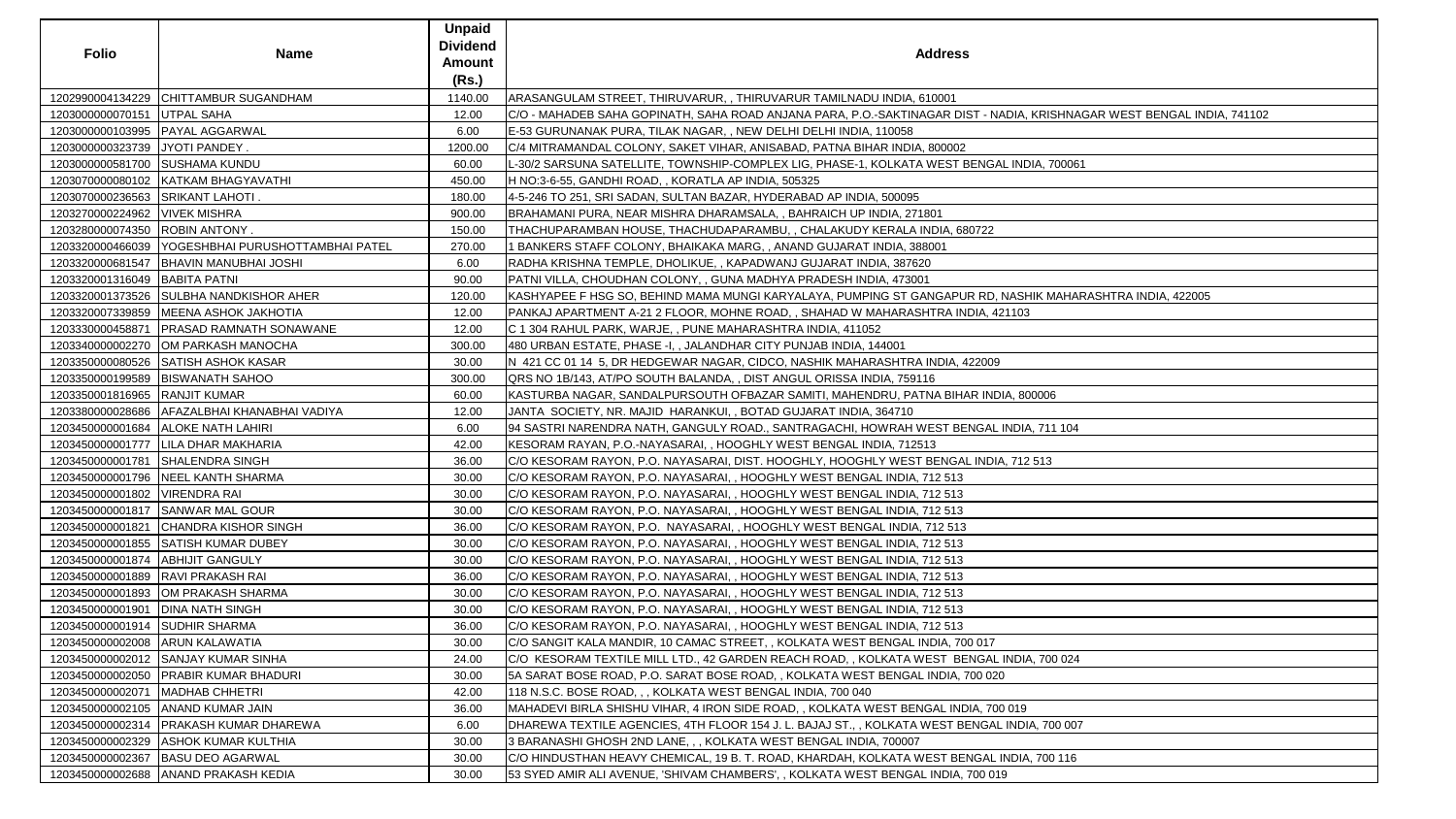| <b>Folio</b>                     | <b>Name</b>                                     | <b>Unpaid</b><br><b>Dividend</b><br>Amount<br>(Rs.) | <b>Address</b>                                                                                                   |
|----------------------------------|-------------------------------------------------|-----------------------------------------------------|------------------------------------------------------------------------------------------------------------------|
| 1203450000002692 SIDDHARTHA ROY  |                                                 | 36.00                                               | HINDUSTAN HEAVY CHEMICALS, Prop. KESORAM INDUATRIES LTD, 19 B.T.ROAD KHARDAH, KOLKATA WEST BENGAL INDIA, 700 116 |
| 1203450000002770 KAUSHIK SEN     |                                                 | 30.00                                               | ASHOK HALL GIRLS H. SEN SCHOOL, 5A SARAT BOSE ROAD., , KOLKATA WEST BENGAL INDIA, 700 020                        |
|                                  | 1203450000002810   MRINMOY BANERJEE             | 30.00                                               | MANGALAM TIMBER PRODUCTS LTD, 9/1 R.N. MUKHERJEE ROAD, 7TH FLOOR, KOLKATA WEST BENGAL INDIA, 700 001             |
|                                  | 1203450000002897 SANJAY KUMAR MISHRA            | 36.00                                               | MANGALAM TIMBER PRODUCTS LTD, 9/1 R.N. MUKHERJEE ROAD, BIRLA BUILDING, KOLKATA WEST BENGAL INDIA, 700 001        |
| 1203450000002937 SUKANTA PAUL    |                                                 | 30.00                                               | KESORAM SPUN PIPES & FOUNDRIES, 10 CAMAC STREET, , KOLKATA WEST BENGAL INDIA, 700 017                            |
| 1203450000002941   PRAKASH SHESH |                                                 | 36.00                                               | C/O ASHOK HALL GIRL'S SCHOOL, 5A SARAT BOSE ROAD, , KOLKATA WEST BENGAL INDIA, 700 020                           |
| 1203450000021504 GURPREET SINGH  |                                                 | 150.00                                              | SHIVNANDAN PALACE, BARI BAZAR,, MUNGER BIHAR INDIA, 811201                                                       |
| 1203450000125299 ASISH MAJUMDAR  |                                                 | 6.00                                                | 46A GARPAR ROAD, , , KOLKATA WEST BENGAL INDIA, 700009                                                           |
|                                  | 1203450000513766   MONOTOSH MAJUMDAR            | 6.00                                                | 46A GARPAR ROAD, , , KOLKATA W B INDIA, 700009                                                                   |
| 1203450000612404   AMIT LAHOTI   |                                                 | 30.00                                               | SHOP NO-5 RADHAMOHAN COMPLEX, AGRASEN MARG, BHAISTHAN, RAIPUR CHHATTISGARH INDIA, 492009                         |
|                                  | 1203450000668268   BASUKI NATH BANERJEE         | 60.00                                               | 110 BORAL MAIN ROAD, ATABAGAN GARIA, , KOLKATA WESTBENGAL INDIA, 700084                                          |
|                                  | 1203460000056467 HIRDAYA NARAYAN JAISWAL        | 60.00                                               | 155- A, SECTOR-P, ALIGANJ, LUCKNOW U.P. INDIA, 226024                                                            |
|                                  | 1203510000014987   PRATAPRAI LILADHAR RADIA     | 600.00                                              | RANJIT PARA.,,, BHANVAD GUJARAT INDIA, 360510                                                                    |
| 1203600000302209   DEBANSU DATTA |                                                 | 6.00                                                | JAYCHANDIPUR GHOSH O DE, PARAPATHARBERIA, JOYCHANDIPUR BISHNUPUR, SOUTH 24 PGS WEST BENGAL INDIA, 743377         |
|                                  | 1203610000123577   AVANI MALAY DAMANIA          | 540.00                                              | D-8 KALPANA TILAK NAGAR, SARDAR V.P. ROAD, ., MUMBAI MAHARASHTRA INDIA, 400004                                   |
|                                  | 1203820000028418   MAHENDRA T CHHANGAWALA       | 480.00                                              | 33 MANGAL PARK, GAJARAWADI, , BARODA GUJARAT INDIA, 390017                                                       |
|                                  | 1203840000009129 S. HASAN AZIZUR RAHMAN         | 60.00                                               | SWARAJ PURI ROAD, , , GAYA BIHAR INDIA, 823001                                                                   |
| 1203840000326810 KANNAYIRAM.S.   |                                                 | 30.00                                               | INDIAN BANK, DIST. SIVAGANGAI, , SINGAMPUNARY TAMILNADU INDIA, 624502                                            |
|                                  | 1203840000407125 SUPRAKASH TALUKDAR             | 6.00                                                | 29, CHOWDHURY PARA ROAD, P.O. BARASAT, KOLKATA WEST BENGAL INDIA, 700124                                         |
| 1203840000439020 APARNA ROY      |                                                 | 60.00                                               | 2 NO, SHANKARIPUKUR, PO-SRIPALLY, BURDWAN WEST BENGAL INDIA, 713101                                              |
| 1203840000631971 JHUMUR DAS      |                                                 | 6.00                                                | VILL-NUTANGRAM, (NR PRIMARY SCHOOL), PO-MOGRA, HOOGHLY WEST BENGAL INDIA, 712148                                 |
|                                  | 1203840000635851 PANKAJ KUMAR DAS               | 6.00                                                | VILL-NUTANGRAM, NR-PRIMARY SCHOOL, PO-MOGRA, HOOGHLY WEST BENGAL INDIA, 712148                                   |
| 1203840001194917   MITALI MISRA  |                                                 | 6.00                                                | MANI KUNJ, 76 BANGUR AVENUE, BLOCK-B, KOLKATA WEST BENGAL INDIA, 700055                                          |
| 1203940000075797 RAHUL BOTHRA    |                                                 | 6.00                                                | 12 RAMESHWAR MALIA, 1ST BYE LANE, 3RD FLOOR, HOWRAH WEST BENGAL INDIA, 711101                                    |
| 1203980000023011 SURBHI AGRAWAL  |                                                 | 60.00                                               | C-26/8, PAPER MILL COLONY, NISHATGANJ, LUCKNOW U.P. INDIA, 226006                                                |
|                                  | 1204200000147621 SHINDE MILIND PRABHAKAR        | 36.00                                               | A/P DATTA MANDIR OLD POST, OFFICEPIMPALGAON ( B), TA-NIPHADDIST-NASHIK, NASHIK MAHARASHTRA INDIA, 422209         |
| 1204230000023398 SHIV PRASAD     |                                                 | 12.00                                               | VILL.CHANDI TARA, PO.SAHUPURI, CHANDALI, CHANDAULI U.P INDIA, 221009                                             |
| 1204450000170508 RAJINDER PAL    |                                                 | 54.00                                               | WARD NO. - 10 HOUSE NO. - 174, KURALI DISTT MOHALI (PB), , KURALI PUNJAB INDIA, 140103                           |
|                                  | 1204470000106446 HITESH MADHUSUDAN VAJANI       | 12.00                                               | HOUSE NO 1752, OLD TAMBAT LANE, NR JAIN MANDIR, NASHIK MAHARASHTRA INDIA, 422001                                 |
| 1204470000237294 SUSHIL KUMAR    |                                                 | 30.00                                               | H NO - 2C 1339, NEAR SHRI KALASWER MAHADEV, MANDIR HAKIKAT NAGAR, SAHARANPUR UTTER PRADESH INDIA, 247001         |
| 1204470000560113 V VENU          |                                                 | 126.00                                              | 223 MANGALATHU 8, CHUNAKKARA, , CHARUMMOOD KERALA INDIA, 690505                                                  |
| 1204470000591891 ANJANA JAIN     |                                                 | 6.00                                                | NCF -53, STAFF COLONY, BCW, CHITTORGARH RAJASTHAN INDIA, 312011                                                  |
| 1204470001122474 UJJWALA VORA    |                                                 | 30.00                                               | HB - 17- 18, B C W, CHITTORGARH, CHITTORGARH RAJASTHAN INDIA, 312021                                             |
|                                  | 1204470003792395 ZACHARIA REJU MATHEW           | 18.00                                               | CHEMPOTHRA MEDAYIL HOUSE, AYROOR SOUTH, P O PATHANAMTHITTA, PATHANAMTHITTA KERALA INDIA, 689611                  |
| 1204470005348488   Y P MEGADI    |                                                 | 150.00                                              | H NO 1436 HALEPET GALLI, TERDAL TAL JAMKHANDI, DIST BAGALKOT, TERDAL KARNATAKA INDIA, 587315                     |
| 1204470005564679 ASHIFA M M      |                                                 | 120.00                                              | MEETHALE MALAYANKANDY, PAYYOLI MUDUVANA PO, , PAYYOLI KERALA INDIA, 673523                                       |
|                                  | 1204470005739046 ANINDITA PAL MONDAL            | 12.00                                               | 334 NATH PARA, BRAHMAPUR, , KOLKATA WEST BENGAL INDIA, 700096                                                    |
|                                  | 1204470005853716 ZACHARIA MATHEW C              | 12.00                                               | CHEMPOTHRAYIL MEDAYIL, PAMPA HOUSE AYROOR SOUTH PO, , PATHANAMTHITTA KERALA INDIA, 689611                        |
|                                  | 1204470006757392   TENKALE BALAJI SIDDHLINGAPPA | 12.00                                               | [GAVLI GALLI, , , LATUR MAHARASHTRA INDIA, 413512]                                                               |
|                                  | 1204550000039452 ANSHUMAN VILAS JADHAV          | 48.00                                               | 6 INDRAPRASHTA APPT, 100FT ROAD, VISHRAMBAG, SANGLI MAHARASHTRA INDIA, 416415                                    |
|                                  | 1204580000002157 CHIRAG CHANDRAKANTBHAI SHAH    | 180.00                                              | 23CHANDRALOK SOCIETY, GOBRI ROAD, NR-KARNAVAT HIGH SCHOOL, PALANPUR GUJARAT INDIA, 385001                        |
| 1204630000132021   MANOJAY NANDI |                                                 | 300.00                                              | VILL- SHIBOGRAM, PO- BEGUNIA, DIST- BIRBHUM, SAINTHIA WEST BENGAL INDIA, 731245                                  |

| <b>DLKATA WEST BENGAL INDIA, 700 116</b> |
|------------------------------------------|
| , 700 020                                |
| T BENGAL INDIA, 700 001                  |
| <b>WEST BENGAL INDIA, 700 001</b>        |
| 00 017                                   |
| 0020                                     |
|                                          |
|                                          |
| INDIA, 492009                            |
|                                          |
|                                          |
|                                          |
| GS WEST BENGAL INDIA, 743377             |
|                                          |
|                                          |
|                                          |
|                                          |
|                                          |
| 48                                       |
| 8                                        |
|                                          |
|                                          |
|                                          |
| HARASHTRA INDIA, 422209                  |
|                                          |
|                                          |
| TTER PRADESH INDIA, 247001               |
|                                          |
|                                          |
|                                          |
| KERALA INDIA, 689611                     |
| <b>VDIA, 587315</b>                      |
|                                          |
|                                          |
| INDIA, 689611                            |
|                                          |
|                                          |
| INDIA, 385001                            |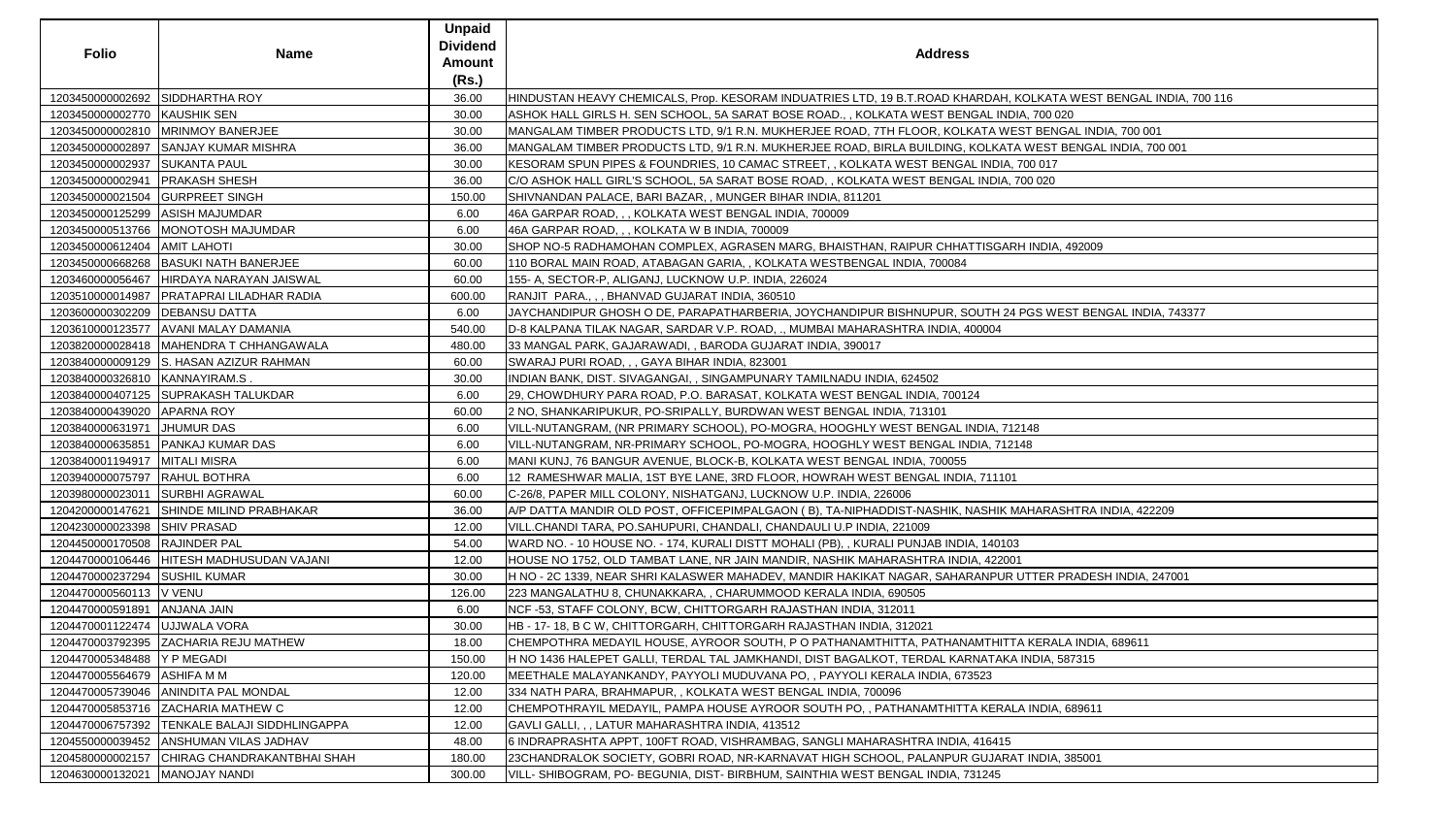| <b>Folio</b>                       | <b>Name</b>                                      | <b>Unpaid</b><br><b>Dividend</b><br><b>Amount</b><br>(Rs.) | <b>Address</b>                                                                                                 |
|------------------------------------|--------------------------------------------------|------------------------------------------------------------|----------------------------------------------------------------------------------------------------------------|
| 1204720000014551                   | VIJAYALAKSHMI N.                                 | 24.00                                                      | OLD NO. 263 NEW NO. 23, THAMMANNAN ROAD, ARISIPALAYAM, SALEM TAMILNADU INDIA, 636009                           |
| 1204720000373389                   | <b>D VIJAYAKUMAR</b>                             | 72.00                                                      | NO 20 V K NAGAR RAMAKRISHNA, NAGAR EDAYARPALAYAM PO, , COIMBATORE TAMILNADU India, 641025                      |
| 1204940000007771   DILIP TOSHNIWAL |                                                  | 6.00                                                       | RAM BHAWAN M-80, NEAR NARSING MANDIR, MODA KI GALI 30, BHILWARA RAJASTHAN INDIA, 311001                        |
| 1204940000009587                   | <b>BHAGWATILAL MELANA</b>                        | 6.00                                                       | AZAD MOHALLAWARD-17, BHILWARA, , BHILWARA RAJASTHAN INDIA, 311001                                              |
| 1204940000155316  LEELA PANGARIA   |                                                  | 6.00                                                       | 13 VIDHUT NAGAR, BHILWARA, RAJASTHAN, BHILWARA RAJASTHAN INDIA, 311001                                         |
|                                    | 1204940000179806 CHANDAN PURI GOSWAMI            | 6.00                                                       | MATA GI KI GALI, SAHID CHOWAK KE PASS, SANGANERI GATE, BHILWARA RAJASTHAN INDIA, 311001                        |
| 1205090000004557                   | <b>DHARAMPAL SINGH</b>                           | 60.00                                                      | HOUSE NO. 77, NEAR BAL BHARTI SCHOOL, BARELA GAON, BHOPAL M P INDIA, 462001                                    |
|                                    | 1205450000005723   PADAM NARAYAN BANSAL          | 60.00                                                      | HNO 15-7-185, GANDHI GALLI, BEGUM BAZAR, HYDERABAD A P INDIA, 500012                                           |
|                                    | 1205450000104049   PRAKASH CHAND BANSAL.         | 450.00                                                     | 15-7-185, BEGUM BAZAR, ., HYDERABAD AP INDIA, 500012                                                           |
|                                    | 1205450000119982   KARUNA DEVI BANSAL.           | 600.00                                                     | 15-7-185, BEGUM BAZAR, ., HYDERABAD A P INDIA, 500012                                                          |
| 1205740000005158  BHAGWAN DAS.     |                                                  | 21120.00                                                   | BHAGWATIGANJ,,, BALRAMPUR UTTAR PRADESH INDIA, 271201                                                          |
|                                    | 1205800000005082   HARISH CHANDRA                | 768.00                                                     | C-163, SECTOR-15, , NOIDA UTTAR PRADESH INDIA, 201301                                                          |
| 1205830000010180 SANGITA LODHA     |                                                  | 6.00                                                       | C-304 U. I. T. KE PICHA, SUBHASH NAGAR WARD NO.-43, , BHILWARA RAJASTHAN INDIA, 311001                         |
| 1206120000270593 PUNEET SARPAL     |                                                  | 150.00                                                     | A269/2 RAJENDRA NAGAR, BAREILLY, ., BAREILLY UTTAR PRADESH INDIA, 243001                                       |
| 1206120000274171 SHUCHI KHANNA     |                                                  | 120.00                                                     | C/O Dr S.G.S. KHANNA, KUSUMKHERA, HALDWANI, HALDWANI UTTARANCHAL INDIA, 263139                                 |
| 1206120000318894                   | MANOJ KUMAR LADDHA (HUF)                         | 12.00                                                      | EVEREST HOUSE", 46 C JAWAHAR LAL NEHRU ROAD, , KOLKATA WEST BENGAL INDIA, 700071                               |
| 1206290000009891                   | <b>PRAHLADA BHAT U</b>                           | 90.00                                                      | 2-46 NAGAPPA HITHLU, SUBRAMANYA, SULLIA TALUK, SUBRAMANYA KARNATAKA INDIA, 574238                              |
|                                    | 1206290000020607 SUBRAMANYA MOORTHY HC           | 90.00                                                      | NO.188, SADASHIVA, KATTABELTHUR, KUNDAPUR KARNATAKA INDIA, 576323                                              |
|                                    | 1207020000113960 RAMESHCHANDRA BRINDRAVAN KALWAR | 1080.00                                                    | 71 RAJDHANI SOC., HARNI WARSIA RING ROAD, B/H R.T.O OFFICE, BARODA GUJARAT INDIA, 390006                       |
|                                    | 1207020000176660 AJAYKUMAR KANKARIA              | 6.00                                                       | A 603 DEVIKRUPA, A B UMRA, , SURAT GUJARAT INDIA, 395007                                                       |
|                                    | 1207340000000941 S K CHINDALIA HUF.              | 600.00                                                     | H. NO. - 13B/2, FRUIT GARDEN, NH -5 NIT FARIDABAD, FARIDABAD HARYANA INDIA, 121001                             |
|                                    | 1301870000051784 SURESHCHANDRA JETHALAL SHAH     | 60.00                                                      | OPP-8-PARSHVANATH SOCIETY, NAVA BAZAR, DIST. KARJAN, KARJAN GUJARAT INDIA, 391240                              |
| 1301930000734218   K SRINIVAS.     |                                                  | 12.00                                                      | H NO D 1 3A15, STAFF COLONY, KESORAM CEMENT K I LTD, KARIMNAGAR ANDHRA PRADESH India, 505187                   |
|                                    | 1301930000861101 SHANKARAIAH DONTHULA            | 12.00                                                      | Q NO C1-34 STAFF COLONY, BASANTNAGAR, KAMANPOOR MANDAL, KARIMNAGAR ANDHRA PRADESH INDIA, 505187                |
|                                    | 1301930000861743   HARI KISHAN OJHA.             | 30.00                                                      | STORES DEPT Q NO C 1 52, STAFF COLONY BASANTH NAGAR, KAMANPUR MANDAL, KARIM NAGAR ANDHRA PRADESH India, 505187 |
|                                    | 1301930000998969 SUDHAGONI KAMALAKAR             | 12.00                                                      | C1 1, KASORAM STAFF COLONY, KAMANPUR, KARIMNAGAR ANDHRA PRADESH India, 505187                                  |
|                                    | 1301930001091635 SAI UDAYABHANU R                | 36.00                                                      | D 17 B STAFF COLONY KESORAM, CEMENT BASANTHNAGAR, KAMANPUR MANDAL, KARIMNAGAR ANDHRA PRADESH India, 505187     |
|                                    | 1301930001159716  RAMAKOTI REDDY LANKAPOTU       | 12.00                                                      | IQ NO B 16 KESORAM CEMENT STAFF, COLONY, BASANTH NAGAR RAMAGUNDAM, KARIM NAGAR ANDHRA PRADESH India, 505187    |
|                                    | 1301930001210833 VENKATANARAYANA THANNIRU.       | 12.00                                                      | C1 54 KESORAM STAFF COLONY, KAMANPUR, , KARIMNAGAR ANDHRA PRADESH India, 505187                                |
|                                    | 1301930001516540 KONDALA SRILATHA                | 12.00                                                      | D-11A STAFF COLONY, KESORAM CEMENT, BASANT NAGAR, KARIMNAGAR ANDHRA PRADESH India, 505187                      |
| 1301930002249987                   | <b>BEEMANI KIRAN KUMAR</b>                       | 12.00                                                      | Q NO C1-3 KCKI LTD STAFF, COLONY BASANTNAGAR, , KARIMNAGAR ANDRA PRADESH India, 505187                         |
| 1301990000018770   VIMLESH KUMARI  |                                                  | 60.00                                                      | PANCHRATNA BUILDING, 7-B NEXT TO RAILWAY CROSSING, RAIYA ROAD, RAJKOT GUJARAT INDIA, 360001                    |
| 1301990000128788                   | SACHIN PRAKASHBHAI PARIKH                        | 570.00                                                     | 23-GALAXY APPARTMENT, RACE COURSE ROAD, , RAJKOT GUJARAT INDIA, 360001                                         |
|                                    | 1302190000001852   USHADEVI SHRIVALLABH RATHI    | 180.00                                                     | WESTERN APARTMENT, FLAT NO-F 1 WARD NO-7, SHRIRAMPUR, AHMEDNAGAR MAHARASHTRA INDIA, 413709                     |
|                                    | 1302190000019416   NARAYANDAS RAMGOPAL SIKCHI    | 330.00                                                     | ATPOST-BELAPUR TOWN, TAL-SHRIRAMPUR, , BELAPUR TOWN MAHARASHTRA INDIA, 413715                                  |
|                                    | 1302190000082432 ASHISH AMRUTLAL MUTHA           | 6.00                                                       | IMARAT COMPANY, M.G.ROAD, , AHMEDNAGAR MAHARASHTRA INDIA, 414001                                               |
|                                    | 1302310000040318 NITA SATYANARAYAN AGRAWAL       | 600.00                                                     | NEAR MOUNT CARMEL SCHOOL, , , AKOLA M.S. INDIA, 444001                                                         |
| 1302340000157993                   | <b>REETA GOPAL CHOURASIA</b>                     | 900.00                                                     | KRUSHNAPURA WARD, , , GONDIA MAHARASHTRA INDIA, 431208                                                         |
| 1302860000012527                   | HARINDER SINGH WADHWA                            | 240.00                                                     | 69 DEEPLOK COLONY, , , DEHRADUN UTTRANCHAL India, 248001                                                       |
| 1304140000508661                   | RAJARAJESWARI P                                  | 120.00                                                     | D 1002 SAI RADHA APARTMENT, LBS MARG BHANDUP WEST, , MUMBAI MAHARASHTRA INDIA, 400078                          |
| 1304140001028461                   | <b>UMA CHARUPA</b>                               | 150.00                                                     | 9 MARWARI ROAD NEAR, UNANI SHAFA KHANA, , BHOPAL MADHYA PRADESH INDIA, 462001                                  |
|                                    | 1304140001311053 AYUSH PRAKASH GARG              | 6.00                                                       | 636 5, SAINIK COLONY, , ROORKEE UTTAR PRADESH INDIA, 247667                                                    |
|                                    |                                                  |                                                            |                                                                                                                |

| 6009                              |
|-----------------------------------|
| ndia, 641025                      |
| 311001                            |
|                                   |
|                                   |
| 311001                            |
|                                   |
|                                   |
|                                   |
|                                   |
|                                   |
|                                   |
| $\overline{1}$                    |
|                                   |
|                                   |
| 71                                |
| 38                                |
|                                   |
| 90006                             |
|                                   |
|                                   |
| )                                 |
| India, 505187                     |
| RADESH INDIA, 505187              |
| AGAR ANDHRA PRADESH India, 505187 |
|                                   |
| GAR ANDHRA PRADESH India, 505187  |
| AR ANDHRA PRADESH India, 505187   |
|                                   |
| I India, 505187                   |
| 505187                            |
| NDIA, 360001                      |
|                                   |
| RA INDIA, 413709                  |
|                                   |
|                                   |
|                                   |
|                                   |
|                                   |
|                                   |
| 400078                            |
|                                   |
|                                   |